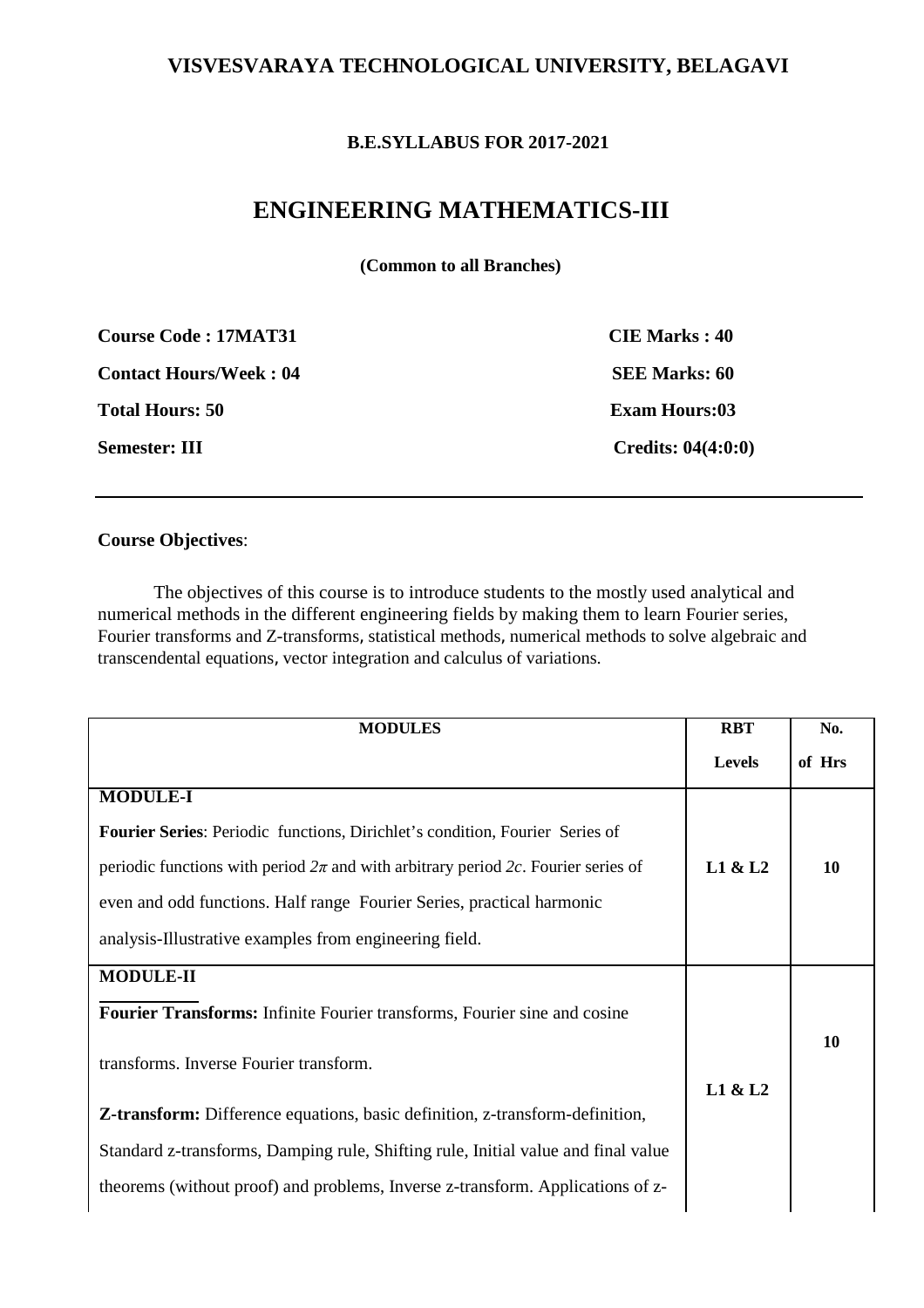| transforms to solve difference equations.                                                                      |                                 |    |
|----------------------------------------------------------------------------------------------------------------|---------------------------------|----|
| <b>MODULE-III</b>                                                                                              |                                 |    |
| Statistical Methods: Review of measures of central tendency and dispersion.                                    |                                 |    |
| Correlation-Karl Pearson's coefficient of correlation-problems. Regression                                     |                                 |    |
| analysis-lines of regression (without proof) -problems                                                         | L1 & L2                         | 10 |
| <b>Curve Fitting:</b> Curve fitting by the method of least squares-fitting of the curves                       |                                 |    |
| of the form, $y = ax + b$ , $y = ax^2 + bx + c$ and $y = ae^{bx}$ .                                            |                                 |    |
| Numerical Methods: Numerical solution of algebraic and transcendental                                          |                                 |    |
| equations by Regula- Falsi Method and Newton-Raphson method.                                                   |                                 |    |
| <b>MODULE IV</b>                                                                                               |                                 |    |
| Finite differences: Forward and backward<br>differences, Newton's forward                                      |                                 |    |
| interpolation<br>formulae.<br>Divided differences- Newton's<br>backward<br>and                                 |                                 |    |
|                                                                                                                | L1 & L2                         | 10 |
| divided difference formula. Lagrange's interpolation formula and inverse                                       |                                 |    |
| interpolation formula (all formulae without proof)-Problems.                                                   |                                 |    |
| <b>Numerical integration:</b> : Simpson's $(1/3)$ <sup>th</sup> and $(3/8)$ <sup>th</sup> rules, Weddle's rule |                                 |    |
| (without proof) -Problems.                                                                                     |                                 |    |
| <b>MODULE-V</b>                                                                                                |                                 |    |
| <b>Vector integration:</b>                                                                                     |                                 |    |
| integrals-definition and problems, surface and volume integrals-<br>Line                                       |                                 |    |
|                                                                                                                | L <sub>2</sub> & L <sub>3</sub> |    |
| definition, Green's theorem in a plane, Stokes and Gauss-divergence                                            |                                 |    |
| theorem(without proof) and problems.                                                                           |                                 | 10 |
| <b>Calculus of Variations:</b> Variation of function and Functional, variational                               |                                 |    |
| equation, Geodesics, hanging chain, problems.<br>problems. Euler's                                             |                                 |    |
|                                                                                                                | L <sub>2</sub> & L <sub>3</sub> |    |
|                                                                                                                |                                 |    |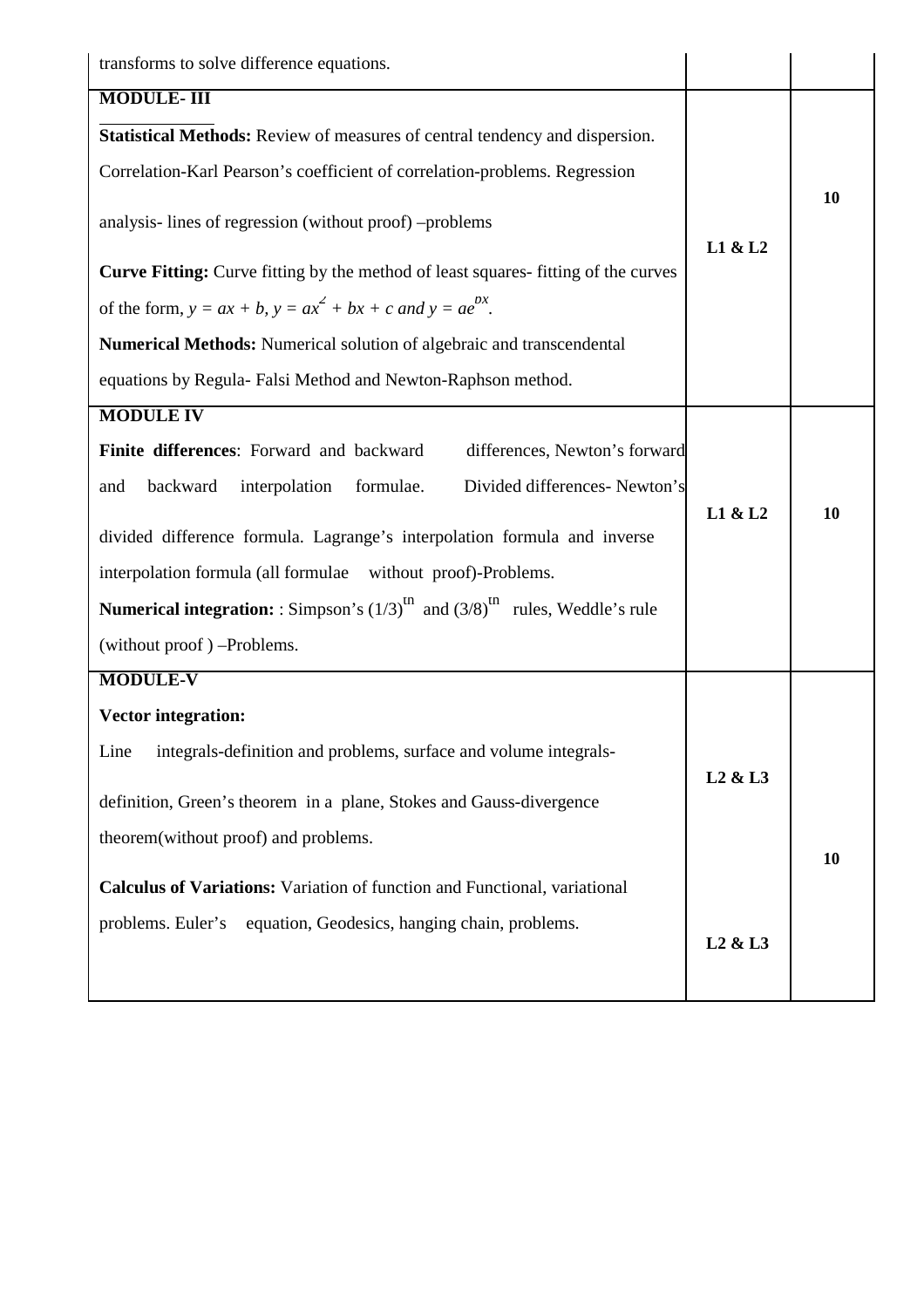- 1. Know the use of periodic signals and Fourier series to analyze circuits and system communications.
- 2. Explain the general linear system theory for continuous-time signals and digital signal processing using the Fourier Transform and z-transform.
- 3. Employ appropriate numerical methods to solve algebraic and transcendental equations.
- 4. Αpply Green's Theorem, Divergence Theorem and Stokes' theorem in various applications in the field of electro-magnetic and gravitational fields and fluid flow problems.
- 5. Determine the extremals of functionals and solve the simple problems of the calculus of variations.

### **Question Paper Pattern:**

| Note:- The SEE question paper will be set for 100 marks and the marks |
|-----------------------------------------------------------------------|
| will be proportionately reduced to 60.                                |

| <b>MATERIAL SCIENCE AND METALLURGY</b><br>B.E., III Semester, Automobile Engineering<br>[As per Choice Based Credit System (CBCS) scheme] |                          |                   |    |
|-------------------------------------------------------------------------------------------------------------------------------------------|--------------------------|-------------------|----|
|                                                                                                                                           |                          |                   |    |
| <b>Course Code</b>                                                                                                                        | <b>17AU32</b>            | <b>CIE Marks</b>  | 40 |
| Number of                                                                                                                                 | 04                       | <b>SEE Marks</b>  | 60 |
| Lecture                                                                                                                                   |                          |                   |    |
| <b>Hours/Week</b>                                                                                                                         |                          |                   |    |
| <b>Total Number of</b>                                                                                                                    | 50 (10 Hours per Module) | <b>Exam Hours</b> | 03 |
| <b>Lecture Hours</b>                                                                                                                      |                          |                   |    |
|                                                                                                                                           | Credits - 04             |                   |    |
| <b>Course Objectives:</b> At the end of this course, students will be able to:                                                            |                          |                   |    |
| Identify different material crystal structures, arrangement of atoms and<br>$\bullet$<br>mechanical properties.                           |                          |                   |    |
| Classify different types of fractures and their importance.<br>$\bullet$<br>$-$                                                           |                          |                   |    |

- Draw TTT curves and Iron carbon diagrams
- Select various non-ferrous metals and alloys based on composition and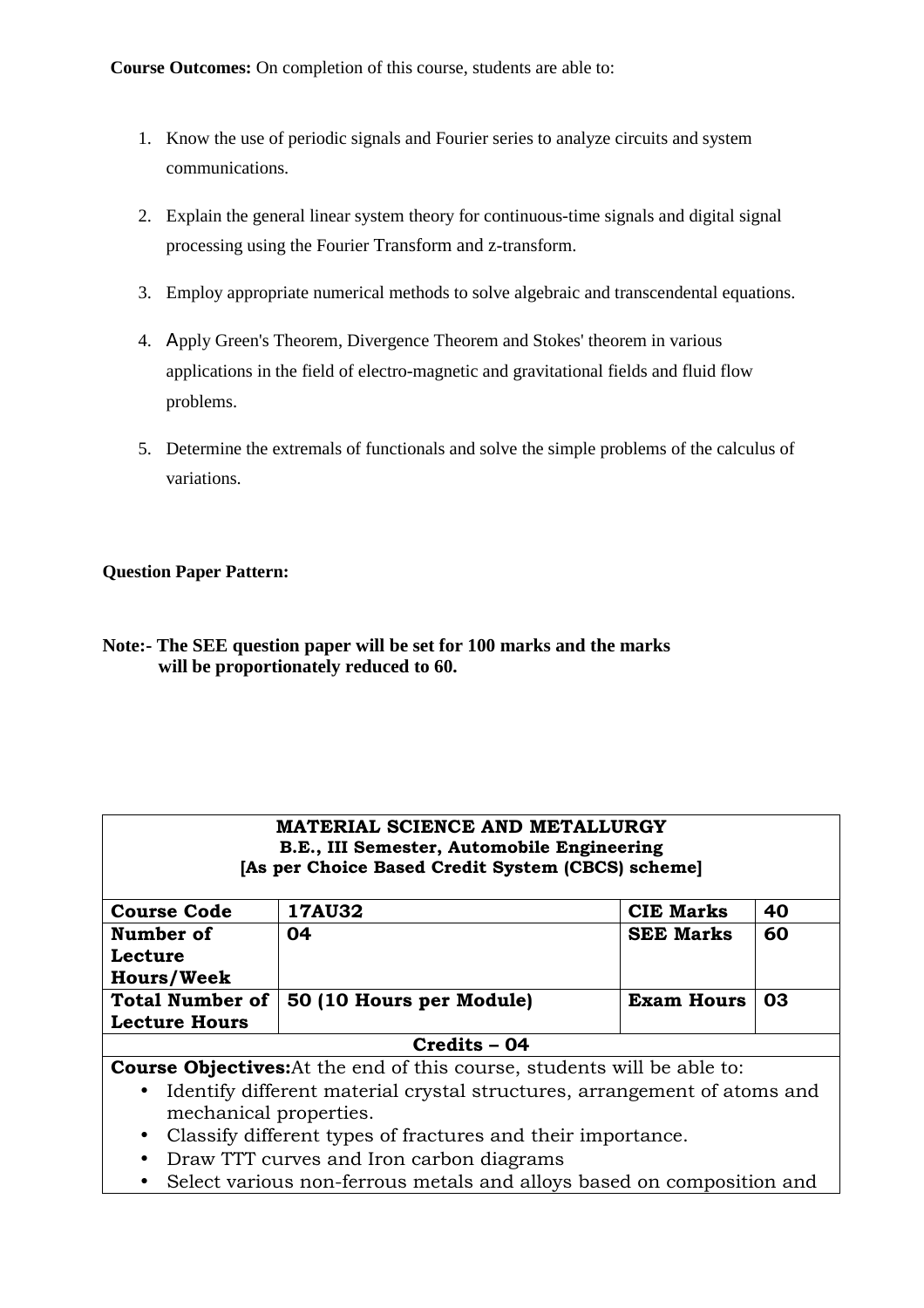properties for a given application

• Describe various types of composite materials, explain various manufacturing methods of composites and identify the engineering application.

### **Module-1**

### **Crystal Structure:**

BCC, FCC and HCP Structures, coordination number and atomic packing factors, crystal imperfections –point, line and surface imperfections. Atomic Diffusion: Phenomenon, Flick's laws of diffusion, factors affecting diffusion.

#### **Mechanical Behavior:**

Stress-strain diagram for ductile and brittle materials, True stress and true strain, linear and non-linear elastic behavior and properties, mechanical properties in plastic range, yield strength, offset yield strength, ductility, ultimate tensile strength, and toughness. Plastic deformation of single crystal by slip and twinning. L1,L2

#### **Module-2**

### **Fracture:**

Type I, Type II and Type III.

### **Creep:**

Description of the creep phenomenonwith examples, three stages of creep, creep properties, stress relaxation.

### **Fatigue:**

Types of fatigue loading with examples, Mechanism of fatigue, fatigue properties, fatigue testing and S-N diagram.

## **Module-3**

## **Solidification and Solid Solutions:**

Mechanism of solidification, Homogenous and Heterogeneous nucleation, crystal growth, cast metal structures, solid solutions- types and rules governing the formation of solid solutions.

### **Phase Diagram:**

Basic terms, phase rule, lever rule, cooling curves, construction and interpretation of different phase diagrams ( eutectic, eutectoid, peritectic and peritectoid)

#### **Module-4**

### **Heat Treatment of Metals:**

TTT curves, continuous cooling curves, annealing and its types. Normalizing, hardening, tempering, martempering, austempering, hardenability, surface hardening methods like carburizing, cyaniding, nitriding, flarne hardening and induction hardening, age hardening of Aluminium-copper alloys.

### **Ferrous Materials:**

Properties, Composition and uses of Grey cast iron, malleable iron, S.G iron and steel.

### **Non Ferrous Metals:**

Copper alloys-brasses and bronzes. Aluminum alloys-Al-Cu, Al-Si, Al-Zn alloys.

#### **Module-5**

### **Composite Materials:**

Definition, classification, types of matrix materials & reinforcements, fundamentals of production of FRP' and MMC's advantages and application of composites.

### **Other Materials:**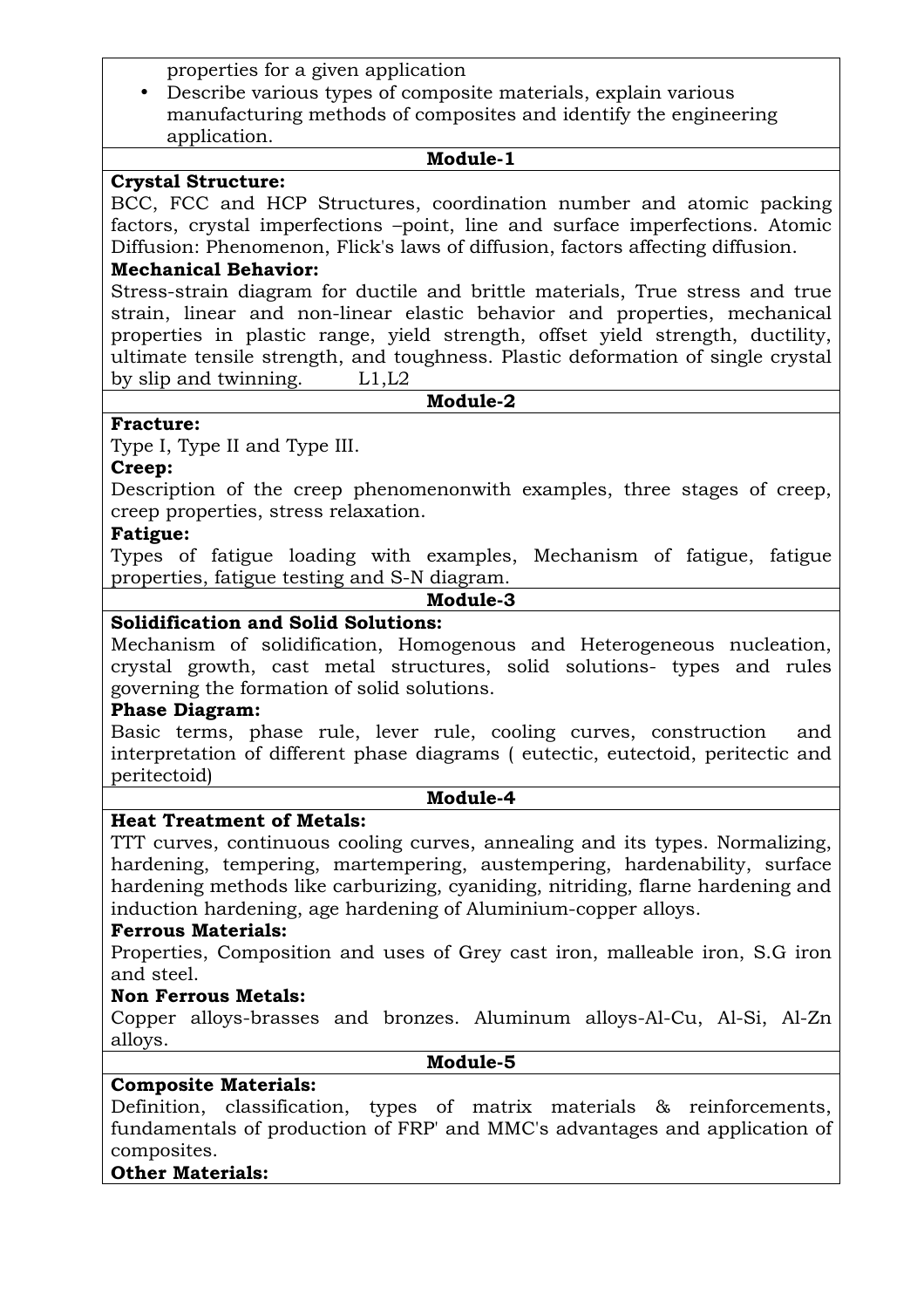Brief description of other materials such as optical and thermal materials Smart materials – fiber optic materials, piezo-electrics, shape memory alloys Shape Memory Alloys – Nitinol, superelasticity, Biological applications of smart materials - materials used as implants in human Body, Selection of Materials, Performance of materials in service Residual life assessment – use of nondestructive testing, Economics, Environment and Sustainability.

 **Course outcomes:**After completion of above course, the student will be able to:

- Explain different types of material crystal structures and arrangement of atoms.
- Describe various mechanical properties of materials.
- Describe about different types of fractures and their importance in engg. applications.
- Explain the concept of equilibrium diagram.
- Plot cooling curves and phase diagrams for pure metals and alloys.
- Draw and Interpret TTT curves and Iron carbon diagram.
- Explain various heat treatment processes and their importance in engineering field.
- Identify various ferrous metals and nonferrous metals and alloys based on composition and properties.
- Describe about different types of composite materials and their production and application in engineering field.

## **Text Books:**

- 1. Foundations of Materials Science and Engineering- Smith, 3rd Edition McGraw Hill, 2009
- 2. Materials Science, Shackleford. & M. K. Muralidhara, Pearson Publication – 2007.

## **Reference Books:**

- 1. An introduction to Metallurgy- Alan Cottrell, University Press India Oriental Longman Pvt. Ltd., 1974.
- 2. Materials Science and Engineering V. Raghavan, PHI, 2002
- 3. Elements of Materials Science and Engineering- H. VanVlack , Addison-Wesley Edn., 1998
- 4. William D. Callister Jr., "Materials Science and Engineering", John Wiley & Sons. Inc, 5th Edition, 2001.
- 5. Donald R. Askland and Pradeep.P. Phule, "The Science and Engineering of Materials", Thompson Learning, 4lh Ed., 2003.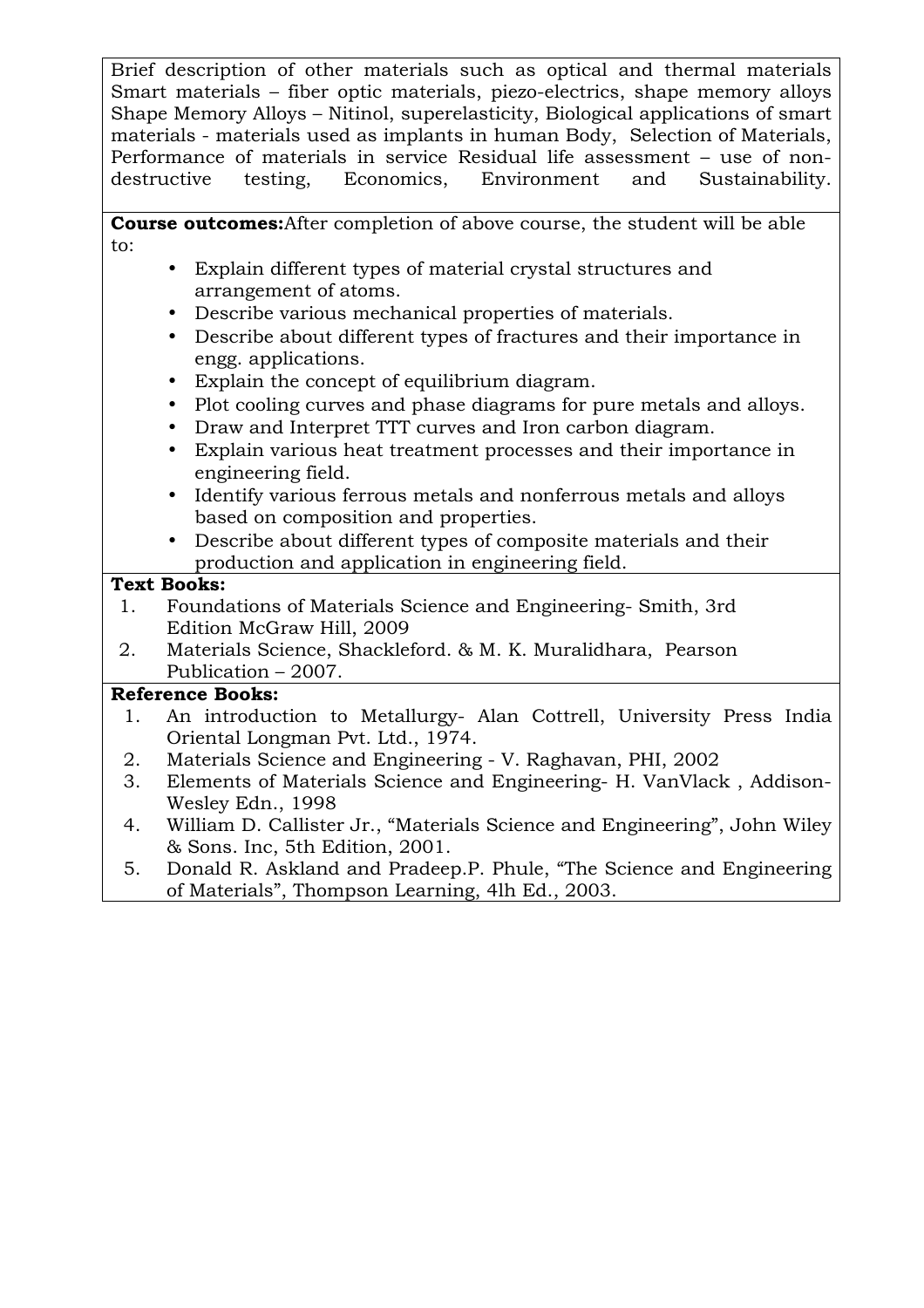### **ENGINEERING THERMODYNAMICS B.E., III Semester, Automobile Engineering [As per Choice Based Credit System (CBCS) scheme]**

| <b>Course Code</b>   | <b>17AU33</b>                            | <b>CIE Marks</b>  | 40 |
|----------------------|------------------------------------------|-------------------|----|
| Number of            | 04                                       | <b>SEE Marks</b>  | 60 |
| Lecture              |                                          |                   |    |
| <b>Hours/Week</b>    |                                          |                   |    |
|                      | Total Number of 50 (10 Hours per Module) | <b>Exam Hours</b> | 03 |
| <b>Lecture Hours</b> |                                          |                   |    |
| Credits - 04         |                                          |                   |    |

**Course Objectives:**At the end of this course, students will be able to:

- Define work, heat, and laws of thermodynamics.
- Calculate performance characteristics of I. C. engines.
- Evaluate thermal performance of refrigeration cycles.
- Demonstrate the calculation of efficiency of gas power and vapor power cycles.

#### **Module-1**

### **Fundamentals of Thermodynamics:**

Thermodynamic definition and scope, Microscopic and Macroscopic approaches. Thermodynamic properties; definition and units, intensive, extensive properties, specific properties, pressure, specific volume, Thermodynamic state, state point, state diagram, path and process, quasistatic process, cyclic and non-cyclic; processes; Thermodynamic equilibrium; definition, mechanical equilibrium; diathermic wall, thermal equilibrium, chemical equilibrium, Zeroth law of thermodynamics, Temperature; concepts, scales, international fixed points and measurement of temperature. Constant volume gas thermometer, constant pressure gas thermometer, mercury in glass thermometer

### **Work and Heat:**

Thermodynamic definition of work; examples, sign convention, Shaft work; Electrical work. Other types of work. Heat; definition, units and sign convention. L1, L2, L3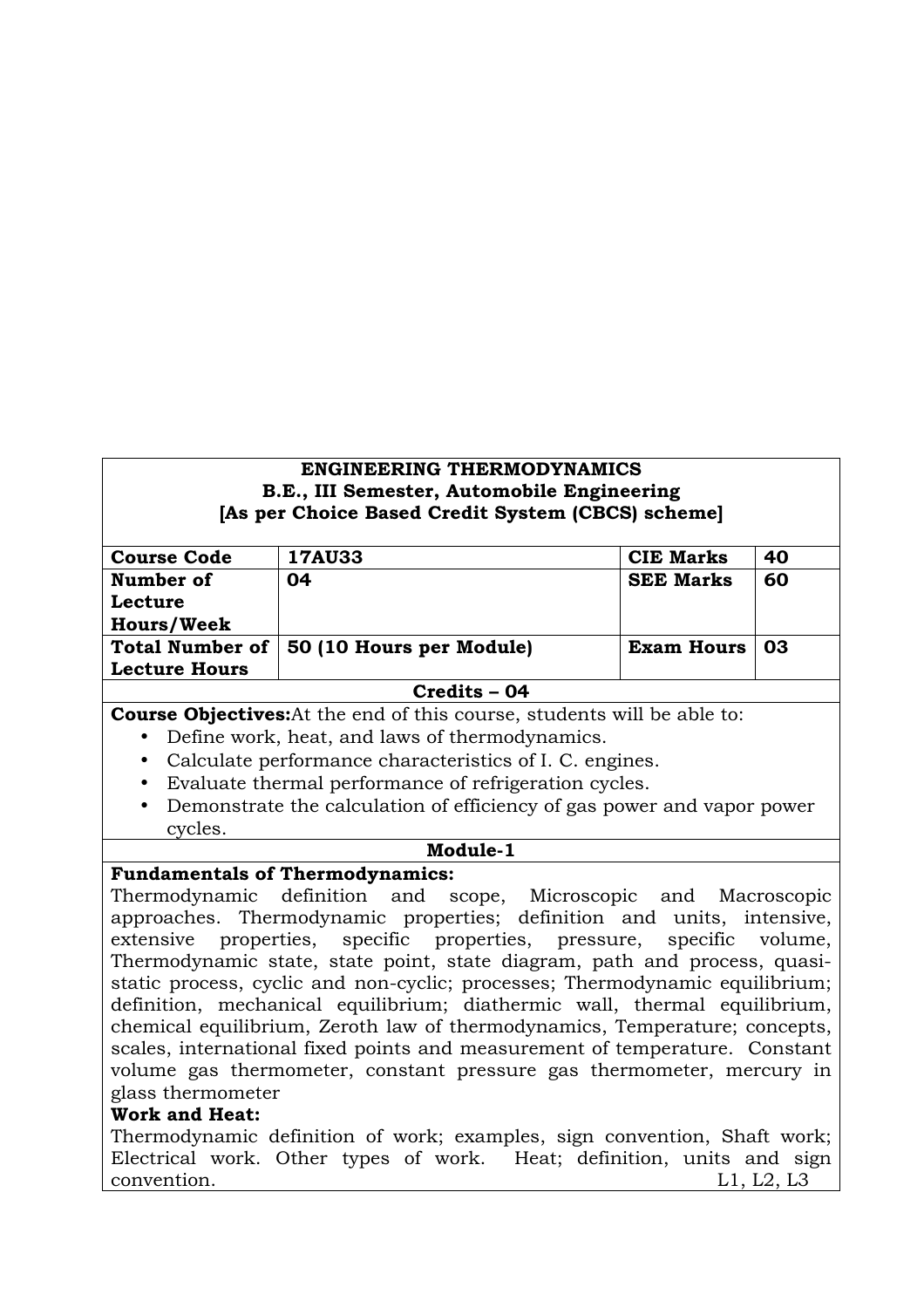### **Module-2**

## **Laws of Thermodynamics and Entropy:**

Joules experiments, Statement of the First law of thermodynamics, steady state-steady flow energy equation, important applications, analysis of unsteady processes such as filling and evacuation of vessels with and without heat transfer.

Keivin –Planck &Clasius statement of Second law of Thermodynamics, PMM II and PMM I.

Clasius Theorem & inequality, Entropy; definition, a property, Available and unavailable energy, Numericals. Let unavailable energy, Numericals.

**Module-3** 

### **Combustion Thermodynamics, Gas power cycles and Testing of I. C. Engines:**

Air Fuel (A/F) ratio, Excess air, Theoretical (Stoichiometeric) air for combustion of fuels, Exhaust gas analysis , Otto, Diesel, Dual Cycles, efficiencies and mean effective pressures, Testing of two stroke and four stroke SI and CI engines for performance Related numerical problems, heat balance sheet, Morse test, Willian line test and Motoring Test.L3,L4

### **Module-4**

## **Refrigeration and Psychrometry:**

Vapor absorption refrigeration system, steam jet refrigeration, vapor compression refrigeration system; description, analysis, refrigerating effect, capacity, power required, units of refrigeration, COP, Refrigerants and their desirable properties. Dry bulb temperature, wet bulb temperature, dew point temperature; specific and relative humidifies Construction and use of psychrometric chart Analysis of various processes; heating, cooling, dehumidifying and humidifying. Adiabatic mixing of moist air. Summer and winter air conditioning. Numericals. L3,L4

### **Module-5**

**Reciprocating Air Compressors, Gas Turbine and Jet Propulsion:** 

Operation of a single stage reciprocating compressor, work input through P-V diagram, steady state and steady flow analysis, adiabatic, isothermal and mechanical efficiencies minimum work for compression, multistage compressor.

Classification of Gas turbines, Analysis of open cycle gas turbine cycle. Advantages and disadvantages of closed cycle, numericals. Principle of Jet propulsion and Rocket propulsion L2,L3,L4

**Course outcomes:**After completion of above course, student will be able to:

- Define and explain fundamental thermodynamic laws and concepts, work, various types of works and heat and its applications, entropy and its relations, Zeroth, First & Second law of thermodynamics and its applications.
- Explain various thermodynamic relations, constants of gas and basics of ideal gas & its mixtures.
- Calculate load and IP, BP and other performance characteristics of I.C. engines.
- Explain the selection of air conditioning system; evaluate thermal performance of refrigeration cycles.
- Calculate efficiency and MEP of various gas power & vapor power cycles.
- Explain the principles of gas turbine & jet propulsion system and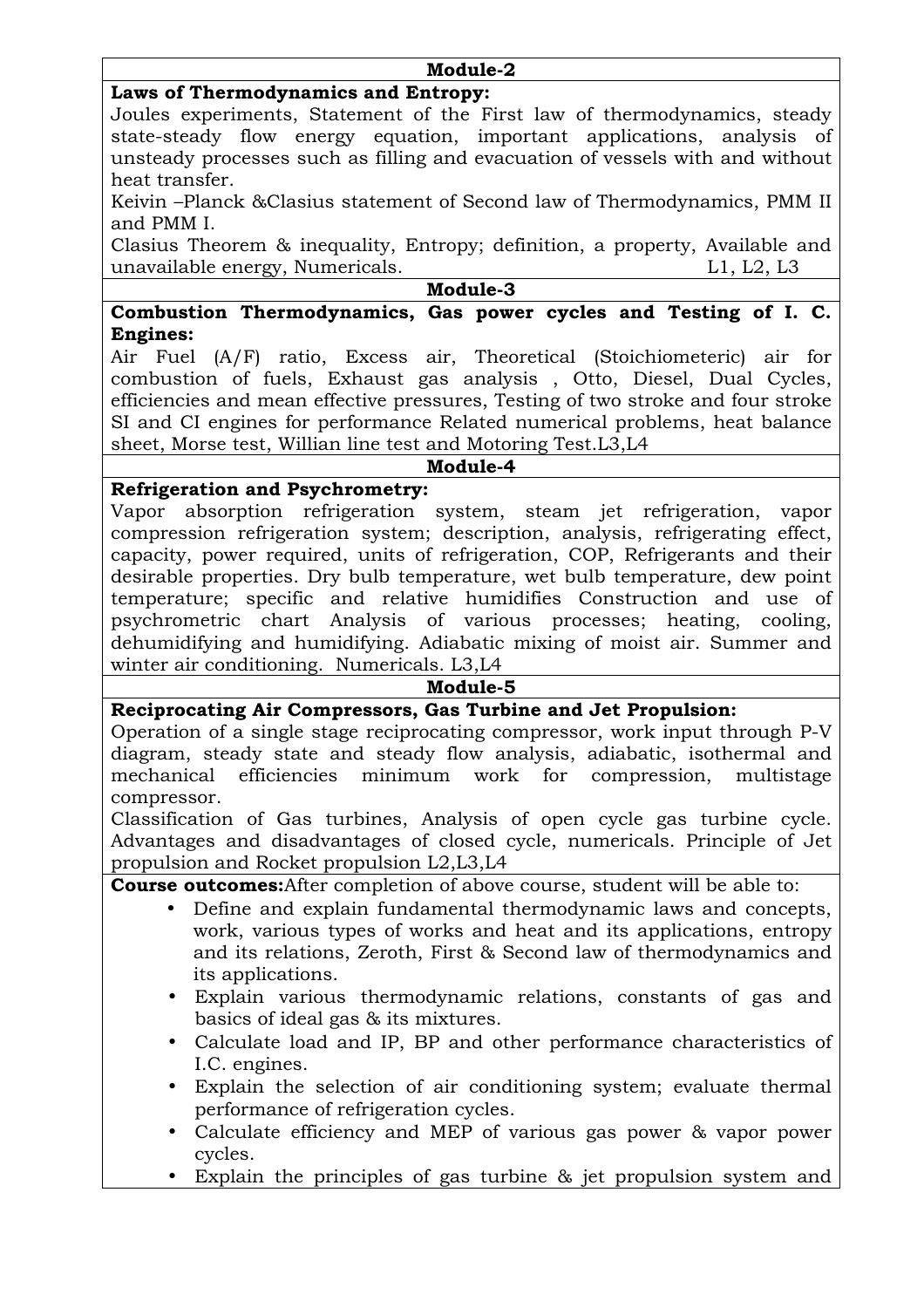their fuels.

## **Text Books:**

- 1. Basic and Applied Thermodynamics- P. K. Nag, Tata McGraw Hul Pub. 2002
- 2. Applied Thermodynamics B. K. Venkanna , PHI New Delhi

## **Reference Books:**

- 1. Thermodynamics, An engineering approach- Yunus, A. Cenegal and Michael A.Boies, Tata Mac- Graw Hill Publishing Company, 2002,
- 2. Fundamental of Classical Thermodynamics- G. J. Van Wylen and R. E. Sontang, Wiley eastern.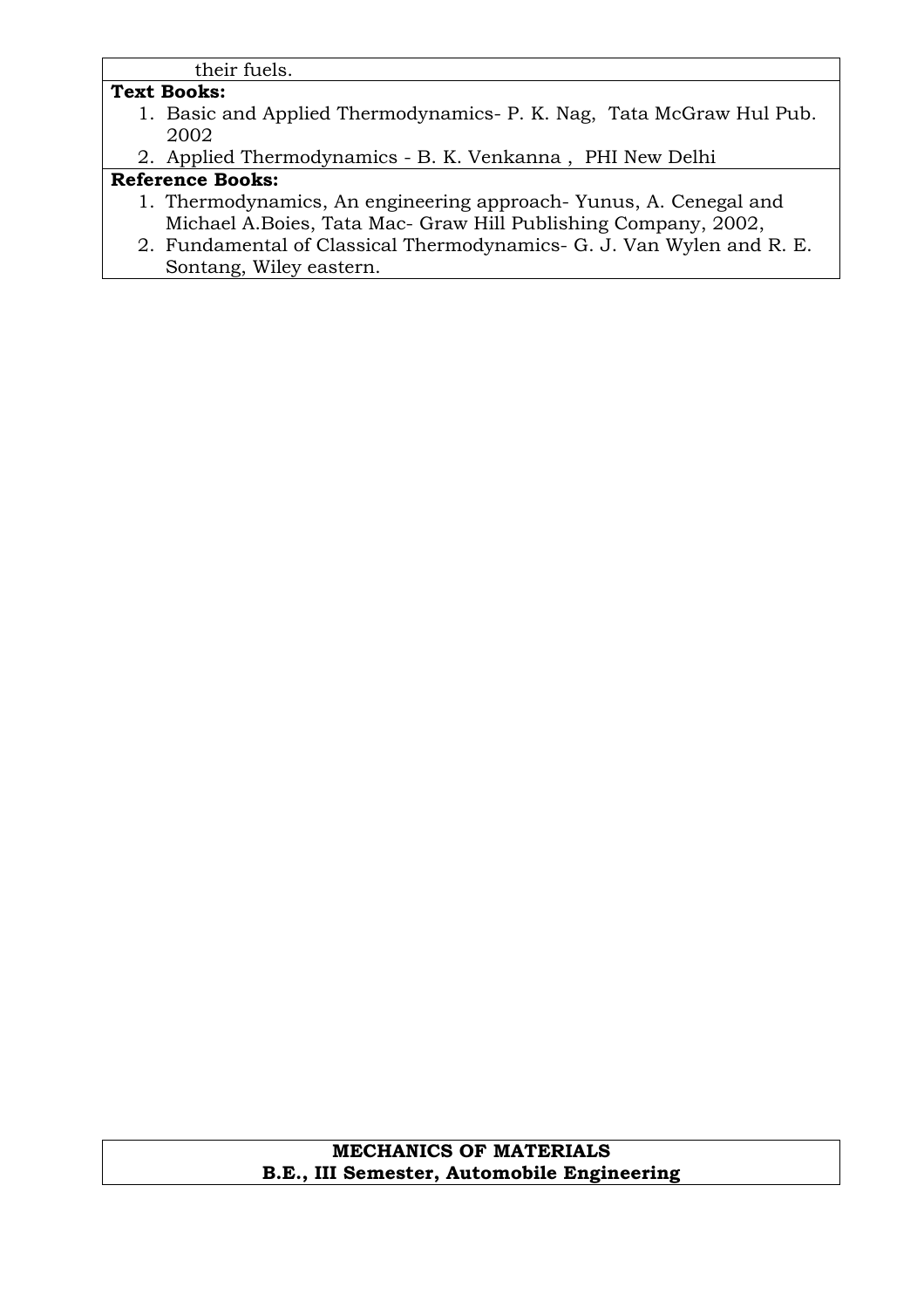| [As per Choice Based Credit System (CBCS) scheme]             |                                                                                                                                                       |                   |          |  |
|---------------------------------------------------------------|-------------------------------------------------------------------------------------------------------------------------------------------------------|-------------------|----------|--|
| <b>17AU34</b><br><b>Course Code</b><br><b>CIE Marks</b><br>40 |                                                                                                                                                       |                   |          |  |
| Number of                                                     | 04                                                                                                                                                    | <b>SEE Marks</b>  | 60       |  |
| Lecture                                                       |                                                                                                                                                       |                   |          |  |
| <b>Hours/Week</b>                                             |                                                                                                                                                       |                   |          |  |
| <b>Total Number of</b>                                        | 50 (10 Hours per Module)                                                                                                                              | <b>Exam Hours</b> | 03       |  |
| <b>Lecture Hours</b>                                          |                                                                                                                                                       |                   |          |  |
|                                                               | Credits - 04                                                                                                                                          |                   |          |  |
|                                                               | <b>Course Objectives:</b> At the end of this course, students will be able to                                                                         |                   |          |  |
|                                                               | Explain the basic concepts of stress, strain                                                                                                          |                   |          |  |
| $\bullet$                                                     | Explain the behavior of different engineering materials subjected to                                                                                  |                   |          |  |
|                                                               | different types of loading                                                                                                                            |                   |          |  |
| $\bullet$                                                     | Demonstrate calculation of principal stresses using analytical and                                                                                    |                   |          |  |
| graphical methods                                             |                                                                                                                                                       |                   |          |  |
| $\bullet$                                                     | Calculate and plot shear force and bending moment diagrams for beams                                                                                  |                   |          |  |
|                                                               | carrying different types of loads, and various support conditions                                                                                     |                   |          |  |
| $\bullet$<br>loads                                            | Determine deflection and slope of beams subjected to various type of                                                                                  |                   |          |  |
|                                                               |                                                                                                                                                       |                   |          |  |
|                                                               | Determine the diameter of solid and hollow shafts subjected to torques                                                                                |                   |          |  |
| $\bullet$                                                     | Calculate critical loads for different type of columns using euler's,                                                                                 |                   |          |  |
| rankine's equations                                           | Module-1                                                                                                                                              |                   |          |  |
| <b>Stress and Strain:</b>                                     |                                                                                                                                                       |                   |          |  |
|                                                               | Introduction, Hooke's law, Calculation of stresses in straight, Stepped and                                                                           |                   |          |  |
|                                                               | tapered sections, Composite sections, Stresses due to temperature change,                                                                             |                   |          |  |
|                                                               | Shear stress and strain, Lateral strain and Poisson's ratio, Generalized                                                                              |                   |          |  |
|                                                               | Hooke's law, Bulk modulus, Relationship between elastic constants. L1, L2, L3                                                                         |                   |          |  |
|                                                               | Module-2                                                                                                                                              |                   |          |  |
| <b>Analysis of Stress and Strain:</b>                         |                                                                                                                                                       |                   |          |  |
|                                                               | Plane stress, Stresses on inclined planes, Principal stresses and maximum                                                                             |                   |          |  |
|                                                               | shear stress, Principal angles, Shear stresses on principal planes, Maximum                                                                           |                   |          |  |
|                                                               | shear tress, Mohr circle for plane stress conditions.                                                                                                 |                   |          |  |
| <b>Cylinders:</b>                                             |                                                                                                                                                       |                   |          |  |
|                                                               | Thin cylinder: Hoop's stress, maximum shear stress, circumferential and                                                                               |                   |          |  |
|                                                               | longitudinal strains, thick cylinders: Lames equations.                                                                                               |                   | L1,L2,L3 |  |
|                                                               | Module-3                                                                                                                                              |                   |          |  |
|                                                               | <b>Shear Forces and Bending Moments:</b>                                                                                                              |                   |          |  |
|                                                               | Type of beams, Loads and reactions, Relationship between loads, shear forces                                                                          |                   |          |  |
|                                                               | and bending moments, Shear force and bending moments of cantilever beams,                                                                             |                   |          |  |
|                                                               | Pin support and roller supported beams subjected to concentrated loads and                                                                            |                   |          |  |
|                                                               | uniformly distributed constant / varying loads.                                                                                                       |                   |          |  |
| <b>Stresses in Beams:</b>                                     |                                                                                                                                                       |                   |          |  |
|                                                               | Pure bending, Curvature of a beam, Longitudinal strains in beams, Normal                                                                              |                   |          |  |
|                                                               | stresses in Beams with rectangular, circular, T and T cross sections, Flexure                                                                         |                   |          |  |
|                                                               | Formula, Bending Stresses, Deflection of beams (Curvature).<br>Module-4                                                                               |                   | L1,L2,L3 |  |
| <b>Torsion:</b>                                               |                                                                                                                                                       |                   |          |  |
|                                                               |                                                                                                                                                       |                   |          |  |
|                                                               | Circular solid and hallow shafts, Torsional moment of resistance, Power<br>transmission of straight and stepped shafts, Twist in shaft sections, Thin |                   |          |  |
|                                                               | tubular sections, Thin walled sections.                                                                                                               |                   |          |  |
|                                                               |                                                                                                                                                       |                   |          |  |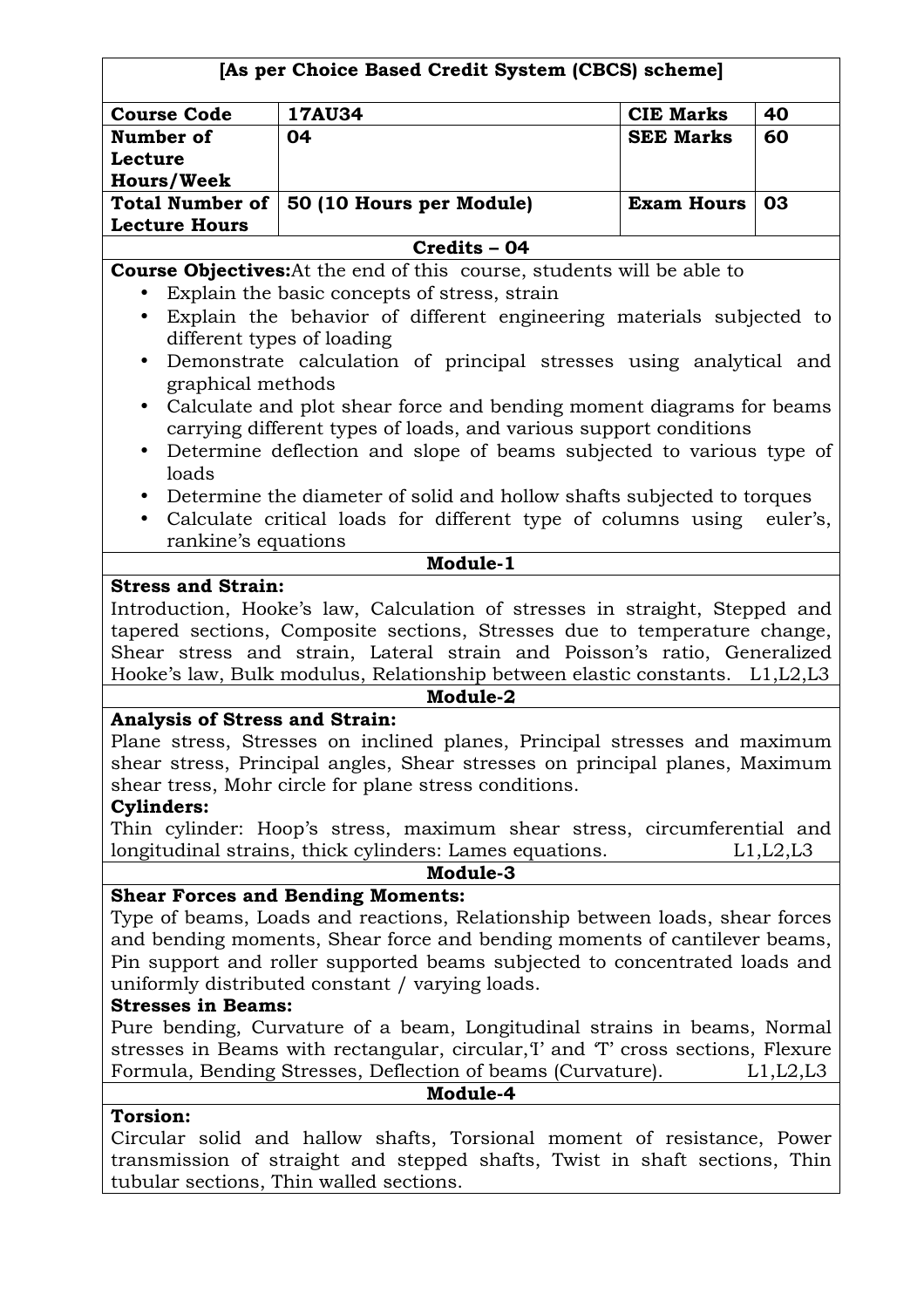### **Columns:**

Buckling and stability, Critical load, Columns with pinned ends, Columns with other support conditions, Effective length of columns and Secant formula for columns. L1,L2,L3, L4

#### **Module-5**

## **Strain Energy:**

Castigliano's theorem I and II, Load deformation diagram, Strain energy due to normal stresses, Shear stresses, Modulus of resilience, Strain energy due to bending and torsion.

## **Theories of Failure:**

Maximum Principal stress theory, Maximum shear stress theory. L1, L2, L3

- **Course outcomes::**After completion of above course, student will be able to:
	- Explain the concepts of stress, strain; material properties.
	- Explain the behavior of materials under different loading conditions
	- Calculate principal stresses using analytical and graphical methods; estimate the stresses in thick and thin cylinders.
	- Calculate SF and BM and draw the SF and BM diagrams types of beams carrying different types loads.
	- Calculate the deflection & slope of beams under subjected to various types of loads
	- Explain the concepts of torque and calculate the diameter of hollow and solid shafts subjected to twisting moment.
	- Stresses & angle of twist induced in to the shaft due to twisting.
	- Calculate Critical load for different types columns using Euler's, Rankine's equations & limitations of these equations and explain the applications.

## **Text Books:**

- 1. Strength of Materials, Indian Edition- James M Gere, Barry J Goodno, Cengage Learning, 2009.
- 2. Strength of Materials- S. S. Bhavikatti,,Vikas publications House -1 Pvt. Ltd., 2nd Ed., 2006.

## **Reference Books:**

- 1. Strength of Materials- S. S. Rattan, , Tata McGraw Hill, 2009
- 2. Mechanics of Materials- K.V. Rao, G.C. Raju, First Edition, 2007.
- 3. Strength of Materials- R Subramanian, Oxford, 2005.

| MECHANICAL MEASUREMENTS AND METROLOGY                                         |                                                   |                   |    |
|-------------------------------------------------------------------------------|---------------------------------------------------|-------------------|----|
| B.E., III Semester, Automobile Engineering                                    |                                                   |                   |    |
|                                                                               | [As per Choice Based Credit System (CBCS) scheme] |                   |    |
| <b>Course Code</b>                                                            | <b>17AU35</b>                                     | <b>CIE Marks</b>  | 40 |
| Number of                                                                     | 04                                                | <b>SEE Marks</b>  | 60 |
| Lecture                                                                       |                                                   |                   |    |
| <b>Hours/Week</b>                                                             |                                                   |                   |    |
| <b>Total Number of</b>                                                        | 50 (10 Hours per Module)                          | <b>Exam Hours</b> | 03 |
| <b>Lecture Hours</b>                                                          |                                                   |                   |    |
| Credits - 04                                                                  |                                                   |                   |    |
| <b>Course Objectives:</b> At the end of this course, students will be able to |                                                   |                   |    |
| • To explain significance of mechanical measurements, elements of a           |                                                   |                   |    |
| generalized measuring system                                                  |                                                   |                   |    |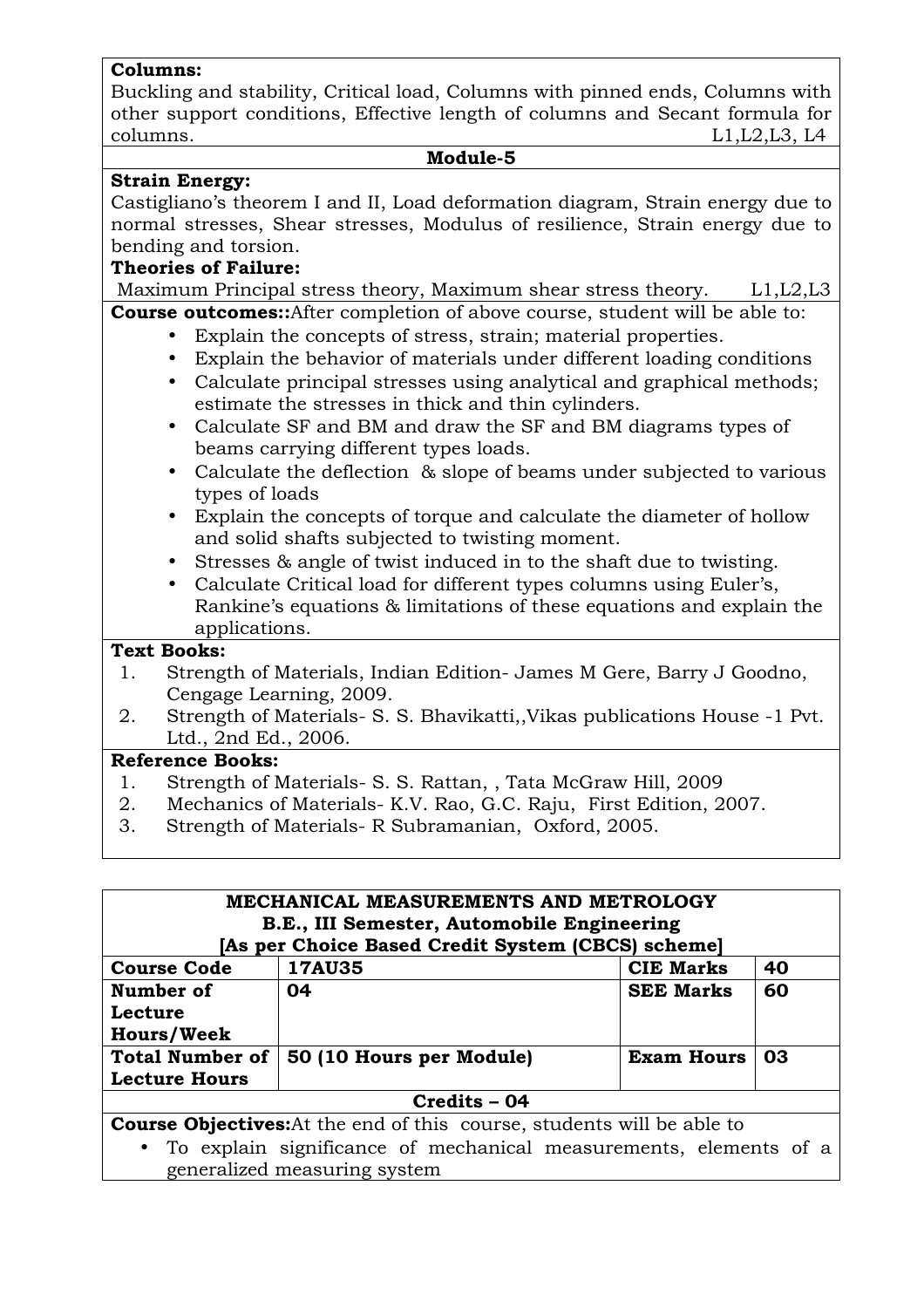- To explain the theory and working principle of measuring instruments for the measurement of force, torque, flow, temperature, pressure and strain
- To define Metrology, appreciate the objectives of Metrology, and explain the importance of standards.
- To interpret the limits specified, identify fits and explain the concept of tolerance
- To provide the knowledge of working principle of comparators, screw and gear metrology

# **Module-1**

**Measurements, Measurement Systems and Standards of Measurement:**  Definition, significance of measurement, generalized measurement system, definition and concept of accuracy, precision, sensitivity, Calibration, threshold, hysteresis, repeatability, linearity, loading effect, system response, time delay, errors in measurement, classification of errors. Definition and objectives of metrology, Standard of length- International prototype meter, Imperial standard yard, Wave length standard, Subdivision of standards, line and end standard, comparison, Transfer from line standard to end standard, calibration of end bars (Numerical) L1,L2

# **Module-2**

## **Comparators and Angular Measurements:**

Introduction to Comparator, Characteristics, Classification of Comparators, Sigma comparators, dial indicators, optical comparators, principles, ziess ultra optimeter, Electric and electronic comparators –principles, LVDT, pneumatic comparators, back pressure gauges, solex comparators. Bevel protractor. Sine principle, use of sine bars, sine centre, angle gauges (numerical on building of angles) L1,L2,L3

#### **Module-3**

### **Transducers, Intermediate Modifying Devices and Interferometer:**

Transfer efficiency, primary and secondary transducers, Mechanical, electrical, electronic transducers, advantages of each type of transducers. Mechanical systems, inherent problems, electrical intermediate modifying devices, input circuitry, signal transmission (hydraulic transmission, magnetic transmission, electrical transmission) Clinometers. Principle of inter-ferometry, autocollimator, optical flats. L1,L2

#### **Module-4**

**Measurement of Force, Torque and Display Devices:** 

Principle, analytical balance, platform balance proving ring, torque measurement, types of dynamometers prony brake, Hydraulic dynamometer, Eddy current dynamometer. Mechanical, digital read out devices, ultraviolet recorders, servo-recorders cathode ray oscilloscope, Oscillographs, X-Y plotters. L1, L2, L3

#### **Module-5**

## **System of Limits, Fits, Tolerance and Gauging:**

Definition of tolerance, Specification in assembly, Principle of interchangeability and selective assembly, limits of size, Indian standards, concept of limits of size and tolerances, definition of fits, hole basis system, shaft basis system, types of fits and their designation (IS 919-1963), geometric tolerance, position-tolerances.

**Strain, Pressure and Temperature Measurement:** Strain gauge, preparation and mounting of strain gauges, gauge factor, Methods of strain measurement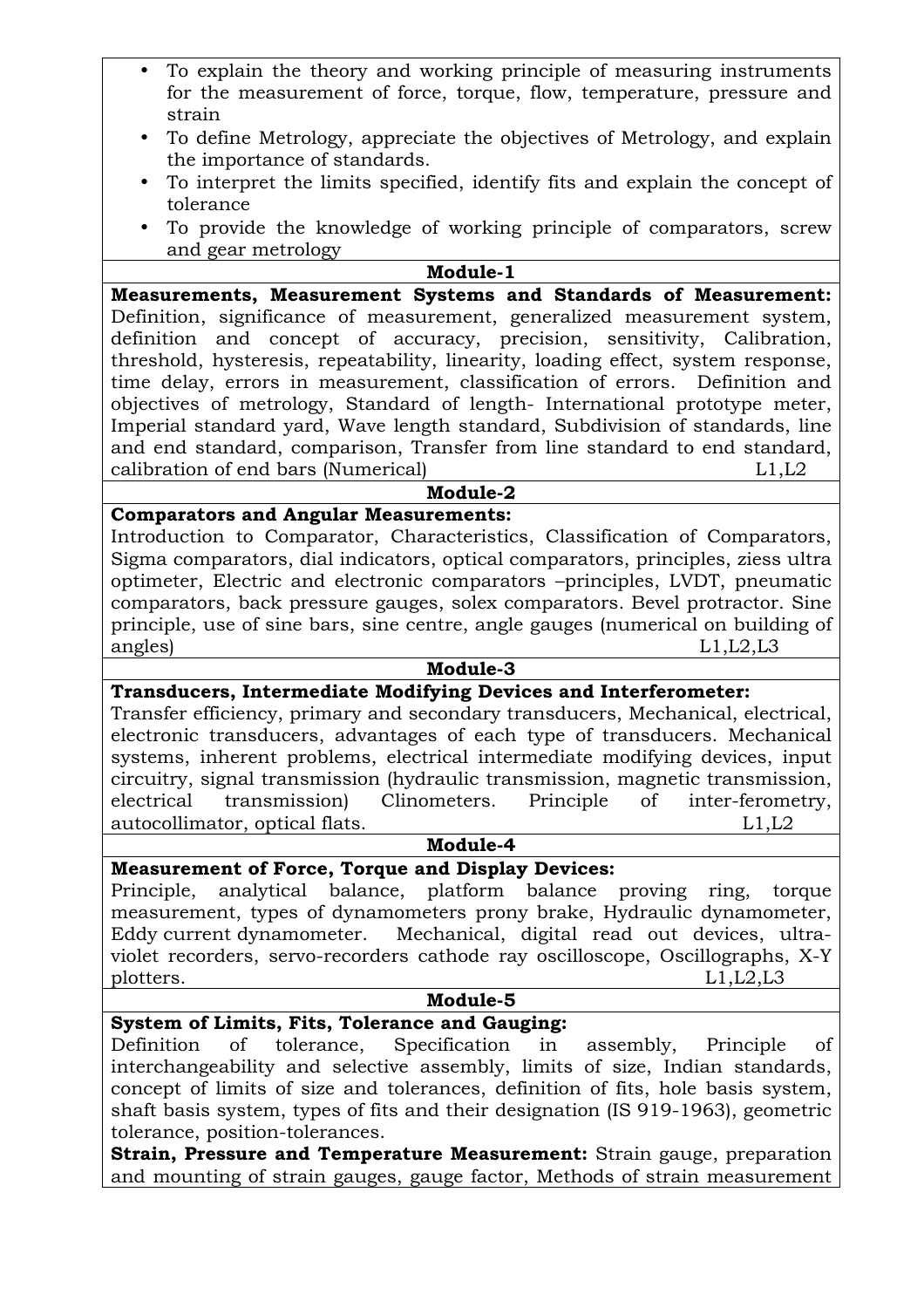Principle, use of elastic members, bridge man gauge, Mcleod gauge, thermal conductivity gauge, (pirani gauge and thermocouple vacuum gauge) ionization gauge, Resistance thermometers, thermocouple, law of thermocouple, thermocouple circuits, thermocouple materials, pyrometers, optical pyrometer. L1,L2, L3

**Course outcomes:**After completion of above course, student will be able to:

- Explain the significance of mechanical measurements and components of a generalized measurement system.
- Classify and explain principles of various types of transducers, modifying devices and terminating devices.
- Explain the working principle of instruments used for measurement of Force, Torque, Pressure, Temperature, Strain and Vibration.
- Explain the objectives of metrology and explain various standards of length such as line and end standards.
- Classify the comparators and explain their working principles.
- Explain the usage of instruments used for the measurement of screw thread and gear parameters.

## **Text Books:**

1. Engineering Metrology - R. K. Jain, Khanna Publishers, New Delhi.

2. Mechanical Measurements and Control - D. S. Kumar, Metropolitan

## Book Co. Pvt. Ltd, New Delhi.

## **Reference Books:**

- 1. ASTME- Hand book of Industrial Metrology PHI
- 2. Engineering Metrology- K. J. Hume, Third (metric) Edition Kalyani
- publishers

### **MANUFACTURING PROCESS-I B.E., III Semester, Automobile Engineering [As per Choice Based Credit System (CBCS) scheme]**

| <b>Course Code</b>     | <b>17AU36</b>            | <b>CIE Marks</b>  | 40 |
|------------------------|--------------------------|-------------------|----|
| Number of              | 03                       | <b>SEE Marks</b>  | 60 |
| Lecture                |                          |                   |    |
| <b>Hours/Week</b>      |                          |                   |    |
| <b>Total Number of</b> | 40 (08 Hours per Module) | <b>Exam Hours</b> | 03 |
| <b>Lecture Hours</b>   |                          |                   |    |
| Credits – 03           |                          |                   |    |

**Course Objectives:**At the end of this course, students will be able to

- Define various terms associated with casting processes
- Explain methods of construction of moulds.
- Select molding machine and molding process based on material type
- Select appropriate joining process, type of joints.
- Explain different non-destructive testing methods

## **Module-1**

## **Introduction:**

Concept of Manufacturing process, its importance. Classification of Manufacturing processes. Introduction to Casting process & steps involved. Varieties of components produced by casting process. Advantages & Limitations of casting process.

## **Patterns:**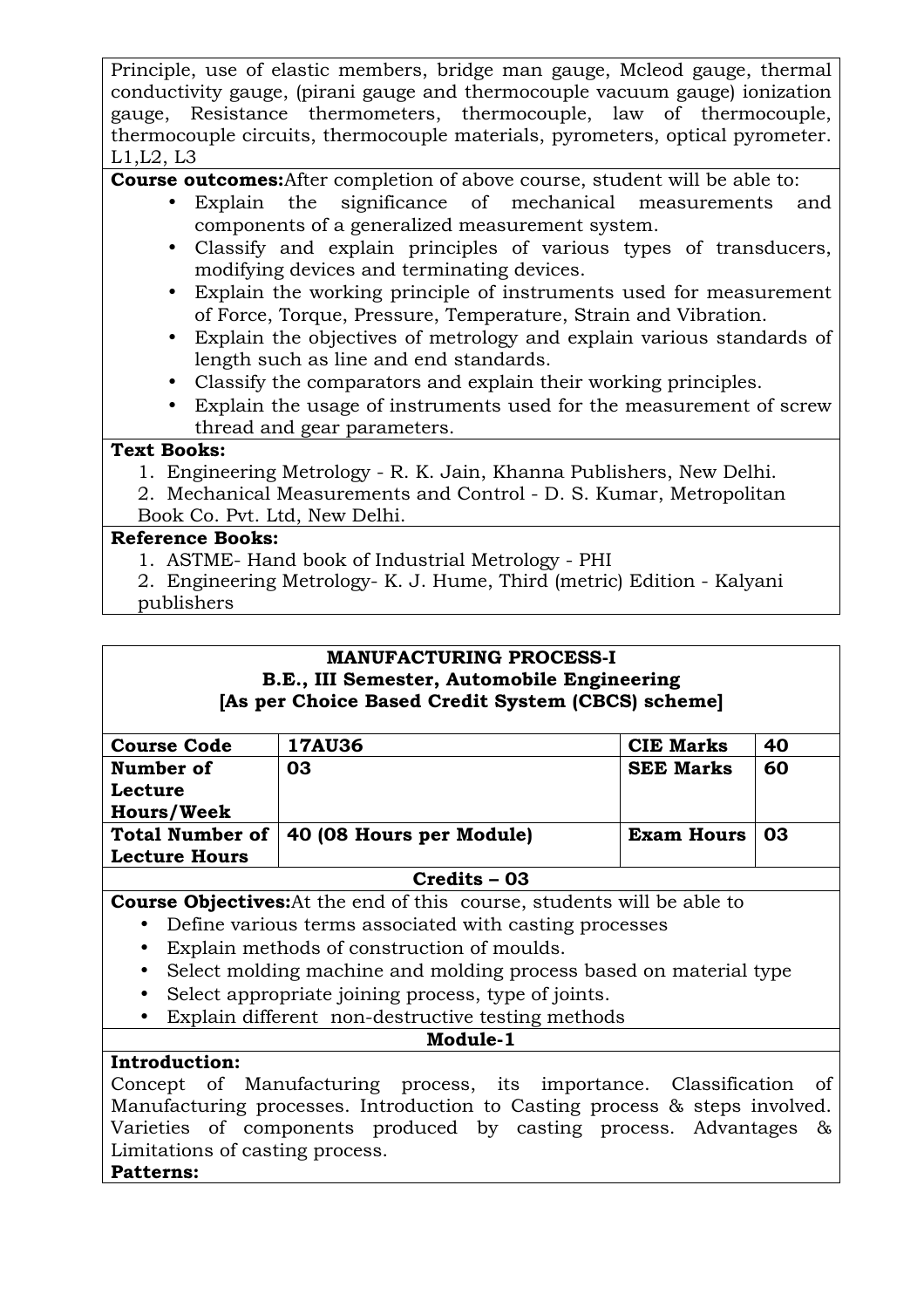Definition, functions, Materials used for pattern, various pattern allowances and their importance. Classification of patterns.

Binder: Definition, Types of binder used in molding sand.

## **Additives:**

Need, Types of additives used. Types of base sand, requirement of base sand. Molding sand mixture ingredients (base sand, binder & additives) for different sand mixtures. Method used for sand molding, such as Green sand, dry sand and skin dried moulds.

## **Cores:**

Definition, Need, Types. Method of making cores, Binders used, core sand molding.

**Gates & Risers.** Principle and types.

## **Fettling and cleaning of castings.**

Basic steps, Casting defects, Causes, features and remedies. L1,L2

## **Module-2**

## **Special Moulding Process & Furnaces:**

## **Moulding Machines :**

Jolt type, Squeeze type, Jolt & Squeeze type and Sand slinger.

## **Process:**

Study of important molding processes, No bake moulds, Flasklessmoulds, Sweep mould, CO2 mould, Shell mould, Investment mould.

## **Metal moulds:**

Gravity die-casting, Pressure die casting, Centrifugal casting, Squeeze Casting, Slush casting, and Thixocasting processes.

## **Furnaces:**

 Constructional features & working principle of coke fired, oil fired and Gas fired pit furnace, Resistance furnace, Electric Arc Furnace, Cupola furnace.L1,L2

### **Module-3**

## **Welding Process:**

Definition, Principles, Classification, Application, Advantages & limitations of welding.

## **Arc Welding:**

Principle, Metal Arc welding (MAW), Flux Shielded Metal Arc Welding (FSMAW).

## **Gas Welding:**

Principle, Oxy – Acetylene welding, Chemical Reaction in Gas welding, Flame characteristics. Gas torch construction & working. Forward and backward welding.

Inert Gas Welding (TIG & MIG) Submerged Arc Welding (SAW) and Atomic Hydrogen Welding processes. (AHW) L1,L2

### **Module-4**

**Resistance welding:** Principles, Seam welding, Butt welding, Spot welding and projection welding.

Friction welding, Explosive welding, Thermit welding, Laser welding and Electron beam welding.

Structure of welds, Formation of different zones during welding. Heat affected zone (HAZ). Parameters affecting HAZ. Effect of carbon content on structure and properties of steel. Shrinkage in welds & Residual stresses. Concept of electrodes, Filler rod and fluxes. Welding defects – Detection causes & remedy.  $L1,L2$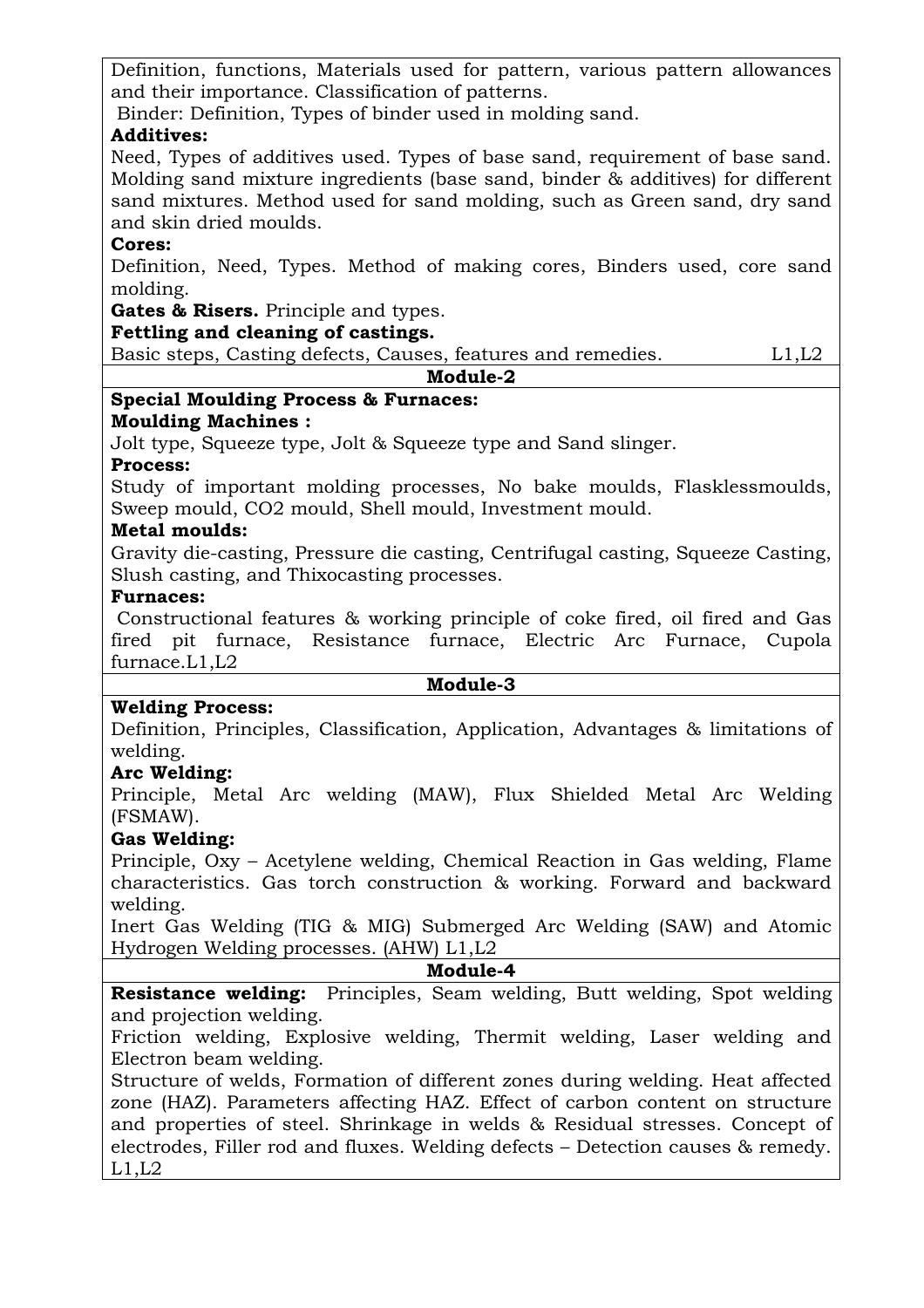#### **Module-5**

## **Soldering, Brazing:**

Parameters involved & Mechanism. Different Types of Soldering & Brazing Methods.

## **Inspection Methods:**

Methods used for Inspection of casting and welding. Visual, Magnetic particle, Fluorescent particle, Ultrasonic, Radiography, Eddy current, Holography methods of Inspection. L1, L2, L3

**Course outcomes:**After completion of above course, student will be able to:

- Define various terminologies used in casting process.
- Explain basic concepts used in construction of various moulds.
- Analyze the working of various moulding machines.
- Select the appropriate moulding machine and moulding process depending on the type of raw material required to produce the desired product.
- Select the appropriate joining process depending on the type of joint required to produce the desired product.

• Select the Non-Destructive Testing method for particular application

## **Text Books:**

1. Manufacturing Process-I- Dr. K. Radhakrishna, Sapna Book House, 5th Revised Edition 2009.

2. Manufacturing & Technology: Foundry, Forming and Welding- P. N. Rao, 2nd Ed., Tata McGraw Hill, 2003.

## **Reference Books:**

1. Manufacturing Technology- SeropeKalpakjain, Steuen. R. Sechmid, Pearson Education Asia, 5th Ed. 2006.

2. Process and Materials of Manufacturing- Roy A Lindberg, 4th Ed. Pearson Edu. 2006.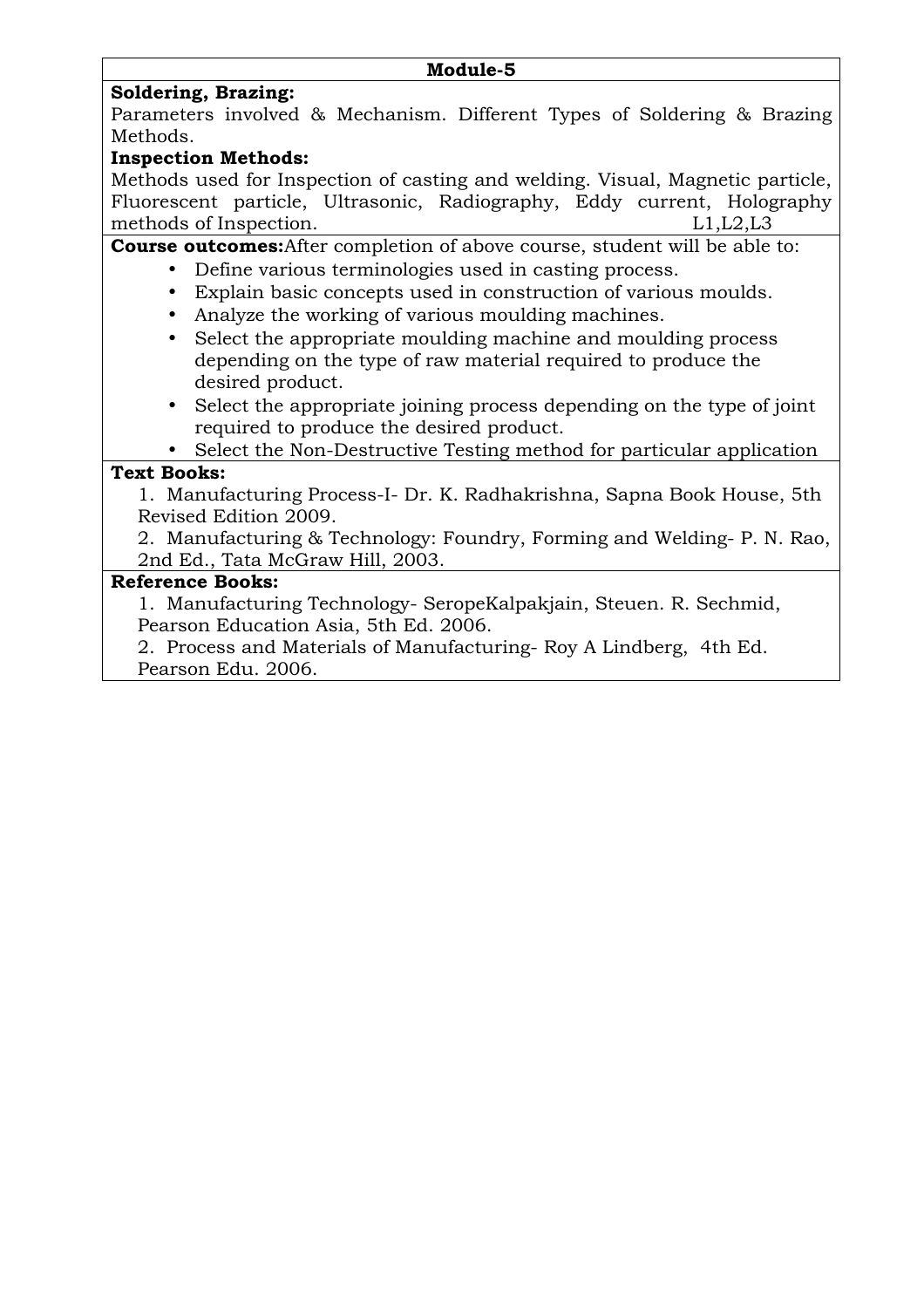| <b>Metallography and Material Testing Laboratory</b><br>B.E., III Semester, Automobile Engineering |                                                                                   |                   |    |  |  |
|----------------------------------------------------------------------------------------------------|-----------------------------------------------------------------------------------|-------------------|----|--|--|
|                                                                                                    | [As per Choice Based Credit System (CBCS) scheme]                                 |                   |    |  |  |
| <b>Course Code</b>                                                                                 | <b>17AUL37</b>                                                                    | <b>CIE Marks</b>  | 40 |  |  |
| Number of                                                                                          | $03 = (1$ Hour Instruction + 2 Hrs.                                               | <b>SEE Marks</b>  | 60 |  |  |
| Lecture                                                                                            | Laboratory)                                                                       |                   |    |  |  |
| <b>Hours/Week</b>                                                                                  |                                                                                   |                   |    |  |  |
| <b>RBT Levels</b>                                                                                  | L1, L2, L3                                                                        | <b>Exam Hours</b> | 03 |  |  |
|                                                                                                    | Credits - 02                                                                      |                   |    |  |  |
|                                                                                                    | <b>Course Objectives:</b> At the end of this laboratory, students will be able to |                   |    |  |  |
|                                                                                                    | Conduct experiments in Metallography and Material Testing Laboratory              |                   |    |  |  |
|                                                                                                    | using the principles of material science and mechanics of materials               |                   |    |  |  |
| $\bullet$                                                                                          | Use different material testing machines                                           |                   |    |  |  |
|                                                                                                    | Tabulate the data, plot the graphs and make thorough analysis of                  |                   |    |  |  |
| results                                                                                            |                                                                                   |                   |    |  |  |
|                                                                                                    | <b>PART-A</b>                                                                     |                   |    |  |  |
| <b>Experiments:</b>                                                                                |                                                                                   |                   |    |  |  |
|                                                                                                    | 1. Preparation of specimen for Metallographic examination of different            |                   |    |  |  |
|                                                                                                    | engineering materials. Identification of microstructures of plain carbon steel,   |                   |    |  |  |
|                                                                                                    | tool steel, gray CI, SG iron, Brass, Bronze & composites.                         |                   |    |  |  |
|                                                                                                    | 2. Heat treatment: Annealing, normalizing, hardening and tempering of steel.      |                   |    |  |  |
| Hardness studies of heat treated samples.                                                          |                                                                                   |                   |    |  |  |
| 3. To study the wear characteristics of ferrous, non-ferrous and composite                         |                                                                                   |                   |    |  |  |
| materials for different parameters.                                                                |                                                                                   |                   |    |  |  |
|                                                                                                    | 4. Non-destructive test experiments like,                                         |                   |    |  |  |
| a. Ultrasonic flaw detection                                                                       |                                                                                   |                   |    |  |  |
| b. Magnetic crack detection                                                                        |                                                                                   |                   |    |  |  |
|                                                                                                    | c. Dye penetration testing. To study the defects of Cast and Welded specimens     |                   |    |  |  |
|                                                                                                    | 5. Brinell, Rockwell and Vickers's Hardness test.                                 |                   |    |  |  |
|                                                                                                    | <b>PART-B</b>                                                                     |                   |    |  |  |
|                                                                                                    | 1. Tensile, Shear and Compression tests of metallic and non-metallic              |                   |    |  |  |
|                                                                                                    | specimens using Universal Testing Machine                                         |                   |    |  |  |
| 2.Torsion Test                                                                                     |                                                                                   |                   |    |  |  |
|                                                                                                    | <b>3.</b> Bending Test on metallic and nonmetallic specimens.                     |                   |    |  |  |
| 4. Izod and Charpy Tests on M.S, and CI specimen.                                                  |                                                                                   |                   |    |  |  |
| <b>5. Fatigue Test.</b>                                                                            |                                                                                   |                   |    |  |  |
|                                                                                                    | <b>Course outcomes:</b> At the end of this laboratory, students will be able to:  |                   |    |  |  |
|                                                                                                    | Conduct experiments in Metallography and Material Testing                         |                   |    |  |  |
|                                                                                                    |                                                                                   |                   |    |  |  |
| materials                                                                                          | Laboratory using the principles of material science and mechanics of              |                   |    |  |  |
|                                                                                                    |                                                                                   |                   |    |  |  |
|                                                                                                    | Use different material testing machines                                           |                   |    |  |  |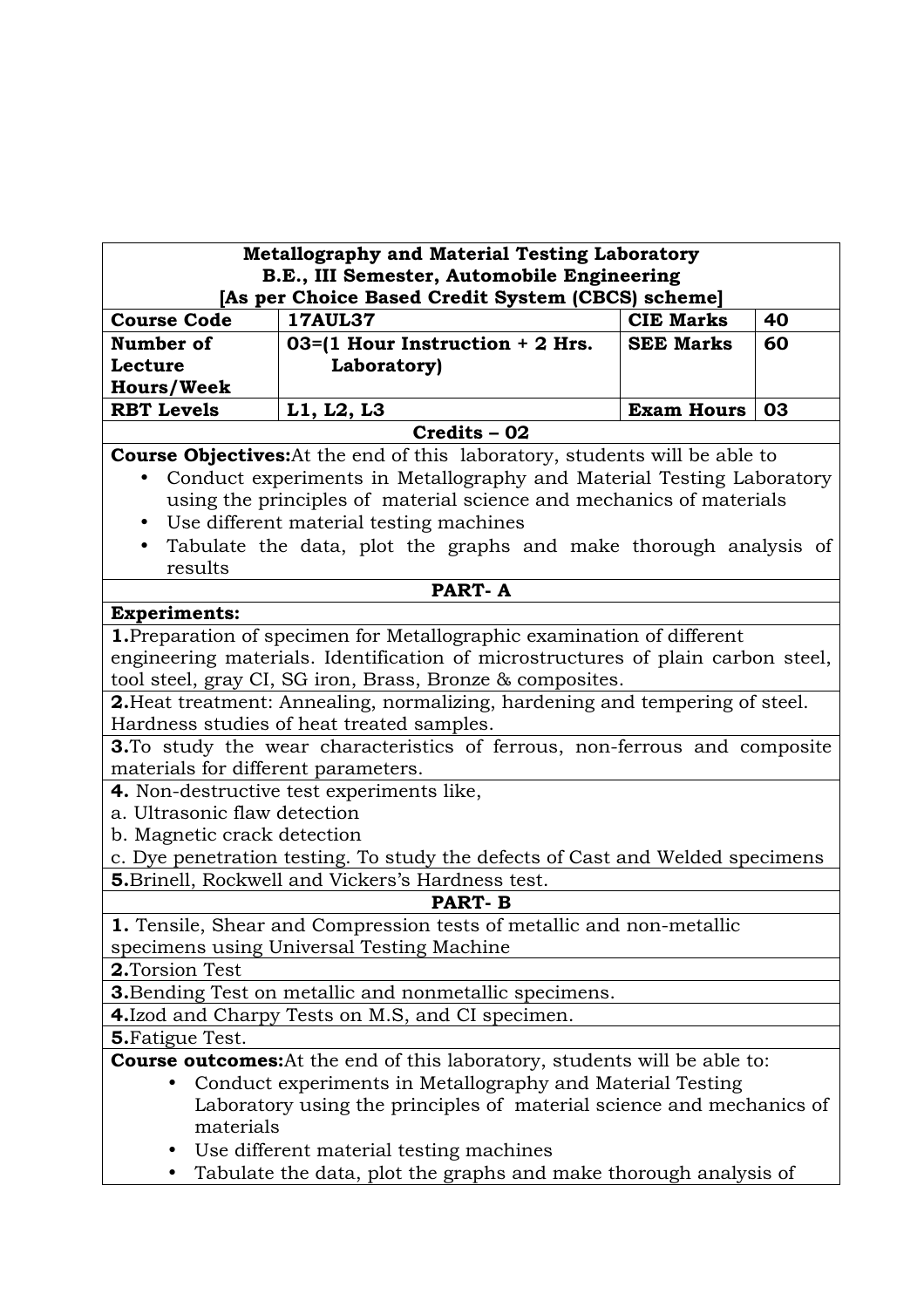| results                               |                       |
|---------------------------------------|-----------------------|
| <b>Scheme of Examination:</b>         |                       |
| ONE question from part -A             | $\therefore$ 20 Marks |
| ONE questions from part -B : 30 Marks |                       |
| Viva -Voice<br>$:10$ Marks            |                       |
| Total:                                | $:60$ Marks           |

| <b>FOUNDRY AND FORGING LABORATORY</b>                          |  |  |  |  |
|----------------------------------------------------------------|--|--|--|--|
| B.E., III Semester, Automobile Engineering                     |  |  |  |  |
| [As per Choice Based Credit System (CBCS) scheme]              |  |  |  |  |
| 40<br><b>17AUL38</b><br><b>CIE Marks</b><br><b>Course Code</b> |  |  |  |  |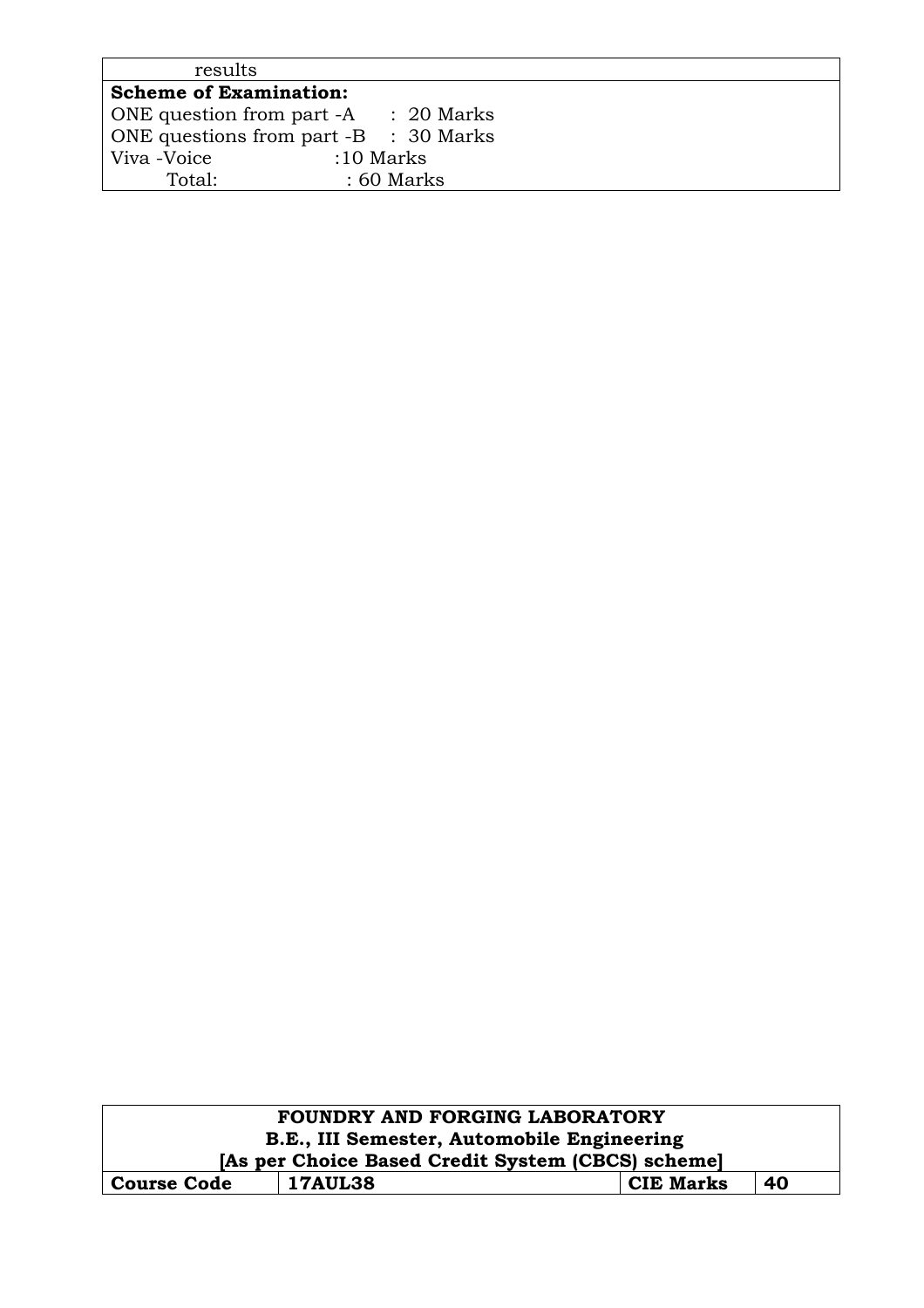| Number of                                                                                                          | $03 = (1$ Hour Instruction + 2 Hrs.                                                                                               | <b>SEE Marks</b>  | 60 |
|--------------------------------------------------------------------------------------------------------------------|-----------------------------------------------------------------------------------------------------------------------------------|-------------------|----|
| <b>Lecture</b>                                                                                                     | Laboratory)                                                                                                                       |                   |    |
| <b>Hours/Week</b>                                                                                                  |                                                                                                                                   |                   |    |
| <b>RBT Levels</b>                                                                                                  | L1, L2, L3                                                                                                                        | <b>Exam Hours</b> | 03 |
|                                                                                                                    | Credits - 02                                                                                                                      |                   |    |
|                                                                                                                    | <b>Course Objectives:</b> At the end of this course, students will be able to                                                     |                   |    |
| procedures                                                                                                         | To apply knowledge of foundry and forging for the conduct of<br>experiments in Foundry and Forging laboratory using standard test |                   |    |
| usage                                                                                                              | To explain various foundry and forging tools and demonstrate their                                                                |                   |    |
|                                                                                                                    | PART-A                                                                                                                            |                   |    |
|                                                                                                                    | <b>Testing of Moulding Sand and Core Sand:</b>                                                                                    |                   |    |
|                                                                                                                    | Preparation of sand specimens and conduction of the following tests:                                                              |                   |    |
| a.                                                                                                                 | Compression, Shear and Tensile tests on Universal Sand Testing                                                                    |                   |    |
| Machine.                                                                                                           |                                                                                                                                   |                   |    |
| b. Permeability test                                                                                               |                                                                                                                                   |                   |    |
| $\mathbf{c}$ .                                                                                                     | Core hardness & Mould hardness tests.                                                                                             |                   |    |
| d.                                                                                                                 | Sieve Analysis to find Grain Finest number of Base Sand                                                                           |                   |    |
| e.                                                                                                                 | Clay content determination in Base Sand                                                                                           |                   |    |
|                                                                                                                    | <b>PART-B</b>                                                                                                                     |                   |    |
| <b>Foundry Practice:</b>                                                                                           |                                                                                                                                   |                   |    |
|                                                                                                                    | a. Use of foundry tools and other equipment.                                                                                      |                   |    |
|                                                                                                                    | b. Preparation of molds using two molding boxes using patterns or without                                                         |                   |    |
| patterns. (Split pattern, Match plate)<br>c. Preparation of one casting (Aluminum or cast iron-Demonstration only) |                                                                                                                                   |                   |    |
|                                                                                                                    | PART-C                                                                                                                            |                   |    |
|                                                                                                                    |                                                                                                                                   |                   |    |
| <b>Forging Operations:</b><br>a. Calculation of length of the raw material required to prepare the model.          |                                                                                                                                   |                   |    |
| b. Preparing minimum three forged models involving upsetting, drawing                                              |                                                                                                                                   |                   |    |
|                                                                                                                    | and bending operations.                                                                                                           |                   |    |
|                                                                                                                    | Out of above models, at least one model is to be prepared by using                                                                |                   |    |
| powerhammer.                                                                                                       |                                                                                                                                   |                   |    |
|                                                                                                                    | <b>Course outcomes:</b> At the end of this laboratory, students will be able to:                                                  |                   |    |
|                                                                                                                    | Apply the basic knowledge of Foundry and Forging to demonstrate                                                                   |                   |    |
|                                                                                                                    | the conduct of experiments in Foundry and Forging Laboratory.                                                                     |                   |    |
| $\bullet$                                                                                                          | Explain the working principle of all the laboratory equipment and                                                                 |                   |    |
| accessories/tools                                                                                                  |                                                                                                                                   |                   |    |
|                                                                                                                    | Explain the standard test procedures                                                                                              |                   |    |
|                                                                                                                    | Explain the significance of the various tests conducted in practice,                                                              |                   |    |
|                                                                                                                    | research works etc.                                                                                                               |                   |    |
| <b>Scheme of Examination:</b>                                                                                      |                                                                                                                                   |                   |    |
|                                                                                                                    | ONE question from part -A :20 Marks                                                                                               |                   |    |
|                                                                                                                    | ONE question from either Part-B or Part-C: 30 Marks                                                                               |                   |    |
| Viva -Voice                                                                                                        | $:10$ Marks                                                                                                                       |                   |    |
| Total:                                                                                                             | 60 Marks                                                                                                                          |                   |    |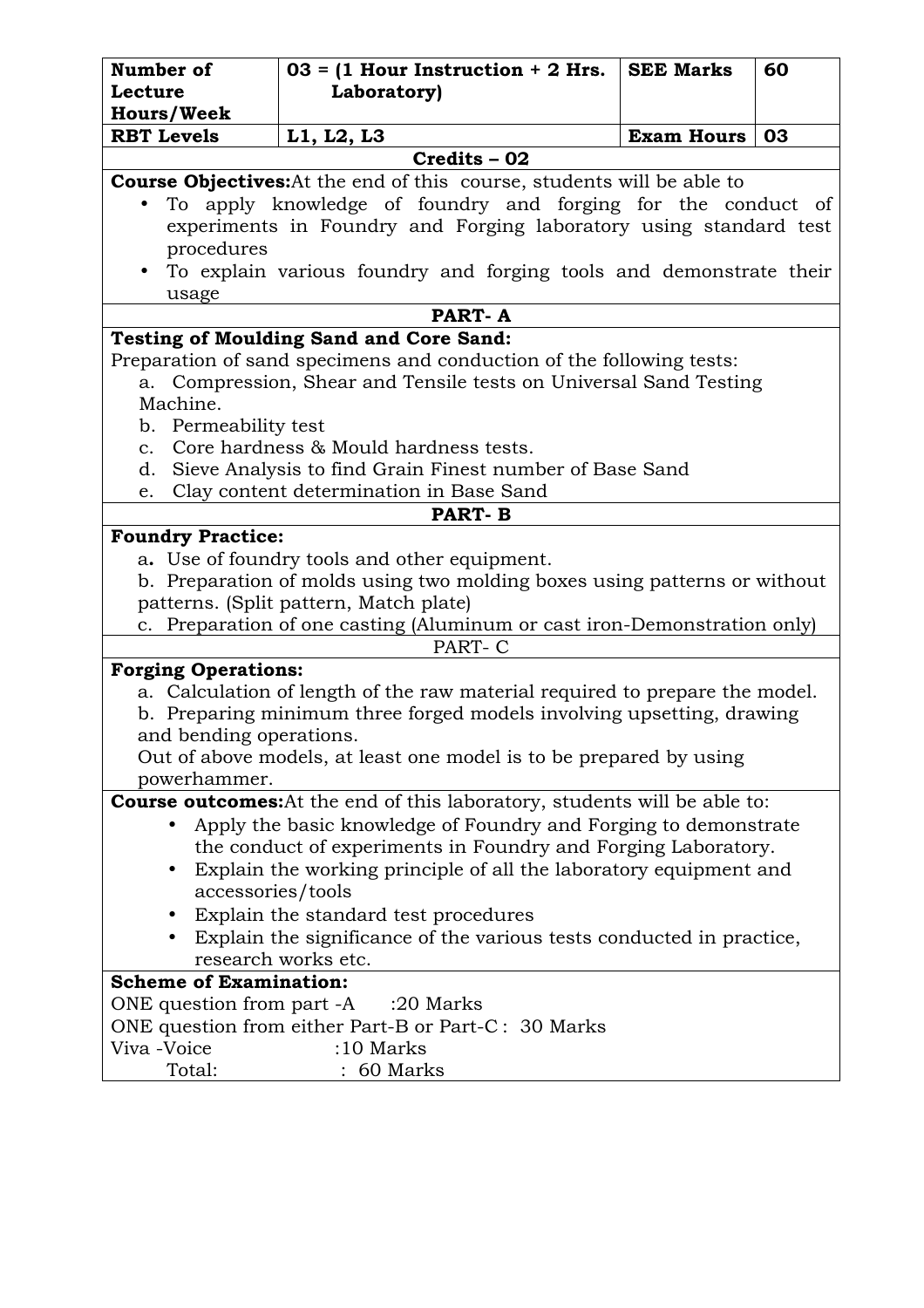# **ENGINEERING MATHEMATICS-IV**

**(Common to all Branches)** 

**COURSE Code : 17MAT41 CIE Marks : 40 Contact Hours/Week : 04 SEE Marks: 60 Total Hours: 50 Exam Hours: 60 Semester: IV** Credits: 04(4:0:0) **\_\_\_\_\_\_\_\_\_\_\_\_\_\_\_\_\_\_\_\_\_\_\_\_\_\_\_\_\_\_\_\_\_\_\_\_\_\_\_\_\_\_\_\_\_\_\_\_\_\_\_\_\_\_\_\_\_\_\_\_\_\_\_\_\_\_\_\_\_\_\_\_\_\_** 

## **Course Objectives:**

The purpose of this course is to make students well conversant with numerical methods to solve ordinary differential equations, complex analysis, sampling theory and joint probability distribution and stochastic processes arising in science and engineering.

| <b>MODULE</b>                                                                                                                |         | No. of     |
|------------------------------------------------------------------------------------------------------------------------------|---------|------------|
|                                                                                                                              |         | <b>Hrs</b> |
| <b>MODULE-I</b>                                                                                                              |         |            |
| <b>Numerical Methods:</b> Numerical solution of ordinary differential                                                        |         |            |
| equations of first order and first degree, Taylor's series method,                                                           |         |            |
| modified Euler's method. Runge - Kutta method of fourth order,                                                               | L1 & L2 | <b>10</b>  |
| Milne's and Adams-Bashforth predictor and corrector methods (No                                                              |         |            |
| derivations of formulae-single step computation only).                                                                       |         |            |
| <b>MODULE-II</b>                                                                                                             |         |            |
| <b>Numerical Methods:</b> Numerical solution of second order ordinary                                                        |         |            |
| differential equations, Runge-Kutta method and Milne's method. (No<br>derivations of formulae-single step computation only). |         |            |
|                                                                                                                              |         |            |
| Special Functions: Series solution of Bessel's differential equation                                                         | L3      | 10         |
| leading to $J_n(x)$ -Bessel's function of first kind. Basic properties and                                                   |         |            |
| orthogonality. Series solution of Legendre's differential equation leading                                                   |         |            |
| to $P_n(x)$ -Legendre polynomials. Rodrigue's formula, problems                                                              |         |            |
| <b>MODULE-III</b>                                                                                                            |         |            |
|                                                                                                                              |         |            |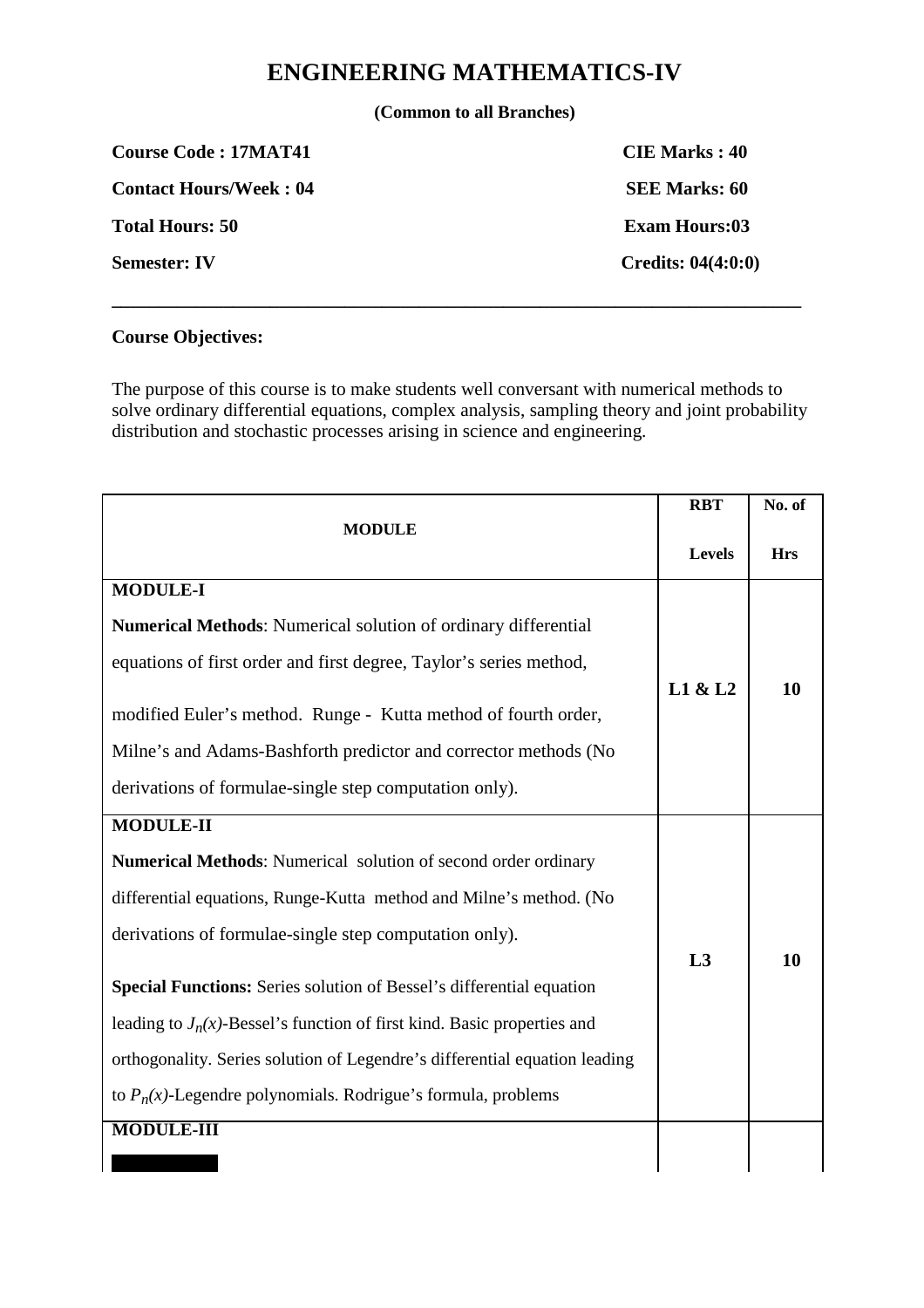| <b>Complex Variables:</b> Review of a function of a complex variable, limits,                        |         |    |
|------------------------------------------------------------------------------------------------------|---------|----|
| continuity, differentiability. Analytic functions-Cauchy-Riemann                                     |         |    |
|                                                                                                      | L1 & L3 |    |
| equations in cartesian and polar forms. Properties and construction of                               |         |    |
| analytic functions. Complex line integrals-Cauchy's theorem and                                      |         |    |
| Cauchy's integral formula, Residue, poles, Cauchy's Residue theorem<br>(without proof) and problems. |         | 10 |
| <b>Transformations:</b> Conformal transformations-Discussion of                                      |         |    |
|                                                                                                      |         |    |
| transformations: $w = z^2$ , $w = e^z$ , $w = z + (1 z)(z \ne 0)$ . Bilinear                         |         |    |
| transformations-problems.                                                                            |         |    |
| <b>MODULE-IV</b>                                                                                     |         |    |
| Probability Distributions: Random variables (discrete and continuous),                               |         |    |
| probability mass/density functions. Binomial<br>distribution, Poisson                                | L3      | 10 |
| distribution. Exponential and normal distributions, problems.                                        |         |    |
| Joint probability distribution: Joint Probability distribution for two                               |         |    |
| discrete random variables, expectation, covariance, correlation coefficient.                         |         |    |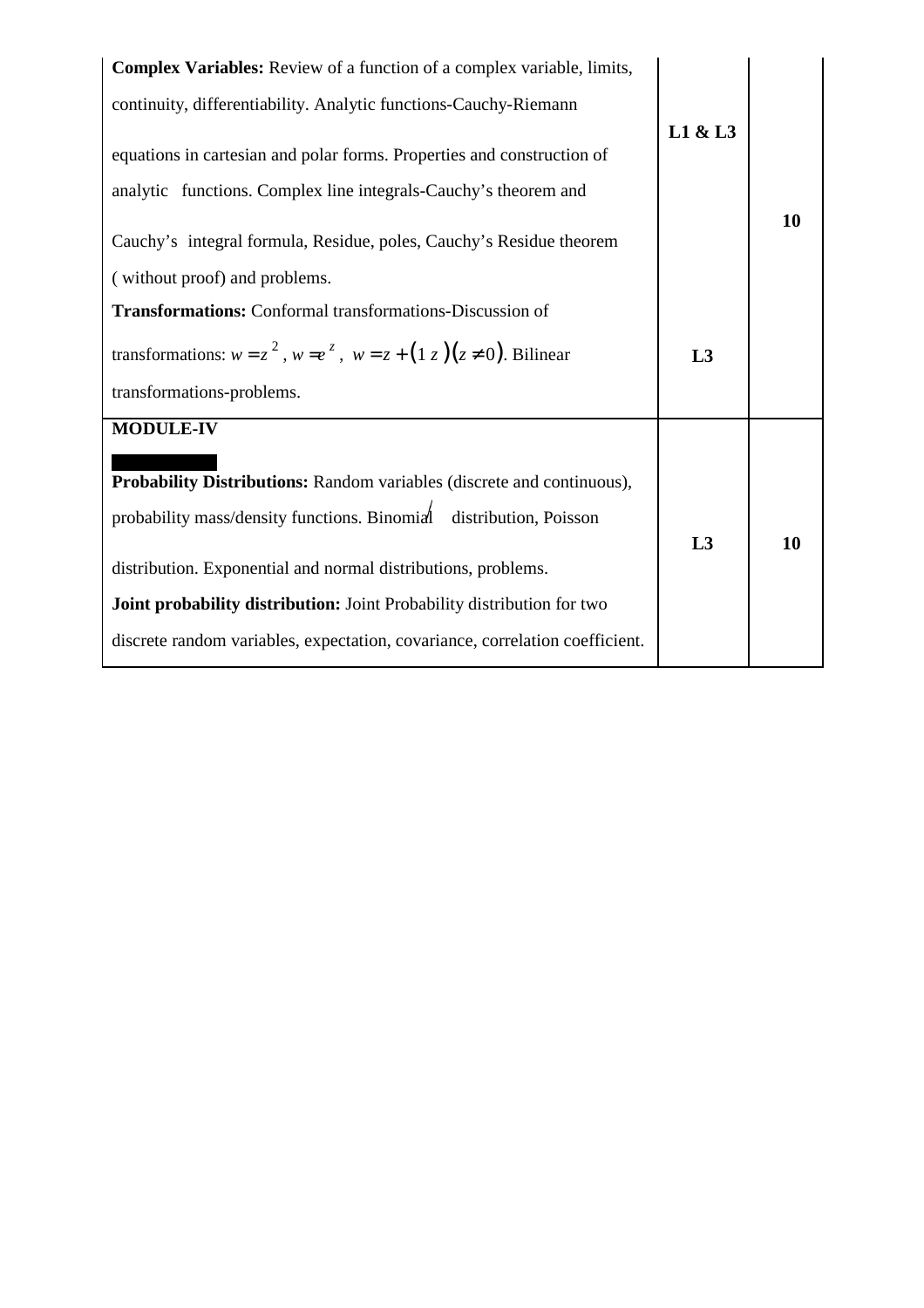| <b>MODULE-V</b>                                                                |       |    |
|--------------------------------------------------------------------------------|-------|----|
| <b>Sampling Theory:</b> Sampling, Sampling distributions, standard error, test | L3    |    |
| of hypothesis for means and proportions, confidence limits for                 |       |    |
| means, student's t-distribution, Chi-square distribution as a test of          |       |    |
| goodness of fit.                                                               |       | 10 |
| <b>Stochastic process:</b>                                                     |       |    |
| Stochastic processes, probability vector, stochastic matrices, fixed points,   |       |    |
| regular stochastic matrices, Markov chains, higher transition probability-     | L1&L2 |    |
| simple problems.                                                               |       |    |

**Course Outcomes:** On completion of this course, students are able to:

- 6. Solve first and second order ordinary differential equation arising in flow problems using single step and multistep numerical methods.
- 7. Illustrate problems of potential theory, quantum mechanics and heat conduction by employing notions and properties of Bessel's functions and Legendre's polynomials.
- 8. Explain the concepts of analytic functions, residues, poles of complex potentials and describe conformal and Bilinear transformation arising in field theory and signal processing.
- 9. Develop probability distribution of discrete, continuous random variables and joint probability distribution occurring in digital signal processing, information theory and design engineering.
- 10. Demonstrate testing of hypothesis of sampling distributions and illustrate examples of Markov chains related to discrete parameter stochastic process.

### **Question Paper Pattern:**

### **Note:- The SEE question paper will be set for 100 marks and the marks will be proportionately reduced to 60.**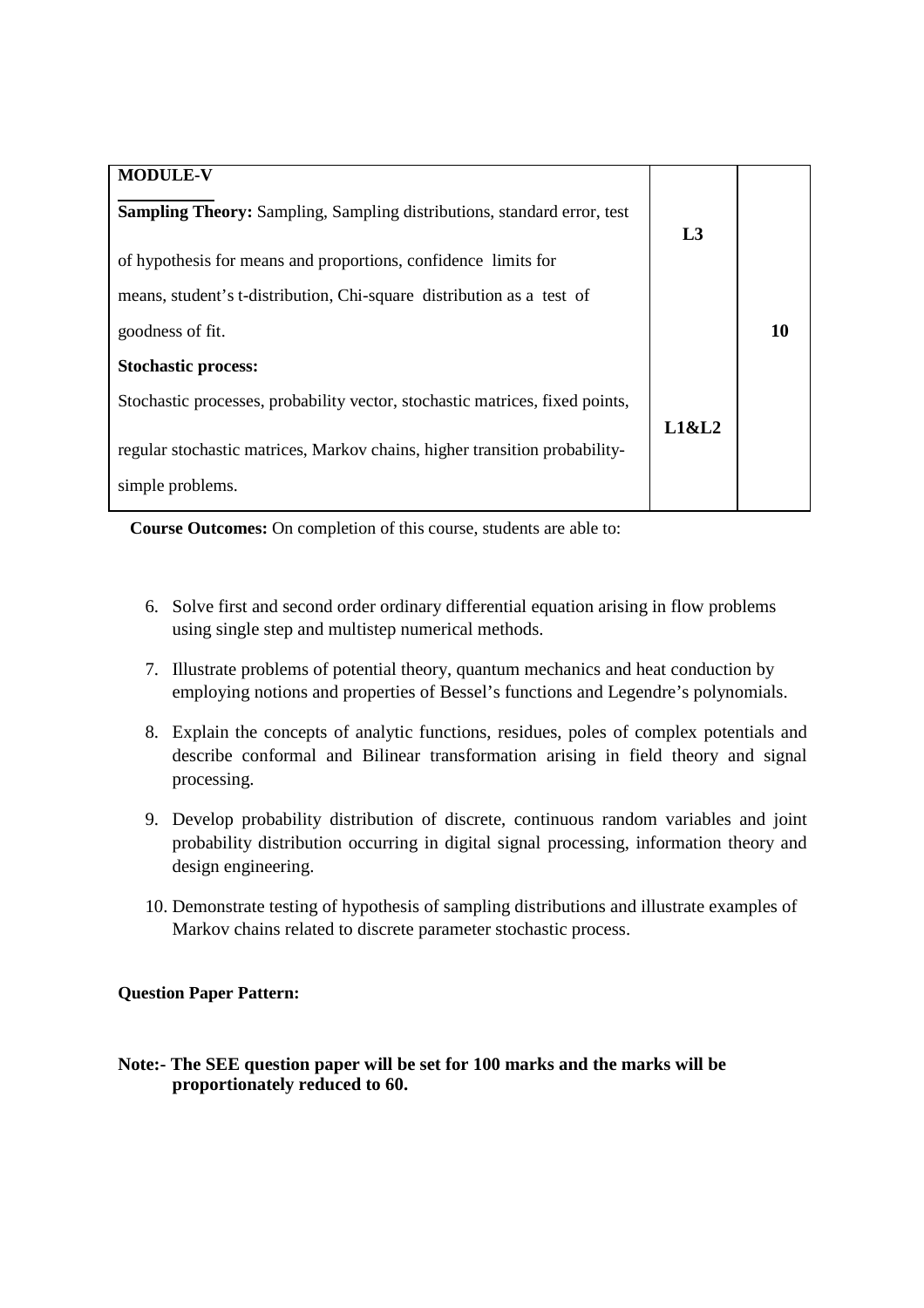- The question paper will have **ten** full questions carrying equal marks.
- Each full question consisting of **20** marks.
- There will be **two** full questions (with a **maximum** of **four** sub questions) from each module.
- Each full question will have sub question covering all the topics under a module.
- The students will have to answer **five** full questions, selecting **one** full question from each module.

### **Text Books:**

- *1. B.S. Grewal: Higher Engineering Mathematics, Khanna Publishers, 43rd Ed., 2015.*
- *2. E. Kreyszig: Advanced Engineering Mathematics, John Wiley & Sons, 10th Ed., 2015.*  **Reference books**:
	- *1. N.P.Bali and Manish Goyal: A Text Book of Engineering Mathematics, Laxmi Publishers,7th Ed., 2010.*
	- 2. *B.V.Ramana: "Higher Engineering M athematics" Tata McGraw-Hill, 2006.*
	- 3. *H. K. Dass and Er. RajnishVerma: "Higher Engineerig Mathematics", S. Chand publishing, 1st edition, 2011.*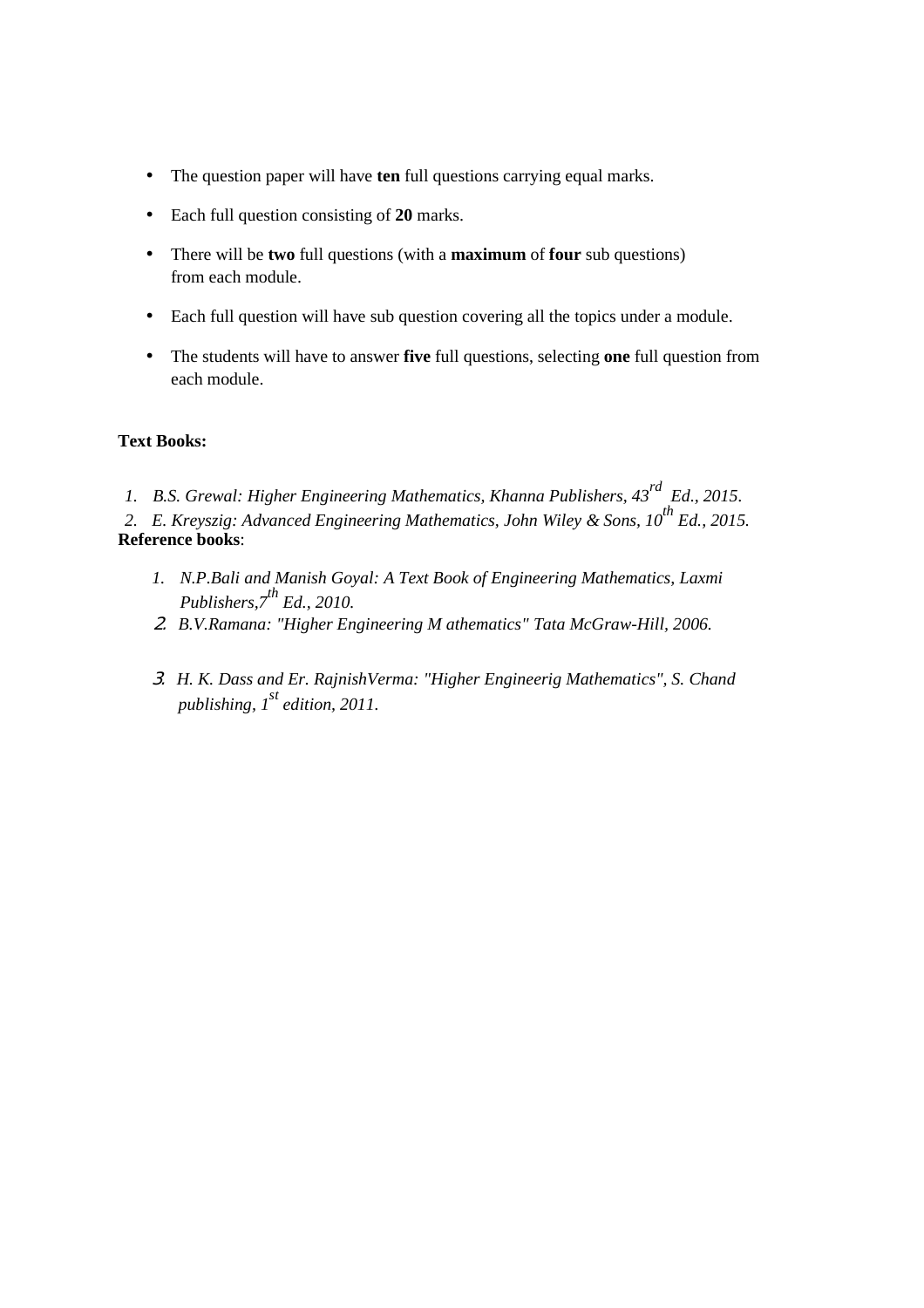## **FLUID MECHANICS B.E., IV Semester, Automobile Engineering [As per Choice Based Credit System (CBCS) scheme]**

| <b>Course Code</b>     | 17AU42                   | <b>CIE Marks</b>  | 40  |
|------------------------|--------------------------|-------------------|-----|
| Number of              | 04                       | <b>SEE Marks</b>  | 60  |
| Lecture                |                          |                   |     |
| <b>Hours/Week</b>      |                          |                   |     |
| <b>Total Number of</b> | 50 (10 Hours per Module) | <b>Exam Hours</b> | -03 |
| <b>Lecture Hours</b>   |                          |                   |     |
|                        | Credits - 04             |                   |     |

## **Course Objectives:**At the end of this course, students will be able to

- To define fluid properties, describe Pascal's law, Hydrostatic law.
- To calculate pressure given point and difference in pressure between sections of pipe, Buoyancy and Stability of floating objects.
- To apply Bernoulli's principle to solve fluid flow problems.
- To make dimensional analysis of fluid mechanics problems.
- To analyze various forces acting on submerged bodies.

### **Module-1**

## **Properties of fluids:**

Introduction, Properties of fluids, viscosity, thermodynamic properties, surface tension, capillarity, vapor pressure and cavitation.

### **Fluid Statics:**

Fluid pressure at a point, Pascal's law, pressure variation in a static fluid, absolute, gauge, atmospheric and vacuum pressures, simple manometers and differential manometers. Total pressure and center of pressure on submerged plane surfaces; horizontal, vertical and inclined plane surfaces, curved surface submerged in liquid.L1,L2,L3

## **Buoyancy:**

**Module-2** 

Buoyancy, center of buoyancy, meta centre and metacentric height, conditions of equilibrium of floating and submerged bodies, determination of Metacentric height experimentally and theoretically.

## **Fluid Kinematics:**

 Types of fluid flow, continuity equation in 2D and 3D (Cartesian Co-ordinates only), velocity and acceleration, velocity potential function and stream function.L1,L2,L3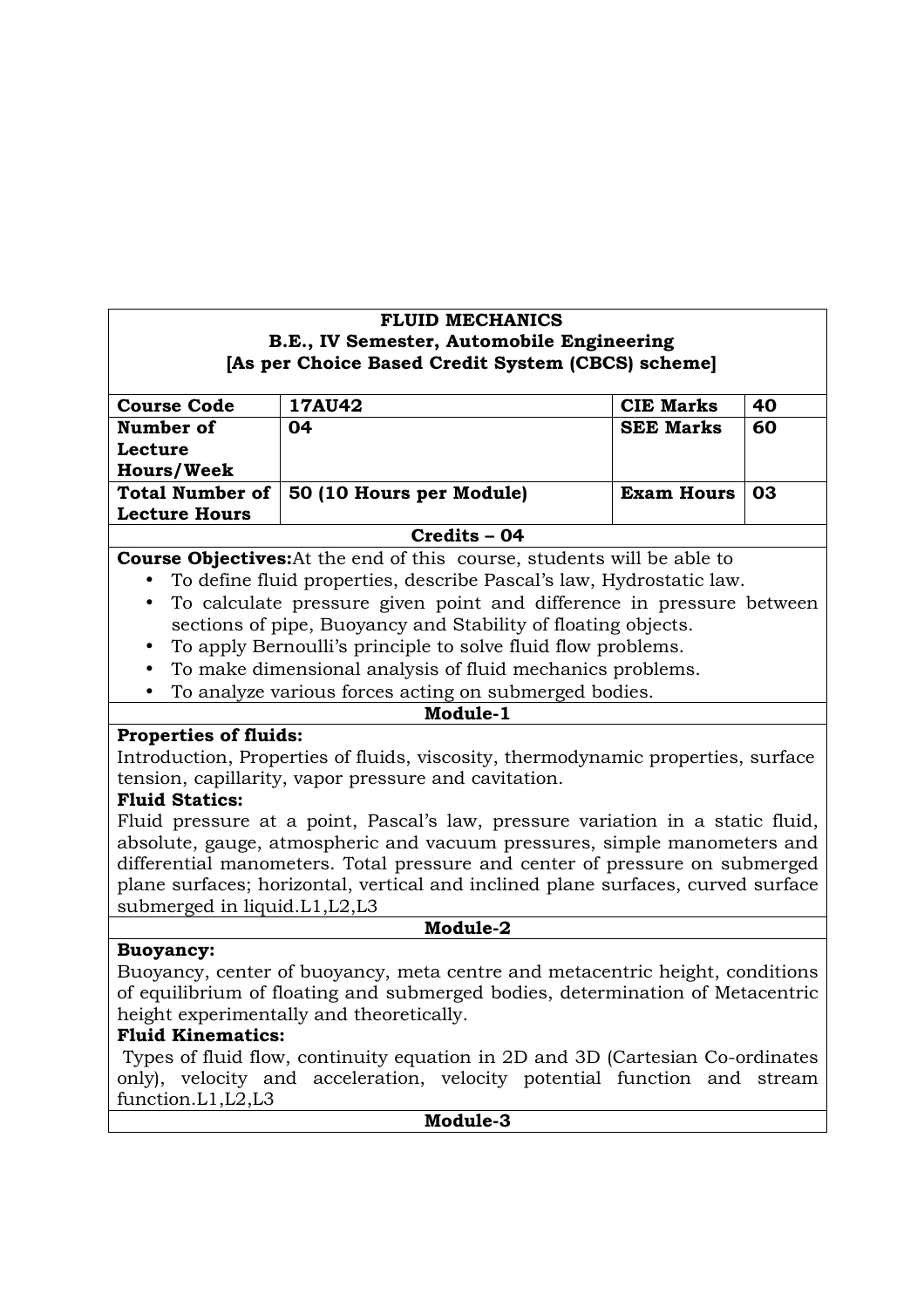### **Fluid dynamics:**

Introduction, equation of motion, Euler's equation of motion, Bernoulli's equation from first principles and also from Euler's equation, limitations of Bernoulli's equation.

### **Fluid Flow Measurements:**

Venturimeter, orifice meter, pitot-tube, vertical orifice, V-Notch and rectangular notches.L1,L2,L3

#### **Module-4**

#### **Dimensional analysis:**

Introduction, derived quantities, dimensions of physical quantities, dimensional homogeneity, Rayleigh's method, Buckingham π theorem, dimensionless numbers, similitude, types of similtudes.

#### **Flow through pipes:**

Minor losses through pipes. Darey's and Chezy's equation for loss of head due to friction in pipes. HGL and TEL. L1,L2,L3

### **Module-5**

### **Laminar flow and viscous effects:**

Reyonold's number, critical Reynold's number, laminar flow through circular pipe-Hagen Poiseille's equation, laminar flow between parallel and stationary plates.

### **Flow past immersed bodies :**

Drag, Lift, expression for lift and drag, boundary layer concept, displacement, momentum and energy thickness.

### **Introduction to compressible flow:**

 Velocity of sound in a fluid, Mach number, Mach cone, propagation of pressure waves in a compressible fluid.L1,L2,L3

**Course outcomes:**After completion of above course, student will be able to:

- Define fluid properties and distinguish between types of fluids.
	- Describe Pascal's law, Hydrostatic law & their application to solve engineering static fluid problems.
	- Explain the concepts of Buoyancy and stability of floating objects.
	- Explain the types of flows, application of continuity equations.
- Explain the forces acting when fluid is under motion & application of Bernoulli's equation for solving flow problems.
- Explain the different methods of measurement of flows.
- Use dimensional analysis methods for fluid mechanics problems.
- Estimate the various types of losses in pipes.
- Explain the concepts of laminar flow & viscous flow through the pipe and plates.
- Analyze various forces acting on submerged bodies in engineering flow problems.

## **Text Books:**

- 1. Fluid Mechanics Pijush. K. Kundu, Ira M. Cohen, ELSEVIER, 3rd Ed. 2005.
- 2. Fluid Mechanics Dr. Bansal, R. K., Lakshmi Publications, 2004.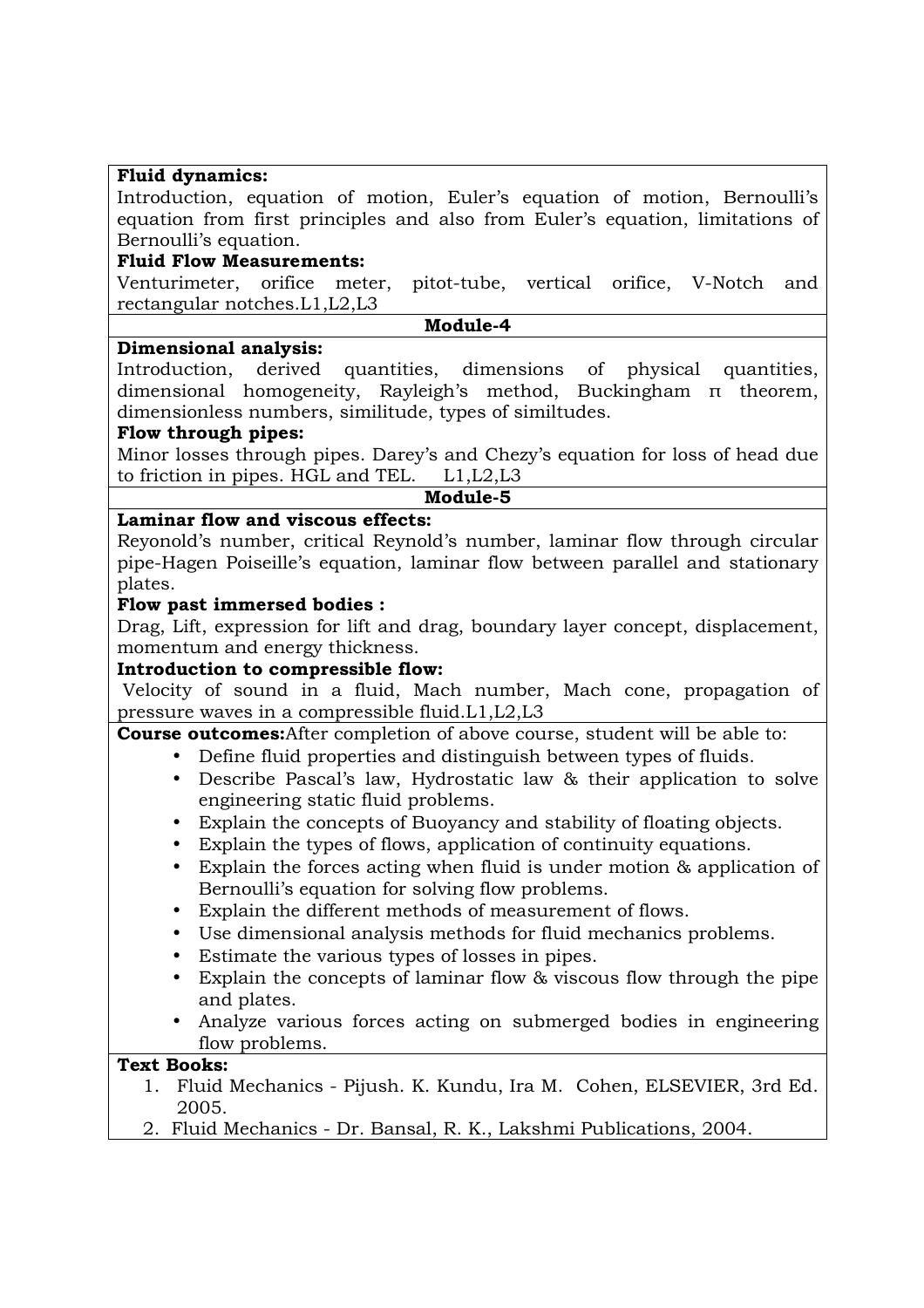| <b>Reference Books:</b>                                                                                                                                  |                                                                              |                   |    |
|----------------------------------------------------------------------------------------------------------------------------------------------------------|------------------------------------------------------------------------------|-------------------|----|
| 1. Fluid Mechanics and hydraulics- Dr. Jagadishlal, Metropolitan Book<br>Co-Ltd., 1997.                                                                  |                                                                              |                   |    |
| 2006.                                                                                                                                                    | 2. Fluid Mechanics (SI Units) - Yunus A. Cengel John M.Cimbala, TMH,         |                   |    |
| and Sons., 2004.                                                                                                                                         | 3. Fluid Mechanics and Fluid Power Engineering- Kumar. D. S., Kataria        |                   |    |
|                                                                                                                                                          | <b>KINEMATICS OF MACHINES</b>                                                |                   |    |
|                                                                                                                                                          | B.E., IV Semester, Automobile Engineering                                    |                   |    |
|                                                                                                                                                          | [As per Choice Based Credit System (CBCS) scheme]                            |                   |    |
|                                                                                                                                                          |                                                                              |                   |    |
| <b>Course Code</b>                                                                                                                                       | <b>17AU43</b>                                                                | <b>CIE Marks</b>  | 40 |
| Number of                                                                                                                                                | 04                                                                           | <b>SEE Marks</b>  | 60 |
| Lecture                                                                                                                                                  |                                                                              |                   |    |
| <b>Hours/Week</b>                                                                                                                                        |                                                                              |                   |    |
| <b>Total Number of</b>                                                                                                                                   | 50 (10 Hours per Module)                                                     | <b>Exam Hours</b> | 03 |
| <b>Lecture Hours</b>                                                                                                                                     |                                                                              |                   |    |
|                                                                                                                                                          | Credits - 04                                                                 |                   |    |
|                                                                                                                                                          | <b>Course Objectives:</b> At the end of the course, students will be able to |                   |    |
| $\bullet$                                                                                                                                                | Define the basic terms such as kinematic chain, kinematic pair, degree       |                   |    |
|                                                                                                                                                          | of freedom etc. associated with kinematics of machinery                      |                   |    |
| $\bullet$                                                                                                                                                | Determine the mobility of given mechanisms.                                  |                   |    |
| $\bullet$                                                                                                                                                | Sketch and explain inversions of four bar mechanism, single slider           |                   |    |
|                                                                                                                                                          | crank mechanism and double slider crank mechanism.                           |                   |    |
| Determine the velocity and acceleration of links using graphical<br>$\bullet$                                                                            |                                                                              |                   |    |
| ansanalytical methods.                                                                                                                                   |                                                                              |                   |    |
| Plot cam profiles using displacement diagram for various types of<br>$\bullet$                                                                           |                                                                              |                   |    |
| motions.                                                                                                                                                 |                                                                              |                   |    |
| Define gear terminology and determine the velocity ratio in different gear                                                                               |                                                                              |                   |    |
| trains.                                                                                                                                                  |                                                                              |                   |    |
| Module-1                                                                                                                                                 |                                                                              |                   |    |
|                                                                                                                                                          | Introduction, kinematic chains, inversions & mechanisms:                     |                   |    |
|                                                                                                                                                          | Definitions Link or element, kinematic pairs, Degrees of freedom, Grubler's  |                   |    |
| criterion (without derivation), Kinematic chain, Mechanism, Structure,                                                                                   |                                                                              |                   |    |
| Mobility of Mechanism, Inversion, Machine. Inversions of Four bar chain;<br>Single slider crank chain and Double slider crank chain. Quick return motion |                                                                              |                   |    |
| mechanisms-Drag link mechanism, Whitworth mechanism and Crank and                                                                                        |                                                                              |                   |    |
| slotted lever Mechanism.                                                                                                                                 |                                                                              |                   |    |
| Straight-line motion mechanisms, Peaucellier's mechanism and Robert's                                                                                    |                                                                              |                   |    |
| mechanism. Intermittent Motion mechanisms -Geneva wheel mechanism and                                                                                    |                                                                              |                   |    |
| Ratchet and Pawl mechanism. Toggle mechanism, Pantograph, Ackerman                                                                                       |                                                                              |                   |    |
| steering gear mechanism.<br>L1, L2, L3                                                                                                                   |                                                                              |                   |    |
| Module-2                                                                                                                                                 |                                                                              |                   |    |
| Velocity and acceleration analysis of mechanisms:                                                                                                        |                                                                              |                   |    |
|                                                                                                                                                          | Velocity and acceleration analysis of Four Bar mechanism, slider crank       |                   |    |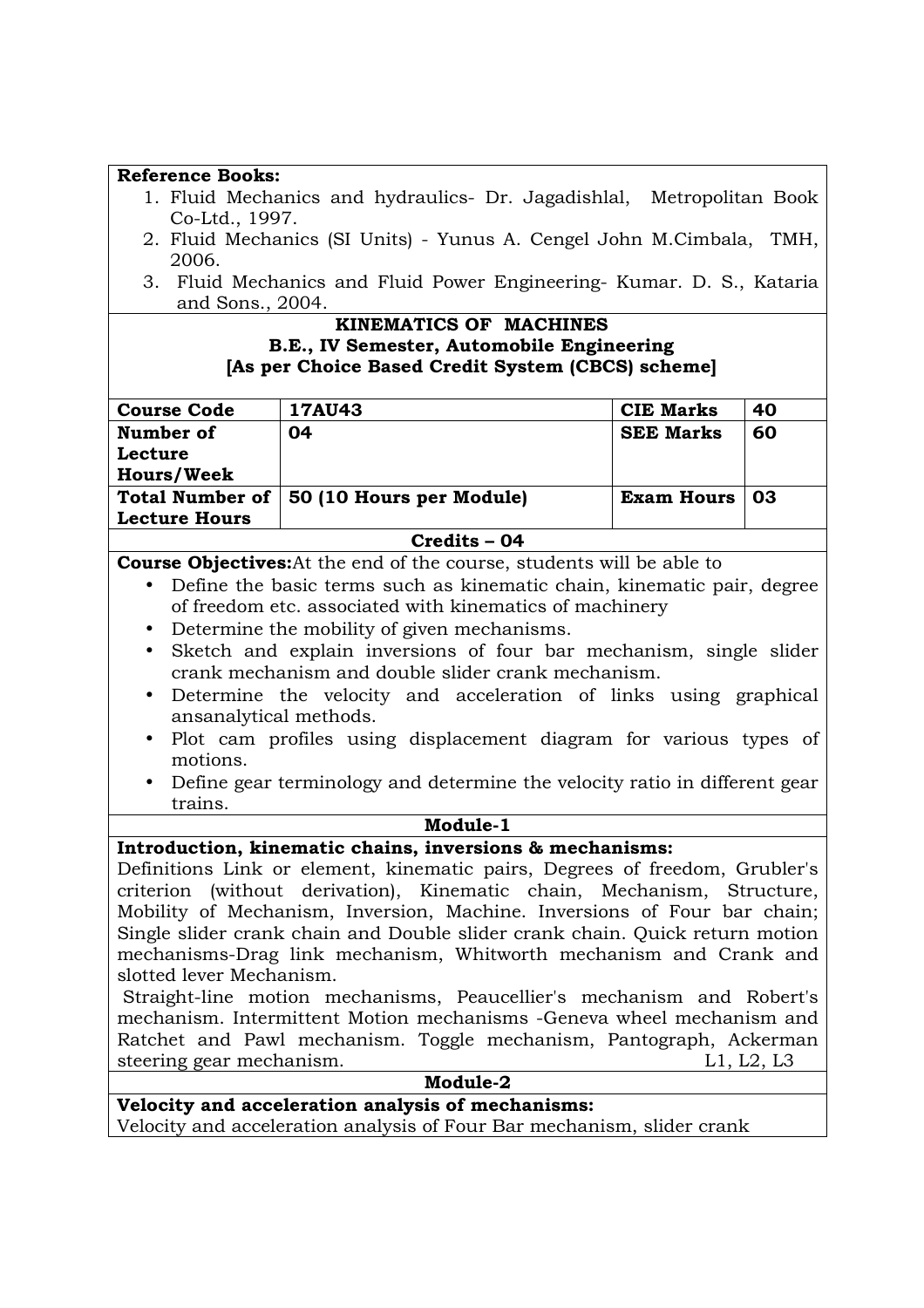mechanism and Simple Mechanisms by vector polygons: Relative velocity and acceleration of particles .in a common link, relative velocity and accelerations of coincident Particles on separate links- Coriolis component of acceleration. Angular velocity and angular acceleration of links, velocity of

rubbing.Definition, Kennedy's Theorem, Determination of linear and angular velocity using instantaneous center method. L1, L2, L3

#### **Module-3**

## **Velocity and acceleration analysis of mechanisms, klein's construction:**

Analysis of velocity and acceleration of single slider crank mechanism. Analysis of four bar chain and slider crank chain using analytical expressions. (Use of complex algebra and vector algebra).

Analysis of velocity and acceleration of single slider crank mechanism by Kleins's construction.L1, L2, L3

#### **Module-4**

#### **Gears & gear trains:**

Gear terminology, Law of gearing, Characteristics of involute action, Path of contact, Arc of contact, Contact ratio of Spur, Helical, Bevel and Worm gears, Interference in involute gears. Methods of avoiding interference, Back lash. Comparison of involute and cycloidal teeth. Profile Modification.

Types of Gear trains, velocity ratio, Train value, Algebraic and tabular methods of finding velocity ratio of epicyclic gear trains. Tooth load and torque calculations in epicyclic gear trains. L1, L2

#### **Module-5**

#### **Cams:**

Types of cams, Types of followers. Displacement, Velocity and, Acceleration time curves for cam profiles. Disc cam with reciprocating follower having knifeedge, roller and flat-face follower, Disc cam with oscillating roller follower. Follower motions including SHM, Uniform velocity, uniform acceleration and retardation and Cycloidal motion. L1, L2, L3

**Course outcomes:**On completion above course, students will be able to:

- Define and explain the terms such as Link, Kinematic chain, Kinematic pair, types of pairs, degree freedom, Mechanism, Machine Mobility.
- Sketch and explain various types of mechanisms, and their inversions.
- Draw Velocity and Acceleration of simple mechanisms using Instantaneous centre method, Analytical and Graphical methods.
- Explain the Gear terminology, Law of gearing, gear tooth systems
- Determine the velocity ratio of different types of gear trains using tabular and algebraic methods
- To draw cam profile and calculate the velocity and acceleration of cams at any given instant.

#### **Text Books:**

1. Theory of Machines- Rattan S. S., Tata McGraw-Hill Publishing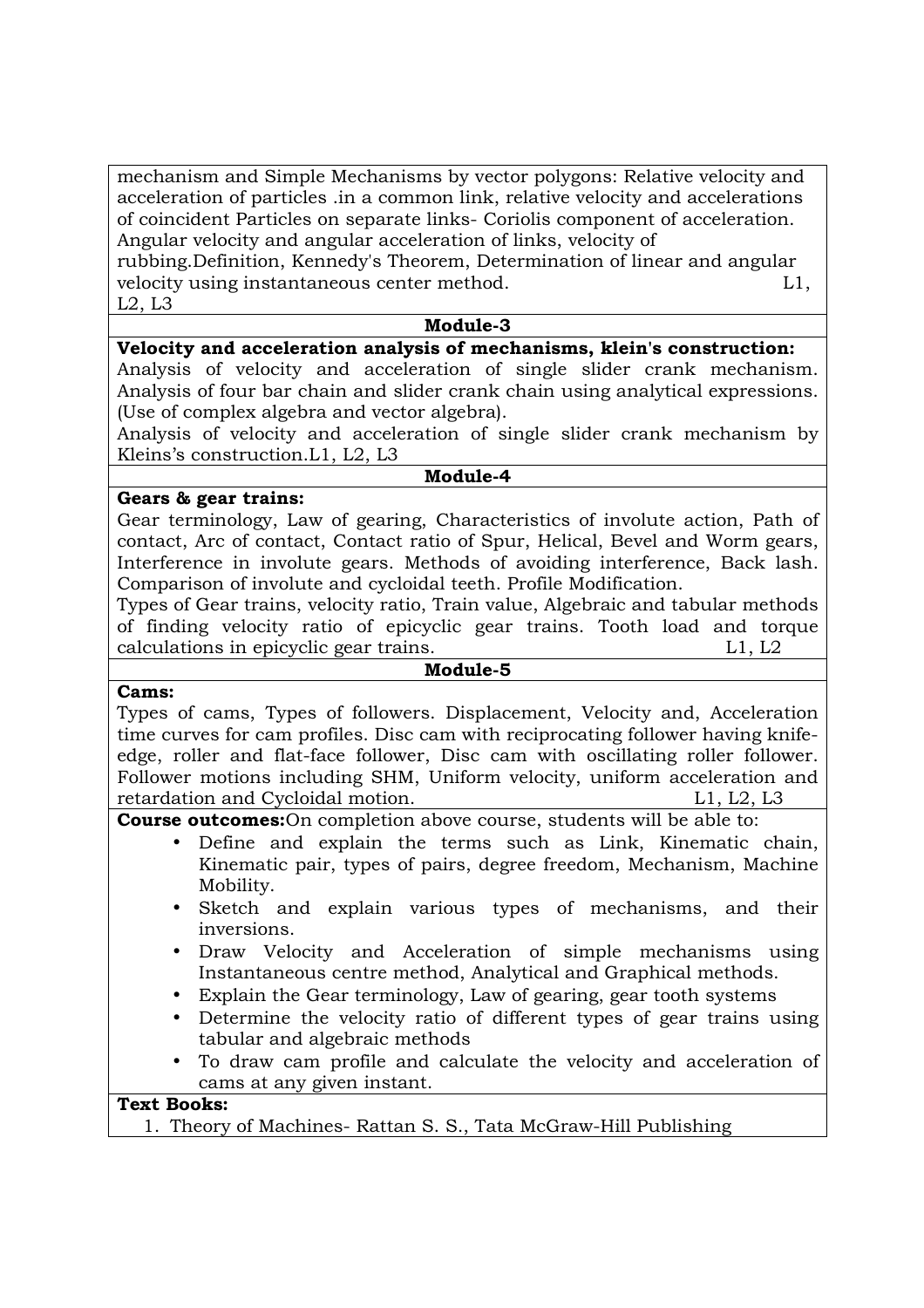|                                                                                     | Company Ltd., New Delhi, and 3rd edition -2009.                              |                   |    |
|-------------------------------------------------------------------------------------|------------------------------------------------------------------------------|-------------------|----|
|                                                                                     | 2. Theory of Machines- Sadhu Singh, Pearson Education (Singapore) Pvt.       |                   |    |
|                                                                                     | Ltd, Indian Branch New Delhi, 2nd Edi. 2006                                  |                   |    |
| <b>Reference Books:</b>                                                             |                                                                              |                   |    |
|                                                                                     | 1. Theory of Machines & Mechanisms- J. J. Uicker, , G.R. Pennock, J.E.       |                   |    |
|                                                                                     | Shigley. OXFORD 3rd Ed. 2009.                                                |                   |    |
|                                                                                     | 2. Mechanism and Machine theory-Ambekar, PHI.                                |                   |    |
|                                                                                     | <b>AUTOMOTIVE ENGINES</b>                                                    |                   |    |
|                                                                                     | B.E., IV Semester, Automobile Engineering                                    |                   |    |
|                                                                                     | [As per Choice Based Credit System (CBCS) scheme]                            |                   |    |
|                                                                                     |                                                                              |                   |    |
| <b>Course Code</b>                                                                  | <b>17AU44</b>                                                                | <b>CIE Marks</b>  | 40 |
| Number of                                                                           | 04                                                                           | <b>SEE Marks</b>  | 60 |
| Lecture                                                                             |                                                                              |                   |    |
| <b>Hours/Week</b>                                                                   |                                                                              |                   |    |
| <b>Total Number of</b>                                                              | 50 (10 Hours per Module)                                                     | <b>Exam Hours</b> | 03 |
| <b>Lecture Hours</b>                                                                |                                                                              |                   |    |
|                                                                                     | Credits - 04                                                                 |                   |    |
|                                                                                     | <b>Course Objectives</b> At the end of the course, students will be able to  |                   |    |
| $\bullet$                                                                           | Differentiate between the constructions details of spark ignition and        |                   |    |
|                                                                                     | compression ignition engines and to classify engines.                        |                   |    |
|                                                                                     | Explain the construction and working principle of fuel systems               |                   |    |
|                                                                                     | Explain combustion process in SI and CI engines and identify the             |                   |    |
| abnormal combustion                                                                 |                                                                              |                   |    |
|                                                                                     |                                                                              |                   |    |
| $\bullet$                                                                           | Explain supercharging and turbo charging and apply the same to IC            |                   |    |
| engines                                                                             |                                                                              |                   |    |
| Choose cooling and lubrication systems for automotive engines                       |                                                                              |                   |    |
| Module-1                                                                            |                                                                              |                   |    |
| <b>Construction and Operation:</b>                                                  |                                                                              |                   |    |
|                                                                                     | Engine classification, Constructional details of spark ignition (SI) and     |                   |    |
|                                                                                     | compression ignition (CI) engines. Working principles. Two stroke SI and CI  |                   |    |
|                                                                                     | engines – construction and working. Comparison of SI and CI engines and four |                   |    |
|                                                                                     | stroke and two stroke engines, theoretical and actual valve timing diagrams  |                   |    |
| for engines.                                                                        |                                                                              |                   |    |
| <b>Engine Cycles:</b> theoretical Otto, diesel and dual cycles, Fuel-air Cycles and |                                                                              |                   |    |
| Actual cycle.L1, L2                                                                 |                                                                              |                   |    |
|                                                                                     | Module-2                                                                     |                   |    |
| <b>Fuel Systems:</b>                                                                |                                                                              |                   |    |
|                                                                                     | Air fuel ratio requirements of SI engines, Working of a simple fixed venturi |                   |    |
|                                                                                     | carburetor and limitations, gasoline injection system, types, Diesel fuel    |                   |    |
|                                                                                     | injection systems-inline pumps, distributor pumps, Types of Nozzles, Unit    |                   |    |
|                                                                                     | injector and common rail injection systems, Need and types of governor for   |                   |    |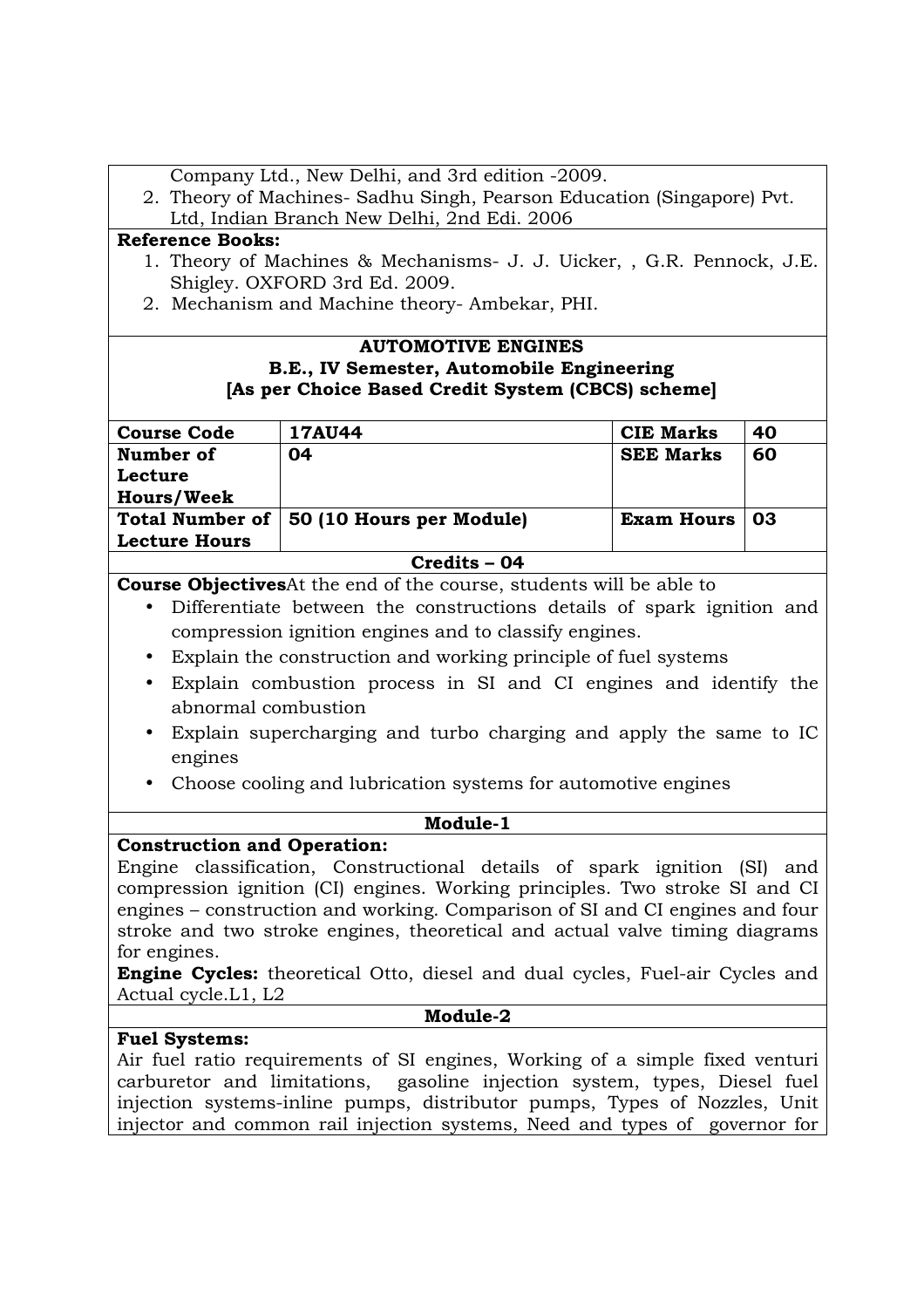| diesel engines and their comparison. L1, L2 |  |  |
|---------------------------------------------|--|--|
|---------------------------------------------|--|--|

# **Module-3**

## **Combustion in S. I. and C. I. engines:**

Introduction to combustion in SI and CI engines and stages of combustion. Factors effecting ignition lag and flame propagation in S.I. Engines, factors effecting delay period and uncontrolled combustion in C.I. Engines. Importance of Swirl, squish and turbulence in C.I. Engines. L1, L2

### **Module-4**

## **Supercharging, Turbocharging and Cooling systems:**

Supercharging and Turbocharging, Different methods of turbocharging, Intercooling, Turbocharger controls including, waster gate, variable geometry, Need for cooling, types of cooling systems- air and liquid cooling systems. Thermo-syphon and forced circulation and pressurized cooling systems. Properties of coolants.L1, L2

#### **Module-5**

### **Fuels and Lubricants:**

 Fuels for S.I and C. I engines and their requirements, Fuel ratings necessity of lubrication systems. Types-mist, pressure feed, dry and wet sump systems. Properties of lubricants. BIS standards for fuels and lubricants. L1,L2

**Course outcomes:**After completion of above course, students will be able to:

- Explain the constructional details of SI and CI engines and classify engines.
- Explain the construction and working of carburetors and fuel injection pumps.
- Explain the combustion process in SI and CI engines.
- Suggest an efficient cooling system for IC engines.
- Select a proper lubricant to be used in an automobile used in various environmental conditions.

#### **Text Books:**

- 1. Internal Combustion Engines- V. Ganesan 2007, Tata McGraw Hill
- 2. Internal Combustion Engines Ramalingam K. K., Sci-Tech Publications, 2005.

### **Reference Books:**

- 1. Advanced Engine Technology- Heisler SAE Publication
- 2. Internal Combustion Engines- Edward F. Obert
- 3. Fundamentals of Internal Combustion Engines- H. N. Gupta, PHI
- 4. Internal Combustion Engines- Mathur and Sharma, DhanpatRai and Sons 2002
- 5. Fundamentals of Internal Combustion Engines- John B. Heywood.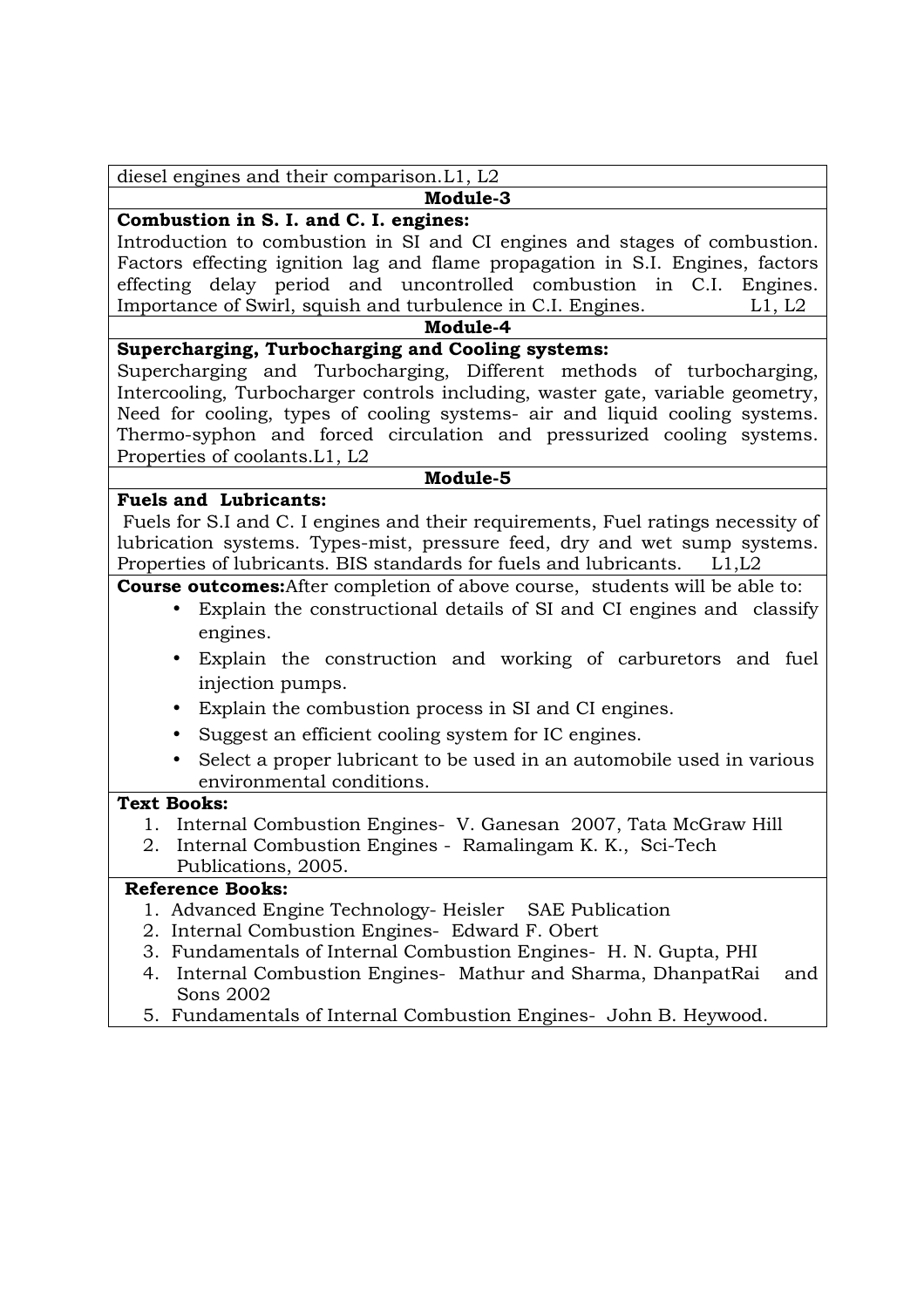### **COMPUTER AIDED MACHINE DRAWING B.E., IV Semester, Automobile Engineering [As per Choice Based Credit System (CBCS) scheme]**

| <b>Course Code</b>     | <b>17AU45</b>            | <b>CIE Marks</b>  | 40 |
|------------------------|--------------------------|-------------------|----|
| Number of              | 04                       | <b>SEE Marks</b>  | 60 |
| Lecture                |                          |                   |    |
| <b>Hours/Week</b>      |                          |                   |    |
| <b>Total Number of</b> | 50 (10 Hours per Module) | <b>Exam Hours</b> | 03 |
| <b>Lecture Hours</b>   |                          |                   |    |
|                        | Credits - 04             |                   |    |

**Course Objectives:**At the end of the course, students will be able to

- Use tools of drafting and modeling software
- Draw the solutions to sections of solids, draw orthographic views of simple machine parts using software
- Sketch and explain various thread forms and their application
- Calculate parameters related to riveted joints and sketch them
- Prepare assembly drawing from the list of components
- Create solid models and draw the sectional views of automotive systems

| PART-    |  |
|----------|--|
| Module-1 |  |

### **Introduction:**

Review of graphic interface of the software. Basic sketching commands and navigational commands. Starting a new drawing sheet. Sheet sizes. Naming a drawing. Drawing units, grid and snap.

#### **Sections of Solids:**

Sections of Pyramids, Prisms, Cubes, Tetrahedrons, Cones and Cylinders resting only on their bases (No problems on, axis inclinations, spheres and hollow solids). True shape of sections.

### **Orthographic views:**

Conversion of pictorial views into orthographic projections of simple machine parts with or without section. (Bureau of Indian Standards conventions are to be followed for the drawings) Hidden line conventions. Precedence of lines. L1, L2

**Module-2** 

### **Thread forms:**

Thread terminology, forms of threads – BSW Thread, Sellers thread, ISO Metric thread, square and Acme thread. Conventional representation of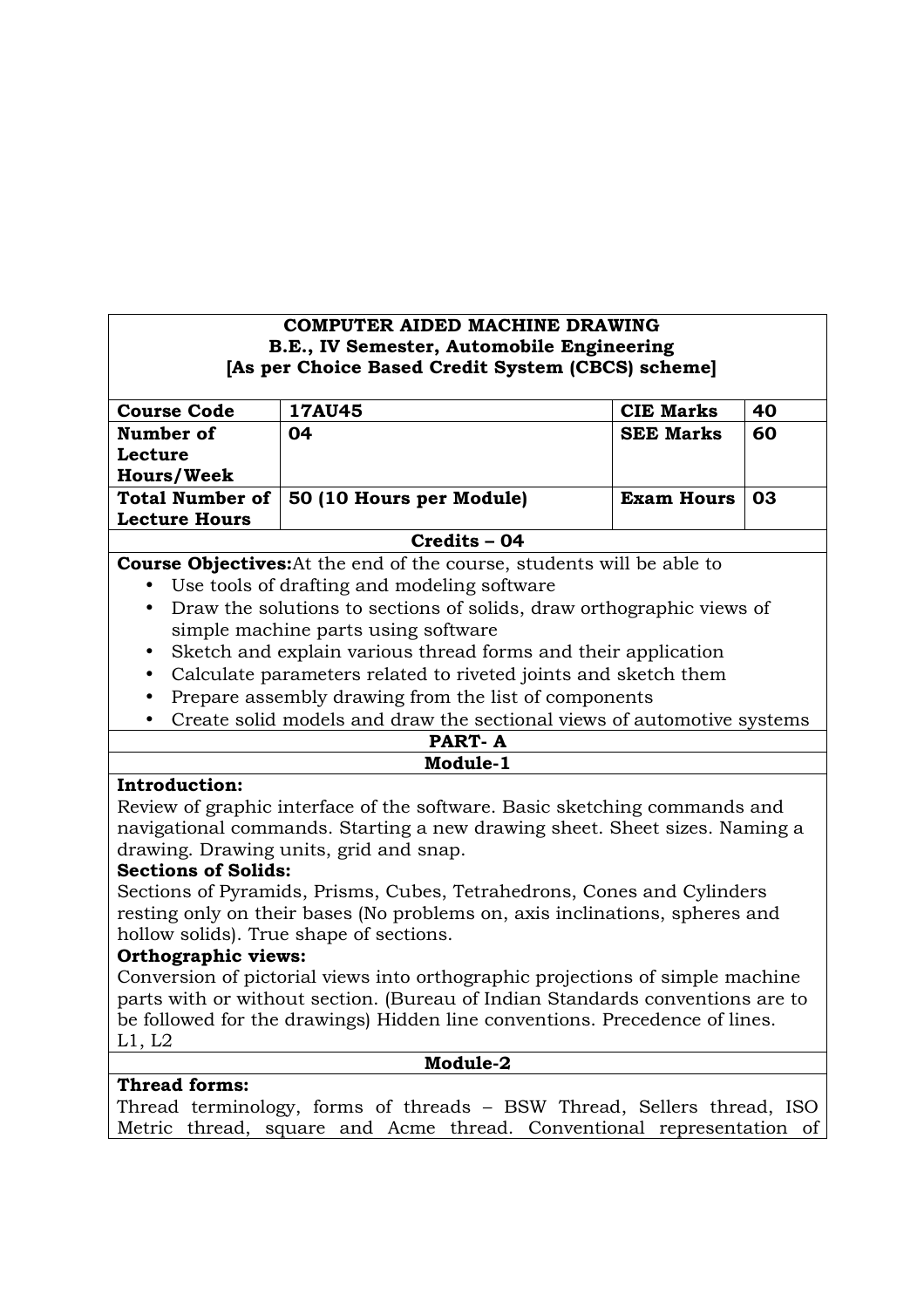| threads.                                                                              |
|---------------------------------------------------------------------------------------|
| <b>Fasteners:</b>                                                                     |
| Hexagonal headed bolt and nut with washer (assembly), square-headed bolt              |
| and nut with washer (assembly). Types of Bolt heads, special types of nuts,           |
| locking of nuts, Studs, set screws, grub screws. L1, L2                               |
| <b>PART-B</b>                                                                         |
| Module-3                                                                              |
| Keys, cotter and knuckle joints:                                                      |
| Types of Keys, Cotter and knuckle Joints                                              |
| <b>Riveted Joints: lap joints-</b> single and double riveted lap joints, butt joints  |
| with single/double cover straps (Chain and Zigzag, using snap head rivets).<br>L1, L2 |
| Module-4                                                                              |
| <b>Automotive components:</b>                                                         |
| Spark plug, IC Engine valve, Rocker arm, Cylinder liner, Stub-axle, Oldham's          |
| coupling and universal coupling (Hooks' Joint)                                        |
| <b>Couplings:</b>                                                                     |
| Split Muff coupling, Protected type flanged coupling.<br>L1, L2                       |
| <b>PART-C</b>                                                                         |
| Module-5                                                                              |
| Assembly drawing of following machine parts (3D parts to be created and               |
| assembled and then getting 2D drawing with required views, along with 3D              |
| part drawings).                                                                       |
| 1.<br>Plummer block (Pedestal Bearing)                                                |
| Petrol Engine piston<br>2.                                                            |
| 3.<br>I.C. Engine connecting rod                                                      |
| <b>Screw Jack</b><br>4.                                                               |
| 5.<br>Single cylinder crank shaft                                                     |
| Machine vice<br>6.<br>L1,L2                                                           |
| <b>Course outcomes:</b> After completion of above course, students will be able to:   |
| Use the Solid Edge software for drawing and solid modeling.                           |
| Sketch the solutions of the sections of solids, determine the<br>$\bullet$            |
| inclination of the cutting plane when true shape of section of an                     |
| object is given.                                                                      |
| Sketch and draw the orthographic views of simple machine parts (top)<br>$\bullet$     |
| view, front view, side view) using first angle projection.                            |
| Sketch and draw the sectional views of simple machine parts.                          |
| Sketch and draw ISO metric threads, Square, ACME & BSW forms of<br>$\bullet$          |
| threads using conventional representation.                                            |
| Distinguish between temporary and permanent joints and sketch and<br>$\bullet$        |
| draw the different types of keys.                                                     |
| Sketch and draw two views of different types of riveted joints<br>$\bullet$           |
| Sketch and draw two views of different automotive components,<br>$\bullet$            |
| couplings and joints                                                                  |
| Create solid models of different parts and assemble them and draw                     |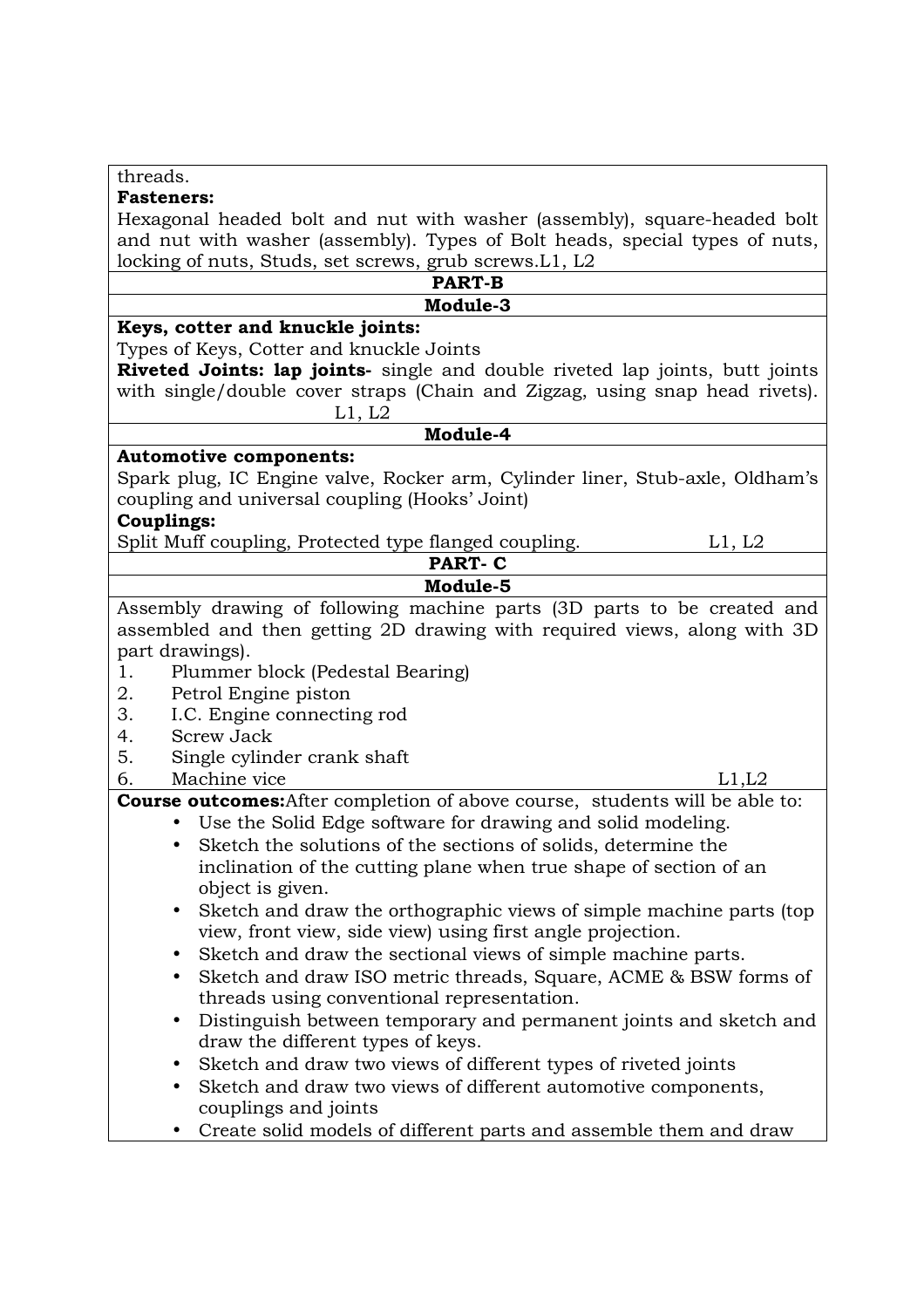| • Prepare assembly drawings along with their bill of material.<br><b>Text Books:</b><br>1. Machine Drawing-, K. R. Gopala Krishna, Subhash Publication.<br>2. A Primer on Computer Aided Machine Drawing-Published by VTU,<br>Belgaum.<br>3. Machine Drawing- N. D. Bhat& V. M. Panchal<br>4. Automobile Engineering Drawing-R. B. Gupta, SatyaPrakashan, New<br>Delhi.<br><b>Reference Books:</b><br>1. A Text Book of Computer Aided Machine Drawing-S. Trymbaka Murthy,<br>CBS Publishers, New Delhi, 2007<br>2. Machine Drawing with Auto CAD- GoutamPurohit&GouthamGhosh, 1st<br>Indian print Pearson Education, 2005<br>3. Machine Drawing- N. Siddeshwar, P. Kanniah, V. V. S. Sastri, Tata<br>McGrawHill, 2006.<br><b>Internal assessment: 40 Marks</b><br>All the sheets should be drawn in the class using software. Sheet sizes should<br>be A3/A4. All sheets must be submitted at the end of the class by taking<br>printouts.<br><b>Scheme of Examination:</b> Two questions to be set from each Part.<br>Student has to answer one question from each Part.<br>$PART-A: 1x15$<br>10Marks<br>$=$<br>$PART-B: 1x15$<br>10Marks<br>$=$ | their sectional views using Solid Edge software. |
|----------------------------------------------------------------------------------------------------------------------------------------------------------------------------------------------------------------------------------------------------------------------------------------------------------------------------------------------------------------------------------------------------------------------------------------------------------------------------------------------------------------------------------------------------------------------------------------------------------------------------------------------------------------------------------------------------------------------------------------------------------------------------------------------------------------------------------------------------------------------------------------------------------------------------------------------------------------------------------------------------------------------------------------------------------------------------------------------------------------------------------------------------|--------------------------------------------------|
|                                                                                                                                                                                                                                                                                                                                                                                                                                                                                                                                                                                                                                                                                                                                                                                                                                                                                                                                                                                                                                                                                                                                                    |                                                  |
|                                                                                                                                                                                                                                                                                                                                                                                                                                                                                                                                                                                                                                                                                                                                                                                                                                                                                                                                                                                                                                                                                                                                                    |                                                  |
|                                                                                                                                                                                                                                                                                                                                                                                                                                                                                                                                                                                                                                                                                                                                                                                                                                                                                                                                                                                                                                                                                                                                                    |                                                  |
|                                                                                                                                                                                                                                                                                                                                                                                                                                                                                                                                                                                                                                                                                                                                                                                                                                                                                                                                                                                                                                                                                                                                                    |                                                  |
|                                                                                                                                                                                                                                                                                                                                                                                                                                                                                                                                                                                                                                                                                                                                                                                                                                                                                                                                                                                                                                                                                                                                                    |                                                  |
|                                                                                                                                                                                                                                                                                                                                                                                                                                                                                                                                                                                                                                                                                                                                                                                                                                                                                                                                                                                                                                                                                                                                                    |                                                  |
|                                                                                                                                                                                                                                                                                                                                                                                                                                                                                                                                                                                                                                                                                                                                                                                                                                                                                                                                                                                                                                                                                                                                                    |                                                  |
|                                                                                                                                                                                                                                                                                                                                                                                                                                                                                                                                                                                                                                                                                                                                                                                                                                                                                                                                                                                                                                                                                                                                                    |                                                  |
|                                                                                                                                                                                                                                                                                                                                                                                                                                                                                                                                                                                                                                                                                                                                                                                                                                                                                                                                                                                                                                                                                                                                                    |                                                  |
|                                                                                                                                                                                                                                                                                                                                                                                                                                                                                                                                                                                                                                                                                                                                                                                                                                                                                                                                                                                                                                                                                                                                                    |                                                  |
|                                                                                                                                                                                                                                                                                                                                                                                                                                                                                                                                                                                                                                                                                                                                                                                                                                                                                                                                                                                                                                                                                                                                                    |                                                  |
|                                                                                                                                                                                                                                                                                                                                                                                                                                                                                                                                                                                                                                                                                                                                                                                                                                                                                                                                                                                                                                                                                                                                                    |                                                  |
|                                                                                                                                                                                                                                                                                                                                                                                                                                                                                                                                                                                                                                                                                                                                                                                                                                                                                                                                                                                                                                                                                                                                                    |                                                  |
|                                                                                                                                                                                                                                                                                                                                                                                                                                                                                                                                                                                                                                                                                                                                                                                                                                                                                                                                                                                                                                                                                                                                                    |                                                  |
|                                                                                                                                                                                                                                                                                                                                                                                                                                                                                                                                                                                                                                                                                                                                                                                                                                                                                                                                                                                                                                                                                                                                                    |                                                  |
|                                                                                                                                                                                                                                                                                                                                                                                                                                                                                                                                                                                                                                                                                                                                                                                                                                                                                                                                                                                                                                                                                                                                                    |                                                  |
|                                                                                                                                                                                                                                                                                                                                                                                                                                                                                                                                                                                                                                                                                                                                                                                                                                                                                                                                                                                                                                                                                                                                                    |                                                  |
|                                                                                                                                                                                                                                                                                                                                                                                                                                                                                                                                                                                                                                                                                                                                                                                                                                                                                                                                                                                                                                                                                                                                                    |                                                  |
|                                                                                                                                                                                                                                                                                                                                                                                                                                                                                                                                                                                                                                                                                                                                                                                                                                                                                                                                                                                                                                                                                                                                                    |                                                  |
|                                                                                                                                                                                                                                                                                                                                                                                                                                                                                                                                                                                                                                                                                                                                                                                                                                                                                                                                                                                                                                                                                                                                                    |                                                  |
|                                                                                                                                                                                                                                                                                                                                                                                                                                                                                                                                                                                                                                                                                                                                                                                                                                                                                                                                                                                                                                                                                                                                                    |                                                  |
|                                                                                                                                                                                                                                                                                                                                                                                                                                                                                                                                                                                                                                                                                                                                                                                                                                                                                                                                                                                                                                                                                                                                                    |                                                  |
|                                                                                                                                                                                                                                                                                                                                                                                                                                                                                                                                                                                                                                                                                                                                                                                                                                                                                                                                                                                                                                                                                                                                                    |                                                  |
|                                                                                                                                                                                                                                                                                                                                                                                                                                                                                                                                                                                                                                                                                                                                                                                                                                                                                                                                                                                                                                                                                                                                                    | PART-C: 1x30<br>40 Marks<br>$=$                  |
| 60 Marks<br>Total<br>$=$                                                                                                                                                                                                                                                                                                                                                                                                                                                                                                                                                                                                                                                                                                                                                                                                                                                                                                                                                                                                                                                                                                                           |                                                  |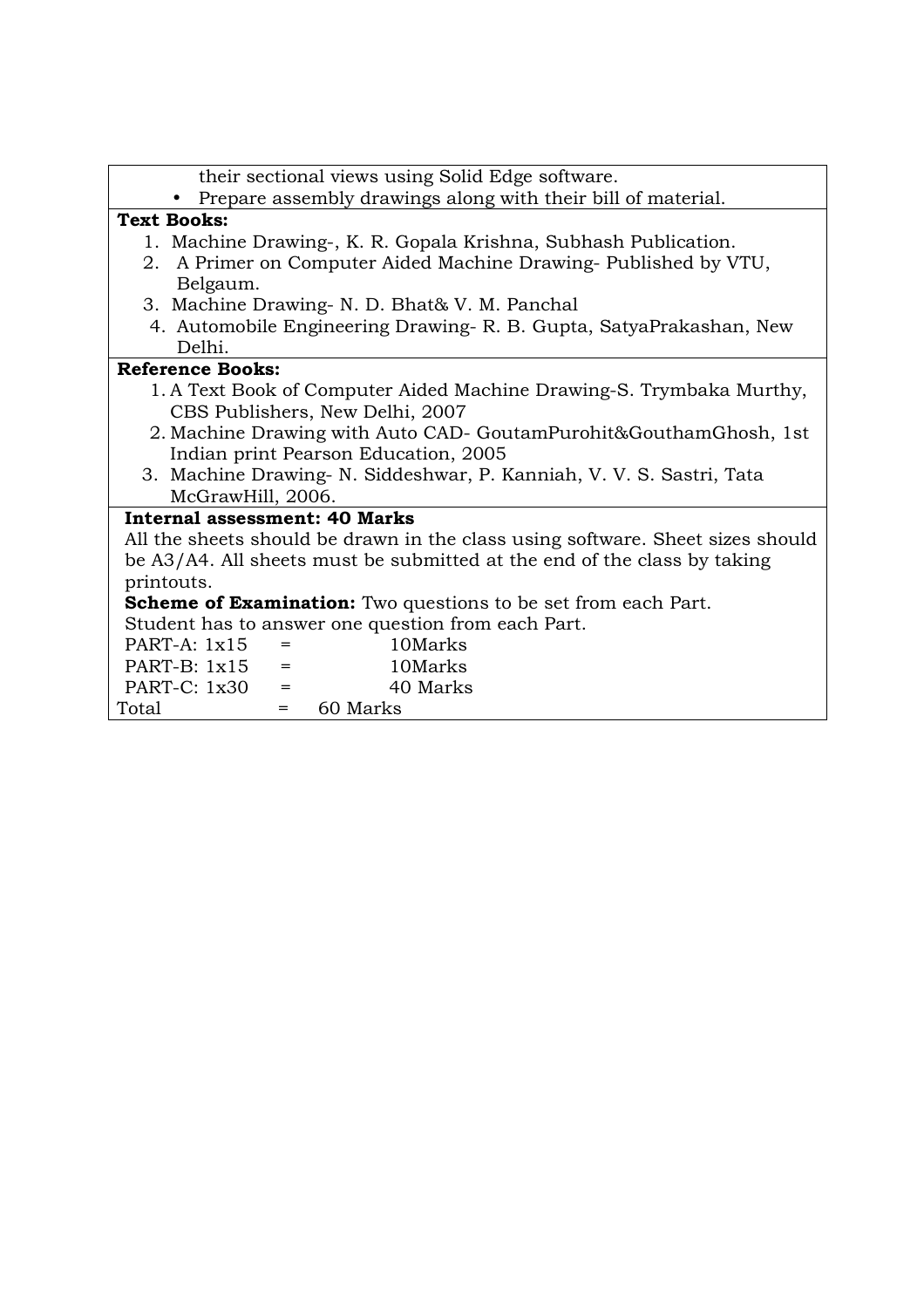|                                                                                                                                                                                                                                   | <b>MANUFACTURING PROCESS -II</b>                                               |                   |    |  |
|-----------------------------------------------------------------------------------------------------------------------------------------------------------------------------------------------------------------------------------|--------------------------------------------------------------------------------|-------------------|----|--|
| B.E., IV Semester, Automobile Engineering                                                                                                                                                                                         |                                                                                |                   |    |  |
|                                                                                                                                                                                                                                   | [As per Choice Based Credit System (CBCS) scheme]                              |                   |    |  |
| <b>Course Code</b>                                                                                                                                                                                                                | <b>17AU46</b>                                                                  | <b>CIE Marks</b>  | 40 |  |
| Number of                                                                                                                                                                                                                         | 03                                                                             | <b>SEE Marks</b>  | 60 |  |
| Lecture                                                                                                                                                                                                                           |                                                                                |                   |    |  |
| <b>Hours/Week</b>                                                                                                                                                                                                                 |                                                                                |                   |    |  |
| <b>Total Number of</b>                                                                                                                                                                                                            | 40 (08 Hours per Module)                                                       | <b>Exam Hours</b> | 03 |  |
| <b>Lecture Hours</b>                                                                                                                                                                                                              |                                                                                |                   |    |  |
|                                                                                                                                                                                                                                   | Credits - 03                                                                   |                   |    |  |
|                                                                                                                                                                                                                                   | <b>Course Objectives:</b> At the end of the course, students will be able to   |                   |    |  |
|                                                                                                                                                                                                                                   | Explain the nomenclature of single point cutting tool, mechanics of chip       |                   |    |  |
| formation, tool failure criteria and to solve problems on evaluation of<br>tool life                                                                                                                                              |                                                                                |                   |    |  |
| $\bullet$                                                                                                                                                                                                                         | Explain the construction and working of various systems in a Lathe,            |                   |    |  |
| Shaper, Planeing and Drilling machine                                                                                                                                                                                             |                                                                                |                   |    |  |
| $\bullet$                                                                                                                                                                                                                         | Classify grinding and milling machines and explain their construction          |                   |    |  |
| $\bullet$                                                                                                                                                                                                                         | Explain the principles of broaching                                            |                   |    |  |
|                                                                                                                                                                                                                                   | Select non-traditional machining process for given application.                |                   |    |  |
|                                                                                                                                                                                                                                   | Module-1                                                                       |                   |    |  |
|                                                                                                                                                                                                                                   | Theory Of Metal Cutting & Cutting Tool Materials:                              |                   |    |  |
|                                                                                                                                                                                                                                   | Single point cutting tool nomenclature, geometry, Mechanics of Chip            |                   |    |  |
| Formation, Types of Chips. Merchants circle diagram and analysis, Ernst                                                                                                                                                           |                                                                                |                   |    |  |
|                                                                                                                                                                                                                                   | Merchant's solution, shear angle relationship, problems on Merchant's circle   |                   |    |  |
|                                                                                                                                                                                                                                   | diagram analysis. Tool Wear and Tool failure, tool life. Effects of cutting    |                   |    |  |
|                                                                                                                                                                                                                                   | parameters on tool life. Tool Failure Criteria, Taylor's Tool Life equation,   |                   |    |  |
|                                                                                                                                                                                                                                   | Problems on tool life evaluation. Desired properties and types of cutting tool |                   |    |  |
|                                                                                                                                                                                                                                   | materials - HSS, carbides coated carbides, ceramics. Cutting fluids - Desired  |                   |    |  |
|                                                                                                                                                                                                                                   | properties, types and selection. Heat generation in metal cutting, factors     |                   |    |  |
|                                                                                                                                                                                                                                   | affecting heat generation. Heat distribution in tool and work piece and chip.  |                   |    |  |
|                                                                                                                                                                                                                                   | Measurement of tool tip temperature. L1, L2                                    |                   |    |  |
|                                                                                                                                                                                                                                   | Module-2                                                                       |                   |    |  |
| Turing, Shaping and Planing:                                                                                                                                                                                                      |                                                                                |                   |    |  |
| Classification of Lathe, constructional features of Turret and Capstan Lathe.                                                                                                                                                     |                                                                                |                   |    |  |
| Tool Layout, Different operations on lathe, machining.<br>$\mathbf{r}$ and $\mathbf{r}$ and $\mathbf{r}$ and $\mathbf{r}$ and $\mathbf{r}$ and $\mathbf{r}$ and $\mathbf{r}$ and $\mathbf{r}$<br>$-1$ , $-1$ , $-1$ , $-1$ , $-1$ |                                                                                |                   |    |  |

Classification of Shaping Machine, Planing Machine, shaping and planing machines, construction and working principle of planning and shaping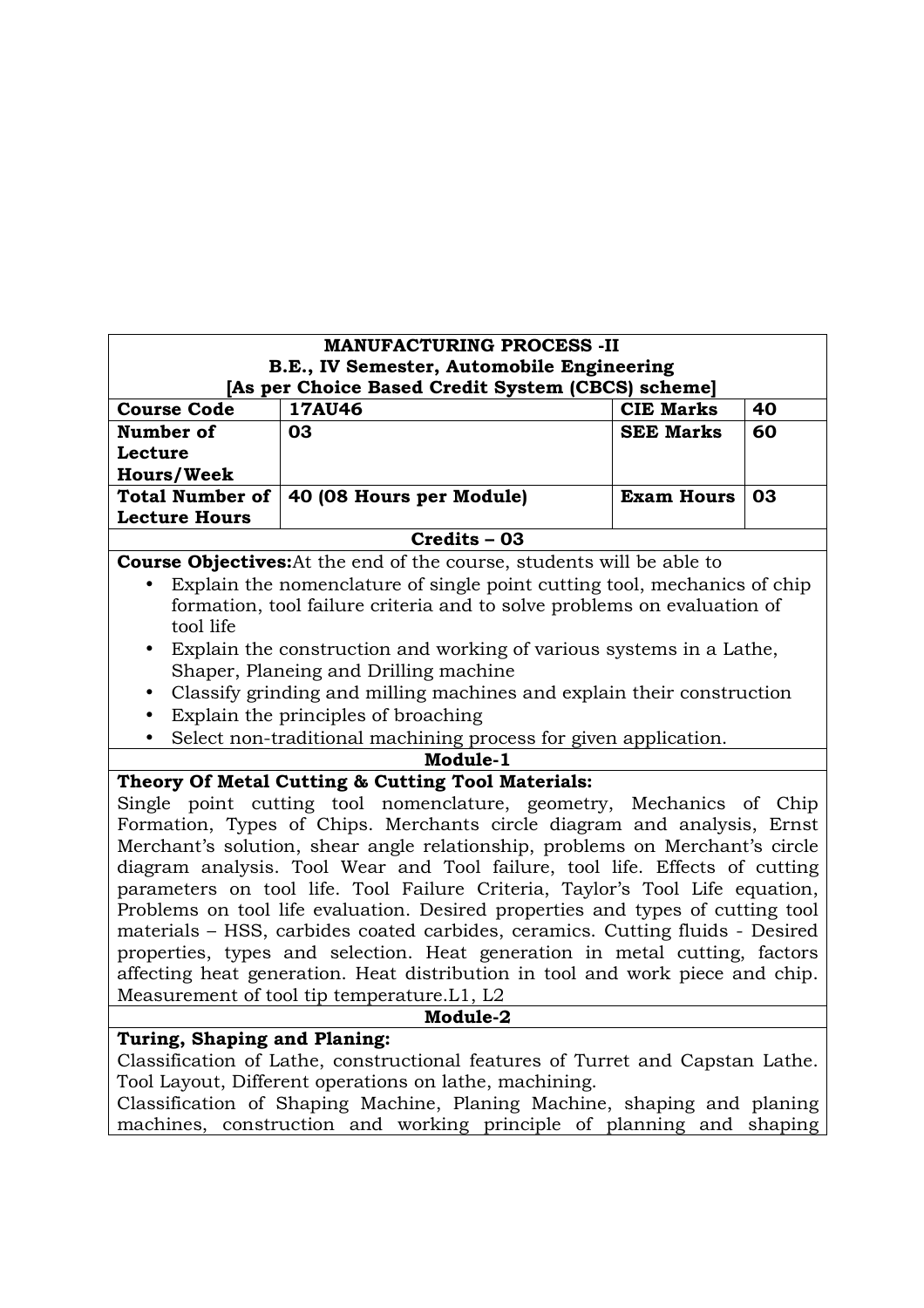machine. Machining time calculation on above machining operations.L1, L2 **Module-3** 

## **Milling & Grinding Machines:**

Classification, constructional features, milling cutters nomenclature, milling operations, up milling and down milling concepts. Various milling operations. Indexing: Simple, compound, differential and angular indexing calculations.

Simple problems on simple compound indexing.

## **Grinding Machines:**

Types of abrasives, Grain size, bonding process, grade and structure of grinding wheels, grinding wheel types. Classification, constructional features of grinding machines (Centre-less, cylindrical and surface grinding). Selection of grinding wheel. Grinding process parameters. Dressing and truing of grinding wheels.L1, L2, L3

**Module-4** 

# **Drilling, Broaching Process and Finishing Operations:**

### **Drilling Machine:**

Classification, constructional features, drilling & related operations. Types of drill & drill bit nomenclature, materials.

### **Broaching Machine:**

Principle of broaching. Details of a broach. Types of broaching machinesconstructional details. Applications. Advantages and Limitations.

### **Finishing and other Processes:**

Lapping and Honing operations – Principles, arrangement of set up and application. Super finishing process, polishing, buffing operation and application. L1, L2

## **Module-5**

### **Non-Traditional Machining Processes:**

Need for nontraditional machining, Principle, equipment & operation of Laser Beam, Plasma Arc Machining, Electro Chemical Machining, Ultrasonic Machining, Abrasive Jet Machining, Water Jet Machining, Electron Beam Machining, Electron Discharge Machining and Plasma Arc Machining. L1, L2

**Course outcomes:**After completion of above course, students will be able to:

- Define various terminologies used in production technology.
	- Explain basic concepts used in construction of various machine tools.
	- Analyze the various mechanisms underlying the working of various machine tools.
	- Select the appropriate machining process depending on the properties of the raw material required to produce the desired product.
	- Select non-traditional machining process for given application.

### **Text Books:**

- 1. Workshop Technology- HazaraChoudhry, Vol-II, Media Promoters & Publishers Pvt. Ltd. 2004
- 2. Production Technology-R. K. Jain, Khanna Publications, 2003.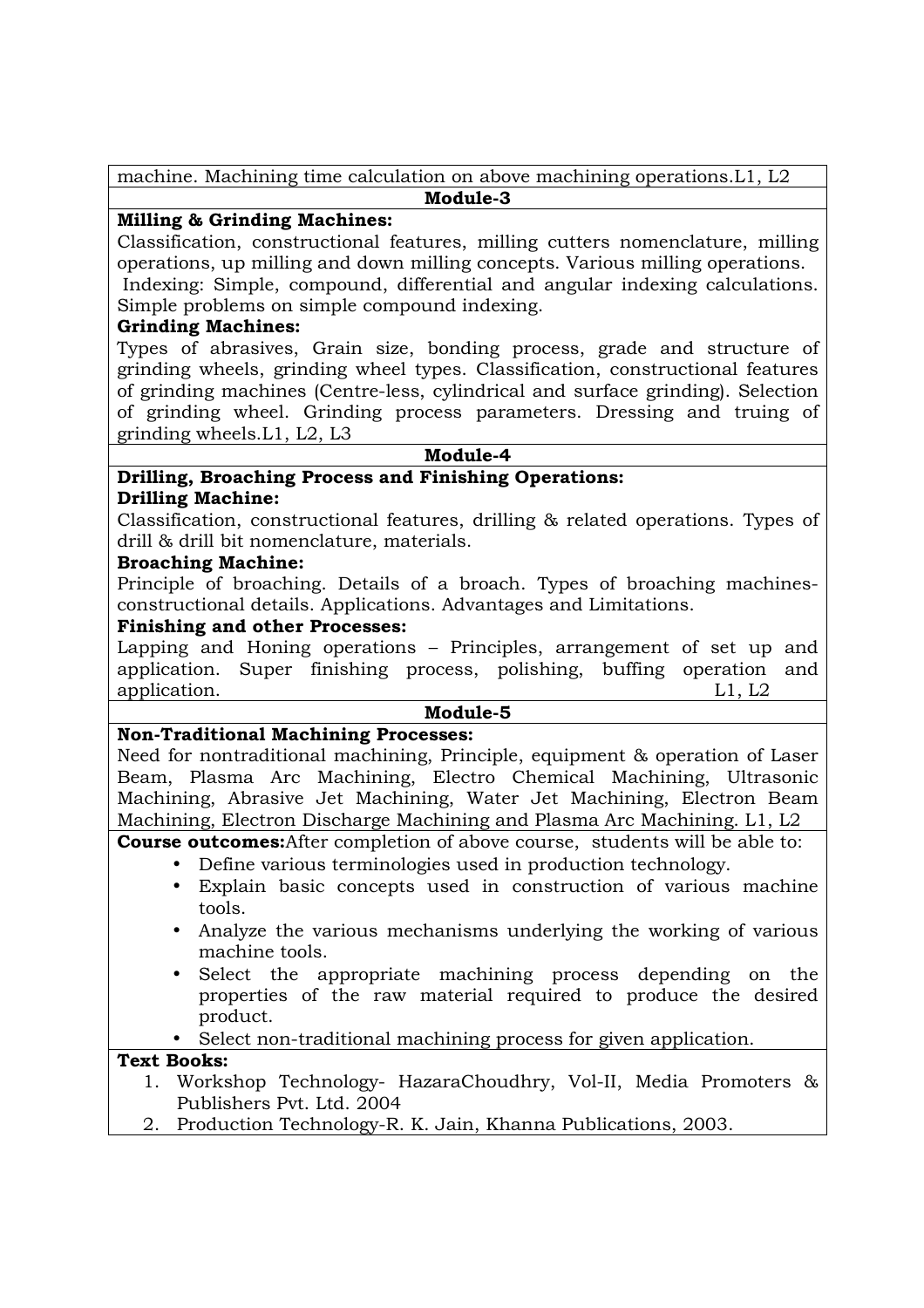| 3. Production Technology- HMT, Tata MacGraw Hill, 2001. |                                                                               |                   |    |
|---------------------------------------------------------|-------------------------------------------------------------------------------|-------------------|----|
|                                                         |                                                                               |                   |    |
| <b>Reference Books:</b>                                 |                                                                               |                   |    |
|                                                         | 1. Manufacturing Science- Amitabh Ghosh and Mallik, affiliated East West      |                   |    |
| Press, 2003.                                            |                                                                               |                   |    |
|                                                         | 2. Fundamentals of Metal Machining and Machine Tools- G. Boothroyd,           |                   |    |
| McGraw Hill, 2000.                                      |                                                                               |                   |    |
|                                                         | MECHANICAL MEASUREMENT AND METROLOGY LAB                                      |                   |    |
|                                                         | B.E., IV Semester, Automobile Engineering                                     |                   |    |
|                                                         | [As per Choice Based Credit System (CBCS) scheme]                             |                   |    |
| <b>Course Code</b>                                      | <b>17AUL47</b>                                                                | <b>CIE Marks</b>  | 40 |
| Number of                                               | $03 = (1$ Hour Instruction + 2 Hrs.                                           | <b>SEE Marks</b>  | 60 |
| Lecture                                                 | Laboratory)                                                                   |                   |    |
| <b>Hours/Week</b>                                       |                                                                               |                   |    |
| <b>RBT Levels</b>                                       | L1, L2, L3                                                                    | <b>Exam Hours</b> | 03 |
|                                                         | Credits - 02                                                                  |                   |    |
|                                                         | <b>Course Objectives:</b> At the end of this course, students will be able to |                   |    |
|                                                         | Identify the measuring instrument and demonstrate its usage                   |                   |    |
| ٠                                                       |                                                                               |                   |    |
|                                                         | Calibrate pressure sensor, thermocouple, LVDT and load cell                   |                   |    |
|                                                         | Explain the usage of slip gauges for calibration of vernier caliper, height   |                   |    |
|                                                         | gauge and micrometer                                                          |                   |    |
|                                                         | Determine the form tolerance (cylindricity and circularity)                   |                   |    |
|                                                         | Determine thread and gear parameters using standard tests                     |                   |    |
|                                                         | PART-A                                                                        |                   |    |
|                                                         | 1. Calibration of Pressure Gauge (Bourdon tube pressure gauge)                |                   |    |
|                                                         | 2. Calibration of Thermocouple                                                |                   |    |
| 3. Calibration of LVDT                                  |                                                                               |                   |    |
| 4. Calibration of Load cell                             |                                                                               |                   |    |
|                                                         | 5. Determination of modulus of elasticity of a mild steel specimen using      |                   |    |
| Strain gauges.                                          |                                                                               |                   |    |
|                                                         | 6. Speed measurement-using Stroboscope                                        |                   |    |
|                                                         | <b>PART-B</b>                                                                 |                   |    |
|                                                         | 1. Calibration of Micrometer, Vernier caliper, Height gauge using slip        |                   |    |
| gauges                                                  |                                                                               |                   |    |
|                                                         | 2. Measurements using Optical Projector / Toolmaker Microscope.               |                   |    |
|                                                         | 3. Measurement of Angle using Sine Center / Sine bar / bevel protractor       |                   |    |
|                                                         | 4. Measurement of Cylindricity and Circularity of Automobile Components       |                   |    |
|                                                         | 5. Measurement of Straightness and Flatness                                   |                   |    |
|                                                         | 6. Calibration of Bore gauge, inside micrometer and component                 |                   |    |
| measurement                                             |                                                                               |                   |    |
|                                                         | 7. Measurement of Screw threads parameters using Two wire or Three-wire       |                   |    |
| method                                                  |                                                                               |                   |    |
|                                                         | 8. Measurements of Surface roughness using Tally Surf/Mechanical              |                   |    |
| Comparator                                              |                                                                               |                   |    |
|                                                         | 9. Measurement of gear tooth profile using Gear Tooth Vernier/Gear Tooth      |                   |    |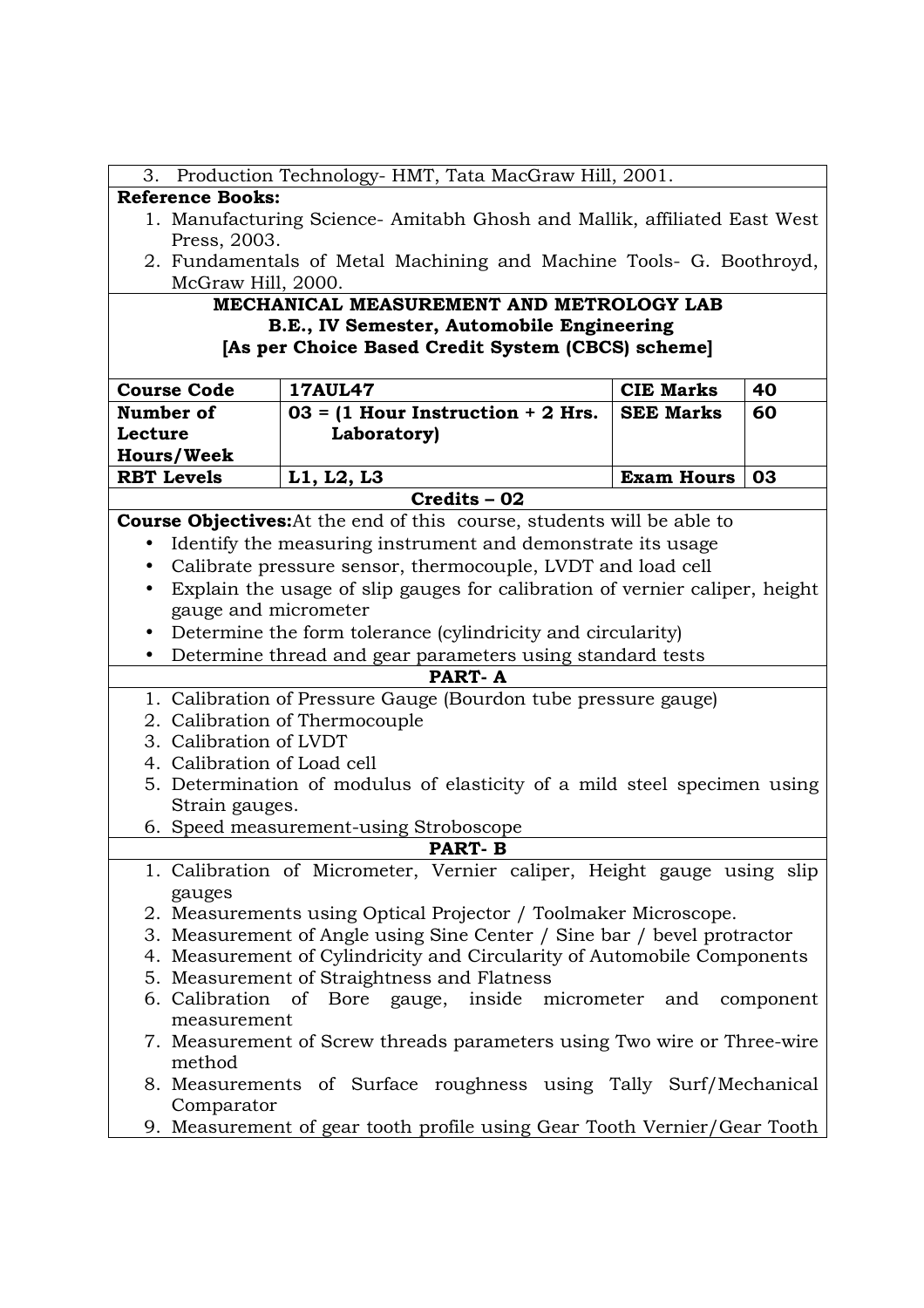| Micrometer                                                                       |
|----------------------------------------------------------------------------------|
| 10. Measurement using Optical Flats                                              |
| <b>Course outcomes:</b> At the end of this laboratory, students will be able to: |
| • Identify the measuring instruments, explain their parts and                    |
| demonstrate its usage                                                            |
| • Calibrate pressure sensor, thermocouple, LVDT, load cell.                      |
| • Demonstrate the determination of modulus of elasticity of MS                   |
| specimen experimentally using strain gauges.                                     |
| • Demonstrate the usage of slip gauges for the calibration of                    |
| micrometer, vernier caliper, height gauge.                                       |
| • Determine the unknown angle using sine bars, bevel protractor                  |
| • Demonstrate the measurement of Cylindricity and circularity of given           |
| components.                                                                      |
| Measure thread parameters using three wire/two wire methods and                  |
| gear parameters using gear tooth vernier.                                        |
| • Demonstrate the usage of tally surf to measure the surface rough               |
| parameters of a machined component.                                              |
| <b>Scheme of Examination:</b>                                                    |
| ONE question from Part -A: 25 Marks                                              |
| ONE question from Part-B :25 Marks                                               |
| Viva -Voice<br>$:10$ Marks                                                       |
| Total:<br>$: 60$ Marks                                                           |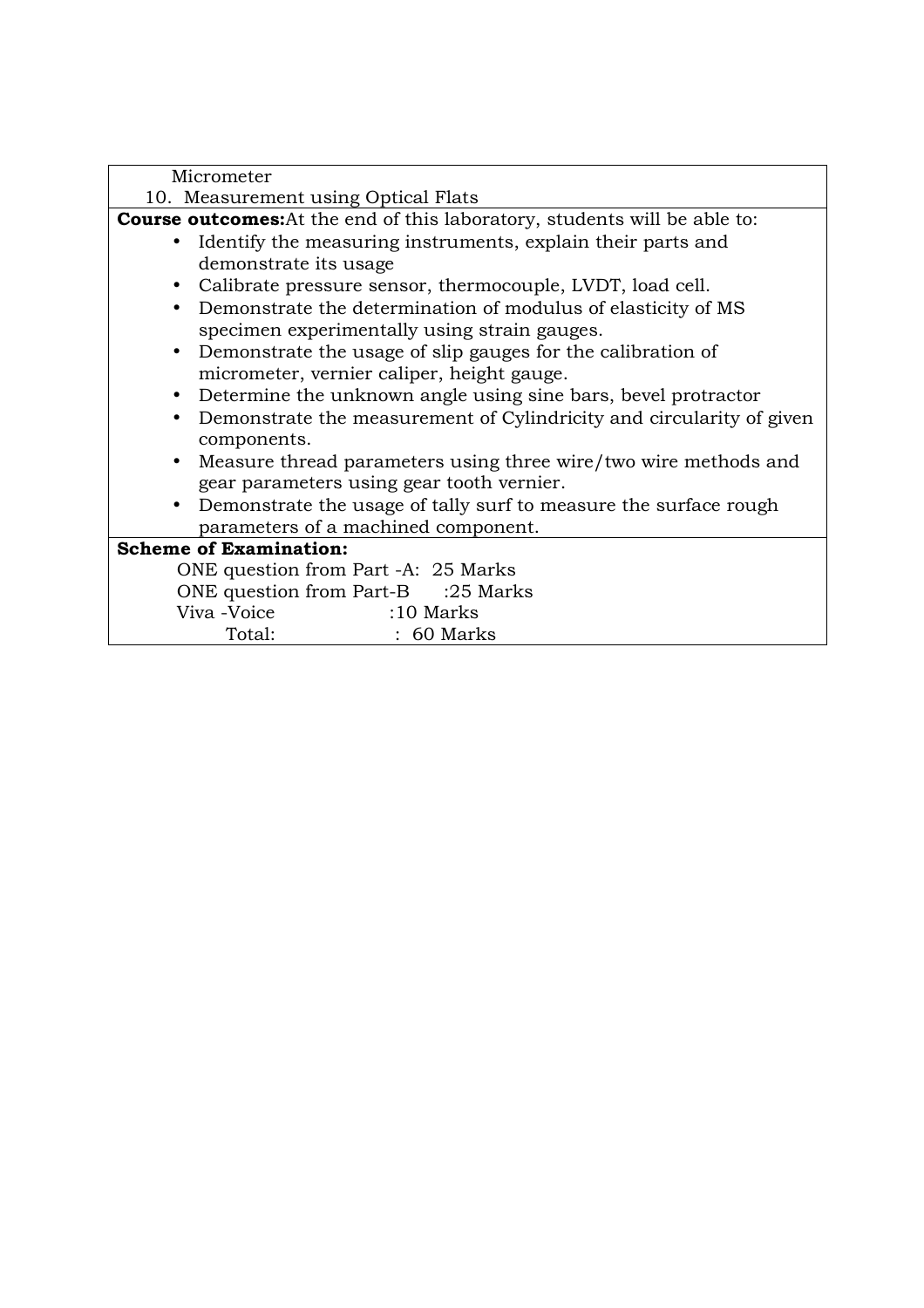| <b>MACHINE SHOP</b>                                                          |                                                                                  |                   |        |  |
|------------------------------------------------------------------------------|----------------------------------------------------------------------------------|-------------------|--------|--|
|                                                                              | B.E., IV Semester, Automobile Engineering                                        |                   |        |  |
|                                                                              | [As per Choice Based Credit System (CBCS) scheme]                                |                   |        |  |
|                                                                              |                                                                                  |                   |        |  |
| <b>Course Code</b>                                                           | <b>17AUL48</b>                                                                   | <b>CIE Marks</b>  | 40     |  |
| Number of                                                                    | $03 = (1$ Hour Instruction + 2 Hrs.                                              | <b>SEE Marks</b>  | 60     |  |
| Lecture                                                                      | Laboratory)                                                                      |                   |        |  |
| <b>Hours/Week</b>                                                            |                                                                                  |                   |        |  |
| <b>RBT Levels</b>                                                            | L1, L2, L3                                                                       | <b>Exam Hours</b> | 03     |  |
|                                                                              | Credits - 02                                                                     |                   |        |  |
|                                                                              | <b>Course Objectives:</b> At the end of this course, students will be able to    |                   |        |  |
| the<br>Apply                                                                 | basic<br>concepts/knowledge gained                                               | in<br>the         | course |  |
|                                                                              | "Manufacturing Process-II" for preparing 4 to 6 models using various             |                   |        |  |
|                                                                              | machining operations on machine tools like milling, drilling, lathe and          |                   |        |  |
| shaper and grinding.                                                         |                                                                                  |                   |        |  |
|                                                                              | <b>PART-A</b>                                                                    |                   |        |  |
| Preparation of three models on Lathe involving Plain turning, Taper turning, |                                                                                  |                   |        |  |
|                                                                              | Step turning, Thread cutting, Facing, Knurling, Drilling, Boring, Internal       |                   |        |  |
|                                                                              | Thread cutting and Eccentric turning.                                            |                   |        |  |
|                                                                              | <b>PART-B</b>                                                                    |                   |        |  |
|                                                                              | Cutting of V- Groove/ Dovetail / Rectangular groove using a shaper. Cutting of   |                   |        |  |
| Gear Teeth using Milling Machine.                                            |                                                                                  |                   |        |  |
|                                                                              | <b>Course outcomes:</b> At the end of this laboratory, students will be able to: |                   |        |  |
| Demonstrate the knowledge and the skills required with respect to            |                                                                                  |                   |        |  |
| the operation of machine tools, carry out various machining                  |                                                                                  |                   |        |  |
| operations.                                                                  |                                                                                  |                   |        |  |
|                                                                              | Prepare the models using the above machines.                                     |                   |        |  |
| <b>Scheme of Examination:</b>                                                |                                                                                  |                   |        |  |
|                                                                              | ONE question from part $-A$ : 25 Marks                                           |                   |        |  |
| ONE question from Part-B:25 Marks                                            |                                                                                  |                   |        |  |
| Viva -Voice                                                                  | $:10$ Marks                                                                      |                   |        |  |
| Total:                                                                       | $: 60$ Marks                                                                     |                   |        |  |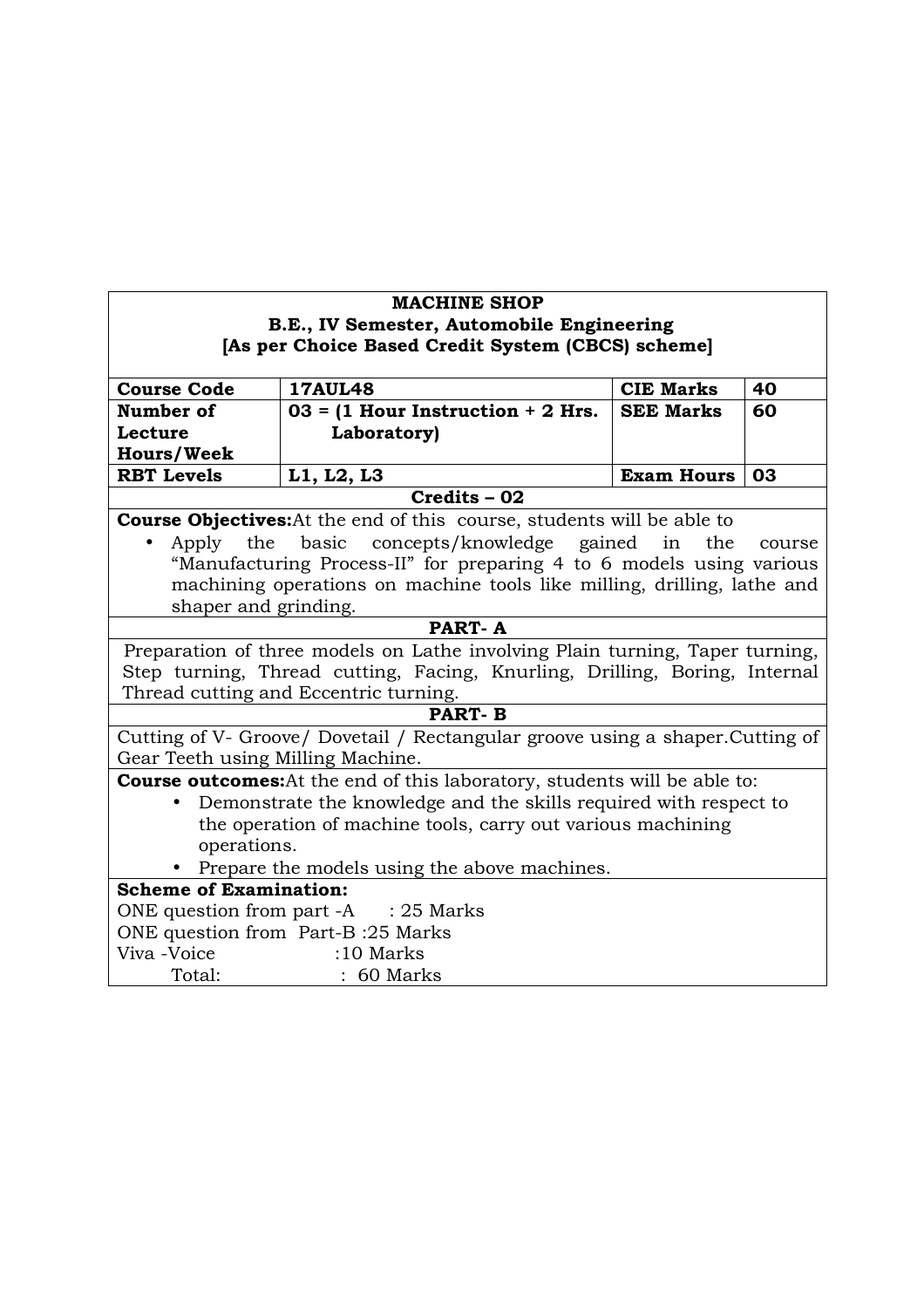### **MANAGEMENT AND ENTREPRENEURSHIP B.E., V Semester, Automobile Engineering [As per Choice Based Credit System (CBCS) scheme]**

| <b>Course Code</b>                                                                  | <b>17AU51</b>                                                            | <b>CIE Marks</b>  | 40 |
|-------------------------------------------------------------------------------------|--------------------------------------------------------------------------|-------------------|----|
| Number of                                                                           | 04                                                                       | <b>SEE Marks</b>  | 60 |
| Lecture                                                                             |                                                                          |                   |    |
| <b>Hours/Week</b>                                                                   |                                                                          |                   |    |
| <b>Total Number of</b>                                                              | 50 (10 Hours per Module)                                                 | <b>Exam Hours</b> | 03 |
| <b>Lecture Hours</b>                                                                |                                                                          |                   |    |
| Credits - 04                                                                        |                                                                          |                   |    |
| <b>Course Objectives:</b> At the end of the course, students will be able to        |                                                                          |                   |    |
| Explain management functions of a manager. Also explain planning and<br>$\bullet$   |                                                                          |                   |    |
|                                                                                     | decision making processes.                                               |                   |    |
|                                                                                     | Explain the organizational structure, staffing and leadership processes. |                   |    |
| Describe the understanding of motivation and different control systems<br>$\bullet$ |                                                                          |                   |    |
| in management.                                                                      |                                                                          |                   |    |
| $\bullet$                                                                           | Understanding of Entrepreneurships and Entrepreneurship                  |                   |    |
| development process.                                                                |                                                                          |                   |    |
|                                                                                     | Identify various types of supporting egencies and financing evolable for |                   |    |

- Identify various types of supporting agencies and financing available for an entrepreneur.
- Prepare project report and will be able to decide selection of industrial ownership.

**Module-1** 

#### **Management:**

Introduction - Meaning - nature and characteristics of Management, Scope and Functional areas of management - Management as art or science, art or profession - Management & Administration - Roles of Management, Levels of Management, Development of Management Thought - early management approaches - Modem management approaches.

### **Planning:**

Nature, importance and purpose of planning process objectives - Types of plans (meaning only) - Decision making, Importance of planning - steps in planning & planning premises - Hierarchy of plans. L1, L2, L3

**Module-2** 

## **Organizing and Staffing:**

Nature and purpose of organization, Principles of organization – Types of organization-Departmentation Committees-Centralization Vs Decentralization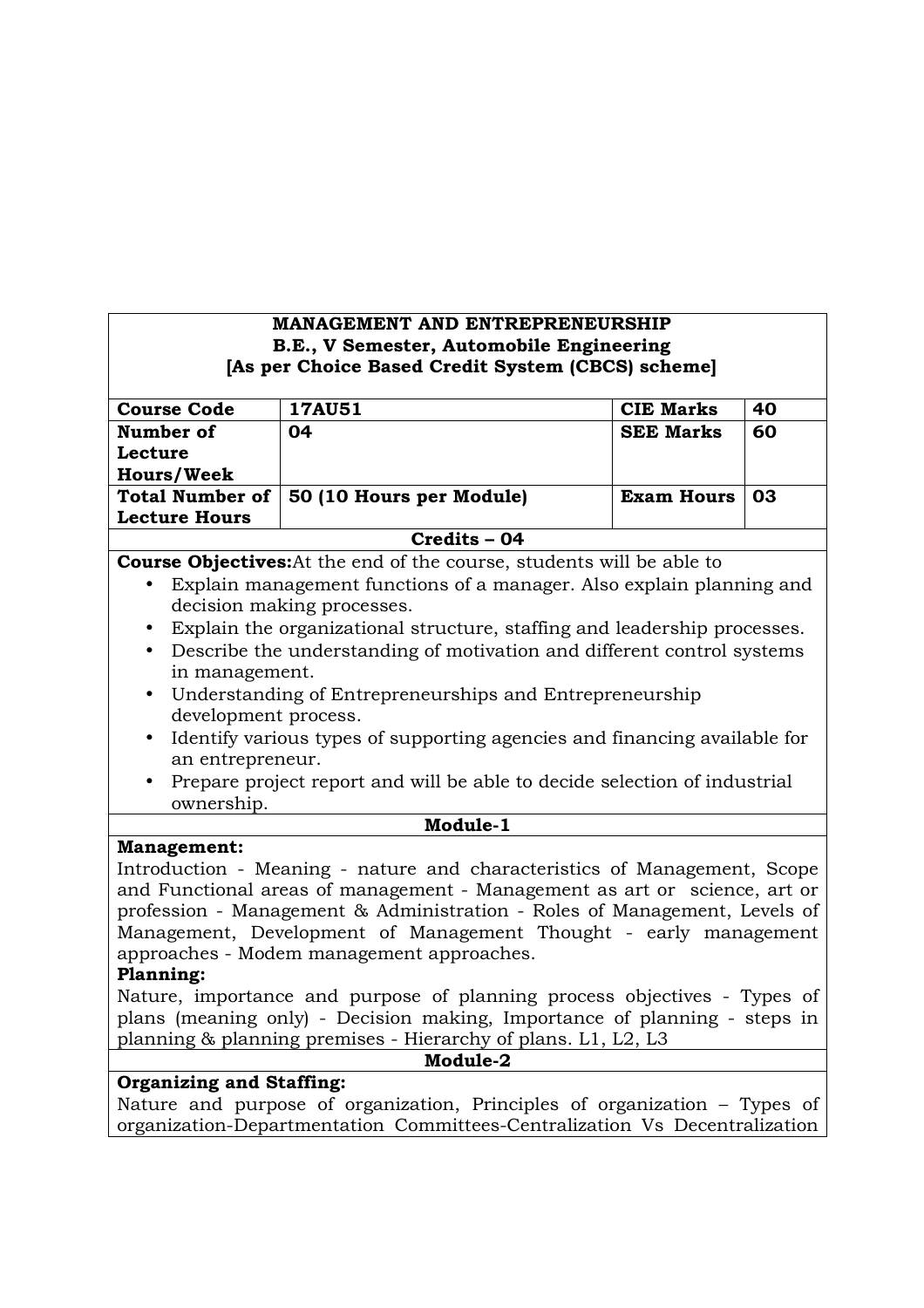of authority and responsibility - Span of control - MBO and MBE (Meaning only) Nature and importance of staffing :Process of Selection & Recruitment (in brief).

## **Directing:**

Meaning and nature of directing Leadership styles, Motivation, Theories, Communication - Meaning and importance - coordination, meaning and importance and Techniques of coordination.

## **Controlling:**

Meaning and steps in controlling - Essentials of a sound control system - Methods of establishing control (in brief).L1, L2

#### **Module-3**

### **Entrepreneur:**

Meaning of Entrepreneur; Evolution of .the Concept; Functions of an Entrepreneur, Types of Entrepreneur, Entrepreneur - an emerging. Class. Concept of Entrepreneurship - Evolution of Entrepreneurship, Development of Entrepreneurship; Stages in entrepreneurial process; Role of entrepreneurs in Economic Development; Entrepreneurship in India; Entrepreneurship - its Barriers. L1, L2

#### **Module-4**

## **Small Scale Industries:**

Definition; Characteristics; Need and rationale; Objectives; Scope; roleof SSI in Economic Development. Advantages of SSI, Steps to start and SSI Government policy towards SSI; Different Policies of SSI; Government Support for SSI during 5 year plans. Impact of Liberalization, Privatization, Globalization on SSI Effect of WTO/GA TT Supporting Agencies of Government for SSI, Meaning, Nature of support; Objectives; Functions; Types of Help; Ancillary Industry and Tiny Industry (Definition Only).

### **Institutional support:**

Different Schemes; TECKSOK; KIADB; KSSIDC; KSIMC; DIC Single Window Agency; SISI; NSIC; SIDBI; KSFC. L1, L2

#### **Module-5**

## **Preparation of Project:**

 Meaning of Project; Project Identification; Project Selection; Project Report; Need and Significance of Report; Contents; formulation; Guidelines by Planning Commission for Project report; Network Analysis; Errors of Project Report; Project Appraisal. Identification of. Business Opportunities: Market Feasibility Study; Technical Feasibility Study; Financial Feasibility Study & Social Feasibility Study.

### **Industrial ownership:**

 Definition and meaning of Partnership, Characteristics of Partnership, Kinds of Partners, Partnership Agreement or Partnership Deed, Registration of Partnership Firm, Rights, Duties and Liabilities of Partners, Advantages and Disadvantages of Partnership, Sole proprietorship, Features, Scope Advantages and Disadvantages of Sole Proprietorship. L1, L2

**Course outcomes:**After completion of above course, students will be able to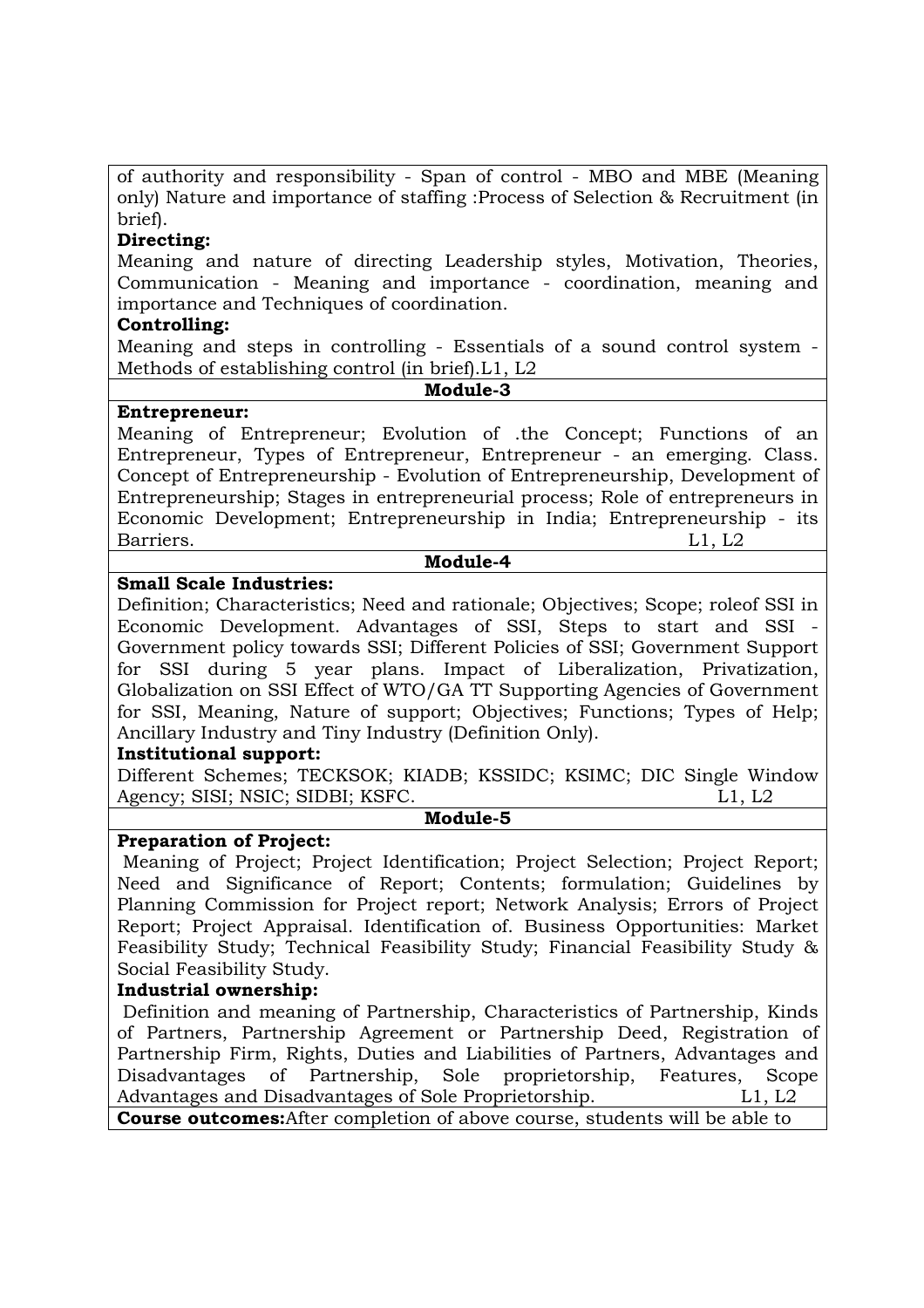- Explain management functions of a manager. Also explain planning and decision making processes.
- Explain the organizational structure, staffing and leadership processes.
- Describe the understanding of motivation and different control systems in management.
- Understanding of Entrepreneurships and Entrepreneurship development process.
- Identify various types of supporting agencies and financing available for an entrepreneur.
	- Prepare project report and will be able to decide selection of industrial ownership.

## **Text Books:**

- 1. Principles of Management P. C. Tripathi, P.N. Reddy Tata McGraw Hill.
- 2. Dynamics of Entrepreneurial Development & Management- Vasant Desai, Himalaya Publishing House.
- 3. Entrepreneurship Development Poornima. M. Charantimath, Small Business Enterprises –Pearson Education - 2006 (2 & 4).

- 1. Management Fundamentals Concepts, Application, Skill Development – RobersLusier, Thomson.
- 2. Entrepreneurship Development S. S. Khanka, S. Chand & Co. New Delhi.
- 3. Management Stephen Robbins, Pearson Education/PHI 17thEdition, 2003.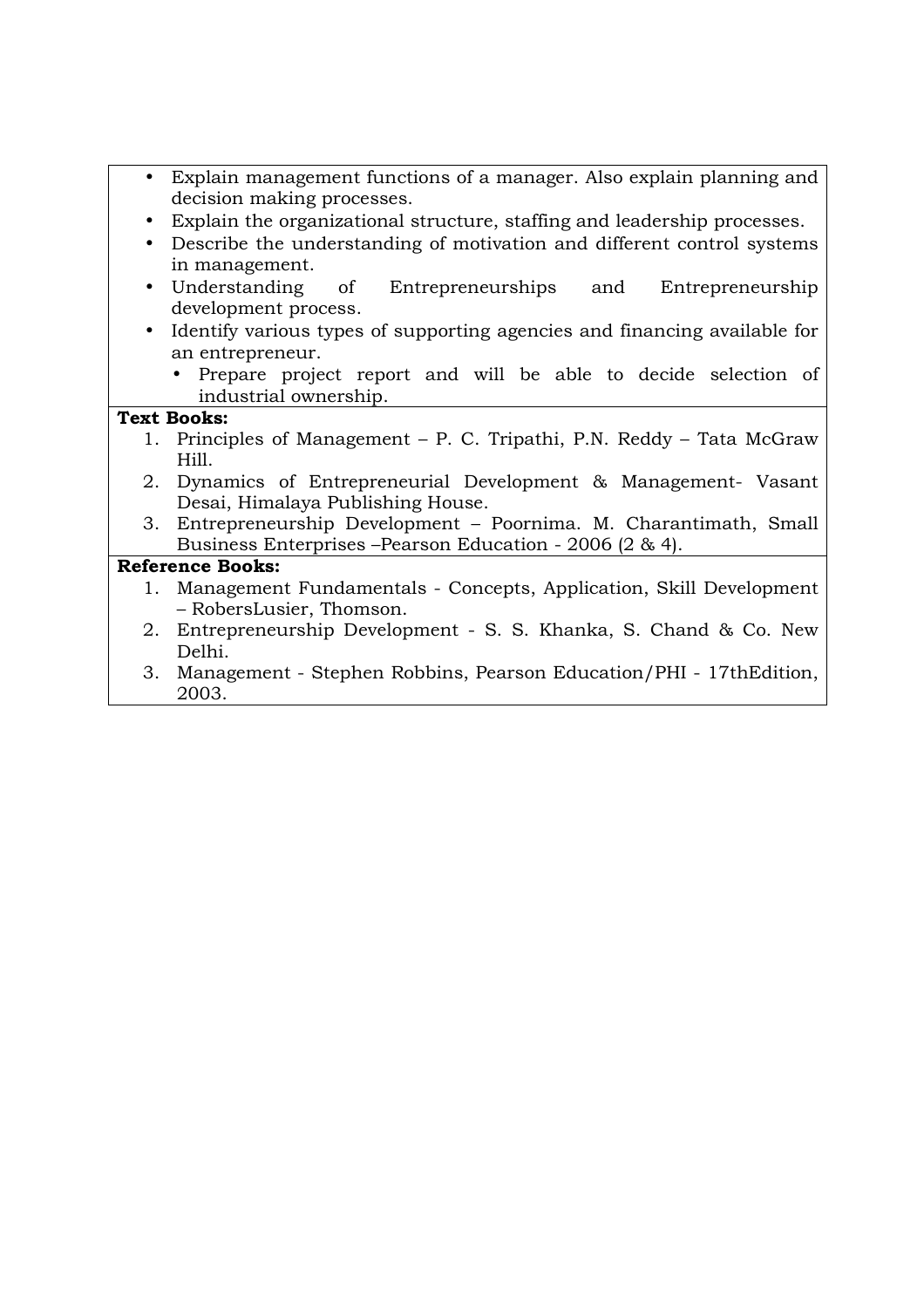# **DYNAMICS OF MACHINES B.E., V Semester, Automobile Engineering [As per Choice Based Credit System (CBCS) scheme]**

| <b>Course Code</b>     | <b>17AU52</b>            | <b>CIE Marks</b>  | 40  |
|------------------------|--------------------------|-------------------|-----|
| Number of              | 04                       | <b>SEE Marks</b>  | 60  |
| Lecture                |                          |                   |     |
| <b>Hours/Week</b>      |                          |                   |     |
| <b>Total Number of</b> | 50 (10 Hours per Module) | <b>Exam Hours</b> | -03 |
| <b>Lecture Hours</b>   |                          |                   |     |
|                        | Credits - 04             |                   |     |

**Course Objectives:**At the end of the course, students will be able to

- Explain static and dynamic forces at various points in different types of mechanism.
- Explain balancing of rotating masses and reciprocating masses.
- Describe fluctuation of energy in flywheel and calculation of flywheel dimensions.
- Describe the various types of governors and to understand method of finding controlling force.
- Describe gyroscopic couple and to understand effect of gyroscopic couple.
- Analyze cams for follower motions.

### **Module-1**

# **Static Force Analysis:**

Introduction, Static equilibrium, Equilibrium of two force, three force and four force members, Members with two forces and torque, Free body diagrams, Static force analysis (graphical) of four bar mechanism and slider-crank mechanism without and without friction.

# **Dynamic/Inertia Force Analysis:**

Introduction, D'Alembert's principle, Inertia force , inertia torque, dynamically equivalent systems, correction couple, line of action of inertia force in a link, inertia force analysis (graphical) of a four bar mechanism, inertia force analysis (analytical) of slider crank mechanism [(i) neglecting the mass of the connecting rod; (ii) considering the mass of the connecting rod]. L1, L2, L3

**Module-2** 

# **Balancing of Rotating Masses:**

Introduction, Static and dynamic balancing, balancing of single revolving mass by balancing masses in same plane and in different planes, Balancing of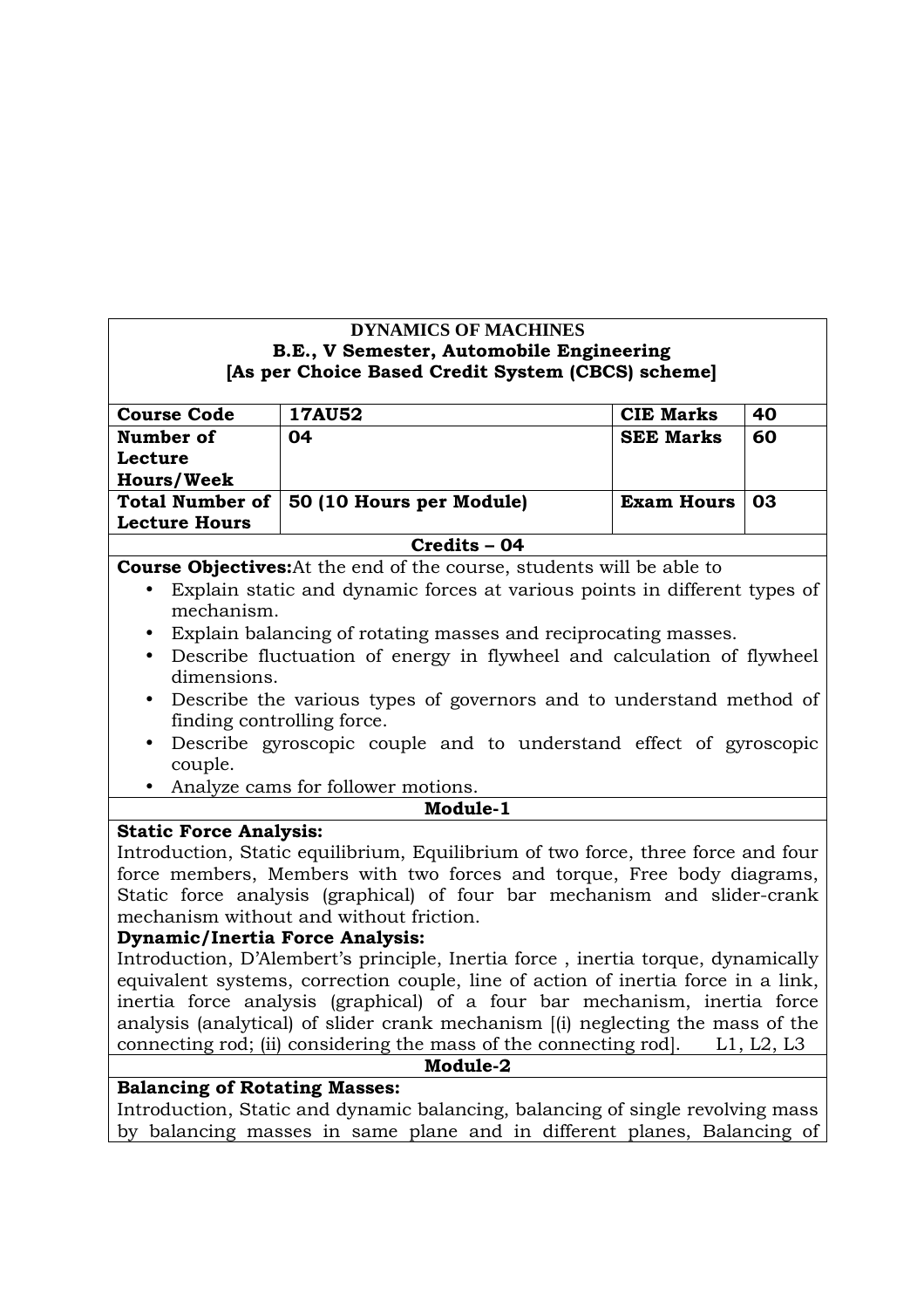several masses revolving in the same plane, balancing of several masses revolving in different planes.

# **Balancing of Reciprocating Masses:**

Introduction, primary balancing, secondary balancing, Inertia effect of crank and connecting rod, balancing of single cylinder engine, balancing of multi cylinder-inline engine, balancing of V - engines. L1, L2, L3 **Module-3** 

## **Flywheel:**

Introduction, Turning moment diagrams, Fluctuation of Energy and speed, energy stored in a flywheel, determination of size of flywheels.

### **Governors:**

Introduction, Types of governors; force analysis of Porter and Hartnell governors. Controlling force, stability, condition for stability, sensitiveness, iso-chronisms, hunting, effort and power of governor. L1, L2, L3

#### **Module-4**

### **Friction:**

Types friction, law of friction, force analysis of sliding body, screw friction, screw jack, flat pivot bearing, flat collar bearing.

## **Belt and Chain drives:**

Types of belts and chains, flat belts; angular velocity, law of belting, length of open and cross belts, centrifugal tension, condition for maximum power. Vbelts, ratio of tensions, chain drives, chain pits and chain length.L1, L2, L3

#### **Module-5**

### **Gyroscope:**

Introduction, Vectorial representation of angular motion, gyroscopic couple, effect of gyroscopic couple on bearings, aircraft, ship, stability of two wheelers and four wheelers.

### **Analysis of cams:**

Introduction, Analysis of (i) tangent cam with roller follower (ii) Circular arc cam with flat faced follower. L1, L2, L3

**Course outcomes:**After completion of above course, students will be able to

- Calculate static forces at various points in different types of mechanism.
	- Calculate fluctuation of energy in flywheel and dimensions of flywheel.
- Balance rotating masses and of reciprocating masses in internal combustion engine, V engine, radial engine and to solve analytically and graphically to balance the systems.
- Calculate gyroscopic effect on stability of vehicles, ship, aircraft etc.
- Analyze effect of profile of cam on motion of followers.

### **Text Books:**

1. Theory of Machines- Rattan S. S., Tata McGraw Hill Publishing Company Ltd

2. Theory of Machines- Sadhu Singh, Pearson Publications, New Delhi **Reference Books:**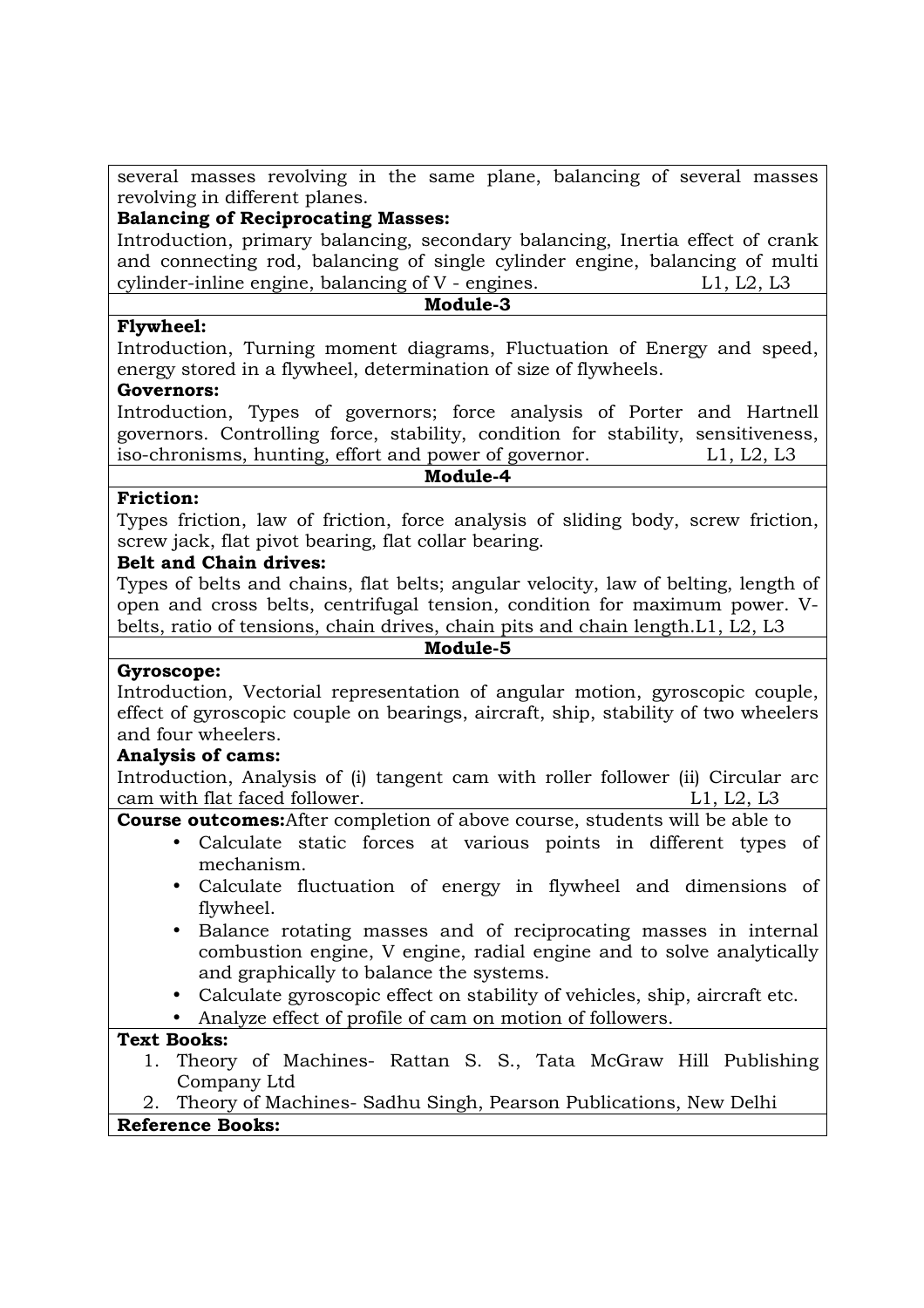- 1. Theory of Machines and Mechanisms- Joseph E. Shigley, Jr. Uicker John, McGraw Hill publications.
- 2. Dynamics of Machinery- A. R. Holowenko, John Wiley & sons.
- 3. Kinematics & Dynamics of Machinery- R L. Norton, Tata McGraw Hill.
- 4. Theory of Machines- R. S. Khurmi and J. K. Gupta, S. Chand and Co.

|                        | <b>DESIGN OF MACHINE ELEMENTS - I</b>             |                   |    |
|------------------------|---------------------------------------------------|-------------------|----|
|                        | B.E., V Semester, Automobile Engineering          |                   |    |
|                        | [As per Choice Based Credit System (CBCS) scheme] |                   |    |
| <b>Course Code</b>     | <b>17AU53</b>                                     | <b>CIE Marks</b>  | 40 |
| Number of              | 04                                                | <b>SEE Marks</b>  | 60 |
| Lecture                |                                                   |                   |    |
| <b>Hours/Week</b>      |                                                   |                   |    |
| <b>Total Number of</b> | 50 (10 Hours per Module)                          | <b>Exam Hours</b> | 03 |
| <b>Lecture Hours</b>   |                                                   |                   |    |
| Credits - 04           |                                                   |                   |    |

**Course Objectives:**At the end of the course, students will be able to

- Define and explain basic terms related to the design of machine elements.
- Design various machine elements.

## **Module-1**

### **Introduction:**

Designation and Mechanical properties of Engineering Materials, design considerations, basic design concept (strength consideration), Failure of brittle materials, Failure of ductile materials, factor of safety, criteria for selection of factor of safety, design of simple machine members subjected to static loading (including eccentric load) [limited to biaxial stresses (normal, shear, bending, torsional, crushing/bearing, principal stresses)].

### **Theories of Failure:**

Maximum normal stress theory, Maximum shear stress theory, Distortion energy theory. L1, L2, L3

#### **Module-2**

### **Stress Concentration:**

 Stress concentration factor, design of simple elements with stress raisers. Impact Strength:

Introduction, Impact stresses due to axial, bending and torsional loads, effect of inertia.

### **Design for fatigue strength:**

Introduction, types of fluctuating stresses, fatigue and endurance limit, S-N Diagram, Low cycle fatigue, High cycle fatigue, endurance limit modifying factors: load, size and surface factors, Stress concentration effects; notch sensitivity, design for infinite life, combined steady and variable stress, Soderberg and Goodman relationship, stresses due to combined loading, cumulative fatigue damage – Miner's equation. L1, L2, L3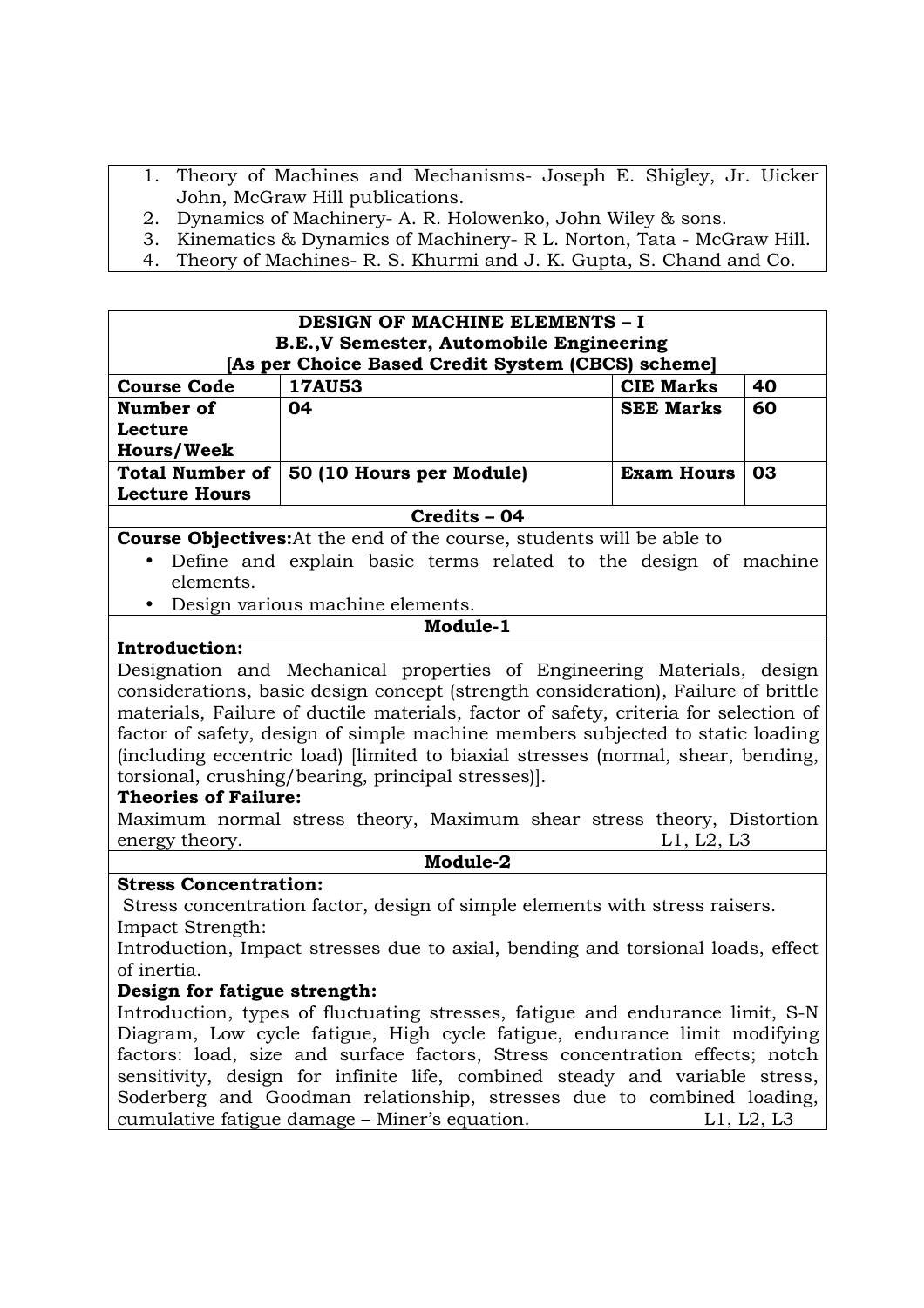### **Module-3**

### **Design of Simple Machine Elements:**

Design of Cotter and Knuckle joints. Keys: Types of keys, Design of keys, Couplings, types of couplings, design of flange type of rigid coupling, design of Bush and Pin type of flexible couplings.

**Design of Shaft:**Introduction, types of shafts, shafts subjected to combined bending and twisting, shaft design (including hollow shafts) based on strength, shaft design based on torsional rigidity, ASME code for shaft design. L1, L2, L3

#### **Module-4**

 Introduction, methods of riveting, Types of rivets, rivet materials, types of riveted joints, failures of riveted joints, joint efficiency.

### **Welded Joints:**

**Riveted Joints:** 

 Introduction, types of welded joints, design of welded joints (butt joints, fillet welds, axially loaded unsymmetrical welded joints, eccentrically loaded welded joints). L1, L2, L3

#### **Module-5**

#### **Threaded Joints:**

Introduction, basic terminology of screw threads, types of screw threads, types of screw fastenings, designations of screw threads, Stresses in threaded fasteners due to static loading, Effect of initial tension, threaded joints for cylinder covers, design of eccentrically loaded bolted joints.

#### **Power Screws:**

Introduction, Types of screw threads used for power screws, Design of Power Screws, efficiency, self-locking and over hauling. Design of screw jack. L1, L2, L3

**Course outcomes:**After completion of above course, students will be able to

- Explain the importance of Standards in Design, Selection of materials as per CODES & STANDARDS.
- Analyze the various modes of failure of machine components under different static load conditions and use appropriate theories of failures to design machine components.
- Compute the dimensions of simple machine components.
- Design shafts for transmission of power under various conditions.
- Design of welded joints, riveted joints and power screws

## **Text Books:**

- 1.Design of Machine Elements- V. B. Bhandari, Tata McGraw Hill Publishing Company Ltd., New Delhi, 2nd Edition 2007.
- 2 A text book of Machine Design- R. S. Khurmi and J.K. Gupta, S. Chand & Co.
- 3 Mechanical Engineering Design- Joseph E shigley and Charles R. G. Budynas, McGraw hill international edition- 6 , 2009.

# **Reference Books:**

1. Theory and problems of Machine Design, Hall, Holowenko, Laughlin (Schaum's Outlines series), Tata McGraw Hill Publishing Company Ltd.,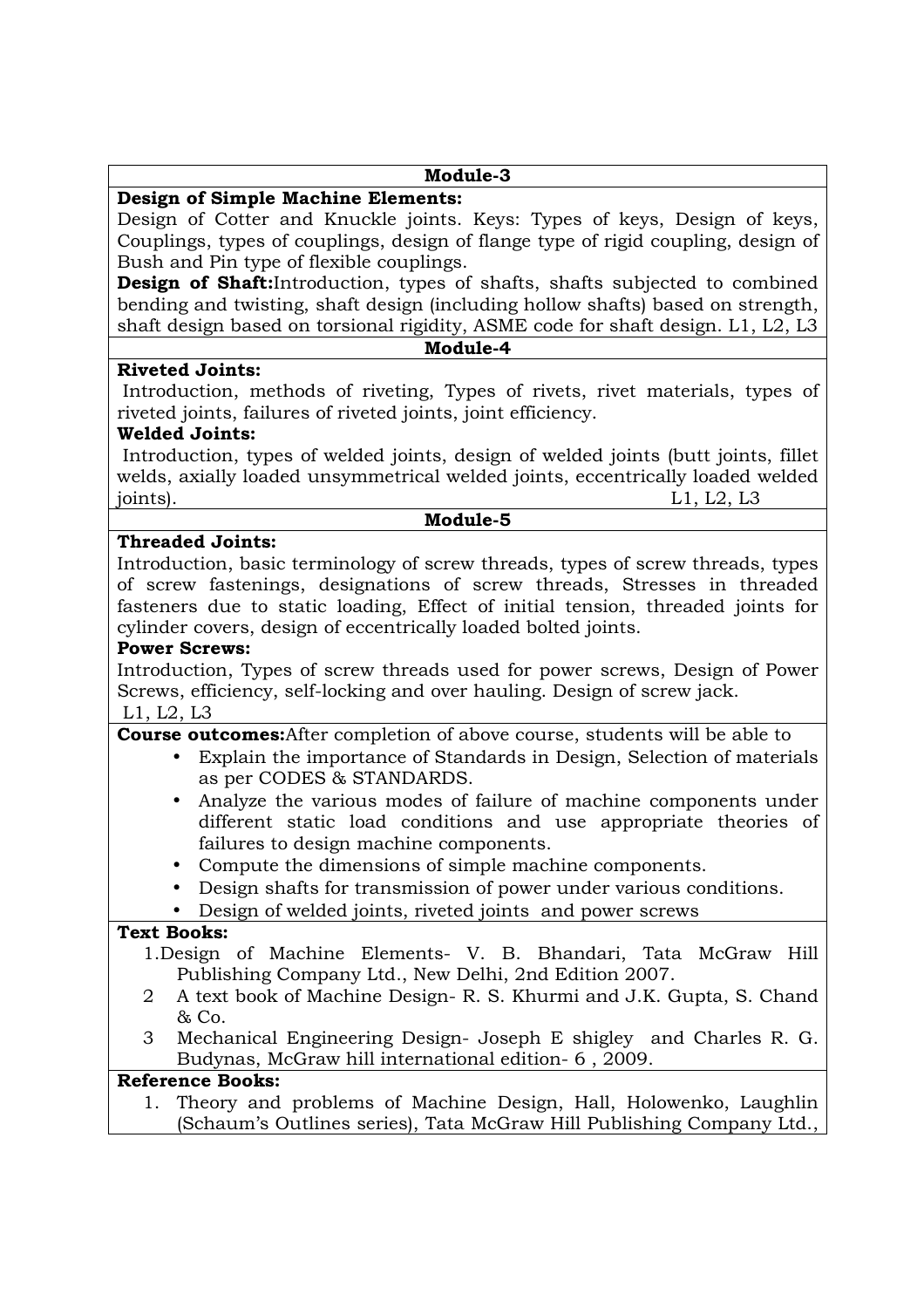| New Delhi.                                                                      |                                                                                |                   |    |  |
|---------------------------------------------------------------------------------|--------------------------------------------------------------------------------|-------------------|----|--|
|                                                                                 | 2. Machine design-I: J. B. K. Das, Sapna Book House, Bangalore.                |                   |    |  |
|                                                                                 | 3. Machine design: Robert L Norton, Prentice Hall.                             |                   |    |  |
| <b>Design Data Hand Books:</b>                                                  |                                                                                |                   |    |  |
|                                                                                 | 1. Design Data Hand Book- K. Mahadevan and Balaveera Reddy, CBS                |                   |    |  |
| Publication.                                                                    |                                                                                |                   |    |  |
| 2.                                                                              | Design Data Hand Book- K. Lingaiah, McGraw Hill, 2nd Ed.2003.                  |                   |    |  |
|                                                                                 | <b>AUTOMOTIVE FUELS AND COMBUSTION</b>                                         |                   |    |  |
|                                                                                 | B.E., V Semester, Automobile Engineering                                       |                   |    |  |
|                                                                                 | [As per Choice Based Credit System (CBCS) scheme]                              |                   |    |  |
| <b>Course Code</b>                                                              | <b>17AU54</b>                                                                  | <b>CIE Marks</b>  | 40 |  |
| Number of                                                                       | 04                                                                             | <b>SEE Marks</b>  | 60 |  |
| Lecture                                                                         |                                                                                |                   |    |  |
| <b>Hours/Week</b>                                                               |                                                                                |                   |    |  |
| <b>Total Number of</b>                                                          | 50 (10 Hours per Module)                                                       | <b>Exam Hours</b> | 03 |  |
| <b>Lecture Hours</b>                                                            |                                                                                |                   |    |  |
|                                                                                 | Credits - 04                                                                   |                   |    |  |
|                                                                                 | Course Objectives: At the end of the course, students will be able to          |                   |    |  |
|                                                                                 | Introduce understanding about available energy sources for ICE.                |                   |    |  |
| $\bullet$                                                                       | Distinguish between properties of difference fuels.                            |                   |    |  |
| $\bullet$                                                                       | Explain fuel refining process.                                                 |                   |    |  |
|                                                                                 | Determine the A/F ratio for complete combustion.                               |                   |    |  |
| $\bullet$                                                                       | Explain requirements of combustion chambers for S.I. and C.I.                  |                   |    |  |
| Engines                                                                         |                                                                                |                   |    |  |
| $\bullet$                                                                       | Define & differentiate between multi fuel & duel fuel engines.                 |                   |    |  |
| $\bullet$                                                                       | Discuss the performance characteristics of multi fuel& duel fuel               |                   |    |  |
| engines.                                                                        |                                                                                |                   |    |  |
|                                                                                 | Module-1                                                                       |                   |    |  |
| <b>Energy Sources:</b>                                                          |                                                                                |                   |    |  |
|                                                                                 | Exhaustible sources - crude oil, Natural gas, Inexhaustible sources - Solar    |                   |    |  |
|                                                                                 | energy, Wind power, Tidal Power, Geo-thermal power. Energy from Bio-gas,       |                   |    |  |
|                                                                                 | Synthetic fuels-Fuel Cells, Hydrogen-only a brief introduction.                |                   |    |  |
| <b>Liquid Fuels:</b>                                                            |                                                                                |                   |    |  |
|                                                                                 | Origin of petroleum, its chemistry, normal paraffin's, iso-paraffins, olefins, |                   |    |  |
|                                                                                 | naphthalene and aromatics. Refining of petroleum: Fractional distillation,     |                   |    |  |
|                                                                                 | Cracking, Reforming process, Thermal reforming, polymerization, alkylation,    |                   |    |  |
|                                                                                 |                                                                                |                   |    |  |
| and isomerisation. Properties and tests: Specific Gravity, viscosity, flash and |                                                                                |                   |    |  |
| fire points, calorific value, rating of fuels, vapour pressure, cloud and pour  |                                                                                |                   |    |  |
| point, annealing point, diesel index, carbon residue and ash content            |                                                                                |                   |    |  |
| determination.L1,L2                                                             |                                                                                |                   |    |  |
|                                                                                 | Module-2                                                                       |                   |    |  |
| <b>Petrol and Diesel Fuels:</b>                                                 |                                                                                |                   |    |  |
|                                                                                 | Properties and rating of fuels, chemical energy of fuels, Reaction Equation,   |                   |    |  |
| Properties of A/F mixture, combustion temp, combustion charts, Lead free        |                                                                                |                   |    |  |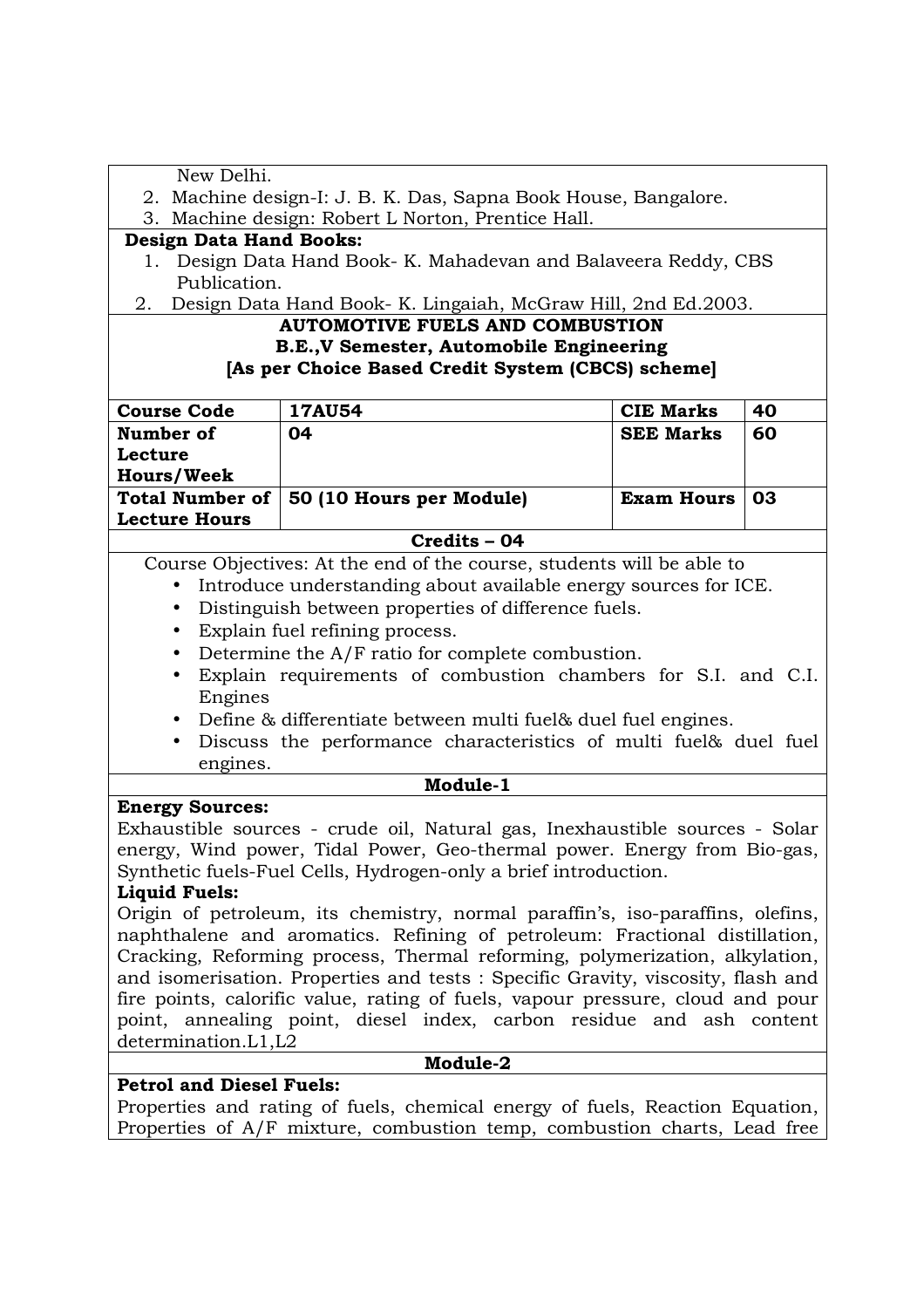gasoline's, low and ultra – low sulphur diesels, LPG, CNG, Alcohols, Biodiesels, Gaseous Fuel Injections, Dual Fueling and Controls – CNG and Gasoline, Hydrogen and Diesel, Alcohols and Diesels etc.

# **Combustion Equations:**

Combustion equation, conversion of gravimetric to volumetric analysis. Determination of theoretical minimum quantity of air for complete combustion. Determination of air fuel ratio for a given fuel. Numerical problems, flue gas analysis, gas Chromatograph. L1, L2, L3

#### **Module-3**

## **Combustion in S. I. Engines:**

Initiation of combustion, flame velocities, effect of variables on flame propagation, normal and abnormal combustion, pre-ignition, surface ignition, detonation, theories of detonation, effects of engine variables on detonation, effects of detonation, control of detonation, features and design consideration of combustion chambers, types of combustion chambers.

## **Combustion in C. I. Engines:**

Various stages of combustion, vaporization of fuel droplets and spray formation, air motion, swirl, squish, tumble flow, velocities, diesel knock and its effect, methods of controlling diesel knock, features and design considerations of combustion chambers, types of combustion chambers. L1, L2

#### **Module-4**

#### **Engine Testing and Performance:**

Performance parameters, Basic measurements, Measurements of Speed, Fuel consumption, air consumption, brake power and different types of dynamometers, frictional power measurement by willam's line method, Morse test and other methods, indicated power, blow by measurement, performance maps, and heat balance and related numerical.L1, L2, L3

#### **Module-5**

### **Dual fuel and Multi-fuel Engines:**

Combustion in dual fuel engines, Factor affecting combustion. Main types of gaseous fuels, Supercharge knock control & Performance of diesel fuel engines. Characteristics of multi fuel engines, Modification of fuel system, suitability of various engines as multi fuel unit, performance of multi fuel engines.L1, L2

# **Course outcomes:**After completion of above course, students will be able to

• Explain available energy sources for internal combustion engine.

- Determine correct A/F ratio for a given fuel.
- Explain stages of combustion in S.I. & C.I. engines.
- Design SI & CI engine combustion chambers.

# • Explain and differentiate between multi fuel and duel fuel engines.

### **Text Books:**

- 1. I. C. Engines-Mathur& Sharma, DhanpatRai& Sons, New Delhi, 1994
- 2. Fuels & Combustion- S. P. Sharma & Chandra Mohan, Tata McGraw-Hill, New Delhi,1987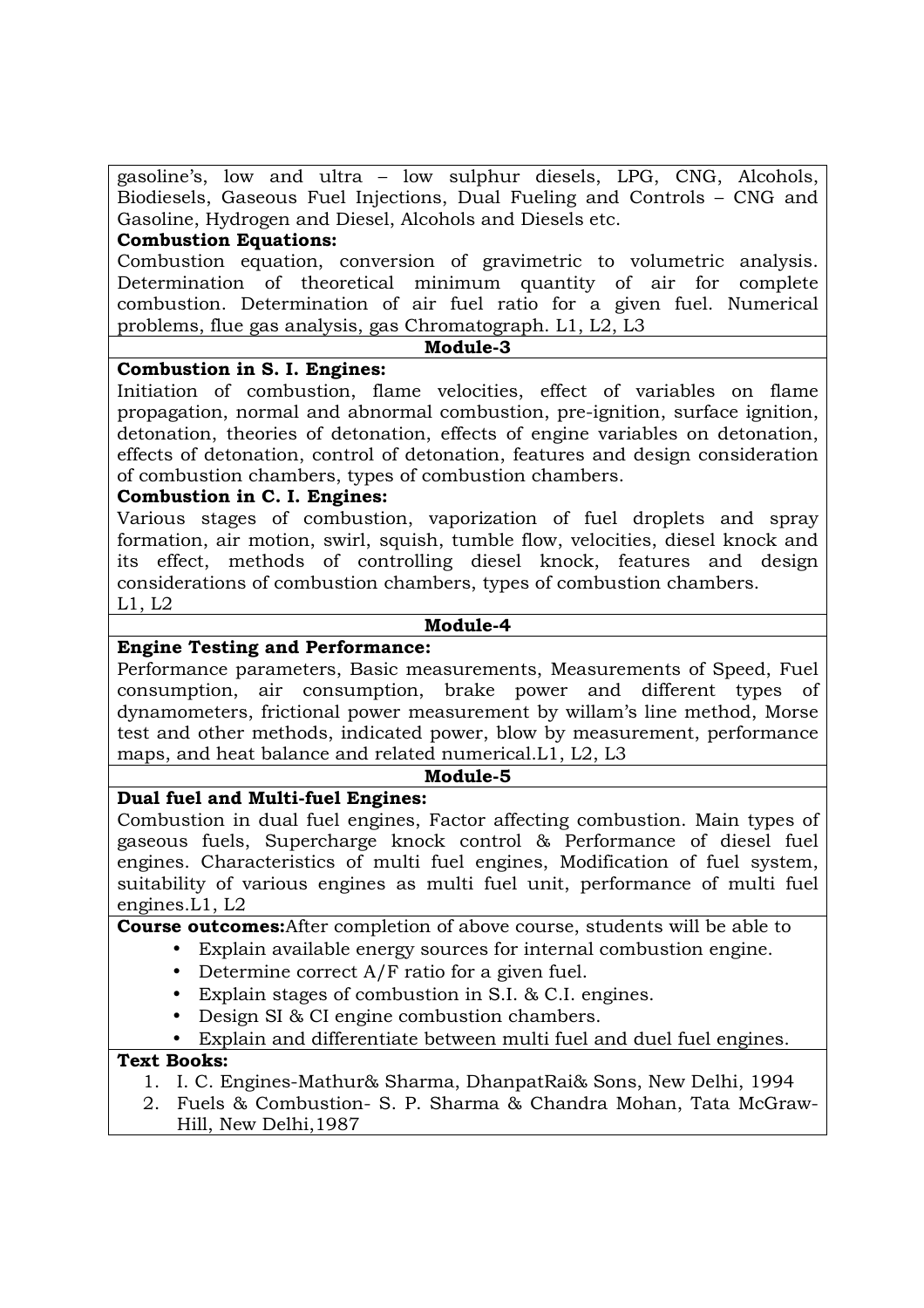| <b>Reference Books:</b>                                                                                              |                                                                              |                   |    |
|----------------------------------------------------------------------------------------------------------------------|------------------------------------------------------------------------------|-------------------|----|
| Internal Combustion Engines- Ganesan, V, Tata McGraw Hill Book Co.,<br>1.<br>1995.                                   |                                                                              |                   |    |
| Hill Book, 1998.                                                                                                     | 2. Internal Combustion Engine Fundamentals- John B. Heywood, McGraw          |                   |    |
| 3.                                                                                                                   | Internal Combustion Engine and Air Pollution- Obert, E. F.,                  |                   |    |
|                                                                                                                      | International Text Book Publishers, 1983.                                    |                   |    |
|                                                                                                                      | CAD / CAM                                                                    |                   |    |
|                                                                                                                      | B.E., V Semester, Automobile Engineering                                     |                   |    |
|                                                                                                                      | [As per Choice Based Credit System (CBCS) scheme]                            |                   |    |
| <b>Course Code</b>                                                                                                   | 17AU551                                                                      | <b>CIE Marks</b>  | 40 |
| Number of                                                                                                            | 03                                                                           | <b>SEE Marks</b>  | 60 |
| Lecture                                                                                                              |                                                                              |                   |    |
| <b>Hours/Week</b>                                                                                                    |                                                                              |                   |    |
| <b>Total Number of</b>                                                                                               | 40 (08 Hours per Module)                                                     | <b>Exam Hours</b> | 03 |
| <b>Lecture Hours</b>                                                                                                 |                                                                              |                   |    |
|                                                                                                                      | Credits - 03                                                                 |                   |    |
|                                                                                                                      | <b>Course Objectives:</b> At the end of the course, students will be able to |                   |    |
|                                                                                                                      | Describe the fundamental theory and concepts of the CAD/CAM.                 |                   |    |
| $\bullet$                                                                                                            | Explain the Basic hardware structure and components used in CAD              |                   |    |
| systems.                                                                                                             |                                                                              |                   |    |
| $\bullet$                                                                                                            | Develop transformations for 2D geometric modeling.                           |                   |    |
| $\bullet$                                                                                                            | Describe the principles of Computer Aided Designing systems and the          |                   |    |
|                                                                                                                      | concepts of Geometric Modeling, solid modeling, and feature-based            |                   |    |
| design modeling.                                                                                                     |                                                                              |                   |    |
| $\bullet$                                                                                                            | Explain the concepts of NC and CNC programming and machining.                |                   |    |
| Compare and distinguish the difference between the operation and<br>$\bullet$                                        |                                                                              |                   |    |
|                                                                                                                      | programming of a CNC machine tool using manual programming and               |                   |    |
|                                                                                                                      | the operation and programming of CNC machine tool using CAM                  |                   |    |
| systems.<br>Apply both practices (manually and CAM) to develop the G-code                                            |                                                                              |                   |    |
| $\bullet$                                                                                                            |                                                                              |                   |    |
|                                                                                                                      | program. And explain the basics of FEA and Robotics.<br>Module-1             |                   |    |
| <b>Introduction:</b>                                                                                                 |                                                                              |                   |    |
|                                                                                                                      | Role of computers in design and manufacturing. Influence of computers in     |                   |    |
|                                                                                                                      | manufacturing environment. Product cycle in conventional and computerized    |                   |    |
|                                                                                                                      |                                                                              |                   |    |
| manufacturing environment. Introduction to CAD, Introduction to CAM.<br>Advantages and disadvantages of CAD and CAM. |                                                                              |                   |    |
| <b>Hardware for CAD:</b>                                                                                             |                                                                              |                   |    |
|                                                                                                                      | Basic Hardware structure, Working principles, usage and types of hardware    |                   |    |
|                                                                                                                      | for CAD – Input devices, output devices, memory, CPU, hardcopy and storage   |                   |    |
| devices. L1, L2                                                                                                      |                                                                              |                   |    |
|                                                                                                                      | Module-2                                                                     |                   |    |
| <b>Computer graphics:</b>                                                                                            |                                                                              |                   |    |
|                                                                                                                      | Software configuration of a graphic system, function of graphics package,    |                   |    |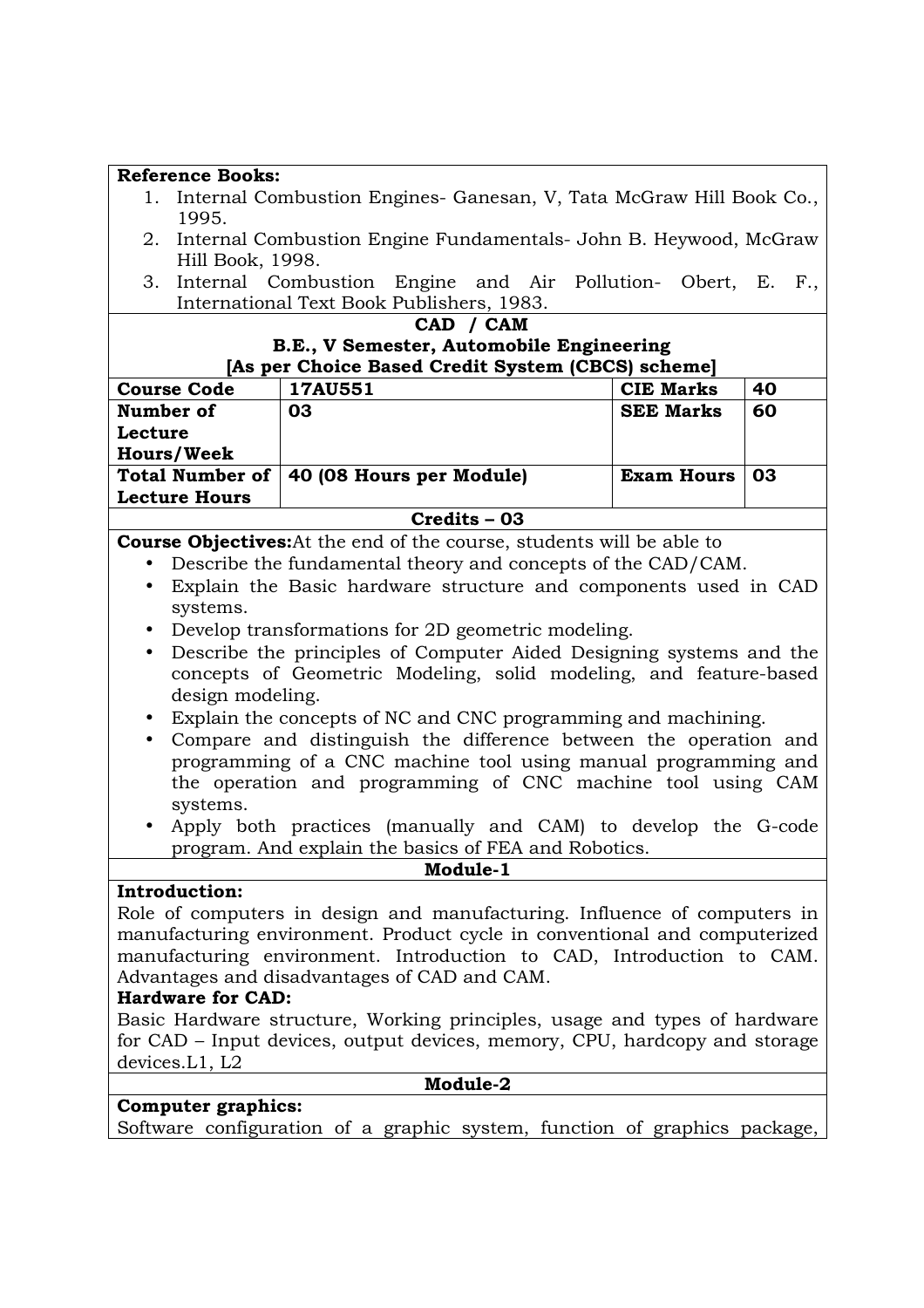construction of geometry, wire frame and solid modeling, Geometry transformation – two dimensional and three dimensional transformation, translation, scaling, reflection, rotation, CAD/CAM integration. Desirable modeling facilities. Introduction to exchange of modeling data- Basic features of IGES, STEP, DXF, and DMIS.

# **Introduction to Finite Element Analysis:**

Introduction, basic concepts, discretization, element types, nodes and degrees of freedom mesh generation, constraints, loads, preprocessing, and application to static analysis.L1, L2

#### **Module-3**

# **Numerical Control (NC) and CNC Machine Tools:**

Basic components of an NC Systems , NC procedure , NC co-ordinate systems, open loop & closed loop system ( position controlled NC ) NC motion control systems, application of NC. Advantage & limitations of NC. Functions of CNC, CNC machining centers, CNC turning centers, high speed CNC machine tools.L1, L2

## **Module-4**

## **NC, CNC, DNC Technologies:**

NC, CNC, DNC, modes, NC elements, advantages and limitations of NC, CNC. Functions of computer in DNC

CNC tooling:

Turning tool geometry, milling tooling system, tool presetting, ATC, work holding.

### **CAM Programming:**

Overview of different CNC machining centers, CNC turning centers, highnspeed machine tools. Let us a set of the set of the set of the set of the set of the set of the set of th

L3

### **Module-5**

### **CNC Programming:**

Part program fundamentals-steps involved in development of a part program. Manual part programming, milling, turning, turning center programming.

### **Introduction to Robotics:**

 Introduction, robot configuration, robot motion, programming of robots, end effectors work cell, control and interlock, robot sensor, robot applications. L1, L2, L3

**Course outcomes:**After completion of above course, students will be able to

- Describe the fundamental theory and concepts of the CAD/CAM. Explain the Basic hardware structure and components used in CAD systems.
- Compare the different types of modeling techniques and explain the central role solid models.
- Describe the principles of Computer Aided Designing systems and the concepts of Geometric Modeling, solid modeling, and featurebased design modeling.
- Explain the basic concepts of NC and CNC programming and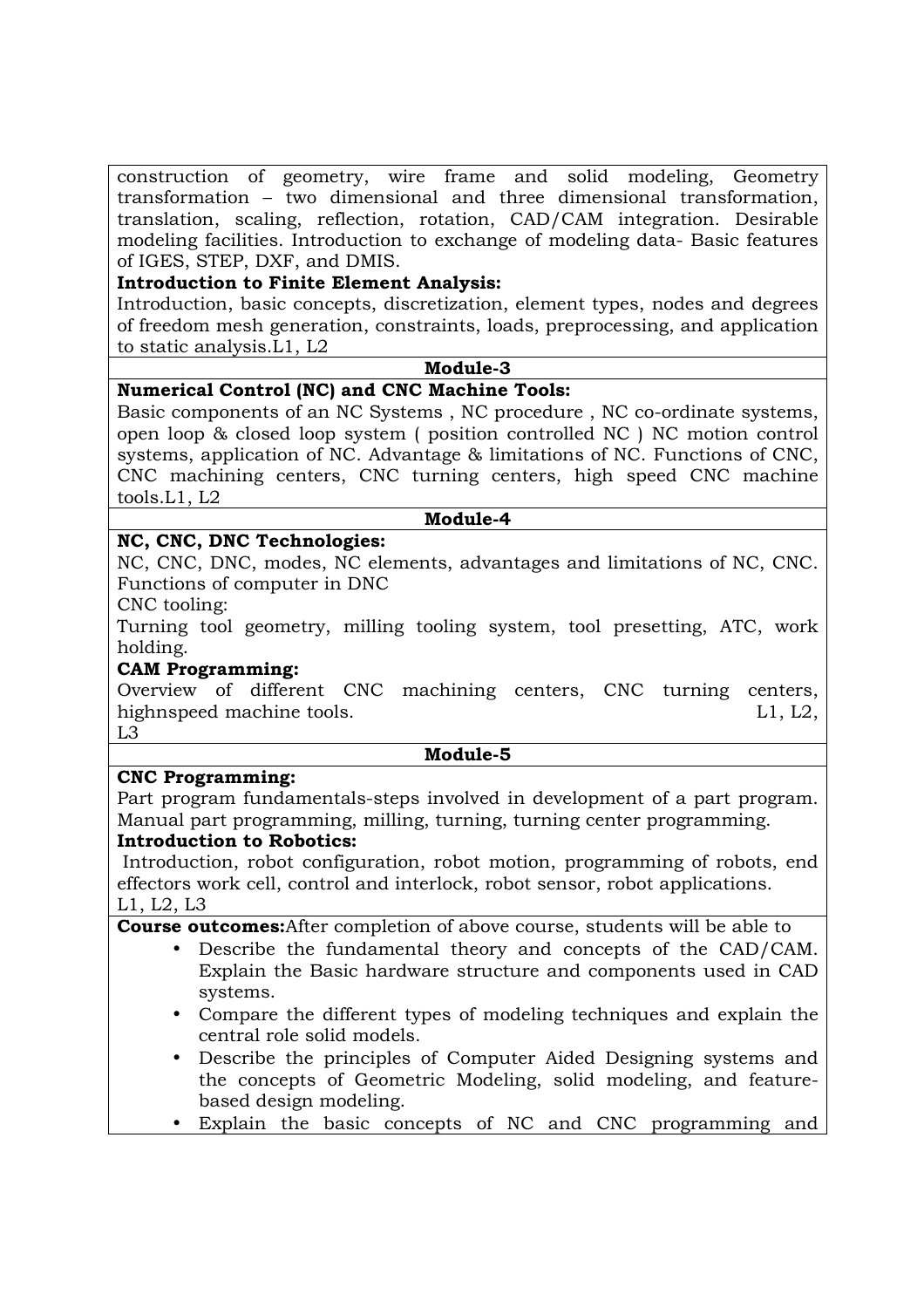machining.

- Compare and distinguish the difference between the operation and programming of a CNC machine tool using manual programming and the operation and programming of CNC machine tool using CAM systems.
- Apply both practices (manually and CAM) to develop the G-code program, and explain the basics of FEA and Robotics.

## **Text Books:**

- 1. CAD/CAM Principles and Application- P. N. Rao, Tata McGraw Hill.
- 2. CAD/CAM- Groover, Tata McGraw Hill, New Delhi

- 1. Introduction to the Design and Analysis of Algorithms S. E. Goodman, S. T. Headetmiemi, McGraw Hill Book Company – 1988.
- 2. Principles of Interactive Computer Graphics-Newman and Sproull, Tata McGraw Hill, 1995.
- 3. NC Machine Programming and Software Design- Chno-H wachang, Michel. A. Melkanoff, Prentice Hall, 1989.
- 4. Numerical control and CAM- Pressman RS and Williams JE, John Wiley.
- 5. CAD-CAM- Chris McMahon & Jimmie Browne Pearson Education Asia 2001.
- 6. CAD/CAM Ibrahim Zeid, Tat McGraw Hill, 1999.
- 7. Computer Aided Manufacturing- P. N. Rao, N.K. Tewari and T. K. Kundra Tata McGraw Hill 1999.
- 8. Introduction to FEM- T. ChandraPatLtala and Ashok D. Bebgundu.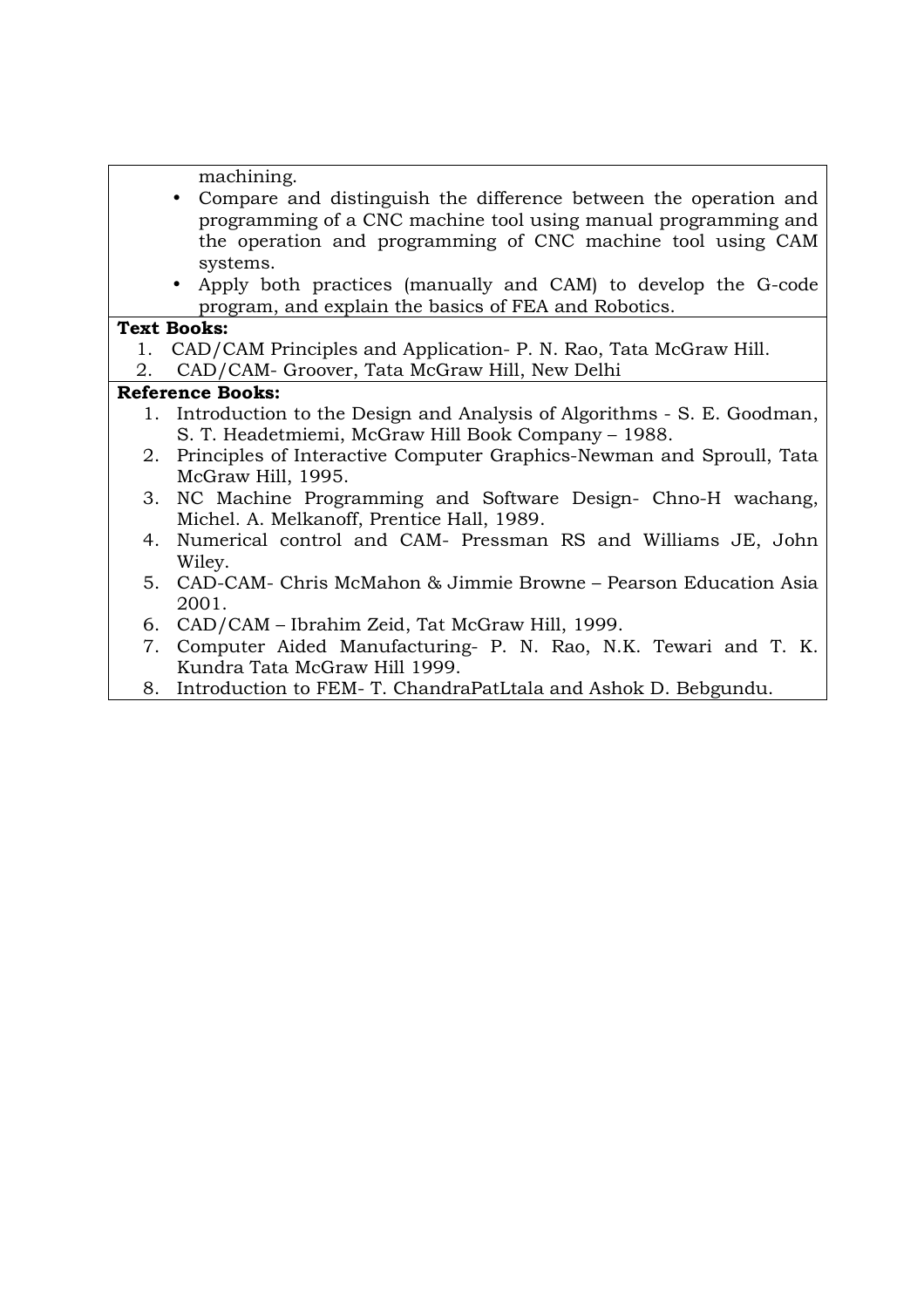# **VEHICLE TRANSPORT MANAGEMENT B.E., V Semester, Automobile Engineering [As per Choice Based Credit System (CBCS) scheme]**

| <b>Course Code</b>     | <b>17AU552</b>           | <b>CIE Marks</b>  | 40 |
|------------------------|--------------------------|-------------------|----|
| Number of              | 03                       | <b>SEE Marks</b>  | 60 |
| Lecture                |                          |                   |    |
| <b>Hours/Week</b>      |                          |                   |    |
| <b>Total Number of</b> | 40 (08 Hours per Module) | <b>Exam Hours</b> | 03 |
| <b>Lecture Hours</b>   |                          |                   |    |
|                        |                          |                   |    |

#### **Credits – 03**

**Course Objectives:**At the end of the course, students will be able to

- Introduce infrastructure required for Fleet operation and maintenance.
	- Understand organizational structure and importance and methods of route planning.
	- Analyze different methods of fare collection systems.
	- Calculate fleet operating costs.
	- Formulate different methods of accident prevention.

#### **Module-1**

### **Introduction:**

Historical background, the growth of a network, trams, trolley buses, buses, private cars, subsidies. Motor vehicle act 1988.

## **The Infrastructure:**

Road, Highway network, traffic control, Bus priorities, pedestrianization, out town shopping centers, Bus-stops, shelters, Bus stations-drive through type, head on type, facilities for passengers, bus garages, requirement, layout of premises, size, function, , location, design, equipment, use of machinery, garage organization, large scale overhaul conveyance of staff, requirement of facilities at depot., legal provisions for depot. Layouts.

### **Maintenance:**

Preventive, breakdown, overhauling - major, minor, repair schedules & workshop, facilities, documentation, analysis & corrective maintenance schedules.L1, L2

#### **Module-2**

## **Organization and Management:**

Forms of ownership, municipal undertaking, company undertaking, traffic, secretarial and engineering department, management, principle of transport, internal organization-centralized control, de-centralized control, staff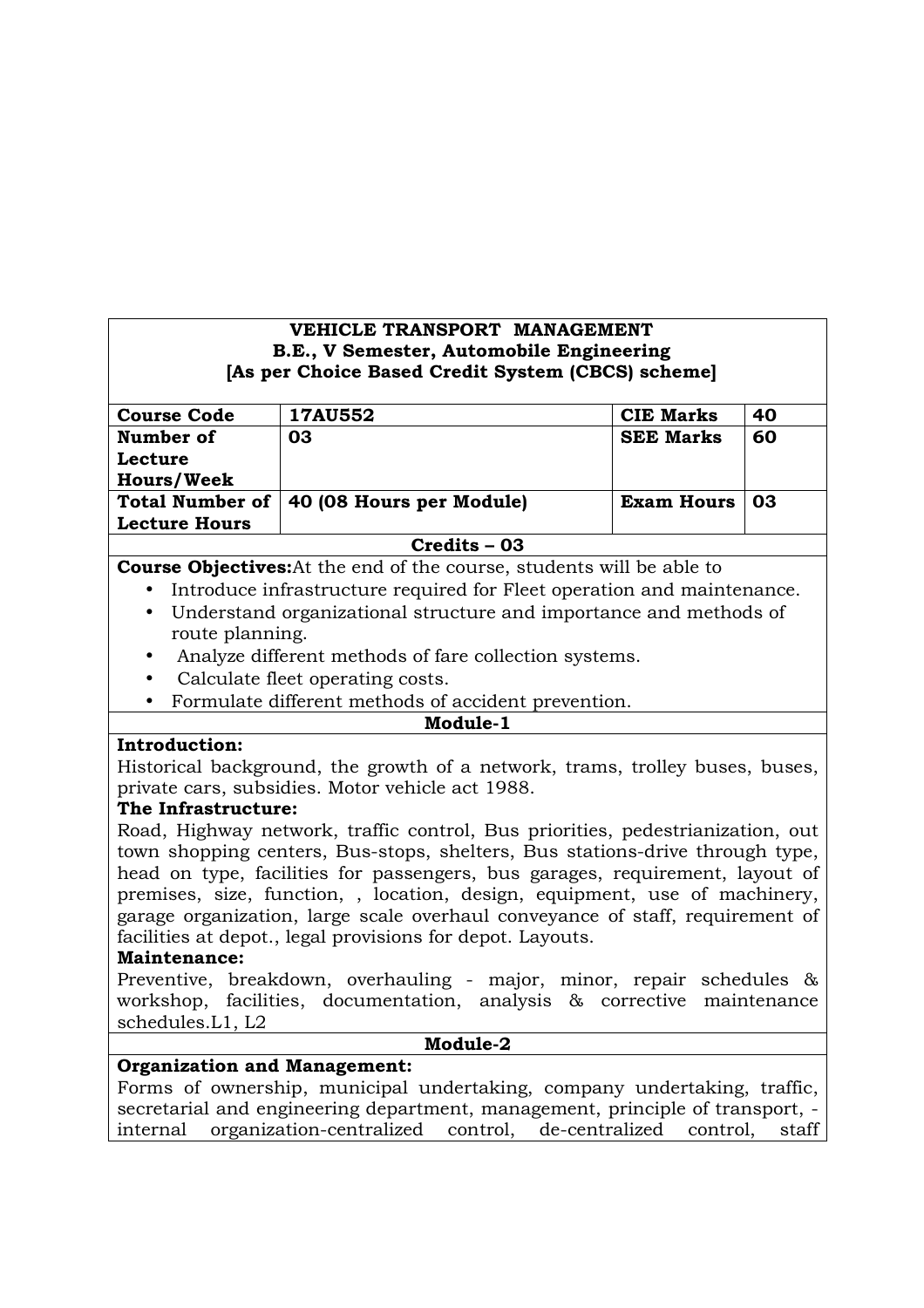administration: industrial relation, administration, recruitment and training, drivers and conductors duties, training of drivers and conductors, factors affecting punctuality, welfare, health and safety.

### **Route planning:**

Source of traffic, town planning, turning points, stopping places, shelters, survey of route, preliminary schedule test runs, elimination of hazards, factors affecting frequency, direction of traffic flow, community of interest, estimating, traffic volume, probable weekday travelers, passengers during various periods of the day, estimated number of passengers, estimated traffic, possibility of single verses double deck and frequency. L1, L2

### **Module-3**

### **Fare collections & Fare structure:**

Need, Principles of collection, tickets, the way bill, stage by stage, bell punch system, bell-graphic system, reduced ticket stocks will brew system, mechanical ticket machines, T.I.M and straight machines, Vero meter, oneman operation, two stream boarding, pre paid tickets, lensonparason coach tickets exchanges, the fare box, electronic ticket machines, box system personal and common stock flat fare platform control. Fare structure: Basis of fares, historical background, effects of competition and control, calculating average zone system, concession fares, straight and tapered scale elastic and inelastic demand co-ordination of fares concessions fares changes for workman, standard layout of fare table, anomalies double booking inter availability through booking and summation, private hire charges. L1, L2, L3

#### **Module-4**

# **Operating cost and types of vehicles:**

Classification of costs, average speed, running costs, supplementary costs, depreciation obsolescence, life of vehicles, sinking fund, factor affecting cost per vehicles mile incidence of wages and overheads, 100 seats miles basis, average seating capacity, vehicles size and spread over, types of vehicle economic considerations authorization of trolley, bus services, statuary for hire car.

### **Public relations divisions:**

Dissemination of information, maintaining goodwill- handling complaints, traffic advisory committees- local contractors co-operation with the press news and articles- facilities for visitors- forms of publicity - importance of quality inter departmental liaison advertisements, sings, notice and directions general appearance of premises, specialized publicity.L1, L2, L3

#### **Module-5**

### **Prevention of accidents:**

Emphasis of safe driving, annual awards, bonus encouragement, vehicle design, platform layout, location of stops, scheduled speed, route hazards, records, elimination of accident prone drivers.

## **Timing, Bus working and Schedules:**

Time table layout, uses of flat graph method of presentation, preparation of vehicle and crew schedule preparation of the duty roster, co-operation with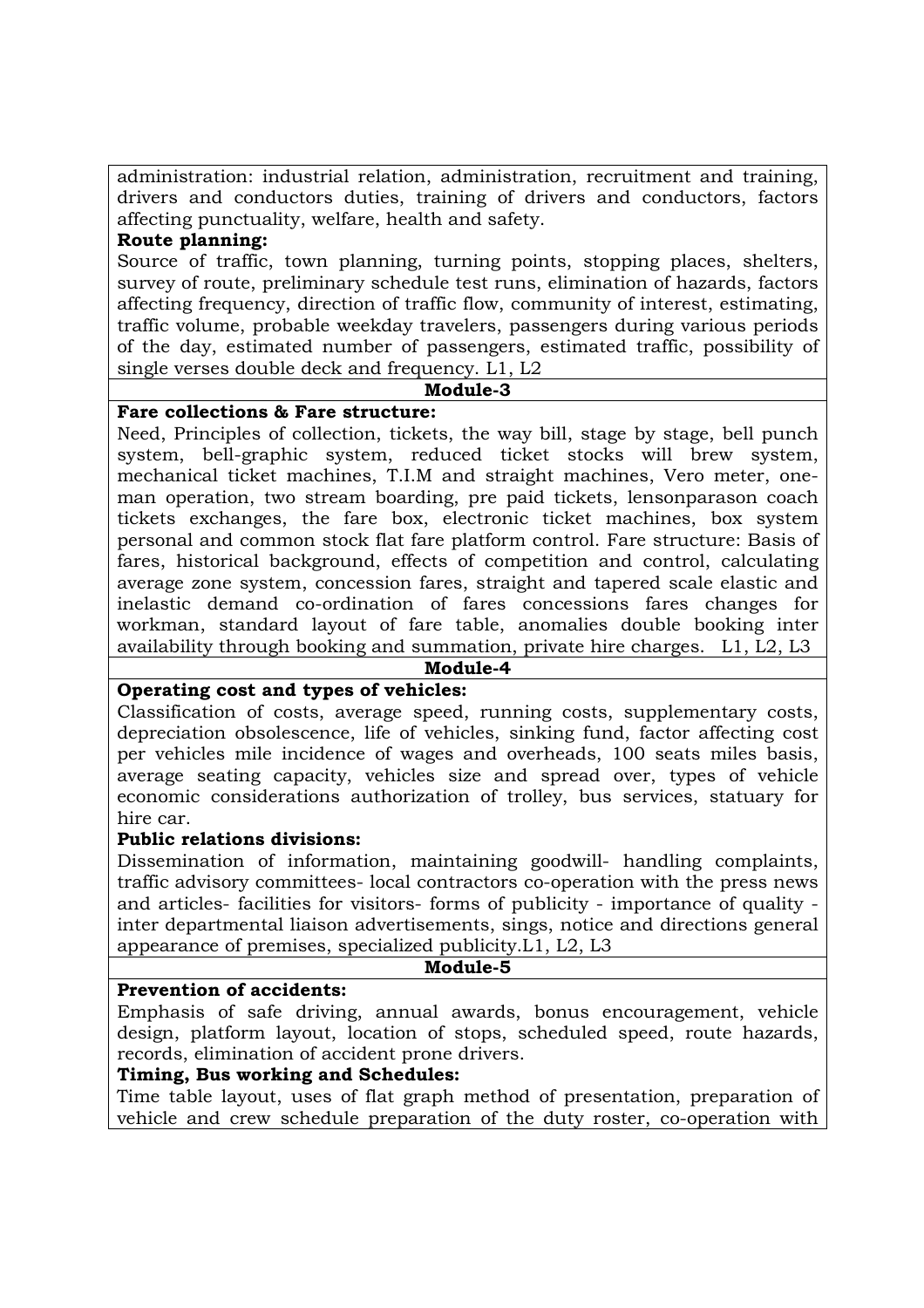employers, use of the vehicle running numbering determination of vehicle efficiency checking efficiency of crew, duty arrangements.

# **Vehicle design**:

Buses & coaches, types & capacities, basic features, entrances & exits, comfort & capacity, steps & staircases, miscellaneous arrangements & fitments, articulated buses, standardization. The future: a projection from the past, future demand, environmental and social issues, the energy situation, new technology, hybrid ,battery/trolley bus, other types of hybrid, lead acid battery bus, advanced battery bus. L1, L2, L3

**Course outcomes:**After completion of above course, students will be able to

- Determine infrastructure required for Fleet maintenance.
- Plan routes for fleet.
- Analyze fare collection system.
- Calculate fleet operating costs.

# **Text Books:**

- 1. Bus operation- L. D. Kitchen, Iliffe&Sons , London.
- 2. Bus & coach operation Rex W. Faulks, Butterworth Version Of 1987, London.

- 1.Compendium of transport terms CIRT, Pune.
- 2. M. V. Act 1988 Central Law Agency, Allahabad.
- 3. The elements of transportation R.J. Eaton.
- 4. Goods vehicle operation C. S. Dubbar.
- 3. Road transport law L. D. Kitchen, Iliffe& Sons, London.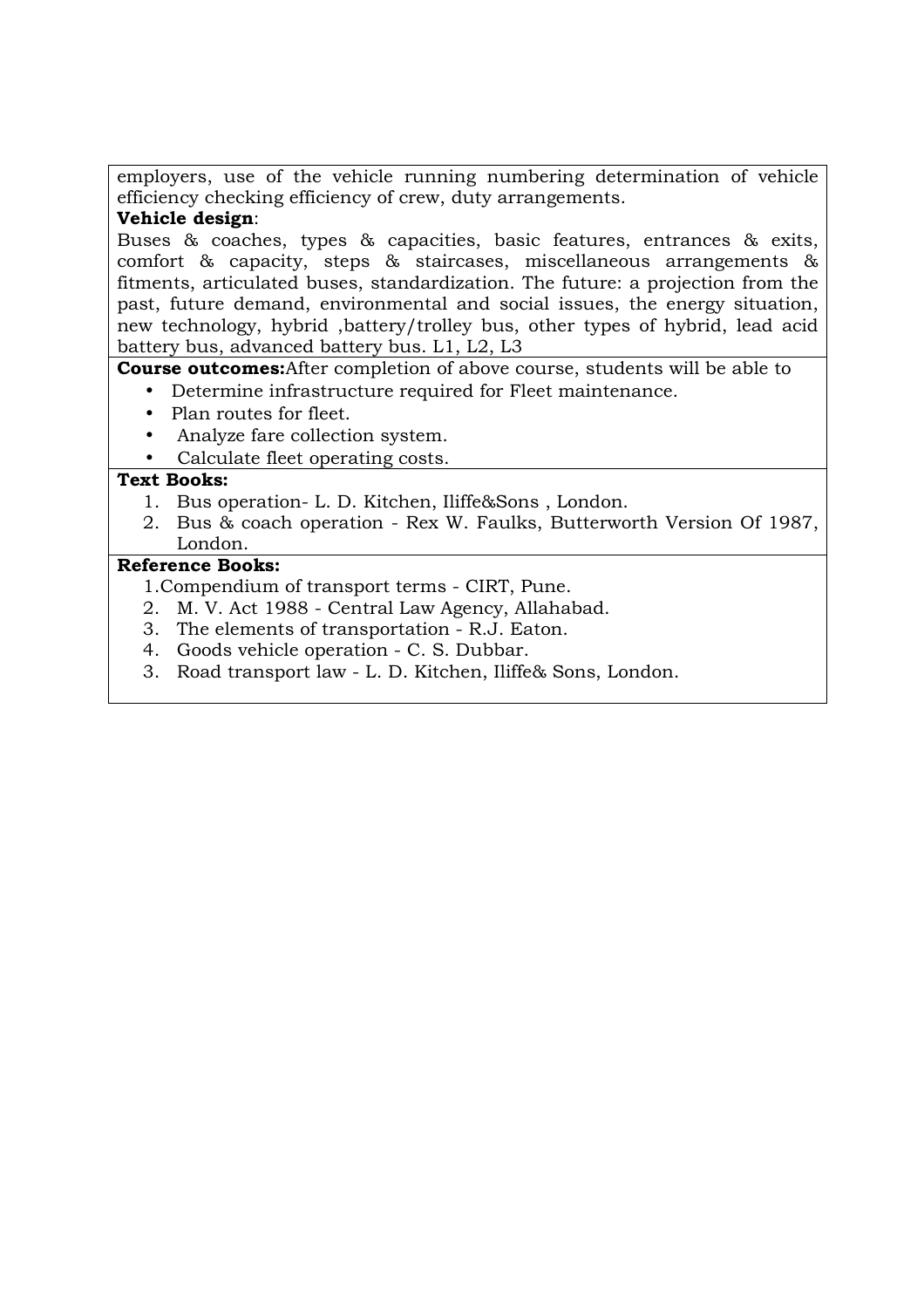# **AUTOMOTIVE AIR CONDITIONING AND REFRIGERATION B.E., V Semester, Automobile Engineering [As per Choice Based Credit System (CBCS) scheme]**

| <b>Course Code</b>     | <b>17AU553</b>           | <b>CIE Marks</b>  | 40  |
|------------------------|--------------------------|-------------------|-----|
| Number of              | 03                       | <b>SEE Marks</b>  | 60  |
| Lecture                |                          |                   |     |
| <b>Hours/Week</b>      |                          |                   |     |
| <b>Total Number of</b> | 40 (08 Hours per Module) | <b>Exam Hours</b> | -03 |
| <b>Lecture Hours</b>   |                          |                   |     |
|                        |                          |                   |     |

## **Credits – 03**

# **Course Objectives:**At the end of the course, students will be able to

- Introduce basic concepts of air conditioning and refrigeration.
- Analyze various gas cycles for refrigeration.
- Describe layouts and construction of central and unitary air conditioning system.
- Analyze refrigeration, heating and air conditioning load calculations and effect of air conditioning on engine performance.
- Design air distribution, air routing and temperature control.
- Explain basic concepts of air conditioning servicing

### **Module-1**

# **Air Conditioning Fundamentals:**

Basic air conditioning system,- Air conditioning principles, Air-conditioning types, temperature and pressure fundamentals, types of compressors and refrigerants.

### **Gas Cycle Refrigeration:**

Introduction, reverse cornot cycle, bell coleman cycle, advantages and disadvantages of gas refrigeration system. Analysis of gas refrigeration, related numerical.L1, L2, l3

### **Module-2**

# **Air Conditioning Systems:**

Classification, layouts, central /unitary air conditioning systems, components like compressors, evaporators, condensers, expansion devices, fan blowers, heating systems, Automotive heaters, Types, Heater Systems, Air conditioning protection, Engine protection. L1, L2

# **Module-3**

## **Load Analysis:**

Outside & inside design consideration, factors forming the load on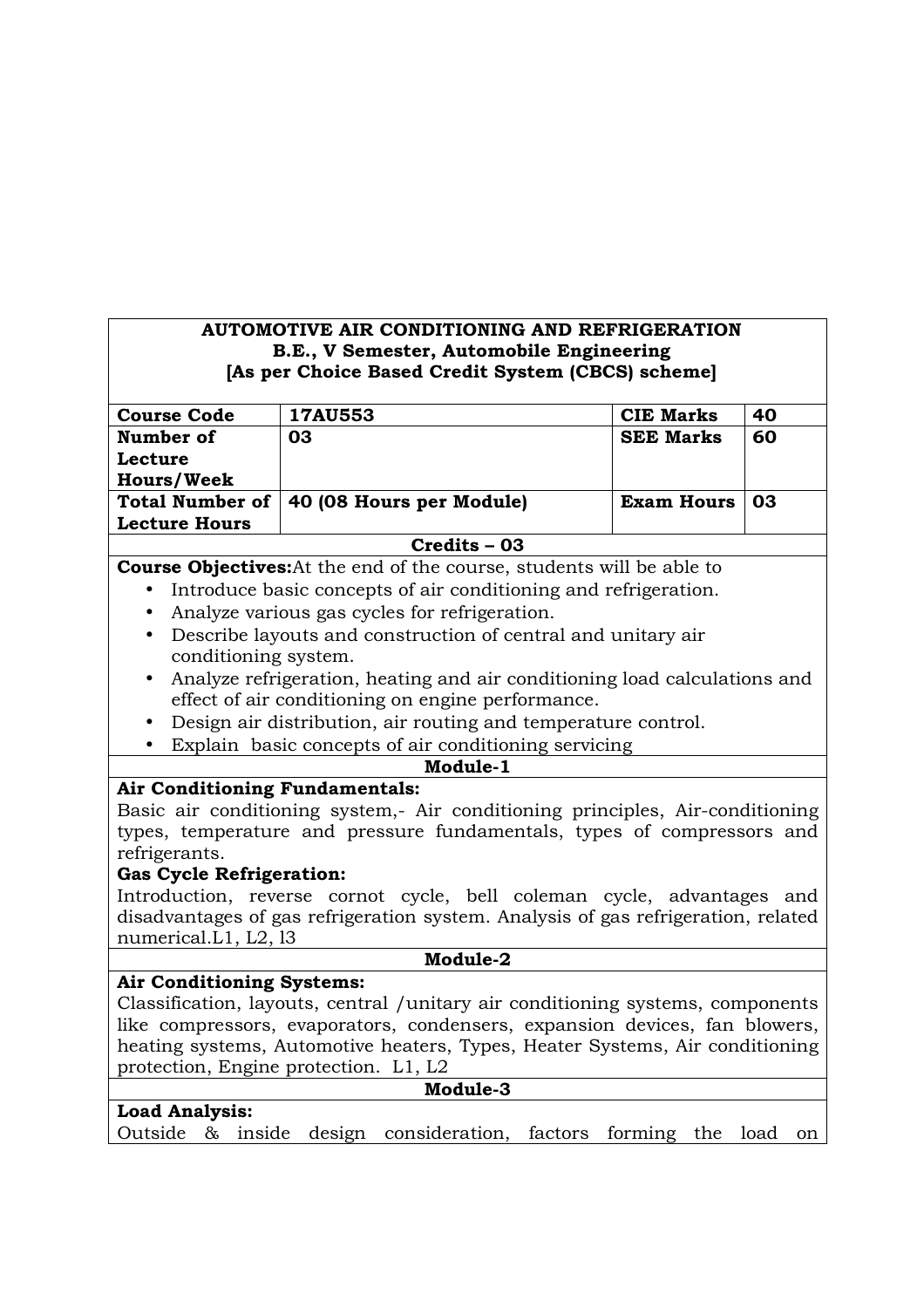refrigeration & air conditioning systems, cooling & heating load calculations, load calculations for automobiles, effect of air conditioning load on engine performance.L1, L2, L3, L4

**Module-4** 

### **Air Distribution Systems:**

Distribution duct system, sizing, supply /return ducts, type of grills, diffusers, ventilation, air noise level, layout of duct systems for automobiles and their impact on load calculations.

## **Air Routing & Temperature Control:**

Objectives, evaporator air flow, through the re-circulating unit, automatic temperature control, duct system, controlling flow, vacuum reserve, testing the air control of air handling systems. L1, L2

**Module-5** 

## **Air Conditioning Service:**

Air conditioner maintenance & service- causes of air conditioner failure, leak testing guide, discharging the system, Evacuating the system, charging the system, servicing heater system, removing & replacing components, trouble shooting of air conditioning system, compressor service, methods of dehydration, charging & testing.

## **Air Conditioning Control:**

Common control such as thermostats, humidistat, control dampers, pressure cut outs, relays. L1, L2

# **Course outcomes:**After completion of above course, students will be able to

- Explain basic concepts of air conditioning and refrigeration.
	- Analyze various gas cycles for refrigeration.
	- To design required layouts of central and unitary air conditioning system.
	- Analyze refrigeration, heating and air conditioning load and effect of air conditioning on engine performance.
	- Design air distribution, air routing and temperature control in air conditioning system.

• Explain basic concepts of air conditioning servicing.

### **Text Books:**

- 1. Automotive Heating & Air Conditioning- Mark Schnubel, Thomson Delmar Learning, 3rd edition, NY.
- 2. Automotive Air Conditioning- William H. Crouse & Donald L. Anglin, Mc. GrawHill, Inc., 1990.
- 3. Refrigeration and Air conditioning- C. P. Arora, TMH.

# **Reference Books:**

1. Automotive Air-Conditioning- Boyace H. Dwiggins.

2. HVAC Fundamentals- Sam Sugarman, Fairmont Press- IS BN0-88173-489- 6.

3. Automotive Air Conditioning- Paul Weisler, Reston PublishingCo.Inc.1990. 4. Automotive Air Conditioning- Paul Lung, C. B. S. Publisher & Distributor,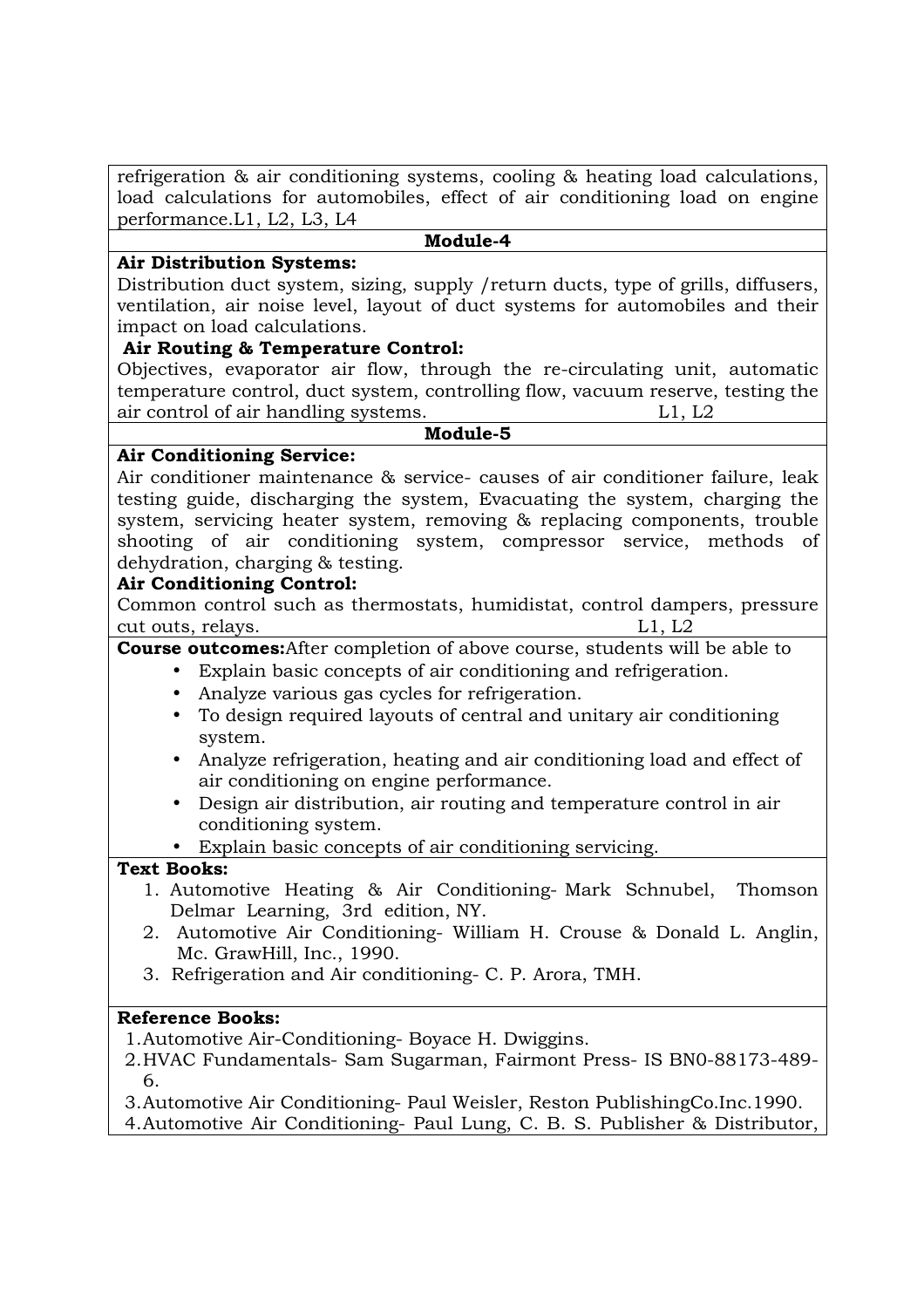# Delhi.

5. Automotive Air Conditioning- MacDonald K. L., The odoreAudel series, 1978.

| <b>HYDRAULICS AND PNEUMATICS</b>                                                              |                                                                                 |                   |    |  |
|-----------------------------------------------------------------------------------------------|---------------------------------------------------------------------------------|-------------------|----|--|
| B.E., V Semester, Automobile Engineering<br>[As per Choice Based Credit System (CBCS) scheme] |                                                                                 |                   |    |  |
| <b>Course Code</b>                                                                            | 17AU554                                                                         | <b>CIE Marks</b>  | 40 |  |
| Number of                                                                                     | 03                                                                              | <b>SEE Marks</b>  | 60 |  |
| Lecture                                                                                       |                                                                                 |                   |    |  |
| <b>Hours/Week</b>                                                                             |                                                                                 |                   |    |  |
| <b>Total Number of</b>                                                                        | 40 (08 Hours per Module)                                                        | <b>Exam Hours</b> | 03 |  |
| <b>Lecture Hours</b>                                                                          |                                                                                 |                   |    |  |
|                                                                                               | Credits - 03                                                                    |                   |    |  |
|                                                                                               | <b>Course Objectives:</b> At the end of the course, students will be able to    |                   |    |  |
| $\bullet$                                                                                     | Introduce basics of Hydraulics and pneumatics.                                  |                   |    |  |
| $\bullet$                                                                                     | Describe Various components of hydraulic system and maintenance of              |                   |    |  |
| hydraulic system                                                                              |                                                                                 |                   |    |  |
| $\bullet$                                                                                     | Design hydraulic system.                                                        |                   |    |  |
|                                                                                               | Describe layout and details of pneumatic systems.                               |                   |    |  |
|                                                                                               | Module-1                                                                        |                   |    |  |
| <b>Introduction to Hydraulic Power:</b>                                                       |                                                                                 |                   |    |  |
|                                                                                               | Pascal's law, The Source of Hydraulic Power: Pumps Pumping theory, pump         |                   |    |  |
|                                                                                               | classification, gear pumps, vane pumps, piston pumps, pump performance,         |                   |    |  |
| variable displacement pumps.                                                                  |                                                                                 |                   |    |  |
| <b>Hydraulic Actuators and Motors:</b>                                                        |                                                                                 |                   |    |  |
|                                                                                               | Linear Hydraulic Actuators [cylinders], Mechanics of Hydraulic Cylinder         |                   |    |  |
| motors.L1, L2                                                                                 | loading, Hydraulic Rotary Actuators, Gear motors, vane motors and piston        |                   |    |  |
|                                                                                               | Module-2                                                                        |                   |    |  |
|                                                                                               | <b>Control Components in Hydraulic Systems:</b>                                 |                   |    |  |
|                                                                                               | Directional Control Valves - Symbolic representation, Constructional features,  |                   |    |  |
|                                                                                               | pressure control valves - direct and pilot operated types, flow control valves. |                   |    |  |
| <b>Maintenance of Hydraulic systems:</b>                                                      |                                                                                 |                   |    |  |
| Hydraulic oils - Desirable properties, general type of fluids, sealing devices,               |                                                                                 |                   |    |  |
| reservoir system, filters and strainers, problem caused by gases in hydraulic                 |                                                                                 |                   |    |  |
| fluids, wear of moving parts due to solid particle contamination, temperature                 |                                                                                 |                   |    |  |
| control, trouble shooting.L1, L2, L3                                                          |                                                                                 |                   |    |  |
| Module-3                                                                                      |                                                                                 |                   |    |  |
| <b>Hydraulic Circuit Design and Analysis:</b>                                                 |                                                                                 |                   |    |  |
| Control of single and Double - acting Hydraulic cylinder, regenerative circuit,               |                                                                                 |                   |    |  |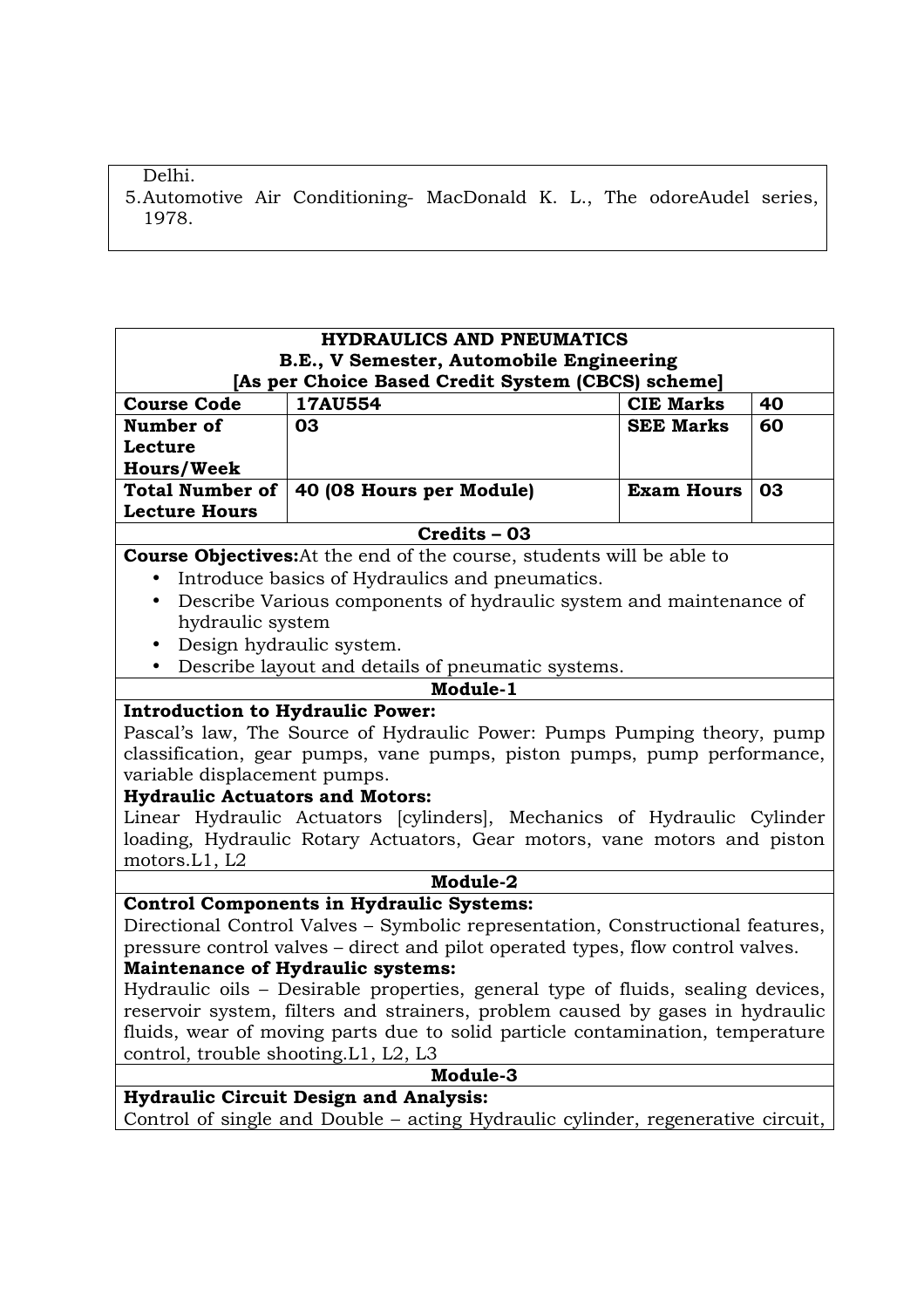pump unloading circuit, Double pump Hydraulic system, Counter Balance Valve application, Hydraulic cylinder sequencing circuits. Locked cylinder using pilot check valve, cylinder synchronizing circuits, speed control of hydraulic cylinder, speed control of hydraulic motors, accumulators and accumulator circuits.L1, L2, L3

## **Module-4**

## **Pneumatic Controls:**

Choice of working medium, characteristics of compressed air. Pneumatic Actuators: Linear cylinders – Types, conventional type of cylinder working, end position cushioning, seals. Rod – less cylinders – types, working advantages. Rotary cylinder types construction.

# **Directional Control valves:**

Design and constructional aspects, poppet valves, slide valves spool valve, suspended seat type slide valve.

# **Simple Pneumatic Control:**

Direct and indirect actuation pneumatic cylinders. Flow control valves and speed control of cylinders supply air throttling and exhaust air throttling use of quick exhaust valve.L1, L2

### **Module-5**

# **Multi-cylinder Applications:**

Coordinated and sequential motion control. Motion and control diagrams – Signal elimination methods. Cascading method – principle. Practical application examples (up to two cylinders) using cascading method (using reversing valves).

# **Electro-Pneumatic control:**

Principles-signal input and output pilot assisted solenoid control of directional control valves, use of relay and contactors. Control circuitry for simple single cylinder applications.

### **Compressed air:**

Production of compressed air – compressors, preparation of compressed air-Driers, Filters, Regulators, Lubricators, Distribution of compressed air- Piping layout. L1, L2

**Course outcomes:**After completion of above course, students will be able to

- Describe various components of hydraulic system and maintenance of hydraulic system.
- Design hydraulic system.
- Describe layout and details of pneumatic systems.

### **Text Books:**

- 1. Fluid Power with applications- Anthony Esposito, Fifth edition Pearson education, Inc. 2000.
- 2. Pneumatics and Hydraulics- Andrew Parr, Jaico Publishing Co. 2000.

# **Reference Books:**

1. Oil Hydraulic Systems – Principles and Maintenance- S. R. 2002 Majumdar, Tata McGraw Hill publishing company Ltd. 2001.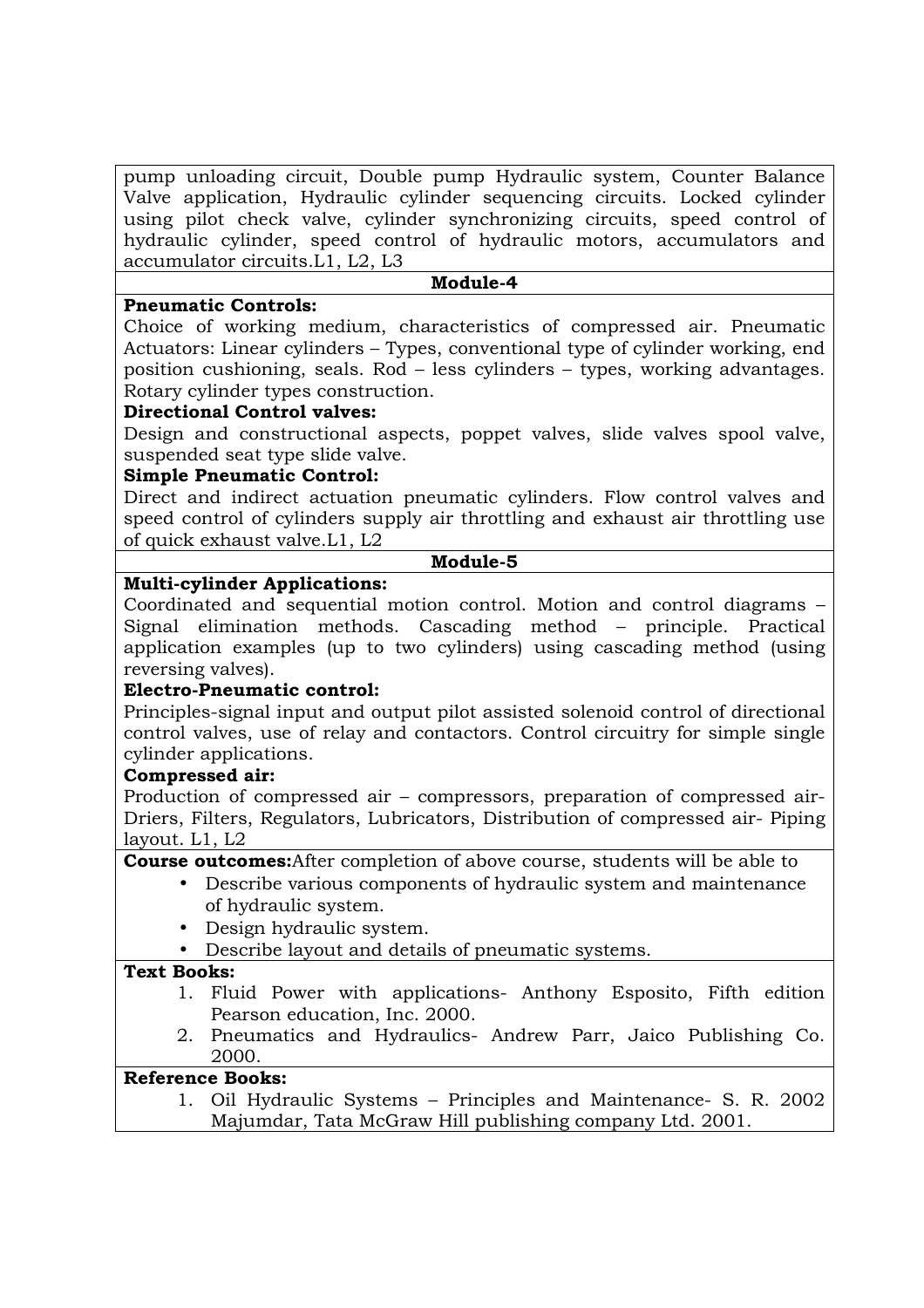- 2. Pneumatic systems S. R. Majumdar, Tata McGraw Hill publishing Co., 1995.
- 3. Industrial Hydraulics Pippenger Hicks, McGraw Hill, New York.

| <b>AUTOMOBILE ENGINEERING</b>                                                |                                                                              |                   |    |  |
|------------------------------------------------------------------------------|------------------------------------------------------------------------------|-------------------|----|--|
|                                                                              | B.E., V Semester, Automobile Engineering                                     |                   |    |  |
|                                                                              | [As per Choice Based Credit System (CBCS) scheme]                            |                   |    |  |
| <b>Course Code</b>                                                           | 17AU561                                                                      | <b>CIE Marks</b>  | 40 |  |
| Number of                                                                    | 03                                                                           | <b>SEE Marks</b>  | 60 |  |
| Lecture                                                                      |                                                                              |                   |    |  |
| <b>Hours/Week</b>                                                            |                                                                              |                   |    |  |
| <b>Total Number of</b>                                                       | 40 (08 Hours per Module)                                                     | <b>Exam Hours</b> | 03 |  |
| <b>Lecture Hours</b>                                                         |                                                                              |                   |    |  |
|                                                                              | $Credits - 03$                                                               |                   |    |  |
|                                                                              | <b>Course Objectives:</b> At the end of the course, students will be able to |                   |    |  |
|                                                                              | Explain construction and working of internal combustion engine               |                   |    |  |
|                                                                              | Explain different components of internal combustion engine                   |                   |    |  |
| $\bullet$                                                                    | Explain working of different parts of fuel system                            |                   |    |  |
|                                                                              | Describe construction of different automotive chassis components             |                   |    |  |
| $\bullet$                                                                    | Describe emissions of pollutants from internal combustion engines and        |                   |    |  |
| methods of controlling                                                       |                                                                              |                   |    |  |
|                                                                              | Module-1                                                                     |                   |    |  |
|                                                                              | <b>Engine Components and Auxiliary Systems:</b>                              |                   |    |  |
| Ignition(SI)<br>Spark                                                        | Compression Ignition (CI) engines, cylinder<br>$\alpha$                      |                   |    |  |
|                                                                              | arrangements and their relatives merits, Liners, Piston, connecting rod,     |                   |    |  |
|                                                                              | crankshaft, valves, valve actuating mechanisms, valve and port timing        |                   |    |  |
|                                                                              | diagrams, Types of combustion chambers for S. I. Engine and C. I. Engines,   |                   |    |  |
|                                                                              | Compression ratio, methods of a Swirl generation, choice of materials for    |                   |    |  |
|                                                                              | different engine components, engine positioning, cooling requirements,       |                   |    |  |
|                                                                              | methods of cooling, thermostat valves, different lubrication arrangements.   |                   |    |  |
| L1, L2                                                                       |                                                                              |                   |    |  |
| Module-2                                                                     |                                                                              |                   |    |  |
| Fuels, Fuel Supply Systems For SI and CI Engines:                            |                                                                              |                   |    |  |
| Conventional fuels, alternative fuels, cetane and octane numbers, Fuel       |                                                                              |                   |    |  |
| mixture requirements for SI engines, types of carburetors, multi point and   |                                                                              |                   |    |  |
| single point fuel injection systems, fuel transfer pumps, Fuel filters, fuel |                                                                              |                   |    |  |
| injection pumps and injectors. L1, L2                                        |                                                                              |                   |    |  |
|                                                                              | Module-3                                                                     |                   |    |  |
| <b>Ignition Systems:</b>                                                     |                                                                              |                   |    |  |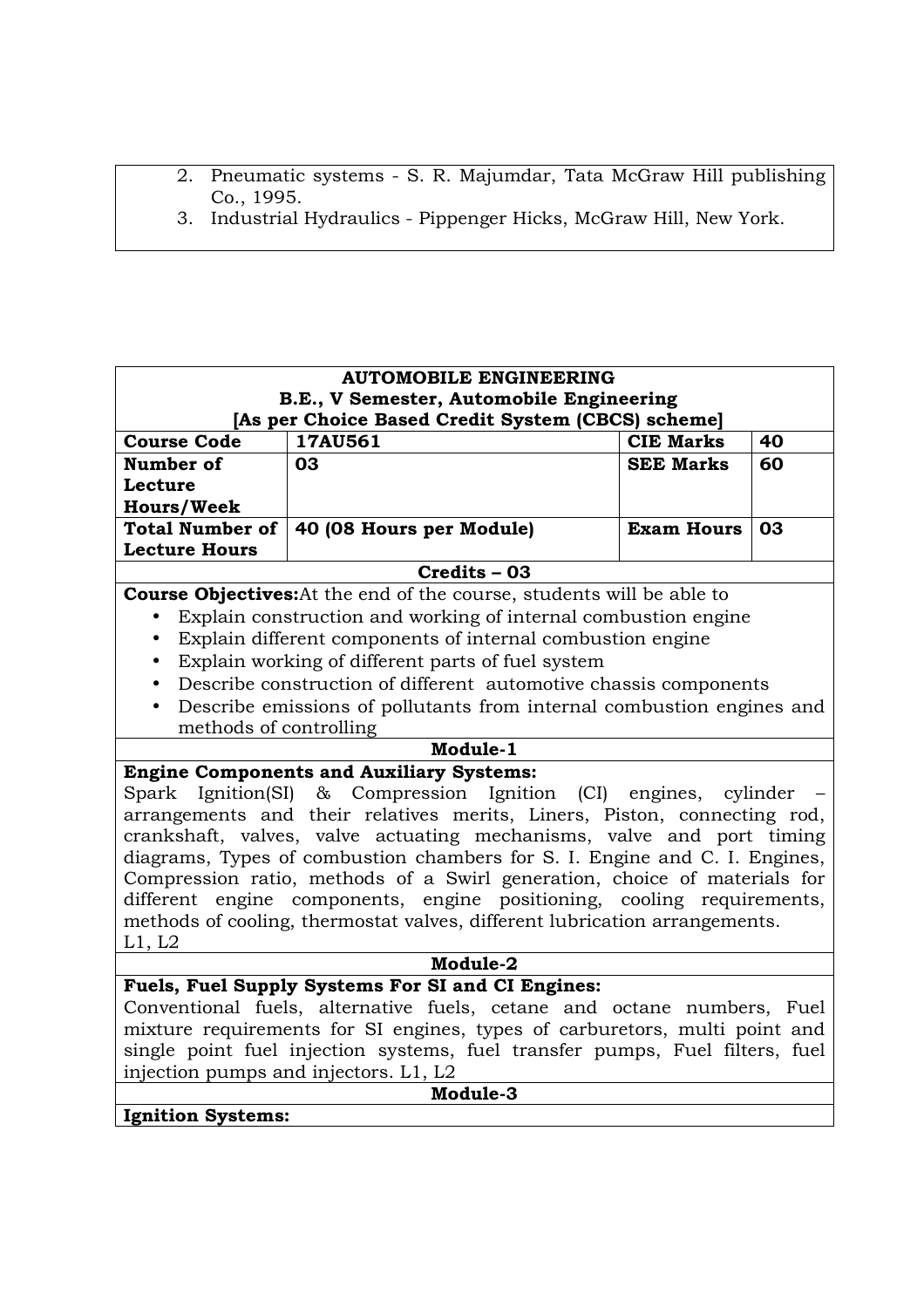Battery Ignition systems, Magneto Ignition system, Transistor assist contacts. Electronic Ignition, Automatic Ignition advance systems.

## **Power Trains:**

General arrangement of clutch, Principle of friction clutches, Constructional details, Single plate and multi-plate. Gear box: Necessity for gear ratios in transmission, synchromesh gear boxes, planetary gears, over drives, principle of automatic transmission, calculation of gear ratios, Numerical calculations for torque transmission by clutches. L1, L2, L3

### **Module-4**

## **Drive to Wheels:**

Propeller shaft and universal joints, differential, rear axle, , steering geometry, camber, king pin inclination, included angle, castor, toe in & toe out, steering gears, power steering, general arrangements of links and stub axle, types of chassis frames.L1, L2

### **Module-5**

# **Suspension, Springs and Brakes:**

Requirements, leaf spring, coil spring, independent suspension for front wheel and rear wheel. Air suspension system. Types of brakes, mechanical and hydraulic braking systems, brake shoe arrangements, Disk brakes, drum brakes, Antilock –Braking systems, purpose and operation of antilock-braking system.

## **Automotive Emission Control Systems:**

Sources of emission from engines, Automotive emission controls, Controlling crankcase emissions, Controlling evaporative emissions, Exhaust gas recirculation, Catalytic converter, Emission standards- Euro I, II, III and IV norms, Bharat Stage II, III norms L1, L2

# **Course outcomes:**After completion of above course, students will be able to

- Describe construction and working of internal combustion engine
- Explain different components of internal combustion engine
- Explain working of different parts of fuel system
- Describe construction of different automotive chassis components
- Explain principle of emission of pollutants from internal combustion engines and methods of controlling.

### **Text Books:**

- 1. Automotive mechanics, William H Crouse & Donald L Anglin,10th Edition Tata McGraw Hill Publishing Company Ltd., 2007
- 2. Automobile Engineering-R. B. Gupta, SatyaPrakashan, 4th edn.1984.

- 1. Automotive mechanics: Principles and Practices- Joseph Heitner, D Van Nostrand Company, Inc
- 2. Fundamentals of Automobile Engineering- K. K. Ramalingam, Scitech Publications (India) Pvt. Ltd.
- 3. Automobile engineering-Kirpal Singh. Vol I and II 2002.
- 4. Automotive Mechanics, S. Srinivasan, 2nd Ed., Tata McGraw Hill2003.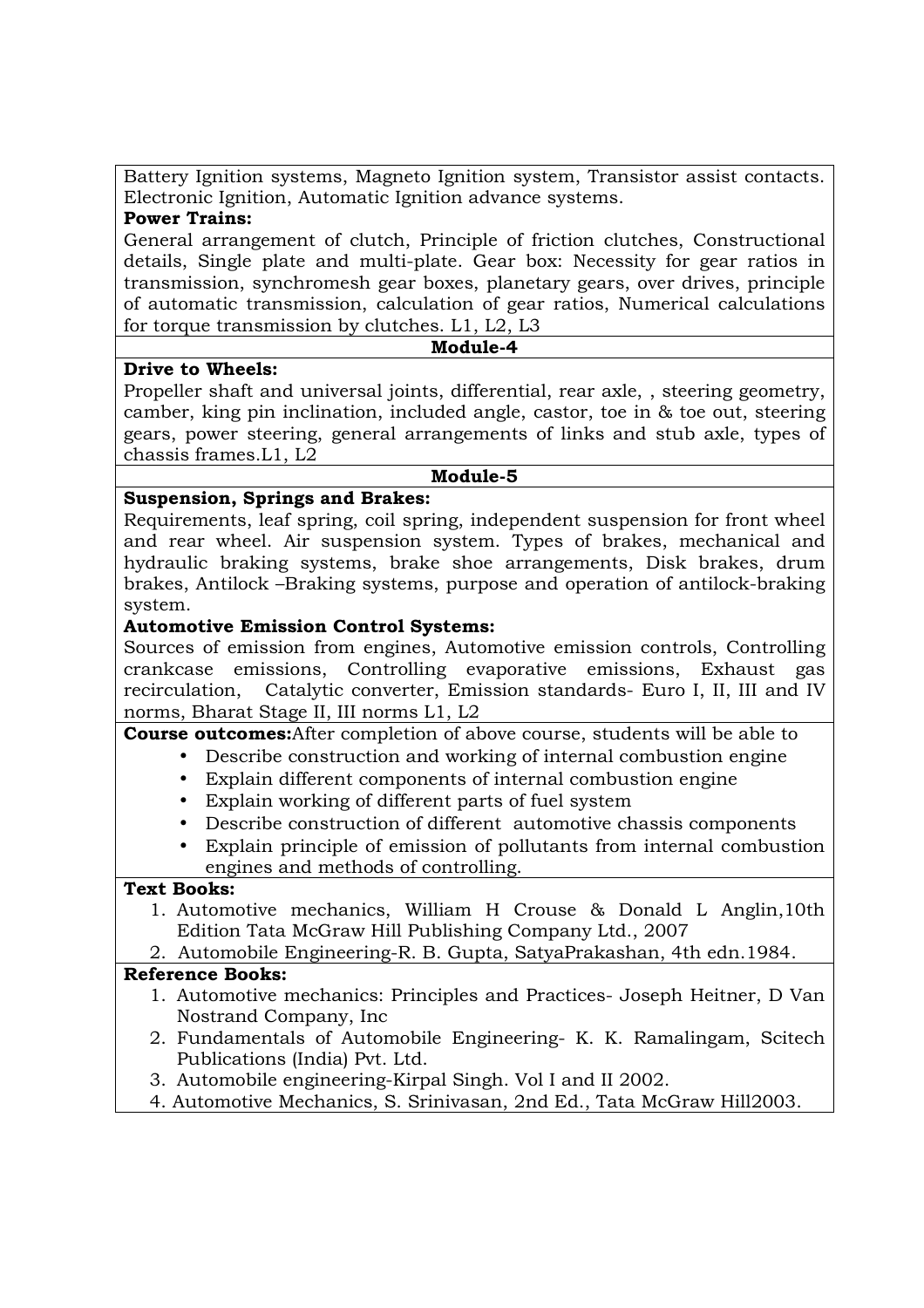| ALTERNATIVE ENERGY SOURCES FOR AUTOMOBILES                                         |                                                                                               |                   |    |  |
|------------------------------------------------------------------------------------|-----------------------------------------------------------------------------------------------|-------------------|----|--|
|                                                                                    | B.E., V Semester, Automobile Engineering<br>[As per Choice Based Credit System (CBCS) scheme] |                   |    |  |
| <b>Course Code</b>                                                                 | 17AU562                                                                                       | <b>CIE Marks</b>  | 40 |  |
| Number of                                                                          | 03                                                                                            | <b>SEE Marks</b>  | 60 |  |
| Lecture                                                                            |                                                                                               |                   |    |  |
| <b>Hours/Week</b>                                                                  |                                                                                               |                   |    |  |
| <b>Total Number of</b>                                                             | 40 (08 Hours per Module)                                                                      | <b>Exam Hours</b> | 03 |  |
| <b>Lecture Hours</b>                                                               |                                                                                               |                   |    |  |
|                                                                                    | Credits - 03                                                                                  |                   |    |  |
|                                                                                    | Course Objectives: At the end of the course, students will be able to                         |                   |    |  |
|                                                                                    | Describe need for alternative fuels for Internal combustion engine and                        |                   |    |  |
|                                                                                    | alternative drive systems for automobiles                                                     |                   |    |  |
| $\bullet$<br>voltaic cells                                                         | Describe principle of solar energy collection, construction of photo                          |                   |    |  |
| $\bullet$<br>ethanol, SVO, Bio diesel                                              | Explain various properties, methods of production of Bio gas, methanol,                       |                   |    |  |
| ٠                                                                                  | Explain use of hydrogen for internal combustion engine application.                           |                   |    |  |
| $\bullet$                                                                          | Describe use of various gaseous fuels for internal combustion engine                          |                   |    |  |
| application.                                                                       |                                                                                               |                   |    |  |
|                                                                                    | Explain various aspects of electrical and Hybrid vehicles                                     |                   |    |  |
|                                                                                    | Module-1                                                                                      |                   |    |  |
| <b>Introduction:</b>                                                               |                                                                                               |                   |    |  |
|                                                                                    | Types of energy sources, their availability, need of alternative energy sources,              |                   |    |  |
|                                                                                    | Non-conventional energy sources, Classification of alternative fuels and drive                |                   |    |  |
|                                                                                    | trains. Scenario of conventional auto fuels, oil reserves of the world. Fuel                  |                   |    |  |
|                                                                                    | quality aspects related to emissions. Technological up gradation required                     |                   |    |  |
|                                                                                    | business driving factors for alternative fuels. Implementation barriers for                   |                   |    |  |
|                                                                                    | alternative fuels. Stakeholders of alternative fuels,                                         |                   |    |  |
| Road map for alternative fuels.                                                    |                                                                                               |                   |    |  |
| Solar energy:                                                                      |                                                                                               |                   |    |  |
|                                                                                    | Solar energy geometry, solar radiation measurement devices. Solar energy                      |                   |    |  |
| collectors, types of collectors. Direct application of solar energy, solar energy  |                                                                                               |                   |    |  |
| storage system. P. V. effect solar cells and characteristics. Application of solar |                                                                                               |                   |    |  |
| energy for automobiles. L1, L2                                                     |                                                                                               |                   |    |  |
|                                                                                    | Module-2                                                                                      |                   |    |  |
| <b>Biogas:</b>                                                                     |                                                                                               |                   |    |  |
|                                                                                    | History, properties and production of Biogas, classification of biogas plants,                |                   |    |  |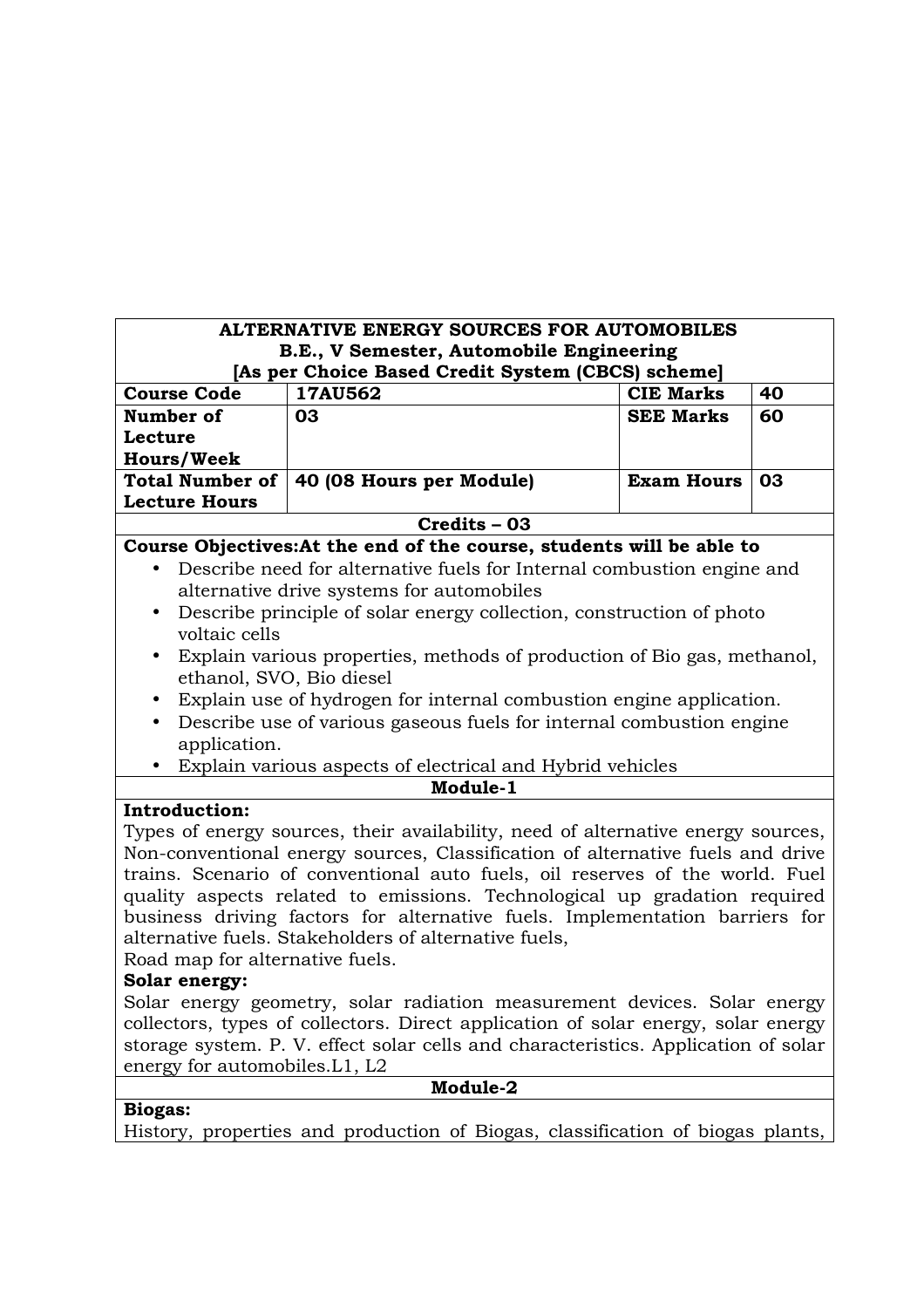biogas storage and dispensing system. Advantages of biogas, hazards and emissions of biogas. Production, properties, Engine performance, advantages and disadvantages of Methanol, Ethanol, Butanol, Straight vegetable oil, Biodiesel for internal combustion engine application.L1, L2

#### **Module-3**

### **Hydrogen:**

Properties and production of hydrogen, Storage, Advantages and disadvantages of hydrogen, use of Hydrogen in SI and CI engines. Hazards and safety systems for hydrogen, hydrogen combustion. Emission from hydrogen.

# **Gaseous fuels:**

Production, properties, Engine performance, advantages and disadvantages of CNG, LNG, ANG, LPG and LFG.L1, L2

#### **Module-4**

## **Reformulated Conventional Fuels:**

Introduction. Production of coal water slurry, properties, as an engine fuel, emissions of CWS. RFG, Emulsified fuels. Hydrogen-enriched gasoline.

## **Future Alternative Fuels:**

 Production, properties, Engine performance, advantages and disadvantages of PMF, Ammonia, Liquid-Nitrogen, Boron, Compressed Air, Water as fuel for Internal combustion Engine.L1, L2

### **Module-5**

# **Alternative Power Trains:**

Components of an EV, EV batteries, chargers, drives, transmission and power devices. Advantages and disadvantages of EVs. Hybrid electric vehicles, HEV drive train components, advantages of HV. History of dual fuel technology, Applications of DFT. Duel fuel engine operation. Advantages and disadvantages of duel fuel technology.L1, L2,L3

**Course outcomes:**After completion of above course, students will be able to

- Describe need for alternative fuels for Internal combustion engine and alternative drive systems for automobiles
- Describe principle of solar energy collection, construction of photo voltaic cells
- Explain various properties, methods of production of Bio gas, methanol, ethanol, SVO, Bio diesel
- Explain use of hydrogen for internal combustion engine application.
- Describe use of various gaseous fuels for internal combustion engine application.
- Explain various aspects of electrical and Hybrid vehicles

#### • **Text Books:**

- 1. Alternative Fuels- S .S. Thipse. JAICO Publishing House.
- 2. Non-Conventional Energy Sources- G. D. RaiKhanna Publishing New Delhi.

# **Reference Books:**

1.Alternative fuels for Vehicle - M. Poulton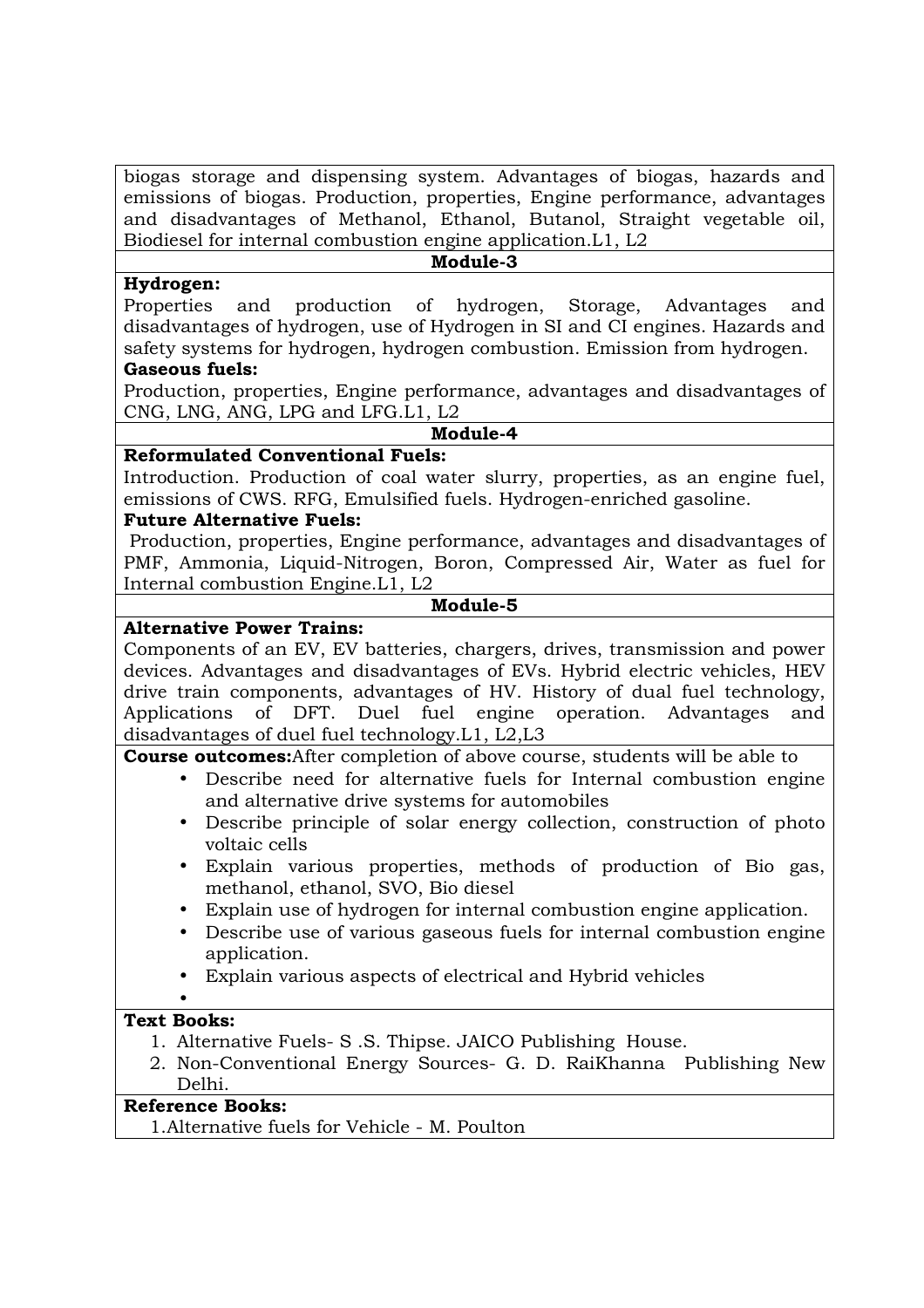- 2. Alternative fuels guide R. Bechtold.SAE
- 3. Alternative energy sources -T.N Veziroglu, McGraw Hill
- 4. A Primer on Hybrid Electric vehicles
- 5. Automotive Fuels Guide Richard L. Bechtold, SAE Publications, 1997

| <b>NON TRADITIONAL MACHINING</b><br>B.E., V Semester, Automobile Engineering |                                                                                  |                   |    |
|------------------------------------------------------------------------------|----------------------------------------------------------------------------------|-------------------|----|
|                                                                              | [As per Choice Based Credit System (CBCS) scheme]                                |                   |    |
| <b>Course Code</b>                                                           | 17AU563                                                                          | <b>CIE Marks</b>  | 40 |
| Number of                                                                    | 03                                                                               | <b>SEE Marks</b>  | 60 |
| Lecture                                                                      |                                                                                  |                   |    |
| <b>Hours/Week</b>                                                            |                                                                                  |                   |    |
| <b>Total Number of</b>                                                       | 40 (08 Hours per Module)                                                         | <b>Exam Hours</b> | 03 |
| <b>Lecture Hours</b>                                                         |                                                                                  |                   |    |
|                                                                              | Credits - 03                                                                     |                   |    |
|                                                                              | <b>Course Objectives:</b> At the end of the course, students will be able to     |                   |    |
|                                                                              | Discuss the difference between conventional and non conventional                 |                   |    |
| machining process.                                                           |                                                                                  |                   |    |
| $\bullet$                                                                    | Characterize the USM and AJM with the effect of parameters and                   |                   |    |
| process characteristics                                                      |                                                                                  |                   |    |
| $\bullet$                                                                    | Explain the working principle ECM and CHM with the effect of                     |                   |    |
|                                                                              | parameters and process characteristics.                                          |                   |    |
|                                                                              | Discuss about the working principle of EDM with the effect of                    |                   |    |
|                                                                              | parameters and process characteristics                                           |                   |    |
| $\bullet$                                                                    | Describe the working principle PAM and LBM with the effect of                    |                   |    |
|                                                                              | parameters and process characteristics.                                          |                   |    |
|                                                                              | Module-1                                                                         |                   |    |
| Introduction:                                                                |                                                                                  |                   |    |
|                                                                              | Need for non-traditional machining, History, Classification, comparison          |                   |    |
|                                                                              | between conventional and Non-conventional machining process selection.           |                   |    |
| <b>Ultra Sonic Machining (USM):</b>                                          |                                                                                  |                   |    |
|                                                                              | Introduction, equipment, cutting tool system design, Effect of various           |                   |    |
|                                                                              | parameters on USM process characteristics: Material removal rate, tool wear,     |                   |    |
|                                                                              | Accuracy, surface finish, applications, advantages & Disadvantages of            |                   |    |
| USM.L1, L2                                                                   |                                                                                  |                   |    |
|                                                                              | Module-2                                                                         |                   |    |
| <b>Abrasive Jet Machining (AJM):</b>                                         |                                                                                  |                   |    |
|                                                                              | Introduction, Equipment, Variables in AJM: Carrier Gas, Type of abrasive, size   |                   |    |
|                                                                              | of abrasive grain, velocity of the abrasive jet, mean No. abrasive particles per |                   |    |
|                                                                              | unit volume of the carrier gas, work material, standoff distance (SOD), nozzle   |                   |    |
|                                                                              | design, shape of cut. Process characteristics-Material removal rate, Nozzle      |                   |    |
|                                                                              | wear, Accuracy & surface finish. Applications, advantages & Disadvantages of     |                   |    |
| AJM.                                                                         |                                                                                  |                   |    |
| <b>Water Jet Machining:</b>                                                  |                                                                                  |                   |    |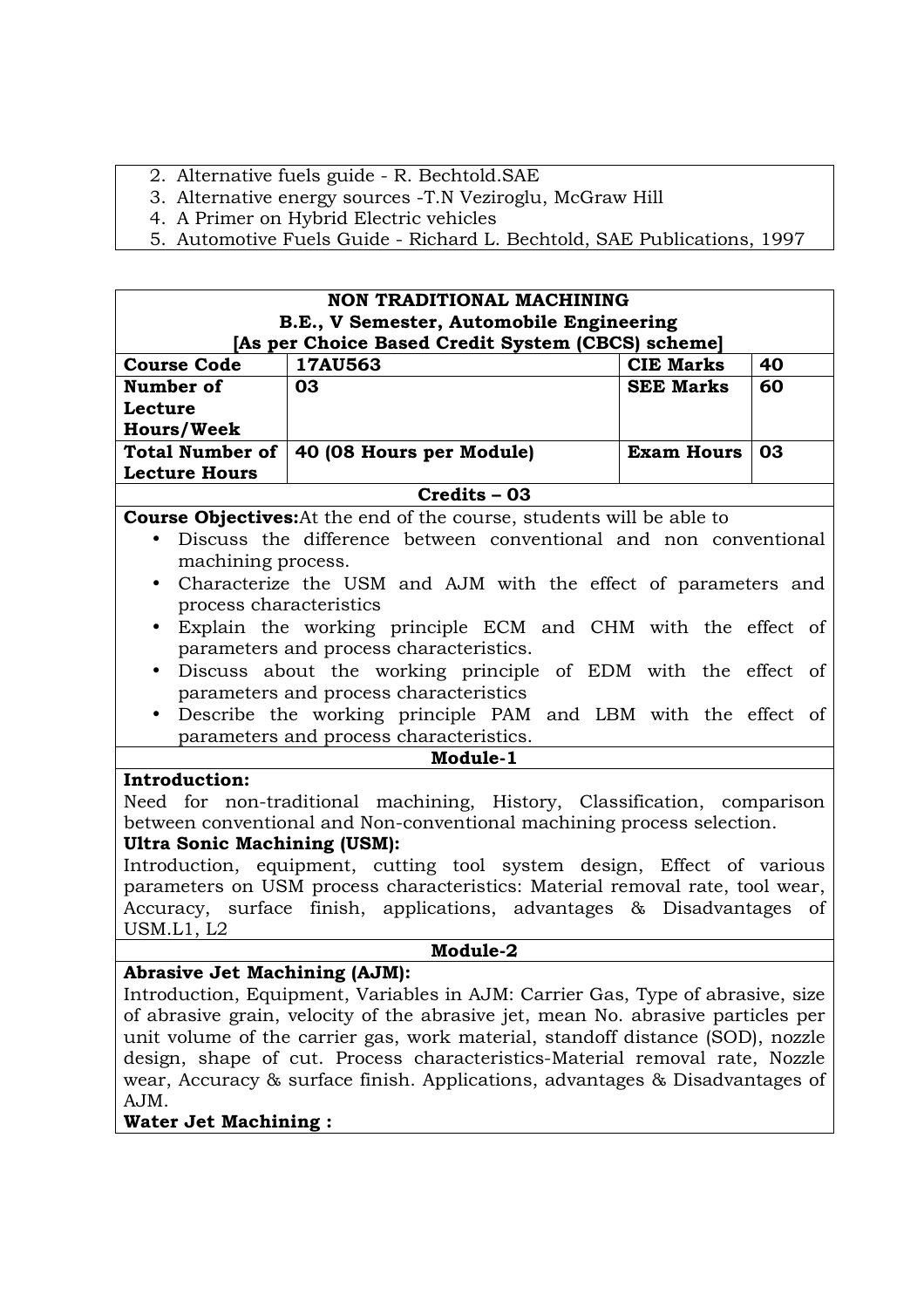Principle, Equipment, Operation, Application, Advantages and limitations of water Jet machinery

# **Electron Beam Machining (EBM):**

 Principles, equipment, operations, applications, advantages and limitation of EBM. L1, L2

## **Module-3**

## **Electrochemical Machining (ECM)**

Introduction, study of ECM machine, elements of ECM process classification of ECM process: Cathode tool, Anode work piece, source of DC power, Electrolyte, chemistry of the process, ECM Process characteristics - Material removal rate, Accuracy, surface finish, ECM Tooling: ECM tooling technique & example, Tool & insulation materials, Tool size Electrolyte flow arrangement, Handling of slug, Economics of ECM, Applications such as Electrochemical turning, Electrochemical Grinding, Electrochemical Honing, de-burring, Advantages, Limitations.

# **Chemical Machining (CHM) :**

Introduction, elements of process, chemical blanking process: Preparation of work piece, preparation of masters, masking with photo resists, etching for blanking, accuracy of chemical blanking, applications of chemical blanking, chemical milling (contour machining): process steps –masking, Etching, process characteristics of CHM: material removal rate accuracy, surface finish, Hydrogen embrittlement. L1, L2, L3

#### **Module-4**

### **Electrical Discharge Machining (EDM):**

Introduction, machine, mechanism of metal removal, dielectric fluid, spark generator, EDM tools (electrodes) Electrode feed control, Electrode manufacture, Electrode wear , EDM tool design choice of machining operation electrode material selection, under sizing and length of electrode , machining time. Flushing pressure flushing suction flushing, side flushing, pulsed flushing synchronized with electrode movement, EDM process characteristics: metal removal rate, accuracy surface finish, Heat affected Zone. Machine tool selection, Application EDM, electrical discharge grinding, Traveling wire EDM.

L1, L2, L3

### **Module-5**

### **Plasma Arc Machining (PAM):**

Introduction, equipment non-thermal generation of plasma, selection of gas, Mechanism of metal removal, PAM parameters, process characteristics. Safety precautions, Applications, Advantages and limitations.

### **Laser Beam Machining (LBM):**

Introduction, equipment of LBM mechanism of metal removal, LBM parameters, Process characteristics, Applications, Advantages & limitations.

L1, L2

**Course outcomes:**After completion of above course, students will be able to

• Discuss the difference between conventional and non-conventional machining process.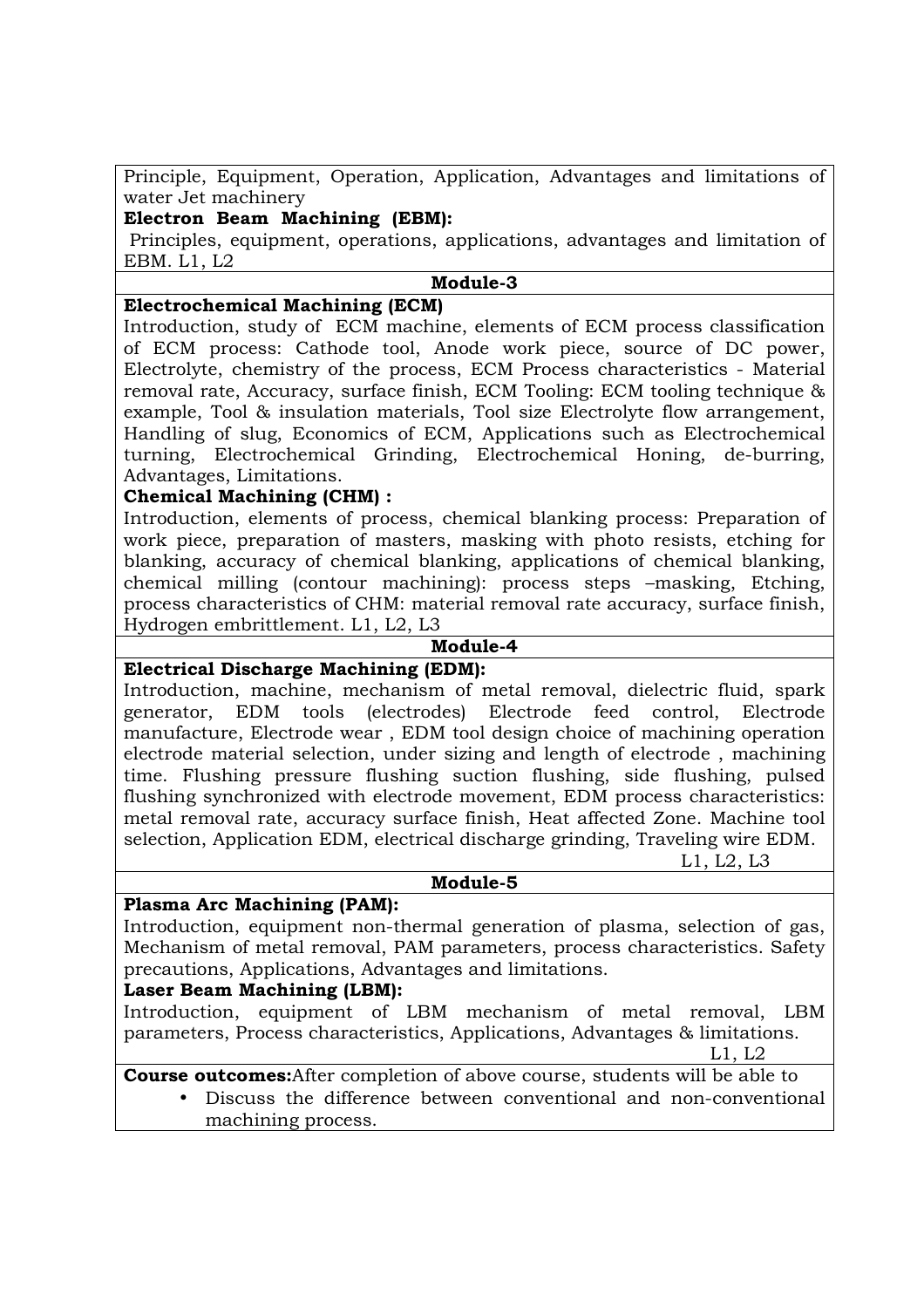- Characterize the USM and AJM with the effect of parameters and process characteristics.
- Explain the working principle ECM and CHM with the effect of parameters and process characteristics.
- Discuss working principle of EDM with the effect of parameters and process characteristics
- Describe the working principle PAM and LBM with the effect of parameters and process characteristics.

## **Text Books:**

1.Modern Machining Process- Pandey and Shah, Tata McGraw Hill 2000 2. New technology - Bhattacharaya 2000.

- 1.Production Technology- HMT TATA McGraw Hill. 2001
- 2. Modern Machining Process -ADITYA. 2002
- 3. Non-Conventional Machining P. K. Mishra, The Institution of Engineers (India) Test book series, Narosa Publishing House – 2005.
- 4. Metals Handbook: Machining(Hardcover) Joseph R. Davis (Editor), American Society of Metals (ASM) volume 16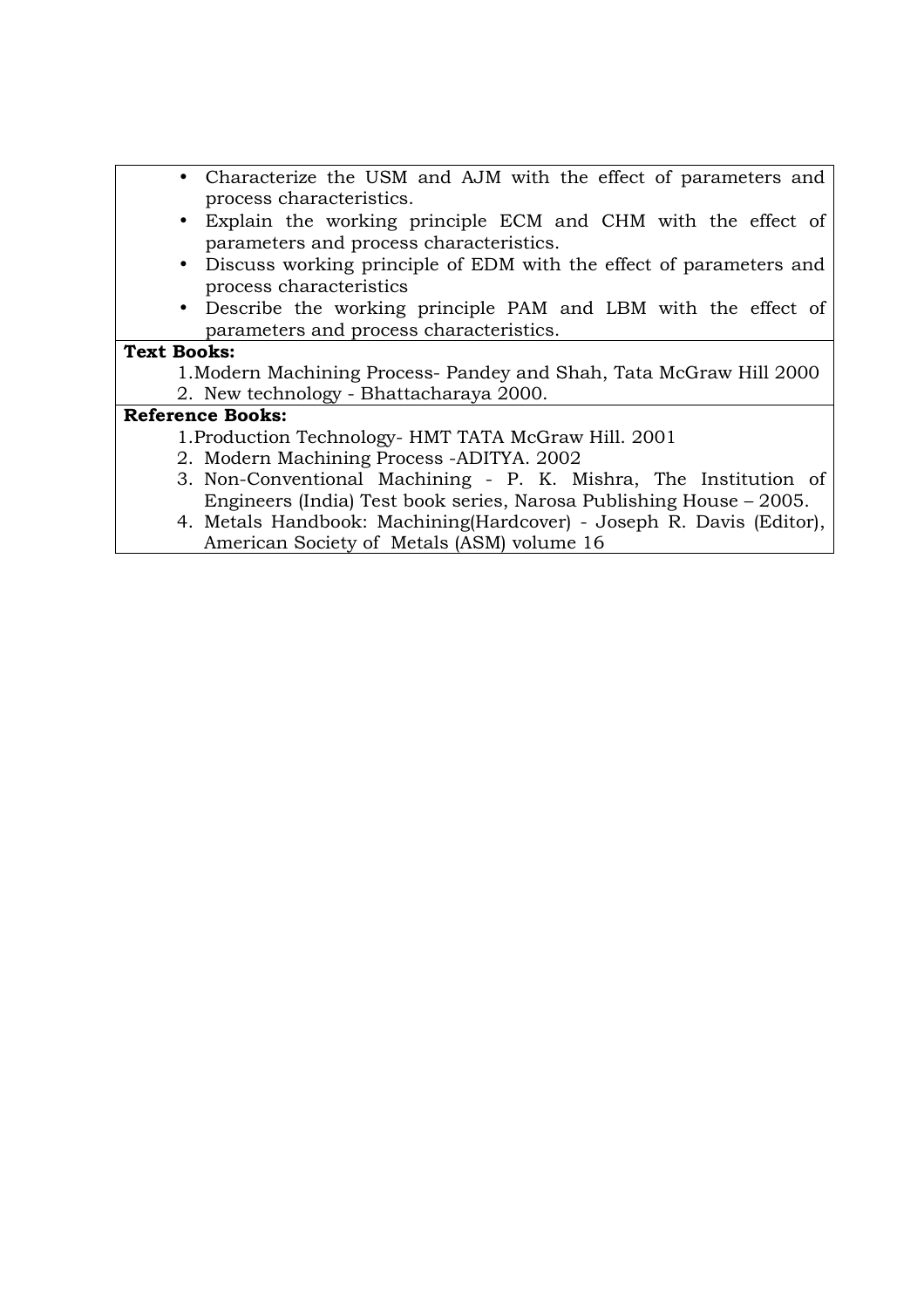# **AUTOMOTIVE ENGINE COMPONENTS LAB B.E., V Semester, Automobile Engineering [As per Choice Based Credit System (CBCS) scheme]**

| <b>Course Code</b>                                                               | <b>17AUL57</b>                                                                | <b>CIE Marks</b>  | 40 |
|----------------------------------------------------------------------------------|-------------------------------------------------------------------------------|-------------------|----|
| Number of                                                                        | $03 = (1$ Hour Instruction + 2 Hrs.                                           | <b>SEE Marks</b>  | 60 |
| Lecture                                                                          | Laboratory)                                                                   |                   |    |
| <b>Hours/Week</b>                                                                |                                                                               |                   |    |
| <b>RBT Levels</b>                                                                | L1, L2, L3                                                                    | <b>Exam Hours</b> | 03 |
|                                                                                  | Credits - 02                                                                  |                   |    |
|                                                                                  | <b>Course Objectives:</b> At the end of this course, students will be able to |                   |    |
|                                                                                  | To write technical specifications of different types of engines               |                   |    |
|                                                                                  | To dismantle and assemble the S. I and C.I Engines and to inspect the         |                   |    |
|                                                                                  | engine parts for wear, cracks, etc.                                           |                   |    |
|                                                                                  | Perform vacuum and compression test on diesel and Petrol engine.              |                   |    |
| $\bullet$                                                                        | To dismantle and assemble different units of fuel system, cooling             |                   |    |
|                                                                                  | system, lubricating system.                                                   |                   |    |
|                                                                                  | <b>PART-A</b>                                                                 |                   |    |
|                                                                                  | 1. Study of Hand tools- sketching, material and their application             |                   |    |
|                                                                                  | 2. Writing Technical specifications and description of all types of engines   |                   |    |
|                                                                                  | 3. Dismantling and assembly of engines (SI and CI), identification of major   |                   |    |
|                                                                                  | components, and inspection of different components for wear, cracks,          |                   |    |
|                                                                                  | measurement and comparison of dimensions of major components with             |                   |    |
| standard.                                                                        |                                                                               |                   |    |
|                                                                                  | 4. Compression and vaccum test on diesel and petrol engines.                  |                   |    |
|                                                                                  | <b>PART-B</b>                                                                 |                   |    |
|                                                                                  | Dismantling & assembly and inspection of :                                    |                   |    |
|                                                                                  | 1. Carburetors, Fuel injection pumps, Injectors, Fuel filters, Fuel pumps     |                   |    |
| 2. CRDI system                                                                   |                                                                               |                   |    |
| 3. Turbo-chargers                                                                |                                                                               |                   |    |
| 4. Cooling systems and Lubricating systems.                                      |                                                                               |                   |    |
| Identification of location of above components in a vehicle and note their       |                                                                               |                   |    |
|                                                                                  | functions along with the brand names.                                         |                   |    |
| <b>Course outcomes:</b> At the end of this laboratory, students will be able to: |                                                                               |                   |    |
| Write technical specifications of different types of engines.                    |                                                                               |                   |    |
| $\bullet$                                                                        | Dismantle and assemble the S. I and C.I Engines and to inspect the            |                   |    |
| engine parts for wear, cracks, etc.                                              |                                                                               |                   |    |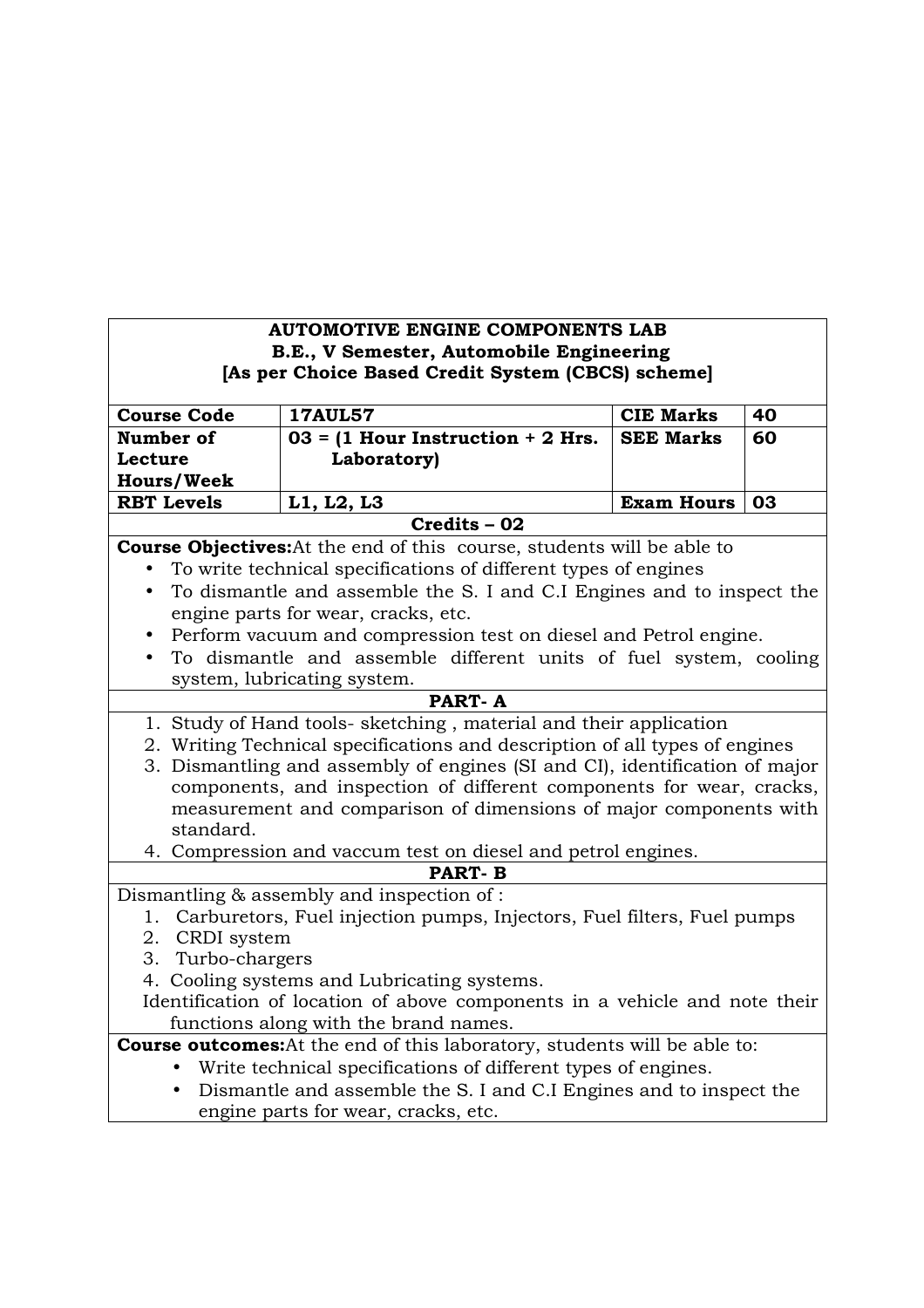| • Perform vaccum and compression test on diesel and Petrol engine.                                 |                                                                                  |                   |    |
|----------------------------------------------------------------------------------------------------|----------------------------------------------------------------------------------|-------------------|----|
| • To dismantle and assemble different units of fuel system, cooling<br>system, lubricating system. |                                                                                  |                   |    |
| <b>Scheme of Examination:</b>                                                                      |                                                                                  |                   |    |
|                                                                                                    | ONE question from part -A :25 Marks                                              |                   |    |
|                                                                                                    | ONE question from Part-B: 25 Marks                                               |                   |    |
| Viva -Voice                                                                                        | $:10$ Marks                                                                      |                   |    |
| Total:                                                                                             | $: 60$ Marks                                                                     |                   |    |
|                                                                                                    | FLUID MECHANICS AND FULE TESTING LAB                                             |                   |    |
|                                                                                                    | B.E., V Semester, Automobile Engineering                                         |                   |    |
|                                                                                                    | [As per Choice Based Credit System (CBCS) scheme]                                |                   |    |
| <b>Course Code</b>                                                                                 | <b>17AUL58</b>                                                                   | <b>CIE Marks</b>  | 40 |
| Number of                                                                                          | $03 = (1$ Hour Instruction + 2 Hrs.                                              | <b>SEE Marks</b>  | 60 |
| Lecture                                                                                            | Laboratory)                                                                      |                   |    |
| <b>Hours/Week</b>                                                                                  |                                                                                  |                   |    |
| <b>RBT Levels</b>                                                                                  | L1, L2, L3                                                                       | <b>Exam Hours</b> | 03 |
|                                                                                                    | Credits - 02                                                                     |                   |    |
|                                                                                                    | <b>Course Objectives:</b> At the end of this course, students will be able to    |                   |    |
| $\bullet$                                                                                          | To apply the basic concepts/knowledge gained in Fluid mechanics and              |                   |    |
|                                                                                                    | Fuel testing for verifying basic laws governing flow of fluids and to            |                   |    |
|                                                                                                    | determine various properties of fuels used for automotive internal               |                   |    |
| combustion engines.                                                                                |                                                                                  |                   |    |
|                                                                                                    | PART-A                                                                           |                   |    |
| <b>Fluid Mechanics</b>                                                                             |                                                                                  |                   |    |
| meter.                                                                                             | 1. Determination of coefficient of discharge of venturi meter and orifice        |                   |    |
|                                                                                                    | 2. Determination of major and minor losses in pipe flow (sudden                  |                   |    |
|                                                                                                    | enlargement, contraction, bend, entry and exit).                                 |                   |    |
| 3.                                                                                                 | Performance testing of fluid pumps (Centrifugal, reciprocating and gear          |                   |    |
| pumps).                                                                                            |                                                                                  |                   |    |
|                                                                                                    | 4. Performance testing of air blowers.                                           |                   |    |
|                                                                                                    | <b>PART-B</b>                                                                    |                   |    |
|                                                                                                    | 1. Determination of flash and fire point of fuels.                               |                   |    |
|                                                                                                    | 2. Determination of calorific value of solid, liquid and gaseous fuel.           |                   |    |
|                                                                                                    | 3. Determination of viscosity of oils using redwood, saybolt and Torsion         |                   |    |
| viscometer.                                                                                        |                                                                                  |                   |    |
|                                                                                                    | 4. Determination of carbon residue and moisture content in a fuel.               |                   |    |
|                                                                                                    | 5. Determination of cloud and pour point of oils.                                |                   |    |
|                                                                                                    | <b>Course outcomes:</b> At the end of this laboratory, students will be able to: |                   |    |
|                                                                                                    | Determine coefficient of discharge of venturimeter and orifice meter.            |                   |    |
|                                                                                                    | Determine major and minor losses in flow through pipes.                          |                   |    |
|                                                                                                    | Investigate performance characteristics of various fluid pumps.                  |                   |    |
| $\bullet$                                                                                          | Determine flash point, fire point, calorific value, viscosity, cloud             |                   |    |
| point, moisture content of fuel and lubricants.                                                    |                                                                                  |                   |    |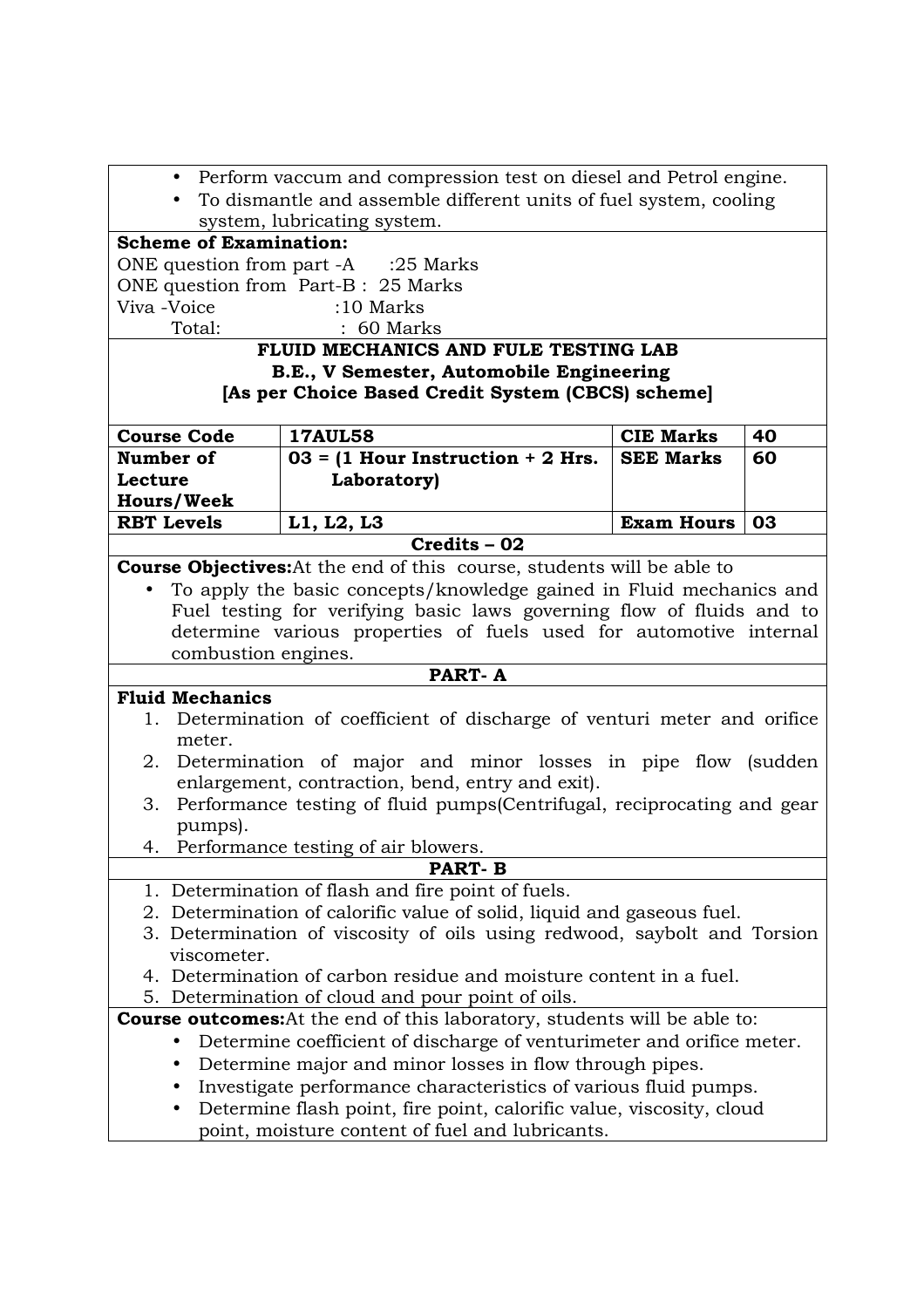| <b>Scheme of Examination:</b><br>ONE question from part -A : 25 Marks<br>ONE question from Part-B: 25 Marks<br>Viva -Voice<br>$:10$ Marks<br>Total:<br>$: 60$ Marks |  |  |
|---------------------------------------------------------------------------------------------------------------------------------------------------------------------|--|--|
|                                                                                                                                                                     |  |  |
|                                                                                                                                                                     |  |  |
|                                                                                                                                                                     |  |  |
|                                                                                                                                                                     |  |  |
|                                                                                                                                                                     |  |  |
|                                                                                                                                                                     |  |  |
|                                                                                                                                                                     |  |  |
|                                                                                                                                                                     |  |  |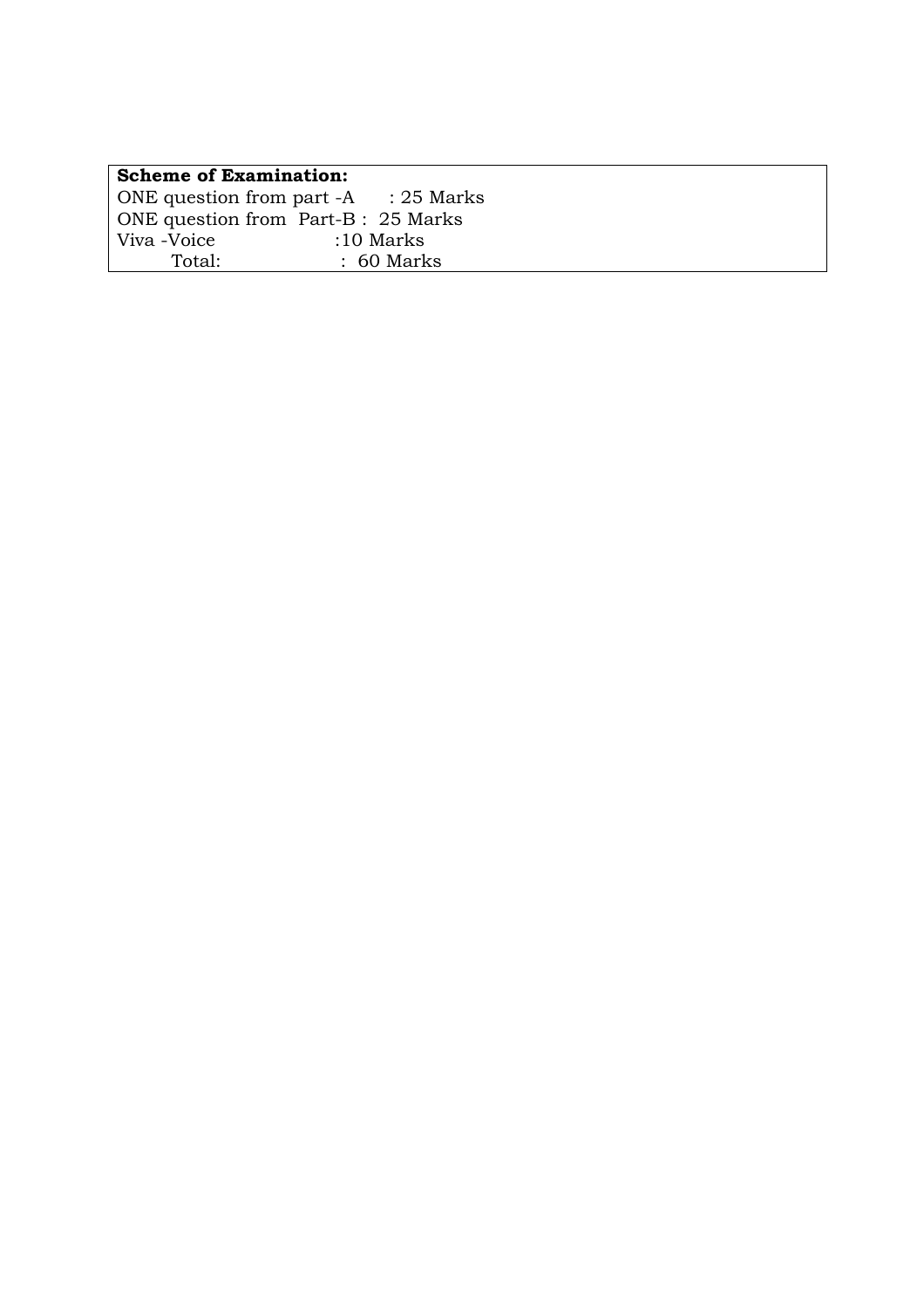| <b>AUTOMOTIVE CHASSIS &amp; SUSPENSION</b><br>B.E., VI Semester, Automobile Engineering<br>[As per Choice Based Credit System (CBCS) scheme] |                          |                   |    |  |
|----------------------------------------------------------------------------------------------------------------------------------------------|--------------------------|-------------------|----|--|
| <b>Course Code</b>                                                                                                                           | <b>17AU61</b>            | <b>CIE Marks</b>  | 40 |  |
| Number of                                                                                                                                    | 04                       | <b>SEE Marks</b>  | 60 |  |
| Lecture                                                                                                                                      |                          |                   |    |  |
| <b>Hours/Week</b>                                                                                                                            |                          |                   |    |  |
| <b>Total Number of</b>                                                                                                                       | 50 (10 Hours per Module) | <b>Exam Hours</b> | 03 |  |
| <b>Lecture Hours</b>                                                                                                                         |                          |                   |    |  |
| Credits – 04                                                                                                                                 |                          |                   |    |  |

**Course Objectives:**At the end of the course, students will be able to

- Explain different chassis layouts and frames solve for stability and weight distribution and suitability of frames.
- Describe, about various Front Axles, factors of wheel alignment Steering Systems and Calculate dimensions of Front Axle.
- Discuss about various types Propeller Shaft, Differential and Rear Axles and to solve numericals.
- Compare various types of Brakes and solve numerical.
- Describe Various Types of Suspensions, Wheels and Tyres.
- Calculate dimensions of different suspensions.

# **Introduction:**

General consideration relating to chassis layout, power location, types of automobiles, layout of an automobile with reference to power plant, weight distribution, stability, Numerical problems.

**Module-1** 

### **Frames:**

Types of frames ,general form & dimensions, materials, frame stresses, frame sections, cross members, proportions of channel sections, constructional details, loading points, sub frames, passenger car frames, X member type frame, Box section type frame, testing of frames, bending and torsion test, effect of brake application of frame stresses, truck frames, defects, Numerical problems.L1, L2,L3

#### **Module-2**

# **Front Axle and Steering Systems:**

 Axle parts and materials, loads and stresses, center sections, section near steering head, spring pads, front axle loads, steering heads, factors of wheel alignment, wheel balancing, center point steering, correct steering angle, steering mechanisms, cornering force, self righting torque, under steer and over steer, Steering linkages, steering gears, special steering columns, power steering, trouble shooting, Numerical problems.L1, L2, L3

### **Module-3**

# **Propeller Shaft:**

Construction & types of propeller shafts, whirling of propeller shaft, universal joints, analysis of Hooke's joint- ratio of shafts velocities, maximum & minimum speeds of driven shaft, condition for equal speeds of thee driving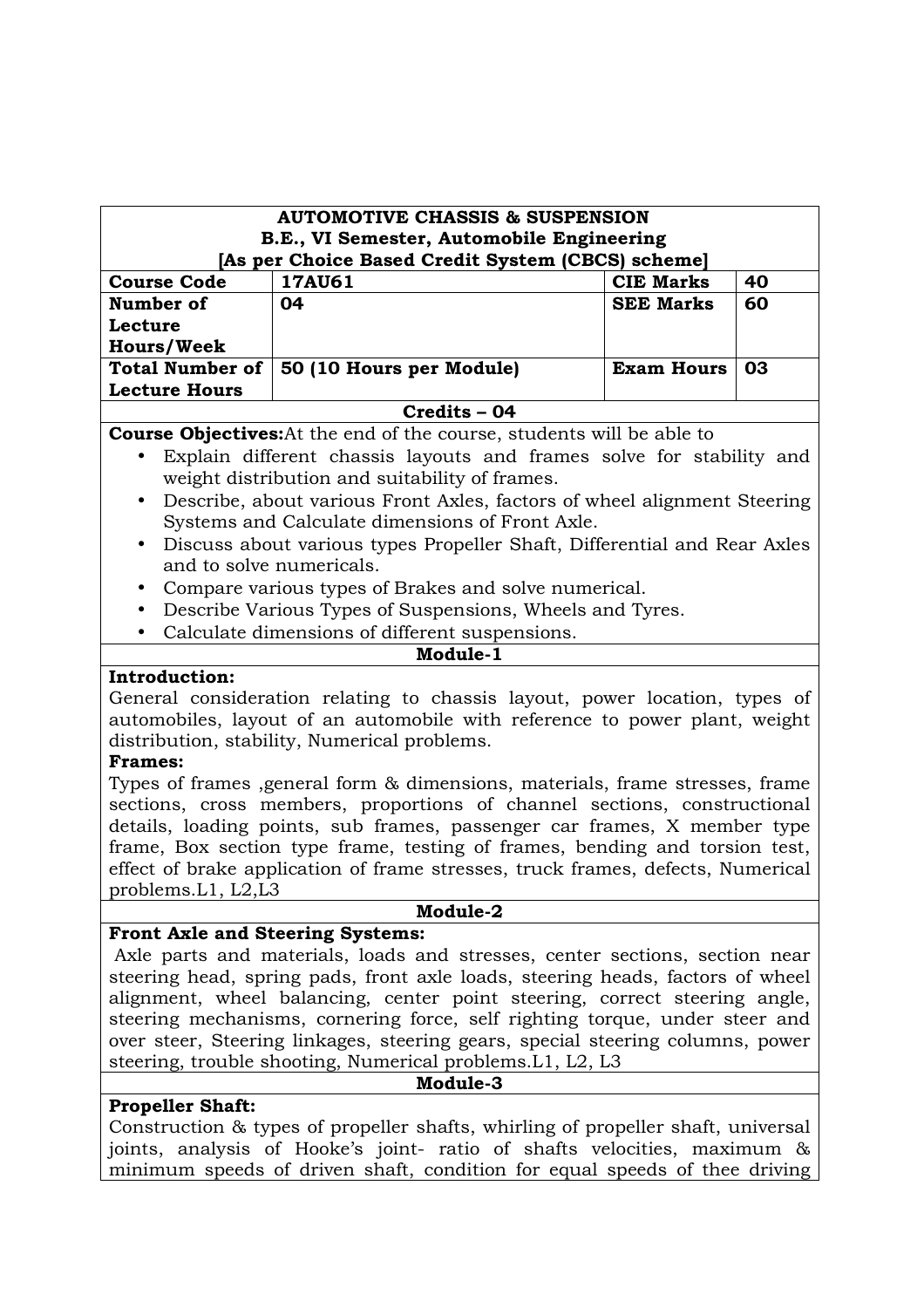&driven shafts, angular acceleration of the driven shaft, maximum fluctuation of speed, double Hooke's joint, Numerical problems.

# **Final drive:**

Construction details, types.

## **Differential:**

Principle, types of differential gears, conventional and non-slip differentials, backlash, differential lock, inter-axle differential, transaxle types.

## **Rear axle:**

 Torque reaction, driving thrust, Hotchkiss drive, torque tube drive, construction of rear axle shaft supporting- fully floating and semi floating arrangements axle housings, trouble shooting, numerical problems. L1, L2,L3, L4

#### **Module-4**

# **Brakes:**

Necessity, stopping distance and time, brake efficiency, weight transfer, brake shoe theory, determination of braking torque, classification of brakes, types, construction, function, operation, braking systems - mechanical, hydraulic, disc, drum, details of hydraulic system, mechanical system and components, types of master & wheel cylinders, bleeding of brakes, brake drums, brake linings, brake fluid, factors influencing operation of brakes such as operating temperature, lining, brake clearance, pedal pressure, linkages etc, Brake compensation, Parking and emergency brakes, hill holder, automatic adjustment, servo brakes, Power brakes-Air brakes, vacuum brakes and electric brakes and components brake valve, unloaded valve, diaphragm, airhydraulic brakes, vacuum boosted hydraulic brakes, trouble shooting, Numerical problems.L1, L2, L3, L4

# **Module-5**

# **Suspension:**

Objects, basic considerations, Types of suspension springs, construction, operation & materials, leaf springs, coil springs, torsion bar, rubber springs, plastic springs, air bellows or pneumatic suspension, hydraulic suspension, constructional details of telescopic shock absorbers, independent suspension, front wheel independent suspension, rear wheel independent suspension, types, stabilizer, trouble shooting, Numerical problems.

# **Wheels and Tyres**:

Types of wheels, construction, structure and function, wheel dimensions, structure and function of tyres, static and dynamic properties of pneumatic tyres, types of tyres, materials, tyre section & designation, factors affecting tyre life, quick change wheels, special wheels, trouble shooting.L1, L2, L3

**Course outcomes:**After completion of above course, students will be able to

- Explain different chassis layouts and frames and solve for stability and weight distribution and suitability cross sections for frames.
- Describe various Front Axles, factors of wheel alignment Steering Systems and Calculate dimensions of Front Axle.
- Describe various types Propeller Shaft, Differential and Rear axles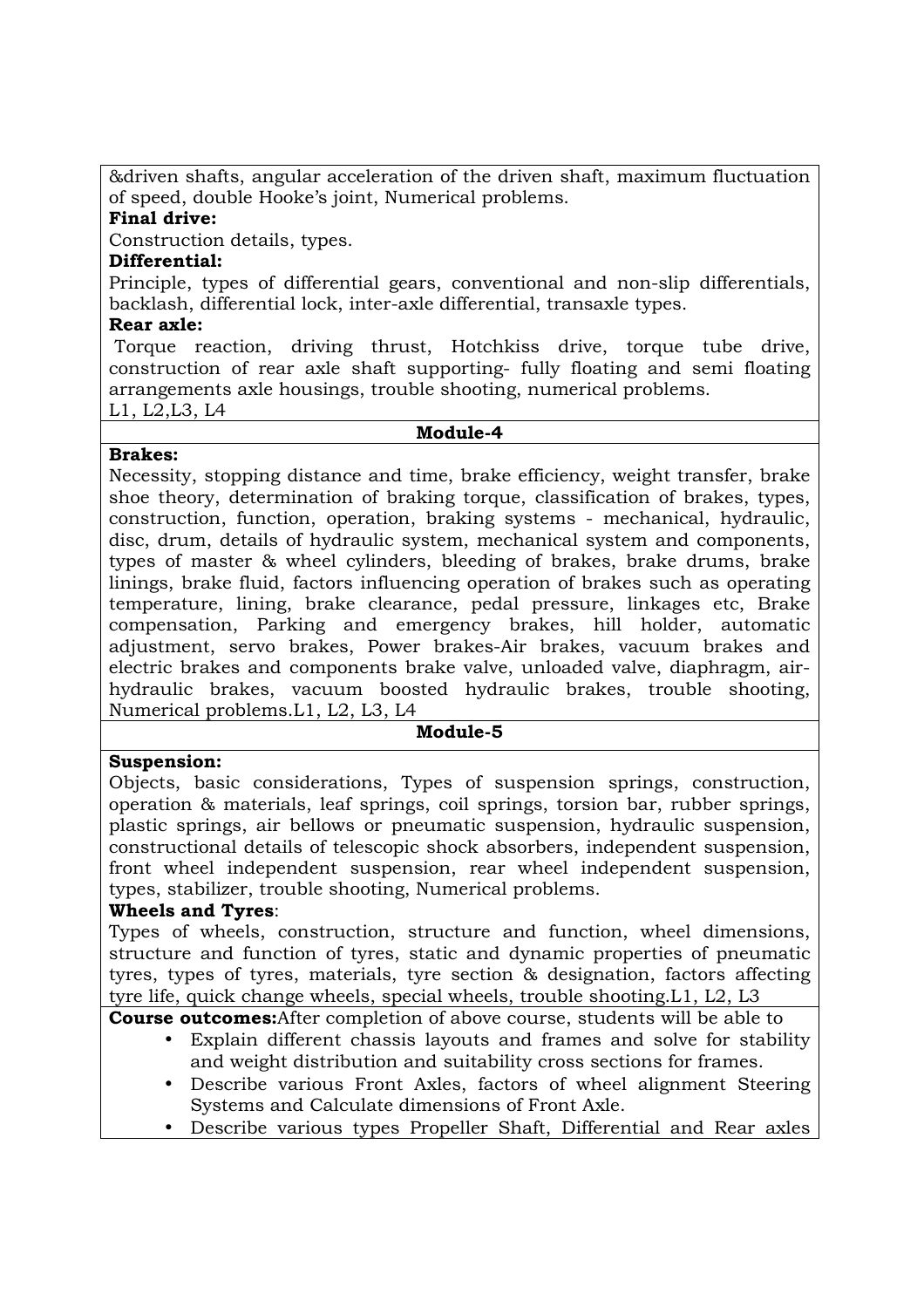| and can find dimensions of these components.<br>Select type of brake required to given application and will be able to<br>calculate basic dimension of brakes.<br>• Describe, About Various Types of Suspensions, Wheels and Tyres. |  |  |  |
|-------------------------------------------------------------------------------------------------------------------------------------------------------------------------------------------------------------------------------------|--|--|--|
| <b>Text Books:</b>                                                                                                                                                                                                                  |  |  |  |
| 1. Automobile Engineering Vol. I Kirpal Singh, 12th edition, Standard<br>publications, New Delhi, 2009.                                                                                                                             |  |  |  |
| 2. Automotive Chassis- Heldt P. M, Chilton Co., (Nyack, N.Y., P.M. Heldt,<br>1945) Literary Licensing, LLC, 2012.                                                                                                                   |  |  |  |
| 3. Automotive Mechanics- N. K. Giri, 8th Edition, Khanna Publications,<br>New Delhi, 2008.                                                                                                                                          |  |  |  |
| <b>Reference Books:</b>                                                                                                                                                                                                             |  |  |  |
| 1. Automobile Engineering - K. K. Ramalingam, Scitech Publication,<br>Chennai $-2011$ .                                                                                                                                             |  |  |  |
| 2. Automotive chassis and body- P. L. Kohli, TMH.                                                                                                                                                                                   |  |  |  |
| 3. Steering, Suspension and Tyres- Giles. J. G., Iiiffe Book Co., London-<br>1988.                                                                                                                                                  |  |  |  |
| 4. Automotive Chassis and Body- Crouse W. H., McGraw-Hill, New York-<br>1971.                                                                                                                                                       |  |  |  |
| 5. Automobile Engineering -T.R. Banga&Nathu<br>Khanna<br>Singh,<br>Publications, 1993.                                                                                                                                              |  |  |  |
| 6. Introduction to Automobile Engineering - N. R. Khatawate, Khanna pub.<br>New Delhi.                                                                                                                                              |  |  |  |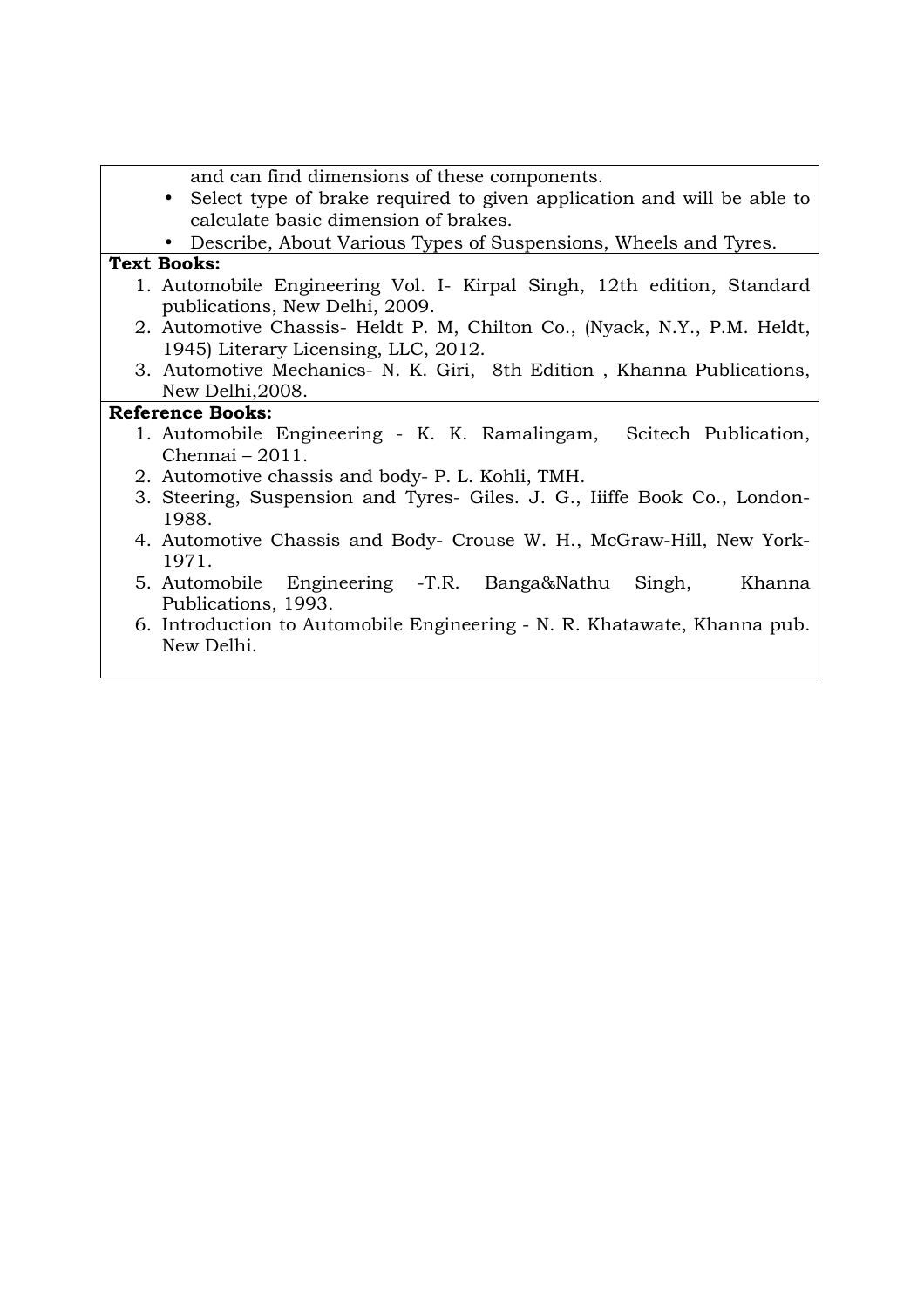| <b>HEAT AND MASS TRANSFER</b>                                                                  |                                                                                |                   |    |  |
|------------------------------------------------------------------------------------------------|--------------------------------------------------------------------------------|-------------------|----|--|
| B.E., VI Semester, Automobile Engineering<br>[As per Choice Based Credit System (CBCS) scheme] |                                                                                |                   |    |  |
| <b>Course Code</b>                                                                             | <b>17AU62</b>                                                                  | <b>CIE Marks</b>  | 40 |  |
| Number of                                                                                      | 04                                                                             | <b>SEE Marks</b>  | 60 |  |
| Lecture                                                                                        |                                                                                |                   |    |  |
| <b>Hours/Week</b>                                                                              |                                                                                |                   |    |  |
| <b>Total Number of</b>                                                                         | 50 (10 Hours per Module)                                                       | <b>Exam Hours</b> | 03 |  |
| <b>Lecture Hours</b>                                                                           |                                                                                |                   |    |  |
|                                                                                                | Credits - 04                                                                   |                   |    |  |
|                                                                                                | <b>Course Objectives:</b> At the end of the course, students will be able to   |                   |    |  |
|                                                                                                | Explain fundamental principles and laws of conduction, convection and          |                   |    |  |
|                                                                                                | radiation modes of heat transfer.                                              |                   |    |  |
|                                                                                                | Analyze one dimensional steady state heat transfer.                            |                   |    |  |
|                                                                                                | Analyze one dimensional one dimensional unsteady state heat transfer.          |                   |    |  |
| $\bullet$                                                                                      | Analyze one dimensional forced convection heat transfer problems.              |                   |    |  |
| $\bullet$                                                                                      | Analyze one dimensional free convection heat transfer problems.                |                   |    |  |
|                                                                                                | Analyze one dimensional application like flow over flat plate etc.             |                   |    |  |
|                                                                                                | Introduce basic principle of heat exchanger analysis and thermal design.       |                   |    |  |
| $\bullet$                                                                                      | Apply laws of radiation heat transfer to solve engineering problems.           |                   |    |  |
| Module-1                                                                                       |                                                                                |                   |    |  |
| Introductory concepts:                                                                         |                                                                                |                   |    |  |
| Modes of heat transfer: Basic laws governing conduction, convection, and                       |                                                                                |                   |    |  |
| radiation heat transfer; Thermal conductivity; convective heat transfer                        |                                                                                |                   |    |  |
| coefficient; radiation heat transfer; combined heat transfer mechanism.                        |                                                                                |                   |    |  |
|                                                                                                | Boundary conditions of 1st, 2nd and 3rd Kind, Conduction: Derivation of        |                   |    |  |
|                                                                                                | general three dimensional conduction equation in Cartesian coordinate,         |                   |    |  |
|                                                                                                | special cases, discussion on 3-D conduction in cylindrical and spherical       |                   |    |  |
|                                                                                                | coordinate systems. (No derivation). One dimensional conduction equations in   |                   |    |  |
|                                                                                                | rectangular, cylindrical and spherical coordinates for plane and composite     |                   |    |  |
| walls. Overall heat transfer coefficient. Thermal contact resistance, Numerical                |                                                                                |                   |    |  |
|                                                                                                | problems and Mathematical formulation. L1, L2, L3                              |                   |    |  |
|                                                                                                | Module-2                                                                       |                   |    |  |
| <b>Variable Thermal Conductivity:</b>                                                          |                                                                                |                   |    |  |
|                                                                                                | Derivation for heat flow and temperature distribution in plane wall. Critical  |                   |    |  |
|                                                                                                | thickness of insulation without heat generation, Heat transfer in extended     |                   |    |  |
| surfaces of uniform cross-section without heat generation, Long fin, and short                 |                                                                                |                   |    |  |
|                                                                                                | fin with insulated tip and without insulated tip and fin connected between two |                   |    |  |
|                                                                                                | heat sources. Fin efficiency and effectiveness. Numerical problems.            |                   |    |  |
|                                                                                                | <b>One-dimensional Transient Conduction:</b>                                   |                   |    |  |

Conduction in solids with negligible internal temperature gradient (Lumped system analysis), Use of Transient temperature charts (Heisler's charts) for transient conduction in slab, long cylinder and sphere; use of transient temperature charts for transient conduction in semi-infinite solids. Numerical Problems. L1, L2, L3, L4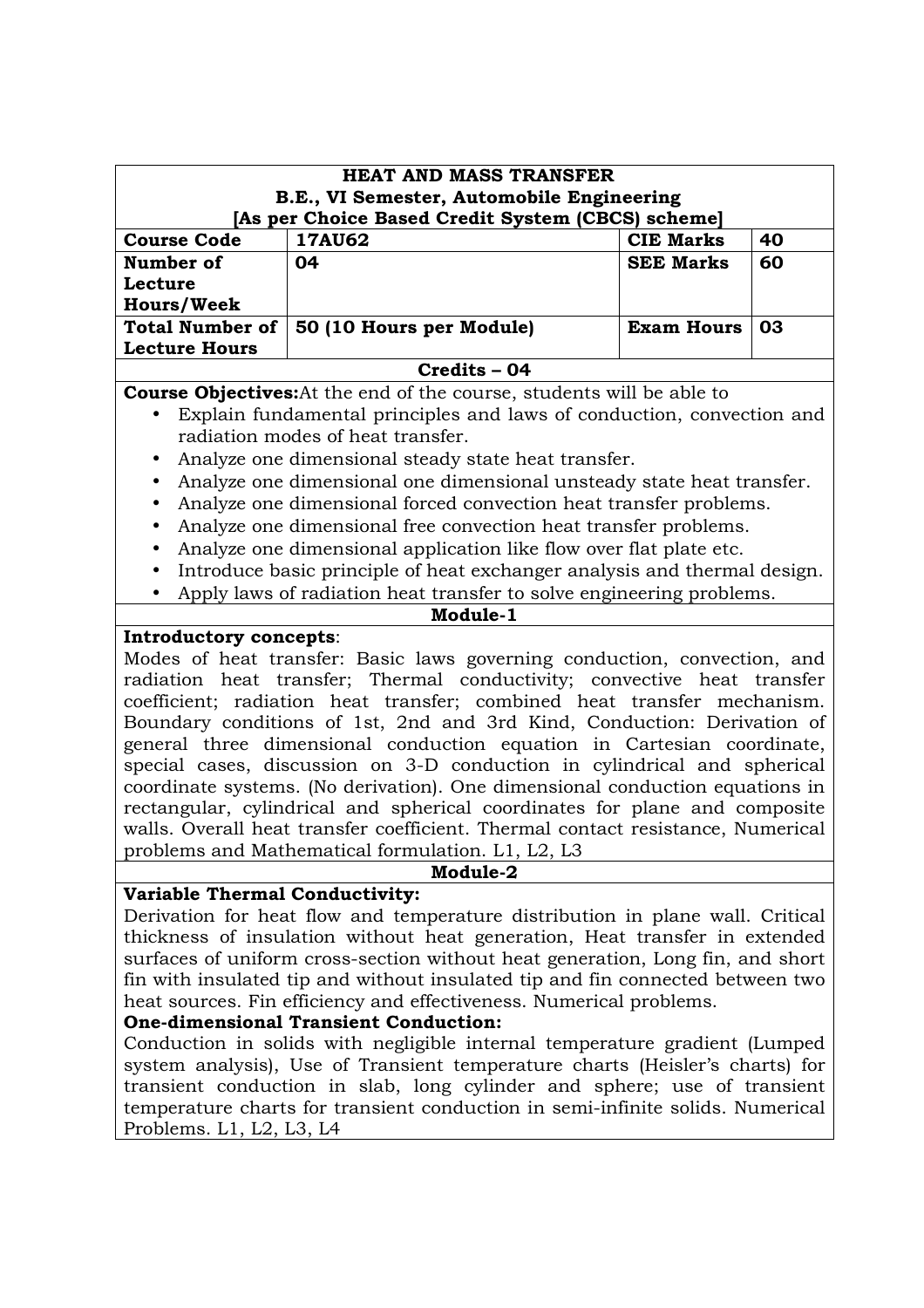### **Module-3**

## **Concepts and Basic Relations in Boundary Layers:**

Flow over a body velocity boundary layer; critical Reynolds number; general expressions for drag coefficient and drag force; thermal boundary layer; general expression for local heat transfer coefficient; Average heat transfer coefficient; Nusselt number. Flow inside a duct- velocity boundary layer, hydrodynamic entrance length and hydro dynamically developed flow; flow through tubes (internal flow) (discussion only). Numericals based on empirical relation given in data handbook.

### **Free or Natural Convection:**

Application of dimensional analysis for free convection- physical significance of Grashoff number; use of correlations free convection from or to vertical, horizontal and inclined flat plates, vertical and horizontal cylinders and spheres, Numerical problems.

### **Forced Convections:**

Applications of dimensional analysis for forced convection. Physical significance of Reynolds, Prandtl, Nusselt and Stanton numbers. Use of various correlations for hydro dynamically and thermally developed flows inside a duct use of correlations for flow over a flat plate, over a cylinder and sphere. Numericals.L1, L2, L3, L4

## **Module-4**

## **Heat Exchangers:**

Classification of heat exchangers; overall heat transfer coefficient, fouling and fouling factor; LMTD, Effectiveness-NTU methods of analysis of heat exchangers. Numerical problems.

### **Condensation and Boiling:**

Types of condensation (discussion only) Nusselt's theory for laminar condensation on a vertical flat surface; use of correlations for condensation on vertical flat surfaces, horizontal tube and horizontal tube banks; Reynolds number for condensate flow; regimes of pool boiling pool boiling correlations, Numericals.L1, L2, L3, L4

#### **Module-5**

### **Thermal radiation:**

Definitions of various terms used in radiation heat transfer; Stefan-Boltzman law, Kirchoff's law, Planck's law and Wein's displacement t law. Radiation heat exchange between two parallel infinite black surfaces, between two parallel infinite gray surfaces; effect of radiation shield; intensity of radiation and solid angle; Lambert's law; radiation heat exchange between two finite surfaces-configuration factor or view factor. Numerical problems. L1, L2, L3

**Course outcomes:**After completion of above course, students will be able to

- Demonstrate fundamental principles and laws of conduction, convection and radiation modes of heat transfer.
- Analyze one dimensional steady state heat transfer.
- Analyze one dimensional one dimensional unsteady state heat transfer.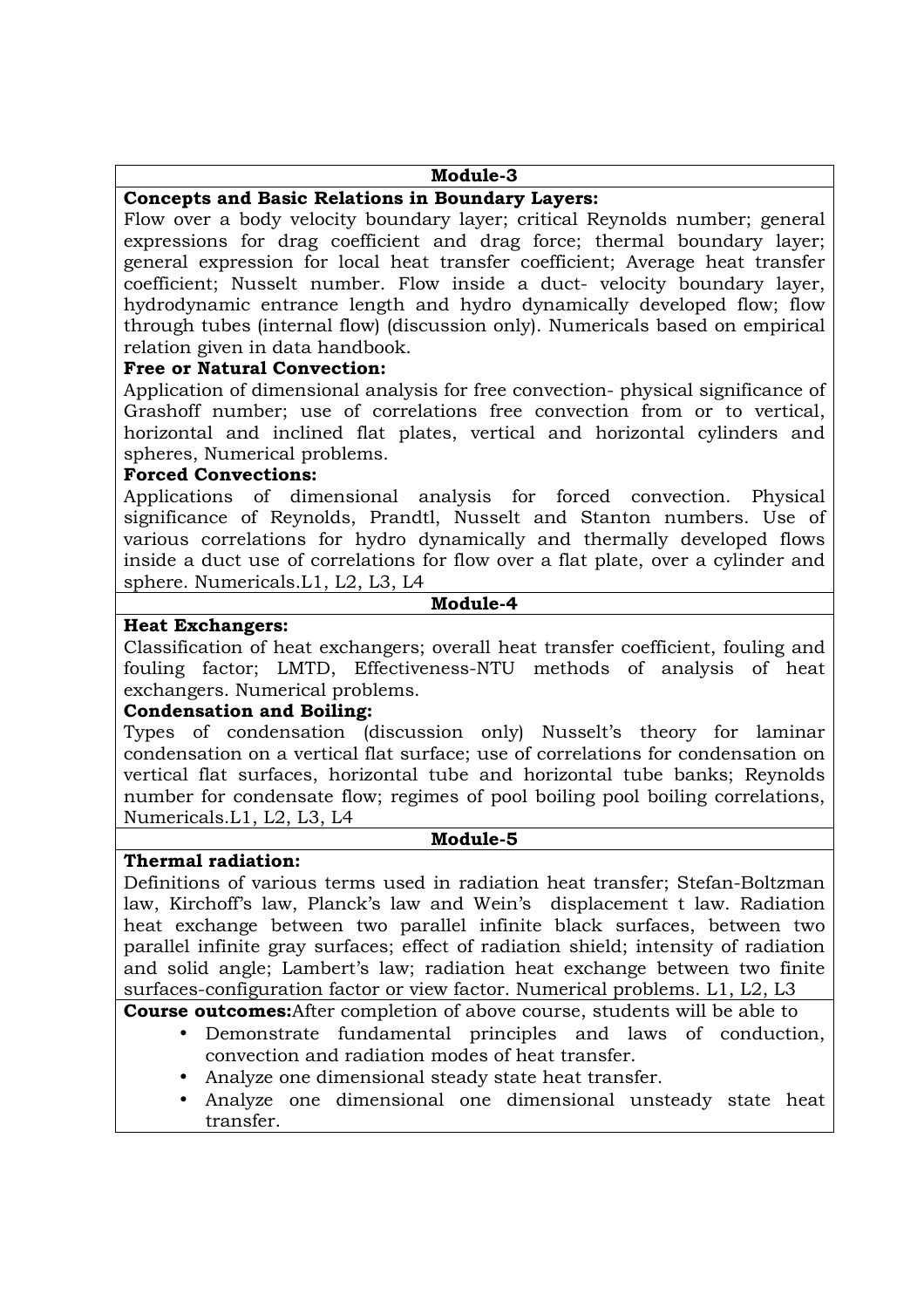- Analyze one dimensional forced convection heat transfer problems.
- Analyze one dimensional free convection heat transfer problems.
- Analyze one dimensional application like flow over flat plate etc.
- Introduce basic principle of heat exchanger analysis and thermal design.
- Apply laws of radiation heat transfer to solve engineering problems.

## **Text Books:**

- 1.Heat transfer- P. K. Nag, Tata McGraw Hill 2002.
- 2. Heat transfer-A basic approach- Ozisik, Tata McGraw Hill 2002.

- 1Heat transfer, a practical approach-Yunus A, Cengel Tata McGraw Hill.
- 2. Principles of heat transfer Kreith Thomas Learning 2001.
- 3. Fundamentals of heat and mass transfer Frenk P. Incropera and David P. Dewitt, John Wileyand son's.
- 4. Heat & Mass transfer- Tirumaleshwar, Pearson education 2006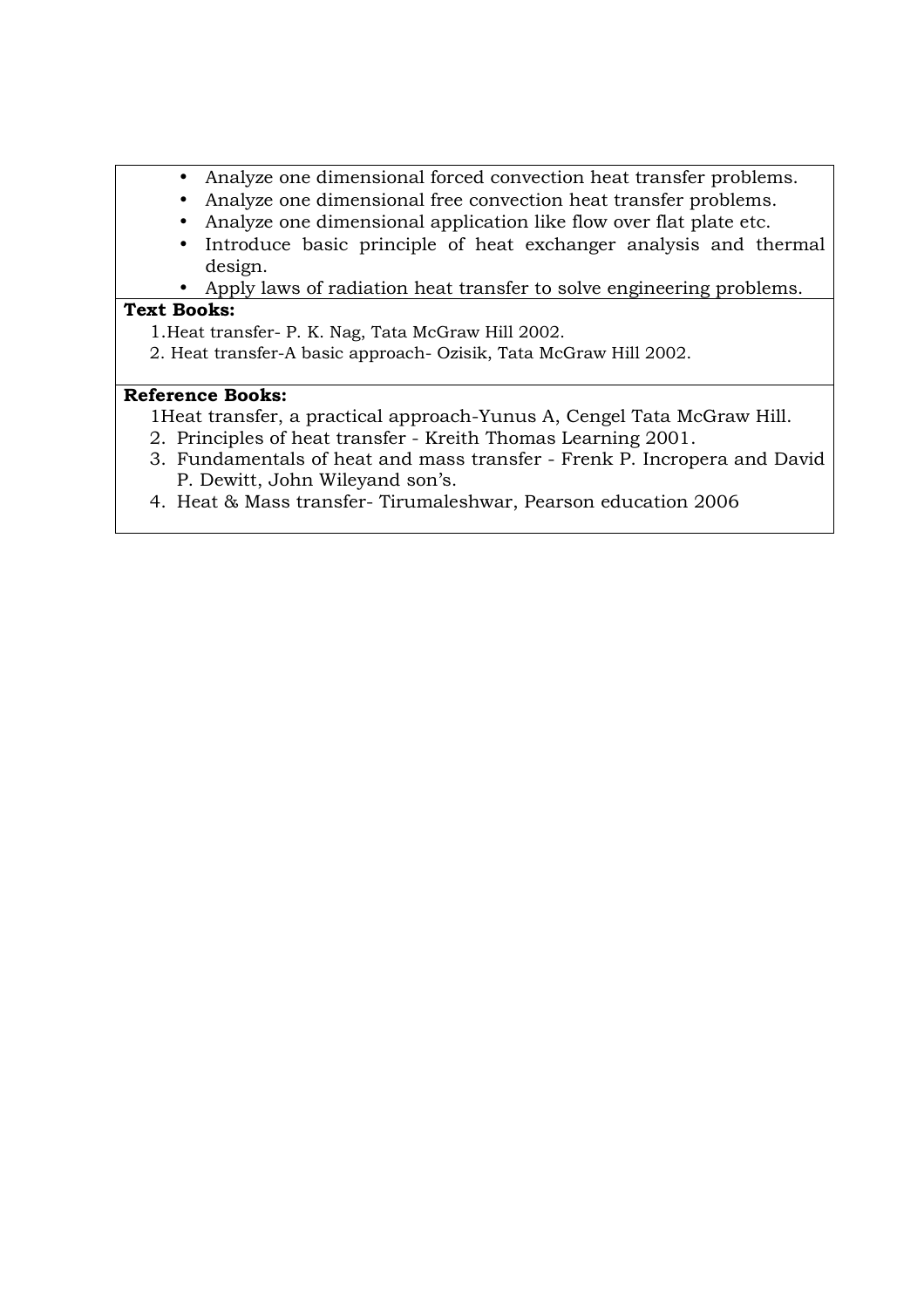| <b>DESIGN OF MACHINE ELEMENTS -II</b><br>B.E., VI Semester, Automobile Engineering                                                                            |                                                                                |                   |    |  |  |
|---------------------------------------------------------------------------------------------------------------------------------------------------------------|--------------------------------------------------------------------------------|-------------------|----|--|--|
| [As per Choice Based Credit System (CBCS) scheme]                                                                                                             |                                                                                |                   |    |  |  |
| <b>Course Code</b>                                                                                                                                            | <b>17AU63</b>                                                                  | <b>CIE Marks</b>  | 40 |  |  |
| Number of                                                                                                                                                     | 04                                                                             | <b>SEE Marks</b>  | 60 |  |  |
| Lecture                                                                                                                                                       |                                                                                |                   |    |  |  |
| <b>Hours/Week</b>                                                                                                                                             |                                                                                |                   |    |  |  |
| <b>Total Number of</b><br><b>Lecture Hours</b>                                                                                                                | 50 (10 Hours per Module)                                                       | <b>Exam Hours</b> | 03 |  |  |
|                                                                                                                                                               | Credits - 04                                                                   |                   |    |  |  |
|                                                                                                                                                               | <b>Course Objectives:</b> At the end of the course, students will be able to   |                   |    |  |  |
| $\bullet$                                                                                                                                                     | Describe the basic types of curved beams and springs.                          |                   |    |  |  |
| ٠                                                                                                                                                             | Analyze the stresses in the critical section of a curved beam.                 |                   |    |  |  |
| $\bullet$                                                                                                                                                     | Illustrate the design procedure to arrive at the proper specifications of      |                   |    |  |  |
| springs/gears/clutches.                                                                                                                                       |                                                                                |                   |    |  |  |
| $\bullet$                                                                                                                                                     | Select suitable size, module & type of gears for a required velocity ratio.    |                   |    |  |  |
| $\bullet$                                                                                                                                                     | Calculate the dimensions and suggest suitable materials for Gears.             |                   |    |  |  |
| $\bullet$                                                                                                                                                     | Define the terminology of gears and springs.                                   |                   |    |  |  |
| $\bullet$                                                                                                                                                     | Demonstrate the suitability of a type and class of lubricant for a specific    |                   |    |  |  |
| application.                                                                                                                                                  |                                                                                |                   |    |  |  |
|                                                                                                                                                               | Module-1                                                                       |                   |    |  |  |
| Bending stresses in curved beams:                                                                                                                             |                                                                                |                   |    |  |  |
|                                                                                                                                                               | Introduction, Analysis of stresses in curved beams, stresses in beams of       |                   |    |  |  |
| standard cross sections.                                                                                                                                      |                                                                                |                   |    |  |  |
| <b>Springs:</b>                                                                                                                                               |                                                                                |                   |    |  |  |
| Introduction, types of springs, terminology, stresses and deflection in helical                                                                               |                                                                                |                   |    |  |  |
| coil springs of circular and non-circular cross sections, springs under                                                                                       |                                                                                |                   |    |  |  |
| fluctuating loads, concentric springs. Leaf Springs: stresses in leaf springs,                                                                                |                                                                                |                   |    |  |  |
| equalized stresses and length of spring leaves. L1, L2, L3, L4                                                                                                |                                                                                |                   |    |  |  |
|                                                                                                                                                               | Module-2                                                                       |                   |    |  |  |
| Spur & Helical gears:                                                                                                                                         |                                                                                |                   |    |  |  |
| Introduction, spur gears, standard proportions of gear systems, stresses in                                                                                   |                                                                                |                   |    |  |  |
| gear tooth, Lewis equation and form factor, design for strength, dynamic load<br>and wear load. Helical Gears: definitions, formative number of teeth, design |                                                                                |                   |    |  |  |
|                                                                                                                                                               | based on strength, dynamic and wear loads. L1, L2, L3, L4                      |                   |    |  |  |
|                                                                                                                                                               | Module-3                                                                       |                   |    |  |  |
| <b>Bevel and Worm Gear:</b>                                                                                                                                   |                                                                                |                   |    |  |  |
|                                                                                                                                                               | Terminology, formative number of teeth, design based on strength, dynamic      |                   |    |  |  |
|                                                                                                                                                               | and wear loads. Worm Gears: terminology, design based on strength, dynamic,    |                   |    |  |  |
|                                                                                                                                                               | wear loads and efficiency of worm gear drives. L1, L2, L3, L4                  |                   |    |  |  |
| Module-4                                                                                                                                                      |                                                                                |                   |    |  |  |
| <b>Clutches &amp; Brakes:</b>                                                                                                                                 |                                                                                |                   |    |  |  |
| Introduction, types of clutches, design of Clutches (single plate, multi plate                                                                                |                                                                                |                   |    |  |  |
|                                                                                                                                                               | clutches). Brakes, energy absorbed by a brake, heat dissipated during braking, |                   |    |  |  |
|                                                                                                                                                               | single block brakes and simple band brakes. L1, L2, L3                         |                   |    |  |  |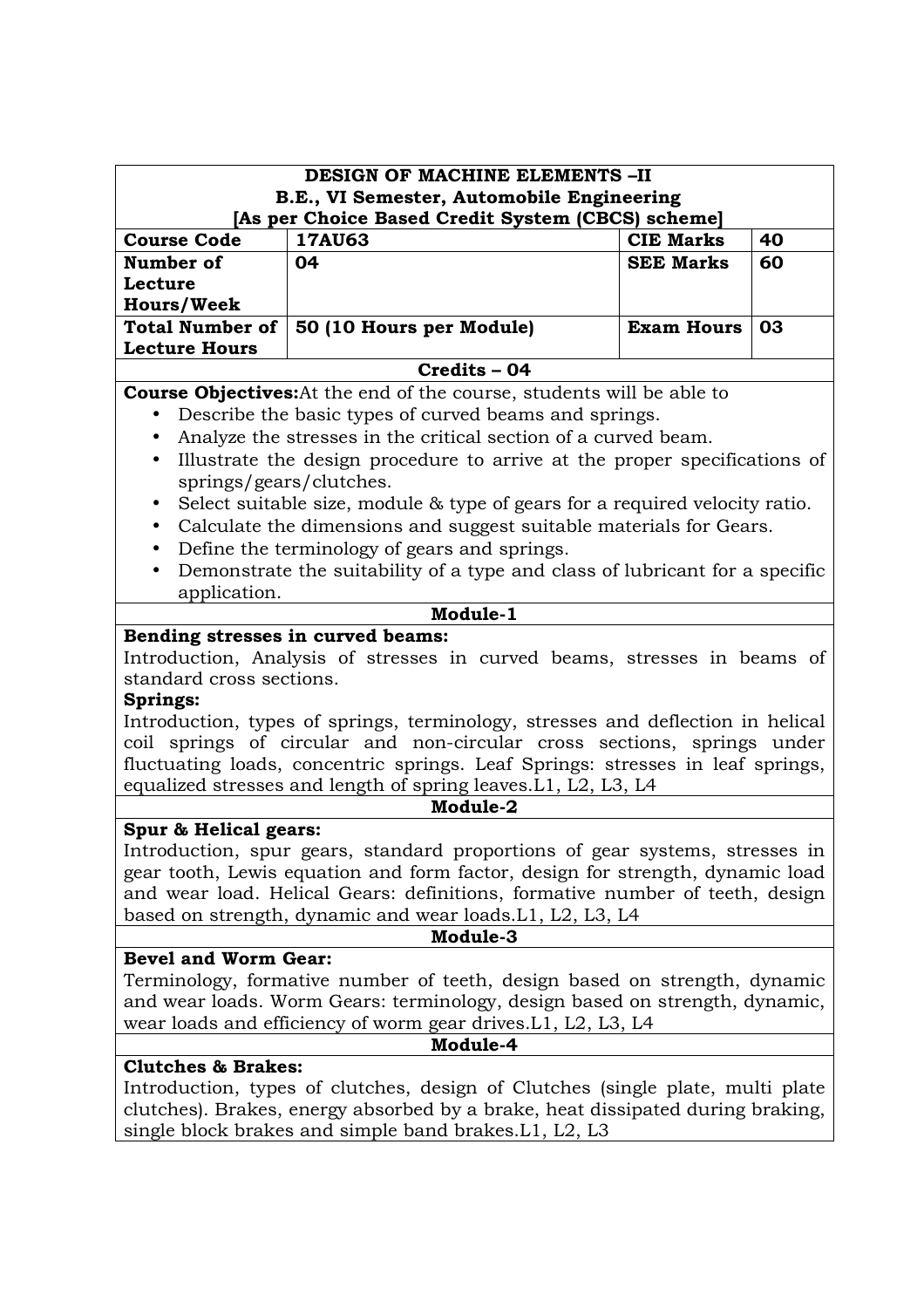# **Module-5**

# **Sliding Bearings:**

Introduction, principle of hydro dynamic lubrication, assumptions in hydrodynamic lubrication, bearing characteristic number and modulus, Sommerfeld number, coefficient of friction, power loss, heat Generated and heat dissipated, selection of lubricant, grease, bearing failure- causes and remedies, design of journal bearings.

# **Rolling contact bearings:**

Types of bearings, Principle of self-aligning, static equivalent load, dynamic load rating, bearing life, selection of ball and roller bearings, advantages and disadvantages of ball, roller and needle bearings, lubrication of bearing. L1, L2, L3, L4

# **Course outcomes:**After completion of above course, students will be able to

- Design the curved beams using the equations of stress.
- Design helical spring and leaf spring using the equations of stress and deflection.
- Design the spur gears and helical gears using different parameters and check the gears for dynamic and wear load.
- Design the various types of bevel gears and worm gears for dynamic and wear load using various parameters.
- Design sliding contact and rolling contact bearings to find coefficient of friction, heat generated, heat dissipated and average life of bearings.
- Analyze and design given machine components and present their designs in the form of a Report.

# **Design Data Hand Books:**

- 1. Design Data Hand Book K. Mahadevan and K.Balaveera Reddy, CBS, Publication.
- 2. Design Data Hand Book K. Lingaiah, McGraw Hill, 2nd Ed. 2003.

# **Text Books:**

- 1. Mechanical Engineering Design- Joseph E Shigley and Charles R. Mischke McGraw Hill International edition, 2003.
- 2. Design of Machine Elements- V. B. Bhandari, Tata McGraw Hill Publishing Company Ltd., New Delhi, 2nd Edition 2007.

# **Reference Books:**

- 1.Machine Design- Robert L. Norton, Pearson Education Asia, 2001.
- 2. Mechanical Engineering Design- Joseph E Shigley and Charles R. Mischke, McGraw Hill International edition, 6th Edition 2003.
- 3. Machine Design- Hall, Holowenko, and Laughlin (Schaum's Outlines series) Adapted by S. K. Somani, Tata McGraw Hill Publishing Company Ltd.
- 4. Machine Design-II-J. B. K. Das, Sapna Book House, Bangalore.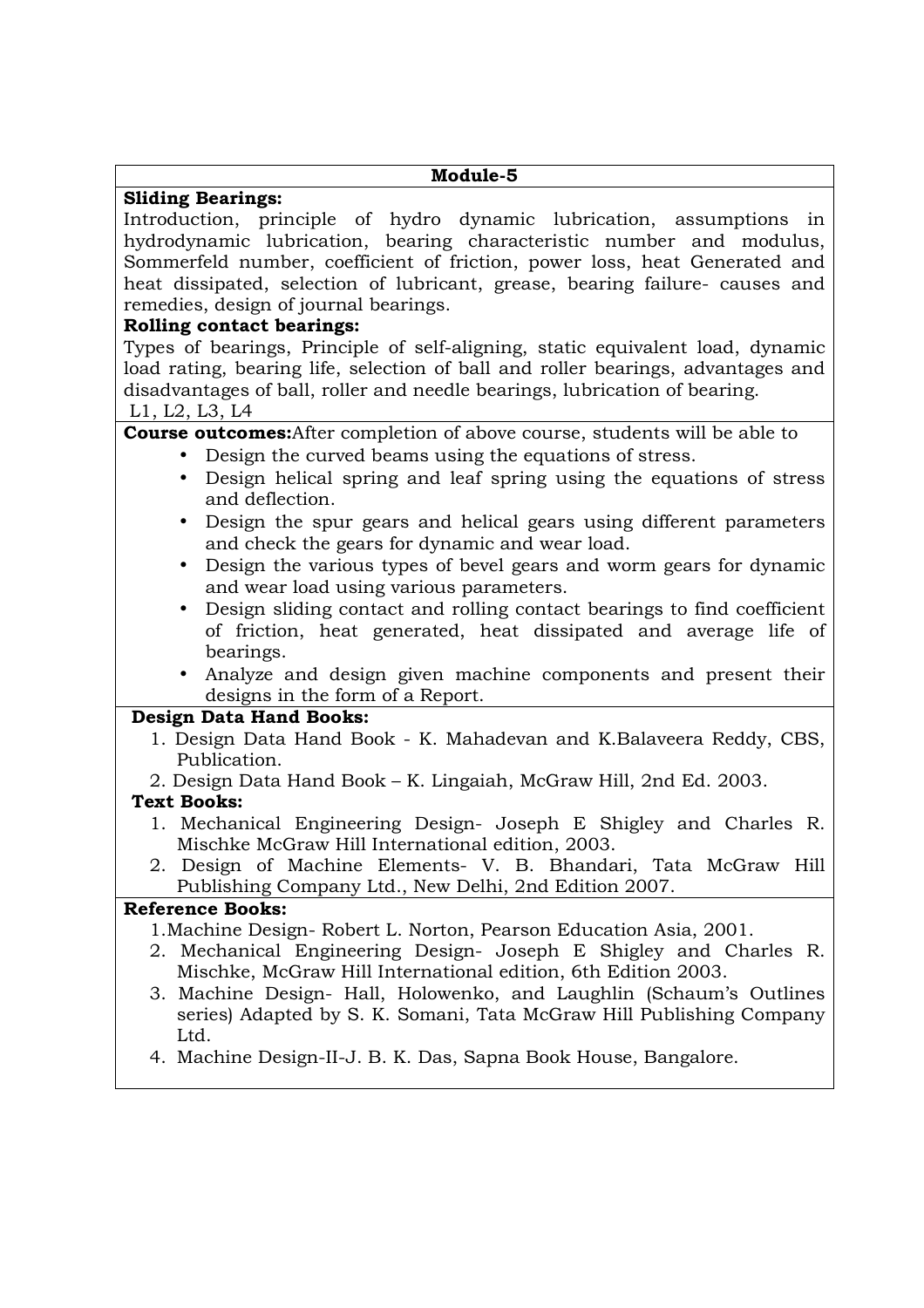| <b>AUTOMOTIVE TRANSMISSION</b>                                       |                                                                                                                                                            |                   |         |
|----------------------------------------------------------------------|------------------------------------------------------------------------------------------------------------------------------------------------------------|-------------------|---------|
|                                                                      | B.E., VI Semester, Automobile Engineering<br>[As per Choice Based Credit System (CBCS) scheme]                                                             |                   |         |
| <b>Course Code</b>                                                   | <b>17AU64</b>                                                                                                                                              | <b>CIE Marks</b>  | 40      |
| Number of                                                            | 04                                                                                                                                                         | <b>SEE Marks</b>  | 60      |
| Lecture                                                              |                                                                                                                                                            |                   |         |
| <b>Hours/Week</b>                                                    |                                                                                                                                                            |                   |         |
| <b>Total Number of</b><br><b>Lecture Hours</b>                       | 50 (10 Hours per Module)                                                                                                                                   | <b>Exam Hours</b> | 03      |
|                                                                      | Credits - 04                                                                                                                                               |                   |         |
|                                                                      | <b>Course Objectives:</b> At the end of the course, students will be able to                                                                               |                   |         |
|                                                                      | Explain the Constructional, design and working principles of different                                                                                     |                   |         |
| types of clutches.                                                   |                                                                                                                                                            |                   |         |
| $\bullet$                                                            | Explain the constructional and working principle of different types of                                                                                     |                   |         |
|                                                                      | fluid flywheel, torque converter and one way clutches.                                                                                                     |                   |         |
| $\bullet$                                                            | Explain the constructional and working principle of different types of                                                                                     |                   |         |
| gear box.                                                            |                                                                                                                                                            |                   |         |
| $\bullet$                                                            | Determine the gear ratio, speed of vehicle and number of teeth on                                                                                          |                   |         |
|                                                                      | driving and driven gears.                                                                                                                                  |                   |         |
| $\bullet$                                                            | Explain the constructional and principle of operation of different types                                                                                   |                   |         |
|                                                                      | epicyclic gear box, Calculation of gear ratio for epicyclic gear box.                                                                                      |                   |         |
|                                                                      | Explain the necessity, advantages, constructional and principle of                                                                                         |                   |         |
|                                                                      | operation of different types of automatic transmissions and hydraulic                                                                                      |                   |         |
| control.                                                             |                                                                                                                                                            |                   |         |
|                                                                      | Module-1                                                                                                                                                   |                   |         |
| Clutch:                                                              |                                                                                                                                                            |                   |         |
|                                                                      | Necessity of clutch in an automobile, requirements of a clutch, Clutch                                                                                     |                   |         |
|                                                                      | materials, clutch lining, different types of clutches, friction clutches-Single                                                                            |                   |         |
| plate                                                                | clutch, multi plate clutch, cone clutch, centrifugal                                                                                                       |                   | clutch, |
|                                                                      | electromagnetic clutch, hydraulic clutches, Vacuum operated clutch, Clutch<br>adjustment, Clutch troubles and their causes, Numerical problems. L1, L2, L3 |                   |         |
|                                                                      | Module-2                                                                                                                                                   |                   |         |
|                                                                      | Fluid Coupling & One way clutches:                                                                                                                         |                   |         |
|                                                                      | Constructional details of various types, percentage slip, one way clutches                                                                                 |                   |         |
|                                                                      | (Over running clutch) like sprag clutch, ball and roller one way clutches,                                                                                 |                   |         |
|                                                                      | necessity and field of application, working fluid requirements,<br>fluid                                                                                   |                   |         |
| requirements, fluid requirements and fluid coupling characteristics. |                                                                                                                                                            |                   |         |
| <b>Hydrodynamic Torque converters:</b>                               |                                                                                                                                                            |                   |         |
|                                                                      | Introduction to torque converters, comparisons characteristics, slip, principles                                                                           |                   |         |
|                                                                      | of torque multiplication, 3 and 4 phase torque converters,<br>typical                                                                                      |                   |         |
| hydrodynamic transmission. L1, L2, L3                                |                                                                                                                                                            |                   |         |
| Module-3                                                             |                                                                                                                                                            |                   |         |
| <b>Power Required for Propulsion:</b>                                |                                                                                                                                                            |                   |         |
|                                                                      | Various Resistances to Motion of the Automobile, Traction, tractive effort                                                                                 |                   |         |
|                                                                      | Performance curves, acceleration gradeability, drawbar pull, Numerical                                                                                     |                   |         |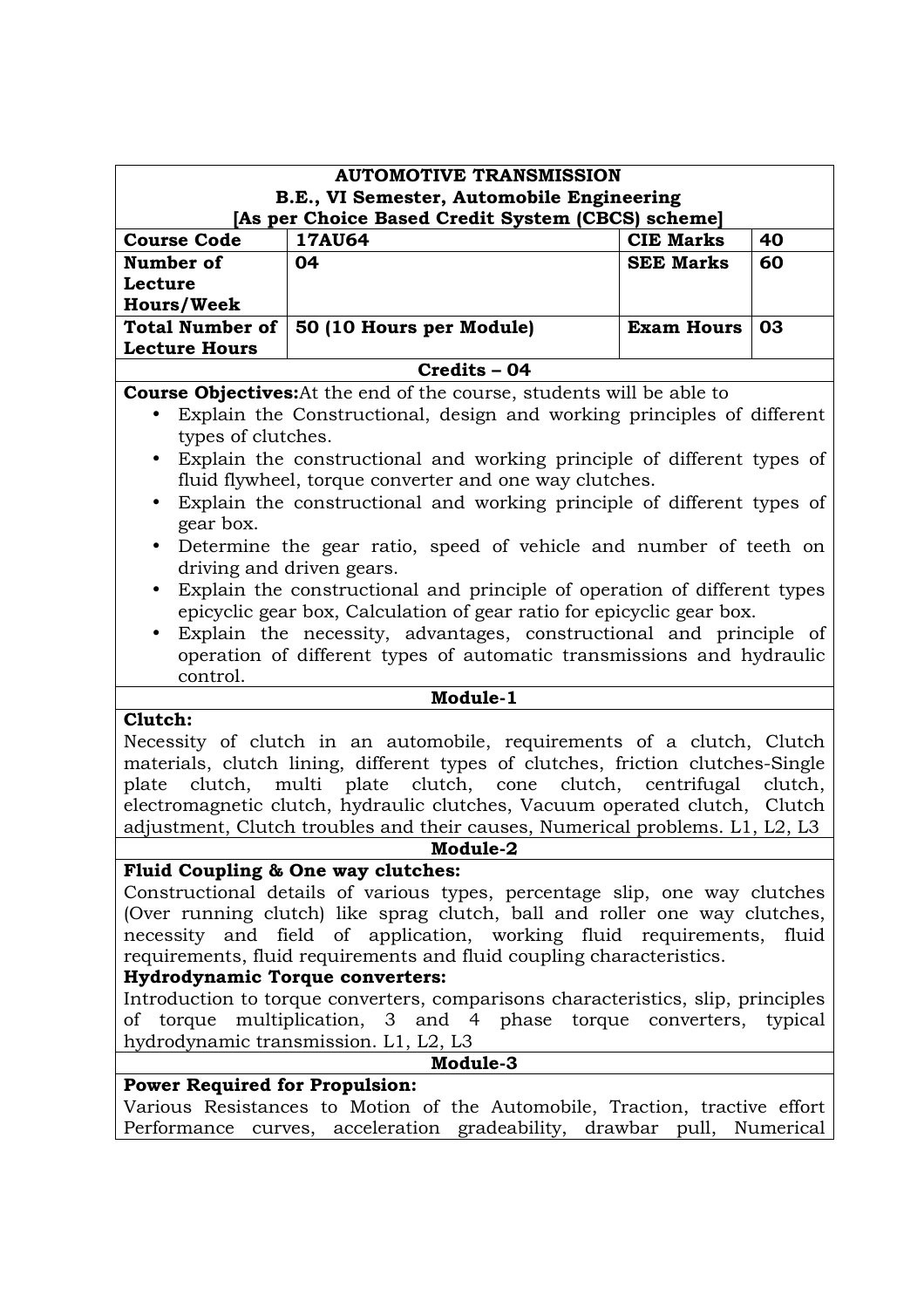#### Problems. **Transmission:**

The need for transmissions, Necessity of gear box, Calculation of gear ratios for vehicles, Performance characteristics in different gears , Desirable ratios of 3 speed & 4 speed gear boxes, Constructional details of - Sliding-mesh gear box, Constant-mesh gear box, Synchromesh gear box, auxiliary transmissions, compound transmissions, numerical problems. L1, L2, L3

#### **Module-4**

### **Epicyclic Transmission:**

Principle of operation, types of planetary transmission, Calculation of gear ratio in different speeds, Wilson planetary transmission, Ford-T model gear box , Pre selective mechanism, Vacuum control, pneumatic control, hydraulic control in the planetary gear system, Over drives, Numerical problems. L1, L2, L3

#### **Module-5**

# **Hydrostatic Drives:**

Principles of hydrostatic drives, different systems of hydrostatic drives, constant displacement pump and constant displacement motor, variable displacement pump and constant displacement motor and variable displacement motor, variable displacement pump and variable displacement motor, applications, plunger type pump and plunger type motor, advantages and limitations, typical hydrostatic drives, hydrostatic shunt drives.

### **Automatic Transmission:**

 Principle, general description and Working of representative types like Borge warner, 4-speed and 6-speed automatic transmission longitudinally mounted four speed automatic transmission, hydramatic transmission, the fundamentals of a hydraulic control system, basic four speed hydraulic control system. L1, L2, L3

**Course outcomes:**After completion of above course, students will be able to

- Explain the Constructional, design and working principles of different types of clutches.
- Explain the constructional and working principle of different types of fluid flywheel, torque converter and one way clutches.
- Explain the constructional and working principle of different types of gear box.
- Determine the gear ratio, speed of vehicle and number of teeth on driving and driven gears.
- Explain the constructional and principle of operation of different types epicyclic gear box, Calculate gear ratio for epicyclic gear box .
- Explain the necessity and advantages of automatic transmission.
- Explain the constructional and principle of operation of different types of automatic transmissions and hydraulic control

### **Text Books:**

1.Automotive Mechanics- N.K. Giri, Khanna Publication, New Delhi, 2014.

2. Advanced Vehicle Technology- Heinz Heisler, 2002.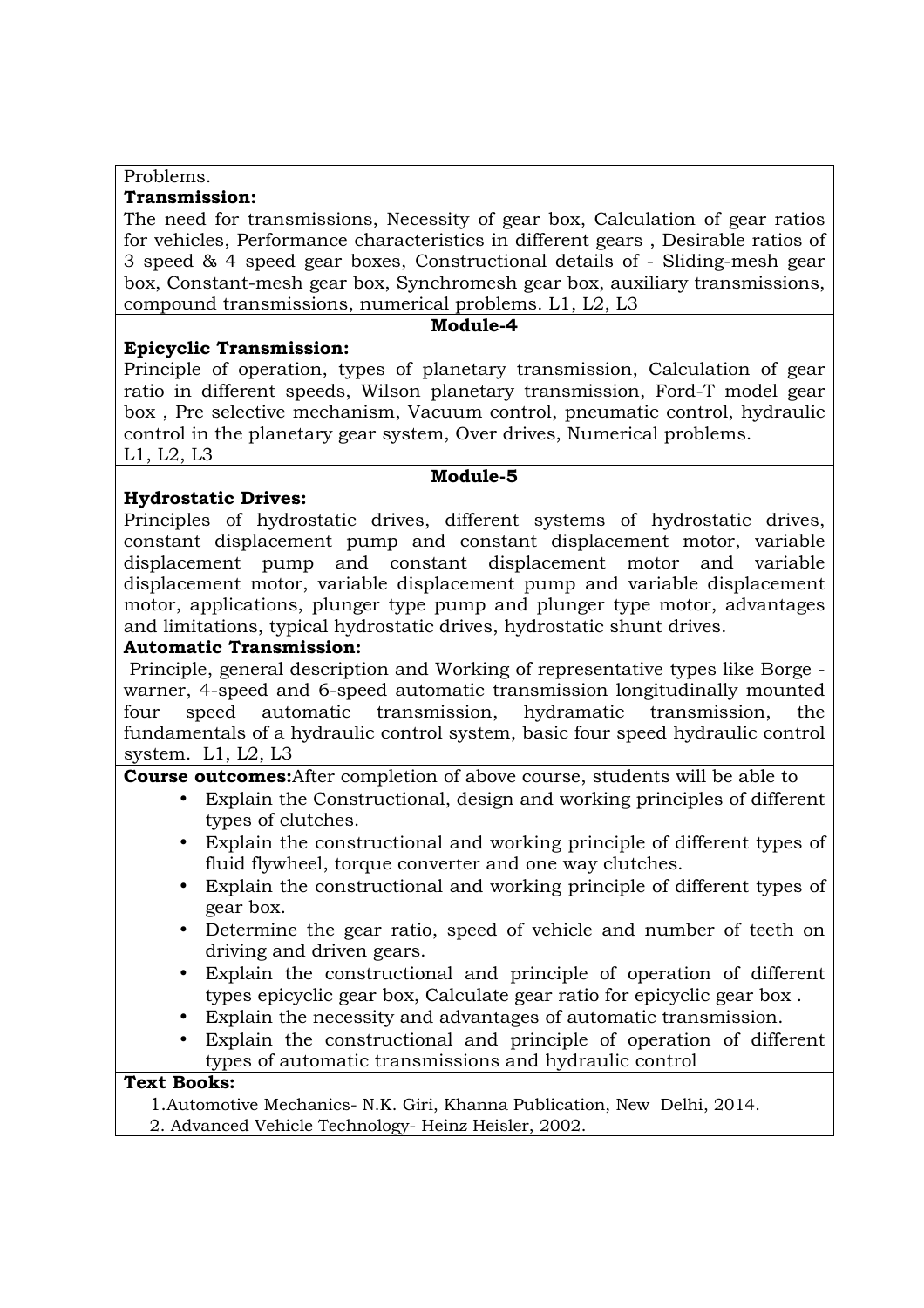# **Reference Books:**

- 1. Automotive Transmissions and Power trains- Crouse W.H., McGraw Hill Co. 5thedn, 1976.
- 2. Motor Vehicle Newton K and Steeds. W., Butter Worth's & Co. Publishers Ltd, 1997.
- 3. Automobile Engineering –. Vol.1- Kirpal Singh, Standard Pub. 2011.
- 4. Automobile Engineering- G. B. S. Narang, Khanna publication, New Delhi.
- 5. Automotive mechanics Joseph I Heitner, Affiliated East West Press, New Delhi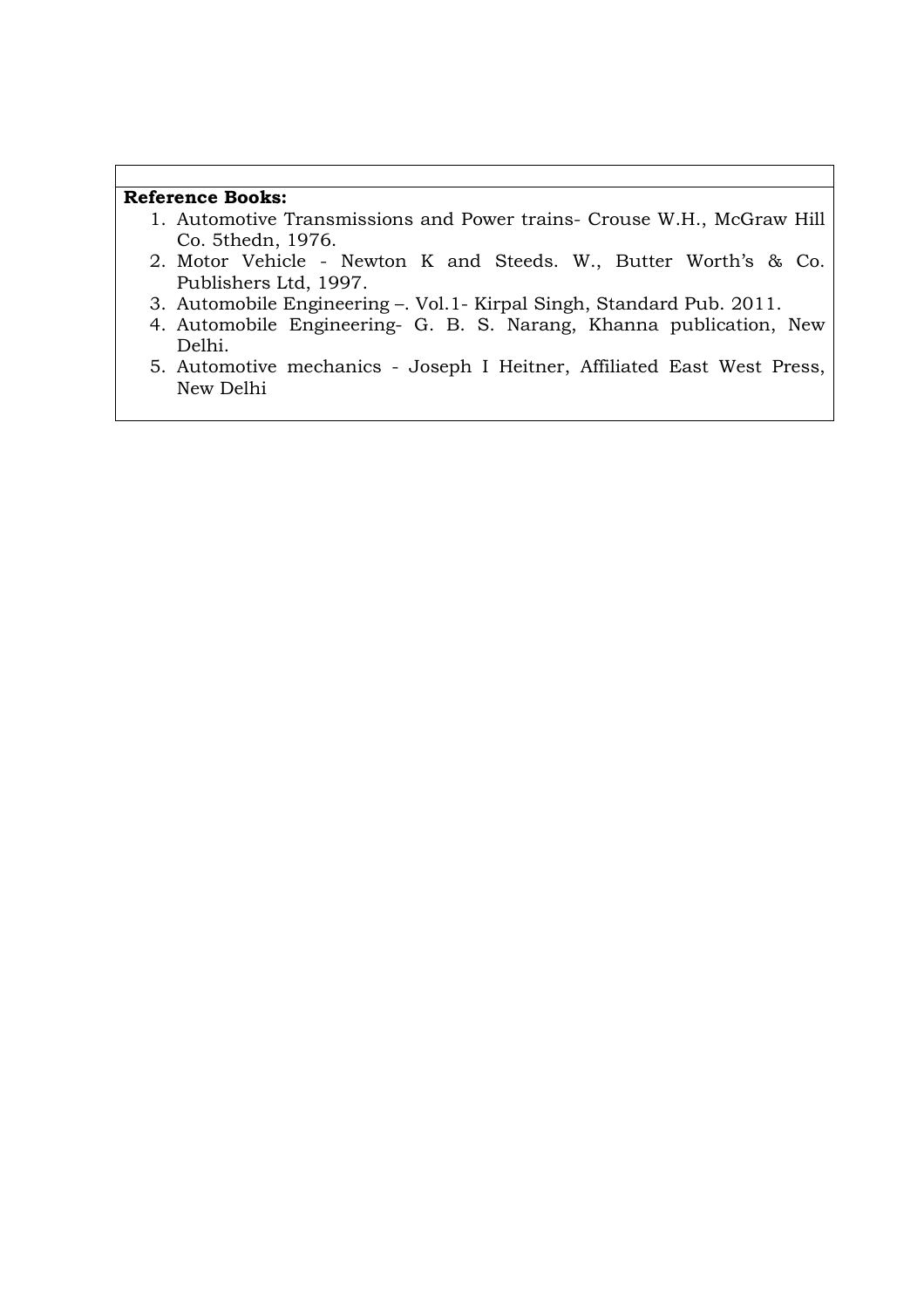| <b>ROBOTICS</b>                                                                                                                                     |                                                                                |                   |    |  |
|-----------------------------------------------------------------------------------------------------------------------------------------------------|--------------------------------------------------------------------------------|-------------------|----|--|
|                                                                                                                                                     | B.E., VI Semester, Automobile Engineering                                      |                   |    |  |
| [As per Choice Based Credit System (CBCS) scheme]                                                                                                   |                                                                                |                   |    |  |
| <b>Course Code</b>                                                                                                                                  | 17AU651                                                                        | <b>CIE Marks</b>  | 40 |  |
| Number of                                                                                                                                           | 03                                                                             | <b>SEE Marks</b>  | 60 |  |
| Lecture                                                                                                                                             |                                                                                |                   |    |  |
| <b>Hours/Week</b><br><b>Total Number of</b>                                                                                                         | 40 (08Hours per Module)                                                        | <b>Exam Hours</b> | 03 |  |
| <b>Lecture Hours</b>                                                                                                                                |                                                                                |                   |    |  |
|                                                                                                                                                     | Credits - 03                                                                   |                   |    |  |
|                                                                                                                                                     | <b>Course Objectives:</b> At the end of the course, students will be able to   |                   |    |  |
| $\bullet$                                                                                                                                           | Explain basics of robots.                                                      |                   |    |  |
| $\bullet$                                                                                                                                           | Analyze motions of robotic manipulator.                                        |                   |    |  |
| $\bullet$                                                                                                                                           | Analyze dynamics of robotic arm.                                               |                   |    |  |
| $\bullet$                                                                                                                                           | Describe different types of sensors and actuators.                             |                   |    |  |
| $\bullet$                                                                                                                                           | Explain controls of robots.                                                    |                   |    |  |
|                                                                                                                                                     | Module-1                                                                       |                   |    |  |
|                                                                                                                                                     | <b>Introduction and Mathematical Representation of Robots:</b>                 |                   |    |  |
|                                                                                                                                                     | History of Robots, Types of Robots, Notation, Position and Orientation of a    |                   |    |  |
|                                                                                                                                                     | Rigid Body, Some Properties of Rotation Matrices, Successive Rotations, Euler  |                   |    |  |
|                                                                                                                                                     | Angles For fixed frames X-Y-Z and moving frame ZYZ, Transformation between     |                   |    |  |
|                                                                                                                                                     | coordinate system, Homogeneous coordinates, Properties of A/BT, Types of       |                   |    |  |
| Joints:                                                                                                                                             | Rotary, Prismatic joint, Cylindrical joint,                                    | Spherical joint,  |    |  |
|                                                                                                                                                     | Representation of Links using Denvit-Hartenberg Parameters: Link parameters    |                   |    |  |
| for                                                                                                                                                 | intermediate, first and last links, Link transformation matrices,              |                   |    |  |
| manipulator.L1, L2                                                                                                                                  | Transformation matrices of 3R manipulator, PUMA560 manipulator, SCARA          |                   |    |  |
|                                                                                                                                                     | Module-2                                                                       |                   |    |  |
|                                                                                                                                                     | <b>Kinematics of Serial Manipulators:</b>                                      |                   |    |  |
|                                                                                                                                                     | Direct kinematics of 2R, 3R, RRP, RPR manipulator, puma560 manipulator,        |                   |    |  |
|                                                                                                                                                     | SCARA manipulator, Stanford arm, Inverse kinematics of 2R, 3R manipulator,     |                   |    |  |
| puma 560 manipulator.                                                                                                                               |                                                                                |                   |    |  |
|                                                                                                                                                     | <b>Velocity and Statics of Manipulators:</b>                                   |                   |    |  |
|                                                                                                                                                     | Differential relationships, jacobian, Differential motions of a frame          |                   |    |  |
|                                                                                                                                                     | translation and rotation), Linear and angular velocity of a rigid body, Linear |                   |    |  |
|                                                                                                                                                     | and angular velocities of links in serial manipulators, 2R, 3R manipulators,   |                   |    |  |
|                                                                                                                                                     | Jacobian of serial manipulator, Velocity ellipse of 2R manipulator,            |                   |    |  |
|                                                                                                                                                     | Singularities of 2R manipulators, Statics of serial manipulators, Static force |                   |    |  |
| and torque analysis of 3R manipulator, Singularity in force domain. L1, L2, L3                                                                      |                                                                                |                   |    |  |
|                                                                                                                                                     | Module-3                                                                       |                   |    |  |
| <b>Dynamics of Manipulators:</b>                                                                                                                    |                                                                                |                   |    |  |
| Kinetic energy, Potential energy, Equation of motion using Lagrangian,                                                                              |                                                                                |                   |    |  |
| Equation of motions of one and two degree freedom spring mass damper                                                                                |                                                                                |                   |    |  |
| systems using Lagrangian formulation, Inertia of a link, Recursive formulation<br>of Dynamics using Newton Euler equation, Equation of motion of 2R |                                                                                |                   |    |  |
|                                                                                                                                                     |                                                                                |                   |    |  |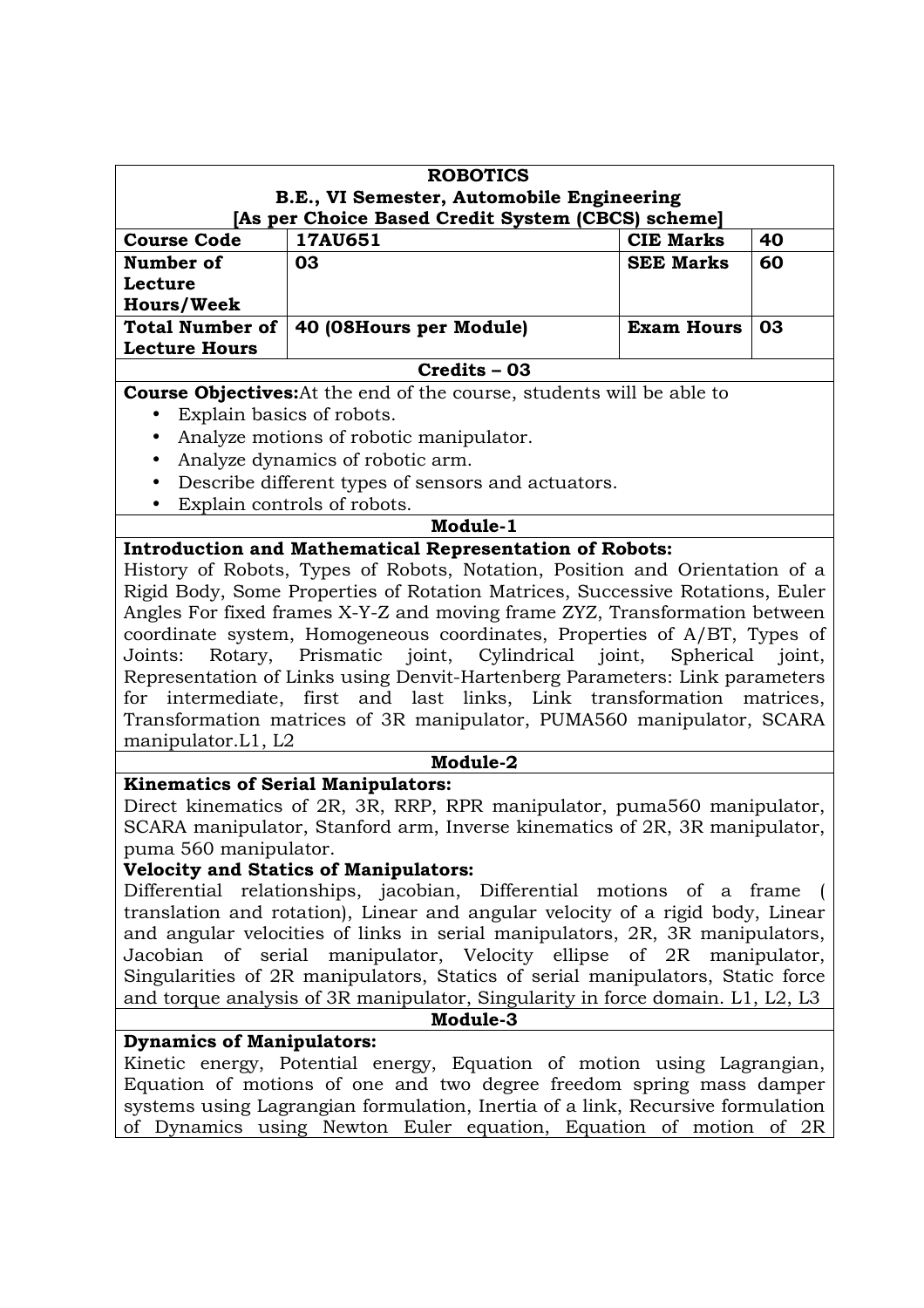manipulator using Lagrangian, Newton-Euler formulation. L1, L2, L3, L4 **Module-4** 

# **Trajectory Planning:**

Joint space schemes, cubic trajectory, Joint space schemes with via points, Cubic trajectory with a via point, Third order polynomial trajectory planning, Linear segments with parabolic blends, Cartesian space schemes, Cartesian straight line and circular motion planning.

## **Robot Control:**

Feedback control of a single link manipulator- first order, second order system, PID control, PID control of multi-link manipulator, Force control of manipulator, force control of single mass, Partitioning a task for force and position control- lever, peg in hole Hybrid force and position controller. L1, L2, L3

#### **Module-5**

# **Robot Actuators:**

Types, Characteristics of actuating system: weight, power-to-weight ratio, operating pressure, stiffness vs. compliance, Use of reduction gears, comparison of hydraulic, electric, pneumatic, actuators, Hydraulic actuators, proportional feedback control, Electric motors: DC motors, Reversible AC motors, Brushles DC motors, Stepper motors- structure and principle of operation, stepper motor speed-torque characteristics.

### **Robot Sensor:**

 Position sensors- potentiometers, Encoders, LVDT, Resolvers, Displacement sensor, Velocity sensor- encoders, tachometers, Acceleration sensors, Force and Pressure sensors – piezoelectric, force sensing resistor, Torque sensors, Touch and tactile sensor, Proximity sensors-magnetic, optical, ultrasonic, inductive, capacitive, eddy-current proximity sensors. L1, L2

# **Course outcomes:**After completion of above course, students will be able to

- Explain basics of robots.
- Analyze motions of robotic manipulator.
- Analyze dynamics of robotic arm.
- Choose different types of sensors and actuators.

#### • Explain robot control

#### **Text Books:**

- 1. Fundamental concepts and analysis of robots- Ghosal A., Oxford, 2006.
- 2. Introduction to Robotics Analysis, Systems, Applications- Niku, S. B., Pearson education, 2008.

- 1 Introduction to Robotics- Mechanics and Control, Craig, J.J., 2nd edition, Addison-Welsey, 1989.
- 2 Fundamentals of Robotics, Analysis and Control- Schilling R.J., PHI, 2006.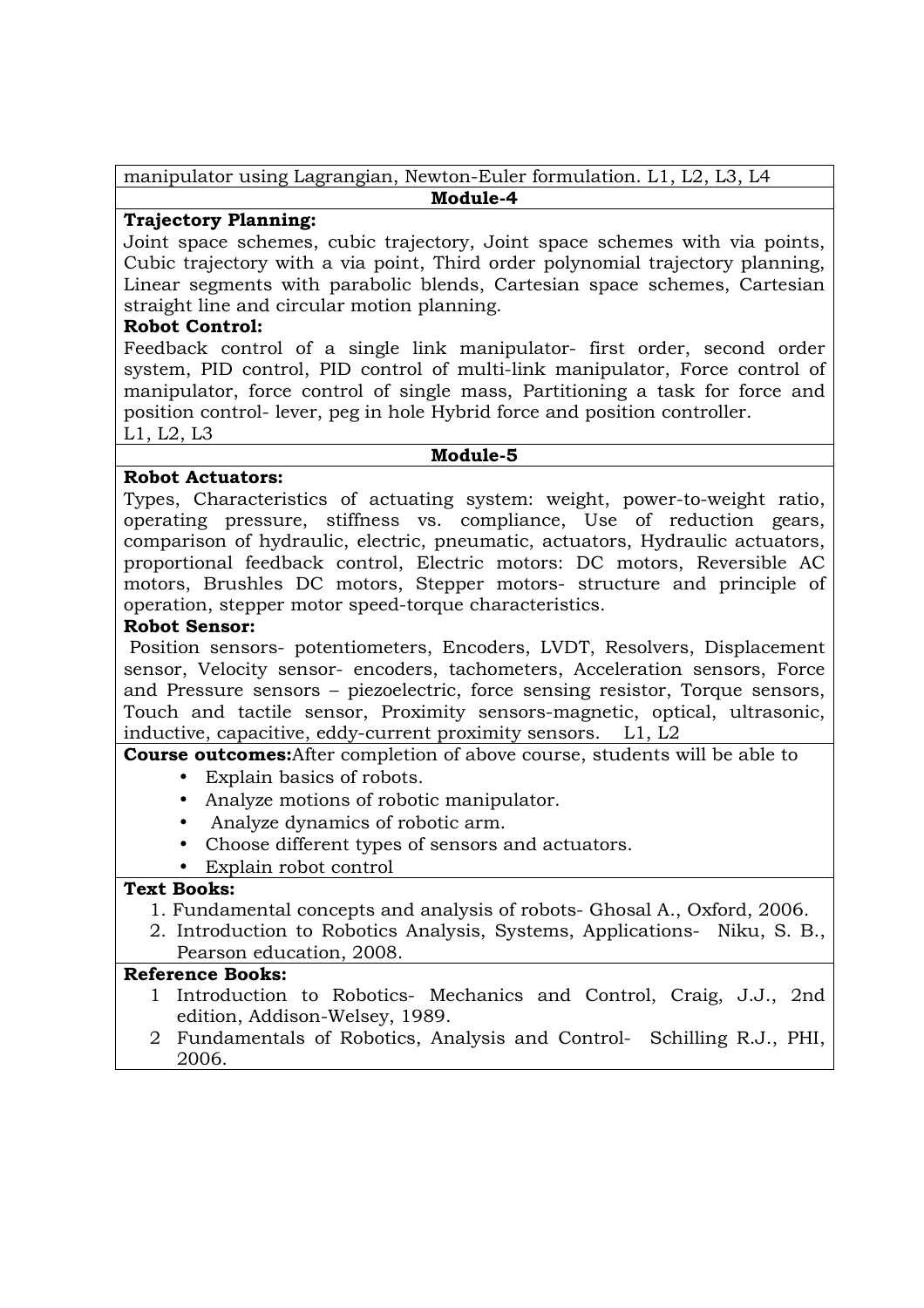| <b>EXPERIMENTAL STRESS ANALYSIS</b>                                                                                                                               |                                                                                                |                   |               |
|-------------------------------------------------------------------------------------------------------------------------------------------------------------------|------------------------------------------------------------------------------------------------|-------------------|---------------|
|                                                                                                                                                                   | B.E., VI Semester, Automobile Engineering<br>[As per Choice Based Credit System (CBCS) scheme] |                   |               |
| <b>Course Code</b>                                                                                                                                                | 17AU652                                                                                        | <b>CIE Marks</b>  | 40            |
| Number of                                                                                                                                                         | 03                                                                                             | <b>SEE Marks</b>  | 60            |
| Lecture                                                                                                                                                           |                                                                                                |                   |               |
| <b>Hours/Week</b>                                                                                                                                                 |                                                                                                |                   |               |
| <b>Total Number of</b>                                                                                                                                            | 40 (08Hours per Module)                                                                        | <b>Exam Hours</b> | 03            |
| <b>Lecture Hours</b>                                                                                                                                              | Credits - 03                                                                                   |                   |               |
|                                                                                                                                                                   | <b>Course Objectives:</b> At the end of the course, students will be able to                   |                   |               |
| $\bullet$                                                                                                                                                         | Explain different types of stain gauges and performance characteristics                        |                   |               |
| of stain gauge circuits.                                                                                                                                          |                                                                                                |                   |               |
| $\bullet$                                                                                                                                                         | Describe application of photo elasticity.                                                      |                   |               |
| $\bullet$                                                                                                                                                         | Explain different separation methods.                                                          |                   |               |
| $\bullet$                                                                                                                                                         | Analyze coating stresses.                                                                      |                   |               |
|                                                                                                                                                                   | Analyze brittle coating stresses and explain calibration of coating.                           |                   |               |
|                                                                                                                                                                   | Module-1                                                                                       |                   |               |
|                                                                                                                                                                   | <b>Electrical Resistance Strain Gages:</b>                                                     |                   |               |
|                                                                                                                                                                   | Strain sensitivity in metallic alloys, Gage construction, Adhesives and                        |                   |               |
|                                                                                                                                                                   | mounting techniques, Gage sensitivity and gage factor, Performance                             |                   |               |
|                                                                                                                                                                   | Characteristics, Environmental effects, Strain Gage circuits.                                  |                   |               |
| <b>Strain Analysis Methods:</b>                                                                                                                                   |                                                                                                |                   |               |
| Two element, three element rectangular and delta rosettes, Correction for                                                                                         |                                                                                                |                   |               |
|                                                                                                                                                                   | transverse strain effects, Stress gage, Plane shear gage, Stress intensity factor              |                   |               |
| L1, L2<br>gage.                                                                                                                                                   |                                                                                                |                   |               |
|                                                                                                                                                                   | Module-2                                                                                       |                   |               |
| <b>Photo-elasticity:</b>                                                                                                                                          | Nature of light, Wave theory of light - optical interference , Stress optic law -              |                   |               |
| effect<br>of                                                                                                                                                      | stressed<br>model<br>in<br>plane<br>and                                                        | circular          | polariscopes, |
|                                                                                                                                                                   | Isoclinics&Isochromatics, Fringe order determination Fringe multiplication                     |                   |               |
|                                                                                                                                                                   | techniques, Calibration photo elastic model materials. L1, L2                                  |                   |               |
|                                                                                                                                                                   | Module-3                                                                                       |                   |               |
| Two Dimensional Photo-elasticity:                                                                                                                                 |                                                                                                |                   |               |
|                                                                                                                                                                   | Separation methods: Shear difference method, Analytical separation methods,                    |                   |               |
|                                                                                                                                                                   | Model to prototype scaling, Properties of 2D photo-elastic model materials                     |                   |               |
|                                                                                                                                                                   | Three Dimensional Photo elasticity:                                                            |                   |               |
| Stress freezing method, Scatteredlight photo-elasticity, Scattered light as an                                                                                    |                                                                                                |                   |               |
| interior analyzer and polarizer, Scattered light polariscope.L1, L2                                                                                               |                                                                                                |                   |               |
| Module-4                                                                                                                                                          |                                                                                                |                   |               |
|                                                                                                                                                                   | Photo elastic (Birefringent) Coatings:                                                         |                   |               |
| Birefringence coating stresses, Effects of coating thickness: Reinforcing effects,<br>Poisson's, Stress separation techniques: Oblique incidence, Strip coatings. |                                                                                                |                   |               |
|                                                                                                                                                                   |                                                                                                |                   |               |
| L1, L2                                                                                                                                                            | Module-5                                                                                       |                   |               |
|                                                                                                                                                                   |                                                                                                |                   |               |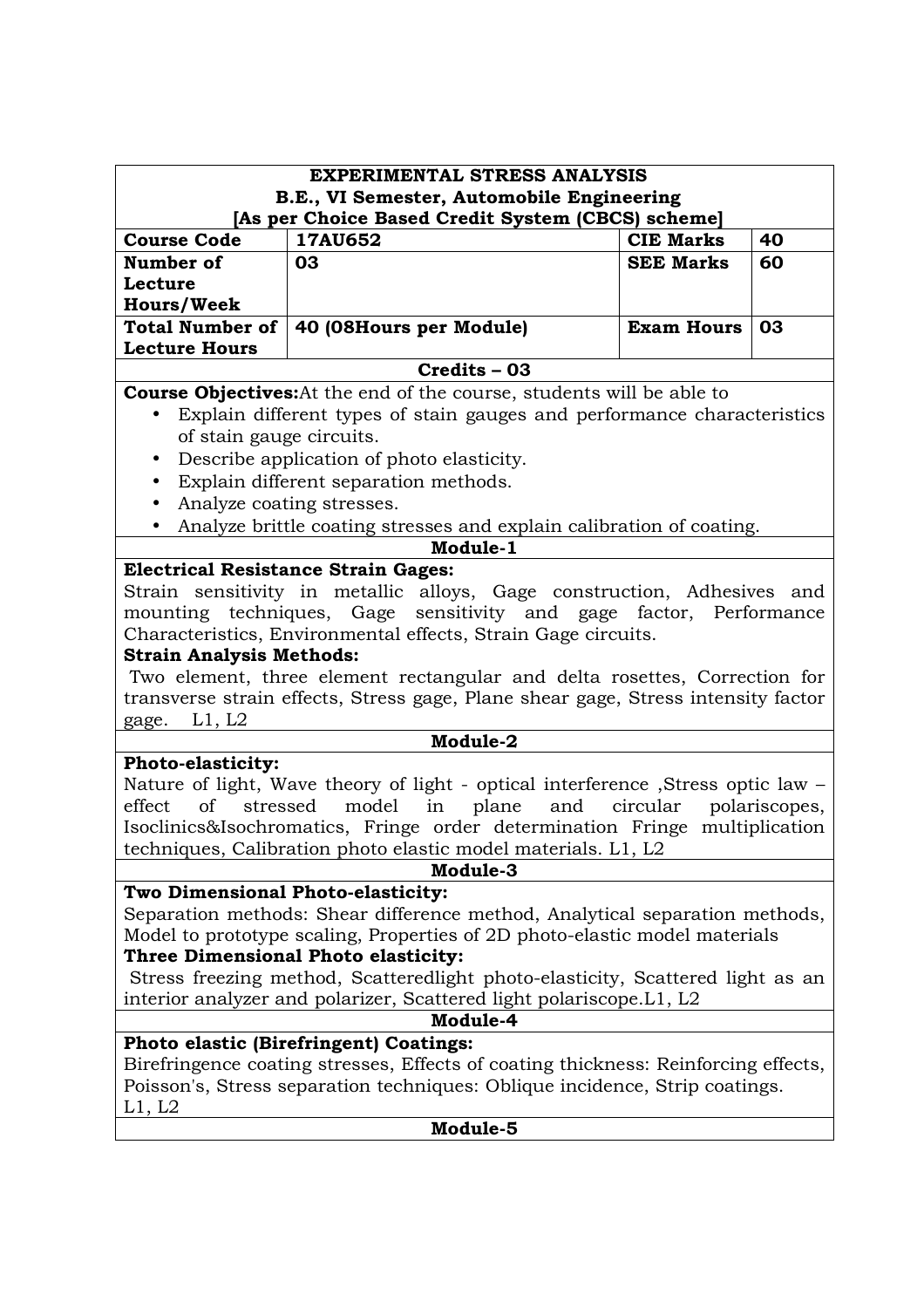# **Brittle Coatings:**

Coatings stresses, Crack patterns, Refrigeration techniques, Load relaxation techniques, Crack detection methods, Types of brittle coatings, Calibration of coating. Advantages and brittle coating applications.

# **Moire Methods:**

Moire fringes produced by mechanical interference. Geometrical approach, Displacement field approach to Moire fringe analysis, out of plane displacement measurements, Out of plane slope measurements, applications and advantages. L1, L2, L3

**Course outcomes:**After completion of above course, students will be able to

- Explain different types of stain gauges and performance characteristics of stain gauge circuits.
- Describe application of photo elasticity.
- Explain different separation methods.
- Analyze coating stresses.
- Analyze brittle coating stresses and explain calibration of coating.

# **Text Books:**

1Experimental Stress Analysis- Dally and Riley, McGraw Hill.

- 2. Experimental Stress Analysis- Sadhu Singh, Khanna publisher.
- 3. Experimental stress Analysis- Srinath L.S, Tata McGraw Hill.

- 1 Photo elasticity- Vol. I and Vol. II- M. M. Frocht, John Wiley &sons.
- 2 Strain Gauge Primer- Perry and Lissner.
- 3 Photo Elastic Stress Analysis- Kuske, Albrecht &Robertson, John Wiley & Sons.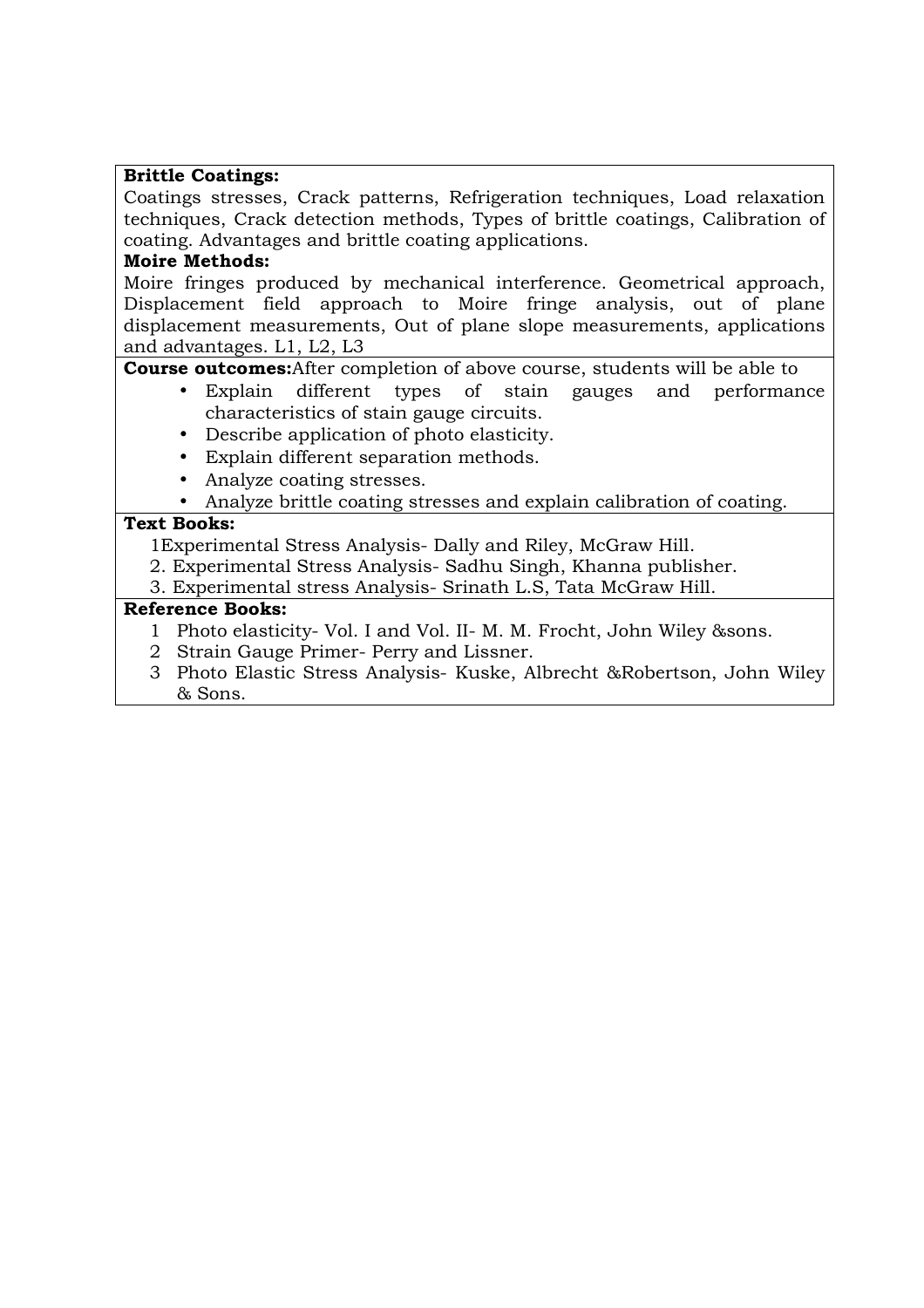| <b>COMPOSITE MATERIALS</b><br>B.E., VI Semester, Automobile Engineering                                                                                       |                                                                                                                                                                                                                                                                                                                                                                                                                         |                   |    |  |
|---------------------------------------------------------------------------------------------------------------------------------------------------------------|-------------------------------------------------------------------------------------------------------------------------------------------------------------------------------------------------------------------------------------------------------------------------------------------------------------------------------------------------------------------------------------------------------------------------|-------------------|----|--|
|                                                                                                                                                               | [As per Choice Based Credit System (CBCS) scheme]                                                                                                                                                                                                                                                                                                                                                                       |                   |    |  |
| <b>Course Code</b>                                                                                                                                            | 40<br>17AU653<br><b>CIE Marks</b>                                                                                                                                                                                                                                                                                                                                                                                       |                   |    |  |
| Number of                                                                                                                                                     | 03                                                                                                                                                                                                                                                                                                                                                                                                                      | <b>SEE Marks</b>  | 60 |  |
| Lecture                                                                                                                                                       |                                                                                                                                                                                                                                                                                                                                                                                                                         |                   |    |  |
| <b>Hours/Week</b>                                                                                                                                             |                                                                                                                                                                                                                                                                                                                                                                                                                         |                   |    |  |
| <b>Total Number of</b><br><b>Lecture Hours</b>                                                                                                                | 40 (08Hours per Module)                                                                                                                                                                                                                                                                                                                                                                                                 | <b>Exam Hours</b> | 03 |  |
|                                                                                                                                                               | Credits - 03                                                                                                                                                                                                                                                                                                                                                                                                            |                   |    |  |
|                                                                                                                                                               | <b>Course Objectives:</b> At the end of the course, students will be able to                                                                                                                                                                                                                                                                                                                                            |                   |    |  |
| $\bullet$                                                                                                                                                     | Explain basic concepts of composite materials and application of                                                                                                                                                                                                                                                                                                                                                        |                   |    |  |
|                                                                                                                                                               | composite material in various engineering fields.                                                                                                                                                                                                                                                                                                                                                                       |                   |    |  |
| $\bullet$                                                                                                                                                     | Describe various FRP processing.                                                                                                                                                                                                                                                                                                                                                                                        |                   |    |  |
| $\bullet$                                                                                                                                                     | Describe selection, requirements for production and application of MMC.                                                                                                                                                                                                                                                                                                                                                 |                   |    |  |
| $\bullet$                                                                                                                                                     | Explain students to various techniques used for MMC production.                                                                                                                                                                                                                                                                                                                                                         |                   |    |  |
| $\bullet$                                                                                                                                                     | Describe concepts of nano-materials, nano technology and use of nano                                                                                                                                                                                                                                                                                                                                                    |                   |    |  |
| materials.                                                                                                                                                    |                                                                                                                                                                                                                                                                                                                                                                                                                         |                   |    |  |
| $\bullet$                                                                                                                                                     | Analyze micro mechanical properties of lamina using various                                                                                                                                                                                                                                                                                                                                                             |                   |    |  |
| approaches.                                                                                                                                                   |                                                                                                                                                                                                                                                                                                                                                                                                                         |                   |    |  |
|                                                                                                                                                               | Module-1                                                                                                                                                                                                                                                                                                                                                                                                                |                   |    |  |
| <b>Application of Composites:</b><br>L1, L2                                                                                                                   | <b>Introduction to Composite Materials:</b><br>Definition, classification and characteristics of composite materials -fibrous<br>composites, laminated composites, particulate composites. Properties and<br>types of Reinforcement and Matrix materials.<br>Automobile, Aircrafts, missiles, Space hardware, Electrical and electronics,<br>marine, recreational and Sports equipment, future potential of composites. |                   |    |  |
|                                                                                                                                                               | Module-2                                                                                                                                                                                                                                                                                                                                                                                                                |                   |    |  |
|                                                                                                                                                               | <b>FibreReinforced Plastic processing:</b><br>Layup and curing, fabricating process - open and closed mould process -<br>hand layup techniques – structural laminate bag molding, production<br>procedures for bag molding – filament winding, pultrusion, pulforming, thermo<br>- forming, injection, injection molding, liquid molding, blow molding.L1, L2                                                           |                   |    |  |
|                                                                                                                                                               | Module-3                                                                                                                                                                                                                                                                                                                                                                                                                |                   |    |  |
| <b>Metal Matrix Composites:</b>                                                                                                                               |                                                                                                                                                                                                                                                                                                                                                                                                                         |                   |    |  |
|                                                                                                                                                               | Reinforcement materials, types, characteristics and selection base metals,                                                                                                                                                                                                                                                                                                                                              |                   |    |  |
|                                                                                                                                                               | Need for production, MMC's and its application.                                                                                                                                                                                                                                                                                                                                                                         |                   |    |  |
| <b>Fabrication Process for MMCs:</b>                                                                                                                          |                                                                                                                                                                                                                                                                                                                                                                                                                         |                   |    |  |
| Powder metallurgy technique and its application, liquid metallurgy technique<br>and its application and secondary processing, special fabrication. L1, L2, L3 |                                                                                                                                                                                                                                                                                                                                                                                                                         |                   |    |  |
| Module-4                                                                                                                                                      |                                                                                                                                                                                                                                                                                                                                                                                                                         |                   |    |  |
| <b>Properties of MMCs:</b>                                                                                                                                    |                                                                                                                                                                                                                                                                                                                                                                                                                         |                   |    |  |
|                                                                                                                                                               | Physical, mechanical, wear, machinability and other properties. Effect of size,                                                                                                                                                                                                                                                                                                                                         |                   |    |  |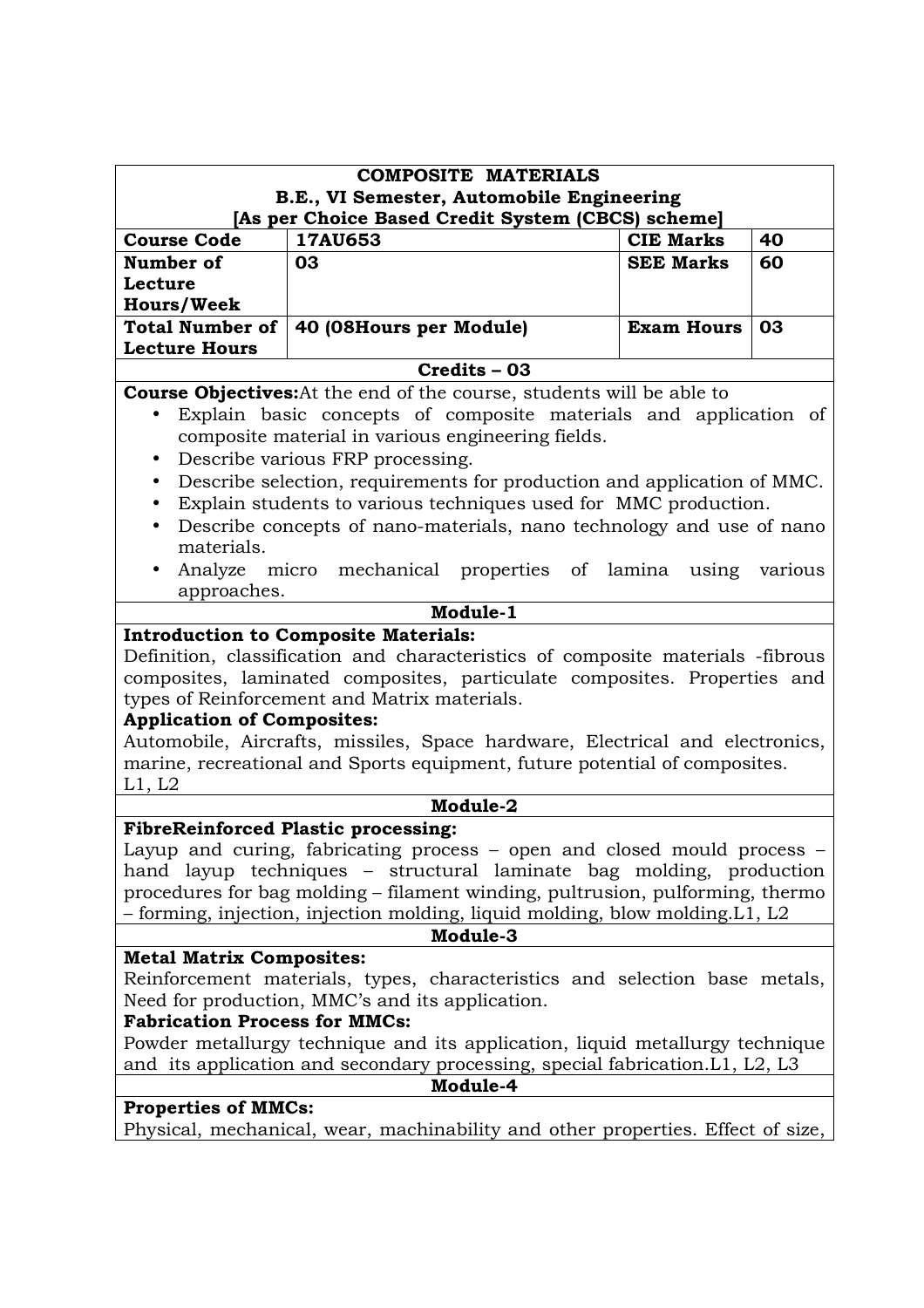shape and distribution of particulate on properties.

## **Nano-materials:**

Introduction, types of Nano materials, synthesis nanomaterial using Chemical vapor depositions, physical vapor deposition, phase transformation of nanoparticles, magnetic, optical, electrical and mechanical properties of nanoparticles.L1, L2

# **Module-5**

# **Micromechanical Analysis of a Lamina:**

Introduction, evolution of four elastic moduli by strength of material approach, rule of mixture, Numericals.

### **Mechanics of Lamina:**

Hooks law for different types of materials, number elastic constants, two dimensional relationship of compliance and stiffness matrix.L1, L2, L3

**Course outcomes:**After completion of above course, students will be able to

- Describe basic concepts of composite materials and application of composite materials in various engineering fields.
- Describe various FRP processing.
- Describe selection, requirements for production and application of MMCs.
- Describe concepts of nano materials, nano technology and use of nano materials.
- Use various techniques used for MMCs production.
- Analyze micro mechanical properties of lamina using various approaches.

# **Text Books:**

- 1. Composites Science and Engineering K. K. Chawla, Springer Verlag.
- 2. Introduction to composite materials Hull and Clyne, Cambridge University Press , 2nd edition , 1990.
- 3. Nano-materials- An introduction to synthesis, properties and applications- Dieter vollath Wiley VCH , 2nd edition, 2013.

- 1. Composite materials Hand Book- 1984- MeingSchwaitz, McGraw Hill Book Company.
- 2. Mechanics of Composite Materials- Robert M. Jones, McGraw Hill Kogakusha Ltd.
- 3. Forming Metal hand book, 9th edition, ASM handbook, V15. 1988, P327- 338.
- 4. Mechanics of composites- Artar Kaw, CRC Press. 2002.
- 5. Composite Materials S. C. Sharma, Narosa publishing House, New Delhi 2000.
- 6. Principles of Composite Material mechanics- Ronald .F. Gibron, McGraw Hill. International, 1994.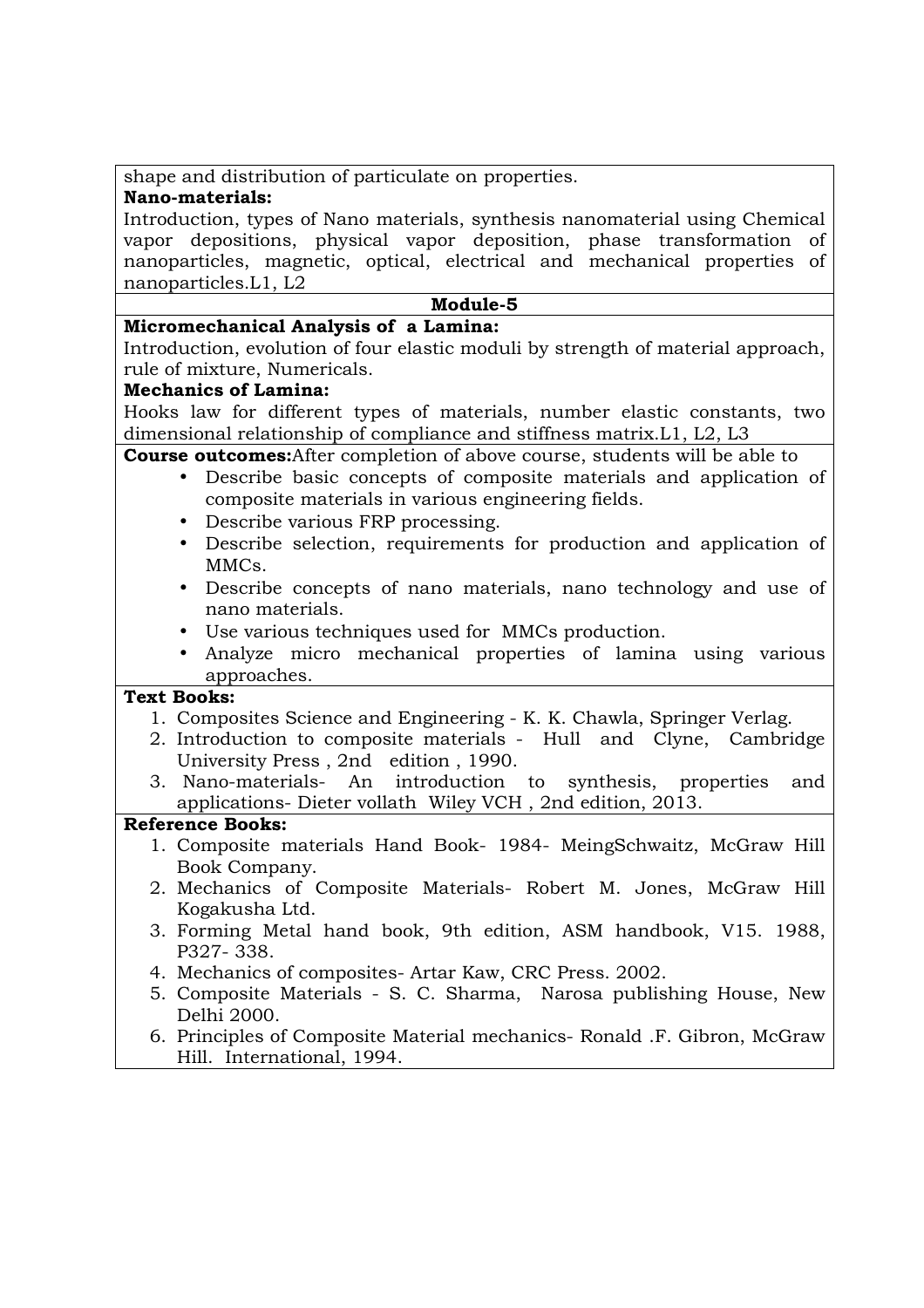| <b>AUTOMOTIVE POLLUTION AND CONTROL</b>                                                                                     |                                                                                         |                   |    |
|-----------------------------------------------------------------------------------------------------------------------------|-----------------------------------------------------------------------------------------|-------------------|----|
|                                                                                                                             | B.E., VI Semester, Automobile Engineering                                               |                   |    |
| <b>Course Code</b>                                                                                                          | [As per Choice Based Credit System (CBCS) scheme]<br>17AU654                            | <b>CIE Marks</b>  | 40 |
| Number of                                                                                                                   | 03                                                                                      | <b>SEE Marks</b>  | 60 |
| Lecture                                                                                                                     |                                                                                         |                   |    |
| <b>Hours/Week</b>                                                                                                           |                                                                                         |                   |    |
| <b>Total Number of</b>                                                                                                      | 40 (08Hours per Module)                                                                 | <b>Exam Hours</b> | 03 |
| <b>Lecture Hours</b>                                                                                                        |                                                                                         |                   |    |
|                                                                                                                             | Credits - 03                                                                            |                   |    |
|                                                                                                                             | <b>Course Objectives:</b> At the end of the course, students will be able to            |                   |    |
| $\bullet$                                                                                                                   | Explain air pollution and pollutants, their sources & their effects.                    |                   |    |
| $\bullet$                                                                                                                   | Describe different parameters responsible for pollutant formation.                      |                   |    |
| $\bullet$                                                                                                                   | Choose instruments for pollution measurements.                                          |                   |    |
|                                                                                                                             | Analyze measurement of pollutants.                                                      |                   |    |
|                                                                                                                             | Module-1                                                                                |                   |    |
| <b>Laws and Regulations:</b>                                                                                                |                                                                                         |                   |    |
|                                                                                                                             | Historical background, regulatory test procedure (European cycles), Exhaust             |                   |    |
|                                                                                                                             | gas pollutants (European rail road limits), particulate pollutants, European            |                   |    |
|                                                                                                                             | statutory values, inspection of vehicle in circulation (influence of actual traffic     |                   |    |
|                                                                                                                             | conditions and influence of vehicle maintenance).                                       |                   |    |
| <b>Effect of Air Pollution:</b>                                                                                             |                                                                                         |                   |    |
|                                                                                                                             | Effect of air pollution on Human Health, Effect of air pollution on animals,            |                   |    |
|                                                                                                                             | Effect of air pollution on plants. L1, L2                                               |                   |    |
|                                                                                                                             | Module-2                                                                                |                   |    |
|                                                                                                                             | Mechanism of pollutant formation in Engines:                                            |                   |    |
| <b>Nitrogen Oxides:</b>                                                                                                     |                                                                                         |                   |    |
|                                                                                                                             | Formation of nitrogen oxides, kinetics of NO formation, formation of NO2, NO            |                   |    |
|                                                                                                                             | formation in spark ignition engines, NO <sub>x</sub> formation, in compression ignition |                   |    |
| engines.<br><b>Carbon Monoxide:</b>                                                                                         |                                                                                         |                   |    |
|                                                                                                                             | Formation of carbon monoxide in SI and CI Engines.                                      |                   |    |
| <b>Unburned Hydrocarbons:</b>                                                                                               |                                                                                         |                   |    |
|                                                                                                                             | Back ground, flame quenching and oxidation fundamentals, HC emissions                   |                   |    |
|                                                                                                                             | from spark ignition engines, HC emission mechanisms in diesel engines.                  |                   |    |
| <b>Particulate emissions:</b>                                                                                               |                                                                                         |                   |    |
|                                                                                                                             |                                                                                         |                   |    |
| Spark ignition engine particulates, characteristics of diesel particulates, soot<br>formation fundamentals, soot oxidation. |                                                                                         |                   |    |
| Crankcase emissions, piston ring blow by, evaporative emissions.                                                            |                                                                                         |                   |    |
| L1, L2, L3                                                                                                                  |                                                                                         |                   |    |
| Module-3                                                                                                                    |                                                                                         |                   |    |
| <b>Pollution Control Techniques:</b>                                                                                        |                                                                                         |                   |    |
|                                                                                                                             | Pollution control measures inside SI Engines & lean burn strategies, measures           |                   |    |
|                                                                                                                             | in engines to control Diesel Emissions                                                  |                   |    |
|                                                                                                                             | Pollution control in SI & CI Engines, Design changes, optimization of operating         |                   |    |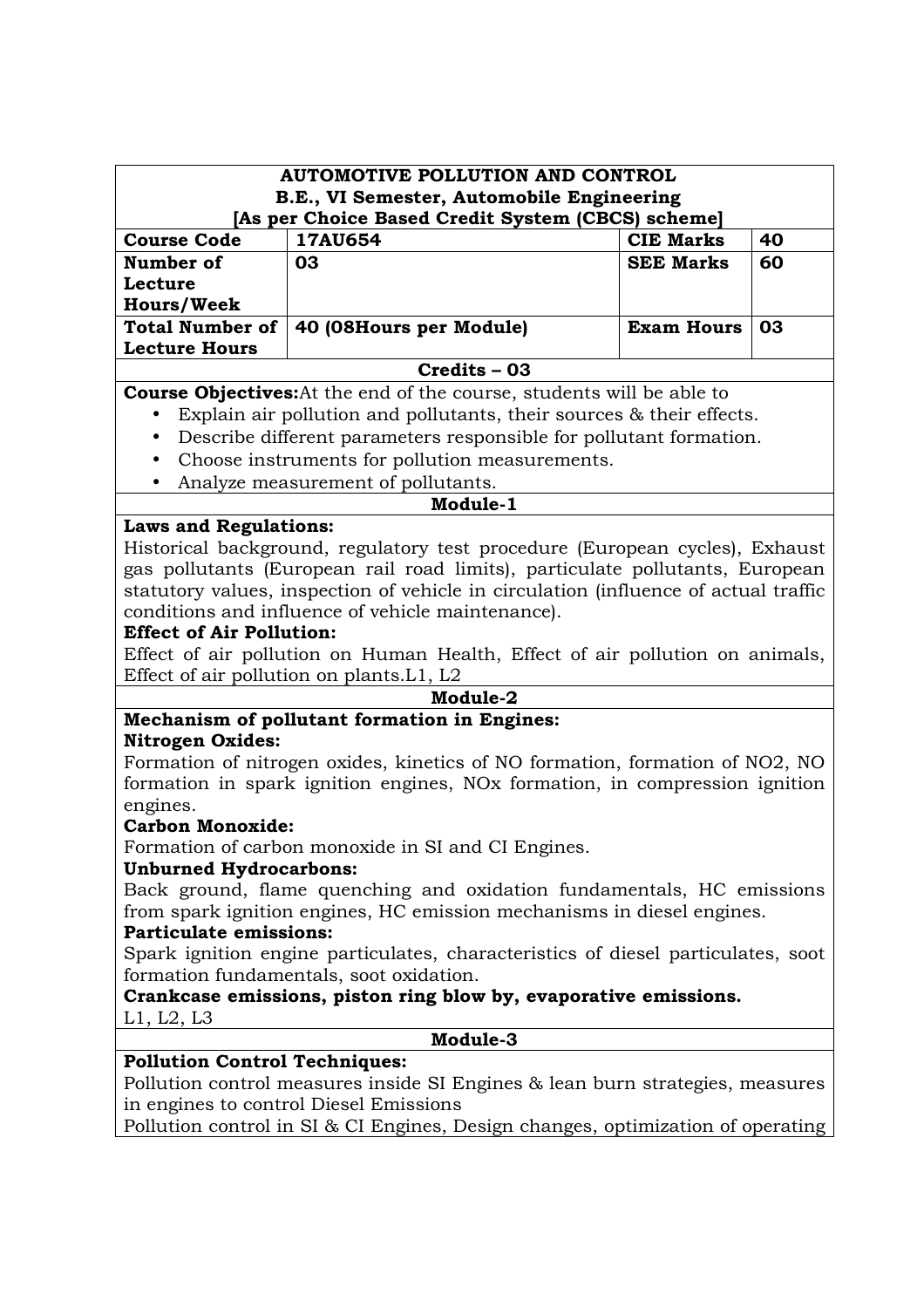factors and Exhaust gas recirculation, fuel additives to reduce smoke & particulates, Road draught crankcase ventilation system, positive crankcase ventilation system, fuel evaporation control.

#### **Influence of Fuel Properties:**

Effect of petrol, Diesel Fuel, Alternative Fuels and lubricants on emissions.

L1, L2

#### **Module-4**

#### **Post combustion Treatments:**

Available options, physical conditions & exhaust gas compositions before treatment, Catalytic mechanism, Thermal Reactions, Installation of catalyst in exhaust lines, catalyst poisoning, catalyst light-off, NOx treatment in Diesel Engines, particulate traps, Diesel Trap oxidizer. L1, L2

**Module-5** 

### **Sampling procedures:**

Combustion gas sampling: continuous combustion, combustion in a cylinder Particulate sampling: soot particles in a cylinder, soot in exhaust tube, Sampling Methods-sedimentations, and filtration, and impinge methodselectrostatic precipitation thermal precipitation, centrifugal methods, determination of mass concentration, analytical methods- volumetricgravimetric-calorimetric methods etc.

### **Instrumentation for Pollution Measurements:**

NDIR analyzers, Gas chromatograph, Thermal conductivity and flame ionization detectors, Analyzers for NOx, Orsat apparatus, Smoke measurement, comparison method, obscuration method, ringelmann chart, Continuous filter type smoke meter, Bosch smoke meter, Hart ridge smoke meter.L1, L2, L3

#### **Course outcomes:**After completion of above course, students will be able to

- Explain air pollution and pollutants, their sources & their effects.
- Describe different parameters responsible for pollutant formation.
- Choose instruments for air pollution measurement.
- Analyze measurement of pollutants.

# **Text Books:**

- 1. Automobiles and pollution Paul degobert (SAE)
- 2. Internal combustion engine fundamentals-John B. Heywood, McGraw Hill Book publications, 1998.

- 1. Internal combustion engines-V. Ganesan, Tata McGraw Hill Book Company, 1995.
- 2. Automotive Emission Control- Crouse William, Gregg Division /McGraw-Hill. 1980.
- 3. Engine emissions, Pollutant Formation and Measurement- George, Springer and Donald J. Patterson,, Plenum press, 1972.
- 5. Internal Combustion Engines and Air Pollution- Obert, E.F., Intext Educational Publishers, 1980.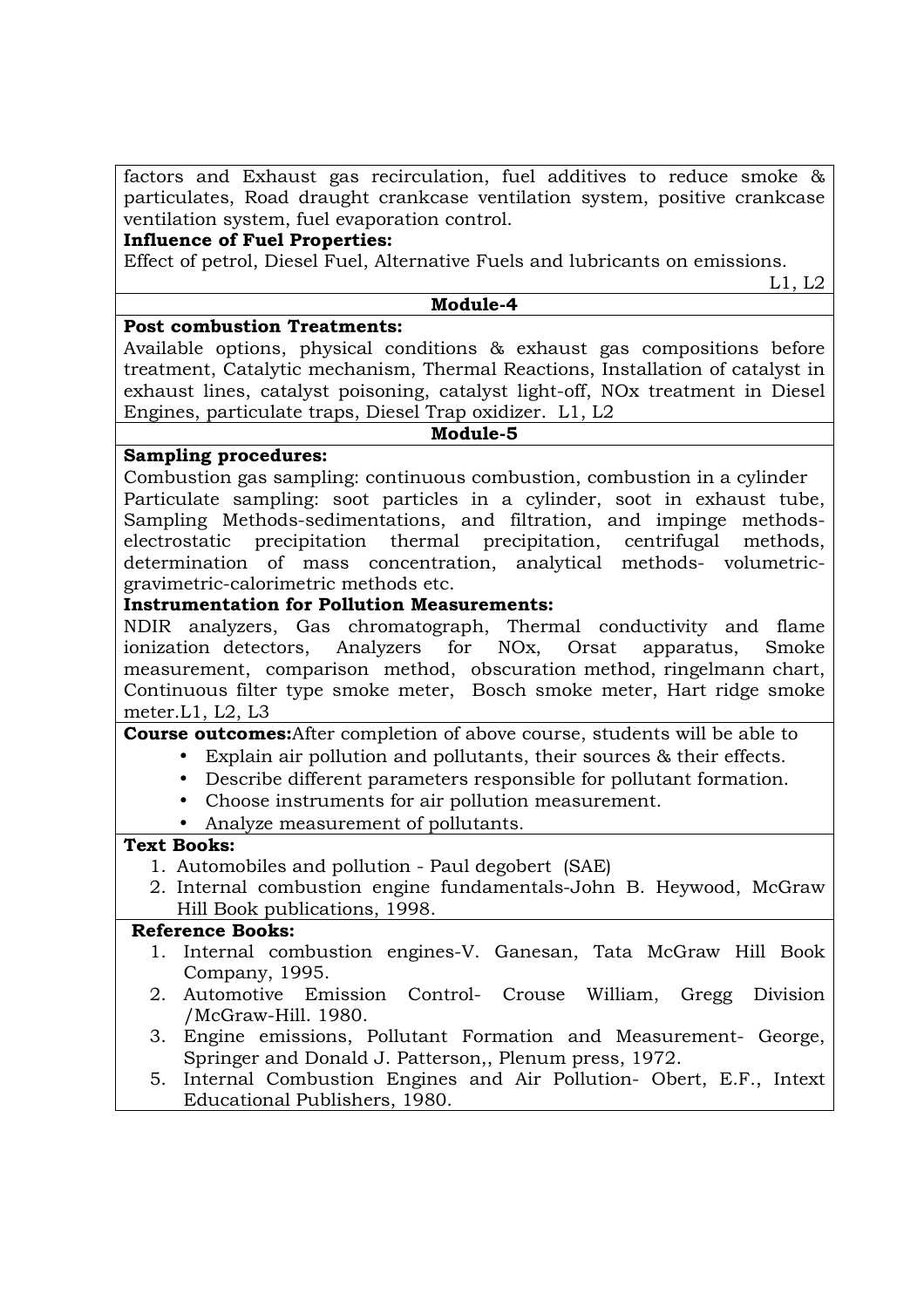| <b>ENGINEERING ECONOMICS AND COST ESTIMATION</b><br>B.E., VI Semester, Automobile Engineering |                                                                                   |                   |    |
|-----------------------------------------------------------------------------------------------|-----------------------------------------------------------------------------------|-------------------|----|
|                                                                                               | [As per Choice Based Credit System (CBCS) scheme]                                 |                   |    |
| <b>Course Code</b>                                                                            | 17AU661                                                                           | <b>CIE Marks</b>  | 40 |
| Number of                                                                                     | 03                                                                                | <b>SEE Marks</b>  | 60 |
| Lecture                                                                                       |                                                                                   |                   |    |
| <b>Hours/Week</b>                                                                             |                                                                                   |                   |    |
| <b>Total Number of</b>                                                                        | 40 (08Hours per Module)                                                           | <b>Exam Hours</b> | 03 |
| <b>Lecture Hours</b>                                                                          |                                                                                   |                   |    |
|                                                                                               | Credits - 03                                                                      |                   |    |
|                                                                                               |                                                                                   |                   |    |
|                                                                                               | <b>Course Objectives:</b> At the end of the course, students will be able to      |                   |    |
|                                                                                               | Explain method to Perform and evaluate present worth, future worth                |                   |    |
|                                                                                               | and annual worth analyses on one of more economic alternatives.                   |                   |    |
| $\bullet$                                                                                     | Calculate payback period and capitalized cost on one or more economic             |                   |    |
| alternatives.                                                                                 |                                                                                   |                   |    |
| $\bullet$                                                                                     | Describe method to carry out and evaluate benefit/cost, life cycle and            |                   |    |
|                                                                                               | breakeven analyses on one or more economic alternatives                           |                   |    |
| $\bullet$                                                                                     | Discuss Preparation of cost estimation report for any project.                    |                   |    |
| $\bullet$                                                                                     | Describe cost accounting, replacement analysis.                                   |                   |    |
|                                                                                               | Module-1                                                                          |                   |    |
| <b>Introduction:</b>                                                                          |                                                                                   |                   |    |
|                                                                                               |                                                                                   |                   |    |
|                                                                                               | Definition of various economic terms such as economic goods, utility, value,      |                   |    |
|                                                                                               | price, wealth, wants capital, rent and profit, Laws of returns                    |                   |    |
| Demand and supply & wages:                                                                    |                                                                                   |                   |    |
| Law of diminishing utility and total utility. Demand Schedule, Law of demand.                 |                                                                                   |                   |    |
|                                                                                               | Elasticity of demand, Law of substitution, Law of supply, supply schedule,        |                   |    |
|                                                                                               | elasticity of supply. Nominal and real wages, Factors affecting real wages,       |                   |    |
|                                                                                               | theory of wages, Difference in wages, methods of wage payment L1, L2, L3          |                   |    |
|                                                                                               | Module-2                                                                          |                   |    |
| <b>Money and Exchange:</b>                                                                    |                                                                                   |                   |    |
|                                                                                               | Theory of exchange, Barter, stock exchange, Speculation money qualities of a      |                   |    |
|                                                                                               | good money, function of a money, classification of money, value of money,         |                   |    |
|                                                                                               | index number, appreciation and depreciation of money value, Gresham's Law         |                   |    |
| and its limitations                                                                           |                                                                                   |                   |    |
| <b>Taxation and Insurance:</b>                                                                |                                                                                   |                   |    |
|                                                                                               | Principle of taxation, characteristics of a good taxation system, kinds of taxes, |                   |    |
| and their merits and demerits, Vehicle Insurance, Loss Assessment. L1, L2, L3                 |                                                                                   |                   |    |
| Module-3                                                                                      |                                                                                   |                   |    |
| <b>Interest and Depreciation:</b>                                                             |                                                                                   |                   |    |
|                                                                                               | Introduction, theory of interest, interest rate, interest from lender's and       |                   |    |
|                                                                                               |                                                                                   |                   |    |
| borrower's view point, simple and compound interest. Nominal and effective                    |                                                                                   |                   |    |
| interest rates, interest formulae annual compounding, annual payments and                     |                                                                                   |                   |    |
| continuous compounding annual payment, simplenumerical problems. Need                         |                                                                                   |                   |    |
| for depreciation, causes of depreciation life and salvage value methods of                    |                                                                                   |                   |    |
|                                                                                               | depreciation, simple numerical problems. L1, L2, L3                               |                   |    |
|                                                                                               |                                                                                   |                   |    |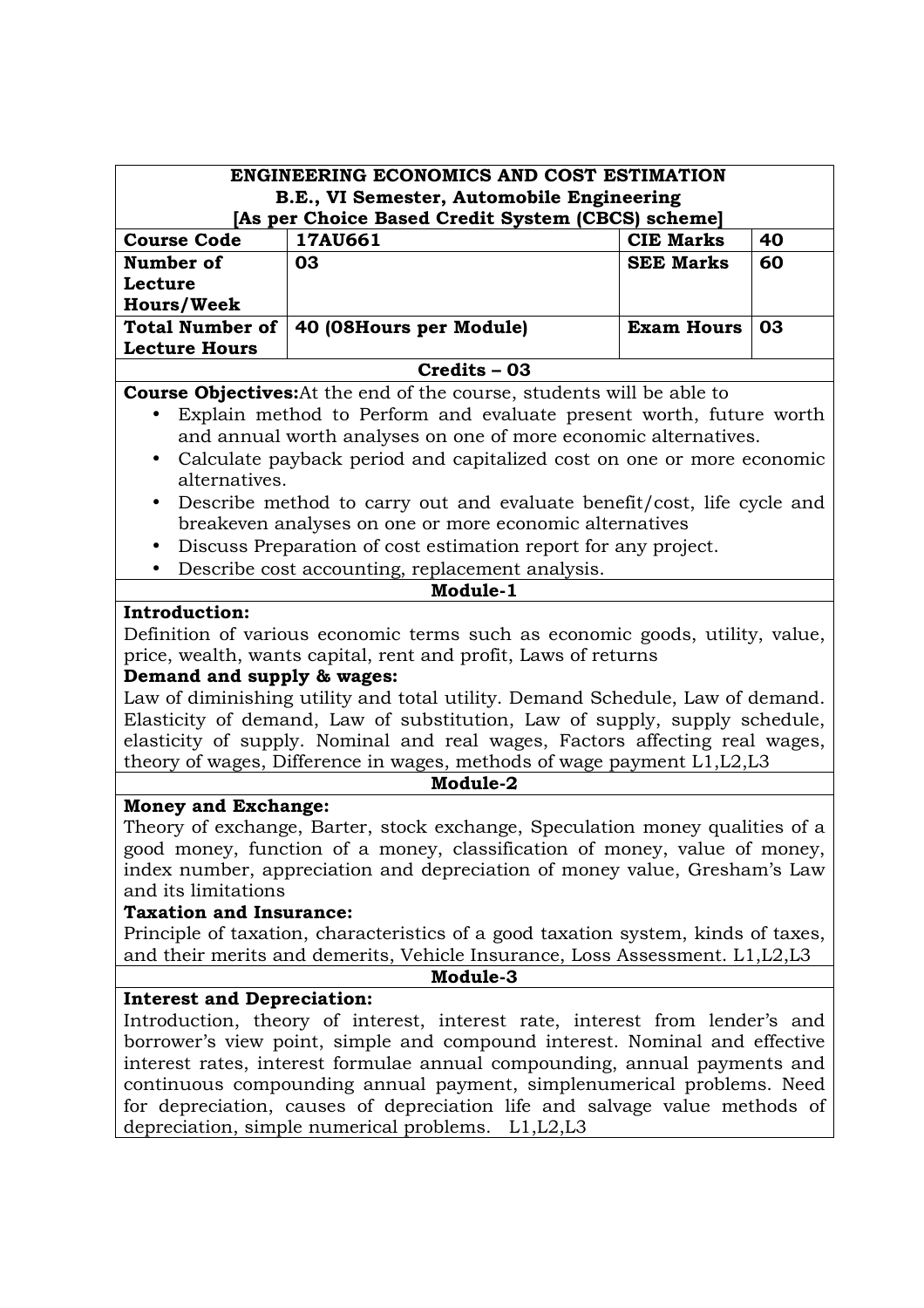| Module-4                                                                                                                                                                                                                                                                                                                                                                                                                                                          |
|-------------------------------------------------------------------------------------------------------------------------------------------------------------------------------------------------------------------------------------------------------------------------------------------------------------------------------------------------------------------------------------------------------------------------------------------------------------------|
| <b>Costs:</b>                                                                                                                                                                                                                                                                                                                                                                                                                                                     |
| Standard costs estimated cost, First cost, Fixed cost, Variable costs,<br>Incremental cost, Differential cost, Sunk and marginal cost, Breakeven and                                                                                                                                                                                                                                                                                                              |
| minimum cost analysis, simple numerical problems.                                                                                                                                                                                                                                                                                                                                                                                                                 |
| <b>Cost Accounting:</b>                                                                                                                                                                                                                                                                                                                                                                                                                                           |
| Introduction, objectives of cost accounting, elements of cost material cost,<br>labour cost, and expenses, allocation of overheads by different methods,                                                                                                                                                                                                                                                                                                          |
| simple numerical problems. $L1, L2, L3$<br>Module-5                                                                                                                                                                                                                                                                                                                                                                                                               |
|                                                                                                                                                                                                                                                                                                                                                                                                                                                                   |
| <b>Book Keeping and Accounts:</b><br>Introduction, Necessity of book keeping, single entry and double entry system,<br>Classification of assets, Journal, Ledger, Trial balance, Final accounts,<br>trading, profit and loss account, Balance sheet, Numerical<br><b>Cost Estimation:</b>                                                                                                                                                                         |
| Introduction, importance, objectives and functions of estimating, principle<br>factors in estimating, Functions and qualities of an estimator, estimating<br>procedure. Estimation of material cost and manufacturing cost of simple<br>automotive components, Estimation of cost of overhauling and servicing of<br>automotive components - cylinder, valves, valve seats, crankshaft, FIP, Brake<br>drum, body building, different types of repairs. L1, L2, L3 |
| <b>Course outcomes:</b> After completion of above course, students will be able to                                                                                                                                                                                                                                                                                                                                                                                |
| Perform and evaluate present worth, future worth and annual worth                                                                                                                                                                                                                                                                                                                                                                                                 |
| analyses on one of more economic alternatives.<br>Evaluate payback period and capitalized cost on one or more<br>economic alternatives.                                                                                                                                                                                                                                                                                                                           |
| Carry out and evaluate benefit/cost, life cycle and breakeven<br>$\bullet$<br>analyses on one or more economic alternatives                                                                                                                                                                                                                                                                                                                                       |
| Prepare a cost estimate for any project.<br>$\bullet$                                                                                                                                                                                                                                                                                                                                                                                                             |
| • Perform and evaluate cost accounting, replacement analysis                                                                                                                                                                                                                                                                                                                                                                                                      |
| <b>Text Books:</b>                                                                                                                                                                                                                                                                                                                                                                                                                                                |
| 1. Engineering Economics, Tara Chand, Nem Chand and Brothers, Roorkee<br>2. Engineering Economy, Thuesen, G. J. and Fabrycky, W. J., Prentice Hall<br>of India Pvt. Ltd.                                                                                                                                                                                                                                                                                          |
| 3. Mechanical Estimating and Costing, T. R. Banga and S. C. Sharma,<br>Khanna Publishers, Delhi                                                                                                                                                                                                                                                                                                                                                                   |
| <b>Reference Books:</b>                                                                                                                                                                                                                                                                                                                                                                                                                                           |
| Industrial Organization and Engineering Economics- T. R. Banga and S.<br>1.<br>C. Sharma, Khanna Publishers, New Delhi                                                                                                                                                                                                                                                                                                                                            |
| Mechanical Estimating and Costing-D. Kannappan et al., Tata McGraw<br>2.<br>Hill Publishing CompanyLtd., New Delhi                                                                                                                                                                                                                                                                                                                                                |
| A Text Book of Mechanical Estimating and Costing-O.P. Khanna,<br>3.<br>DhanpatRai Publications Pvt.Ltd., New Delhi                                                                                                                                                                                                                                                                                                                                                |
| Industrial Engineering and Management- O. P. Khanna, DhanpatRai<br>4.<br>and Sons, New Delhi                                                                                                                                                                                                                                                                                                                                                                      |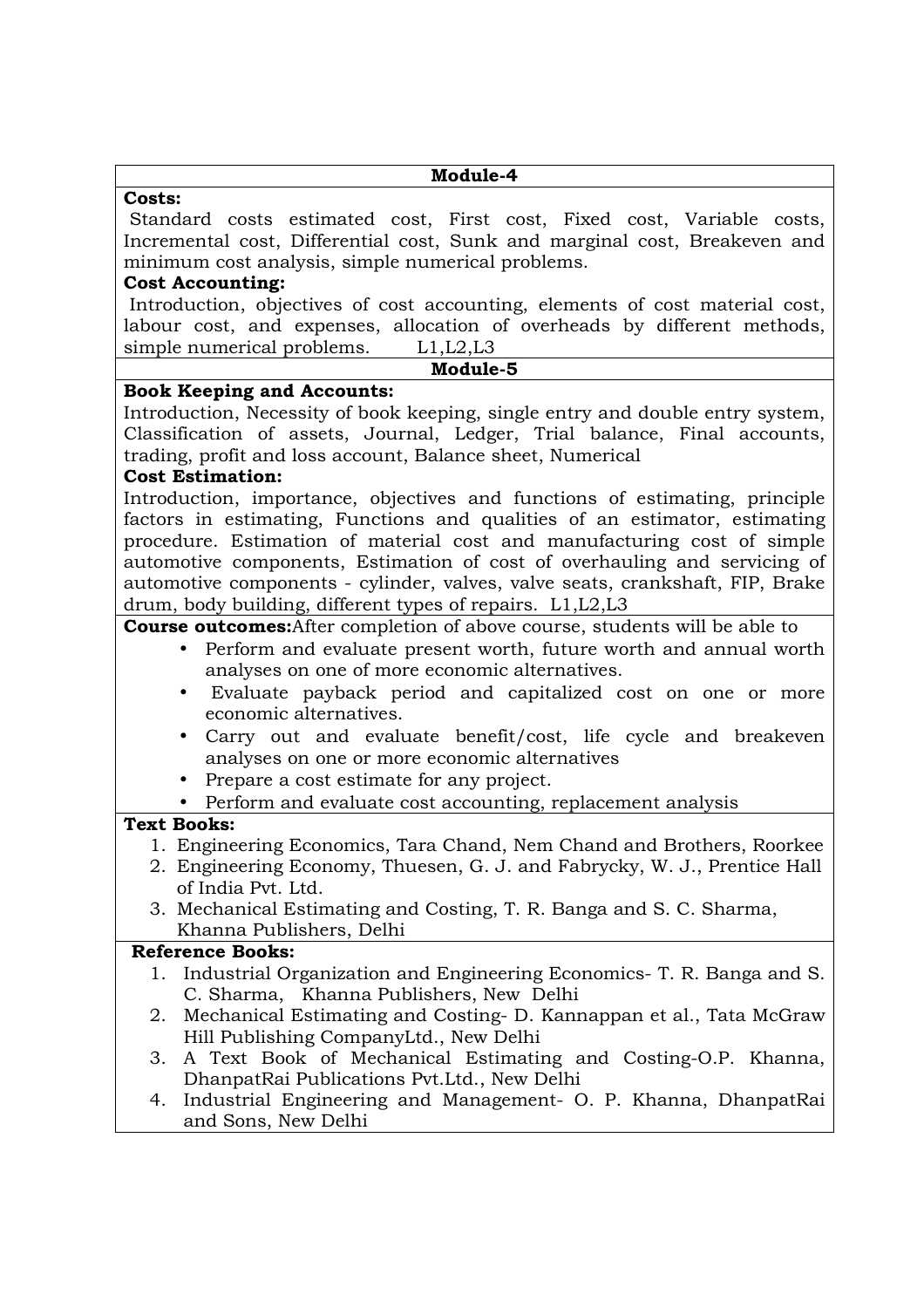- 5. Financial Management-I. M. Pandey, Vikas Publishing House Pvt. Ltd., New Delhi
- 6. Engineering Economics- James L. Riggs, David D. Bedworth and Sabah U. Randhawa, Tata McGraw-Hill Publishing Co. Ltd., New Delhi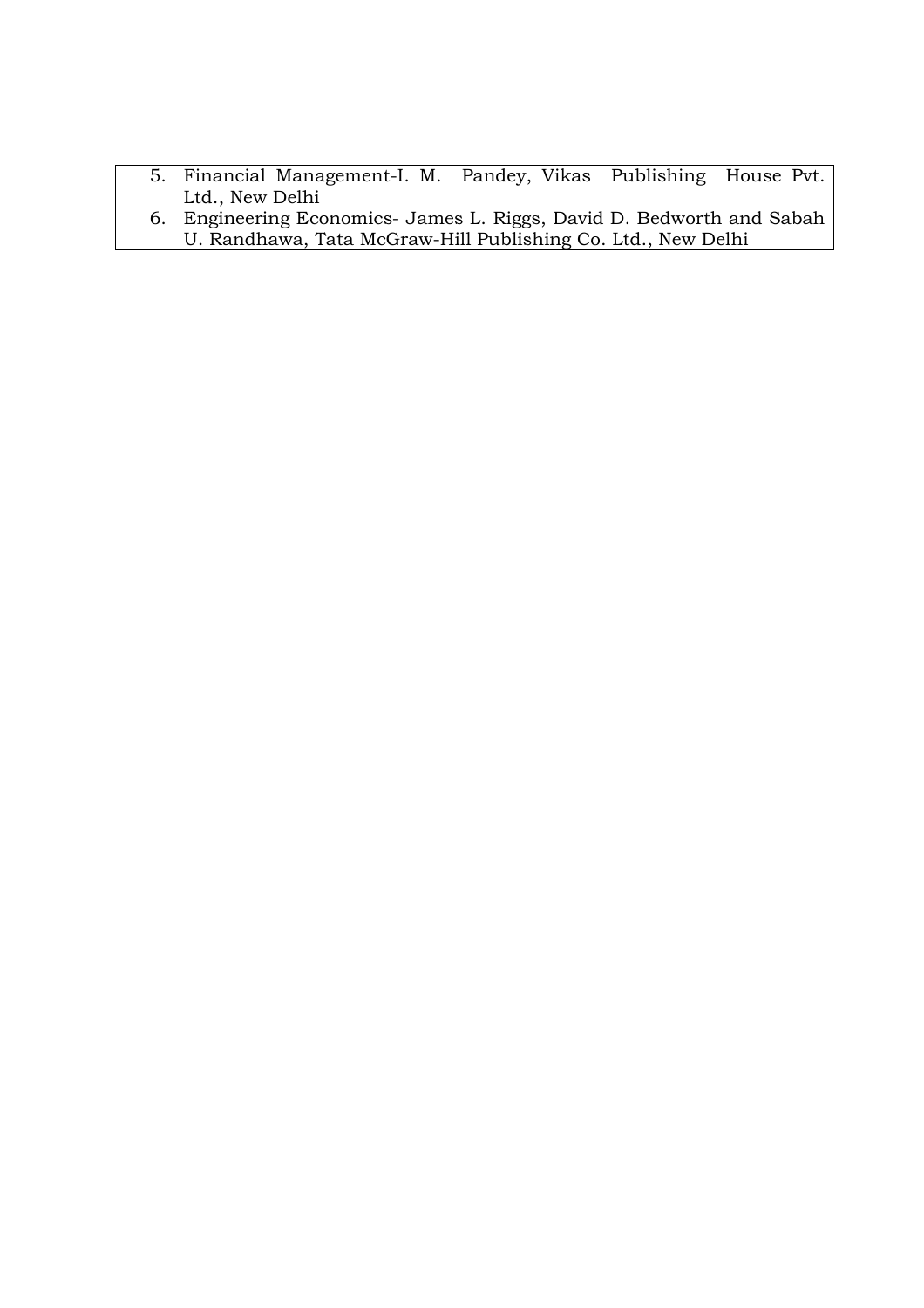| <b>HYBRID AND ELECTRIC VEHICLE</b><br>B.E., VI Semester, Automobile Engineering |                                                                                                                                 |                   |        |
|---------------------------------------------------------------------------------|---------------------------------------------------------------------------------------------------------------------------------|-------------------|--------|
|                                                                                 | [As per Choice Based Credit System (CBCS) scheme]                                                                               |                   |        |
| <b>Course Code</b>                                                              | 17AU662                                                                                                                         | <b>CIE Marks</b>  | 40     |
| Number of                                                                       | 03                                                                                                                              | <b>SEE Marks</b>  | 60     |
| Lecture                                                                         |                                                                                                                                 |                   |        |
| <b>Hours/Week</b>                                                               |                                                                                                                                 |                   |        |
| <b>Total Number of</b><br><b>Lecture Hours</b>                                  | 40 (08Hours per Module)                                                                                                         | <b>Exam Hours</b> | 03     |
|                                                                                 | Credits - 03                                                                                                                    |                   |        |
|                                                                                 | <b>Course Objectives:</b> At the end of the course, students will be able to                                                    |                   |        |
|                                                                                 | Explain how a hybrid vehicle works and describe its main components                                                             |                   |        |
| and their function.                                                             |                                                                                                                                 |                   |        |
|                                                                                 | Analyze the performance of a hybrid vehicle.                                                                                    |                   |        |
|                                                                                 | Evaluate the environmental impact of road vehicles.                                                                             |                   |        |
| $\bullet$                                                                       | Describe the operating principle and properties for the most common                                                             |                   |        |
|                                                                                 | types of electrical motors in hybrid technology.                                                                                |                   |        |
|                                                                                 | Module-1                                                                                                                        |                   |        |
| Introduction:                                                                   |                                                                                                                                 |                   |        |
|                                                                                 | Performance characteristics of road vehicles, calculation of road load,                                                         |                   |        |
|                                                                                 | predicting fuel economy, Grid connected hybrids                                                                                 |                   |        |
| DC motors:                                                                      |                                                                                                                                 |                   |        |
|                                                                                 | Series wound, shunt wound. Compound wound and separately excited. L1, L2                                                        |                   |        |
|                                                                                 | Module-2                                                                                                                        |                   |        |
| <b>AC</b> motors:                                                               |                                                                                                                                 |                   |        |
|                                                                                 | Induction, synchronous, brushless DC motor, switched reluctance motors.                                                         |                   |        |
| <b>Hybrid Architecture:</b>                                                     |                                                                                                                                 |                   |        |
|                                                                                 | Series configuration- locomotive drives, series parallel switching, load tracking                                               |                   |        |
|                                                                                 | architecture. Pre transmission parallel and combined configurations-Mild                                                        |                   |        |
|                                                                                 | hybrid, power assist, dual mode, power split, power split with shift,<br>Continuously Variable transmission (CVT). Wheel motor. |                   |        |
|                                                                                 | <b>Module-3</b>                                                                                                                 |                   | L1, L2 |
| <b>Hybrid Power Plant specifications:</b>                                       |                                                                                                                                 |                   |        |
|                                                                                 | Grade and cruise targets. Launching and boosting, braking and energy                                                            |                   |        |
|                                                                                 | recuperation drive cycle implications, engine fraction-engine downsizing and                                                    |                   |        |
|                                                                                 |                                                                                                                                 |                   | L1,L2  |
| range and performance, usage requirements.<br>Module-4                          |                                                                                                                                 |                   |        |
| <b>Sizing the Drive System:</b>                                                 |                                                                                                                                 |                   |        |
|                                                                                 | Matching electric drive and ICE, sizing the propulsion motor, sizing power                                                      |                   |        |
| electronics                                                                     |                                                                                                                                 |                   |        |
| <b>Energy Storage Technology:</b>                                               |                                                                                                                                 |                   |        |
| Battery basics, different types of batteries (lead-acid battery / Lithium /     |                                                                                                                                 |                   |        |
| Alkaline), High discharge capacitors, flywheels, battery parametersL1,L2        |                                                                                                                                 |                   |        |
| Module-5                                                                        |                                                                                                                                 |                   |        |
| <b>Fuel cells</b>                                                               |                                                                                                                                 |                   |        |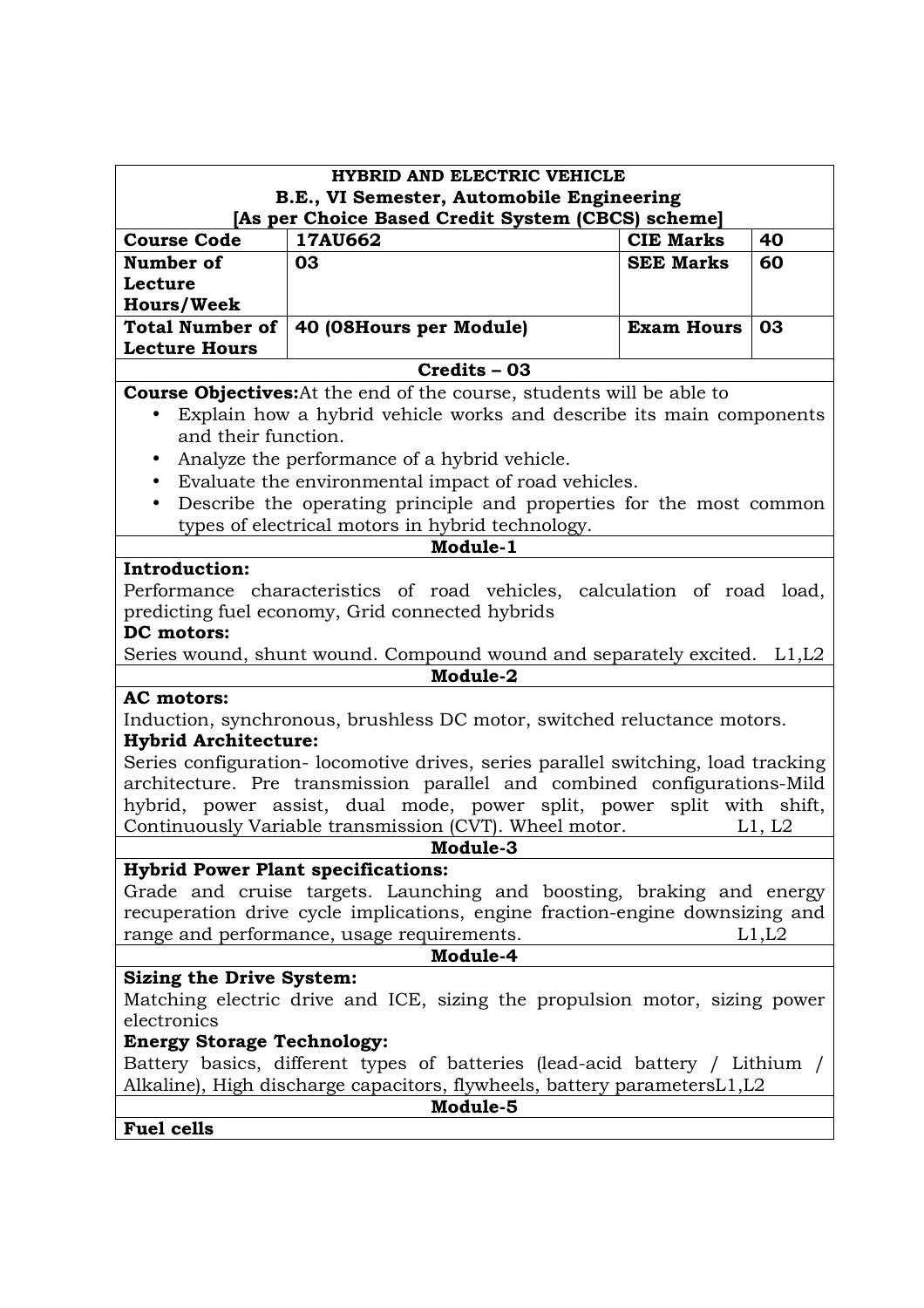| Fuel cell characteristics, fuel cell types - alkaline fuel cell, proton exchange   |
|------------------------------------------------------------------------------------|
| membrane, direct methanol fuel cell, phosphoric acid fuel cell, molten             |
| carbonate fuel cell, solid oxide fuel cell, hydrogen storage systems, reformers,   |
| fuel cell EV.<br>L1, L2                                                            |
| <b>Course outcomes:</b> After completion of above course, students will be able to |
| Explain how a hybrid vehicle works and describe its main<br>$\bullet$              |
| components and their function.                                                     |
| Analyze the performance of a hybrid vehicle.                                       |
| Evaluate the environmental impact of road vehicles.                                |
| Describe the operating principle and properties for the most common                |
| types of electrical motors in hybrid technology                                    |
| <b>Text Books:</b>                                                                 |
| 1. The Electric Car: Development & Future of Battery, Hybrid & Fuel-Cell           |
| Cars - Dr Mike Westbrook, M H Westbrook, British library Cataloguing               |
| in Publication Data, UK, ISBN0 85296 0131.                                         |
| 2. Electric and Hybrid Vehicles - Robin Hardy, Iqbal Husain, CRC Press,            |
| ISBN 0-8493-1466-6.                                                                |
| 3. Propulsion Systems for Hybrid Vehicles - John M. Miller, Institute of           |
| Electrical Engineers, London, ISBN0 863413366.                                     |
| <b>Reference Books:</b>                                                            |
| 1. Energy Technology Analysis Prospects for Hydrogen and Fuel Cells,               |
| International Energy Agency, France.                                               |
| 2. Hand Book of Electric Motors - Hamid A Taliyat, Gerald B Kliman,                |
| Mercel Dekker Inc., US, ISBN0-8247-4105-6                                          |
|                                                                                    |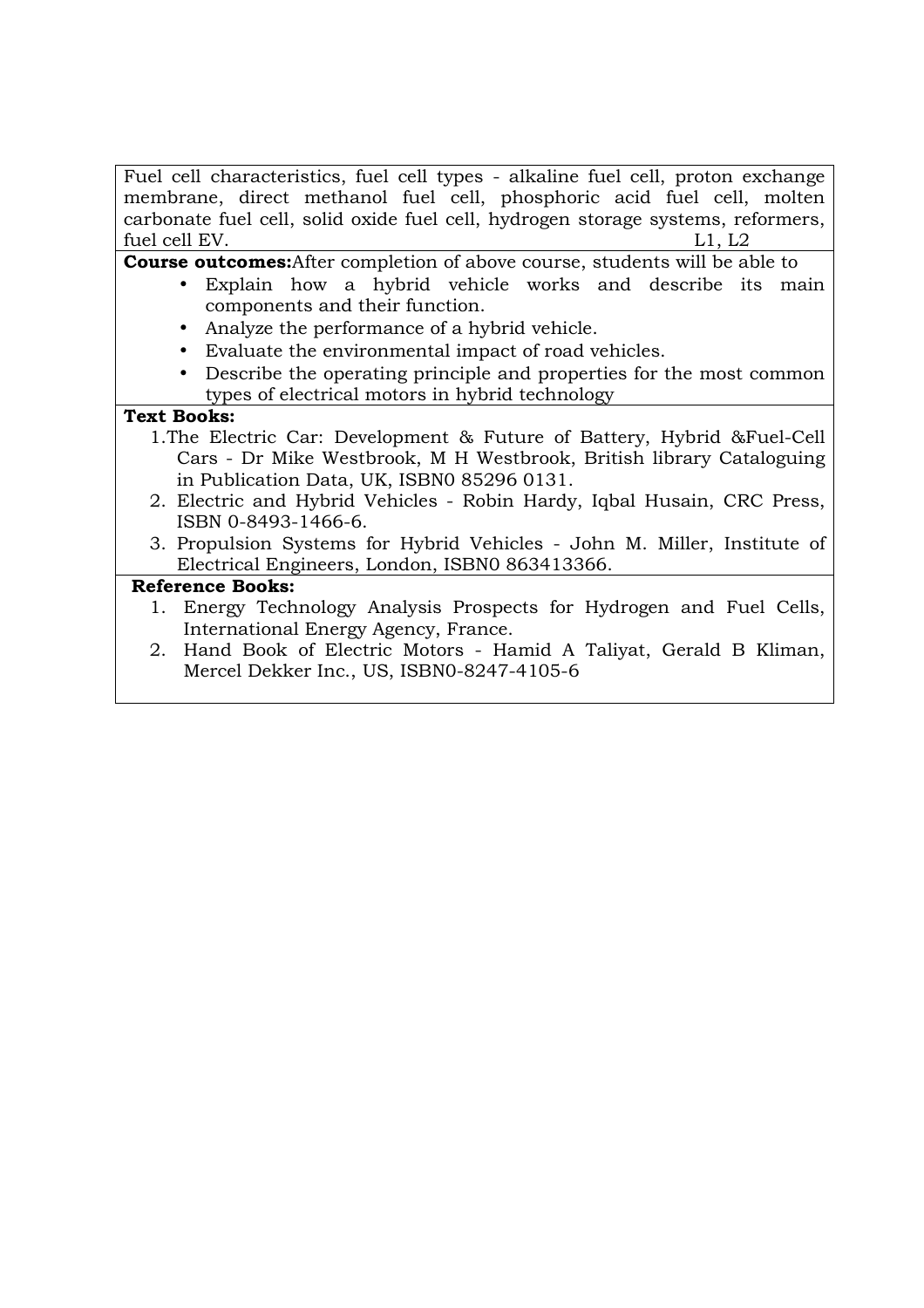|                                                                                                         | <b>NON- DESTRUCTIVE TESTING</b>                                                                                                                                                                                                                                                                                                                                                                                                                                                                                                                                                                                                                                                                                             |                   |            |
|---------------------------------------------------------------------------------------------------------|-----------------------------------------------------------------------------------------------------------------------------------------------------------------------------------------------------------------------------------------------------------------------------------------------------------------------------------------------------------------------------------------------------------------------------------------------------------------------------------------------------------------------------------------------------------------------------------------------------------------------------------------------------------------------------------------------------------------------------|-------------------|------------|
|                                                                                                         | B.E., VI Semester, Automobile Engineering                                                                                                                                                                                                                                                                                                                                                                                                                                                                                                                                                                                                                                                                                   |                   |            |
|                                                                                                         | [As per Choice Based Credit System (CBCS) scheme]                                                                                                                                                                                                                                                                                                                                                                                                                                                                                                                                                                                                                                                                           |                   |            |
| <b>Course Code</b>                                                                                      | 17AU663                                                                                                                                                                                                                                                                                                                                                                                                                                                                                                                                                                                                                                                                                                                     | <b>CIE Marks</b>  | 40         |
| Number of                                                                                               | 03                                                                                                                                                                                                                                                                                                                                                                                                                                                                                                                                                                                                                                                                                                                          | <b>SEE Marks</b>  | 60         |
| Lecture                                                                                                 |                                                                                                                                                                                                                                                                                                                                                                                                                                                                                                                                                                                                                                                                                                                             |                   |            |
| <b>Hours/Week</b>                                                                                       |                                                                                                                                                                                                                                                                                                                                                                                                                                                                                                                                                                                                                                                                                                                             |                   |            |
| <b>Total Number of</b><br><b>Lecture Hours</b>                                                          | 40 (08Hours per Module)                                                                                                                                                                                                                                                                                                                                                                                                                                                                                                                                                                                                                                                                                                     | <b>Exam Hours</b> | 03         |
|                                                                                                         | Credits - 03                                                                                                                                                                                                                                                                                                                                                                                                                                                                                                                                                                                                                                                                                                                |                   |            |
|                                                                                                         | <b>Course Objectives:</b> At the end of the course, students will be able to                                                                                                                                                                                                                                                                                                                                                                                                                                                                                                                                                                                                                                                |                   |            |
| NDE)                                                                                                    | Explain Principles of selection of non destructive Evaluation method (                                                                                                                                                                                                                                                                                                                                                                                                                                                                                                                                                                                                                                                      |                   |            |
| Describe various<br>$\bullet$                                                                           | inspection methods like Magnetic                                                                                                                                                                                                                                                                                                                                                                                                                                                                                                                                                                                                                                                                                            |                   | particle,  |
|                                                                                                         | Radiographic Inspection their Principle, general procedure, advantages                                                                                                                                                                                                                                                                                                                                                                                                                                                                                                                                                                                                                                                      |                   |            |
| and limitations                                                                                         |                                                                                                                                                                                                                                                                                                                                                                                                                                                                                                                                                                                                                                                                                                                             |                   |            |
| $\bullet$<br>damage.                                                                                    | Explain Verification of proper assembly and Inspect for in-service                                                                                                                                                                                                                                                                                                                                                                                                                                                                                                                                                                                                                                                          |                   |            |
|                                                                                                         | Module-1                                                                                                                                                                                                                                                                                                                                                                                                                                                                                                                                                                                                                                                                                                                    |                   |            |
| <b>Liquid Penetrant Inspection:</b><br><b>Magnetic Particle Inspection:</b><br>Radiographic inspection: | Flaw detection & evaluation, leak detection & evaluation, metrology &<br>evaluation, structure / microstructure characterization, visual inspection.<br>Replication microscopy techniques for NDE<br>Specimen preparation, replication techniques, and micro structural analysis.<br>Principles penetrate methods, procedure, materials used, equipment,<br>parameters, and applications. L1, L2, L3<br>Module-2<br>Principle, general procedure, advantages & limitation, applications, magnetic<br>field generation, magnetic hysteresis, magnetic particles & suspending liquid<br>Principles, X-ray radiography, equipment, Gamma - Ray radiography, real time<br>radiography & film radiography, application examples. |                   | L1, L2, L3 |
|                                                                                                         | Module-3                                                                                                                                                                                                                                                                                                                                                                                                                                                                                                                                                                                                                                                                                                                    |                   |            |
| <b>Computed Tomography (CT):</b>                                                                        |                                                                                                                                                                                                                                                                                                                                                                                                                                                                                                                                                                                                                                                                                                                             |                   |            |
|                                                                                                         | Principles, capabilities, comparison to other NDE methods, CT equipment,                                                                                                                                                                                                                                                                                                                                                                                                                                                                                                                                                                                                                                                    |                   |            |
|                                                                                                         | industrial computed tomography applications.                                                                                                                                                                                                                                                                                                                                                                                                                                                                                                                                                                                                                                                                                |                   |            |
| <b>Thermal Inspection:</b>                                                                              |                                                                                                                                                                                                                                                                                                                                                                                                                                                                                                                                                                                                                                                                                                                             |                   |            |
|                                                                                                         | Principles, equipment, inspection methods applications.                                                                                                                                                                                                                                                                                                                                                                                                                                                                                                                                                                                                                                                                     |                   | L1, L2, L3 |
| Module-4                                                                                                |                                                                                                                                                                                                                                                                                                                                                                                                                                                                                                                                                                                                                                                                                                                             |                   |            |
| <b>Optical Holography:</b>                                                                              |                                                                                                                                                                                                                                                                                                                                                                                                                                                                                                                                                                                                                                                                                                                             |                   |            |
| inspection,                                                                                             | Basics of Holography, recording and reconstruction-info metric techniques of<br>procedures<br>of<br>inspection,<br>typical<br>Holography: systems and techniques applications.                                                                                                                                                                                                                                                                                                                                                                                                                                                                                                                                              | applications.     | Acoustical |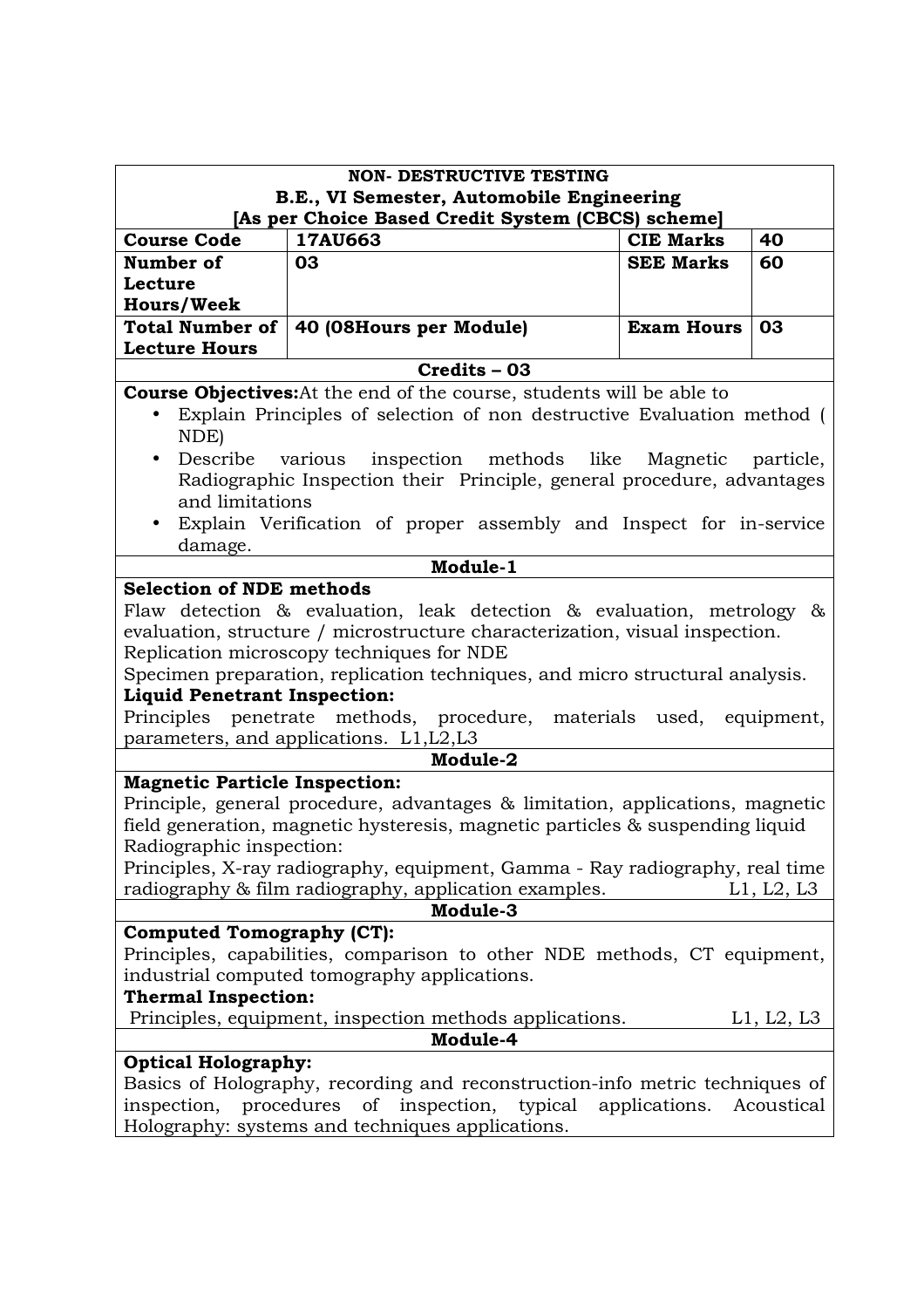## **Eddy Current Inspection:**

 Principles of operation, procedure, advantages & limitations, operating variables, inspection coils, eddy current instruments, application examples. L1, L2, L3

#### **Module-5**

#### **Ultrasonic Inspection:**

Principles basic equipment, advantages & limitations, applicability, major variables in ultrasonic inspection, basic inspection methods- pulse echo method, transducers and couplants.

### **Acoustic Emission Inspection:**

Principles comparison with other NDE methods, applicability, Acoustic emission waves & propagation, instrumentation principles.L1, L2, L3, L4

# **Course outcomes:**After completion of above course, students will be able to

- Explain Principles of selection of NDE
- Describe various inspection methods like Magnetic particle, Radiographic Inspection their Principle, general procedure, advantages and limitations
- Monitor, improve or control manufacturing processes.
- Verify proper assembly and Inspect for in-service damage

# **Text Books:**

1Metals hand book, Vol-17,9th Edition, Nondestructive evaluation & quality control, American society of metals.

2. Handbooks of American Society for Nondestructive testing.

- 1. Non Destructive testing McGonnagle J.J. Garden and reach New York
- 2. Non-destructive Evolution and quality control volume 17 of metals hand book 9 edition Asia internal 1989
- 3. the Testing instruction of Engineering materials- Davis H.E Troxel G.E Wiskovil C.T McGraw Hill.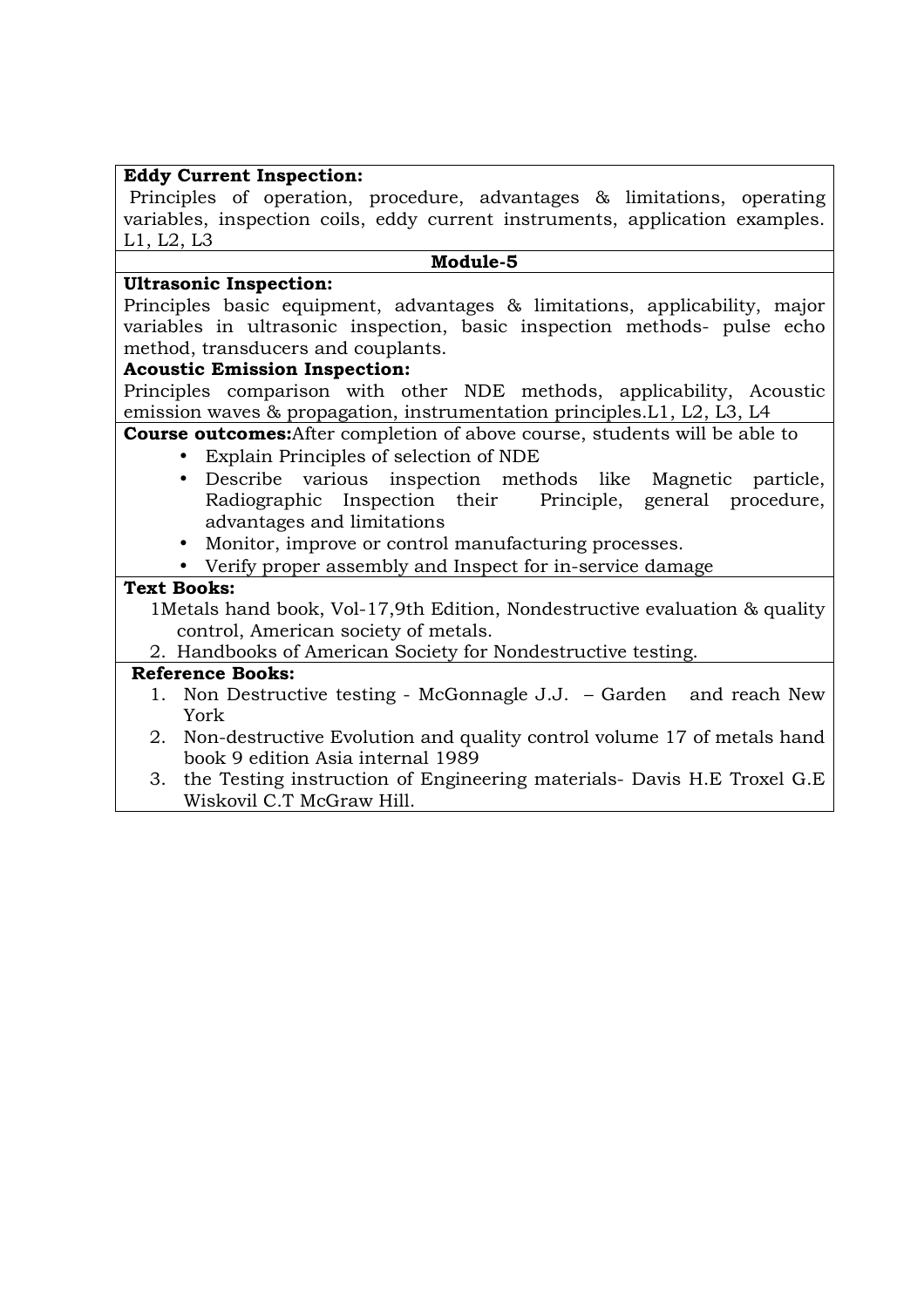| <b>AUTOMOTIVE CHASSIS COMPONENTS LAB</b>                                                                    |                                                                                                                |                   |    |
|-------------------------------------------------------------------------------------------------------------|----------------------------------------------------------------------------------------------------------------|-------------------|----|
|                                                                                                             | B.E., VI Semester, Automobile Engineering<br>[As per Choice Based Credit System (CBCS) scheme]                 |                   |    |
| <b>Course Code</b>                                                                                          | <b>17AUL67</b>                                                                                                 | <b>CIE Marks</b>  | 40 |
| Number of                                                                                                   | $03 = (1$ Hour Instruction + 2 Hrs.                                                                            | <b>SEE Marks</b>  | 60 |
| Lecture                                                                                                     | Laboratory)                                                                                                    |                   |    |
| <b>Hours/Week</b>                                                                                           |                                                                                                                |                   |    |
| <b>RBT Levels</b>                                                                                           | L1, L2, L3                                                                                                     | <b>Exam Hours</b> | 03 |
|                                                                                                             | Credits - 02                                                                                                   |                   |    |
|                                                                                                             | <b>Course Objectives:</b> At the end of this course, students will be able to                                  |                   |    |
|                                                                                                             | Explain how to identify the various chassis frames of cars, bus (front                                         |                   |    |
|                                                                                                             | engine & rear engine), truck and articulated vehicles.                                                         |                   |    |
|                                                                                                             | List specifications of different two and four wheeled vehicles.                                                |                   |    |
| $\bullet$                                                                                                   | Describe procedure for Disassemble / assemble, cleaning, inspection                                            |                   |    |
|                                                                                                             | and servicing of chassis sub-systems like suspension, clutch / gear                                            |                   |    |
|                                                                                                             | box, final drive / differential, brake, steering and tyres / wheels.                                           |                   |    |
|                                                                                                             | <b>PART-A</b>                                                                                                  |                   |    |
|                                                                                                             | 1. Writing technical specification of two wheeled and four wheeled vehicles                                    |                   |    |
| (at least 10 vehicles)                                                                                      |                                                                                                                |                   |    |
| 2.                                                                                                          | Drawing the layouts of chassis frames of cars, bus (front engine & rear                                        |                   |    |
|                                                                                                             | engine), truck and articulated vehicles                                                                        |                   |    |
| 3.                                                                                                          | Disassembling, cleaning, inspection for wear and tear, servicing and                                           |                   |    |
|                                                                                                             | assembling of single plate clutch and multi plate clutch. Checking the                                         |                   |    |
| 4.                                                                                                          | clutch springs and Clutch adjustments.<br>Disassembling, cleaning, inspection for wear and tear, servicing and |                   |    |
|                                                                                                             | assembling of different types of gear box and calculation of gear                                              |                   |    |
|                                                                                                             | ratios. Disassembling, cleaning, inspection for wear and tear, servicing                                       |                   |    |
|                                                                                                             | and assembling of propeller shaft assembly including universal joint                                           |                   |    |
| and slip joint.                                                                                             |                                                                                                                |                   |    |
|                                                                                                             | <b>PART-B</b>                                                                                                  |                   |    |
| 1.                                                                                                          | Disassembling, cleaning, inspection for wear and tear, servicing and                                           |                   |    |
|                                                                                                             | assembling of final drive and differential.                                                                    |                   |    |
| 2.                                                                                                          | Disassembling, cleaning, inspection for wear and tear, servicing and                                           |                   |    |
|                                                                                                             | assembling of steering system and steering gears.                                                              |                   |    |
| 3.                                                                                                          | Disassembling, cleaning, inspection for wear and tear, servicing and                                           |                   |    |
|                                                                                                             | assembling of braking system, bleeding in hydraulic brakes                                                     |                   |    |
| 4.                                                                                                          | Removing the wheels from the vehicle, inspection for wear of tyre tread,                                       |                   |    |
|                                                                                                             | inspection of tube, vulcanizing the tube, refitting of wheel on vehicle                                        |                   |    |
|                                                                                                             | Disassembling, cleaning, inspection for wear and tear, servicing and                                           |                   |    |
| assembling of front independent suspension, shock absorber and leaf                                         |                                                                                                                |                   |    |
| spring suspension system.                                                                                   |                                                                                                                |                   |    |
| <b>Course outcomes:</b> At the end of this laboratory, students will be able to:                            |                                                                                                                |                   |    |
| Identify the various chassis frames of cars, bus (front engine & rear                                       |                                                                                                                |                   |    |
| engine), truck and articulated vehicles.<br>List specifications of different two and four wheeled vehicles. |                                                                                                                |                   |    |
|                                                                                                             |                                                                                                                |                   |    |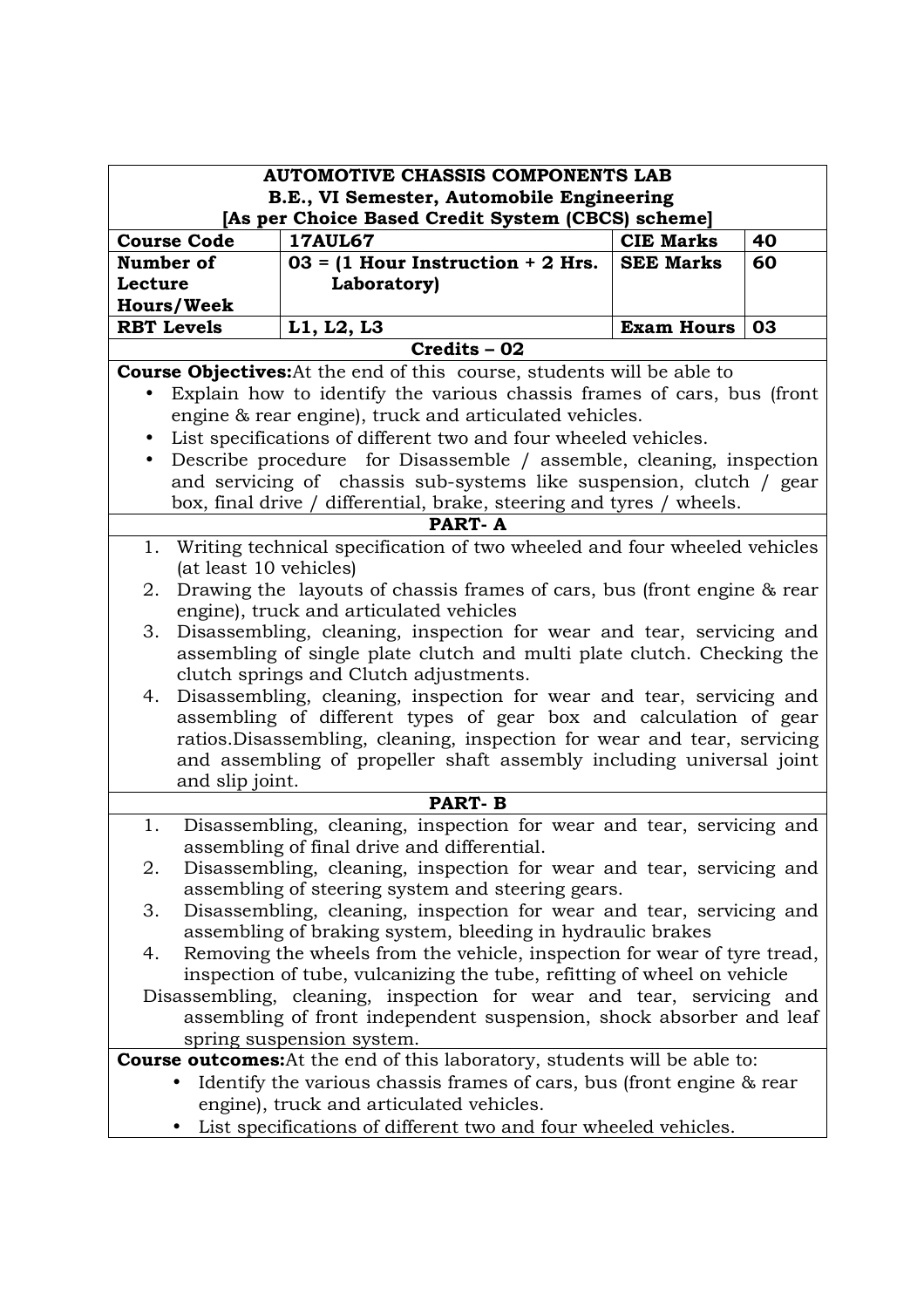| • Disassemble / assemble, clean, inspect and service chassis sub-       |  |
|-------------------------------------------------------------------------|--|
| systems like suspension, clutch / gear box, final drive / differential, |  |
| brake, steering and tyres / wheels.                                     |  |
| <b>Scheme of Examination:</b>                                           |  |
| ONE question from part -A :25 Marks                                     |  |
| ONE question from Part-B : 25 Marks                                     |  |
| Viva -Voice<br>$:10$ Marks                                              |  |
| $\therefore$ 60 Marks<br>Total:                                         |  |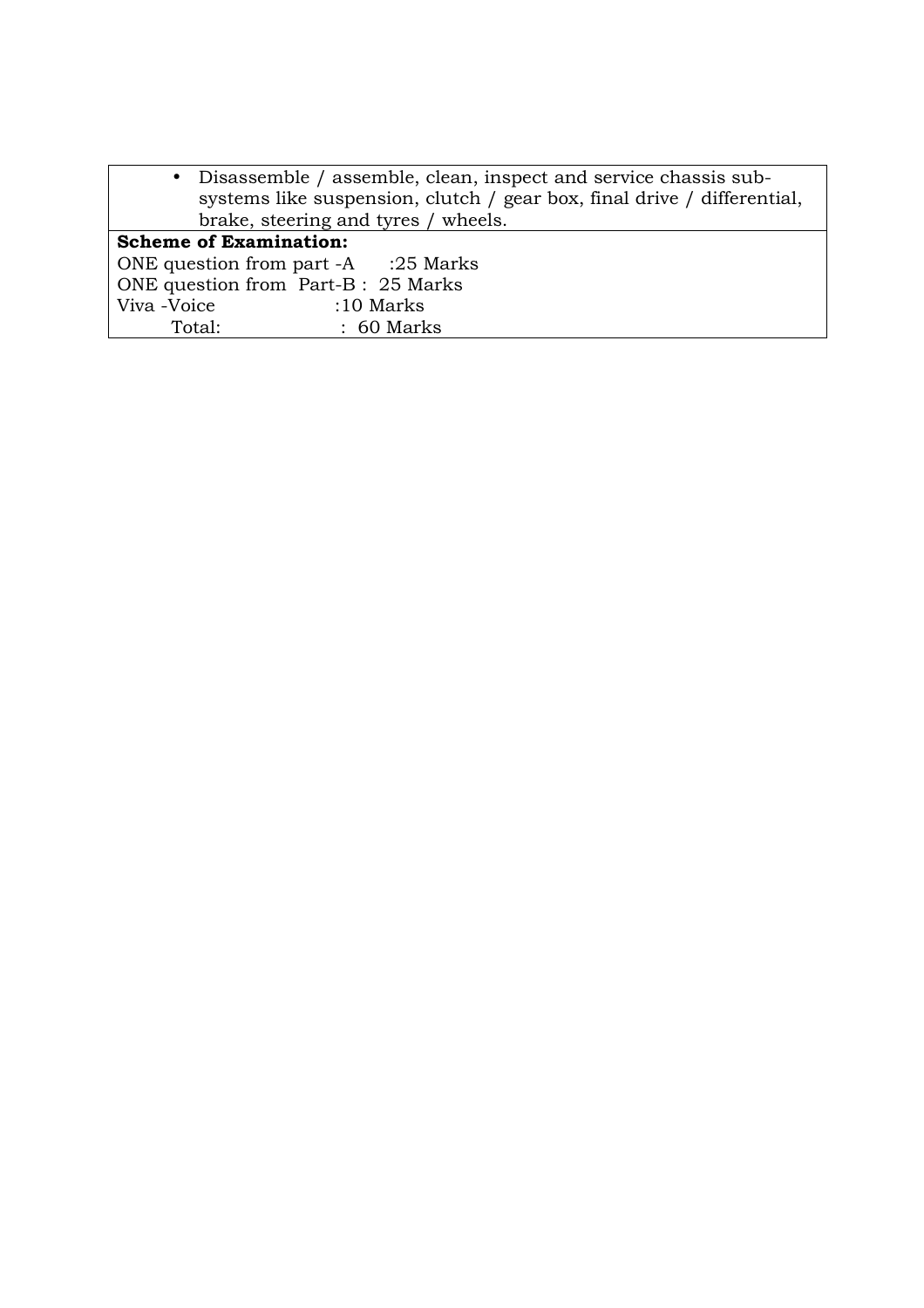| <b>ENGINE TESTING AND EMISSION MEASUREMENT LABORATORY</b><br>B.E., VI Semester, Automobile Engineering<br>[As per Choice Based Credit System (CBCS) scheme]                                                                                                                                                                                                                                                                                                                                                                              |                                                                                                                                                                          |                   |    |  |  |
|------------------------------------------------------------------------------------------------------------------------------------------------------------------------------------------------------------------------------------------------------------------------------------------------------------------------------------------------------------------------------------------------------------------------------------------------------------------------------------------------------------------------------------------|--------------------------------------------------------------------------------------------------------------------------------------------------------------------------|-------------------|----|--|--|
|                                                                                                                                                                                                                                                                                                                                                                                                                                                                                                                                          | <b>17AUL68</b><br>40<br><b>Course Code</b><br><b>CIE Marks</b>                                                                                                           |                   |    |  |  |
| Number of                                                                                                                                                                                                                                                                                                                                                                                                                                                                                                                                | $03 = (1$ Hour Instruction + 2 Hrs.                                                                                                                                      | <b>SEE Marks</b>  | 60 |  |  |
| Lecture                                                                                                                                                                                                                                                                                                                                                                                                                                                                                                                                  | Laboratory)                                                                                                                                                              |                   |    |  |  |
| <b>Hours/Week</b>                                                                                                                                                                                                                                                                                                                                                                                                                                                                                                                        |                                                                                                                                                                          |                   |    |  |  |
| <b>RBT Levels</b>                                                                                                                                                                                                                                                                                                                                                                                                                                                                                                                        | L1, L2, L3                                                                                                                                                               | <b>Exam Hours</b> | 03 |  |  |
|                                                                                                                                                                                                                                                                                                                                                                                                                                                                                                                                          | $Credits - 02$                                                                                                                                                           |                   |    |  |  |
|                                                                                                                                                                                                                                                                                                                                                                                                                                                                                                                                          | <b>Course Objectives:</b> At the end of this course, students will be able to<br>Explain and hands on experience for conduction of tests on various                      |                   |    |  |  |
|                                                                                                                                                                                                                                                                                                                                                                                                                                                                                                                                          | engines for determination of performance characteristics.<br>Describe procedure to conduct Morse test on multi cylinder engine for                                       |                   |    |  |  |
| finding FP, IP, BP.                                                                                                                                                                                                                                                                                                                                                                                                                                                                                                                      |                                                                                                                                                                          |                   |    |  |  |
|                                                                                                                                                                                                                                                                                                                                                                                                                                                                                                                                          | Conduct of tests on various engines with alternative fuels like alcohols,<br>bio diesel for verifying their suitability for Internal combustion engines                  |                   |    |  |  |
| $\bullet$                                                                                                                                                                                                                                                                                                                                                                                                                                                                                                                                | Conduct emission tests on various engines.<br><b>PART-A</b>                                                                                                              |                   |    |  |  |
| 1. Performance test on Single Cylinder and multi cylinder SI / CI engines<br>2. Study on SI and CI engines performance by changing parameters like<br>valve timing, ignition timing, compression ratio, etc<br>3. Morse test on multi cylinder engine for finding FP, IP, Indicated thermal<br>efficiency and Mechanical efficiency.<br>4. Study of engine performance using alternate fuels like alcohol blends/ bio<br>diesel / LPG.<br><b>PART-B</b><br>1. Study and testing on MPFI Engine and Variable compression ratio<br>Engine. |                                                                                                                                                                          |                   |    |  |  |
|                                                                                                                                                                                                                                                                                                                                                                                                                                                                                                                                          | 2. Tuning of engines using computerized engine analyzer.<br>3. Exhaust Emission test of S. I. Automotive engine.<br>4. Exhaust Emission test of C. I. Automotive engine. |                   |    |  |  |
| <b>Course outcomes:</b> At the end of this laboratory, students will be able to:<br>Determination of performance characteristics of various types of<br>engines.                                                                                                                                                                                                                                                                                                                                                                         |                                                                                                                                                                          |                   |    |  |  |
| Determine finding FP, IP, BP of multi Cylinder engines by conducting<br>Morse test.<br>Verify suitability of various alternative fuels for internal combustion<br>engines.                                                                                                                                                                                                                                                                                                                                                               |                                                                                                                                                                          |                   |    |  |  |
| Conduct emission tests on various engines.                                                                                                                                                                                                                                                                                                                                                                                                                                                                                               |                                                                                                                                                                          |                   |    |  |  |
| <b>Scheme of Examination:</b><br>ONE question from Part -A: 25 Marks<br>ONE question from Part-B : 25 Marks<br>Viva -Voice<br>:10 Marks<br>$: 60$ Marks<br>Total                                                                                                                                                                                                                                                                                                                                                                         |                                                                                                                                                                          |                   |    |  |  |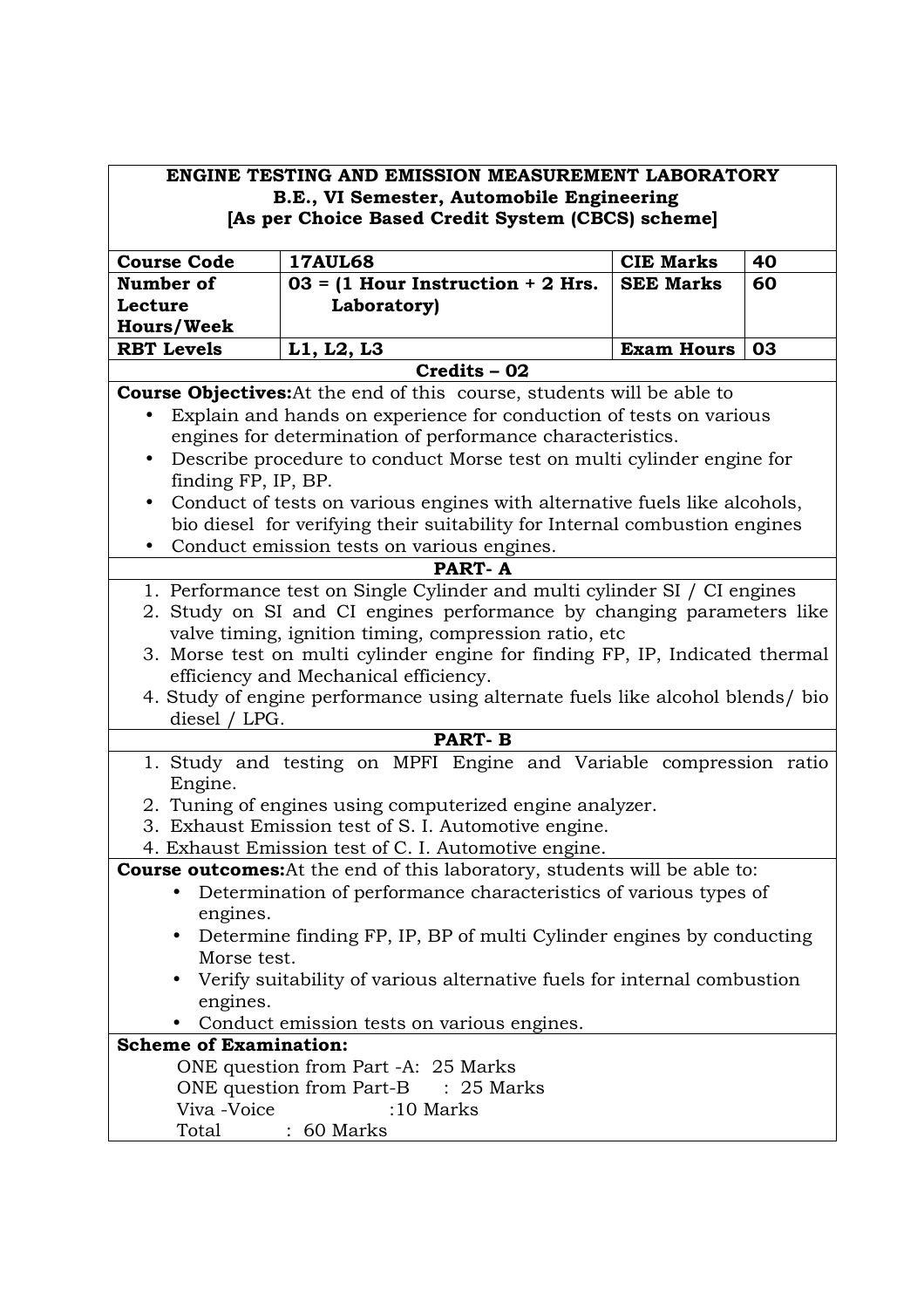| <b>AUTOMOTIVE ELECTRICAL AND ELECTRONIC SYSTEMS</b><br>B.E., VII Semester, Automobile Engineering<br>[As per Choice Based Credit System (CBCS) scheme]                                                                                  |                          |                   |    |
|-----------------------------------------------------------------------------------------------------------------------------------------------------------------------------------------------------------------------------------------|--------------------------|-------------------|----|
| <b>Course Code</b>                                                                                                                                                                                                                      | <b>17AU71</b>            | <b>CIE Marks</b>  | 40 |
| Number of<br>Lecture<br><b>Hours/Week</b>                                                                                                                                                                                               | 04                       | <b>SEE Marks</b>  | 60 |
| <b>Total Number of</b>                                                                                                                                                                                                                  | 50 (10 Hours per Module) | <b>Exam Hours</b> | 03 |
| <b>Lecture Hours</b>                                                                                                                                                                                                                    |                          |                   |    |
| Credits - 04                                                                                                                                                                                                                            |                          |                   |    |
| <b>Course Objectives:</b> At the end of the course, students will be able to                                                                                                                                                            |                          |                   |    |
| Explain the construction of battery used in automotive vehicles.<br>$\bullet$                                                                                                                                                           |                          |                   |    |
| Describe the construction and working of D.C. generator, alternator,<br>$\bullet$<br>cranking motor, ignition systems along with trouble shooting.<br>Discuss the faults arising in automotive wiring and lighting system.<br>$\bullet$ |                          |                   |    |

- Explain various chassis electrical systems.
- Describe transducers and sensors.
- Understand various aspects of electrical and Hybrid vehicles.

# **Module-1**

#### **Introduction:**

Earth return and insulated systems, 6 volts and 12 volts system, fusing of circuits, low and high voltage automobile cables, cable specifications, diagram of typical wiring system, and symbols used in automobile electrical systems.

#### **Storage Battery:**

 Principle of lead acid cells, plates and their characteristics containers and separators, electrolyte and their preparation, effect of temperature on specific gravity of electrolyte, battery capacity and efficiency, battery rating, battery testing, methods of charging from D.C. mains, defects and remedies of batteries, care of idle and new batteries, different types of batteries and their principles like alkaline, lithium and zinc air etc.,L1,L2

#### **Module-2**

# **Generator/ Alternator:**

Principle of generation of direct current, generator details, shunt dynamos, armature reaction, action of three brush generator and battery in parallel, setting of third brush, voltage and current regulators, cutout relay construction, working and adjustment. Construction and working of alternator and output control.

#### **Starter Motor & Drives:**

Battery motor starting system, condition at starting, behavior of starter during starting, series motor and its characteristics, considerations affecting size of motor, types of drives, starting circuit. L1, L2

| Module- |  |
|---------|--|
|---------|--|

# **Ignition Systems:**

Ignition fundamentals, working of battery and magneto ignition systems,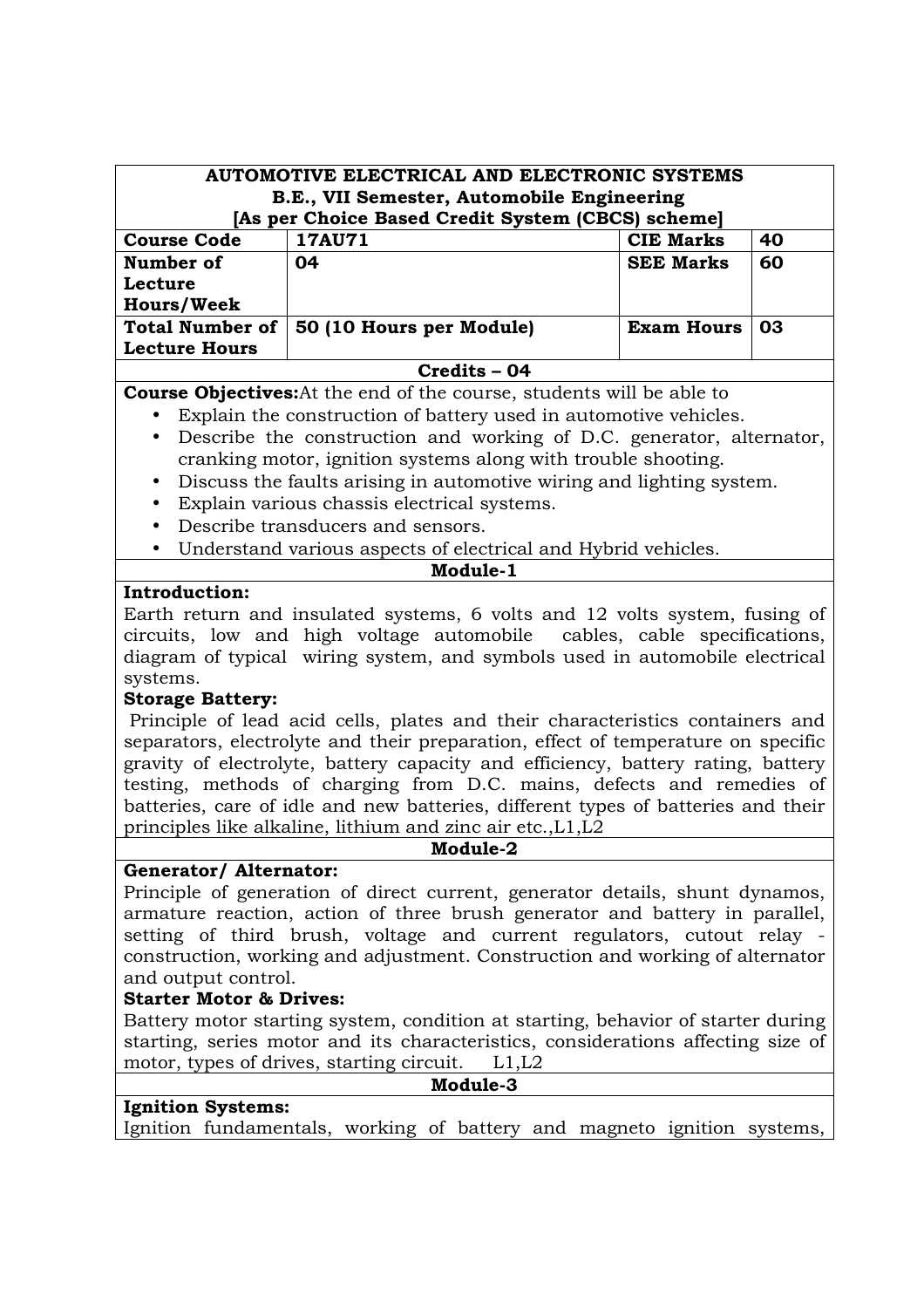comparison of battery and magneto ignition system, advantages and disadvantages of conventional ignition systems, Types of solid state ignition systems, components, construction and working, high energy ignition distributors, Electronic spark timing control.

#### **Lighting System and Dashboard Instruments:**

Principle of automobile illumination, head lamp mounting and construction, sealed beam auxiliary lightings, horn, windscreen-wipers, signaling devices, electrical fuel pump, fuel, oil and temperature gauge, speedometer, odometer, etc. (Dash board instruments) L1, L2

#### **Module-4**

### **Engine Management Systems:**

Combined ignition and fuel management systems. Exhaust emission control, Digital control techniques – Dwell angle calculation, Ignition timing calculation and Injection duration calculation. Complete vehicle control systems, Artificial intelligence and engine management. Hybrid vehicles and fuel cells.

### **Chassis Electrical Systems:**

 Antilock brakes (ABS), Active suspension, Traction control, Electronic control of automatic transmission, other chassis electrical systems, Central locking, Air bags and seat belt tensioners, seat heaters.L1, L2

### **Module-5**

### **Electrical and Hybrid Vehicles:**

 Components of an EV, EV batteries, chargers, drives, transmission and power devices. Advantages and disadvantages of EVs. Hybrid electric vehicles, HEV drive train components, advantages of HV.

#### **Transduces And Sensors:**

Definition and classification, principle of working and application of various light sensors, proximity sensors and Hall effect sensors.L1, L2

**Course outcomes:**After completion of above course, students will be able to

- Explain the construction of battery used in automotive vehicles.
	- Describe the construction and working of cranking motor, D. C. generator, alternator, ignition systems along with trouble shooting.
- Discuss the faults arising in automotive wiring and lighting system.
- Explain various chassis electrical systems.
- Describe transducers and sensors.
- Explain various aspects of electrical and Hybrid vehicles.

# **Text Books:**

- 1.Automobile Electrical and Electronic systems Tom Denton, SAE publication, 2000.
- 2. Automotive Electrical Equipment P. M. Kohli, Tata McGraw Hill, New Delhi.
- 3. Alternative Fuels- S .S. Thipse, JAICO Publishing House, New Delhi.
- 4. Mechatronics W. Bolton, Longman, 2Ed, Pearson publications, 2007. **Reference Books:**

# 1.Advanced Engine Technology - Heinz Heisler, SAE Publications, 1995.

2. Automotive Electronic Systems - Ulrich Adler, Robert Bosch, GMBH,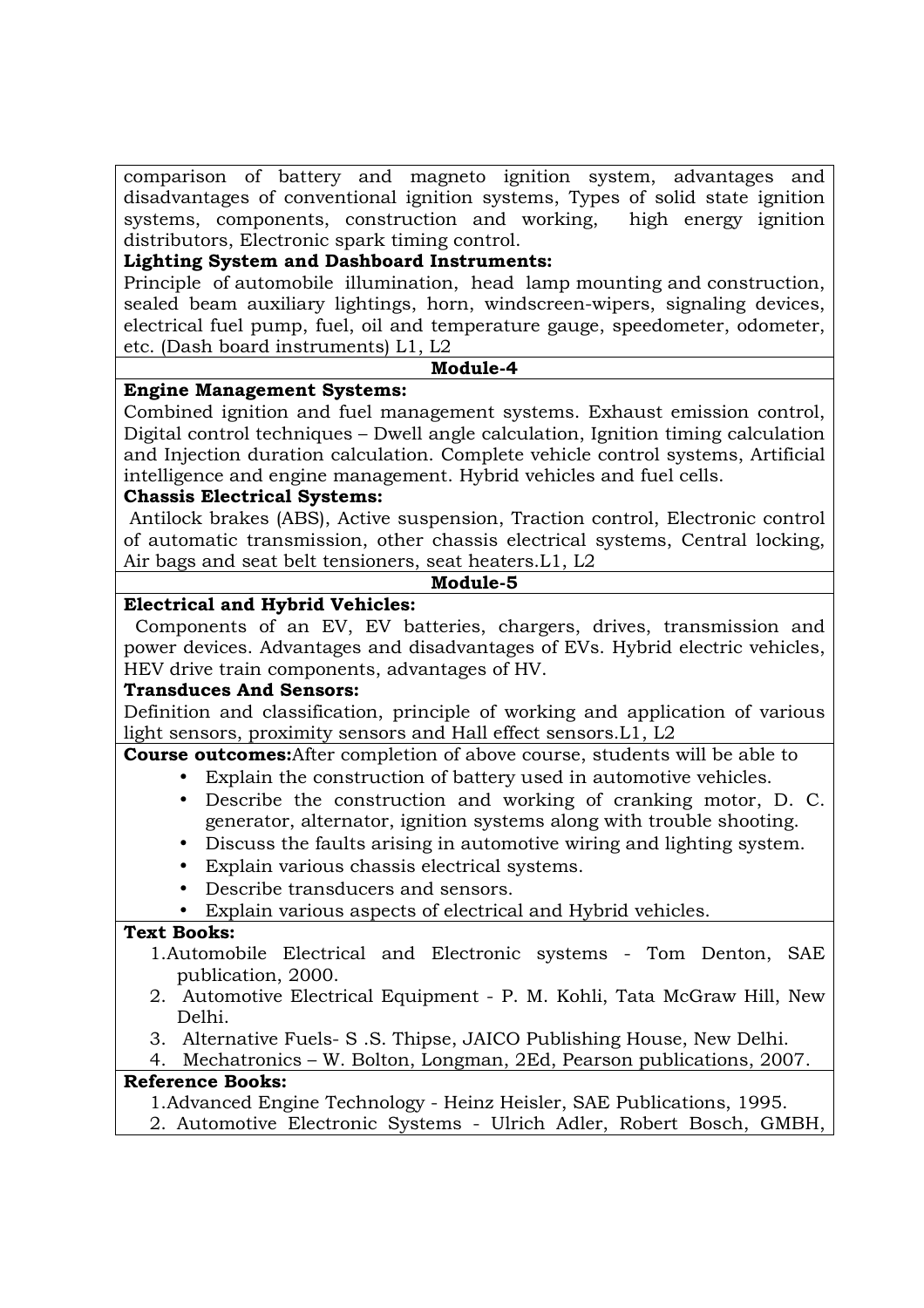1995.

- 3 Bosch Technical Instruction Booklets.
- 4. Automobile Electrical Equipment A.P. Young & Griffiths, ELBS &NewnesButterworths, London.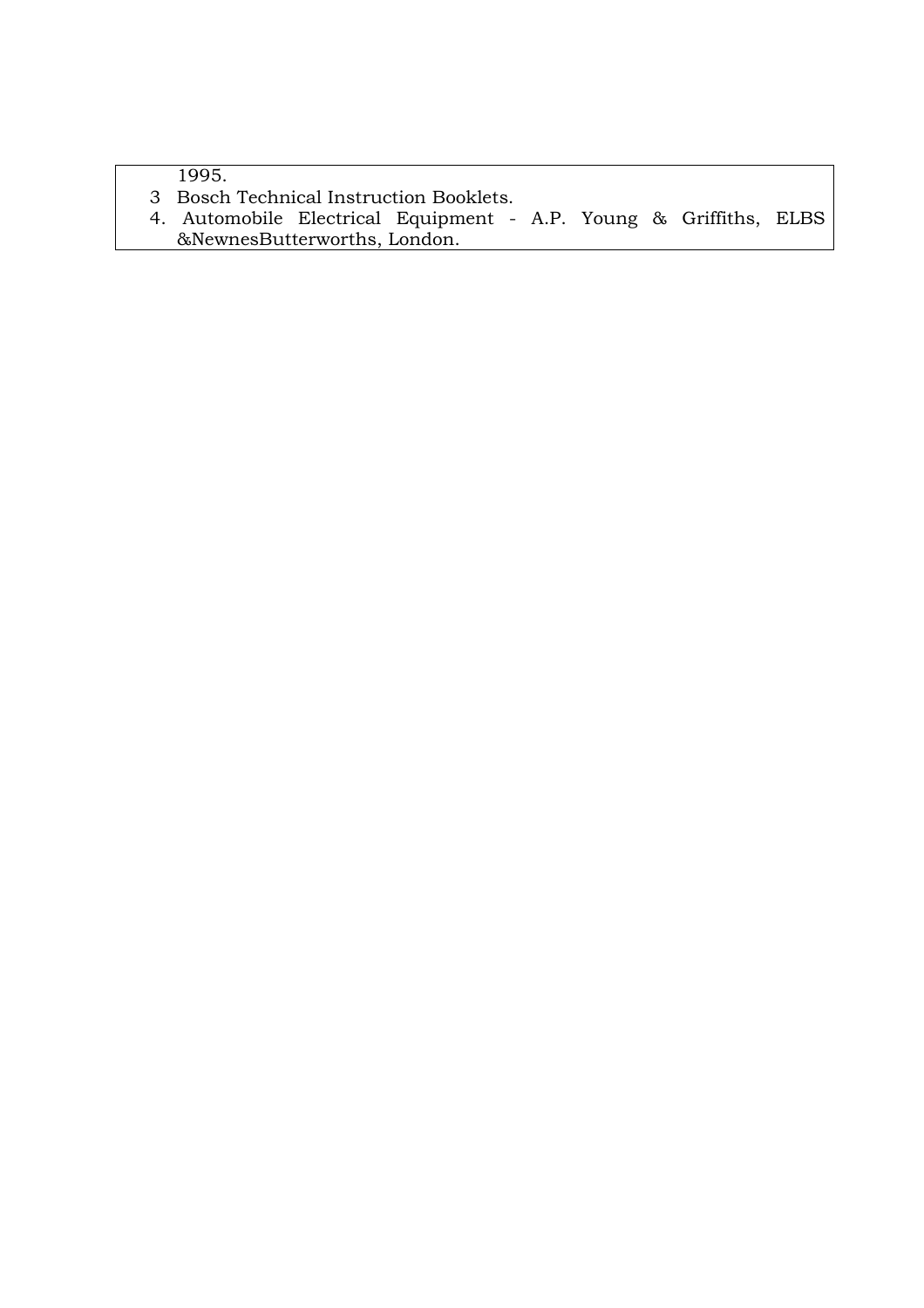| AUTOMOTIVE ENGINE COMPONENTS DESIGN AND AUXILIARY                                                                                             |                                                                                                                                                              |                   |    |  |
|-----------------------------------------------------------------------------------------------------------------------------------------------|--------------------------------------------------------------------------------------------------------------------------------------------------------------|-------------------|----|--|
| <b>SYSTEMS</b><br>B.E., VII Semester, Automobile Engineering                                                                                  |                                                                                                                                                              |                   |    |  |
| [As per Choice Based Credit System (CBCS) scheme]                                                                                             |                                                                                                                                                              |                   |    |  |
| <b>Course Code</b>                                                                                                                            | <b>17AU72</b>                                                                                                                                                | <b>CIE Marks</b>  | 40 |  |
| Number of                                                                                                                                     | 04                                                                                                                                                           | <b>SEE Marks</b>  | 60 |  |
| Lecture<br><b>Hours/Week</b>                                                                                                                  |                                                                                                                                                              |                   |    |  |
| <b>Total Number of</b>                                                                                                                        | 50 (10 Hours per Module)                                                                                                                                     | <b>Exam Hours</b> | 03 |  |
| <b>Lecture Hours</b>                                                                                                                          |                                                                                                                                                              |                   |    |  |
|                                                                                                                                               | Credits - 04                                                                                                                                                 |                   |    |  |
|                                                                                                                                               | <b>Course Objectives:</b> At the end of the course, students will be able to                                                                                 |                   |    |  |
| $\bullet$                                                                                                                                     | Calculate major dimensions of engine components like cylinder, piston,                                                                                       |                   |    |  |
|                                                                                                                                               | connecting rod, crankshaft, valve and valve operating mechanisms.                                                                                            |                   |    |  |
| $\bullet$                                                                                                                                     | Analyze working of two stroke engine.                                                                                                                        |                   |    |  |
| $\bullet$                                                                                                                                     | Select suitable scavenging process for two stroke engine.                                                                                                    |                   |    |  |
|                                                                                                                                               | Select suitable lubricant and lubrication system for given engine.                                                                                           |                   |    |  |
| $\bullet$                                                                                                                                     | Calculate amount coolant required and select suitable cooling system for                                                                                     |                   |    |  |
|                                                                                                                                               | given engine. Explain need for supercharger and modifications required                                                                                       |                   |    |  |
|                                                                                                                                               | in engine for supercharging.                                                                                                                                 |                   |    |  |
|                                                                                                                                               | Module-1                                                                                                                                                     |                   |    |  |
| <b>Cylinder Heads &amp; Cylinder Block:</b>                                                                                                   |                                                                                                                                                              |                   |    |  |
|                                                                                                                                               | Cylinder heads, Gaskets, cylinder wear, water jacket, Cylinder liners, and                                                                                   |                   |    |  |
|                                                                                                                                               | valve seats. Production of engine block – casting, cleaning, treatment,                                                                                      |                   |    |  |
|                                                                                                                                               | machining operations and transfer machines, calculation of major dimensions.                                                                                 |                   |    |  |
|                                                                                                                                               | Piston, Piston Rings and Piston Pin:                                                                                                                         |                   |    |  |
|                                                                                                                                               | Piston Temperatures, piston slap, compensation of thermal expansion in<br>pistons. Piston Rings, forms of gap, stresses in piston rings, ring collapse, heat |                   |    |  |
|                                                                                                                                               |                                                                                                                                                              |                   |    |  |
| treatment, piston ring selection, shape. Piston pin, locking of piston pins,<br>length of piston, calculation of major dimensions. L1, L2, L3 |                                                                                                                                                              |                   |    |  |
|                                                                                                                                               | Module-2                                                                                                                                                     |                   |    |  |
| <b>Connecting Rod:</b>                                                                                                                        |                                                                                                                                                              |                   |    |  |
|                                                                                                                                               | Length of rod, Cross section, Buckling, Drilled connecting rods, piston pin                                                                                  |                   |    |  |
| bearing, offset connecting rods, effects of whipping, bearing materials and                                                                   |                                                                                                                                                              |                   |    |  |
| lubrication, calculation of major dimensions.                                                                                                 |                                                                                                                                                              |                   |    |  |
| <b>Crank Shaft:</b>                                                                                                                           |                                                                                                                                                              |                   |    |  |
| Balance weights, local balance, Crankshaft proportions, oil holes drilled in                                                                  |                                                                                                                                                              |                   |    |  |
| crank shafts, balancing, vibration dampers, firing order, bearings and                                                                        |                                                                                                                                                              |                   |    |  |
| lubrication Types of crank shafts, design of centre crank shaft, moments on                                                                   |                                                                                                                                                              |                   |    |  |
| crank shafts, centre crank shaft at tdc, centre crank shaft at angle of                                                                       |                                                                                                                                                              |                   |    |  |
| maximum torque. Design of side crankshaft (over hang), side crank shaft at                                                                    |                                                                                                                                                              |                   |    |  |
| tdc, side crank shaft at angle of maximum torque, calculation of major                                                                        |                                                                                                                                                              |                   |    |  |
| dimensions. L1, L2, L3                                                                                                                        |                                                                                                                                                              |                   |    |  |
| Module-3                                                                                                                                      |                                                                                                                                                              |                   |    |  |

 $\overline{\phantom{a}}$ 

**Valve and Valve Mechanism:**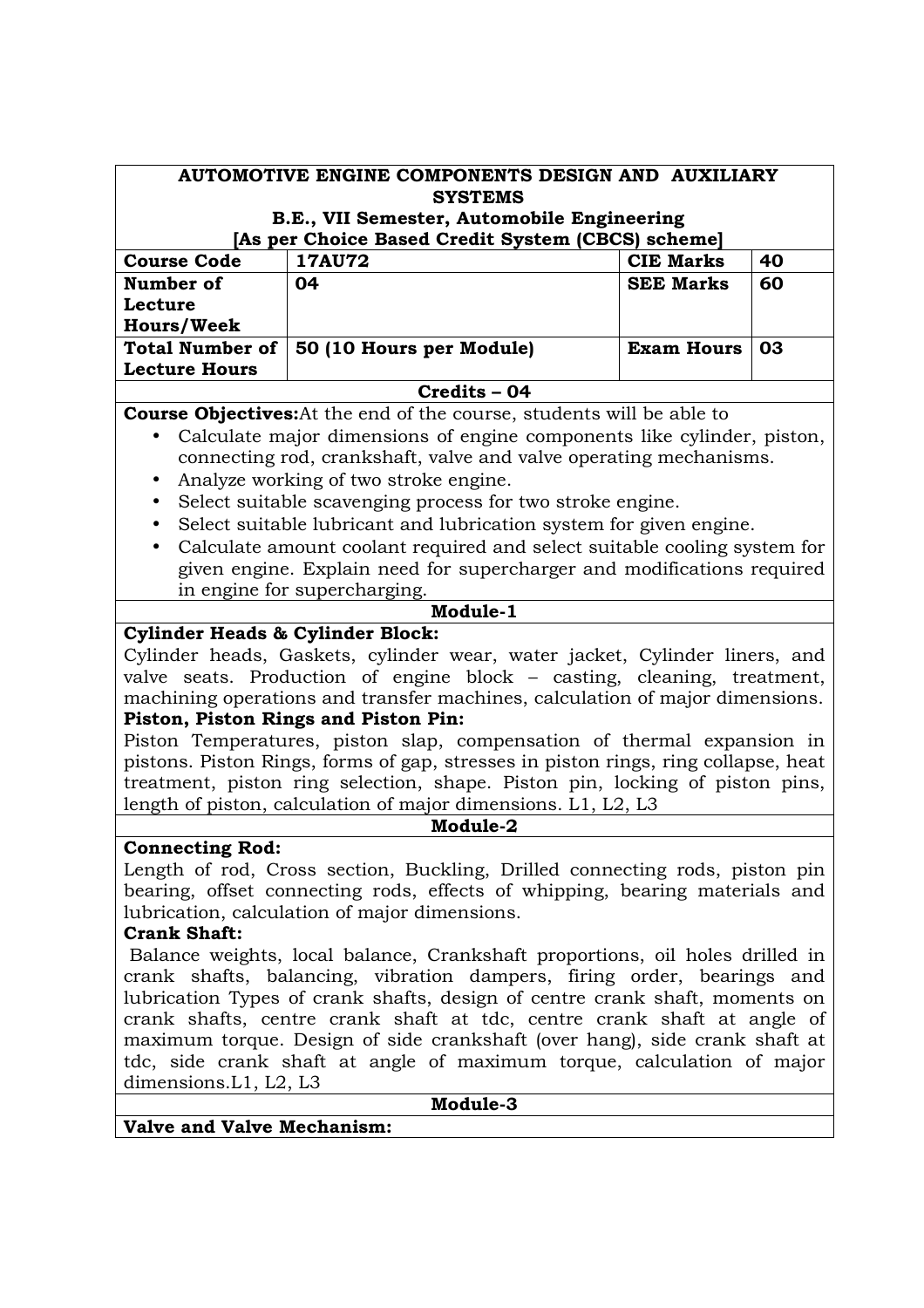Number of Valves per cylinder, Angle of seat, Operating Conditions, operating temperatures, valve cooling, Sodium cooled valves, Valve rotators, valve seats, valve guides, , valve springs, valve clearance, valve timing, OHV, OHC, dual valves, types of valve operating mechanisms. Valve train component details, Camshaft,-drives of cams, cam types, tappets,-automatic zero clearance tappets, push rods, rocker arms & rocker Shaft, calculation of major dimensions

## **Two Stroke Engines:**

Principles and working of two stroke engine (SI & CI), Port timing diagrams.

Types - Three port engine, Separate pumps or blowers, Symmetrical & unsymmetrical timing, Cross flow, loop flow &uniflow type Scavenging systems. Scavenging Process – Pre blow down, Blow down, Scavenging, Additional Charging. Theoretical Scavenging processes, Scavenging parameters, Comparison of Different Scavenging Systems; port design, scavenging pumps. L1, L2, L3

#### **Module-4**

### **Manifolds and Mixture Distribution:**

Intake system components, Discharge coefficient, Pressure drop, Air filter, Intake manifold, Connecting pipe, Exhaust system components, Exhaust manifold and exhaust pipe, Spark arresters, Waste heat recovery, Exhaust mufflers, Type of mufflers, exhaust manifold expansion.

#### **Cooling System:**

Necessity, variation of gas temperature, Areas of heat flow, heat transfer, piston and cylinder temperature, Heat rejected to coolant, quantity of water required, air cooling, water cooling, thermodynamics of forced circulation, thermostats, pressurized water cooling, regenerative cooling, comparison of air and water cooling, radiators – types, cooling fan – power requirement, antifreeze solution, types of coolant. L1, L2

#### **Module-5**

#### **Lubrication System:**

Lubricants, lubricating systems, Lubrication of piston rings, bearings, oil consumption, additives and lubricity improvers, concept of adiabatic engines, oil filters, pumps, and crankcase ventilation – types.

#### **Supercharging and Turbocharging:**

Purpose, thermodynamic cycle, effect on the performance, turbo charging, limits of supercharging for petrol and diesel engines. Modifications of an engine for super charging - methods of super charging – super charging and turbo charging of two stroke and four stroke engines. L1, L2, L3

**Course outcomes:**After completion of above course, students will be able to

- Calculate major dimensions of engine components like cylinder, piston, connecting rod,
- Crankshaft, valve and valve operating mechanisms.
- Analyze working of two stroke engine.
- Select suitable scavenging process for two stroke engine.
- Select suitable lubricant and lubrication system for given engine.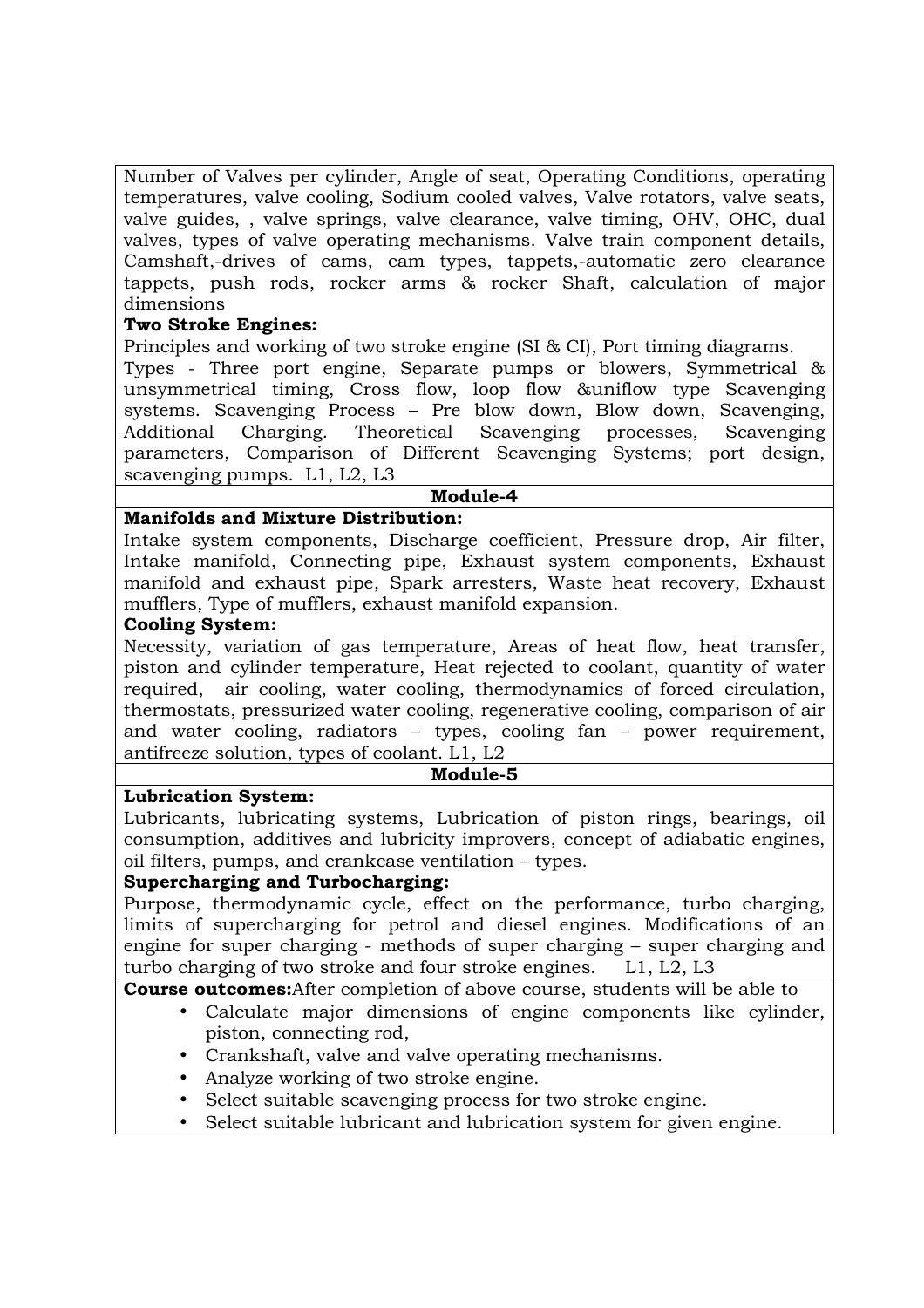- Calculate amount coolant required and select suitable cooling system for given engine.
- Explain need for supercharger and modifications required in engine for supercharging.

### **Text Books:**

1High Speed Engines - P. M. Heldt, Oxford & IBH, 1965

2. Machine design exercises - S. N. Trikha, Khanna publications, Delhi

- 1.Auto Design R. B. Gupta, SatyaPrakash, New Delhi 1999.
- 2. A course in I.C. Engine Mathur& Sharma , DhanpatRai& Sons, Delhi, 1994.
- 3. Internal Combustion Engines- V. Ganesan, Tata McGraw Hill, Delhi, 2002.
- 4. Automobile Engineering Vol. II Kirpal Singh, Standard publications, New Delhi, 2005
- 5. Modern Petrol Engine A.W. Judge, B.I. Publications. 1983
- 6. Fundamentals of I. C. Engines J. B. Heywood, McGraw Hill International Edition.
- 7. Machine design P.C. Sharma & D. K. Aggarwal, S.K. Kataria& sons, Delhi.
- 8. I. C. Engine Maleev&Litchy, McGraw Hill.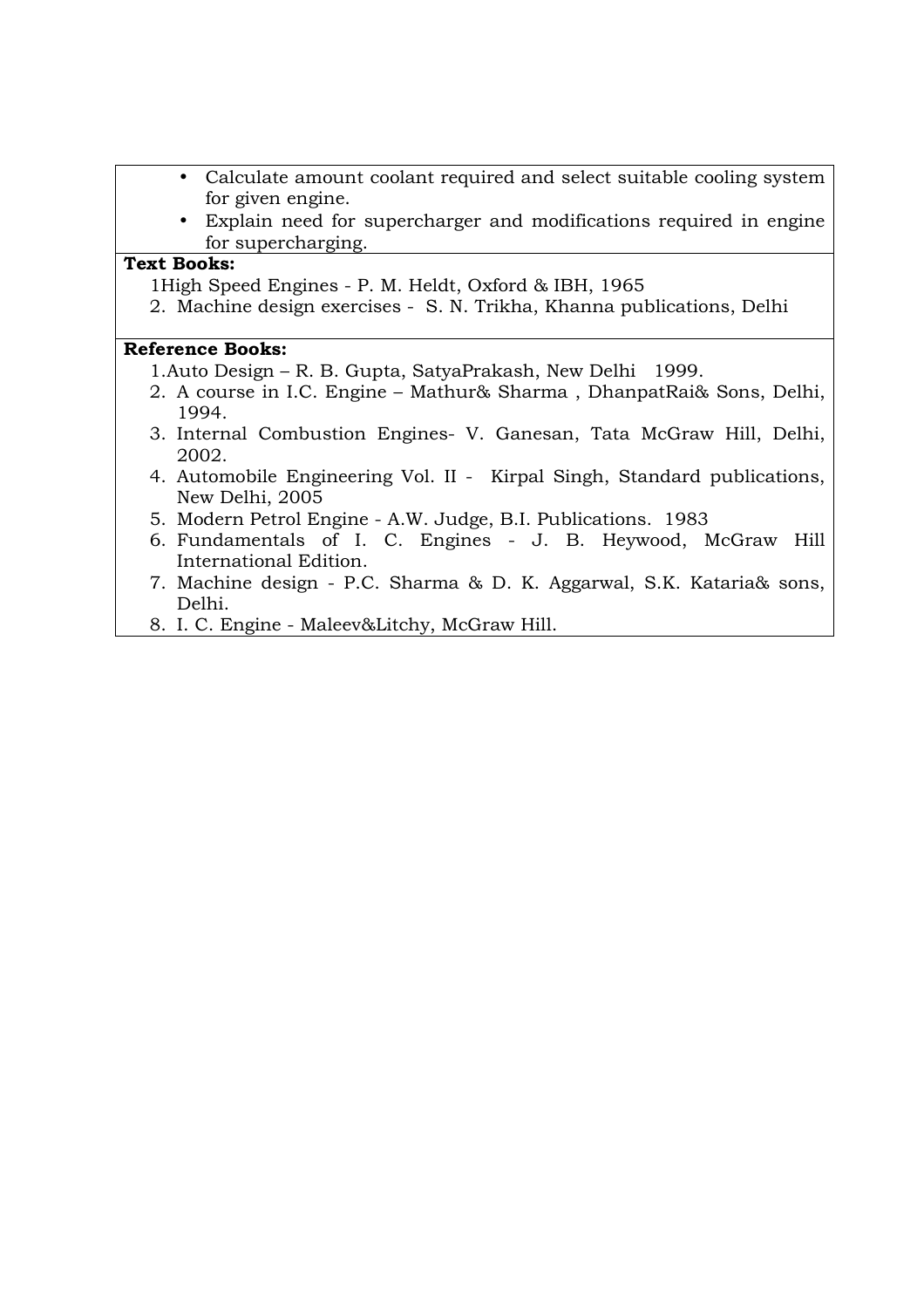| B.E., VII Semester, Automobile Engineering<br>[As per Choice Based Credit System (CBCS) scheme]<br><b>Course Code</b><br><b>17AU73</b><br><b>CIE Marks</b><br>40<br><b>SEE Marks</b><br>Number of<br>04<br>60 |          |  |  |
|---------------------------------------------------------------------------------------------------------------------------------------------------------------------------------------------------------------|----------|--|--|
|                                                                                                                                                                                                               |          |  |  |
|                                                                                                                                                                                                               |          |  |  |
|                                                                                                                                                                                                               |          |  |  |
| Lecture                                                                                                                                                                                                       |          |  |  |
| <b>Hours/Week</b>                                                                                                                                                                                             |          |  |  |
| <b>Total Number of</b><br>50 (10 Hours per Module)<br><b>Exam Hours</b><br>03                                                                                                                                 |          |  |  |
| <b>Lecture Hours</b>                                                                                                                                                                                          |          |  |  |
| Credits - 04                                                                                                                                                                                                  |          |  |  |
| <b>Course Objectives:</b> At the end of the course, students will be able to                                                                                                                                  |          |  |  |
| Describe the fundamentals of structural mechanics and finite element                                                                                                                                          |          |  |  |
| method.                                                                                                                                                                                                       |          |  |  |
| Develop element stiffness matrix for different elements using various<br>$\bullet$                                                                                                                            |          |  |  |
| methods.                                                                                                                                                                                                      |          |  |  |
| Illustrate different methods of deriving shape functions for various<br>$\bullet$                                                                                                                             |          |  |  |
| elements.                                                                                                                                                                                                     |          |  |  |
| Analyze one dimensional structural and thermal problem.<br>Module-1                                                                                                                                           |          |  |  |
| Introduction:                                                                                                                                                                                                 |          |  |  |
| Equilibrium equations in elasticity subjected to body force, traction forces, and                                                                                                                             |          |  |  |
| stress-strain relations for plane stress and plane strains. Boundary                                                                                                                                          |          |  |  |
| conditions, Matrix algebra, Gaussian elimination method, Eigen values and                                                                                                                                     |          |  |  |
| Eigen vectors.                                                                                                                                                                                                |          |  |  |
| <b>Basic Procedure:</b>                                                                                                                                                                                       |          |  |  |
| Euler - Lagrange equation for bar, beam (cantilever / simply supported fixed)                                                                                                                                 |          |  |  |
| Principle of virtual work, principle of minimum potential energy, Raleigh's Ritz                                                                                                                              |          |  |  |
| method.<br>L1, L2, L3                                                                                                                                                                                         |          |  |  |
| Module-2                                                                                                                                                                                                      |          |  |  |
| <b>Basic Procedure:</b>                                                                                                                                                                                       |          |  |  |
| Direct approach for stiffness matrix formulation of bar element. Galerkin's<br>method.                                                                                                                        |          |  |  |
| <b>Discretization of Structure:</b>                                                                                                                                                                           |          |  |  |
| Steps in FEM, discritization process, element types-one, two, three and                                                                                                                                       |          |  |  |
| axisymmetric elements, Interpolation polynomials, shape functions: for one                                                                                                                                    |          |  |  |
| dimensional linear element, quadratic and cubic elements, shape functions in                                                                                                                                  |          |  |  |
| natural coordinates, Convergence requirements, selection of the order of the                                                                                                                                  |          |  |  |
| interpolation polynomial, Pascal triangle. Application and limitations of FEM.                                                                                                                                |          |  |  |
| L1, L2, L3                                                                                                                                                                                                    |          |  |  |
|                                                                                                                                                                                                               | Module-3 |  |  |
|                                                                                                                                                                                                               |          |  |  |
| <b>Solution of 1D Bar:</b>                                                                                                                                                                                    |          |  |  |
| Solutions of bars and stepped bars for displacements, reactions and stresses<br>by using penalty approach and elimination approach. Guass-elimination                                                         |          |  |  |

# **Trusses:**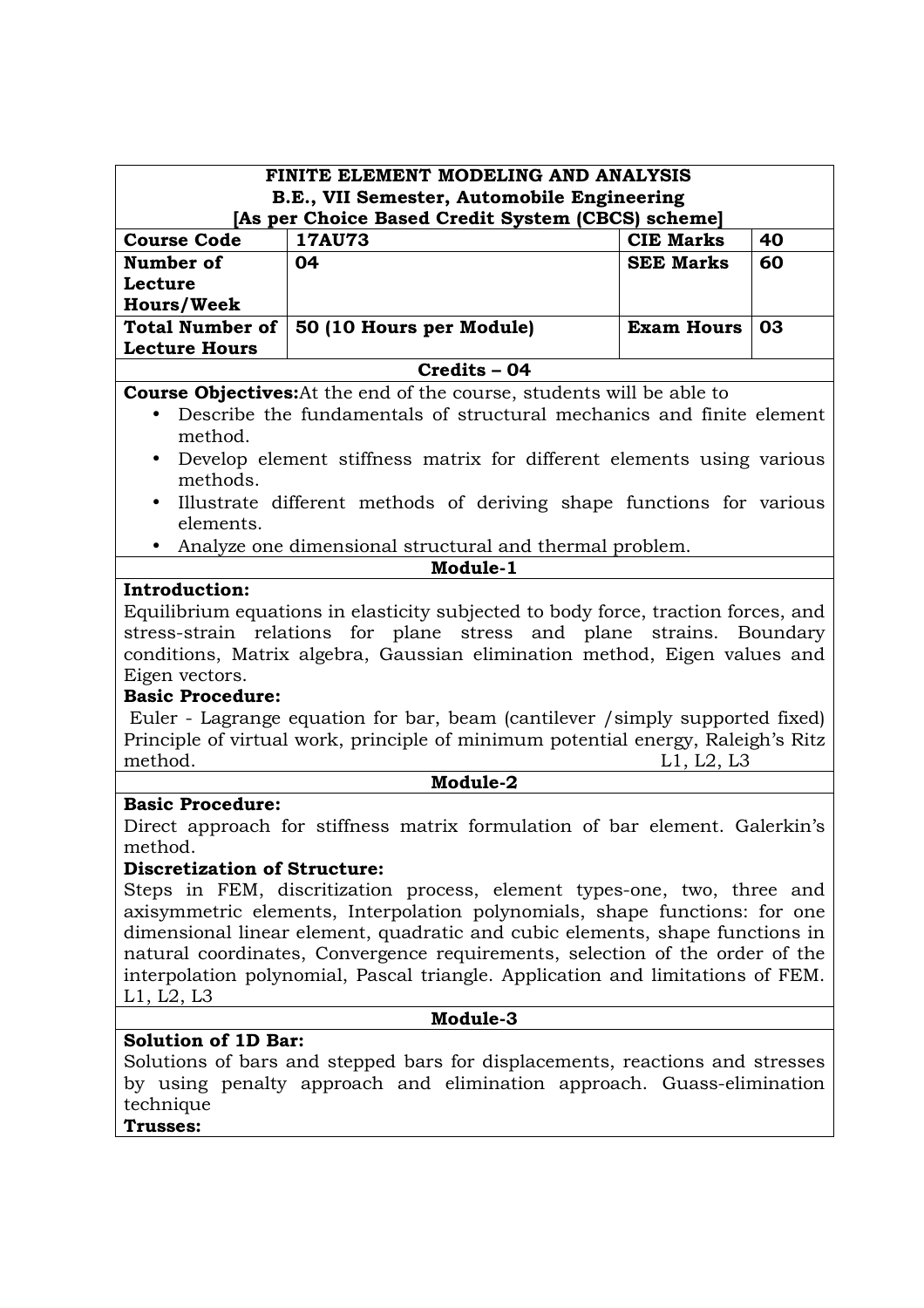| Stiffness matrix of Truss element, Numerical problems. L1, L2, L3 |  |
|-------------------------------------------------------------------|--|
|-------------------------------------------------------------------|--|

**Module-4** 

# **Higher order and Iso-parametric Elements:**

Lagrangian interpolation, Higher order one dimensional elements- quadratic, cubic elements and their shape functions, properties of shape functions, shape functions for 2D quadratic triangular element in natural coordinates, 2D quadrilateral element shape functions- linear, quadratic, shape function of beam element. Hermiteshape function of beam element. L1, L2, L3

#### **Module-5**

### **Beams:**

Hermite shape functions for beam element, Derivation of stiffness matrix. Numerical problems of beams carrying concentrated, UDL and linearly varying loads.

# **Heat Transfer:**

Steady state heat transfer, 1D heat conduction governing equations. Functional approach for heat conduction. Galerkin's approach for heat conduction. 1D heat transfer in thin fins.L1, L2, L3

**Course outcomes:**After completion of above course, students will be able to

- Describe the fundamentals of structural mechanics and finite element method.
	- Develop element stiffness matrix for different elements using various methods.
	- Illustrate different methods of deriving shape functions for various elements.
- Analyze one dimensional structural and thermal problem.

# **Text Books:**

- 1Finite Elements in Engineering T. R. Chandrupatla, A.D. Belegunde,3rd Ed PHI.
- 2. Finite Element Method in Engineering S. S. Rao, 4th Edition, Elsevier, 2006.

- 1Finite Element Methods for Engineers U. S. Dixit, Cengage Learning, 2009
- 2. Concepts and applications of Finite Element Analysis -R. D. Cook, D. S Maltus, M.E Plesha, R. J. Witt, Wiley 4th Ed, 2009
- 3. Finite Element Methods Daryl. L. Logon, Thomson Learning 3rdedition, 2001.
- 4. Finite Element Method J. N. Reddy, McGraw -Hill International Edition.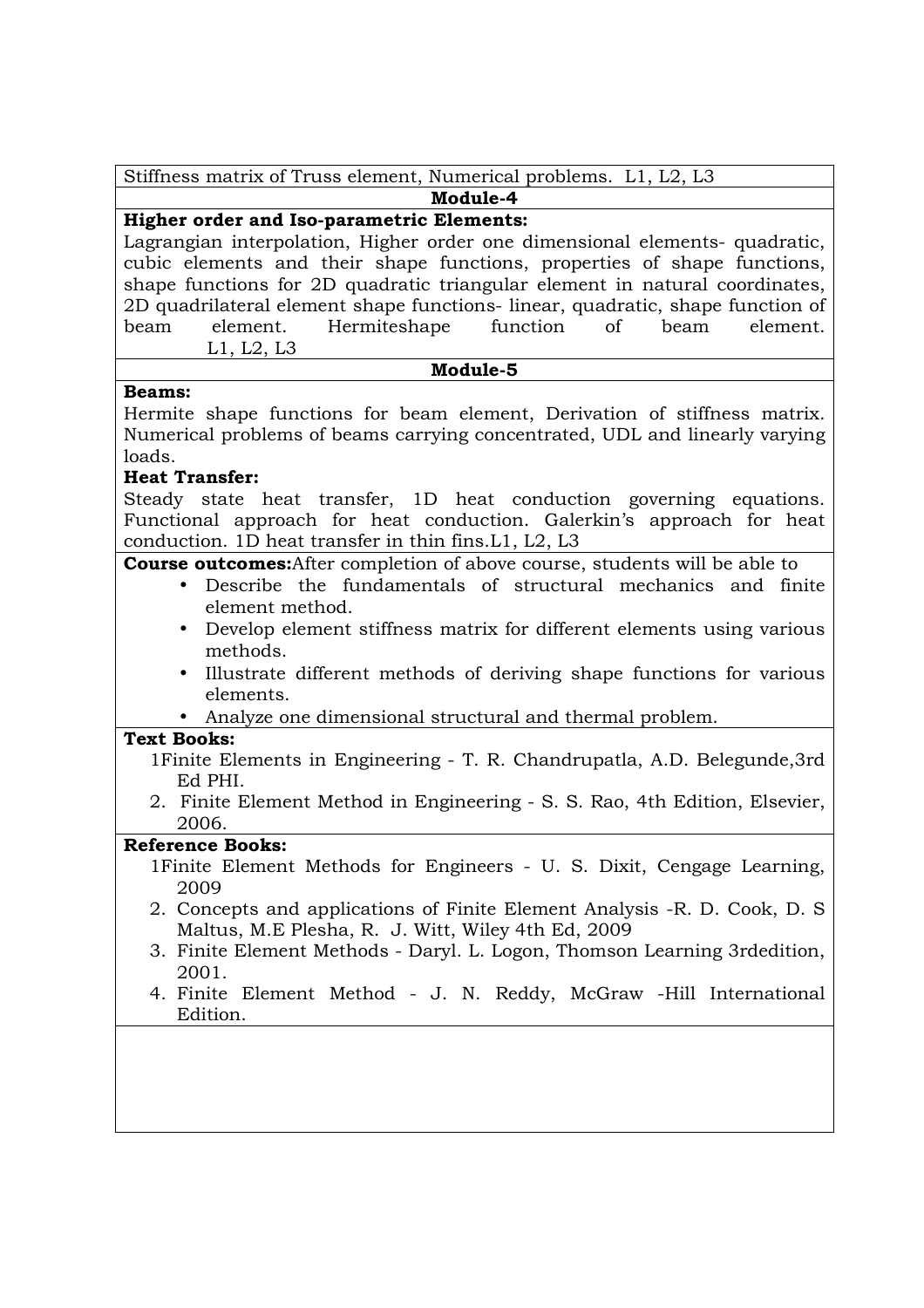| <b>EARTH MOVING EQUIPMENT &amp; TRACTORS</b><br>B.E., VII Semester, Automobile Engineering                                                                                                                                                                                                                                                                                                                |                                                                                                                                                                                                                                                                                                                                                                   |                   |    |  |
|-----------------------------------------------------------------------------------------------------------------------------------------------------------------------------------------------------------------------------------------------------------------------------------------------------------------------------------------------------------------------------------------------------------|-------------------------------------------------------------------------------------------------------------------------------------------------------------------------------------------------------------------------------------------------------------------------------------------------------------------------------------------------------------------|-------------------|----|--|
| [As per Choice Based Credit System (CBCS) scheme]                                                                                                                                                                                                                                                                                                                                                         |                                                                                                                                                                                                                                                                                                                                                                   |                   |    |  |
| <b>Course Code</b>                                                                                                                                                                                                                                                                                                                                                                                        | 17AU741                                                                                                                                                                                                                                                                                                                                                           | <b>CIE Marks</b>  | 40 |  |
| Number of                                                                                                                                                                                                                                                                                                                                                                                                 | 03                                                                                                                                                                                                                                                                                                                                                                | <b>SEE Marks</b>  | 60 |  |
| Lecture                                                                                                                                                                                                                                                                                                                                                                                                   |                                                                                                                                                                                                                                                                                                                                                                   |                   |    |  |
| <b>Hours/Week</b>                                                                                                                                                                                                                                                                                                                                                                                         |                                                                                                                                                                                                                                                                                                                                                                   |                   |    |  |
| <b>Total Number of</b><br><b>Lecture Hours</b>                                                                                                                                                                                                                                                                                                                                                            | 40 (08 Hours per Module)                                                                                                                                                                                                                                                                                                                                          | <b>Exam Hours</b> | 03 |  |
|                                                                                                                                                                                                                                                                                                                                                                                                           | Credits - 03                                                                                                                                                                                                                                                                                                                                                      |                   |    |  |
|                                                                                                                                                                                                                                                                                                                                                                                                           | <b>Course Objectives:</b> At the end of the course, students will be able to                                                                                                                                                                                                                                                                                      |                   |    |  |
|                                                                                                                                                                                                                                                                                                                                                                                                           | Explain about various basic operations and applications of earth moving                                                                                                                                                                                                                                                                                           |                   |    |  |
| equipment.                                                                                                                                                                                                                                                                                                                                                                                                |                                                                                                                                                                                                                                                                                                                                                                   |                   |    |  |
| $\bullet$                                                                                                                                                                                                                                                                                                                                                                                                 | Select under carriage, hydraulics, steering systems of tractors.                                                                                                                                                                                                                                                                                                  |                   |    |  |
| $\bullet$                                                                                                                                                                                                                                                                                                                                                                                                 | Select suitable machine depending on type of land, haul distance,                                                                                                                                                                                                                                                                                                 |                   |    |  |
| climate, etc.                                                                                                                                                                                                                                                                                                                                                                                             |                                                                                                                                                                                                                                                                                                                                                                   |                   |    |  |
|                                                                                                                                                                                                                                                                                                                                                                                                           | Module-1                                                                                                                                                                                                                                                                                                                                                          |                   |    |  |
| <b>Equipment and Operation:</b>                                                                                                                                                                                                                                                                                                                                                                           |                                                                                                                                                                                                                                                                                                                                                                   |                   |    |  |
| and Attachments.                                                                                                                                                                                                                                                                                                                                                                                          | Different types, working principles and applications of bull Dozers, Loaders,<br>Shovels, Excavators, Scrapers, Motor graders, Rollers, Compactors, Tractors<br>L1, L2                                                                                                                                                                                            |                   |    |  |
|                                                                                                                                                                                                                                                                                                                                                                                                           | Module-2<br><b>Engine, Under Carriage and Suspension Systems:</b>                                                                                                                                                                                                                                                                                                 |                   |    |  |
|                                                                                                                                                                                                                                                                                                                                                                                                           | All systems of engine and special features like Automatic injection timer,<br>turbochargers, after coolers etc., Tyre and tracked vehicles, advantages and<br>disadvantages under carriage components like, tracks, roller frames, drive<br>sprockets, track rollers, track chains and track shoes. Rubber spring<br>suspension and air spring suspension. L1, L2 |                   |    |  |
| Module-3                                                                                                                                                                                                                                                                                                                                                                                                  |                                                                                                                                                                                                                                                                                                                                                                   |                   |    |  |
| <b>Transmissions and Final Drives:</b><br>Basic types of transmissions, auxiliary transmission, compound transmission,<br>twin triple countershaft, transmissions<br>and planetary, transmission,<br>constructional and working principles, hydro shift automatic Transmission<br>and retarders.<br><b>Final Drives:</b><br>Types of reductions like, single reduction, double reduction final drives and |                                                                                                                                                                                                                                                                                                                                                                   |                   |    |  |
| planetary final drives PTO shaft. L1, L2                                                                                                                                                                                                                                                                                                                                                                  |                                                                                                                                                                                                                                                                                                                                                                   |                   |    |  |
| Module-4                                                                                                                                                                                                                                                                                                                                                                                                  |                                                                                                                                                                                                                                                                                                                                                                   |                   |    |  |
| <b>Hydraulics:</b>                                                                                                                                                                                                                                                                                                                                                                                        |                                                                                                                                                                                                                                                                                                                                                                   |                   |    |  |
| Basic components of hydraulic systems like pumps (types of pumps), control<br>valves like flow control valves, directional control valves and pressure control<br>valves, hydraulic motors and hydraulic cylinders. Depth & draft control<br>systems.<br>L1, L2                                                                                                                                           |                                                                                                                                                                                                                                                                                                                                                                   |                   |    |  |
|                                                                                                                                                                                                                                                                                                                                                                                                           | Module-5                                                                                                                                                                                                                                                                                                                                                          |                   |    |  |
| <b>Criterion for Selection of Equipment:</b>                                                                                                                                                                                                                                                                                                                                                              |                                                                                                                                                                                                                                                                                                                                                                   |                   |    |  |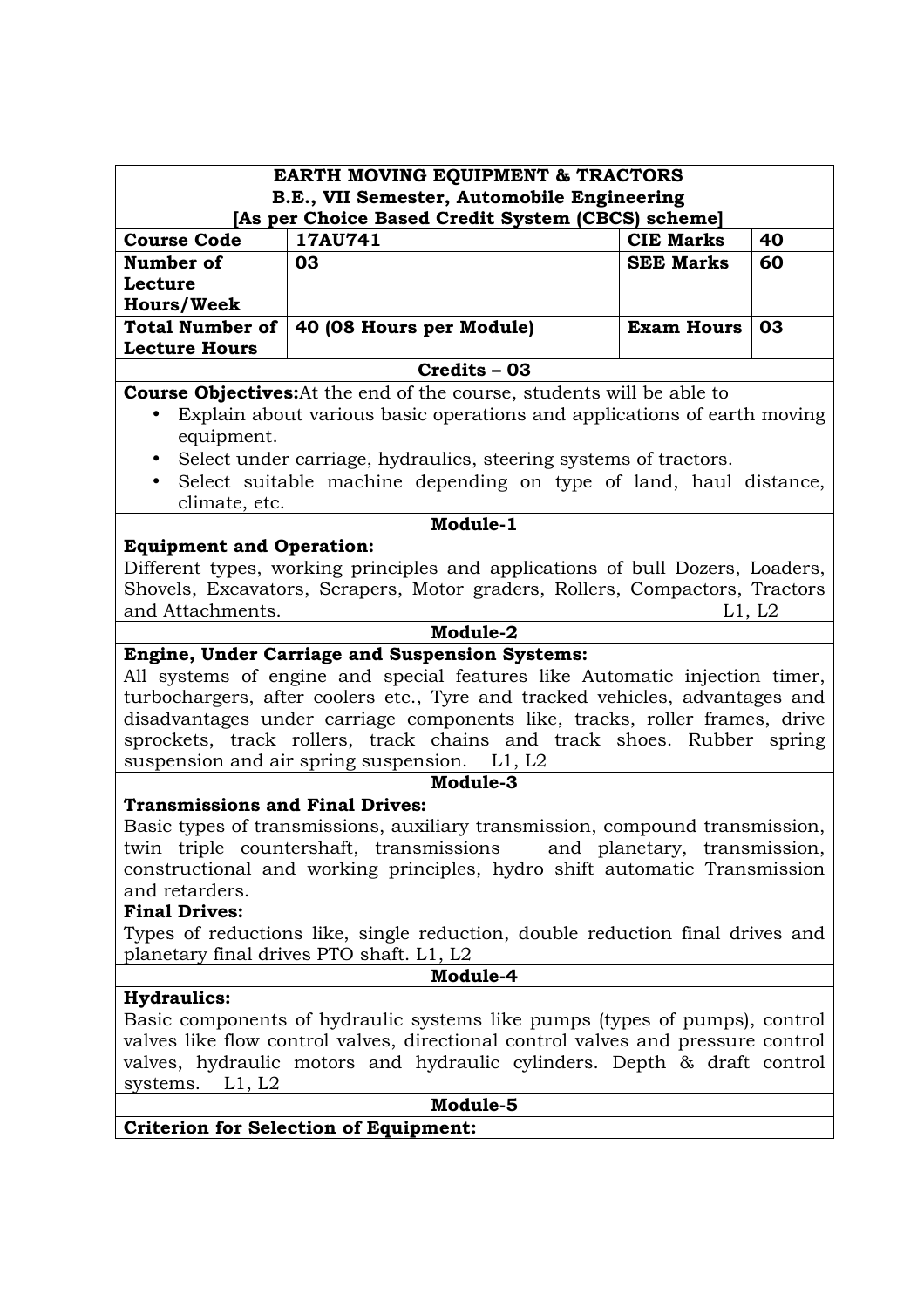Selection of machines based on type of soil, haul distance, weather condition, calculation Of Operating Capacity and calculation of productivity of a bull dozer

# **Earth Moving Equipment Maintenance & Safety:**

Types of maintenance schedules, purpose and advantages, organization set ups, documentation. Safety methods for earth moving equipment.L1, L2, L3

**Course outcomes:**After completion of above course, students will be able to

- Explain about various basic operations and applications of earth moving equipment.
- Select under carriage, hydraulics, steering systems of tractors.
- Select suitable machine depending on type of land, haul distance, climate, etc.

# **Text Books:**

1. Diesel equipment- volume I and II by Erich J.schulz

2. Construction equipment and its management - S. C. Sharma

- 1. Farm machinery and mechanism Donald R. hunt and L. W. Garner
- 2. Theory of ground vehicles by J. Y. Wong john Wiley and sons
- 3. Moving the earth Herbert Nicholas
- 4. On and with the earth Jagman Singh, W. Newman and Co. Kalkata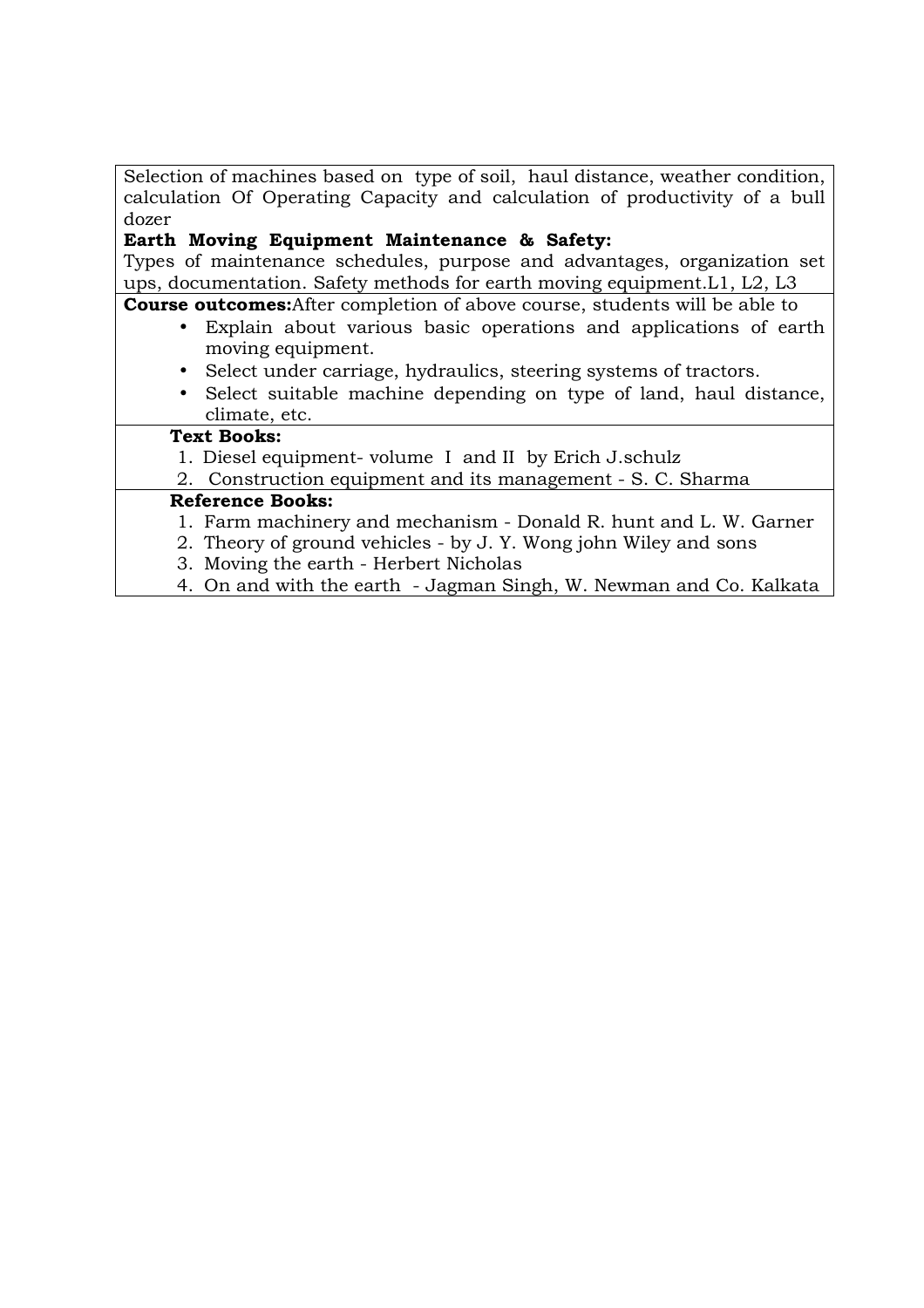| COMPUTER INTEGRATED MANUFACTURING<br>B.E., VII Semester, Automobile Engineering                                                                         |                                                                                 |                   |    |
|---------------------------------------------------------------------------------------------------------------------------------------------------------|---------------------------------------------------------------------------------|-------------------|----|
| [As per Choice Based Credit System (CBCS) scheme]                                                                                                       |                                                                                 |                   |    |
| <b>Course Code</b>                                                                                                                                      | 17AU742                                                                         | <b>CIE Marks</b>  | 40 |
| Number of                                                                                                                                               | 03                                                                              | <b>SEE Marks</b>  | 60 |
| Lecture                                                                                                                                                 |                                                                                 |                   |    |
| <b>Hours/Week</b>                                                                                                                                       |                                                                                 |                   |    |
| <b>Total Number of</b>                                                                                                                                  | 40 (08 Hours per Module)                                                        | <b>Exam Hours</b> | 03 |
| <b>Lecture Hours</b>                                                                                                                                    |                                                                                 |                   |    |
|                                                                                                                                                         | Credits - 03                                                                    |                   |    |
|                                                                                                                                                         | <b>Course Objectives:</b> At the end of the course, students will be able to    |                   |    |
| $\bullet$                                                                                                                                               | Explain need for computer integrated manufacturing.                             |                   |    |
| $\bullet$                                                                                                                                               | Calculate WIP, TIP ratios using mathematical modeling.                          |                   |    |
|                                                                                                                                                         | Explain various drives and mechanisms used in CIM.                              |                   |    |
|                                                                                                                                                         | Analyze Automated Flow line & Line balancing.                                   |                   |    |
| Analyze AGV's.<br>$\bullet$                                                                                                                             |                                                                                 |                   |    |
| $\bullet$                                                                                                                                               | Develop part programming for milling and turning processes.                     |                   |    |
| $\bullet$                                                                                                                                               | Programme the robots for given application.                                     |                   |    |
|                                                                                                                                                         | Module-1                                                                        |                   |    |
|                                                                                                                                                         | <b>Computer Integrated Manufacturing Systems:</b>                               |                   |    |
|                                                                                                                                                         | Introduction, Automation definition, Types of automation, CIM, processing in    |                   |    |
|                                                                                                                                                         | manufacturing, Production concepts, Mathematical Models-Manufacturing           |                   |    |
|                                                                                                                                                         | lead time, production rate, components of operation time, capacity, Utilization |                   |    |
|                                                                                                                                                         | and availability, Work-in-process, WIP ratio, TIP ratio, Problems using         |                   |    |
| mathematical model equations.                                                                                                                           |                                                                                 |                   |    |
| <b>High Volume Production System:</b>                                                                                                                   |                                                                                 |                   |    |
|                                                                                                                                                         | Introduction Automated flow line-symbols, objectives, Work part transport-      |                   |    |
|                                                                                                                                                         | continuous, Intermittent, synchronous, Pallet fixtures, Transfer Mechanism-     |                   |    |
|                                                                                                                                                         | Linear-Walking beam, roller chain drive, Rotary-rack and pinion, Rachet&        |                   |    |
|                                                                                                                                                         | Pawl, Geneva wheel, Buffer storage, control functions-sequence, safety,         |                   |    |
| Quality.L1, L2, L3                                                                                                                                      |                                                                                 |                   |    |
|                                                                                                                                                         | Module-2                                                                        |                   |    |
|                                                                                                                                                         | Analysis of Automated Flow line & Line Balancing :                              |                   |    |
|                                                                                                                                                         | General terminology and analysis, Analysis of Transfer Line with Out storage-   |                   |    |
|                                                                                                                                                         | upper bound approach, lower bound approach and problems, Analysis of            |                   |    |
|                                                                                                                                                         | Transfer lines with storage buffer, Effect of storage, buffer capacity with     |                   |    |
| example problem, Partial automation-with numerical problem example, flow                                                                                |                                                                                 |                   |    |
| lines with more than two stage, Manual Assembly lines balancing numerical                                                                               |                                                                                 |                   |    |
| L1, L2, L3<br>problems.                                                                                                                                 |                                                                                 |                   |    |
|                                                                                                                                                         | Module-3<br><b>Automated Assembly Systems:</b>                                  |                   |    |
|                                                                                                                                                         |                                                                                 |                   |    |
|                                                                                                                                                         | Design for automated assembly systems, types of automated assembly system,      |                   |    |
| Parts feeding devices-elements of parts delivery system-hopper, part feeder,<br>Selectors, feedback, escapement and placement analysis of Multi station |                                                                                 |                   |    |
|                                                                                                                                                         | Assembly machine analysis of single station assembly.                           |                   |    |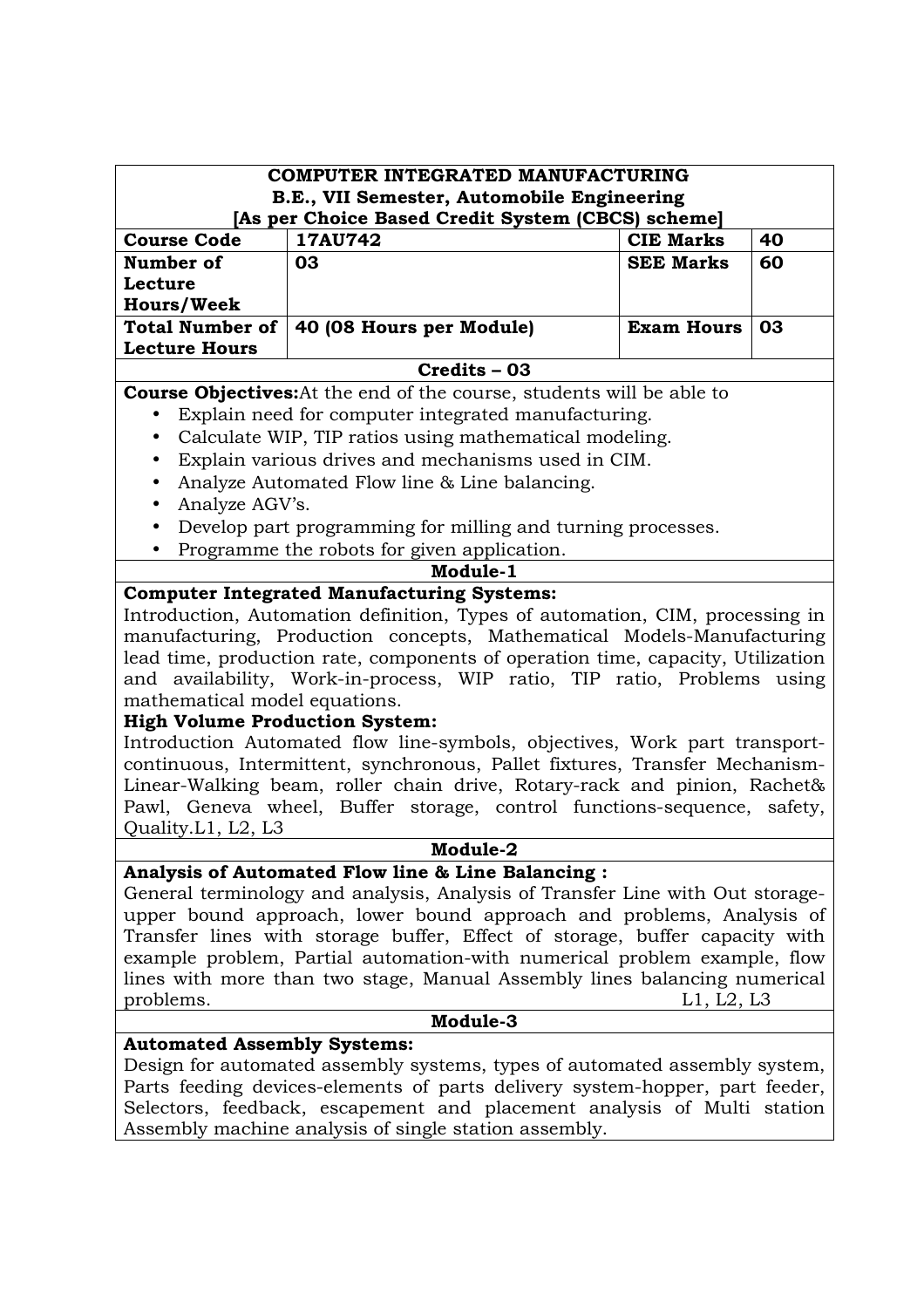# **Automated Guided Vehicle System:**

Introduction, Vehicle guidance and routing, System management, Quantitative analysis of AGV's with numerical problems and application.L1, L2, L3, L4

#### **Module-4**

# **Minimum Rational Work Elemen**t:

Work station process time, Cycle time, precedence constraints. Precedence diagram, balance delay methods of line balancing-largest candidate rule, Kilbridge and Westers method, Ranked positional weight method, Numerical problems covering above methods and computerized line balancing.

### **Computerized Manufacturing Planning System:**

Introduction, Computer Aided process planning, Retrieval types of process planning, Generative type of process planning, Material requirement planning, Fundamental concepts of MRP inputs to MRP, Capacity planning.L1, L2, L3

#### **Module-5**

### **CNC Machining Centers:**

Introduction to CNC, elements of CNC, CNC machining centers, part programming, and fundamental steps involved in development of part programming for milling and turning.

### **Robotics:**

Introduction to Robot configuration, Robot motion, and programming of Robots end effectors, Robot sensors and Robot applications. L1, L2, L3

**Course outcomes:**After completion of above course, students will be able to

- Explain need for computer integrated manufacturing.
- Calculate WIP, TIP ratios using mathematical modeling.
- Explain various drives and mechanisms used in CIM.
- Analyze Automated Flow line & Line balancing.
- Analyze AGV's.
- Develop part programming for milling and turning processes.
- Programme the robots for given application.

# **Text Books:**

- 1. Automation, Production system & Computer Integrated manufacturing- M. P. Grover Person India, 2007, 2nd edition.
- 2. Principles of Computer Integrated Manufacturing-S. Kant Vajpayee, Prentice Hall India

# **Reference Books:**

1Computer Integrated Manufacturing- J. A. Rehg& Henry. W. Kraebber.

- 2. CAD/CAM Zeid, Tata McGraw Hill.
- 3. Introduction to Robotics Mechanica and Control, Craig, J. J., 2nd Edition, Addison-Welsey, 1989.
- 4. Fundamentals of Robotics Analysis and Control, Schilling R. J., PHI, 2006.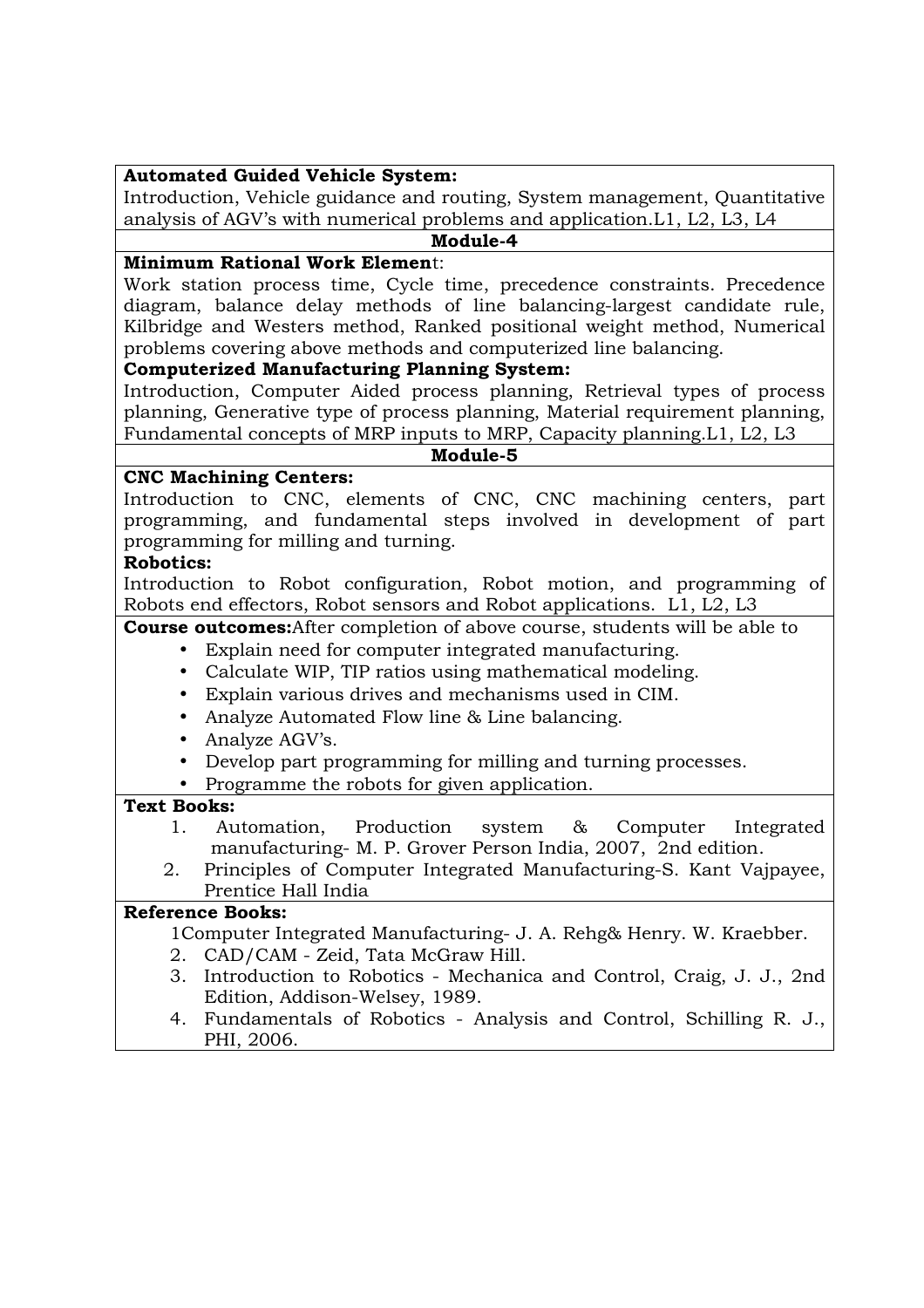| <b>TRIBOLOGY</b>                                                                |                                                                                  |                   |    |  |
|---------------------------------------------------------------------------------|----------------------------------------------------------------------------------|-------------------|----|--|
| B.E., VII Semester, Automobile Engineering                                      |                                                                                  |                   |    |  |
| [As per Choice Based Credit System (CBCS) scheme]                               |                                                                                  |                   |    |  |
| <b>Course Code</b>                                                              | 17AU743                                                                          | <b>CIE Marks</b>  | 40 |  |
| Number of                                                                       | 03                                                                               | <b>SEE Marks</b>  | 60 |  |
| Lecture                                                                         |                                                                                  |                   |    |  |
| <b>Hours/Week</b>                                                               |                                                                                  |                   |    |  |
| <b>Total Number of</b>                                                          | 40 (08 Hours per Module)                                                         | <b>Exam Hours</b> | 03 |  |
| <b>Lecture Hours</b>                                                            |                                                                                  |                   |    |  |
|                                                                                 | Credits - 03                                                                     |                   |    |  |
|                                                                                 | <b>Course Objectives:</b> At the end of the course, students will be able to     |                   |    |  |
|                                                                                 | Calculate viscous force developed in oil between parallel plates.                |                   |    |  |
| $\bullet$                                                                       | Develop mathematical models for tribological processes                           |                   |    |  |
| $\bullet$                                                                       | Design journal bearings.                                                         |                   |    |  |
| $\bullet$                                                                       | Design hydrostatic bearings for optimal performance.                             |                   |    |  |
| Select bearing materials<br>$\bullet$                                           |                                                                                  |                   |    |  |
|                                                                                 | Explain different aspects of tribological properties.                            |                   |    |  |
|                                                                                 | Module-1                                                                         |                   |    |  |
| Introduction:                                                                   |                                                                                  |                   |    |  |
|                                                                                 | Properties of oils and equation of flow: Viscosity, Newton's Law of viscosity,   |                   |    |  |
|                                                                                 | Hagen-Poiseuille Law, Flow between parallel stationary planes, viscosity         |                   |    |  |
|                                                                                 | measuring apparatus. Lubrication principles, classification of lubricants.       |                   |    |  |
| L1, L2, L3                                                                      |                                                                                  |                   |    |  |
| Module-2                                                                        |                                                                                  |                   |    |  |
| <b>Hydrodynamic Lubrication:</b>                                                |                                                                                  |                   |    |  |
|                                                                                 | Friction forces and power loss in lightly loaded bearing, Petroff's law, Tower's |                   |    |  |
|                                                                                 | experiments, mechanism of pressure development in an oil film, Reynold's         |                   |    |  |
|                                                                                 | investigation and Reynold's equation in 2D, numerical problems.                  |                   |    |  |
| L1, L2, L3, L4                                                                  |                                                                                  |                   |    |  |
|                                                                                 | Module-3                                                                         |                   |    |  |
| <b>Idealized Journal Bearing:</b>                                               |                                                                                  |                   |    |  |
|                                                                                 | Introduction to idealized journal bearing, load carrying capacity, condition for |                   |    |  |
|                                                                                 | equilibrium, Sommerfeld's numbers and significance of it; Partial bearings,      |                   |    |  |
|                                                                                 | end leakages in journal bearing, numerical problems.                             | L1, L2, L3, L4    |    |  |
| Module-4                                                                        |                                                                                  |                   |    |  |
| Oil Flow and Thermal Equilibrium of Journal Bearing:                            |                                                                                  |                   |    |  |
| Oil flow through bearings, self-contained journal bearings, bearings lubricated |                                                                                  |                   |    |  |
| under pressure, thermal equilibrium of journal bearings.                        |                                                                                  |                   |    |  |
| <b>Hydrostatic Lubrication:</b>                                                 |                                                                                  |                   |    |  |
| Introduction to hydrostatic lubrication, hydrostatic step bearings, load        |                                                                                  |                   |    |  |
| carrying capacity and oil flow through the hydrostatic step bearing. L1, L2, L3 |                                                                                  |                   |    |  |
| Module-5                                                                        |                                                                                  |                   |    |  |
|                                                                                 | <b>Bearing Materials:</b>                                                        |                   |    |  |

Commonly used bearings materials, properties of typical bearing materials, advantages and disadvantages of bearing materials.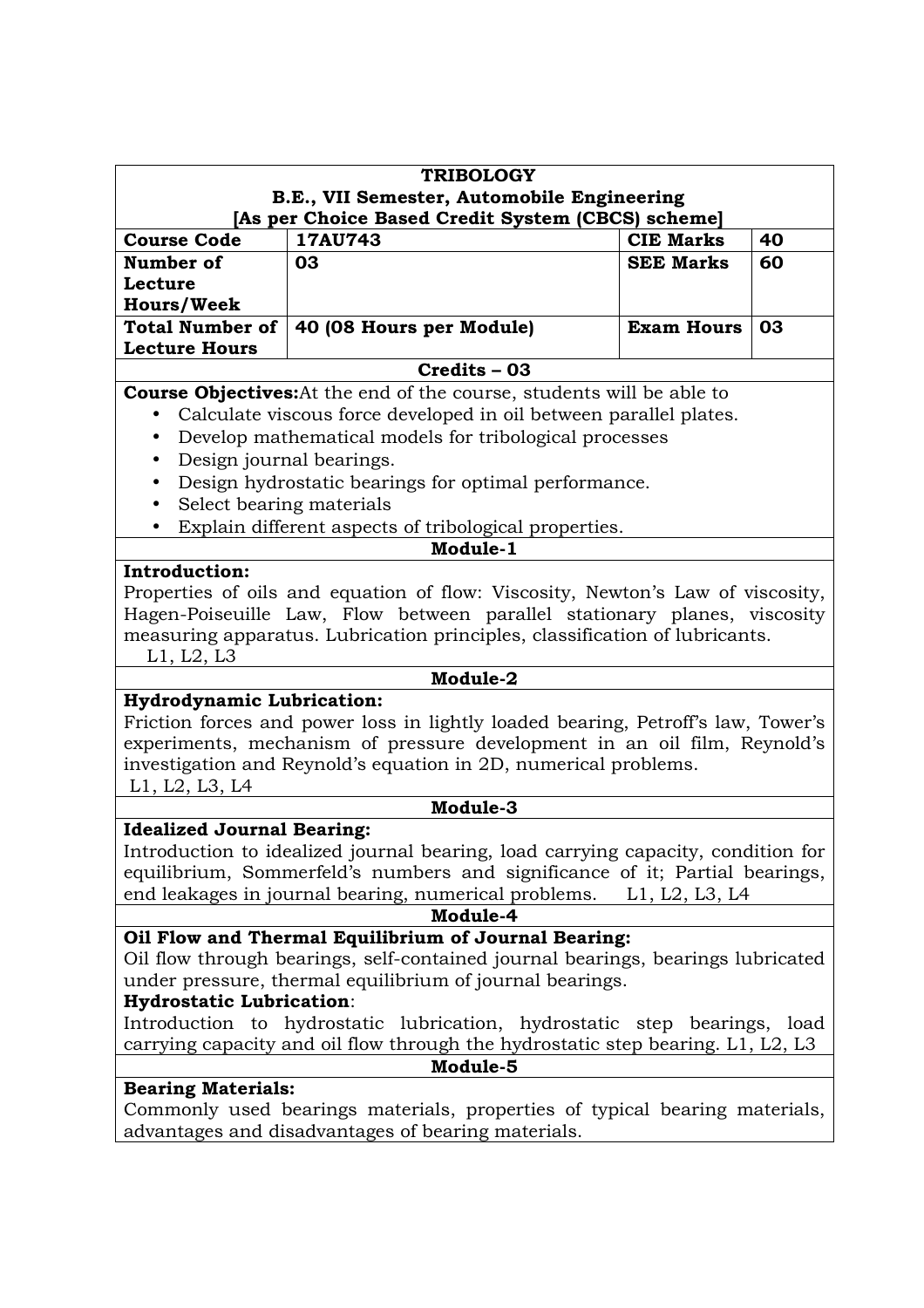## **Behavior of Tribological Components:**

Selection, friction, Wear of ceramic materials, wear measurements, effects of speed, temperature and pressure. Tribological measures, Material selection, improved design, surface engineering. L1, L2, L3

**Course outcomes:**After completion of above course, students will be able to

- Calculate viscous force developed in oil between parallel plates.
- Develop mathematical models for tribological processes
- Design journal bearings.
- Design hydrostatic bearings for optimal performance.
- Select bearing materials
- Explain different aspects of tribological properties.

### **Text Books:**

- 1Fundamentals of Tribology Basu S. K., Sengupta A N., Ahuja B.B., PHI 2006.
	- 2. Introduction to Tribology Bearings Mujumdar B. C., S. Chand company Pvt. Ltd. 2008.

- 1. Theory and Practice of Lubrication for Engineers Fuller, D., New York company 1998
- 2. Principles and Applications of Tribology -Moore, Pergamaon press 1998
- 3. Tribology in Industries Srivastava S., S Chand and Company limited, Delhi 2002.
- 4. Lubrication of bearings Theoretical Principles and Design Redzimovskay E I., Oxford press company 2000.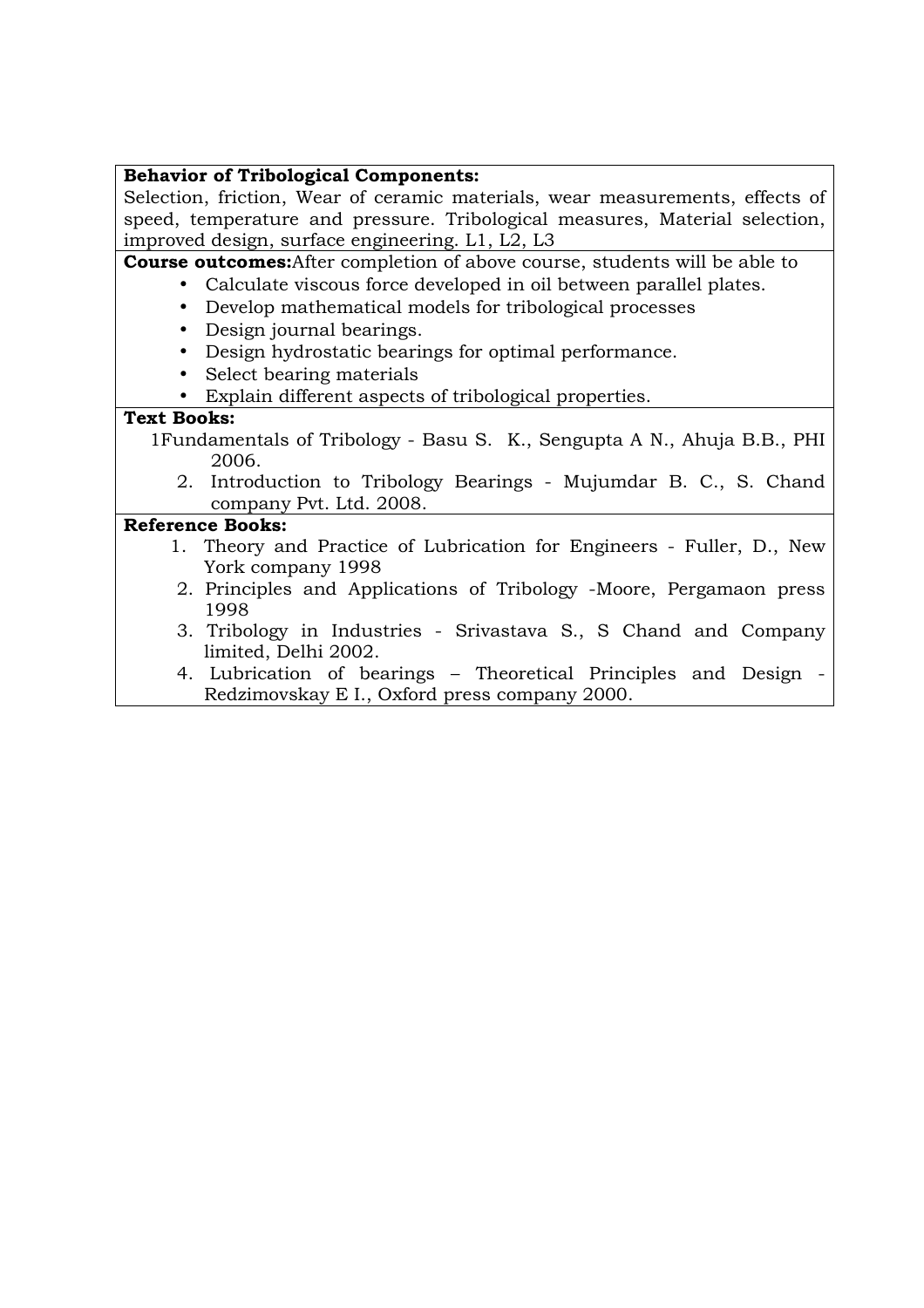| <b>ENGINEERING SYSTEM DESIGN</b>                                                                              |                                                                                                                                             |                   |           |
|---------------------------------------------------------------------------------------------------------------|---------------------------------------------------------------------------------------------------------------------------------------------|-------------------|-----------|
| B.E., VII Semester, Automobile Engineering<br>[As per Choice Based Credit System (CBCS) scheme]               |                                                                                                                                             |                   |           |
| <b>Course Code</b><br>17AU744<br>40<br><b>CIE Marks</b>                                                       |                                                                                                                                             |                   |           |
| Number of                                                                                                     | 03                                                                                                                                          | <b>SEE Marks</b>  | 60        |
| Lecture                                                                                                       |                                                                                                                                             |                   |           |
| <b>Hours/Week</b>                                                                                             |                                                                                                                                             |                   |           |
| <b>Total Number of</b>                                                                                        | 40 (08 Hours per Module)                                                                                                                    | <b>Exam Hours</b> | 03        |
| <b>Lecture Hours</b>                                                                                          |                                                                                                                                             |                   |           |
|                                                                                                               | Credits - 03                                                                                                                                |                   |           |
|                                                                                                               | <b>Course Objectives:</b> At the end of the course, students will be able to                                                                |                   |           |
|                                                                                                               | Develop an understanding of the Systems Engineering Process and the                                                                         |                   |           |
|                                                                                                               | range of factors that influence the design, planning, production,                                                                           |                   |           |
|                                                                                                               | evaluation and use of a system.                                                                                                             |                   |           |
| $\bullet$                                                                                                     | Understand the concepts of and develop skills in the design,                                                                                |                   |           |
| construction,                                                                                                 | fault-finding, diagnosis, performance                                                                                                       |                   | analysis, |
|                                                                                                               | maintenance, modification, and control of technological systems.                                                                            |                   |           |
| $\bullet$                                                                                                     | Acquire knowledge of new developments and innovations                                                                                       |                   | in        |
| technological systems.                                                                                        |                                                                                                                                             |                   |           |
| $\bullet$                                                                                                     | Develop an understanding of how technologies have transformed                                                                               |                   |           |
|                                                                                                               | people's lives and can be used to solve challenges associated with<br>climate change, efficient energy use, security, health, education and |                   |           |
| transport.                                                                                                    |                                                                                                                                             |                   |           |
|                                                                                                               | Gain an awareness of quality and standards, including systems                                                                               |                   |           |
|                                                                                                               | reliability, safety and fitness for the intended purpose                                                                                    |                   |           |
|                                                                                                               | Module-1                                                                                                                                    |                   |           |
| <b>Introduction:</b>                                                                                          |                                                                                                                                             |                   |           |
|                                                                                                               | Definition of designing, Man as a designer: Design by evolution, inadequacies                                                               |                   |           |
|                                                                                                               | of traditional design method: System approach of engineering problems: Need                                                                 |                   |           |
| models: design history of large scale existing system.                                                        |                                                                                                                                             |                   |           |
| <b>Morphology of Design:</b>                                                                                  |                                                                                                                                             |                   |           |
| The three phases of design projects, the structure of design process, decision                                |                                                                                                                                             |                   |           |
| making and iteration.                                                                                         |                                                                                                                                             | L1, L2, L3        |           |
| Module-2                                                                                                      |                                                                                                                                             |                   |           |
|                                                                                                               | <b>Identification and Analysis of Need:</b>                                                                                                 |                   |           |
| Preliminary need statement, analysis of need, specifications, and standards of                                |                                                                                                                                             |                   |           |
| performance and constraints.                                                                                  |                                                                                                                                             |                   |           |
| <b>Origination of Design Concept:</b><br>Process of idealization, mental fixity, and some design methods like |                                                                                                                                             |                   |           |
|                                                                                                               |                                                                                                                                             |                   |           |
| morphological analysis, AIDA, brain storming etc.<br>L1, L2, L3, L4<br>Module-3                               |                                                                                                                                             |                   |           |
| <b>Preliminary Design:</b>                                                                                    |                                                                                                                                             |                   |           |
| Mathematical modeling for functional design: concept of sensitivity,                                          |                                                                                                                                             |                   |           |
| compatibility and stability analysis.                                                                         |                                                                                                                                             |                   |           |
|                                                                                                               | <b>Reliability Considerations in Design:</b>                                                                                                |                   |           |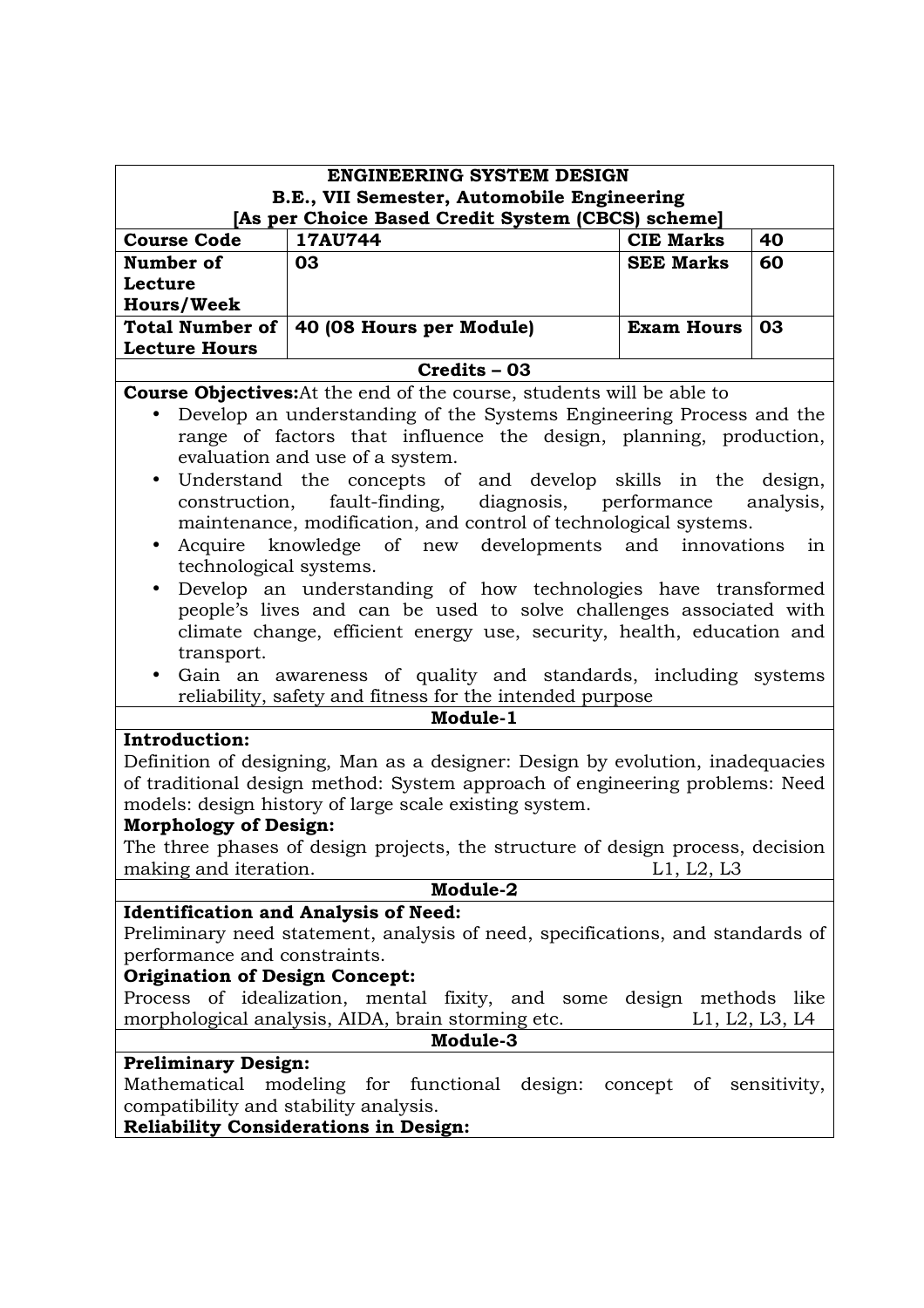Bath tub curve, exponential reliability function, system reliability concept. (Numericals). L1, L2, L3

# **Module-4**

#### **Evaluation of Alternatives and Design Decisions:**

Physical realisability, Design Tree: Quality of design, Concept of utility, multi criteria decisions, decisions under uncertainty and risk (Numericals).

# **Economics and Optimization in Engineering Design:**

Economics in Engineering Design, Fixed and variable costs, break-even analysis. (Numericals). L1, L2, L3, L4

#### **Module-5**

**Optimization:** Introduction to LPP, formulation and graphical solutions. **Man - Machine Interaction:** 

Designing for use and maintenance, Man-Machine Cycle, Design of displays and controls. Factors influencing displays and controls. L1, L2, L3

**Course outcomes:**After completion of above course, students will be able to

- Develop an understanding of the Systems Engineering Process and the range of factors that influence the design, planning, production, evaluation and use of a system.
- Understand the concepts of and develop skills in the design, construction, fault-finding, diagnosis, performance analysis, maintenance, modification, and control of technological systems.
- Acquire knowledge of new developments and innovations in technological systems.
- Develop an understanding of how technologies have transformed people's lives and can be used to solve challenges associated with climate change, efficient energy use, security, health, education and transport.
- Gain an awareness of quality and standards, including systems reliability, safety and fitness for the intended purpose.

#### **Text Books:**

- 1. An Introduction to Engineering Design Method by V. Gupta and P. Murthy, Tata McGraw Hill. 2000
- 2. Introduction of Engineering Design by T. Woodson, McGraw Hil1.2001

- 1. Design & Planning of Engineering systems D. D. Meredith, K.W. Wong, R.W. Wood head & K. K. Worthman. 2000.
- 2. Introduction to Design M. A. Asimov-Prentice Hall. 1996.
- 3. Design Methods Seeds of Human Futures-Wiley Inter Science.1970.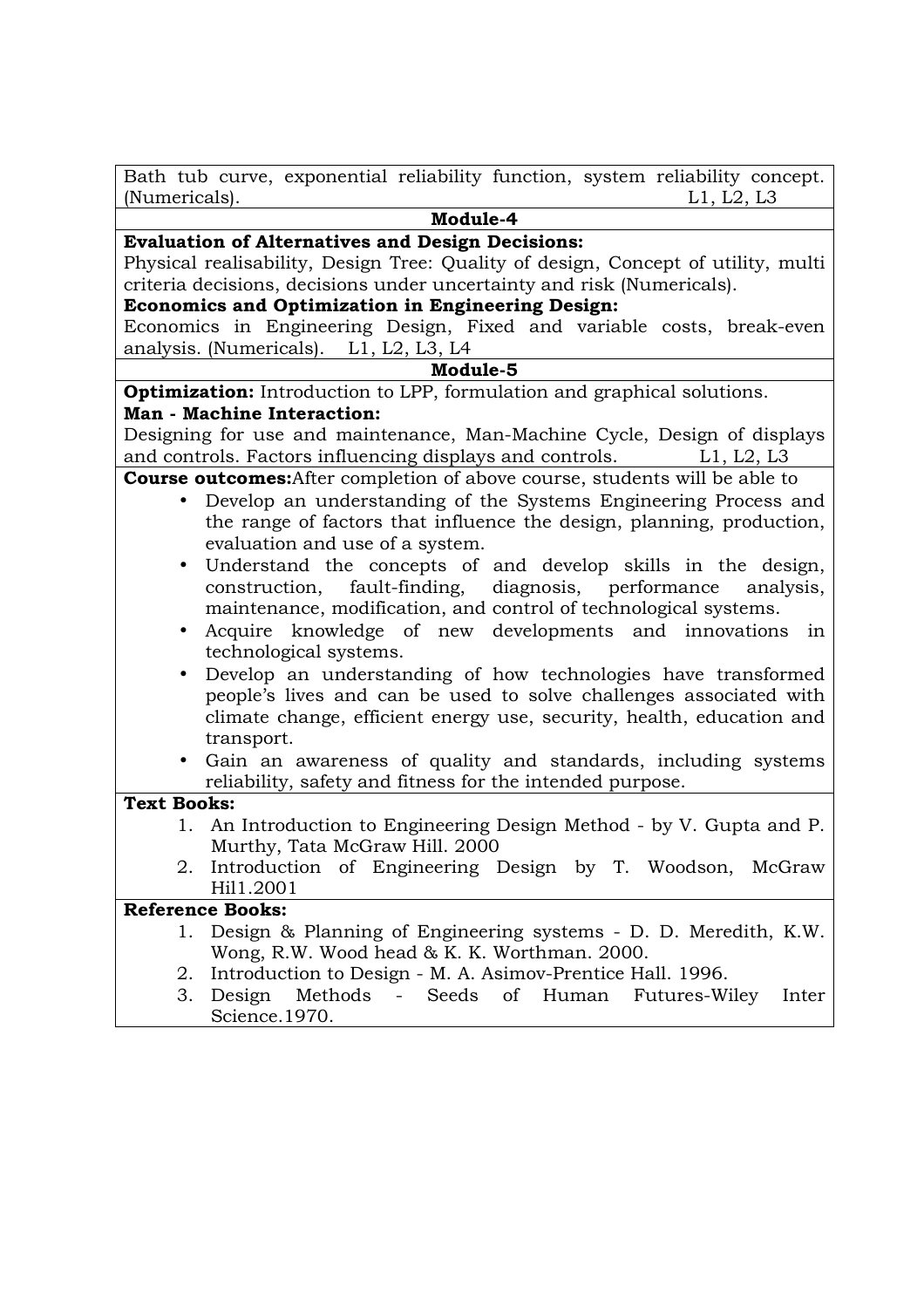|                                                                                                                                                                | <b>CONTROL ENGINEERING</b>                                                             |                   |                |  |  |
|----------------------------------------------------------------------------------------------------------------------------------------------------------------|----------------------------------------------------------------------------------------|-------------------|----------------|--|--|
|                                                                                                                                                                | B.E., VII Semester, Automobile Engineering                                             |                   |                |  |  |
| <b>Course Code</b>                                                                                                                                             | [As per Choice Based Credit System (CBCS) scheme]<br>17AU751<br><b>CIE Marks</b><br>40 |                   |                |  |  |
| Number of                                                                                                                                                      | 03                                                                                     | <b>SEE Marks</b>  | 60             |  |  |
| Lecture                                                                                                                                                        |                                                                                        |                   |                |  |  |
| <b>Hours/Week</b>                                                                                                                                              |                                                                                        |                   |                |  |  |
| <b>Total Number of</b><br><b>Lecture Hours</b>                                                                                                                 | 40 (08 Hours per Module)                                                               | <b>Exam Hours</b> | 03             |  |  |
|                                                                                                                                                                | Credits - 03                                                                           |                   |                |  |  |
|                                                                                                                                                                | <b>Course Objectives:</b> At the end of the course, students will be able to           |                   |                |  |  |
| $\bullet$                                                                                                                                                      | Differentiate between open loop and closed loop control systems with                   |                   |                |  |  |
| practical examples.                                                                                                                                            |                                                                                        |                   |                |  |  |
| $\bullet$                                                                                                                                                      | Solve a complex control system to simple form using block diagrams and                 |                   |                |  |  |
| signal flow graph.                                                                                                                                             |                                                                                        |                   |                |  |  |
| $\bullet$                                                                                                                                                      | Evaluate the response of a control system for step $\&$ ramp inputs using              |                   |                |  |  |
| differential equations.                                                                                                                                        |                                                                                        |                   |                |  |  |
| $\bullet$                                                                                                                                                      | Analyze stability of a given system by using polar, Nyquist, bode plots                |                   |                |  |  |
|                                                                                                                                                                | and root locus concepts.                                                               |                   |                |  |  |
|                                                                                                                                                                | Explain need for system compensations.<br>Module-1                                     |                   |                |  |  |
| Introduction:                                                                                                                                                  |                                                                                        |                   |                |  |  |
|                                                                                                                                                                |                                                                                        |                   |                |  |  |
| Classifications of control systems open and closed loop systems, concepts of<br>feedback and feed forward control systems, requirement of an ideal control     |                                                                                        |                   |                |  |  |
| system, types of controllers.                                                                                                                                  |                                                                                        |                   |                |  |  |
| <b>Mathematical models:</b>                                                                                                                                    |                                                                                        |                   |                |  |  |
|                                                                                                                                                                | Transfer function models, models of mechanical systems, models of electrical           |                   |                |  |  |
|                                                                                                                                                                | circuits, models of thermal systems, models of hydraulic systems, Pneumatic            |                   |                |  |  |
|                                                                                                                                                                | system, DC and AC servomotors in control systems. Error detectors.                     |                   |                |  |  |
| L1, L2, L3, L4                                                                                                                                                 |                                                                                        |                   |                |  |  |
|                                                                                                                                                                | Module-2                                                                               |                   |                |  |  |
|                                                                                                                                                                | Block diagrams and signal flow graphs:                                                 |                   |                |  |  |
|                                                                                                                                                                | Transfer Functions: definition, blocks representation of system elements,              |                   |                |  |  |
| reduction of block diagrams, Signal flow graphs: Mason's gain formula.                                                                                         |                                                                                        |                   |                |  |  |
| L1, L2, L3                                                                                                                                                     |                                                                                        |                   |                |  |  |
|                                                                                                                                                                | Module-3                                                                               |                   |                |  |  |
|                                                                                                                                                                | Transient and steady state response analysis:                                          |                   |                |  |  |
| Introduction, Analysis of first order and second order system response to step,<br>ramp and impulse inputs, Transient response and time domain specifications. |                                                                                        |                   |                |  |  |
| System stability: Routh's-Hurwitz Criterion.<br>L1, L2, L3, L4                                                                                                 |                                                                                        |                   |                |  |  |
|                                                                                                                                                                | Module-4                                                                               |                   |                |  |  |
| <b>Frequency Response Analysis:</b>                                                                                                                            |                                                                                        |                   |                |  |  |
|                                                                                                                                                                | Polar plots, Nyquist stability criterion, Stability analysis, Relative stability       |                   |                |  |  |
|                                                                                                                                                                | concepts, Gain margin and phase margin. Bode attenuation diagrams, Stability           |                   |                |  |  |
|                                                                                                                                                                | analysis using Bode plots, Simplified Bode Diagrams.                                   |                   | L1, L2, L3, L4 |  |  |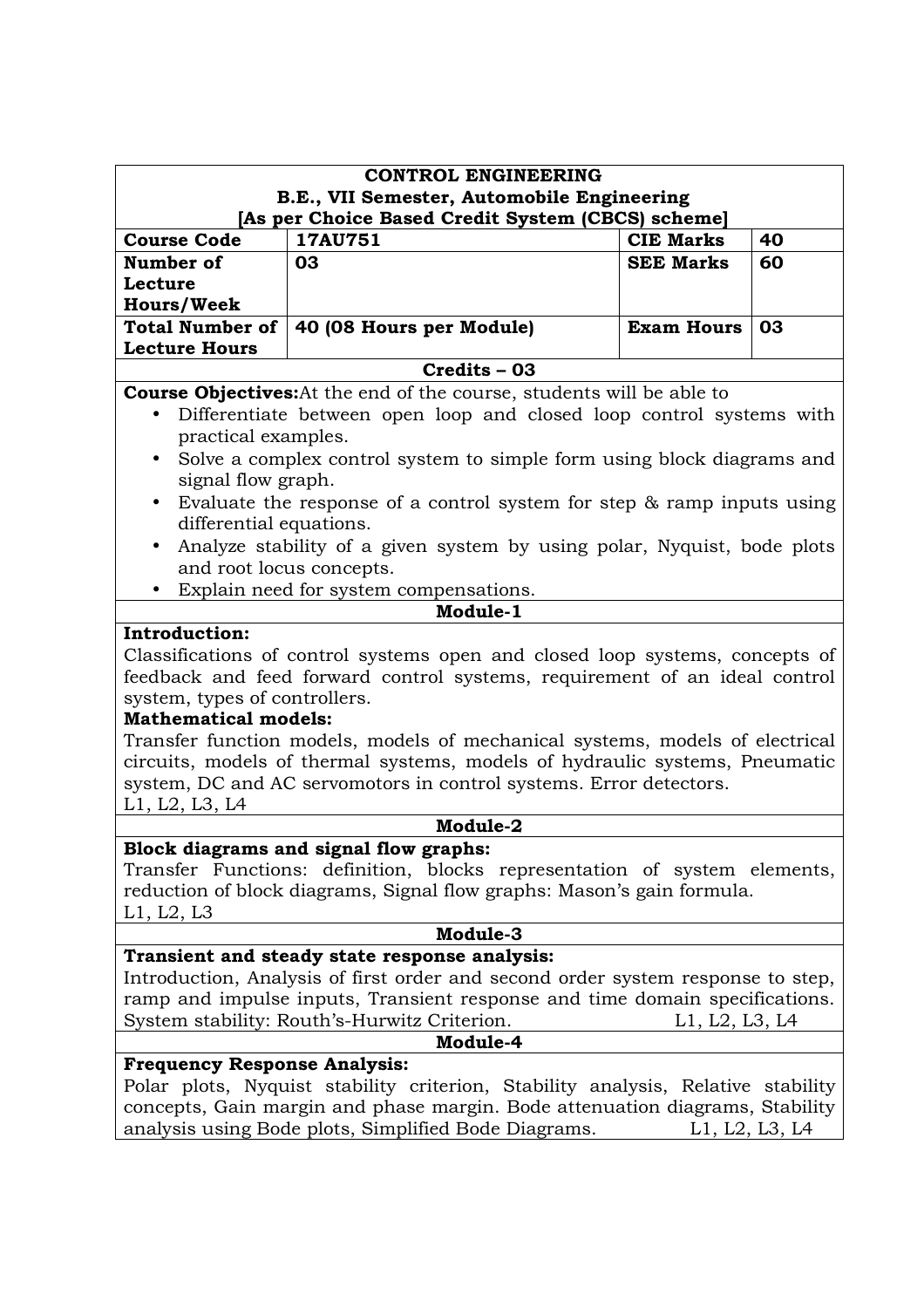| Module-5                                                                                                       |
|----------------------------------------------------------------------------------------------------------------|
| <b>Root Locus Plots:</b>                                                                                       |
| Definition of root loci, General rules for constructing root loci, Analysis using                              |
| root locus plots.                                                                                              |
| System Compensation and State Variable Characteristics of Linear                                               |
| <b>Systems:</b> Series and feedback compensation, Introduction to state concepts,                              |
| state equation of linear continuous data system. Matrix representation of state                                |
| equations, controllability and observability, Kalman and Gilberts test.                                        |
| L1, L2, L3, L4                                                                                                 |
| <b>Course outcomes:</b> After completion of above course, students will be able to                             |
| Differentiate between open loop and closed loop control systems with<br>$\bullet$                              |
| practical examples.                                                                                            |
| Solve a complex control system to simple form using block diagrams                                             |
| and signal flow graph.                                                                                         |
| Evaluate the response of a control system for step & ramp inputs<br>$\bullet$<br>using differential equations. |
| Analyze stability of a given system by using polar, Nyquist, bode plots                                        |
| and root locus concepts.                                                                                       |
| • Explain need for system compensations.                                                                       |
| <b>Text Books:</b>                                                                                             |
| 1. Modern Control Engineering - Katsuhiko Ogatta, Pearson Education,                                           |
| 2004.                                                                                                          |
| 2. Control Systems Principles and Design - M. Gopal, 3rd Ed., TMH,                                             |
| 2000.                                                                                                          |
| <b>Reference Books:</b>                                                                                        |
| 1. Modern Control Systems - Richard. C. Dorf and Robert. H. Bishop,                                            |
| Addison Wesley, 1999                                                                                           |
| 2. System Dynamics & Control - Eronini, Umez, Thomson Asia Pvt. Ltd.                                           |
| Singapore, 2002.                                                                                               |
| Feedback Control System - Schaum's series. 2001.<br>3.                                                         |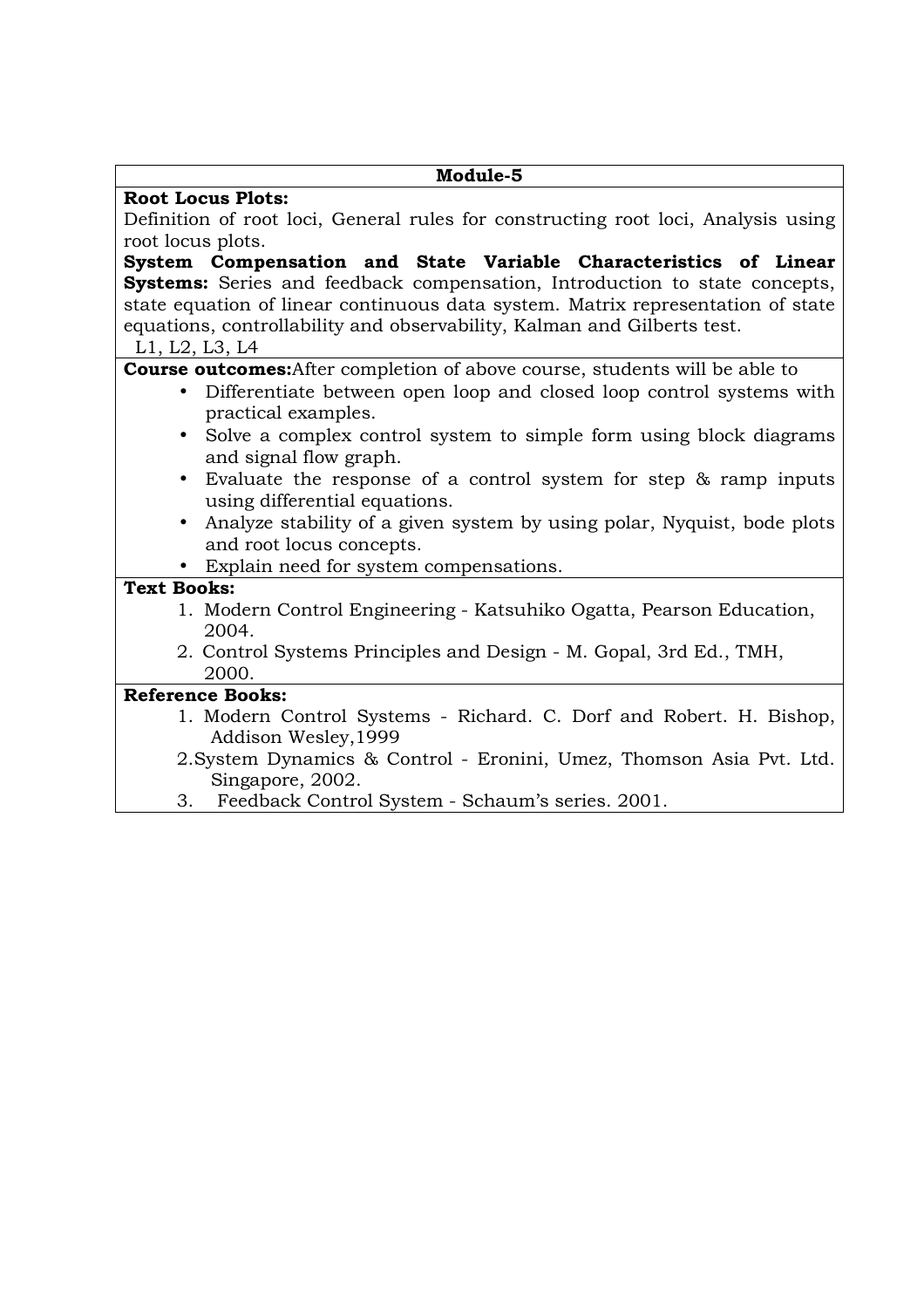| <b>ENGINEERING ECONOMY</b>                                                                                                                                                                                                                                                                                                                                                                                            |                                                                                                                                                                                                                  |                   |    |  |
|-----------------------------------------------------------------------------------------------------------------------------------------------------------------------------------------------------------------------------------------------------------------------------------------------------------------------------------------------------------------------------------------------------------------------|------------------------------------------------------------------------------------------------------------------------------------------------------------------------------------------------------------------|-------------------|----|--|
|                                                                                                                                                                                                                                                                                                                                                                                                                       | B.E., VII Semester, Automobile Engineering                                                                                                                                                                       |                   |    |  |
| [As per Choice Based Credit System (CBCS) scheme]<br><b>Course Code</b><br>17AU752<br><b>CIE Marks</b><br>40                                                                                                                                                                                                                                                                                                          |                                                                                                                                                                                                                  |                   |    |  |
| Number of                                                                                                                                                                                                                                                                                                                                                                                                             | 03                                                                                                                                                                                                               | <b>SEE Marks</b>  | 60 |  |
| Lecture                                                                                                                                                                                                                                                                                                                                                                                                               |                                                                                                                                                                                                                  |                   |    |  |
| <b>Hours/Week</b>                                                                                                                                                                                                                                                                                                                                                                                                     |                                                                                                                                                                                                                  |                   |    |  |
| <b>Total Number of</b><br><b>Lecture Hours</b>                                                                                                                                                                                                                                                                                                                                                                        | 40 (08 Hours per Module)                                                                                                                                                                                         | <b>Exam Hours</b> | 03 |  |
|                                                                                                                                                                                                                                                                                                                                                                                                                       | Credits - 03                                                                                                                                                                                                     |                   |    |  |
| demand.                                                                                                                                                                                                                                                                                                                                                                                                               | <b>Course Objectives:</b> At the end of the course, students will be able to<br>Solve the problem related to decision making regarding supply and<br>Understand the concept of interest and time value of money. |                   |    |  |
| alternatives.                                                                                                                                                                                                                                                                                                                                                                                                         | Make the decision based on present worth, future worth of the<br>Understand the financial statements for making suitable decisions.<br>Module-1                                                                  |                   |    |  |
| <b>Introduction:</b>                                                                                                                                                                                                                                                                                                                                                                                                  |                                                                                                                                                                                                                  |                   |    |  |
| Engineering Decision-Makers, Engineering and Economics, Problem solving and<br>Decision making, Intuition and Analysis, Tactics and Strategy. Engineering<br>Economic Decision Maize, Law of demand and supply, Law of returns, Interest<br>and Interest factors: Interest rate, Simple interest, Compound interest, Cash -<br>flow diagrams, Personal loans and EMI Payment, Exercises and Discussion.<br>L1, L2, L3 |                                                                                                                                                                                                                  |                   |    |  |
| Module-2                                                                                                                                                                                                                                                                                                                                                                                                              |                                                                                                                                                                                                                  |                   |    |  |
| <b>Present-Worth Comparisons:</b><br>Conditions for present worth comparisons, Basic Present worth comparisons,<br>Present-worth equivalence, Net Present worth, Assets with unequal lives,<br>infinite lives, Future-worth comparison, Pay-back comparison, Exercises,<br>Discussions and problems. L1, L2, L3                                                                                                       |                                                                                                                                                                                                                  |                   |    |  |
| Module-3                                                                                                                                                                                                                                                                                                                                                                                                              |                                                                                                                                                                                                                  |                   |    |  |
| Rate-of-Return Calculations and Depreciation:<br>Rate of return, Minimum acceptable rate of return, IRR, IRR misconceptions,<br>Cost of capital concepts, Causes of Depreciation, Basic methods of computing<br>depreciation charges, Tax concepts, and corporate income tax. L1, L2, L3<br>Module-4                                                                                                                  |                                                                                                                                                                                                                  |                   |    |  |
| <b>Estimating and Costing:</b>                                                                                                                                                                                                                                                                                                                                                                                        |                                                                                                                                                                                                                  |                   |    |  |
| Components of costs such as Direct Material Costs, Direct Labor Costs, Fixed<br>Over-Heads, and Factory cost, Administrative Over-Heads, First cost, Marginal<br>cost, Selling price, Estimation for simple components. L1, L2, L3, L4                                                                                                                                                                                |                                                                                                                                                                                                                  |                   |    |  |
| Module-5                                                                                                                                                                                                                                                                                                                                                                                                              |                                                                                                                                                                                                                  |                   |    |  |
| <b>Introduction, Scope of Finance, Finance Functions:</b><br>Statements<br>of Financial Information: Introduction, Source of financial<br>information, Financial statements, Balance sheet, Profit and Loss account,                                                                                                                                                                                                  |                                                                                                                                                                                                                  |                   |    |  |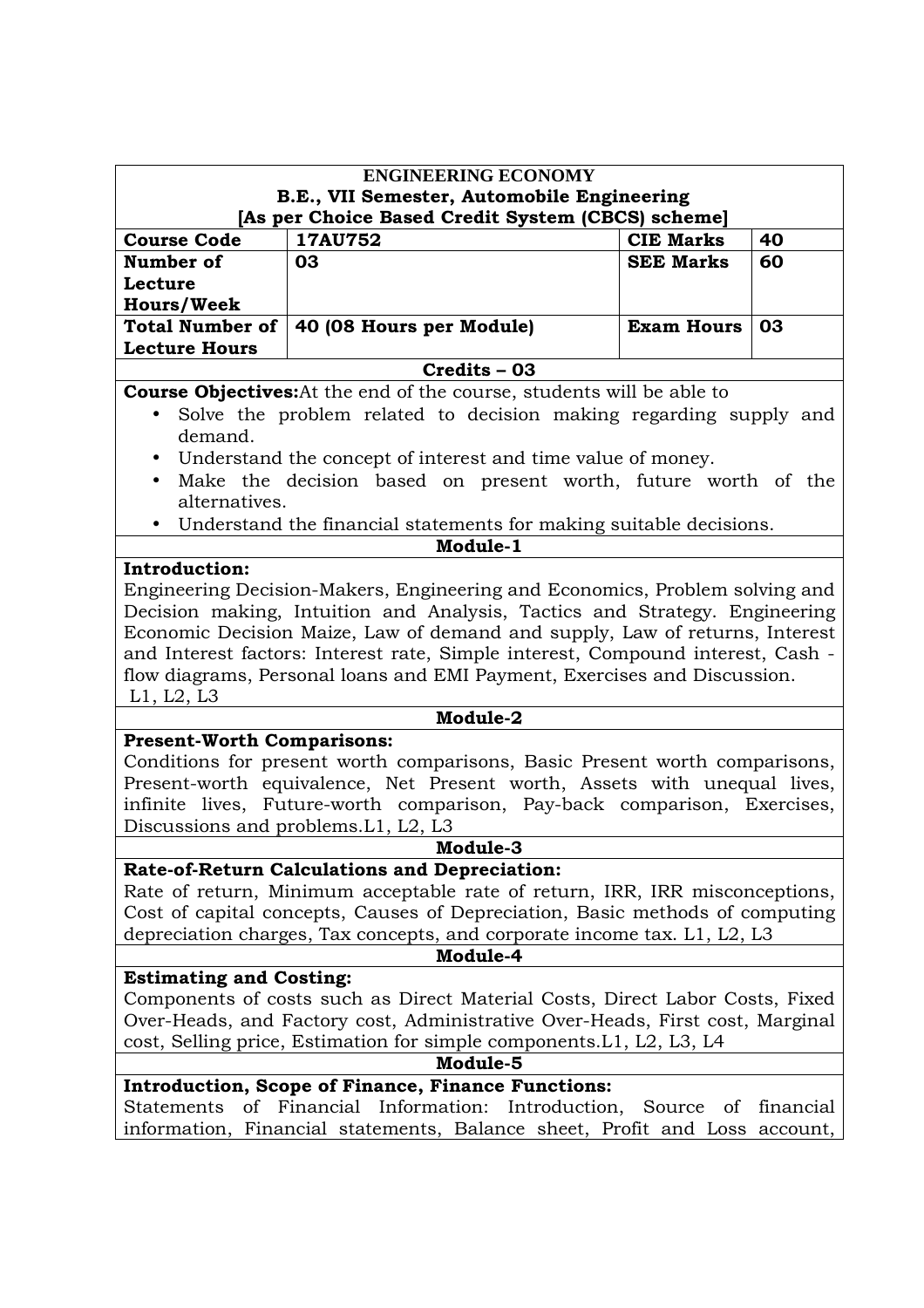relation between Balance sheet and Profit and Loss account. Simple Numericals.

# **Financial and Profit Planning:**

 Introduction, Financial planning, Profit planning, Objectives of profit planning, Essentials of profit planning, Budget administration, type of budgets, preparation of budgets, advantages, problems and dangers of budgeting. L1, L2, L3, L4

**Course outcomes:**After completion of above course, students will be able to

- Solve the problem related to decision making regarding supply and demand.
- Understand the concept of interest and time value of money.
- Make the decision based on present worth, future worth of the alternatives.

• Understand the financial statements for making suitable decisions.

## **Text Books:**

1. Engineering Economy - Riggs J. L., 4TH ed. , McGraw Hill, 2002

2. Engineering Economy - Thuesen H.G. PHI , 2002.

- 1. Engineering Economy Tarachand, TMH, 2000.
- 2. Industrial Engineering and Management O. P. Khanna, DhanpatRai& Sons. 2000.
- 3. Financial Mangement- Prasanna Chandra, 7th Ed., TMH, 2004.
- 4. Finacial Management I. M. Pandey, Vikas Pub. House, 2002.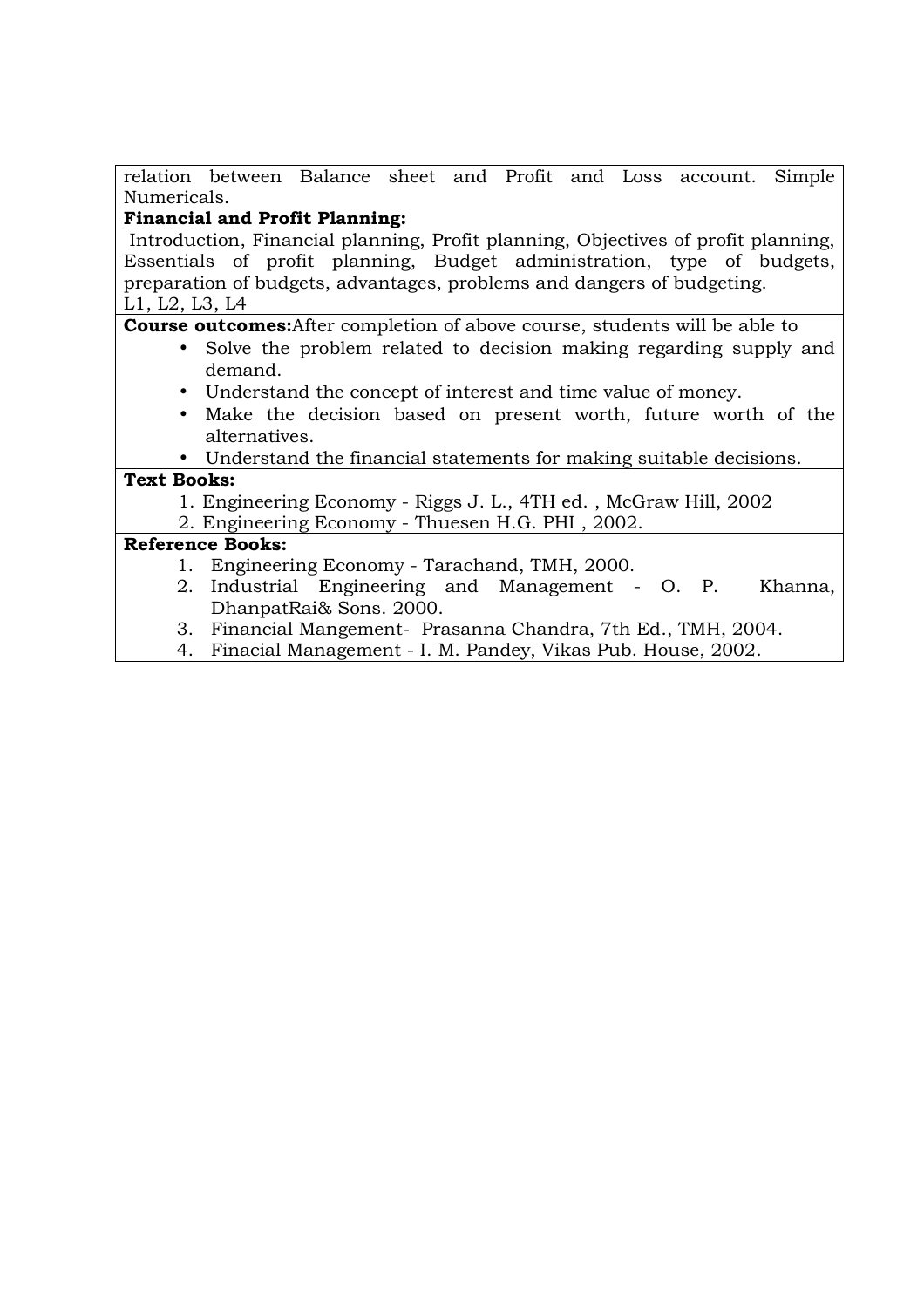#### **OPERATIONS RESEARCH B.E., VII Semester, Automobile Engineering [As per Choice Based Credit System (CBCS) scheme]**

| <b>Course Code</b>   | <b>17AU753</b>                             | <b>CIE Marks</b>       | 40 |
|----------------------|--------------------------------------------|------------------------|----|
| Number of            | 03                                         | <b>SEE Marks</b>       | 60 |
| Lecture              |                                            |                        |    |
| <b>Hours/Week</b>    |                                            |                        |    |
|                      | Total Number of   40 (08 Hours per Module) | <b>Exam Hours   03</b> |    |
| <b>Lecture Hours</b> |                                            |                        |    |

#### **Credits – 03**

**Course Objectives:**At the end of the course, students will be able to

- Formulate a problem as LPP.
- Solve LPP of different models using suitable method.
- Plan and execute the projects using CPM and PERT techniques.
- Decide the optimum sequence of the processes/ machines.

## **Introduction:**

Evolution of OR, definition of OR, scope of OR, application areas of OR, steps (phases) in OR study, characteristics and limitations of OR, models used in OR, linear programming (LP) problem-formulation and solution by graphical method.

**Module-1** 

#### **Solution of Linear Programming Problems:**

The simplex method canonical and standard form of an LP problem, slack, surplus and artificial variables, big M method and concept of duality, dual simplex method.L1, L2, L3

**Module-2** 

#### **Transportation Problem:**

Formulation of transportation problem, types, initial basic feasible solution using different methods, optimal solution by MODI method, degeneracy in transportation problems, application of transportation problem concept for maximization cases.

#### **Assignment Problem:**

Formulation, types, application to maximization cases and travelling salesman problem.L1, L2, L3, L4

#### **Module-3**

#### **Integer Programming:**

Pure and mixed integer programming problems, solution of Integer programming problems-Gomory's all integer cutting plane method and mixed integer method, branch and bound method, Zero- One programming.

# **Queuing Theory:**

Queuing systems and their characteristics, Pure-birth and Pure-death models (only equations), empirical queuing models  $- M/M/1$  and  $M/M/C$  models and their steady state performance analysis. Let us a set of the left of the L1, L2, L3, L4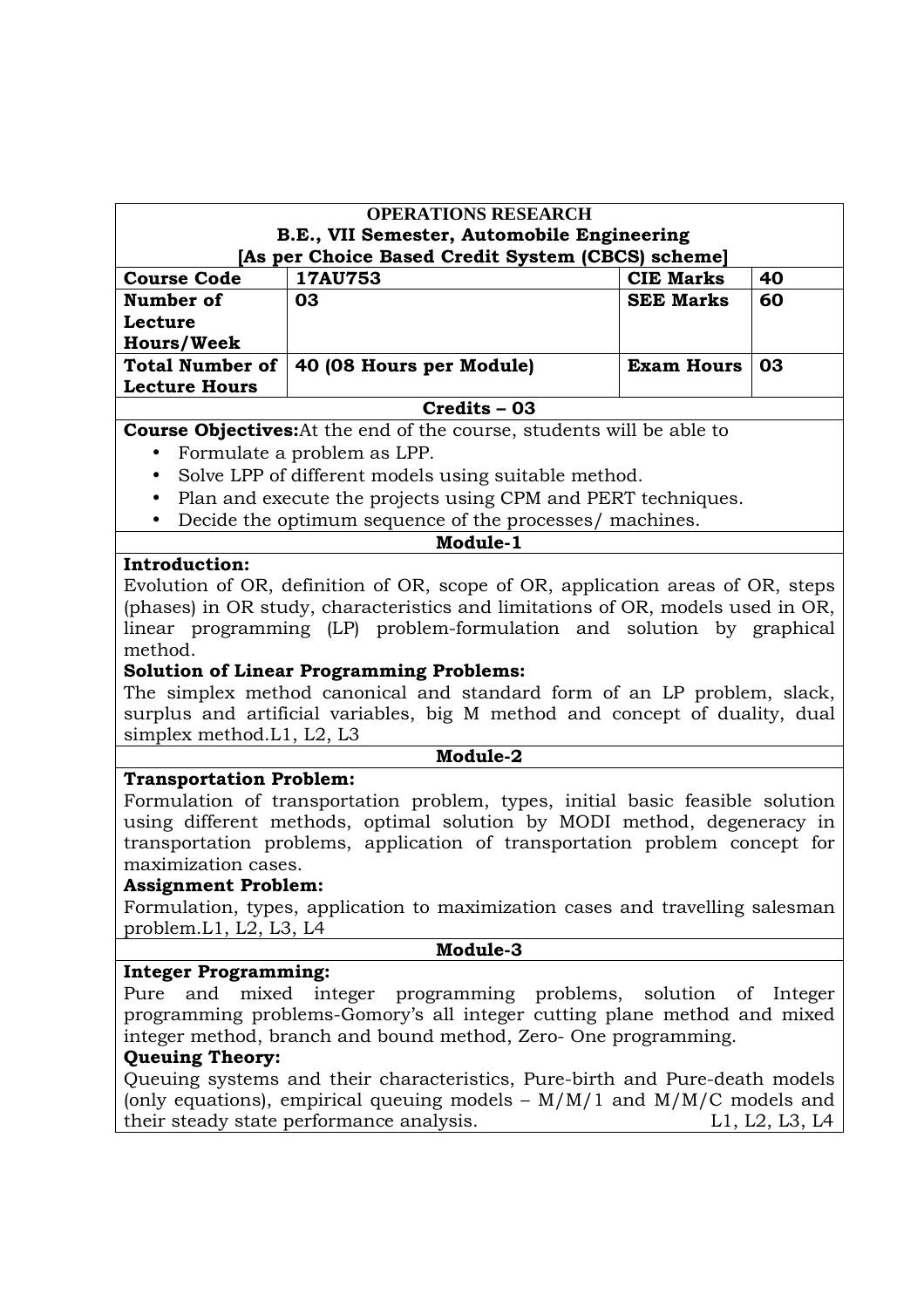| <b>PERT-CPM Techniques:</b><br>Introduction, network construction – rules, Fulkerson's rule for numbering the<br>events, AON and AOA diagrams; Critical path method to find the expected<br>completion time of a project, floats; PERT for finding expected duration of an<br>activity and project, determining the probability of completing a project,<br>predicting the completion time of project; crashing of simple projects.<br>L1, L2, L3, L4<br>Module-5<br><b>Game Theory:</b><br>Formulation of games, types, solution of games with saddle point, graphical<br>method of solving mixed strategy games, dominance rule for solving mixed<br>strategy games.<br>Sequencing:<br>Basic assumptions, sequencing 'n' jobs on single machine using priority rules,<br>sequencing using Johnson's rule-'n' jobs on 2 machines, 'n' jobs on 3<br>machines, 'n' jobs on 'm' machines. Sequencing 2 jobs on 'm' machines using<br>graphical method.<br>L1, L2, L3, L4<br><b>Course outcomes:</b> After completion of above course, students will be able to<br>Formulate a problem as LPP.<br>Solve LPP of different models using suitable method.<br>• Plan and execute the projects using CPM and PERT techniques.<br>• Decide the optimum sequence of the processes/ machines.<br><b>Text Books:</b><br>1. Operations Research – P. K. Gupta and D S Hira, Chand Publications,<br>New Delhi - 2007.<br>2. Operations Research - Taha H A, Pearson Education.<br>3. Operations Research - S. D. Sharma, Ledarnath Ramanath & Co, 2002.<br><b>Reference Books:</b><br>Operations Research - A. P. Verma, S. K. Kataria& Sons, 2008.<br>1.<br>2. Operations Research - Paneerselvan, PHI. | Module-4 |
|--------------------------------------------------------------------------------------------------------------------------------------------------------------------------------------------------------------------------------------------------------------------------------------------------------------------------------------------------------------------------------------------------------------------------------------------------------------------------------------------------------------------------------------------------------------------------------------------------------------------------------------------------------------------------------------------------------------------------------------------------------------------------------------------------------------------------------------------------------------------------------------------------------------------------------------------------------------------------------------------------------------------------------------------------------------------------------------------------------------------------------------------------------------------------------------------------------------------------------------------------------------------------------------------------------------------------------------------------------------------------------------------------------------------------------------------------------------------------------------------------------------------------------------------------------------------------------------------------------------------------------------------------------------------------------------------|----------|
|                                                                                                                                                                                                                                                                                                                                                                                                                                                                                                                                                                                                                                                                                                                                                                                                                                                                                                                                                                                                                                                                                                                                                                                                                                                                                                                                                                                                                                                                                                                                                                                                                                                                                            |          |
|                                                                                                                                                                                                                                                                                                                                                                                                                                                                                                                                                                                                                                                                                                                                                                                                                                                                                                                                                                                                                                                                                                                                                                                                                                                                                                                                                                                                                                                                                                                                                                                                                                                                                            |          |
|                                                                                                                                                                                                                                                                                                                                                                                                                                                                                                                                                                                                                                                                                                                                                                                                                                                                                                                                                                                                                                                                                                                                                                                                                                                                                                                                                                                                                                                                                                                                                                                                                                                                                            |          |
|                                                                                                                                                                                                                                                                                                                                                                                                                                                                                                                                                                                                                                                                                                                                                                                                                                                                                                                                                                                                                                                                                                                                                                                                                                                                                                                                                                                                                                                                                                                                                                                                                                                                                            |          |
|                                                                                                                                                                                                                                                                                                                                                                                                                                                                                                                                                                                                                                                                                                                                                                                                                                                                                                                                                                                                                                                                                                                                                                                                                                                                                                                                                                                                                                                                                                                                                                                                                                                                                            |          |
|                                                                                                                                                                                                                                                                                                                                                                                                                                                                                                                                                                                                                                                                                                                                                                                                                                                                                                                                                                                                                                                                                                                                                                                                                                                                                                                                                                                                                                                                                                                                                                                                                                                                                            |          |
|                                                                                                                                                                                                                                                                                                                                                                                                                                                                                                                                                                                                                                                                                                                                                                                                                                                                                                                                                                                                                                                                                                                                                                                                                                                                                                                                                                                                                                                                                                                                                                                                                                                                                            |          |
|                                                                                                                                                                                                                                                                                                                                                                                                                                                                                                                                                                                                                                                                                                                                                                                                                                                                                                                                                                                                                                                                                                                                                                                                                                                                                                                                                                                                                                                                                                                                                                                                                                                                                            |          |
|                                                                                                                                                                                                                                                                                                                                                                                                                                                                                                                                                                                                                                                                                                                                                                                                                                                                                                                                                                                                                                                                                                                                                                                                                                                                                                                                                                                                                                                                                                                                                                                                                                                                                            |          |
|                                                                                                                                                                                                                                                                                                                                                                                                                                                                                                                                                                                                                                                                                                                                                                                                                                                                                                                                                                                                                                                                                                                                                                                                                                                                                                                                                                                                                                                                                                                                                                                                                                                                                            |          |
| Operations Research - A. M. Natarajan, P Balasubramani, Pearson<br>3.<br>Education, 2005.<br>4. Introduction to Operations Research - Hillier and Liberman, 8th Ed.,<br>McGraw Hill.                                                                                                                                                                                                                                                                                                                                                                                                                                                                                                                                                                                                                                                                                                                                                                                                                                                                                                                                                                                                                                                                                                                                                                                                                                                                                                                                                                                                                                                                                                       |          |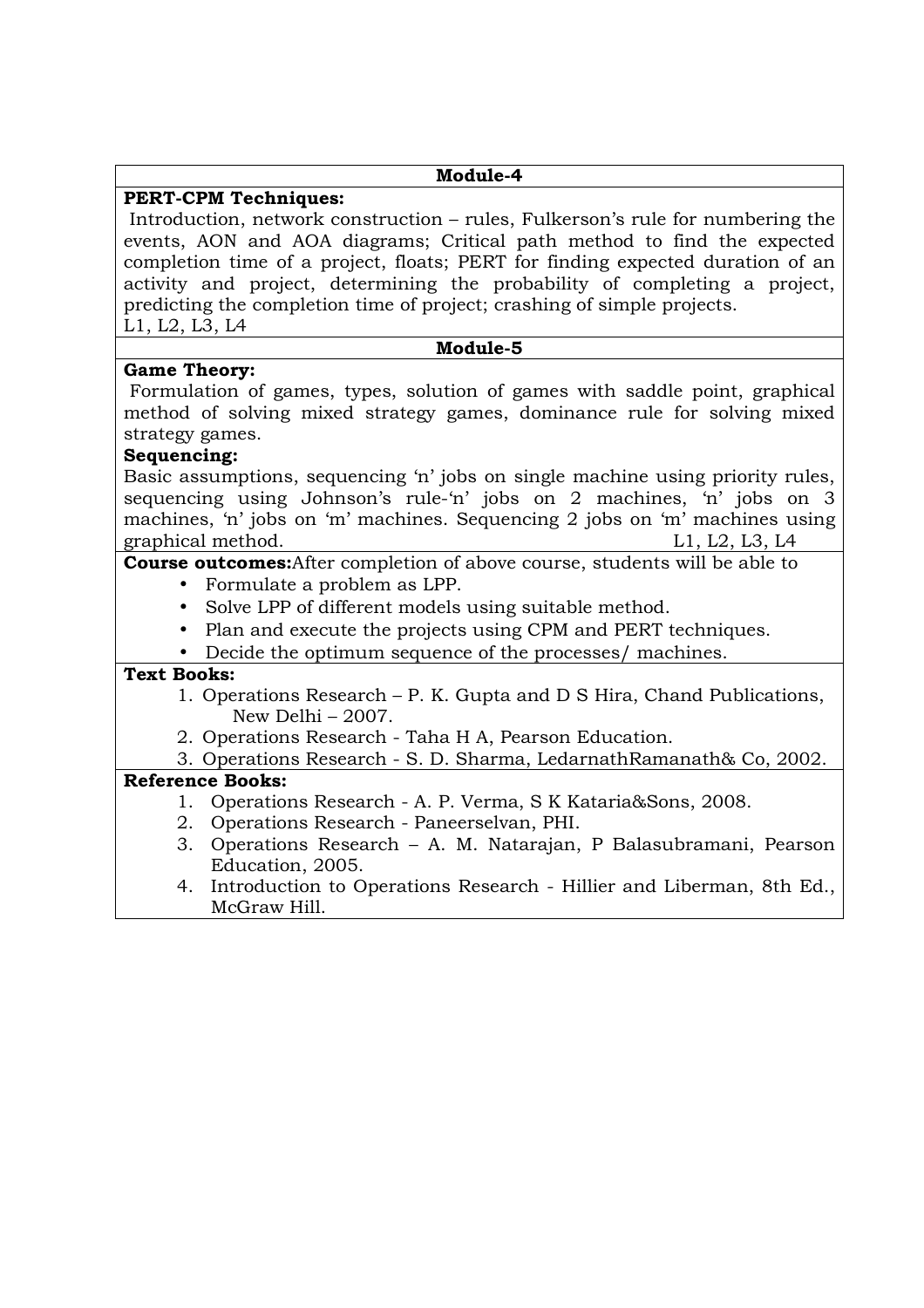| TWO AND THREE WHEELED VEHICLE                                                                                                                                                                                                                                                                                                                                                                                                                                                                                                                                                                                                                                                                                                                                                                                                                                                                                                      |                                                                                                                                                                                                                                                 |                   |    |  |  |
|------------------------------------------------------------------------------------------------------------------------------------------------------------------------------------------------------------------------------------------------------------------------------------------------------------------------------------------------------------------------------------------------------------------------------------------------------------------------------------------------------------------------------------------------------------------------------------------------------------------------------------------------------------------------------------------------------------------------------------------------------------------------------------------------------------------------------------------------------------------------------------------------------------------------------------|-------------------------------------------------------------------------------------------------------------------------------------------------------------------------------------------------------------------------------------------------|-------------------|----|--|--|
|                                                                                                                                                                                                                                                                                                                                                                                                                                                                                                                                                                                                                                                                                                                                                                                                                                                                                                                                    | B.E., VII Semester, Automobile Engineering                                                                                                                                                                                                      |                   |    |  |  |
|                                                                                                                                                                                                                                                                                                                                                                                                                                                                                                                                                                                                                                                                                                                                                                                                                                                                                                                                    | [As per Choice Based Credit System (CBCS) scheme]                                                                                                                                                                                               |                   |    |  |  |
| <b>Course Code</b><br>17AU754<br><b>CIE Marks</b><br>40                                                                                                                                                                                                                                                                                                                                                                                                                                                                                                                                                                                                                                                                                                                                                                                                                                                                            |                                                                                                                                                                                                                                                 |                   |    |  |  |
| Number of                                                                                                                                                                                                                                                                                                                                                                                                                                                                                                                                                                                                                                                                                                                                                                                                                                                                                                                          | 03                                                                                                                                                                                                                                              | <b>SEE Marks</b>  | 60 |  |  |
| Lecture                                                                                                                                                                                                                                                                                                                                                                                                                                                                                                                                                                                                                                                                                                                                                                                                                                                                                                                            |                                                                                                                                                                                                                                                 |                   |    |  |  |
| <b>Hours/Week</b>                                                                                                                                                                                                                                                                                                                                                                                                                                                                                                                                                                                                                                                                                                                                                                                                                                                                                                                  |                                                                                                                                                                                                                                                 |                   |    |  |  |
| <b>Total Number of</b>                                                                                                                                                                                                                                                                                                                                                                                                                                                                                                                                                                                                                                                                                                                                                                                                                                                                                                             | 40 (08 Hours per Module)                                                                                                                                                                                                                        | <b>Exam Hours</b> | 03 |  |  |
| <b>Lecture Hours</b>                                                                                                                                                                                                                                                                                                                                                                                                                                                                                                                                                                                                                                                                                                                                                                                                                                                                                                               |                                                                                                                                                                                                                                                 |                   |    |  |  |
|                                                                                                                                                                                                                                                                                                                                                                                                                                                                                                                                                                                                                                                                                                                                                                                                                                                                                                                                    | $Credits - 03$                                                                                                                                                                                                                                  |                   |    |  |  |
| <b>Course Objectives:</b> At the end of the course, students will be able to<br>Describe construction and working of different type of internal<br>combustion engines for two and three wheeled vehicles.<br>Laydown wiring diagram for two wheeler and three wheeled vehicles.<br>$\bullet$<br>Explain types of clutches, transmission and final drives used for two and<br>three wheeled vehicles.<br>Describe types of frames, brakes and tyres used for two and three<br>$\bullet$<br>wheeled vehicles.<br>Laydown maintenance schedule for two and three wheeled vehicles.<br>Module-1<br>The Power Unit:<br>Types of engines for two wheelers, advantages and disadvantages of two stroke<br>and four stroke engines, engine components, constructional details, materials,<br>symmetrical and unsymmetrical port timing diagrams, valve actuating<br>mechanisms, valve timing diagrams. Rotary valve engine, Advantages and |                                                                                                                                                                                                                                                 |                   |    |  |  |
| disadvantages of diesel engines for two wheelers, power plant for electric bikes,<br>exhaust systems. L1, L2                                                                                                                                                                                                                                                                                                                                                                                                                                                                                                                                                                                                                                                                                                                                                                                                                       |                                                                                                                                                                                                                                                 |                   |    |  |  |
|                                                                                                                                                                                                                                                                                                                                                                                                                                                                                                                                                                                                                                                                                                                                                                                                                                                                                                                                    | Module-2                                                                                                                                                                                                                                        |                   |    |  |  |
| <b>Fuel, Lubrication And Cooling System:</b><br>Layout of fuel supply system, fuel tank construction, carburetor types,<br>construction, working and adjustments. Types of cooling systems, advantages<br>of air cooling system. Lubrication types, Lubrication of parts, grades of<br>lubricating oils.                                                                                                                                                                                                                                                                                                                                                                                                                                                                                                                                                                                                                           |                                                                                                                                                                                                                                                 |                   |    |  |  |
| <b>Electrical System:</b>                                                                                                                                                                                                                                                                                                                                                                                                                                                                                                                                                                                                                                                                                                                                                                                                                                                                                                          |                                                                                                                                                                                                                                                 |                   |    |  |  |
| Types of ignition system, their working principles, wiring diagram for Indian<br>vehicles, spark plug construction, indicators and gauges used in two wheelers,<br>lighting systems.<br>L1, L2                                                                                                                                                                                                                                                                                                                                                                                                                                                                                                                                                                                                                                                                                                                                     |                                                                                                                                                                                                                                                 |                   |    |  |  |
| Module-3                                                                                                                                                                                                                                                                                                                                                                                                                                                                                                                                                                                                                                                                                                                                                                                                                                                                                                                           |                                                                                                                                                                                                                                                 |                   |    |  |  |
| <b>Transmission System:</b><br>Primary drive and Clutch:<br>mechanism. Gear boxes.<br><b>Transmission:</b>                                                                                                                                                                                                                                                                                                                                                                                                                                                                                                                                                                                                                                                                                                                                                                                                                         | Motor cycle power train, Primary drives, Types of primary drives, Chain drive,<br>Gear drive, Construction and operation of motorcycle clutches, Clutch release<br>Introduction to motorcycle transmission, Sprockets and chain, Gears and Dogs |                   |    |  |  |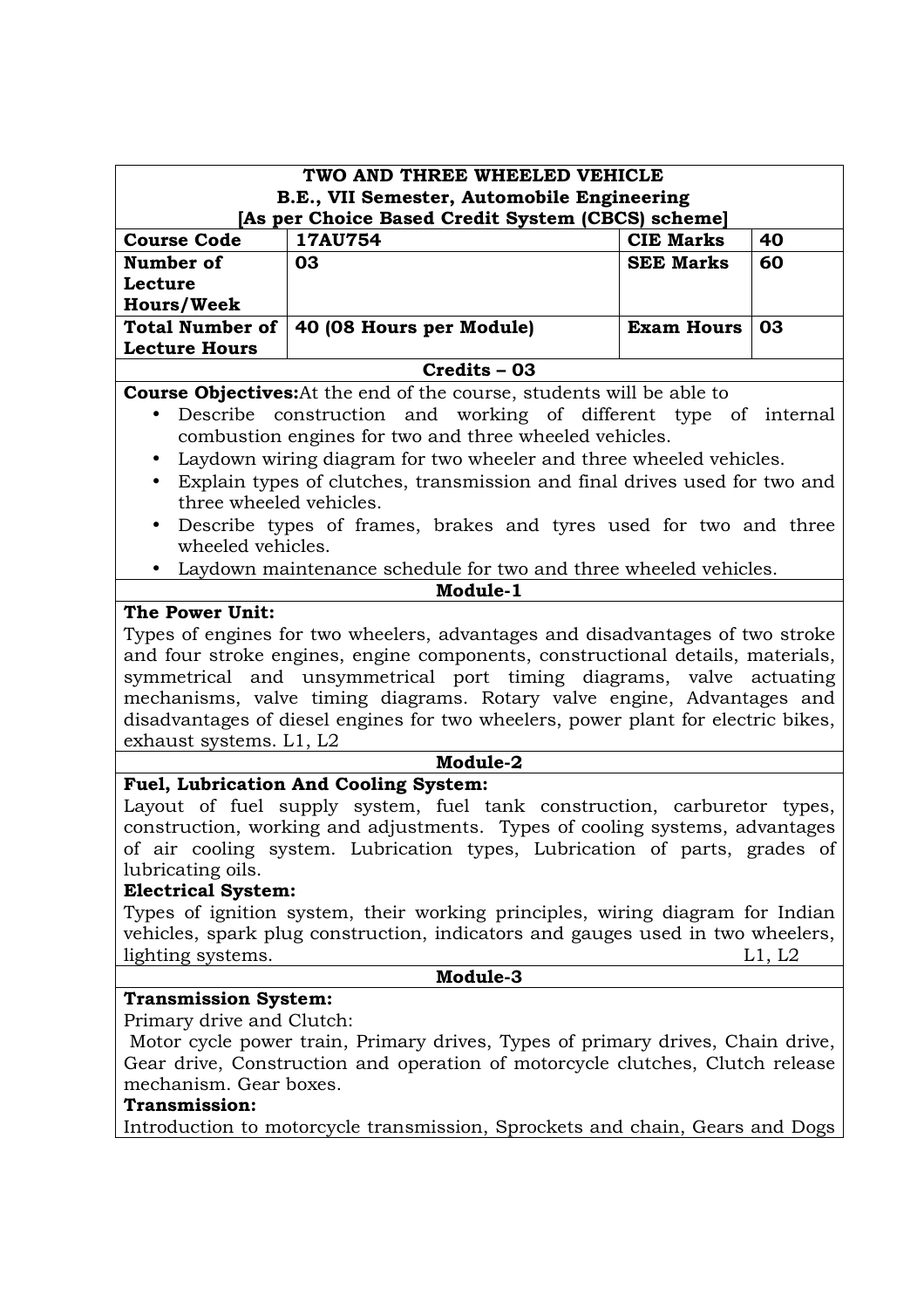in motor cycle transmission, Gear and Gear ratios, Sliding gear transmissions, Shifting fork mechanisms, Constant mesh transmissions, lubrication.

# **Final Drive:**

Introduction to motorcycle final drives, Fundamentals of chain drive, Chain lubrication and lubricators, Shaft drives, Drive shaft couplings, Final drive gear case. L1, L2

#### **Module-4**

# **Frames And Suspension:**

Types and constructional details of frames, advantages and limitations, frame materials, frame stresses, frame building problems, frame components, Front and Rear suspension systems, shock absorber construction and working, Panel meters and controls on handle bar, body manufacture and painting.

# **Brakes and Wheels:**

Front and rear braking systems, disc and drum brakes, merits and demerits, Types of wheels, loads on wheels, construction and materials for wheels, wheels designation, tyre designation, inflation, types of tyres, construction details. L1, L2

#### **Module-5**

## **Two wheelers and Three Wheelers:**

Case study of major Indian models of major motor cycles, scooters, scooteretts and mopeds. Case study of Indian models of three wheelers, Front mounted engine and rear mounted engine types, Auto rickshaws, pick up van, delivery van and trailer, Bijili electric vehicles.

#### **Maintenance:**

Importance of maintenance, Decarburizing procedure for engine and silencer, periodic inspection, maintenance schedules, trouble diagnosis charts, safety precautions, Lubrication charts. L1, L2, L3

# **Course outcomes:**After completion of above course, students will be able to

- Describe construction and working of different type of internal combustion engines for two and three wheeled vehicles.
- Laydown wiring diagram for two wheeler and three wheeled vehicles.
- Explain types of clutches, transmission and final drives used for two and three wheeled vehicles.
- Describe types of frames, brakes and tyres used for two and three wheeled vehicles.
- Laydown maintenance schedule for two and three wheeled vehicles.

# **Text Books:**

- 1. Motor cycle engines P. E. Irving, Temple Press Book, London, 1992
- 2. Motor cycles -Michel M. Griffin

# 3. Motor cycle Mechanics - William H. Crouse and Donald L. Anglin, TMH

- 1. The cycle Motor manual Temple Press Ltd, 1990
- 2. Vespa maintenance and repair series Bryaut R. V.
- 3. Encyclopedia of Motor Cycling 20 volumes Marshall Cavendish, New York., 1989.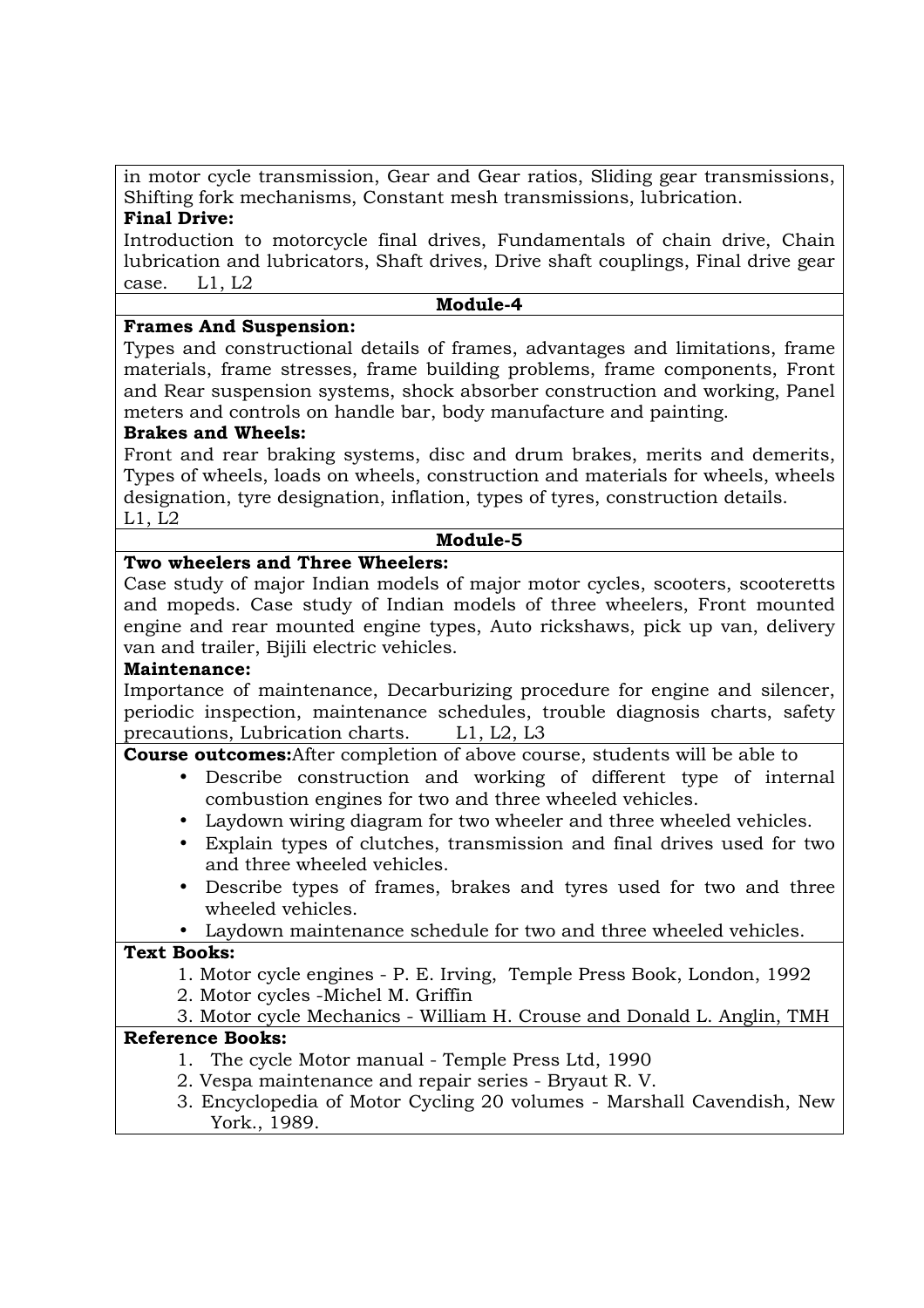|                                                                    | AUTOMOBILE SCANNING AND RE-CONDITIONING LAB<br>B.E., VII Semester, Automobile Engineering<br>[As per Choice Based Credit System (CBCS) scheme]                                                                                                                                                                                                                                                                                                                               |                   |    |
|--------------------------------------------------------------------|------------------------------------------------------------------------------------------------------------------------------------------------------------------------------------------------------------------------------------------------------------------------------------------------------------------------------------------------------------------------------------------------------------------------------------------------------------------------------|-------------------|----|
| <b>Course Code</b>                                                 | <b>17AUL76</b>                                                                                                                                                                                                                                                                                                                                                                                                                                                               | <b>CIE Marks</b>  | 40 |
| Number of                                                          | $03 = (1$ Hour Instruction + 2 Hrs.                                                                                                                                                                                                                                                                                                                                                                                                                                          | <b>SEE Marks</b>  | 60 |
| Lecture                                                            | Laboratory)                                                                                                                                                                                                                                                                                                                                                                                                                                                                  |                   |    |
| <b>Hours/Week</b>                                                  |                                                                                                                                                                                                                                                                                                                                                                                                                                                                              |                   |    |
| <b>RBT Levels</b>                                                  | L1, L2, L3                                                                                                                                                                                                                                                                                                                                                                                                                                                                   | <b>Exam Hours</b> | 03 |
|                                                                    | Credits - 02                                                                                                                                                                                                                                                                                                                                                                                                                                                                 |                   |    |
|                                                                    | <b>Course Objectives:</b> At the end of this course, students will be able to                                                                                                                                                                                                                                                                                                                                                                                                |                   |    |
|                                                                    | Check and adjust ignition timing and tappet clearance                                                                                                                                                                                                                                                                                                                                                                                                                        |                   |    |
|                                                                    | Align the given connecting rod                                                                                                                                                                                                                                                                                                                                                                                                                                               |                   |    |
|                                                                    | Re-bore the given engine cylinders                                                                                                                                                                                                                                                                                                                                                                                                                                           |                   |    |
|                                                                    | Service the FIP and calibrate                                                                                                                                                                                                                                                                                                                                                                                                                                                |                   |    |
|                                                                    | Repair the vehicle body and paint it                                                                                                                                                                                                                                                                                                                                                                                                                                         |                   |    |
|                                                                    | <b>PART-A</b>                                                                                                                                                                                                                                                                                                                                                                                                                                                                |                   |    |
| 3. Study and practice on<br>a.<br>b.<br>$\mathbf{c}$ .<br>d.<br>e. | 1. Inspection of vehicles and preparation of test charts.<br>2. Tuning of Engines: Check for ignition timing, valve tappet clearance,<br>Radiator flushing and check for leaks etc.,<br>Connecting rod alignment<br>Cylinder reboring machine<br>Valve refacing machine<br>Nozzle grinding machine.<br>Brake drum skimming machine<br><b>PART-B</b><br>1. Servicing of FIP, Calibration and phasing of FIP.<br>2. Study and practice of wheel balancing and wheel alignment. |                   |    |
|                                                                    | 3. Testing of Two wheeled vehicles on chassis dynamometer.                                                                                                                                                                                                                                                                                                                                                                                                                   |                   |    |
|                                                                    | 4. Study of tyre retreading and vulcanizing.                                                                                                                                                                                                                                                                                                                                                                                                                                 |                   |    |
|                                                                    | 5. Study and practice on body repairs - tinkering and painting.                                                                                                                                                                                                                                                                                                                                                                                                              |                   |    |
|                                                                    | 6. Head light focusing test and visibility test.                                                                                                                                                                                                                                                                                                                                                                                                                             |                   |    |
|                                                                    | <b>Course outcomes:</b> At the end of this laboratory, students will be able to:                                                                                                                                                                                                                                                                                                                                                                                             |                   |    |
|                                                                    | Check and adjust ignition timing and tappet clearance                                                                                                                                                                                                                                                                                                                                                                                                                        |                   |    |
|                                                                    | Align the given connecting rod                                                                                                                                                                                                                                                                                                                                                                                                                                               |                   |    |
|                                                                    | Rebore the given engine cylinders                                                                                                                                                                                                                                                                                                                                                                                                                                            |                   |    |
|                                                                    | Service the FIP and calibrate                                                                                                                                                                                                                                                                                                                                                                                                                                                |                   |    |
|                                                                    | Repair the vehicle body and paint it                                                                                                                                                                                                                                                                                                                                                                                                                                         |                   |    |
| <b>Scheme of Examination:</b>                                      |                                                                                                                                                                                                                                                                                                                                                                                                                                                                              |                   |    |
|                                                                    | ONE question from Part -A: 25 Marks                                                                                                                                                                                                                                                                                                                                                                                                                                          |                   |    |
|                                                                    | ONE question from Part-B : 25 Marks                                                                                                                                                                                                                                                                                                                                                                                                                                          |                   |    |
| Viva -Voice                                                        | $:10$ Marks                                                                                                                                                                                                                                                                                                                                                                                                                                                                  |                   |    |
| Total                                                              | $: 60$ Marks                                                                                                                                                                                                                                                                                                                                                                                                                                                                 |                   |    |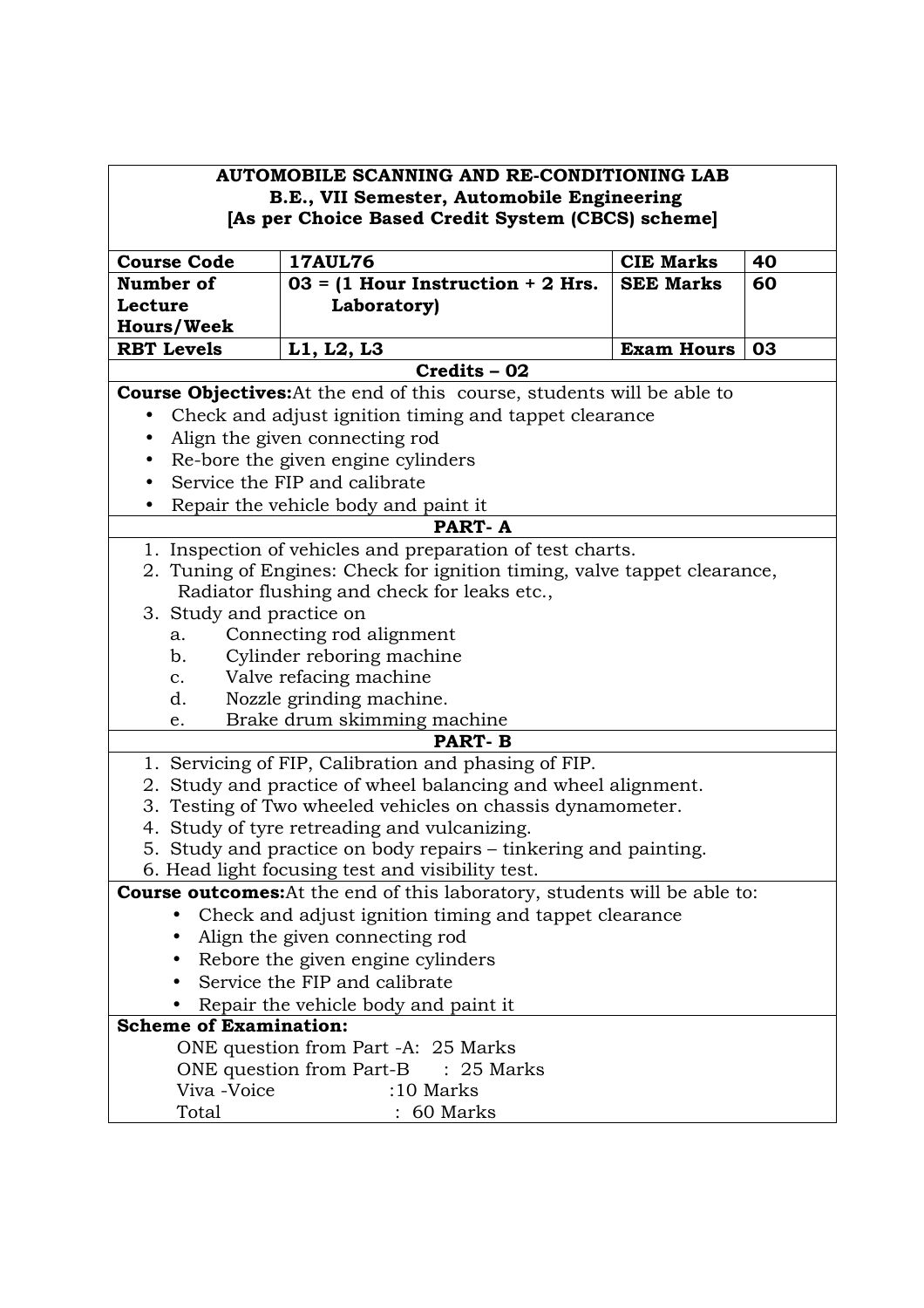| <b>MODELING AND ANALYSIS LAB</b>                                                 |                                                                               |                   |    |  |
|----------------------------------------------------------------------------------|-------------------------------------------------------------------------------|-------------------|----|--|
| B.E., VII Semester, Automobile Engineering                                       |                                                                               |                   |    |  |
| [As per Choice Based Credit System (CBCS) scheme]                                |                                                                               |                   |    |  |
| <b>17AUL77</b><br><b>CIE Marks</b><br>40<br><b>Course Code</b>                   |                                                                               |                   |    |  |
| Number of                                                                        | $03 = (1$ Hour Instruction + 2 Hrs.                                           | <b>SEE Marks</b>  | 60 |  |
| Lecture                                                                          | Laboratory)                                                                   |                   |    |  |
| <b>Hours/Week</b>                                                                |                                                                               |                   |    |  |
| <b>RBT Levels</b>                                                                | L1, L2, L3                                                                    | <b>Exam Hours</b> | 03 |  |
|                                                                                  | Credits - 02                                                                  |                   |    |  |
|                                                                                  | <b>Course Objectives:</b> At the end of this course, students will be able to |                   |    |  |
|                                                                                  | Describe procedure for FEA                                                    |                   |    |  |
| $\bullet$                                                                        | Model and analyze bar, beam and trusses subjected to various types of         |                   |    |  |
| loads                                                                            |                                                                               |                   |    |  |
|                                                                                  | Analyze heat transfer and flow processes                                      |                   |    |  |
|                                                                                  | <b>PART-A</b>                                                                 |                   |    |  |
| Study of FEA packages, Modeling, Static and Dynamic analysis                     |                                                                               |                   |    |  |
| <b>STATIC ANALYSIS</b>                                                           |                                                                               |                   |    |  |
| 1. Bars subjected to axial loads for constant cross section, tapered cross       |                                                                               |                   |    |  |
| section and stepped bar.<br>2. Trusses - Simple trusses                          |                                                                               |                   |    |  |
|                                                                                  | 3. Beams – Cantilever and simply supported beams subjected to point load,     |                   |    |  |
|                                                                                  | UDL, UVL and moments.                                                         |                   |    |  |
|                                                                                  | <b>PART-B</b>                                                                 |                   |    |  |
|                                                                                  | 1. Beams subjected to axial and bending loads.                                |                   |    |  |
|                                                                                  | 2. Thermal analysis – 2D problems with conduction and convection.             |                   |    |  |
| 3. Fluid flow analysis- simple and 2 D problems.                                 |                                                                               |                   |    |  |
| <b>Course outcomes:</b> At the end of this laboratory, students will be able to: |                                                                               |                   |    |  |
| • Describe procedure for FEA                                                     |                                                                               |                   |    |  |
| • Model and analyze bar, beam and trusses subjected to various types of          |                                                                               |                   |    |  |
| loads                                                                            |                                                                               |                   |    |  |
|                                                                                  | • Analyze heat transfer and flow processes                                    |                   |    |  |
| <b>Scheme of Examination:</b>                                                    |                                                                               |                   |    |  |
| ONE question from Part -A: 25 Marks                                              |                                                                               |                   |    |  |
|                                                                                  | ONE question from Part-B : 25 Marks                                           |                   |    |  |
| Viva -Voice                                                                      | $:10$ Marks                                                                   |                   |    |  |
| Total                                                                            | : 60 Marks                                                                    |                   |    |  |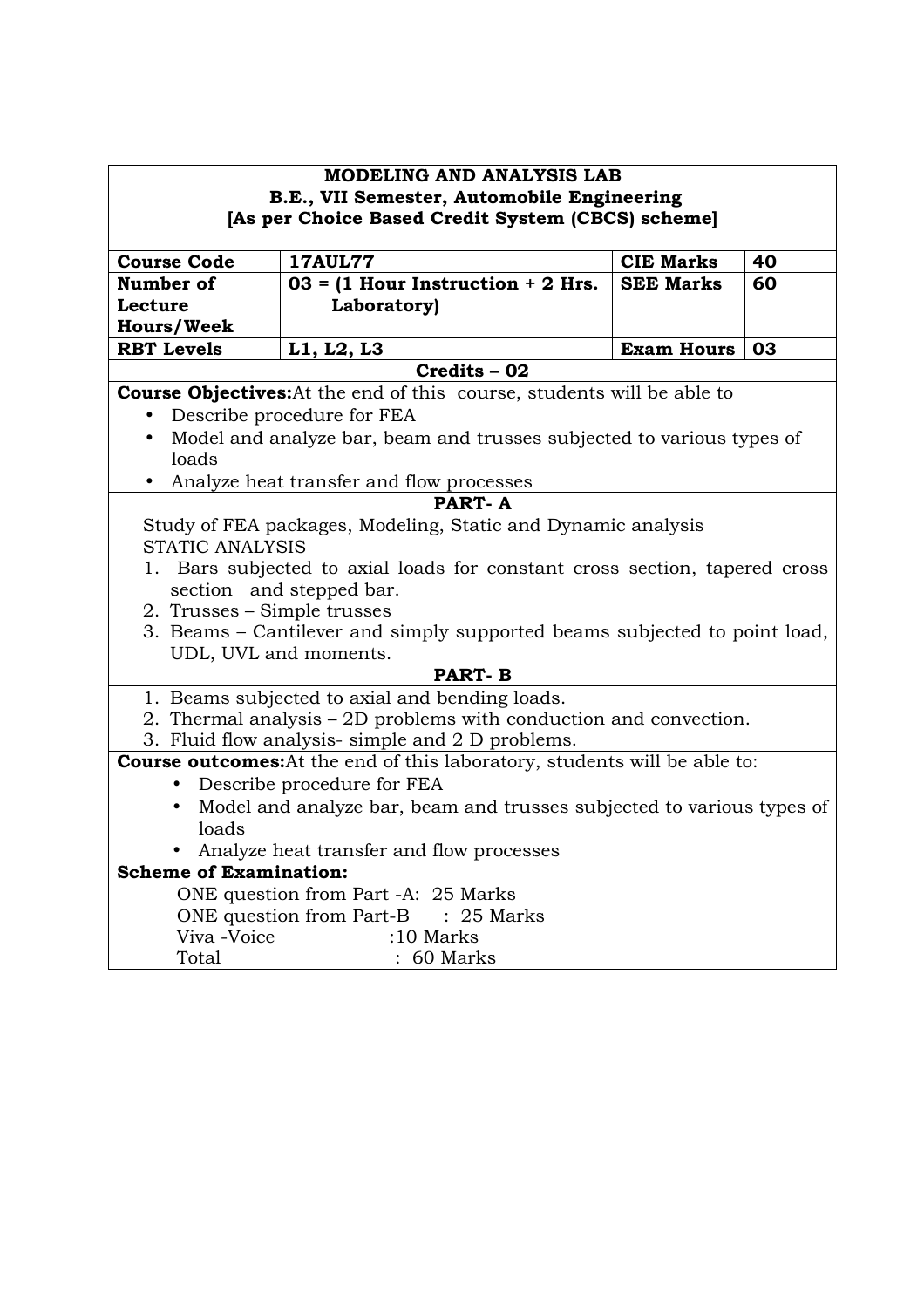| Project Phase- I + Project work seminar<br>B.E., VII Semester, Automobile Engineering<br>[As per Choice Based Credit System (CBCS) scheme] |                |                  |     |  |  |
|--------------------------------------------------------------------------------------------------------------------------------------------|----------------|------------------|-----|--|--|
| <b>Course Code</b>                                                                                                                         | <b>17AUP78</b> | <b>CIE Marks</b> | 100 |  |  |
| Number of                                                                                                                                  | 03             | <b>SEE Marks</b> |     |  |  |
| <b>Practical</b>                                                                                                                           |                |                  |     |  |  |
| <b>Hours/Week</b>                                                                                                                          |                |                  |     |  |  |
| L1, L2, L3<br><b>RBT</b> Levels<br><b>Exam Hours</b><br>$\blacksquare$                                                                     |                |                  |     |  |  |
|                                                                                                                                            | Credits - 02   |                  |     |  |  |
| During project Phase – I, students are expected to                                                                                         |                |                  |     |  |  |
| Identify the project domain and topic<br>$\bullet$                                                                                         |                |                  |     |  |  |
| Carryout necessary literature survey                                                                                                       |                |                  |     |  |  |
| Define the problem for consideration<br>$\bullet$                                                                                          |                |                  |     |  |  |
| Finalizing the methodology to carry out the project work in Phase-II.<br>$\bullet$                                                         |                |                  |     |  |  |

- Present seminar on topic selected for project
- •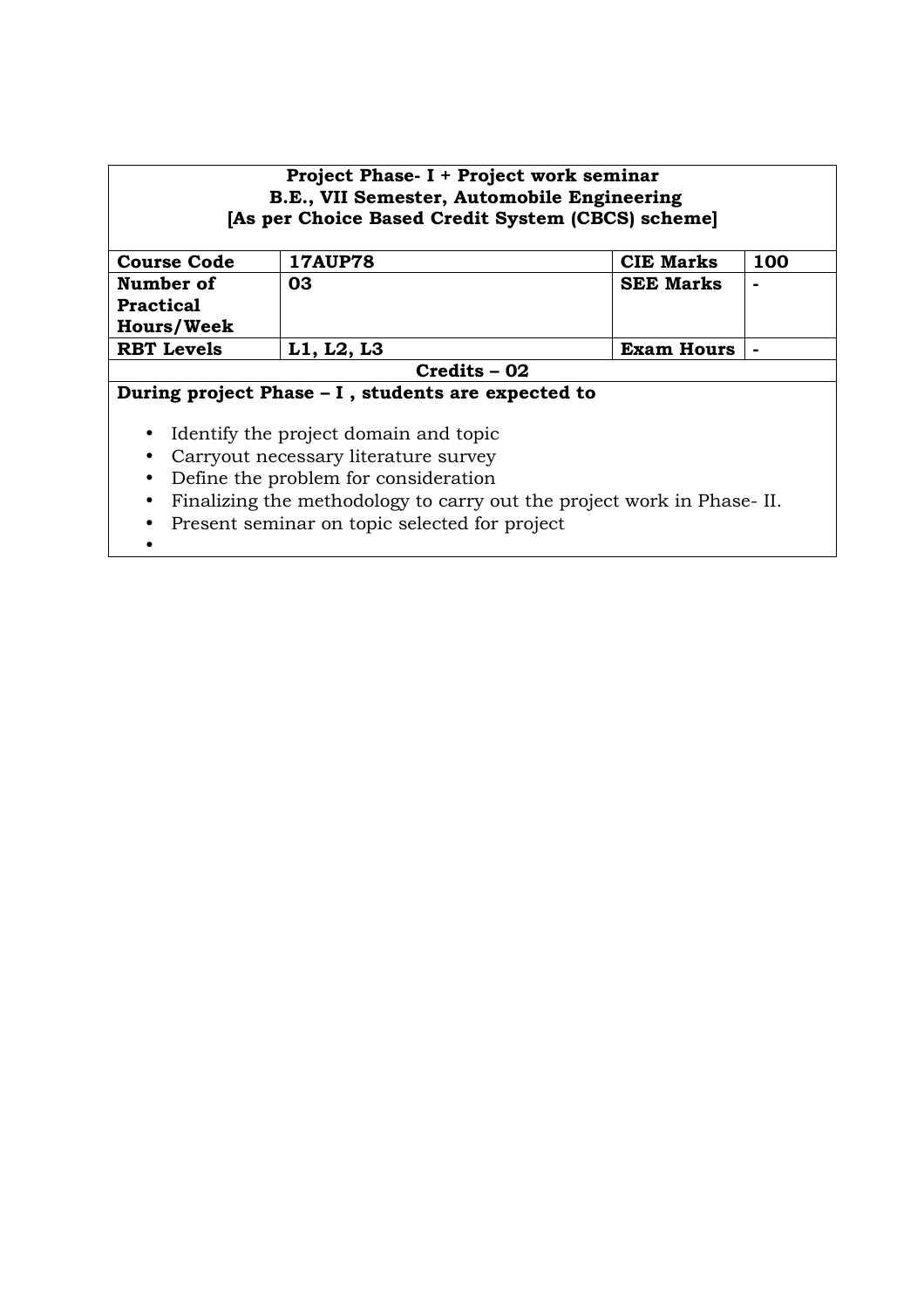| VEHICLE BODY ENGINEERING AND SAFETY                                                                                                                                                                                                                                                                                                                                                                                                                                                                                                                                                                                                  |                                                                                                                                                                                                                                                                                                                                                                                                                                                                                                                                                              |                   |    |  |  |  |
|--------------------------------------------------------------------------------------------------------------------------------------------------------------------------------------------------------------------------------------------------------------------------------------------------------------------------------------------------------------------------------------------------------------------------------------------------------------------------------------------------------------------------------------------------------------------------------------------------------------------------------------|--------------------------------------------------------------------------------------------------------------------------------------------------------------------------------------------------------------------------------------------------------------------------------------------------------------------------------------------------------------------------------------------------------------------------------------------------------------------------------------------------------------------------------------------------------------|-------------------|----|--|--|--|
| B.E., VIII Semester, Automobile Engineering                                                                                                                                                                                                                                                                                                                                                                                                                                                                                                                                                                                          |                                                                                                                                                                                                                                                                                                                                                                                                                                                                                                                                                              |                   |    |  |  |  |
| [As per Choice Based Credit System (CBCS) scheme]<br><b>Course Code</b><br><b>17AU81</b><br><b>CIE Marks</b><br>40                                                                                                                                                                                                                                                                                                                                                                                                                                                                                                                   |                                                                                                                                                                                                                                                                                                                                                                                                                                                                                                                                                              |                   |    |  |  |  |
| Number of                                                                                                                                                                                                                                                                                                                                                                                                                                                                                                                                                                                                                            | 04                                                                                                                                                                                                                                                                                                                                                                                                                                                                                                                                                           | <b>SEE Marks</b>  | 60 |  |  |  |
| Lecture                                                                                                                                                                                                                                                                                                                                                                                                                                                                                                                                                                                                                              |                                                                                                                                                                                                                                                                                                                                                                                                                                                                                                                                                              |                   |    |  |  |  |
| <b>Hours/Week</b>                                                                                                                                                                                                                                                                                                                                                                                                                                                                                                                                                                                                                    |                                                                                                                                                                                                                                                                                                                                                                                                                                                                                                                                                              |                   |    |  |  |  |
| <b>Total Number of</b>                                                                                                                                                                                                                                                                                                                                                                                                                                                                                                                                                                                                               | 50 (10 Hours per Module)                                                                                                                                                                                                                                                                                                                                                                                                                                                                                                                                     | <b>Exam Hours</b> | 03 |  |  |  |
| <b>Lecture Hours</b>                                                                                                                                                                                                                                                                                                                                                                                                                                                                                                                                                                                                                 |                                                                                                                                                                                                                                                                                                                                                                                                                                                                                                                                                              |                   |    |  |  |  |
|                                                                                                                                                                                                                                                                                                                                                                                                                                                                                                                                                                                                                                      | Credits - 04                                                                                                                                                                                                                                                                                                                                                                                                                                                                                                                                                 |                   |    |  |  |  |
|                                                                                                                                                                                                                                                                                                                                                                                                                                                                                                                                                                                                                                      | <b>Course Objectives:</b> At the end of the course, students will be able to                                                                                                                                                                                                                                                                                                                                                                                                                                                                                 |                   |    |  |  |  |
|                                                                                                                                                                                                                                                                                                                                                                                                                                                                                                                                                                                                                                      | Classify the vehicles and define basic terms.                                                                                                                                                                                                                                                                                                                                                                                                                                                                                                                |                   |    |  |  |  |
|                                                                                                                                                                                                                                                                                                                                                                                                                                                                                                                                                                                                                                      | Select appropriate body material.                                                                                                                                                                                                                                                                                                                                                                                                                                                                                                                            |                   |    |  |  |  |
| $\bullet$                                                                                                                                                                                                                                                                                                                                                                                                                                                                                                                                                                                                                            | Calculate various aerodynamic forces and moments acting on vehicle.                                                                                                                                                                                                                                                                                                                                                                                                                                                                                          |                   |    |  |  |  |
| $\bullet$                                                                                                                                                                                                                                                                                                                                                                                                                                                                                                                                                                                                                            | Calculate load distribution in vehicle body.                                                                                                                                                                                                                                                                                                                                                                                                                                                                                                                 |                   |    |  |  |  |
| $\bullet$                                                                                                                                                                                                                                                                                                                                                                                                                                                                                                                                                                                                                            | Explain the ergonomics, stability the vehicle.                                                                                                                                                                                                                                                                                                                                                                                                                                                                                                               |                   |    |  |  |  |
| $\bullet$                                                                                                                                                                                                                                                                                                                                                                                                                                                                                                                                                                                                                            | Identify the various safety aspects in a given vehicle.                                                                                                                                                                                                                                                                                                                                                                                                                                                                                                      |                   |    |  |  |  |
| $\bullet$                                                                                                                                                                                                                                                                                                                                                                                                                                                                                                                                                                                                                            | Identify various sources of noise and methods of noise separation.                                                                                                                                                                                                                                                                                                                                                                                                                                                                                           |                   |    |  |  |  |
| <b>Classification of Coachwork:</b>                                                                                                                                                                                                                                                                                                                                                                                                                                                                                                                                                                                                  | Module-1                                                                                                                                                                                                                                                                                                                                                                                                                                                                                                                                                     |                   |    |  |  |  |
| different seating and loading capacity, commercial vehicle types, vans and pick<br>ups. Terms used in body building construction, angle of approach, Angle of<br>departure, ground clearance, Cross bearers, floor longitudes, posts, seat rail,<br>waist rail, cant rail, Roof stick, Roof longitude, Rub rail, skirt rail, truss panel,<br>wheel arch structure, wheel arch, post diagonals, gussets. L1, L2<br>Module-2<br><b>Vehicle Body Materials:</b><br>Aluminum alloys, Steel, alloy steels, plastics, Metal matrix composites, structural<br>timbers - properties, glass reinforced plastics and high strength composites, |                                                                                                                                                                                                                                                                                                                                                                                                                                                                                                                                                              |                   |    |  |  |  |
|                                                                                                                                                                                                                                                                                                                                                                                                                                                                                                                                                                                                                                      | thermoplastics, ABS and styrenes, load bearing plastics, semi rigid PUR foams                                                                                                                                                                                                                                                                                                                                                                                                                                                                                |                   |    |  |  |  |
|                                                                                                                                                                                                                                                                                                                                                                                                                                                                                                                                                                                                                                      | and sandwich panel construction. Paints adhesives and their properties,                                                                                                                                                                                                                                                                                                                                                                                                                                                                                      |                   |    |  |  |  |
|                                                                                                                                                                                                                                                                                                                                                                                                                                                                                                                                                                                                                                      | corrosion and their prevention. L1, L2, L3                                                                                                                                                                                                                                                                                                                                                                                                                                                                                                                   |                   |    |  |  |  |
| Module-3                                                                                                                                                                                                                                                                                                                                                                                                                                                                                                                                                                                                                             |                                                                                                                                                                                                                                                                                                                                                                                                                                                                                                                                                              |                   |    |  |  |  |
| <b>Aerodynamics:</b><br><b>Load Distribution:</b>                                                                                                                                                                                                                                                                                                                                                                                                                                                                                                                                                                                    | Basics, Vehicle drag and types, Various types of forces and moments, effects of<br>forces and moments, various body optimization techniques for minimum drag,<br>Principle of wind tunnel technology, flow visualization techniques, tests with<br>scale models, aerodynamic study for heavy vehicles.<br>Type of body structures, Vehicle body stress analysis, vehicle weight distribution,<br>Calculation of loading for static loading, symmetrical, longitudinal loads, side<br>loads, stress analysis of bus body structure under bending and torsion. |                   |    |  |  |  |
| L1, L2, L3, L4                                                                                                                                                                                                                                                                                                                                                                                                                                                                                                                                                                                                                       |                                                                                                                                                                                                                                                                                                                                                                                                                                                                                                                                                              |                   |    |  |  |  |
|                                                                                                                                                                                                                                                                                                                                                                                                                                                                                                                                                                                                                                      | Module-4                                                                                                                                                                                                                                                                                                                                                                                                                                                                                                                                                     |                   |    |  |  |  |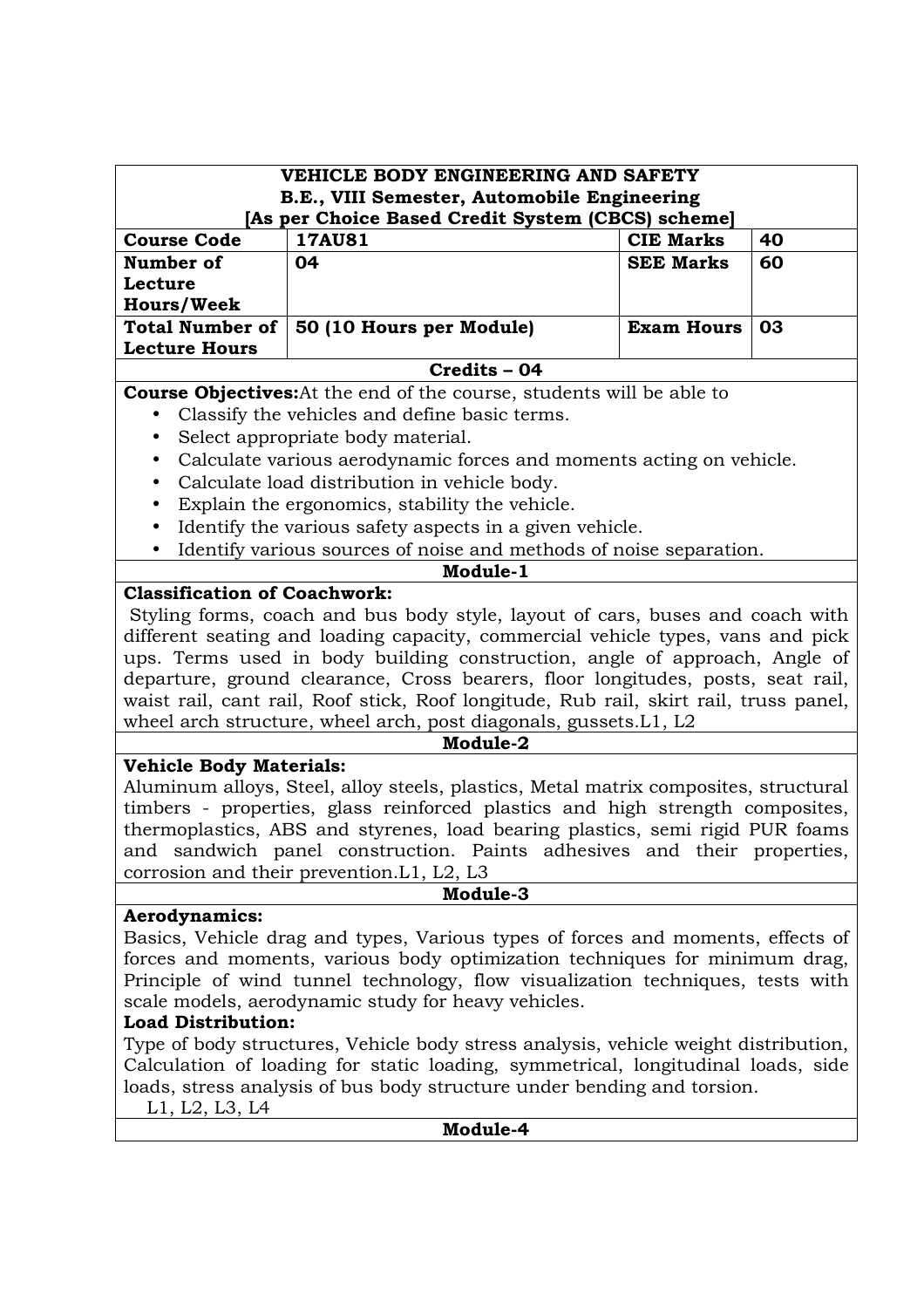#### **Interior Ergonomics:**

Introduction, Seating dimensions, Interior ergonomics, ergonomics system design, seat comfort, suspension seats, split frame seating, back passion reducers, dash board instruments, electronic displays, commercial vehicle cabin ergonomics, mechanical package layout, goods vehicle layout. Visibility, regulations, drivers visibility, methods of improving visibility, Window winding and seat adjustment mechanisms.

# **Vehicle Stability:**

Introduction, Longitudinal, lateral stability, vehicle on a curvilinear path, critical speed for toppling and skidding. Effect of operating factors on lateral stability, steering geometry and stabilization of steerable wheels, mass distribution and engine location on stability. L1, L2, L3

**Module-5** 

# **Noise and Vibration:**

Noise characteristics, Sources of noise, noise level measurement techniques, Body structural vibrations, chassis bearing vibration, designing against fatigue, methods of noise suppression.

## **Impact protection:**

 Basics, physics of impact between deformable bodies, design for crash worthiness, occupant and cargo restraint, passive restraint systems, side impact analysis, bumper system, energy absorbent foams, laws of mechanisms applied to safety L1, L2, L3

#### **Course outcomes:**After completion of above course, students will be able to

- Classify the vehicles and define basic terms.
- Select appropriate body material.
- Calculate various aerodynamic forces and moments acting on vehicle.
- Calculate load distribution in vehicle body.
- Explain the ergonomics, stability the vehicle.
- Identify the various safety aspects in a given vehicle.
- Identify various sources of noise and methods of noise separation

# **Text Books:**

- 1. Body Engineering Sydney F page, Chapman & Hall Ltd, London, 1956
- 2. Vehicle body engineering Giles J Pawlowsky, Business books limited, 1989
- 3. Vehicle body layout and analysis John Fenton, Mechanical Engg. Publication ltd, London.

- 1. Hand book on vehicle body design SAE publication.
- 2. Automotive chassis P.M. Heldt, Chilton & Co, 1970
- 3. Vehicle Safety 2002 -Cornwell press, Town bridge, UK, ISBN 1356 1448.
- 4. Aerodynamics of Road Vehicles Ed W.H. Hucho, 4th Edition, Butter worth's 1987
- 5. Road Vehicle Aerodynamics Scibor-Rylski A. J., Pentech press, London 2nd Edition 1984.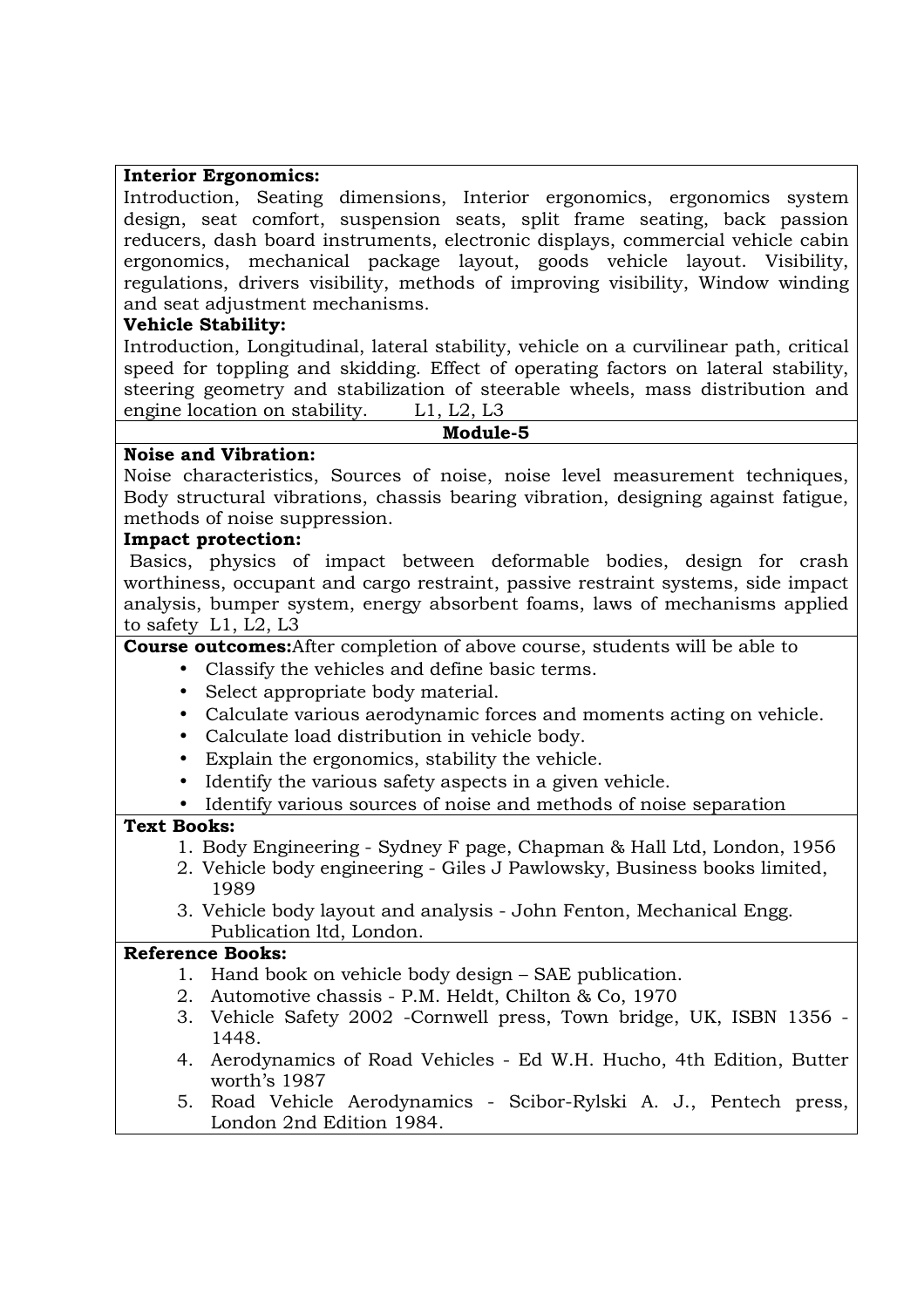| <b>MECHANICAL VIBRATIONS</b><br>B.E., VIII Semester, Automobile Engineering<br>[As per Choice Based Credit System (CBCS) scheme]                                                                                                                                                                                                                                                                                                                                                                                                                                                                                                                                                                          |                                                                                                                                                                                                                                            |                   |    |
|-----------------------------------------------------------------------------------------------------------------------------------------------------------------------------------------------------------------------------------------------------------------------------------------------------------------------------------------------------------------------------------------------------------------------------------------------------------------------------------------------------------------------------------------------------------------------------------------------------------------------------------------------------------------------------------------------------------|--------------------------------------------------------------------------------------------------------------------------------------------------------------------------------------------------------------------------------------------|-------------------|----|
| <b>Course Code</b>                                                                                                                                                                                                                                                                                                                                                                                                                                                                                                                                                                                                                                                                                        | <b>17AU82</b>                                                                                                                                                                                                                              | <b>CIE Marks</b>  | 40 |
| Number of                                                                                                                                                                                                                                                                                                                                                                                                                                                                                                                                                                                                                                                                                                 | 04                                                                                                                                                                                                                                         | <b>SEE Marks</b>  | 60 |
| Lecture                                                                                                                                                                                                                                                                                                                                                                                                                                                                                                                                                                                                                                                                                                   |                                                                                                                                                                                                                                            |                   |    |
| <b>Hours/Week</b>                                                                                                                                                                                                                                                                                                                                                                                                                                                                                                                                                                                                                                                                                         |                                                                                                                                                                                                                                            |                   |    |
| <b>Total Number of</b><br><b>Lecture Hours</b>                                                                                                                                                                                                                                                                                                                                                                                                                                                                                                                                                                                                                                                            | 50 (10 Hours per Module)                                                                                                                                                                                                                   | <b>Exam Hours</b> | 03 |
|                                                                                                                                                                                                                                                                                                                                                                                                                                                                                                                                                                                                                                                                                                           | Credits - 04                                                                                                                                                                                                                               |                   |    |
| <b>Course Objectives:</b> At the end of the course, students will be able to<br>Classify different types of vibration / damping associated with systems<br>and vibration measuring instruments.<br>Calculate natural frequency, damping, logarithmic decrement and other<br>$\bullet$<br>parameters of single degree of freedom un-damped / damped free<br>vibrating systems.<br>Compute the response of single degree of freedom damped vibrating<br>$\bullet$<br>systems to different excitation forces.<br>Determine the natural frequencies and the modes of two degree of<br>$\bullet$<br>freedom free vibrating systems.<br>Compare the natural frequencies / modes of multi-degree of freedom free |                                                                                                                                                                                                                                            |                   |    |
|                                                                                                                                                                                                                                                                                                                                                                                                                                                                                                                                                                                                                                                                                                           | vibrating systems using numerical methods.                                                                                                                                                                                                 |                   |    |
| Module-1                                                                                                                                                                                                                                                                                                                                                                                                                                                                                                                                                                                                                                                                                                  |                                                                                                                                                                                                                                            |                   |    |
| <b>Introduction:</b><br>Types of vibration, Simple harmonic motion and definition of some terms of<br>vibration, Vector method and complex form of representing harmonic motions,<br>addition of simple harmonic motions.<br>Un-damped free vibration:<br>Introduction, Newton's second law of motion method, D'Alembert's principle,                                                                                                                                                                                                                                                                                                                                                                     |                                                                                                                                                                                                                                            |                   |    |
|                                                                                                                                                                                                                                                                                                                                                                                                                                                                                                                                                                                                                                                                                                           | Energy method, Single degree of freedom systems, Natural frequency of free                                                                                                                                                                 |                   |    |
|                                                                                                                                                                                                                                                                                                                                                                                                                                                                                                                                                                                                                                                                                                           | vibration, equivalent stiffness of springs, effect of spring mass. L1, L2, L3, L4                                                                                                                                                          |                   |    |
|                                                                                                                                                                                                                                                                                                                                                                                                                                                                                                                                                                                                                                                                                                           | Module-2                                                                                                                                                                                                                                   |                   |    |
| Damped free vibration:<br>Single degree of freedom systems, types of damping, concept of critical damping<br>and its importance, study of viscous damped systems - under damping, critical<br>damping and over damping, logarithmic decrement, structural and coulomb<br>damping.<br><b>Whirling of shafts:</b><br>Whirling of shafts with and without air damping, discussion of speeds above<br>and below critical speeds. L1, L2, L3, L4                                                                                                                                                                                                                                                               |                                                                                                                                                                                                                                            |                   |    |
| Module-3                                                                                                                                                                                                                                                                                                                                                                                                                                                                                                                                                                                                                                                                                                  |                                                                                                                                                                                                                                            |                   |    |
| <b>Forced vibration:</b>                                                                                                                                                                                                                                                                                                                                                                                                                                                                                                                                                                                                                                                                                  |                                                                                                                                                                                                                                            |                   |    |
|                                                                                                                                                                                                                                                                                                                                                                                                                                                                                                                                                                                                                                                                                                           | Single degree of freedom systems, steady state solution with viscous damping<br>due to harmonic force, concept of frequency response, reciprocating and<br>rotating unbalance, vibration isolation and transmissibility, energy dissipated |                   |    |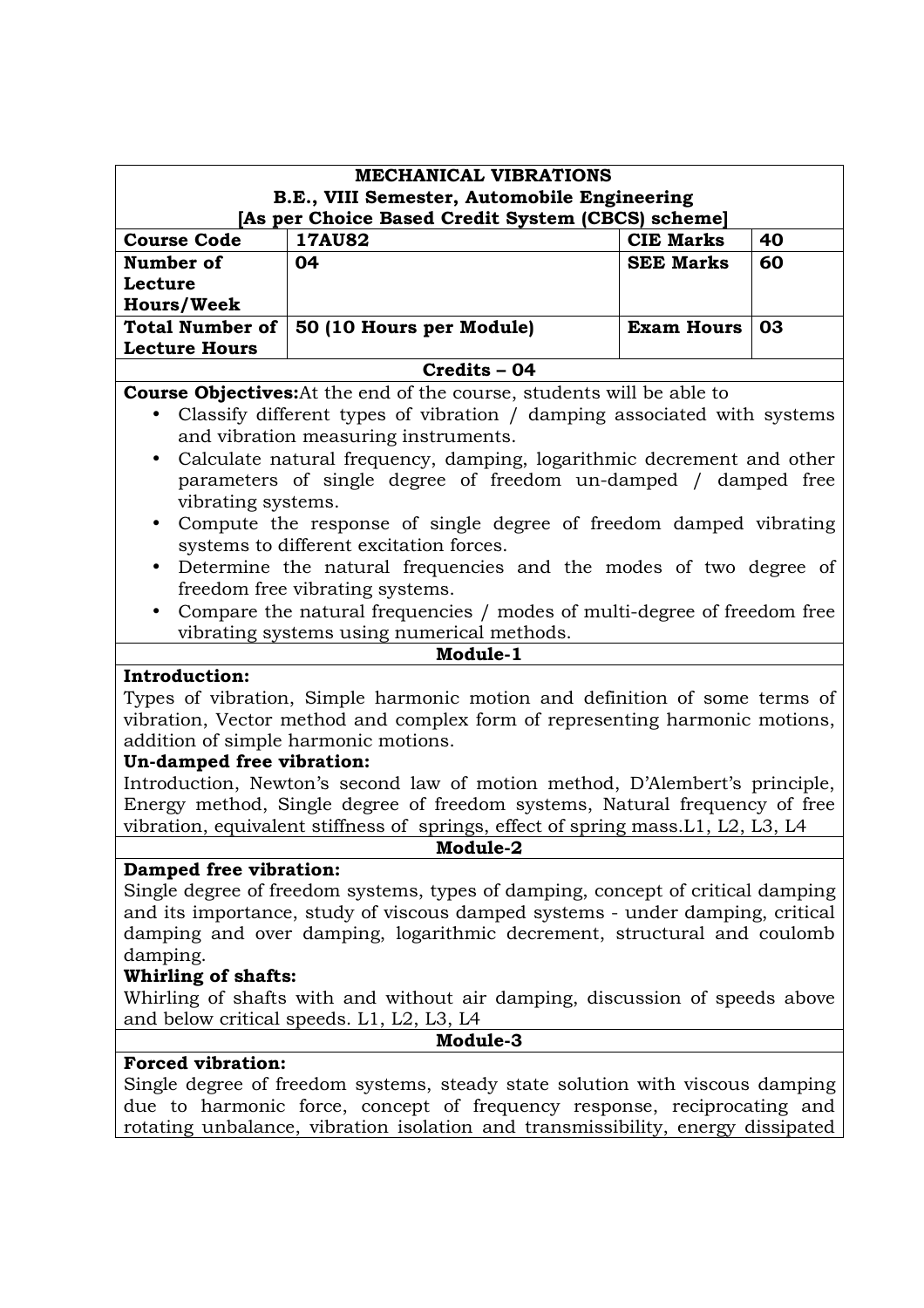by damping, equivalent viscous damping, Structural damping, sharpness of resonance, base excitation. L1, L2, L3, L4

# **Module-4**

## **Two degree of freedom systems:**

Introduction, principle and normal modes of vibration, co-ordinate coupling, generalized and principal co-ordinates, orthogonality principle, Lagrange's equation, semi-definite systems, forced vibrations, harmonic excitation. Applications: Vehicle suspension, Dynamic vibration absorber, dynamics of reciprocating engines.

## **Vibration measuring instruments:**

Vibrometer, Accelerometer and frequency measuring instruments.L1, L2, L3, L4 **Module-5** 

## **Multi degree of freedom systems:**

Introduction, influence coefficients, Maxwell's reciprocal theorem, orthogonality principle, Dunker ley's equation, determination of natural frequencies using matrix iteration method, Holzer's method for systems with free, fixed free and fixed ends, stodola method, Rayleigh's method for beam vibration. L1, L2, L3, L4

# **Course outcomes:**After completion of above course, students will be able to

- Classify different types of vibration / damping associated with systems and vibration measuring instruments.
- Calculate natural frequency, damping, logarithmic decrement and other parameters of single degree of freedom un-damped / damped free vibrating systems
- Compute the response of single degree of freedom damped vibrating systems to different excitation forces.
- Determine the natural frequencies and the modes of two degree of freedom free vibrating systems
- Compare the natural frequencies / modes of multi-degree of freedom free vibrating systems using numerical methods

# **Text Books:**

- 1. Mechanical Vibrations, G. K. Grover and S. P. Nigam, Nemchand and Brothers, Roorkee.
- 2. Mechanical Vibrations: V. P. Singh, DhanpatRai and Sons, New Delhi

- 1. Theory and Problems of Mechanical Vibrations William W. Seto, McGraw Hill International Book Co., Singapore (Schaum's outline series)
- 2. Mechanical Vibrations S. S. Rao, Pearson Education Inc.,
- 3. Mechanical Vibrations S. Graham Kelly, Schaum's Outline Series, Tata McGraw Hill Publishing Co. Ltd., New Delhi.
- 4. Theory and Practice of Mechanical vibrations J. S. Rao and K. Gupta, New Age International Publications, New Delhi
- 5. Elements of Vibrations Analysis Leonard Meirovitch, Tata McGraw Hill, New Delhi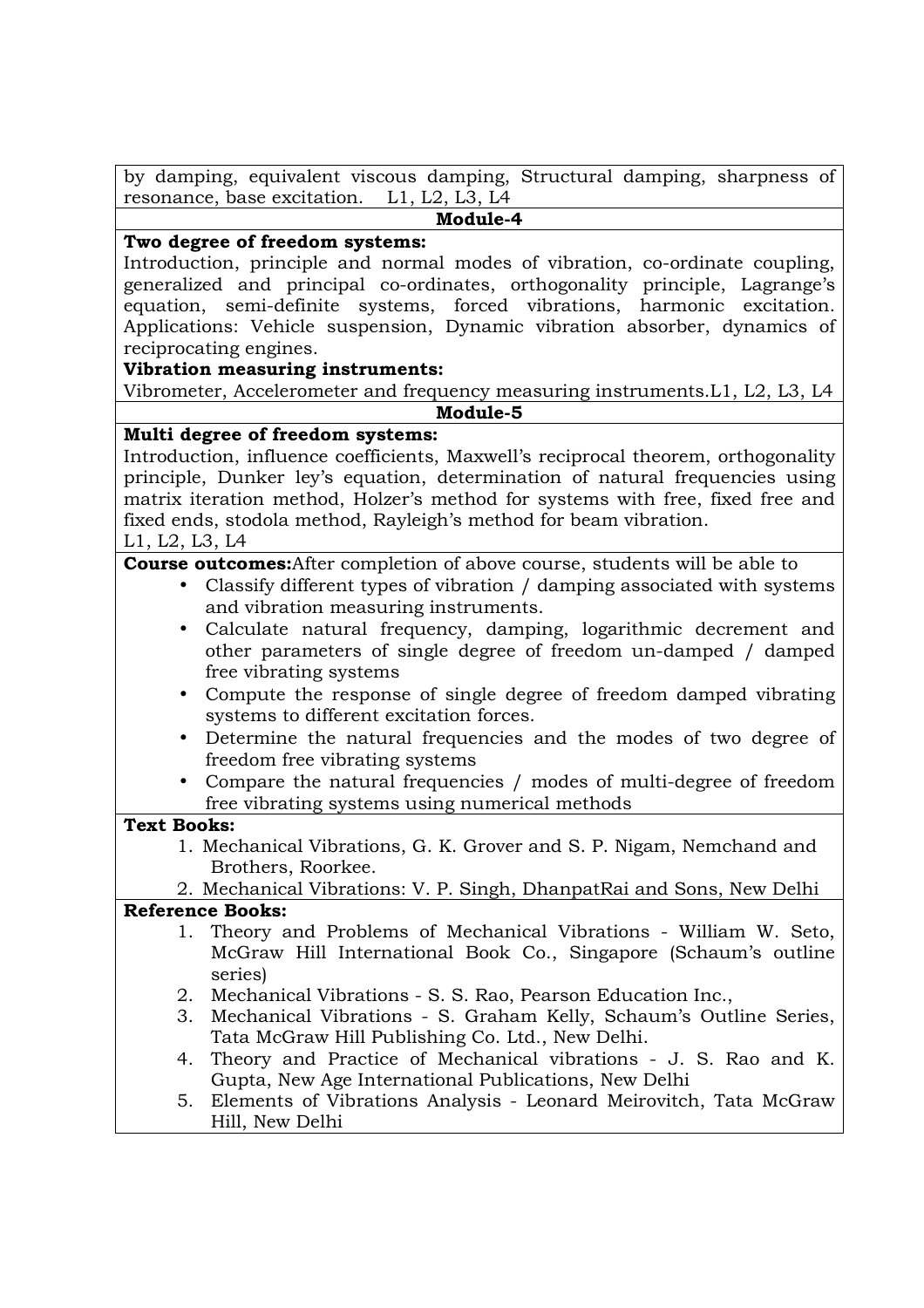| TOTAL QUALITY MANAGEMENT                                                                                                                     |                                                                                 |                   |    |  |  |
|----------------------------------------------------------------------------------------------------------------------------------------------|---------------------------------------------------------------------------------|-------------------|----|--|--|
| B.E., VIII Semester, Automobile Engineering                                                                                                  |                                                                                 |                   |    |  |  |
|                                                                                                                                              | [As per Choice Based Credit System (CBCS) scheme]                               |                   |    |  |  |
| 17AU831<br><b>CIE Marks</b><br><b>Course Code</b><br>40                                                                                      |                                                                                 |                   |    |  |  |
| Number of                                                                                                                                    | 03                                                                              | <b>SEE Marks</b>  | 60 |  |  |
| Lecture                                                                                                                                      |                                                                                 |                   |    |  |  |
| <b>Hours/Week</b>                                                                                                                            |                                                                                 |                   |    |  |  |
| <b>Total Number of</b>                                                                                                                       | 40 (08 Hours per Module)                                                        | <b>Exam Hours</b> | 03 |  |  |
| <b>Lecture Hours</b>                                                                                                                         |                                                                                 |                   |    |  |  |
|                                                                                                                                              | $Credits - 03$                                                                  |                   |    |  |  |
|                                                                                                                                              | <b>Course Objectives:</b> At the end of the course, students will be able to    |                   |    |  |  |
|                                                                                                                                              | Explain basic concepts of TQM                                                   |                   |    |  |  |
| $\bullet$                                                                                                                                    | Describe leader ship qualities, different factors of customer satisfaction      |                   |    |  |  |
|                                                                                                                                              | and benefits of involvement of employee in quality management                   |                   |    |  |  |
| $\bullet$                                                                                                                                    | Describe various techniques for continuous process improvement and to           |                   |    |  |  |
| understands its benefits                                                                                                                     |                                                                                 |                   |    |  |  |
|                                                                                                                                              | Apply various tools and techniques in industries to achieve the higher          |                   |    |  |  |
| productivity                                                                                                                                 |                                                                                 |                   |    |  |  |
|                                                                                                                                              | Describe importance of HR dept. recruitment process, importance of              |                   |    |  |  |
| training of employees                                                                                                                        |                                                                                 |                   |    |  |  |
|                                                                                                                                              | Understand use of various graphical representation of process behavior          |                   |    |  |  |
| in TQM                                                                                                                                       |                                                                                 |                   |    |  |  |
| Module-1                                                                                                                                     |                                                                                 |                   |    |  |  |
| <b>Introduction to TQM:</b>                                                                                                                  |                                                                                 |                   |    |  |  |
| Introduction-Definition, Basic Approach, and Contribution of Gurus - TQM<br>framework, Historical Review, Benefits of TQM, TQM organization. |                                                                                 |                   |    |  |  |
|                                                                                                                                              | Leadership, Customer Satisfaction and Employee Involvement:                     |                   |    |  |  |
|                                                                                                                                              | Characteristics of quality leaders, Customers satisfaction, Customer perception |                   |    |  |  |
|                                                                                                                                              | of quality, Feedback, Using customer's complaints, Employee involvement -       |                   |    |  |  |
|                                                                                                                                              |                                                                                 |                   |    |  |  |
| Introduction, Teams, Cross functional teams, Quality circles, Suggestion                                                                     |                                                                                 |                   |    |  |  |
| system, Benefits of employee involvement. L1, L2<br>Module-2                                                                                 |                                                                                 |                   |    |  |  |
| <b>Continuous Process Improvement and Tools Techniques:</b>                                                                                  |                                                                                 |                   |    |  |  |
| The juran trilogy, improvement strategies, types of problems, the PDSA cycle,                                                                |                                                                                 |                   |    |  |  |
| problem solving methods, Kaizen, reengineering, six sigma, Process of                                                                        |                                                                                 |                   |    |  |  |
| benchmarking, quality function deployment, quality by design, failure mode                                                                   |                                                                                 |                   |    |  |  |
| and FME analysis, case studies. L1, L2, L3, L4                                                                                               |                                                                                 |                   |    |  |  |
| Module-3                                                                                                                                     |                                                                                 |                   |    |  |  |
| <b>Quality ManagementTools:</b>                                                                                                              |                                                                                 |                   |    |  |  |
| Why- why forced filed analysis, nominal group techniques, affinity diagram,                                                                  |                                                                                 |                   |    |  |  |
| interrelationship diagram, Tree diagram, matrix diagram, process decision                                                                    |                                                                                 |                   |    |  |  |
| programme chart, activity network diagram, prioritization matrices.                                                                          |                                                                                 |                   |    |  |  |
| L1, L2, L3                                                                                                                                   |                                                                                 |                   |    |  |  |
| Module-4                                                                                                                                     |                                                                                 |                   |    |  |  |
| <b>Human Resource Practices:</b>                                                                                                             |                                                                                 |                   |    |  |  |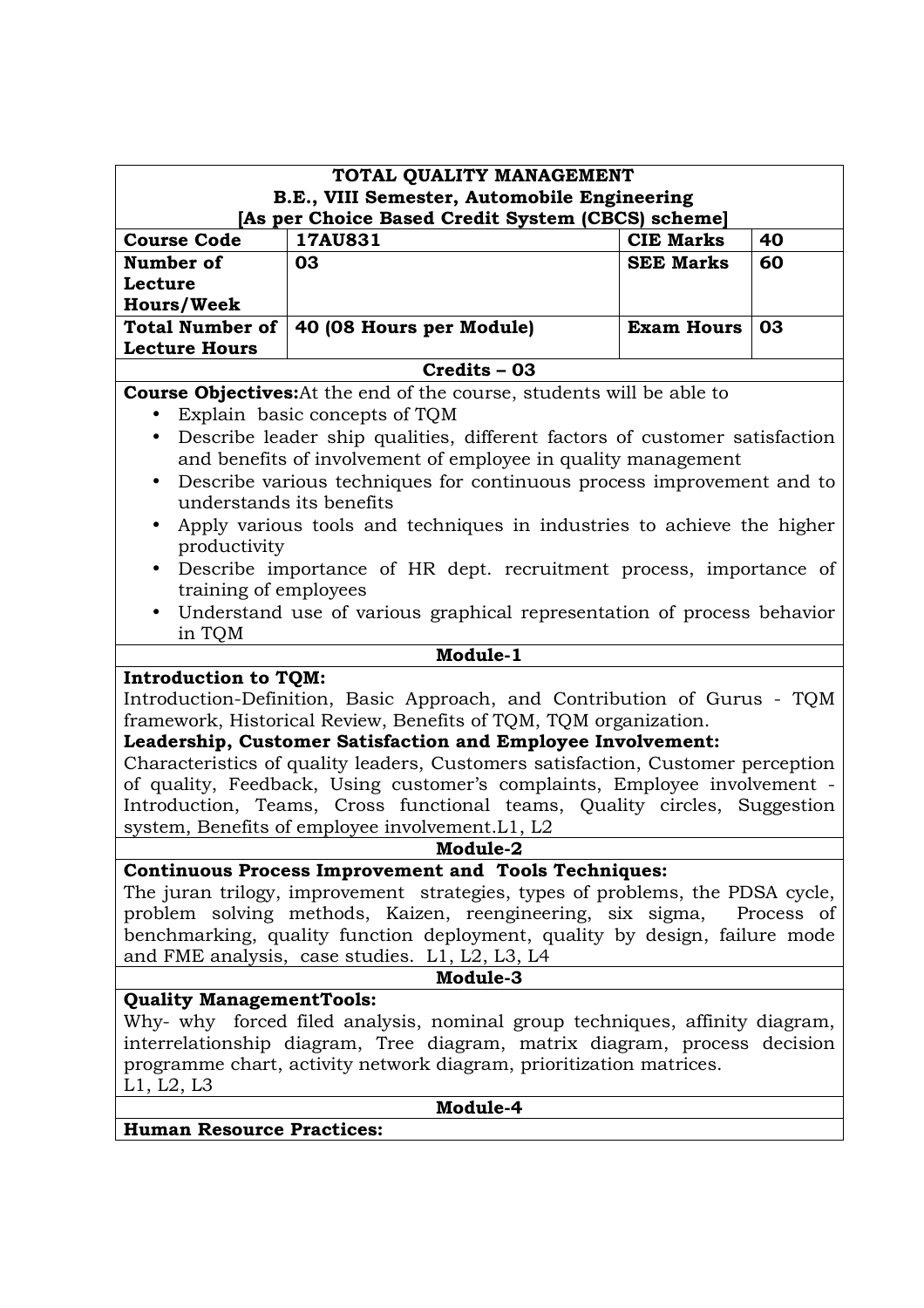Scope of Human Resources Management, leading practices, designing high performance work systems-work and job design, Recruitment and career development, Training and education, Compensation and recognition, Health, safety and employee well-being, performance appraisal.L1, L2

#### **Module-5**

#### **Statistical Process Control:**

Paratodigram, process flow diagram, fishbone diagram, histograms, check sheets, statistical fundamentals. Control charts, types of control charts, scattered diagrams case studies and numerical problems.L1, L2, L3

**Course outcomes:**After completion of above course, students will be able to

- Explain basic concepts of TQM.
- Describe leader ship qualities, different factors of customer satisfaction and benefits of involvement of employee in quality management
- Describe various techniques for continuous process improvement and to understands its benefits
- Apply various tools and techniques in industries to achieve the higher productivity
- Describe importance of HR dept. recruitment process, importance of training of employees
- Understand use of various graphical representation of process behavior in TQM

#### **Text Books:**

- 1. Total Quality Management Dale H. Bester field, Pearson Education India, ISBN: 8129702606, Edition 03/e Paperback (Special Indian Edition)
- 2. The management and control of Quality James R. Evans and William M. Lindsay, ISBN: 981-243-552-0 , Publisher - Thomson South-Western, Edition-6.

- 1. 1. Total Quality Management for Engineers M. Zairi, ISBN: 1855730243, Wood head Publishing.
- 2. 100 Methods for Total Quality Management Gopal K. Kanji and Mike Asher, ISBN: 0803977476, Publisher: Sage Publications, Inc.; Edition – 1.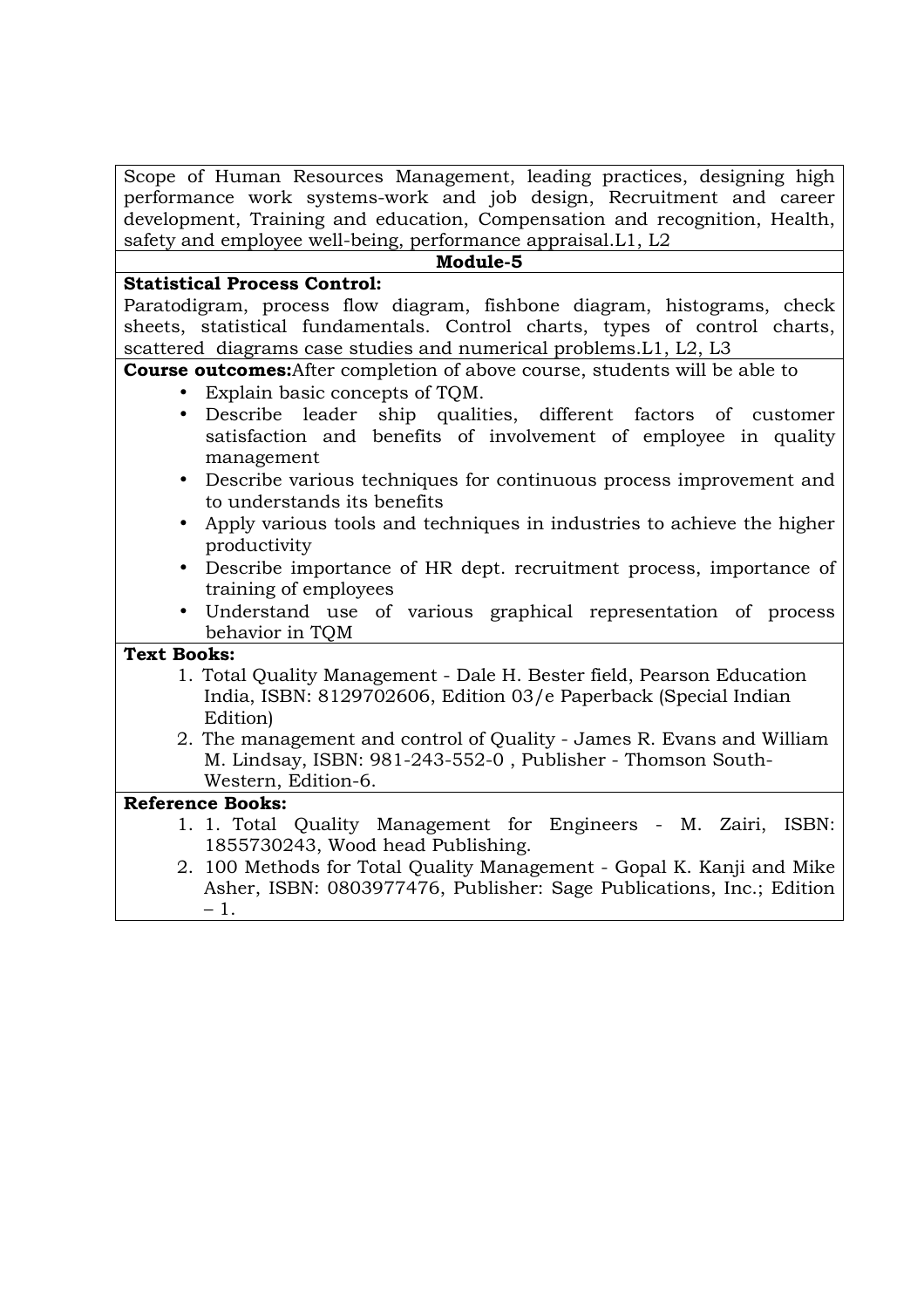| DATABASE MANAGEMENT SYSTEM                                                                                                                          |                                                                              |                   |    |
|-----------------------------------------------------------------------------------------------------------------------------------------------------|------------------------------------------------------------------------------|-------------------|----|
| B.E., VIII Semester, Automobile Engineering                                                                                                         |                                                                              |                   |    |
|                                                                                                                                                     | [As per Choice Based Credit System (CBCS) scheme]                            |                   |    |
| <b>Course Code</b>                                                                                                                                  | 17AU832                                                                      | <b>CIE Marks</b>  | 40 |
| Number of                                                                                                                                           | 03                                                                           | <b>SEE Marks</b>  | 60 |
| Lecture                                                                                                                                             |                                                                              |                   |    |
| <b>Hours/Week</b>                                                                                                                                   |                                                                              |                   |    |
| <b>Total Number of</b>                                                                                                                              | 40 (08 Hours per Module)                                                     | <b>Exam Hours</b> | 03 |
| <b>Lecture Hours</b>                                                                                                                                |                                                                              |                   |    |
|                                                                                                                                                     | Credits - 03                                                                 |                   |    |
|                                                                                                                                                     | <b>Course Objectives:</b> At the end of the course, students will be able to |                   |    |
|                                                                                                                                                     | Explain the advantages of using DBMS as an approach to bookkeeping           |                   |    |
| $\bullet$                                                                                                                                           | Discuss entity-relationship model as the basis for the design of DBMS        |                   |    |
| $\bullet$                                                                                                                                           | Describe relational model and relational algebra as the basis for the        |                   |    |
|                                                                                                                                                     | design of DBMS languages like SQL                                            |                   |    |
|                                                                                                                                                     | Apply SQL statements against an existing DBMS                                |                   |    |
| $\bullet$                                                                                                                                           | Develop a specimen database using SQL in conformance with the rules of       |                   |    |
| normalization.                                                                                                                                      |                                                                              |                   |    |
|                                                                                                                                                     | Describe transactional management and its intricacies.                       |                   |    |
|                                                                                                                                                     | Module-1                                                                     |                   |    |
| <b>Introduction:</b>                                                                                                                                |                                                                              |                   |    |
| Introduction; Characteristics of Database approach; Advantages of using DBMS                                                                        |                                                                              |                   |    |
| approach; Data models, schemas and instances; Three-schema architecture                                                                             |                                                                              |                   |    |
| and data independence, The database system environment; Centralized and                                                                             |                                                                              |                   |    |
| client-server architectures; Classification of Database Management systems.                                                                         |                                                                              |                   |    |
| <b>Entity-Relationship Model:</b>                                                                                                                   |                                                                              |                   |    |
|                                                                                                                                                     | Using High-Level Conceptual Data Models for Database Design; An Example      |                   |    |
| Database Application; Entity Types, Entity Sets, Attributes and Keys;                                                                               |                                                                              |                   |    |
| Relationship types, Relationship Sets, Roles and Structural Constraints; Weak                                                                       |                                                                              |                   |    |
| Entity Types; Refining the ER Design; ER Diagrams, Naming Conventions and<br>Design Issues; Relationship types of degree higher than two.L1, L2, L3 |                                                                              |                   |    |
|                                                                                                                                                     | <b>Module-2</b>                                                              |                   |    |
|                                                                                                                                                     |                                                                              |                   |    |
|                                                                                                                                                     | <b>Relational Model and Relational Algebra:</b>                              |                   |    |
| Relational Model Concepts; Relational Model Constraints and Relational                                                                              |                                                                              |                   |    |
| Database Schemas; Update Operations, Transactions and dealing with<br>constraint violations; Unary Relational Operations: SELECT and PROJECT;       |                                                                              |                   |    |
| Relational Algebra Operations from Set Theory; Binary Relational Operations:                                                                        |                                                                              |                   |    |
| JOIN and DIVISION; Additional Relational Operations; Examples of Queries in                                                                         |                                                                              |                   |    |
| Relational Algebra; Relational Database Design Using ER- to-Relational                                                                              |                                                                              |                   |    |
| Mapping.L1, L2, L3                                                                                                                                  |                                                                              |                   |    |
| Module-3                                                                                                                                            |                                                                              |                   |    |
| $SQL - 1$ :                                                                                                                                         |                                                                              |                   |    |
|                                                                                                                                                     | SQL Data Definition and Data Types; Specifying basic constraints in SQL,     |                   |    |
|                                                                                                                                                     | Schema change statements in SQL, Basic queries in SQL, More complex SQL      |                   |    |

Queries.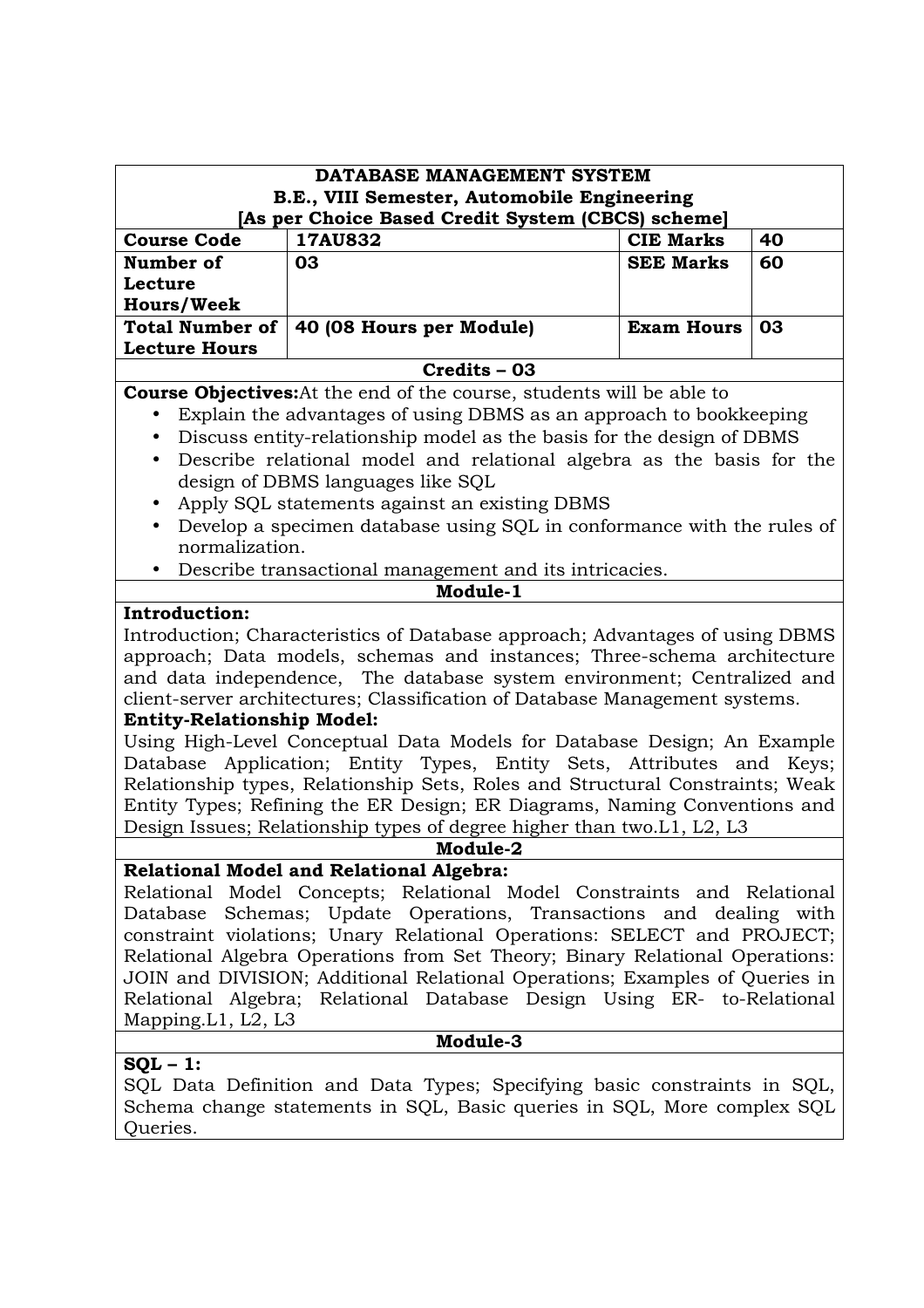# **SQL – 2 :**

Insert, Delete and Update statements in SQL, Specifying constraints as Assertion and Trigger; Views (Virtual Tables) in SQL, Additional features of SQL, Database programming issues and techniques.L1, L2, L3

#### **Module-4**

**Database Design:** 

Informal Design Guidelines for Relation Schemas; Functional Dependencies; Normal Forms Based on Primary Keys; General Definitions of Second and Third Normal Forms; Boyce-Codd Normal Form, Properties of Relational Decompositions; Algorithms for Relational Database Schema Design; Multivalued Dependencies and Fourth Normal Form; Join Dependencies and Fifth Normal Form; Inclusion Dependencies; Other Dependencies and Normal Forms. L1, L2, L3

#### **Module-5**

## **Transaction Management:**

The ACID Properties; Transactions and Schedules; Concurrent Execution of Transactions; Lock- Based Concurrency Control; Performance of locking; Transaction support in SQL; Introduction to crash recovery; 2PL, Serialiazability and Recoverability; Lock Management; Introduction to ARIES; The log; Other recovery-related structures; The write-ahead log protocol; Check pointing; Recovering from a System Crash; Media Recovery; Other approaches and interaction with concurrency control. The same state of the L1, L2, L3

**Course outcomes:**After completion of above course, students will be able to

- Explain the advantages of using DBMS as an approach to bookkeeping
- Discuss entity-relationship model as the basis for the design of DBMS
- Describe relational model and relational algebra as the basis for the design of DBMS languages like SQL
- Apply SQL statements against an existing DBMS
- Develop a specimen database using SQL in conformance with the rules of normalization.
- Describe transactional management and its intricacies.

# **Text Books:**

- 1. Fundamentals of Database Systems- RamezElmasri and Shanmkanth B. Navathe, 3rd Edition, Addison Pearson.
- 2. Database Management System Use by Raghu Ramakrishnan, Tata McGraw Hill, 3rd Edn. 2002.

- 1. Database Management and design by Gray W. Hansen and James V. Hansen, 2nd Edn. Prentice Hall India Pvt. Ltd., 2002.
- 2. Database Management Systems- Designing and Building business applications, Gerald V. Post, 3rd Edition, Tata Mc. Graw Hill Publishing company Ltd., - 2005
- 3. Project Management with PERT and CPM, Moder Joseph J and Phillips Cerel, R., VAN Noserand,
- 4. Reinhold, 2nd Edn, 1976.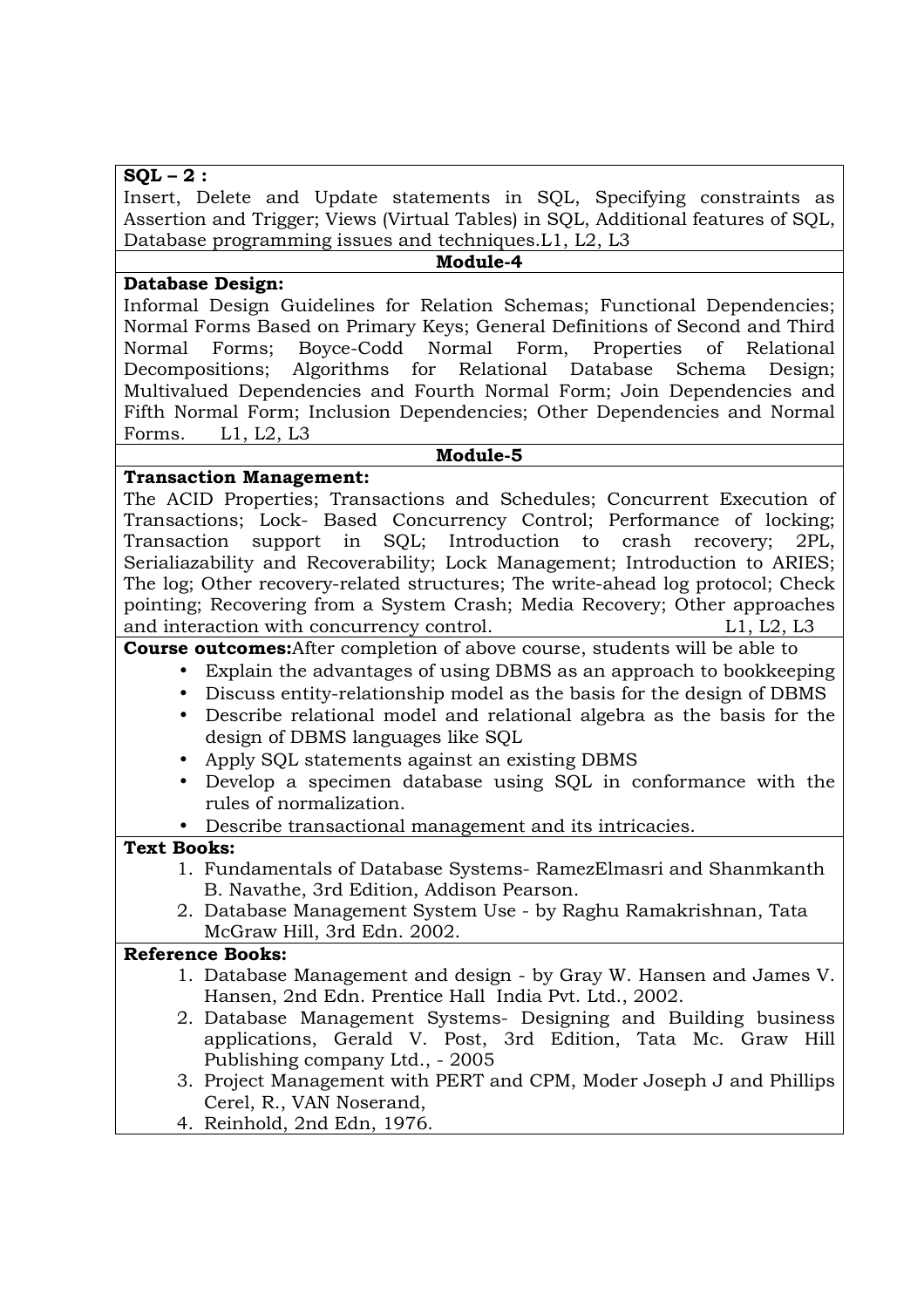| <b>ADVANCED I. C. ENGINES</b>                                                    |                                                                                                                                                              |                   |    |
|----------------------------------------------------------------------------------|--------------------------------------------------------------------------------------------------------------------------------------------------------------|-------------------|----|
| B.E., VIII Semester, Automobile Engineering                                      |                                                                                                                                                              |                   |    |
| [As per Choice Based Credit System (CBCS) scheme]                                |                                                                                                                                                              |                   |    |
| <b>Course Code</b>                                                               | 17AU833                                                                                                                                                      | <b>CIE Marks</b>  | 40 |
| Number of                                                                        | 03                                                                                                                                                           | <b>SEE Marks</b>  | 60 |
| Lecture                                                                          |                                                                                                                                                              |                   |    |
| <b>Hours/Week</b>                                                                |                                                                                                                                                              |                   |    |
| <b>Total Number of</b>                                                           | 40 (08 Hours per Module)                                                                                                                                     | <b>Exam Hours</b> | 03 |
| <b>Lecture Hours</b>                                                             | Credits - 03                                                                                                                                                 |                   |    |
|                                                                                  | <b>Course Objectives:</b> At the end of the course, students will be able to                                                                                 |                   |    |
|                                                                                  | Explain combustion phenomenon in SI and CI Engines also factors                                                                                              |                   |    |
|                                                                                  | effecting combustion variations in these engines                                                                                                             |                   |    |
| $\bullet$                                                                        | Calculate mixture requirement and pollutants produced in internal                                                                                            |                   |    |
| combustion engines.                                                              |                                                                                                                                                              |                   |    |
| $\bullet$                                                                        | Determine efficiency and power output from brayton cycle                                                                                                     |                   |    |
| $\bullet$                                                                        | Explain basic concepts of lean burn engine, sterling engine, cam less                                                                                        |                   |    |
|                                                                                  | engine, multi valve engine etc.                                                                                                                              |                   |    |
|                                                                                  | Explain working of modern engines.                                                                                                                           |                   |    |
|                                                                                  | Module-1                                                                                                                                                     |                   |    |
|                                                                                  | <b>Combustion in Spark Ignition Engines:</b>                                                                                                                 |                   |    |
|                                                                                  | Thermodynamic analysis of SI engine Combustion: Burned and unburned<br>mixture states. Analysis of cylinder pressure data, Combustion process                |                   |    |
|                                                                                  | characterization, Flame structure and speed; flame structure, laminar burning                                                                                |                   |    |
|                                                                                  | speeds, flame propagation relations, Cyclic variations in combustion, partial                                                                                |                   |    |
|                                                                                  | burning and misfire: definitions, causes of cycle $-$ by $-$ cycle and cylinder to                                                                           |                   |    |
|                                                                                  | cylinder variations, partial burning, misfire and engine stability. Spark Ignition:                                                                          |                   |    |
|                                                                                  | Ignition fundamentals, conventional ignition systems, alternative ignition                                                                                   |                   |    |
|                                                                                  | systems, alternative ignition approaches, Abnormal Combustion: knock and                                                                                     |                   |    |
|                                                                                  | surface ignition, knock fundamentals, fuel factors. L1, L2, L3                                                                                               |                   |    |
| Module-2                                                                         |                                                                                                                                                              |                   |    |
|                                                                                  | <b>Combustion in Compression Ignition Engines:</b>                                                                                                           |                   |    |
| Types of diesel combustion systems: Direct injection systems, indirect injection |                                                                                                                                                              |                   |    |
| systems, comparison of different combustion systems, Analysis cylinder           |                                                                                                                                                              |                   |    |
| pressure data; combustion efficiency, DI engines, IDI engines, Fuel spray        |                                                                                                                                                              |                   |    |
| behaviour: Fuel injection, overall spray structure, atomization,<br>spray        |                                                                                                                                                              |                   |    |
| penetration, droplet size distribution and spray evaporation, Ignition delay:    |                                                                                                                                                              |                   |    |
|                                                                                  | definitions and discussion, fuel ignition quality, auto ignition fundamentals,<br>physical properties affecting delay, effect of fuel properties. L1, L2, L3 |                   |    |
| Module-3                                                                         |                                                                                                                                                              |                   |    |
| <b>Equilibrium charts:</b>                                                       |                                                                                                                                                              |                   |    |
| Charts for burnt mixture, charts for unburned Mixture, transmission from         |                                                                                                                                                              |                   |    |
| unburned to burnt mixture, non-equilibrium Problems.                             |                                                                                                                                                              |                   |    |
| <b>Gas Turbine combustion:</b>                                                   |                                                                                                                                                              |                   |    |

Simple brayton cycle, working of a gas turbine, modification of the simple cycle,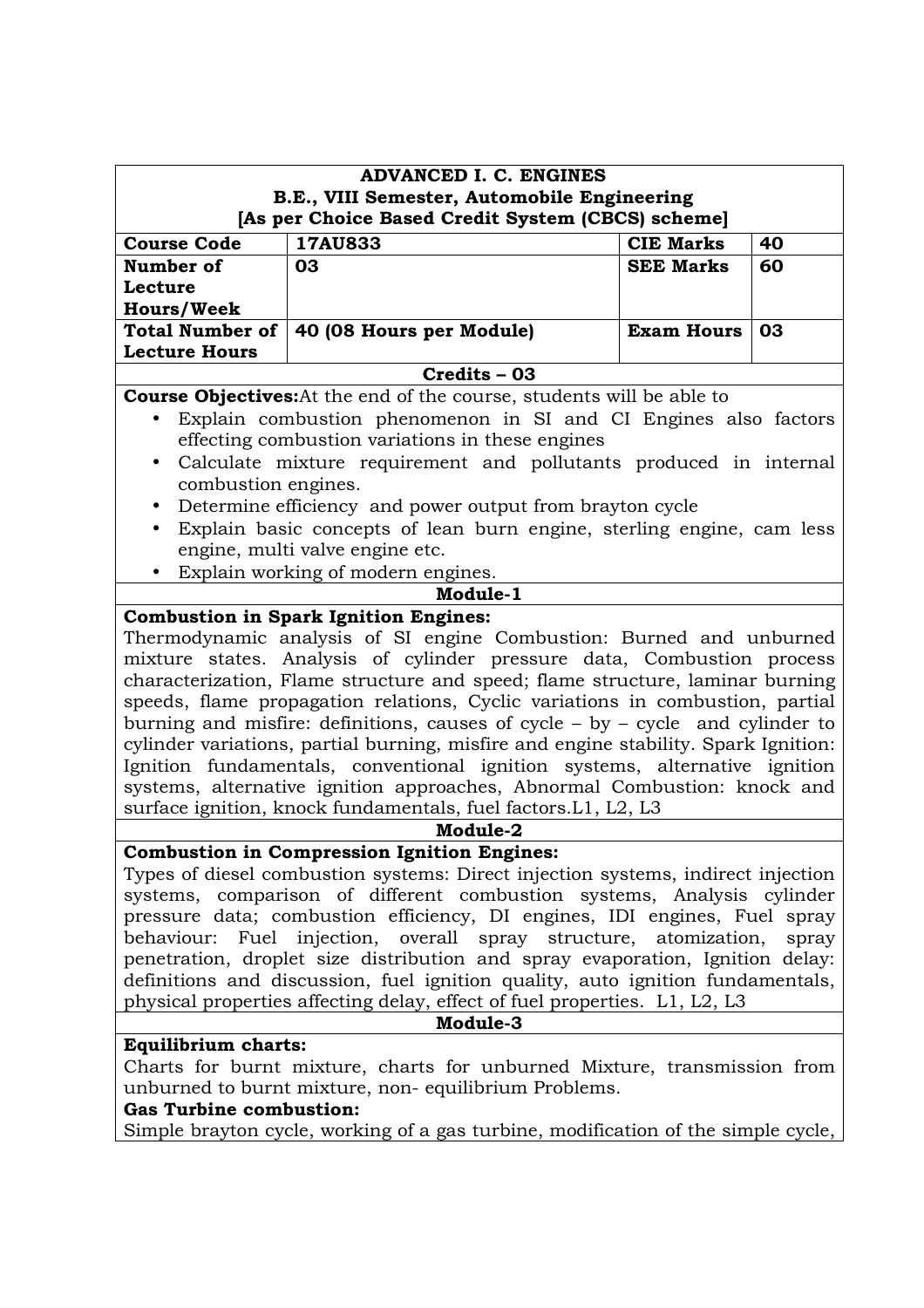| intercooling reheat and regeneration, determination of efficiency and power                                                                                                                                                                                                                                                                                                                                                                                                                                                                                                                                                                                                                                                                                                                                                                                                             |
|-----------------------------------------------------------------------------------------------------------------------------------------------------------------------------------------------------------------------------------------------------------------------------------------------------------------------------------------------------------------------------------------------------------------------------------------------------------------------------------------------------------------------------------------------------------------------------------------------------------------------------------------------------------------------------------------------------------------------------------------------------------------------------------------------------------------------------------------------------------------------------------------|
| output, numerical problems. L1, L2, L3, L4                                                                                                                                                                                                                                                                                                                                                                                                                                                                                                                                                                                                                                                                                                                                                                                                                                              |
| Module-4                                                                                                                                                                                                                                                                                                                                                                                                                                                                                                                                                                                                                                                                                                                                                                                                                                                                                |
| Modern Developments in I. C. Engines:                                                                                                                                                                                                                                                                                                                                                                                                                                                                                                                                                                                                                                                                                                                                                                                                                                                   |
| Lean burn engines, ceramic and adiabatic engines, Multi-valving, Tuned<br>manifolding, camless valve gearing, variable valve timing, Turbo<br>and<br>supercharging - Waste gating, EGR, Part-load charge stratification in GDI<br>systems. Sports vehicle engines, Stirling engines, MPFI engines – operation and                                                                                                                                                                                                                                                                                                                                                                                                                                                                                                                                                                       |
| performance. L1, L2                                                                                                                                                                                                                                                                                                                                                                                                                                                                                                                                                                                                                                                                                                                                                                                                                                                                     |
| Module-5                                                                                                                                                                                                                                                                                                                                                                                                                                                                                                                                                                                                                                                                                                                                                                                                                                                                                |
| <b>Special types of Engines:</b>                                                                                                                                                                                                                                                                                                                                                                                                                                                                                                                                                                                                                                                                                                                                                                                                                                                        |
| Introduction to working of startified charged engines, Wankel engine, variable<br>compression engine, Surface ignition engines, free piston engines, Current<br>engines and future trends (e.g. Convergence of SI and CI engine technology,<br>Control developments, fuel quality), Effect of air cleaners and silencers on<br>engine performance.<br>L1, L2, L3<br><b>Course outcomes:</b> After completion of above course, students will be able to<br>Explain combustion phenomenon in SI and CI Engines also factors<br>effecting combustion variations in these engines<br>Calculate mixture requirement and pollutants produced in internal<br>combustion engines.<br>Determine efficiency and power output from brayton cycle<br>Explain basic concepts of lean burn engine, sterling engine, cam less<br>engine, multi valve engine etc.<br>Explain working of modern engines. |
| <b>Text Books:</b>                                                                                                                                                                                                                                                                                                                                                                                                                                                                                                                                                                                                                                                                                                                                                                                                                                                                      |
| 1. Internal Combustion Engines Fundamentals - John B. Heywood,<br>McGraw Hill International Edition,<br>2. A course in I. C. Engines - Mathur& Sharma, DhanpatRai& sons, New<br>Delhi, 1994.                                                                                                                                                                                                                                                                                                                                                                                                                                                                                                                                                                                                                                                                                            |
| <b>Reference Books:</b>                                                                                                                                                                                                                                                                                                                                                                                                                                                                                                                                                                                                                                                                                                                                                                                                                                                                 |
| 1. Internal Combustion Engines- Ganesan, V, Tata McGraw Hill Book<br>Co., 1995.<br>2. Internal Combustion Engine Fundamentals- John B. Heywood,<br>McGraw Hill Book, 1998.<br>3. Internal Combustion Engine and Air Pollution- Obert, E. F.,<br>International Text Book Publishers, 1983.                                                                                                                                                                                                                                                                                                                                                                                                                                                                                                                                                                                               |
| 4. I. C. Engines by Maleev- CBS Publications, New Delhi.                                                                                                                                                                                                                                                                                                                                                                                                                                                                                                                                                                                                                                                                                                                                                                                                                                |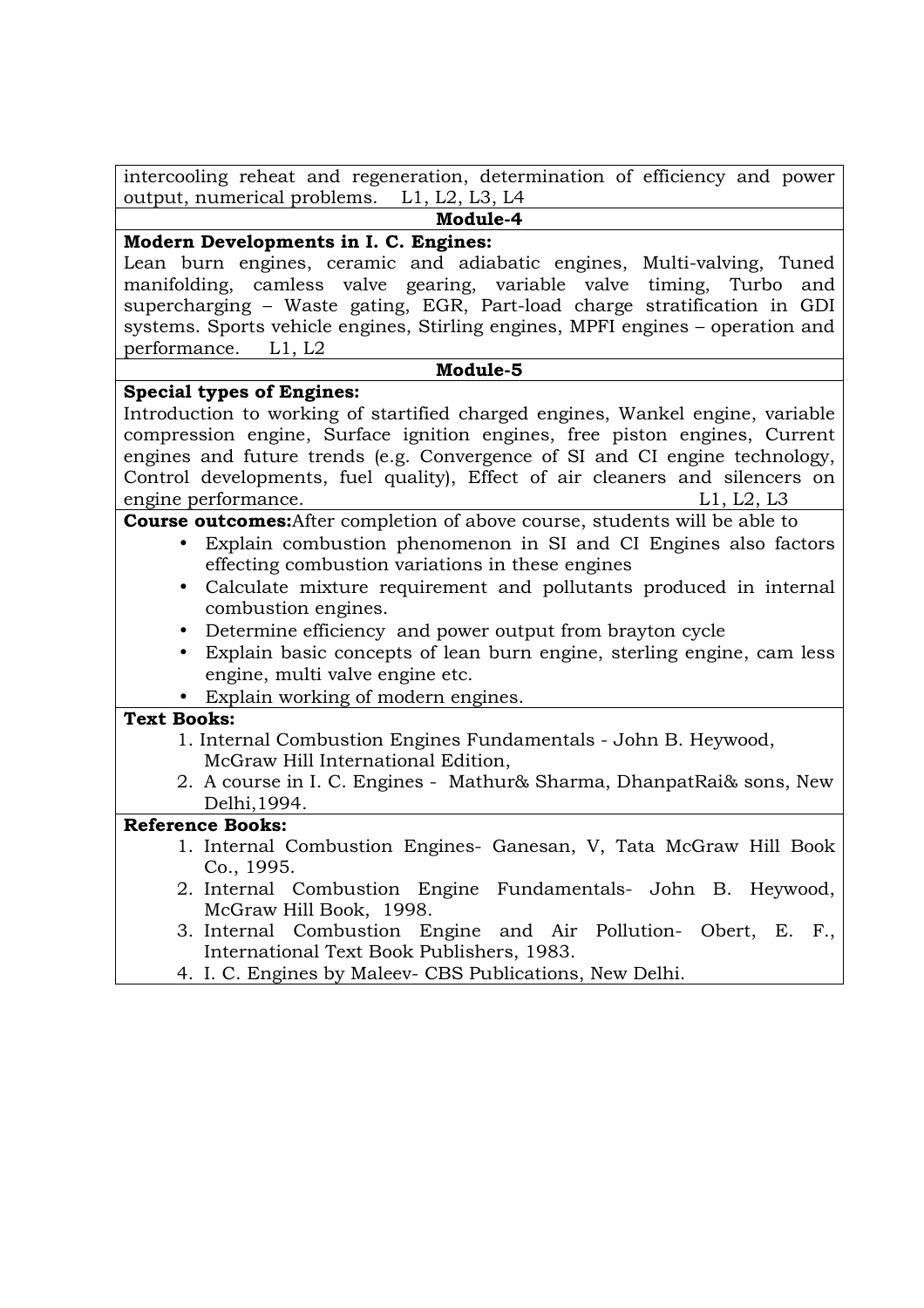| <b>MAINTENANCE ENGINEERING</b>                                              |                                                                               |                   |    |  |
|-----------------------------------------------------------------------------|-------------------------------------------------------------------------------|-------------------|----|--|
| B.E., VIII Semester, Automobile Engineering                                 |                                                                               |                   |    |  |
| [As per Choice Based Credit System (CBCS) scheme]                           |                                                                               |                   |    |  |
| <b>Course Code</b>                                                          | 17AU834                                                                       | <b>CIE Marks</b>  | 40 |  |
| Number of                                                                   | 03                                                                            | <b>SEE Marks</b>  | 60 |  |
| Lecture                                                                     |                                                                               |                   |    |  |
| <b>Hours/Week</b>                                                           |                                                                               |                   |    |  |
| <b>Total Number of</b><br><b>Lecture Hours</b>                              | 40 (08 Hours per Module)                                                      | <b>Exam Hours</b> | 03 |  |
|                                                                             | Credits - 03                                                                  |                   |    |  |
|                                                                             | <b>Course Objectives:</b> At the end of the course, students will be able to  |                   |    |  |
| $\bullet$                                                                   | Explain maintenance strategies.                                               |                   |    |  |
| $\bullet$                                                                   | Plan maintenance schedule and methods for preventive and bre4ak down          |                   |    |  |
| maintenance.                                                                |                                                                               |                   |    |  |
|                                                                             | Find most optimal maintenance frequency.                                      |                   |    |  |
| $\bullet$                                                                   | Explain use of computers in maintenance of machinery.                         |                   |    |  |
| $\bullet$                                                                   | Analysis of accident records and accident Safety standards for                |                   |    |  |
| Mechanical equipment.                                                       |                                                                               |                   |    |  |
|                                                                             | Explain safety standards for mechanical, electrical and chemical systems.     |                   |    |  |
|                                                                             | Module-1                                                                      |                   |    |  |
|                                                                             | <b>Introduction to Maintenance System:</b>                                    |                   |    |  |
|                                                                             | Definition, Scope, Objective, functions and Importance of maintenance system, |                   |    |  |
| Type of maintenance system, Break down maintenance system. Preventive       |                                                                               |                   |    |  |
|                                                                             | maintenance, Predictive maintenance, design out maintenance, corrective       |                   |    |  |
|                                                                             | maintenance, planned maintenance, total productive maintenance, condition     |                   |    |  |
|                                                                             | monitoring. Problems on selection of methods like preventive or breakdown     |                   |    |  |
| maintenance.                                                                | L1, L2                                                                        |                   |    |  |
| Module-2                                                                    |                                                                               |                   |    |  |
| <b>Maintenance of Machinery:</b>                                            |                                                                               |                   |    |  |
|                                                                             | Causes of machine failure, performance evaluation, complete overhauling of    |                   |    |  |
|                                                                             | Machines tools. Maintenance planning and scheduling. Repair order control     |                   |    |  |
|                                                                             | manpower requirement, Maintenance job analysis spare parts control.           |                   |    |  |
| L1, L2, L3                                                                  |                                                                               |                   |    |  |
| Module-3                                                                    |                                                                               |                   |    |  |
| <b>Economics in Maintenance:</b>                                            |                                                                               |                   |    |  |
| Repair, replacement, Repair complexity, Finding out most optimal preventive |                                                                               |                   |    |  |
| maintenance frequency. Numerical treatment required.                        |                                                                               |                   |    |  |
| <b>Maintenance Planning:</b>                                                |                                                                               |                   |    |  |
| Planning of maintenance junctures manpower allocation, long range planning, |                                                                               |                   |    |  |
| short range planning. Planning techniques and procedures. Estimation of     |                                                                               |                   |    |  |
| maintenance work. Maintenance control.<br>L1, L2, L3, L4                    |                                                                               |                   |    |  |
| Module-4                                                                    |                                                                               |                   |    |  |
| <b>Computers in Maintenance:</b>                                            |                                                                               |                   |    |  |
|                                                                             | Features and benefits of Computer aided maintenance. Application of           |                   |    |  |
| computers to maintenance work.                                              |                                                                               |                   |    |  |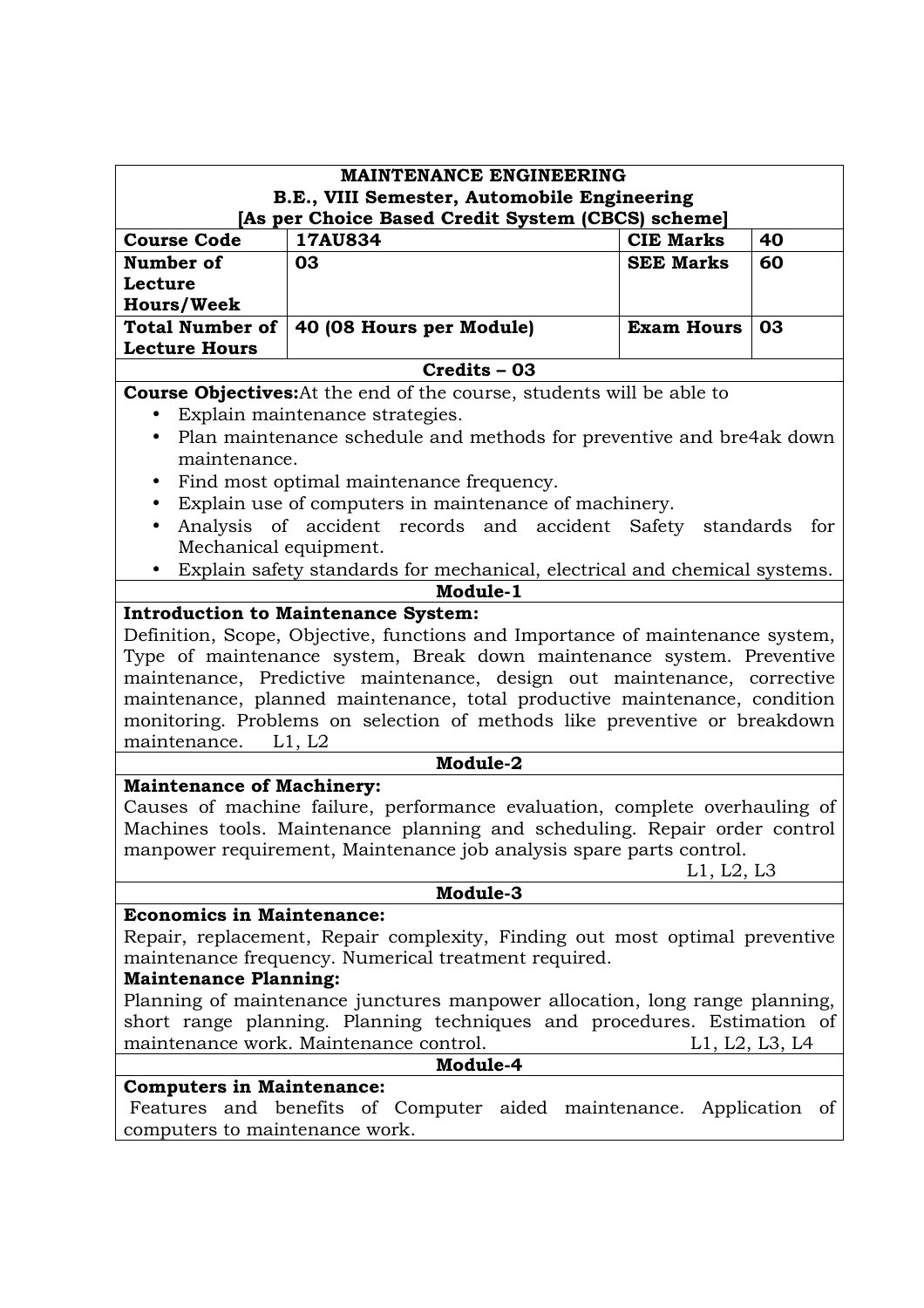# **Industrial Safety:**

Economic importance of accidents, Types of safety organizations, Analysis of accident records, accident investigations, Analysis of accident Safety standards for Mechanical equipment.L1, L2, L3

#### **Module-5**

# **Safety standards:**

Safety standards for Electrical equipment and systems. Chemical hazards, material handling, exhaust systems, welding, Plant housekeeping-building, Aisles, passages, floors, tool cribs, washrooms, canteens.

## **Industrial Pollution Control:**

Dust control -Fibre collectors, mechanical dust collectors, wet type collectors, Electro static precipitators, Noise pollution Control - Noise measurement and control. Industrial vibration and its control. L1, L2, L3

# **Course outcomes:**After completion of above course, students will be able to

- Explain maintenance strategies.
- Plan maintenance schedule and methods for preventive and bre4ak down maintenance.
- Find most optimal maintenance frequency.
- Explain use of computers in maintenance of machinery.
- Analysis of accident records and accident Safety standards for Mechanical equipment.
- Explain safety standards for mechanical, electrical and chemical systems.

#### **Text Books:**

- 3. Maintenance Engineering and Management R. C. Mishra and K. Pathak, Prentice Hall of India, 2002.
- 4. Maintenance Engineering Hand book Morrow.

- 5. Hand book of Maintenance Management Frank Herbaty
- 6. Hand book of Industrial Engg& Management W. Grant Lreson& Eugene L-Grant.
- 7. Industrial Pollution Control Handbook LUND A.
- 8. Industrial Maintenance H. P. Garg
- 9. Maintenance Engineering Hand book- Lindrey Higgins, McGraw Hill, 5th edition, 2003.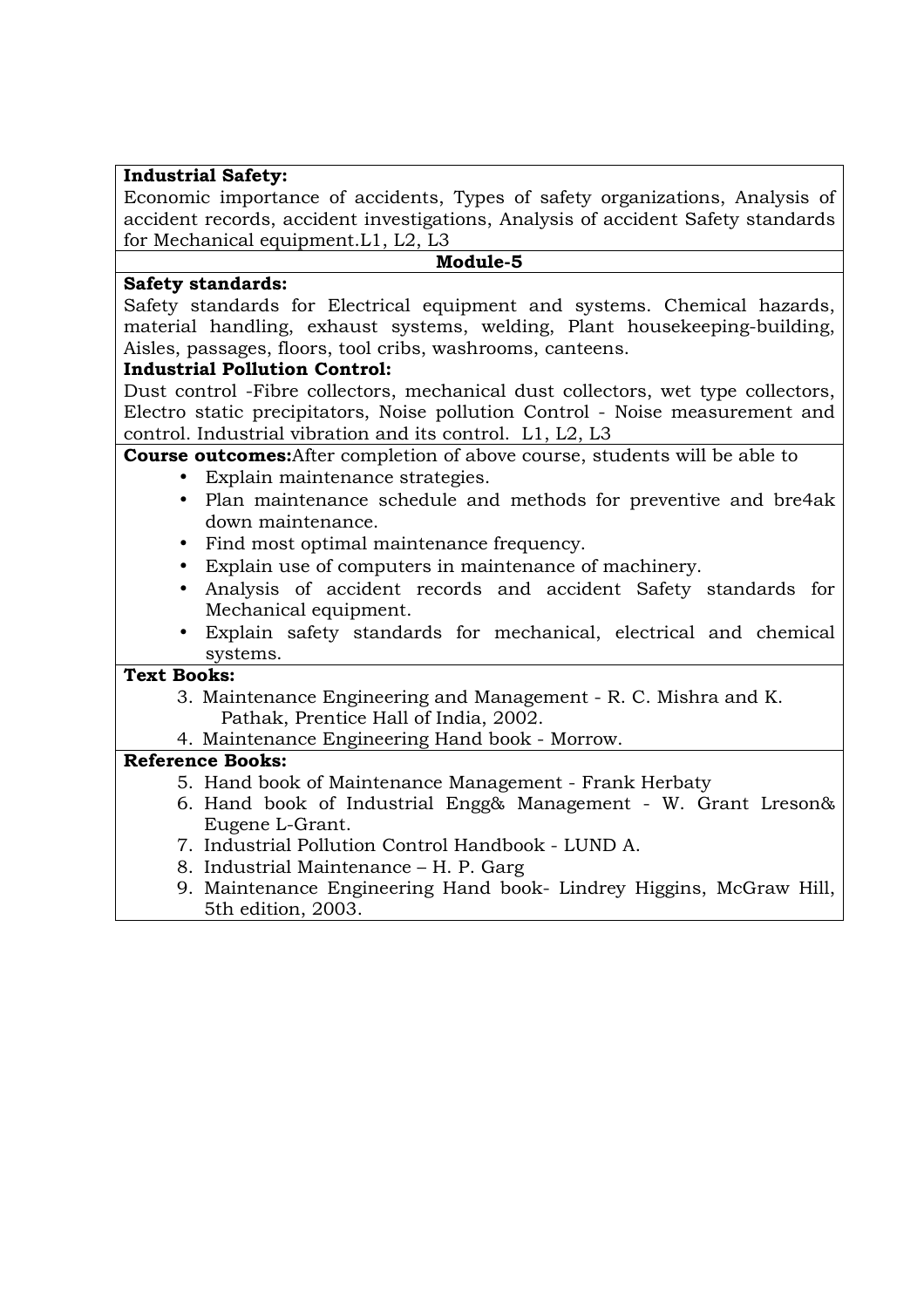| <b>INTERNSHIP/PROFESSIONAL PRACTICE</b>                                            |                |                   |    |  |
|------------------------------------------------------------------------------------|----------------|-------------------|----|--|
| B.E., VII Semester, Automobile Engineering                                         |                |                   |    |  |
| [As per Choice Based Credit System (CBCS) scheme]                                  |                |                   |    |  |
| <b>Course Code</b>                                                                 | <b>17AU84</b>  | <b>CIE Marks</b>  | 50 |  |
| Number of                                                                          | 03             | <b>SEE Marks</b>  | 50 |  |
| <b>Practical</b>                                                                   |                |                   |    |  |
| <b>Hours/Week</b>                                                                  |                |                   |    |  |
| <b>RBT</b> Levels                                                                  | L1, L2, L3, L4 | <b>Exam Hours</b> | 03 |  |
|                                                                                    | $Credits - 02$ |                   |    |  |
| <b>Course Objectives:</b> At the end of this course, students will be able to      |                |                   |    |  |
| Apply classroom and laboratory concepts and principles in an industry<br>$\bullet$ |                |                   |    |  |
| work environment.                                                                  |                |                   |    |  |
| • To demonstrate the ability to work as a team member to successfully              |                |                   |    |  |
| complete the assigned work.                                                        |                |                   |    |  |
| The duration and modalities for internship will be as per VTU rules and            |                |                   |    |  |
| regulations.                                                                       |                |                   |    |  |

| <b>PROJECT WORK -II</b><br>B.E., VII Semester, Automobile Engineering                                                                                                                  |                    |                   |     |  |
|----------------------------------------------------------------------------------------------------------------------------------------------------------------------------------------|--------------------|-------------------|-----|--|
| [As per Choice Based Credit System (CBCS) scheme]                                                                                                                                      |                    |                   |     |  |
| <b>Course Code</b>                                                                                                                                                                     | <b>17AUP85</b>     | <b>CIE Marks</b>  | 100 |  |
| Number of<br><b>Practical</b><br><b>Hours/Week</b>                                                                                                                                     | 06                 | <b>SEE Marks</b>  | 100 |  |
| <b>RBT</b> Levels                                                                                                                                                                      | L1, L2, L3, L4, L5 | <b>Exam Hours</b> | 03  |  |
| Credits - 06                                                                                                                                                                           |                    |                   |     |  |
| <b>Course Objectives:</b> At the end of this course, students will be able to<br>Identify the practical problem, finalize the methodology to solve it and<br>practically implement it. |                    |                   |     |  |
| The duration and modalities for internship will be as per VTU rules and<br>regulations.                                                                                                |                    |                   |     |  |